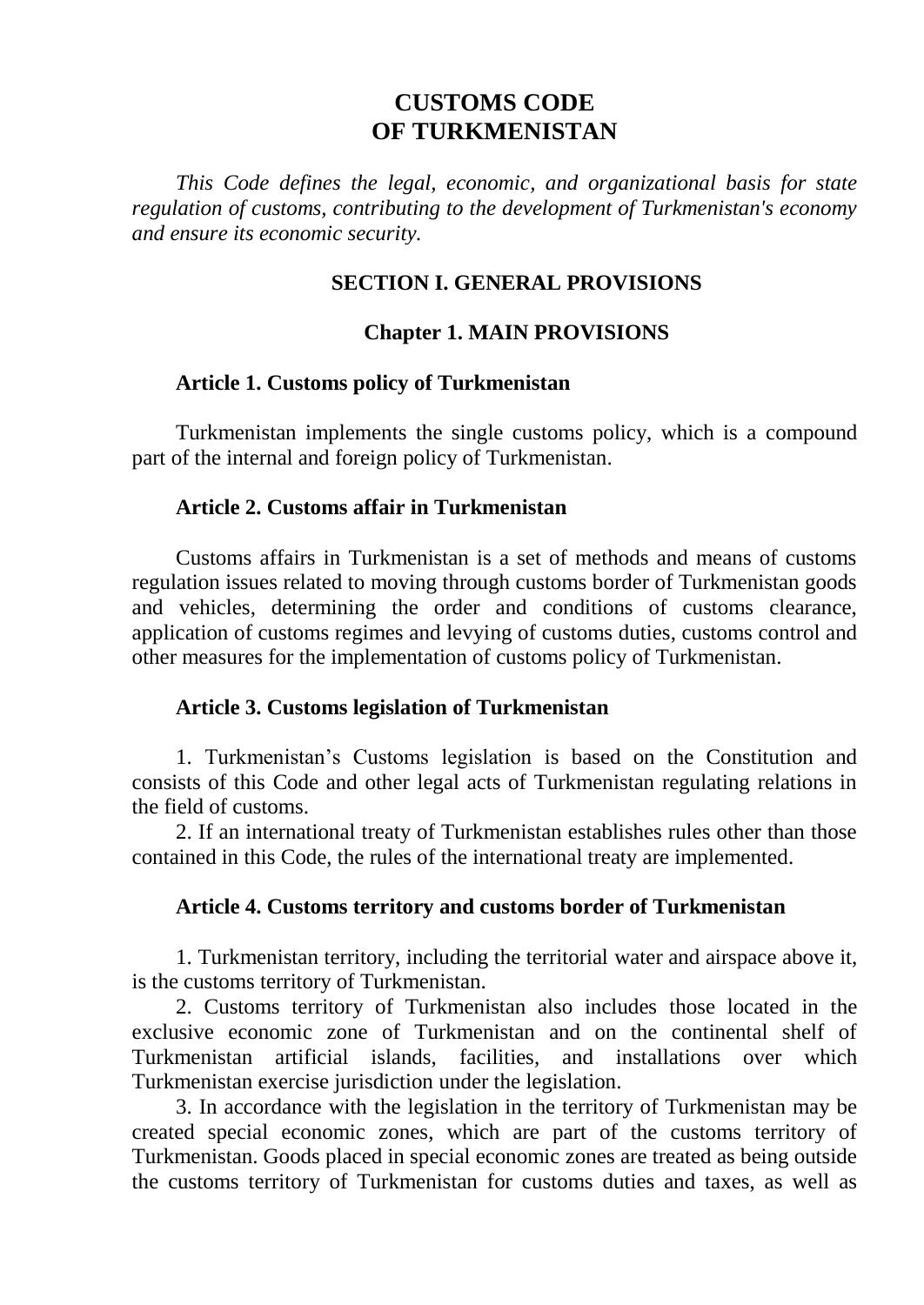prohibitions and restrictions of economic nature, established by the legislation of Turkmenistan, except as specified in this Code and other normative legal acts of Turkmenistan.

4. The limits (bounds) of customs territory of Turkmenistan, as well as the limits (bounds) of the territories referred to in the second and third parts of this article, are the customs border of Turkmenistan.

5. Customs Turkmenistan border coincides with the State borders, except within the territory specified in the second and third parts of this article.

# **Article 5. Basic terms used in this Code**

1. This Code uses the following basic terms:

1) **interested persons** - persons whose interests are affected by the decisions, actions (inaction) of customs authorities in respect of goods and(or) vehicles directly and individually, if this Code provide otherwise;

2) **foreign goods** - goods that are not Turkmen products under paragraph 25 of this section;

3) **foreign person** - a person who is not a person of Turkmenistan under paragraph 26 of this section;

4) **carrier** - a person performing the carriage of goods across the customs border of Turkmenistan and (or) transport of goods under customs supervision within the customs territory of Turkmenistan or responsible for the use of the vehicle;

5) **declarant** - the person submitting a customs declaration, or person on behalf of who the customs declaration is submitted;

6) **free circulation** - circulation of goods in the customs territory of Turkmenistan without the restrictions and limitations specified by law;

7) **Customs procedure** - set of regulations providing for the procedure of customs operations and determining the status of goods and (or) vehicles for customs purposes;

8) **Customs declaration** - a customs document in the prescribed form, which shall include the information required for submission to the customs authority under this Code;

9) **Customs broker (representative)** - intermediary performing customs operations for and on behalf of the declarant or other person to whom entrusted the duty or who has been granted the right to perform customs operations under this Code;

10) **Customs regime** - set of standards established by this Code, defining the status of the goods and vehicles for customs purposes depending on the purpose of their movement across the customs border and use in the customs territory of Turkmenistan or outside it;

11) **Customs authorities** - the authorized state body on customs affairs and customs authorities subordinated to him;

12) **Customs control** - set of the measures exercised by the customs authorities of Turkmenistan to ensure compliance with customs laws and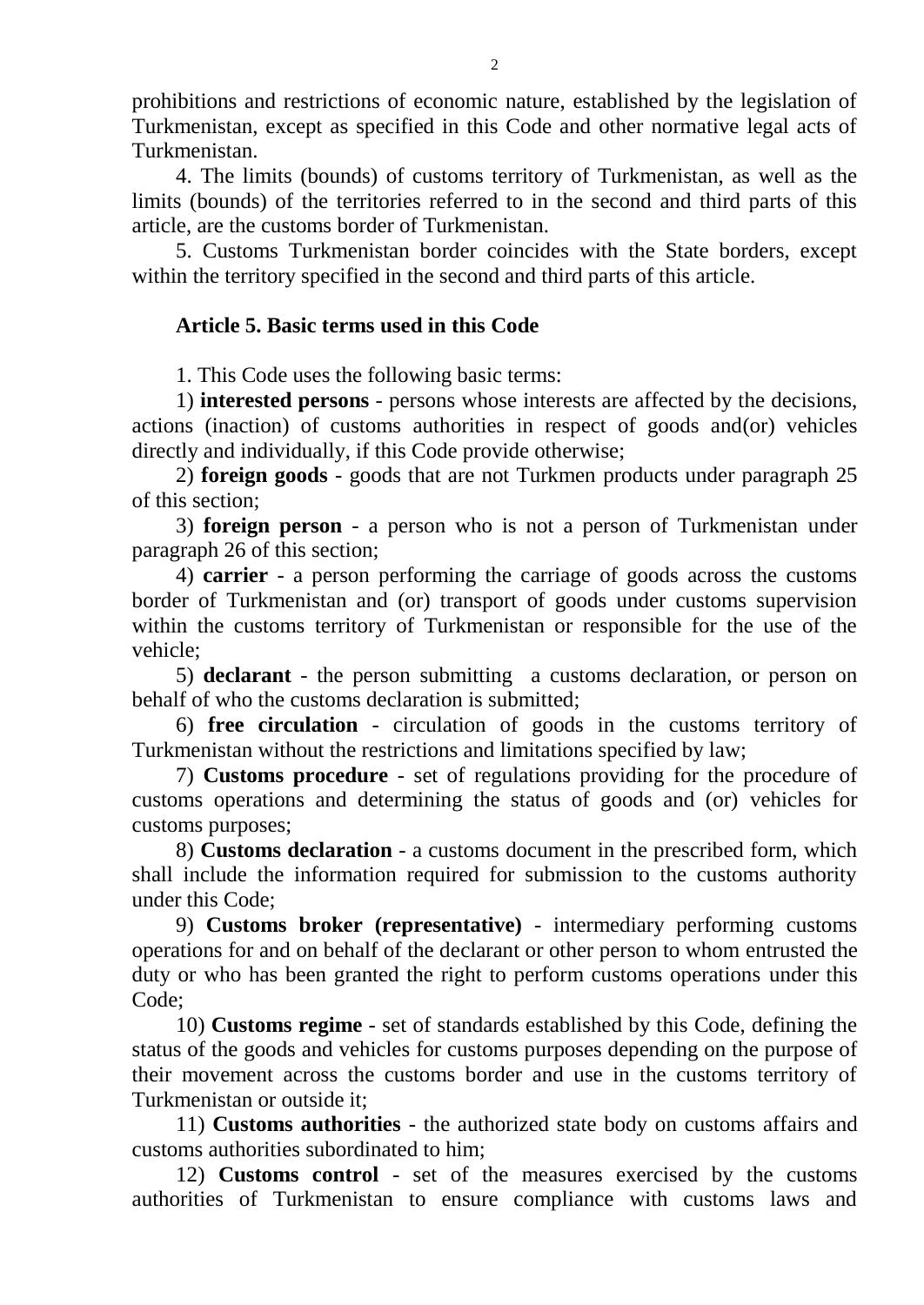international treaties of Turkmenistan, control over the execution of which vested to the customs authorities of Turkmenistan;

13) **activities in the field of customs affairs** - activities of legal persons as owners of temporary storage warehouses, owners of customs warehouses and customs brokers (representatives);

14) **authorized state body on customs affairs -**- the central executive body carrying out the governance of the customs affair in Turkmenistan;

15) **status of the goods and vehicles for customs purposes** - the availability or absence of prohibitions and restrictions on the use and disposal of goods and vehicles under Turkmenistan legislation;

16) **Customs operations** - certain actions in respect of goods and (or) vehicles committed by individuals and customs authorities under this Code while operating customs clearance of goods and (or) vehicles;

17) **Customs documents** - documents prepared exclusively for customs purposes;

18) **Customs payments** – customs duties, taxes, customs fees.

The taxes are excise taxes are entrusted under the law to the customs authorities of Turkmenistan during the importation of goods into the customs territory of Turkmenistan;

19) **goods** - any movable property relocated across the customs border of Turkmenistan, except vehicles referred to in paragraph 28 of this section;

20) **release of goods** – actions of customs authorities, to allow interested parties to use and(or) dispose of the goods under the customs regime under which the relevant goods are placed;

21) **moving through the customs border of Turkmenistan goods and (or) vehicles** – performing actions on import into the customs territory of Turkmenistan, or removal from the territory of goods and(or) vehicles by any methods:

a) **import of goods and (or) vehicles to the customs territory of Turkmenistan** - the actual crossing of goods and (or) vehicles of the customs border of Turkmenistan and all subsequent actions under this Code with the goods and (or) vehicles before they are released by the customs authorities;

b) **export of goods and (or) vehicles from the customs territory of Turkmenistan** - submission of customs declaration or commission of action referred to the second paragraph of this subparagraph of actions, directly aimed at export of goods and (or) vehicles, as well as all subsequent actions under this Code with the goods and (or) vehicles to the actual crossing of the customs border of Turkmenistan.

Action directly refers to export of goods and (or) vehicles from the customs territory of Turkmenistan refers to a person entry (exiting from Turkmenistan) to the customs control zone, the entry of a motor vehicle crossing the state border of Turkmenistan to exit from the customs territory of Turkmenistan, delivery by transport companies renting goods or postal services international mails to be sent outside the customs territory of Turkmenistan, person's actions aimed directly at the actual crossing of the customs border by goods and (or) vehicles outside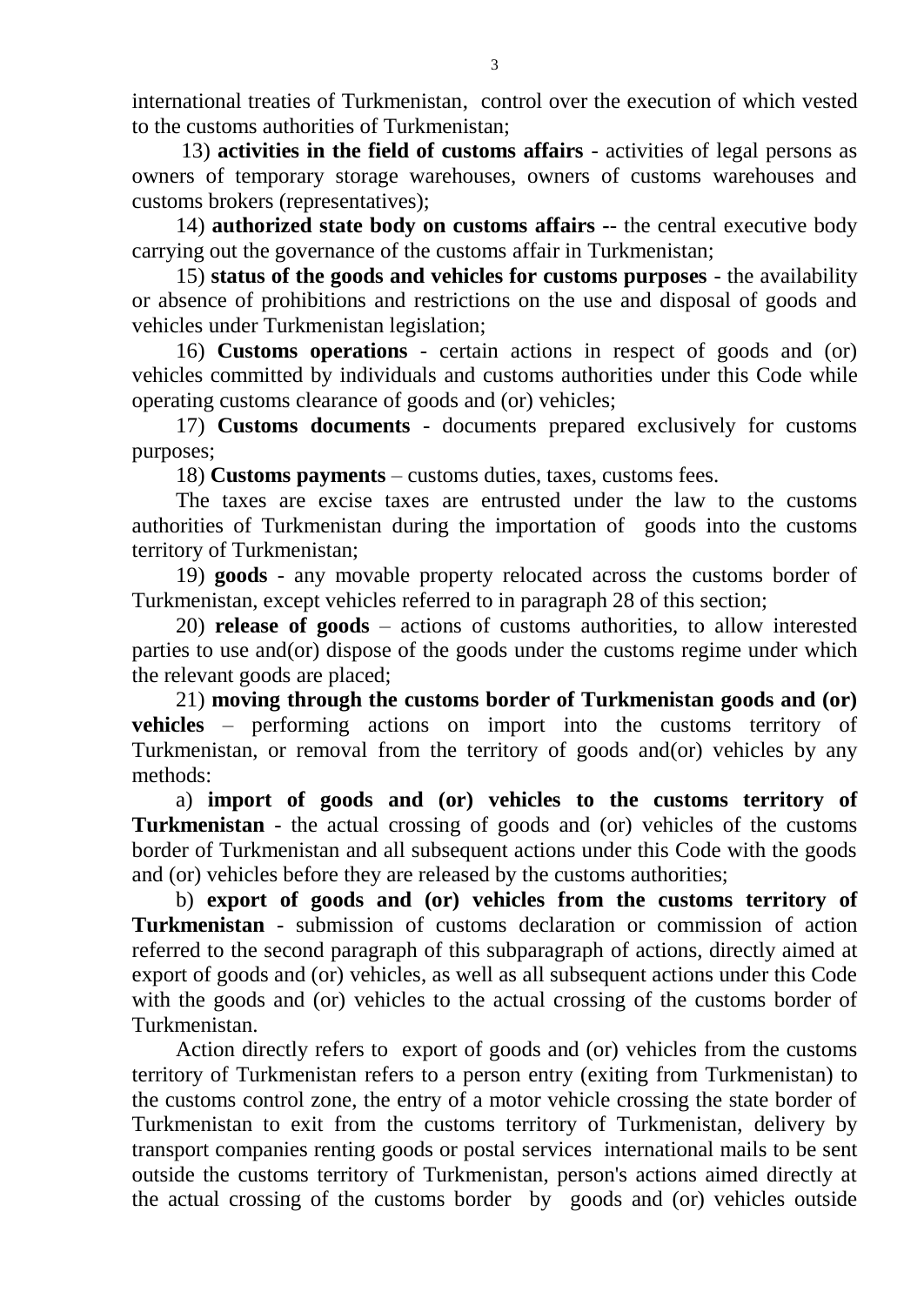locations, installed under Turkmenistan legislation;

22) **shipping documents** - transport (shipment), commercial and customs documents for goods transported across the customs border and transported under customs supervision within the customs territory of Turkmenistan, which accompany them during transportation;

23) **person** - individual or legal person;

24) **commercial documents** - invoice, shipping and packing lists and other documents which are used under Turkmenistan legislation and international treaties of Turkmenistan or customs of business turnover in the implementation of foreign trade and other activities which, under law, the parties' agreement or business practices are used to validate transactions involving the movement of goods across the customs border, if other is not prescribed by this Code;

25) **Turkmen goods** - goods for customs purposes with the status of being in free circulation in the customs territory of Turkmenistan:

a) completely produced in Turkmenistan;

b) released for free circulation in the customs territory of Turkmenistan;

c) made in Turkmenistan from goods entirely produced and(or) released for free circulation in the customs territory of Turkmenistan;

26) **Turkmenistan individual**- a legal entity located in Turkmenistan, established under Turkmenistan legislation, as well as a physical person residing in Turkmenistan, including registered in the territory of Turkmenistan as a sole proprietorship;

27) **transport (shipping) documents** - bill of lading, invoice or other documents confirming the existence and content of the contract of shipment of goods and accompanying goods at international traffic;

28) **vehicles** - any sea (river) vessel (including self-propelled and non-selfpropelled lighters and barges), hovercraft, aircraft, motor vehicle (including trailers, semi-trailers and combined vehicles), a unit of railway rolling stock or containers used for the international transportation of passengers and goods, as well as their regular spare parts, accessories and equipment contained in their regular tanks, fuel and lubricants and fuel, if they are transported with vehicles.

2. All other terms are used in this Code in the meanings given to civil and other legislation of Turkmenistan, as well as relevant articles of this Code.

# **Chapter 2. MAIN PRINCIPALS OF MOVING GOODS AND VEHICLES THROUGH CUSTOMS BORDER OF TURKMENISTAN**

**Article 6. Moving goods and vehicles across the customs border of Turkmenistan** 

1. All persons shall have an equal right to move goods and vehicles across the customs border of Turkmenistan in the order prescribed by this Code, except those as provided by this Code and other normative legal acts of Turkmenistan and Turkmenistan international treaty.

2. Goods and vehicles crossing the customs border of Turkmenistan so that is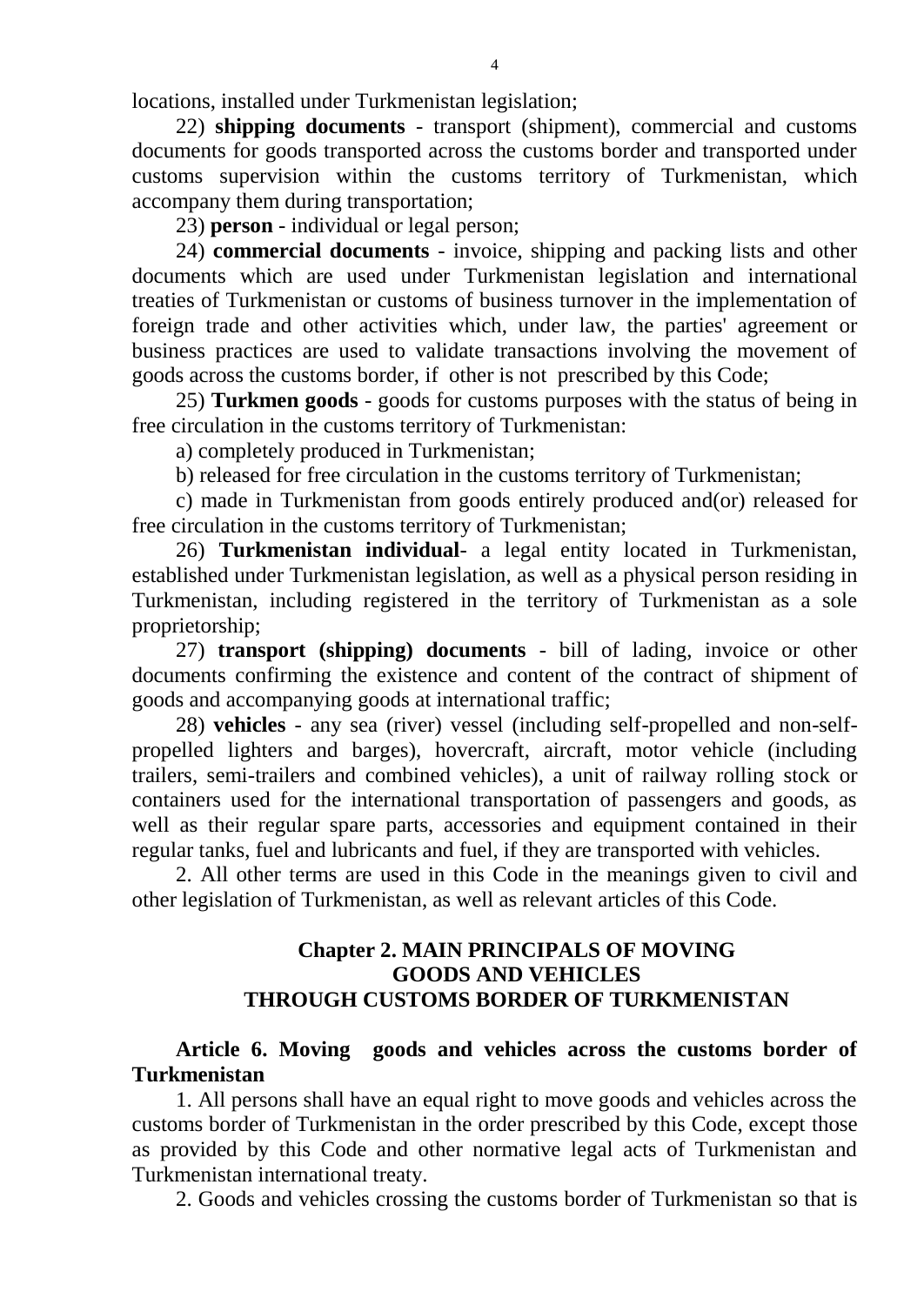prescribed by this Code.

# **Article 7. Compliance with the prohibitions and restrictions on the movement of goods across the customs border of Turkmenistan**

1. Goods prohibited, under Turkmenistan legislation, from import into the customs territory of Turkmenistan, are subject to immediate removal from the customs territory of Turkmenistan unless other specified by this Code and normative legal acts of Turkmenistan. Export (removal) of the above-mentioned goods shall be made by the carrier.

In case of impossibility of export or failure of non-immediate removal (export) of these products, it shall be placed in temporary storage or in other places that are customs control zones, at expense of the persons referred to in Article 9 of this Code. The time limit for the temporary storage of goods shall be **THREE DAYS** unless otherwise provided by the Turkmenistan legislation in respect of certain goods. Disposal of the goods at the end of that period execute under Chapter 39 of this Code.

Goods restricted for import into the customs territory of Turkmenistan are allowed to import (and in cases stipulated by this Code - released by the customs authority), subject to terms and conditions prescribed by Turkmenistan legislation or international treaties of Turkmenistan.

2. Goods prohibited for export are not subject to the actual export from the customs territory of Turkmenistan.

3. Goods restricted for export from the customs territory of Turkmenistan are allowed to export are subject for export if it meets the requirements and conditions established by Turkmenistan legislation or international agreements of Turkmenistan.

4. Expenses incurred by the persons referred to in Article 9 of this Code, declarants, carriers, or other persons in connection with prohibitions and restrictions on import of goods into the customs territory of Turkmenistan or their removal from the territory, the **CUSTOMS AUTHORITY SHALL NOT REIMBURSE**.

# **Article 8. Customs clearance and customs control**

1. Goods and vehicles conveyed across the customs border of Turkmenistan are subject to customs clearance and customs control in the manner and on the terms provided for in this Code.

2. When carrying out customs clearance and customs control the customs authority and its officials are not entitled to establish requirements and restrictions not provided for by the customs legislation of Turkmenistan and other normative legal acts of Turkmenistan.

**Article 9. Obligation to carry out customs operations for the release of goods**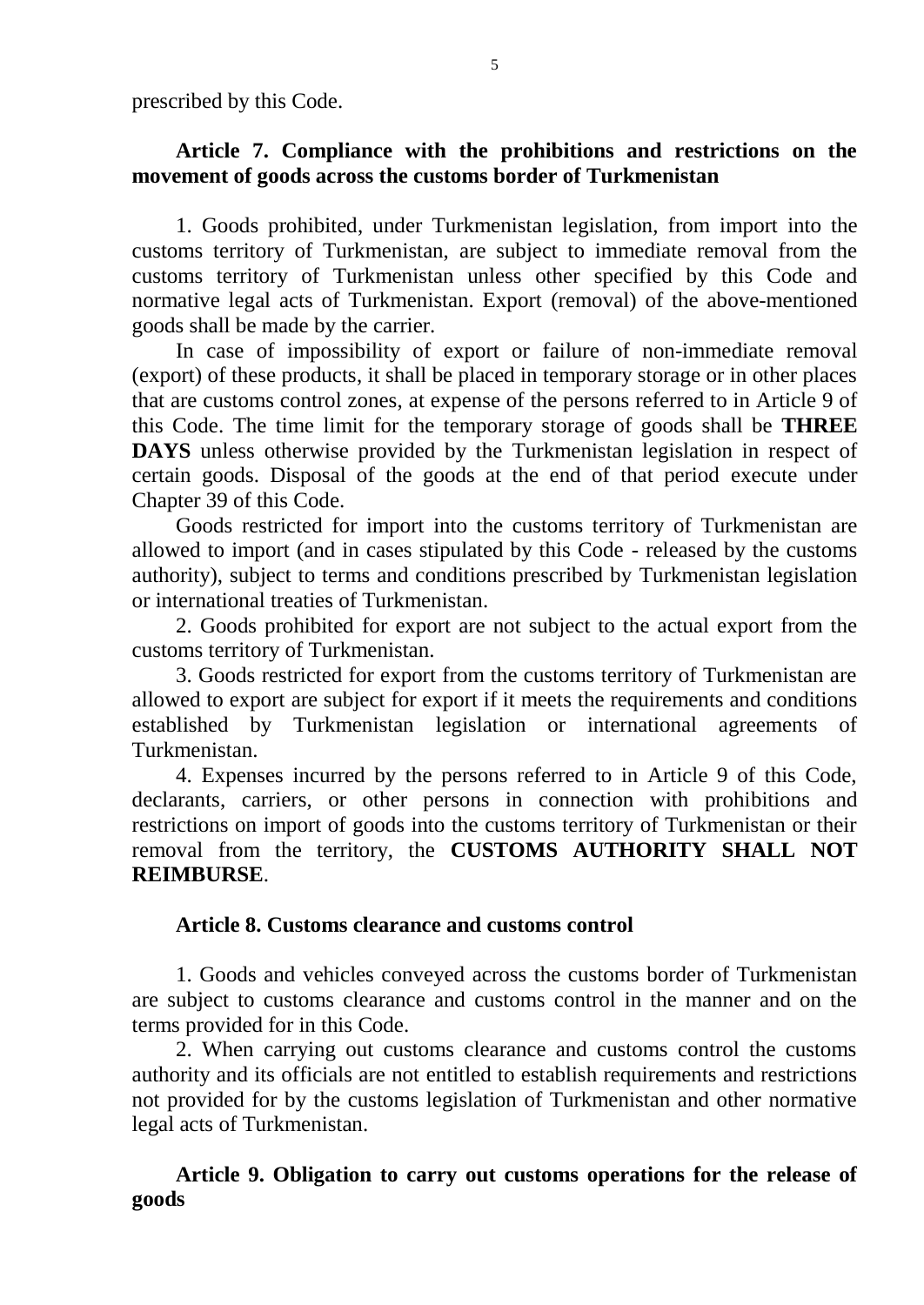The obligation to carry out customs operations for release of goods, unless otherwise provided in this Code are:

1) if the movement of goods across the customs border of Turkmenistan carries out in accordance with the foreign economic transaction and concluded by a person of Turkmenistan - Turkmenistan person who has entered into a foreign trade transaction or in whose name or on whose behalf the transaction is enclosed;

2) if the movement of goods across the customs border of Turkmenistan done without entering a foreign trade transaction by Turkmenistan person:

a) A person having the right of ownership and (or) the right to use the goods in the customs territory of Turkmenistan;

b) other persons acting as lawfully sufficient under the civil legislation of Turkmenistan and (or) with this Code to make legal actions on their behalf with the goods under customs control.

# **Chapter 3. INFORMING AND CONSULTING**

### **Article 10. Information on normative legal acts in the field of customs**

1. Authorized state body on customs affairs and other customs authorities shall ensure free access, including the use of information technology to information on normative legal acts in the field of customs.

2. Authorized state body on customs affairs shall ensure publication in periodicals normative legal acts in the field of customs adopted by this body.

# **Article 11. Consultation on customs issues and other issues within the competence of customs authorities**

1. Customs authorities shall consult interested parties on customs issues and other issues within the competence of these bodies. Information on the request of the concerned person is given as soon as possible, but no later than one month from the date of receipt of the request.

2. Counseling is free of charge by the customs authorities in both orally and in writing.

3. Information provided by interested parties during the consultation is not a basis for a decision or action (inaction) of the customs authorities in the implementation of customs operations in respect of goods and (or) vehicles.

4. Customs officials are responsible under the Turkmenistan legislation for the accuracy of the information provided to persons under the provisions of this chapter.

# **Chapter 4. COUNTRY OF ORIGIN**

# **Article 12. Identification of the country of goods' origin**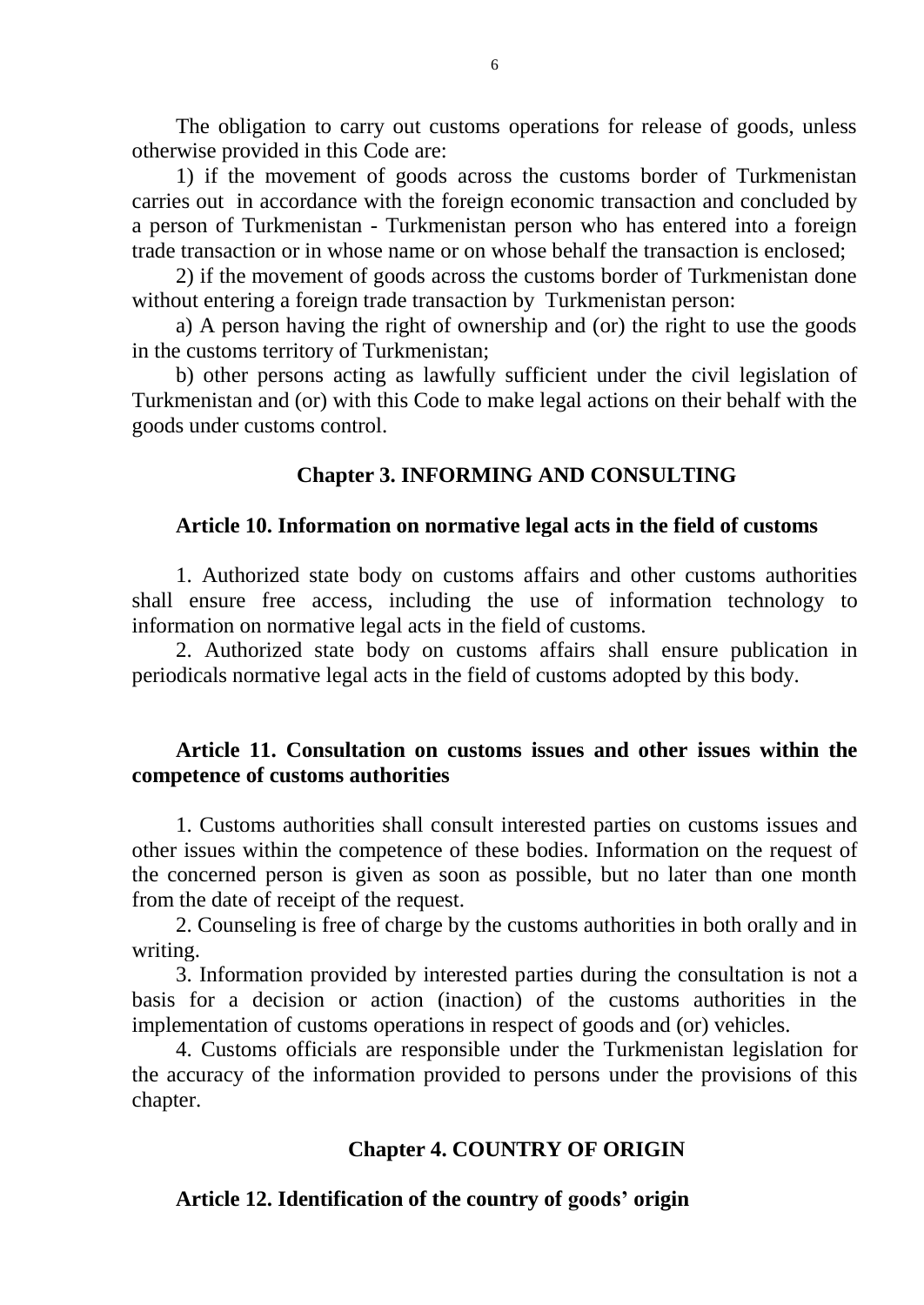1. Identification of the country of goods' origin carries out in accordance with the provisions of this chapter in all cases where the application of customs and tariff regulation and prohibitions and restrictions prescribed by Turkmenistan legislation, depending on the country of goods' origin.

2. The country of origin of goods shall be the country in which the goods were completely produced or sufficiently processed in accordance with the criteria of sufficient processing established by Article 14 of this Code.

3. Country of origin may be considered a group of countries, customs unions of countries, a region, or part of the country if to determine the country of origin needs such a selection.

4. Upon request of the declarant or other interested person, the customs authorities shall make a preliminary decision on determining the origin of goods under Chapter 6 of this Code.

## **Article 13. Goods completely produced in given country**

Goods completely produced in given country are:

1) mineral products extracted from the subsoil of the country, in its territorial waters (sea) or on the seabed;

2) vegetable products are grown or harvested in a given country;

3) animals born and raised in given country;

4) products obtained in given country of animals raised therein;

5) products obtained from hunting and fishing in given country;

6) products of sea fishing and other products of fishing vessel obtained by given country's boat;

7) products obtained aboard a factory ship of given country solely from products referred to in paragraph 6 of this Article;

8) products obtained from the seabed or subsoil of the sea outside the territorial waters (sea) of given country, if that country has exclusive rights for the development of that seabed or those marine mineral resources;

9) waste and scrap (secondary raw materials) derived from manufacturing or other processing operations in given country, and used products collected in given country and suitable only for the processing of raw materials;

10) goods produced in given country solely from products referred to in paragraphs 1-9 of this Article;

11) electricity produced in given country.

# **Article 14. Criteria for sufficient processing of goods**

1. If the production of goods involves two or more countries, the country of goods' origin shall be the country in which the last processing or manufacturing products operations were carried out that meet the criteria of sufficient processing under the provisions of this Article.

2. If, in respect of certain goods or any particular country specificity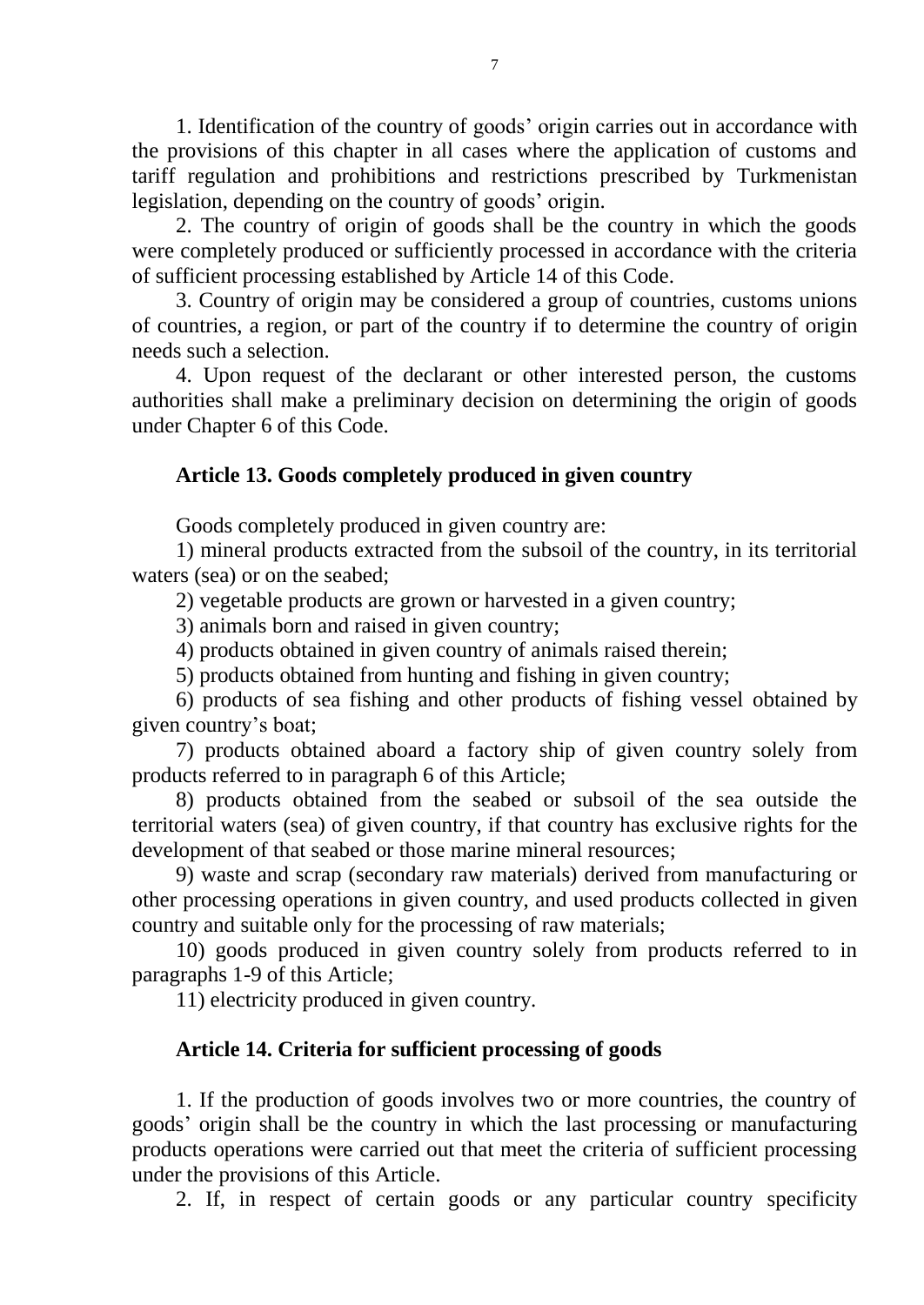determination of goods' origin of imported into the customs territory of Turkmenistan is not specifically stipulated under the third part of this article, the general rule used, according to which the goods are considered as originating from a given country if as a result of processing or manufacturing of the goods has been a change in the classification code of the goods under the nomenclature of foreign economic activity at any of the first four characters (signs).

3. To determine the country of origin is also used the following criteria for sufficient processing of goods:

1) performance of certain manufacturing or technological operations sufficient to name the country of goods' origin shall be the country where these operations took place;

2) changes in the cost of goods, when the percentage of the cost of materials and value-added reaches a fixed share at the price of the final product (the ad valorem percentage rule).

4. Regardless of the provisions set out in the third part of this article, do not meet the criteria of sufficient processing the following:

1) operations to ensure the safety of goods during storage or transport;

2) operations to prepare the goods for sale and transportation (division the batch, forming of shipments, sorting, repackaging);

3) simple assembly operations, that understood as an assembly of components of the product with mounting material (screws, nuts, bolts, etc.) or by riveting, welding, soldering, or by gluing;

4) mixing of goods originating from different countries, if the characteristics of the final product are not significantly different from those of mixed goods;

5) slaughter;

6) combination of two or more of the above operations.

5. When establishing an order to use the criteria of sufficient processing for certain types of goods imported from countries to which Turkmenistan provides tariff preferences, for the purpose of providing it the Cabinet of Ministers has the right to determine the conditions for using the rules for direct purchase and direct shipment.

# **Article 15. Features of determination of the country of goods' origin**

1. When determining the country of goods' origin in unassembled or disassembled type, delivered in several batches if production or transport conditions cannot be shipped by one party, as well as goods, the batch of which is divided into several parties as a result of errors, should be considered at the request of the declarant as a single commodity.

2. Condition of the practical application of the provisions of the part of this Article are:

1) prior notification of the customs authority on the goods in unassembled or disassembled type supplied by parties (batches), with an indication of the reasons for such delivery and presentation specifications of each party (batch) with an indication of the classification codes of goods under the nomenclature of foreign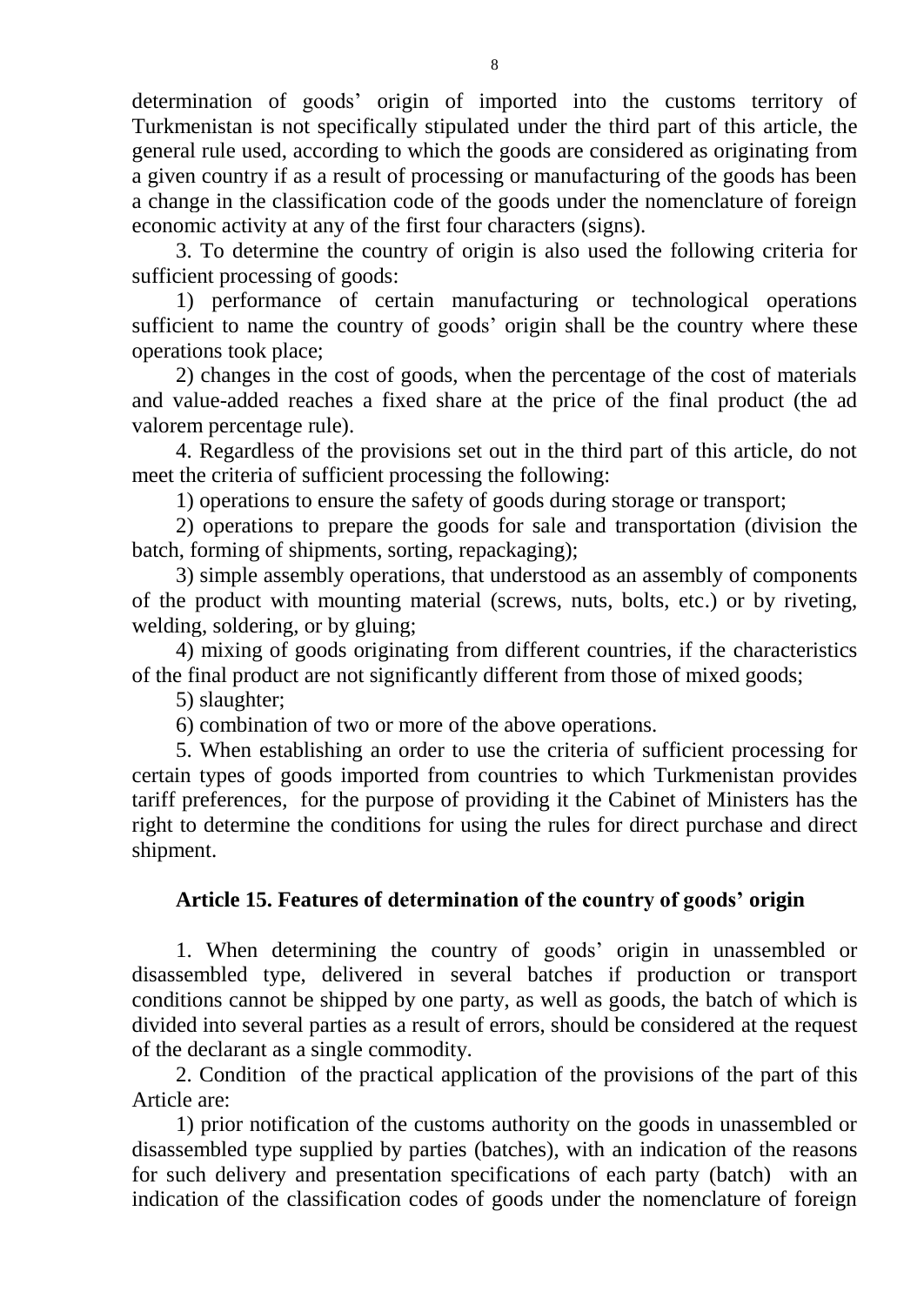economic activity, value and country of origin of the goods in each shipment. In cases of breakdown parts of goods into several parties as a result of errors or incorrect addressing additional documentary evidence shall be submitted on the fallacy of separating the product;

2) delivery of all consignments of goods from one country by one supplier under a single contract;

3) declaration of all consignments in one customs authority;

4) the importation into the customs territory of Turkmenistan all consignments within a period not exceeding six months from the date of acceptance of the customs declaration by customs authorities in respect of the first consignment. Upon motivated request, if you cannot supply the goods for reasons beyond the control of the consignee, the remaining term of the import consignments may be extended by the customs authority. Wherein mentioned extension may not exceed one year from the date of importation of the first consignment.

3. Devices, accessories, spare parts and tools for use with machines, equipment, instruments or vehicles considered as originating from the same country as the machinery, equipment, instruments or vehicle, unless devices, accessories, spare parts, and tools are imported and used as a unit with the above machinery, equipment, or vehicles, in the amount indicated in the accompanying technical passport, technical forms, and other technical documents.

4. Package in which the goods are imported into the customs territory of Turkmenistan, considered as originating from the same country as the goods, except in cases where the package in accordance with the Commodity nomenclature of foreign economic activity to be declared separately from the goods. In these cases, the country of origin of packaging is determined separately from the country of goods' origin.

# **Article 16. Confirmation of the country of origin**

Documents confirming the country of goods' origin are a declaration of goods' origin or in cases determined by the legislation of Turkmenistan, a certificate of origin.

# **Article 17. Declaration of origin of goods**

1. A document certifying the country of goods' origin, under this Code may serve as a declaration of goods' origin made up in arbitrary form, provided that it contains information that can help determine the country of origin. As such declaration may be used commercially or any other documents relating to the goods, containing a statement of the country of goods' origin made by a manufacturer, seller, or exporter in connection with the export of goods.

2. If the declaration of good's origin has information on the country of origin based on other criteria of sufficient processing than those applied in Turkmenistan, the country of origin of goods shall be determined under the criteria specified in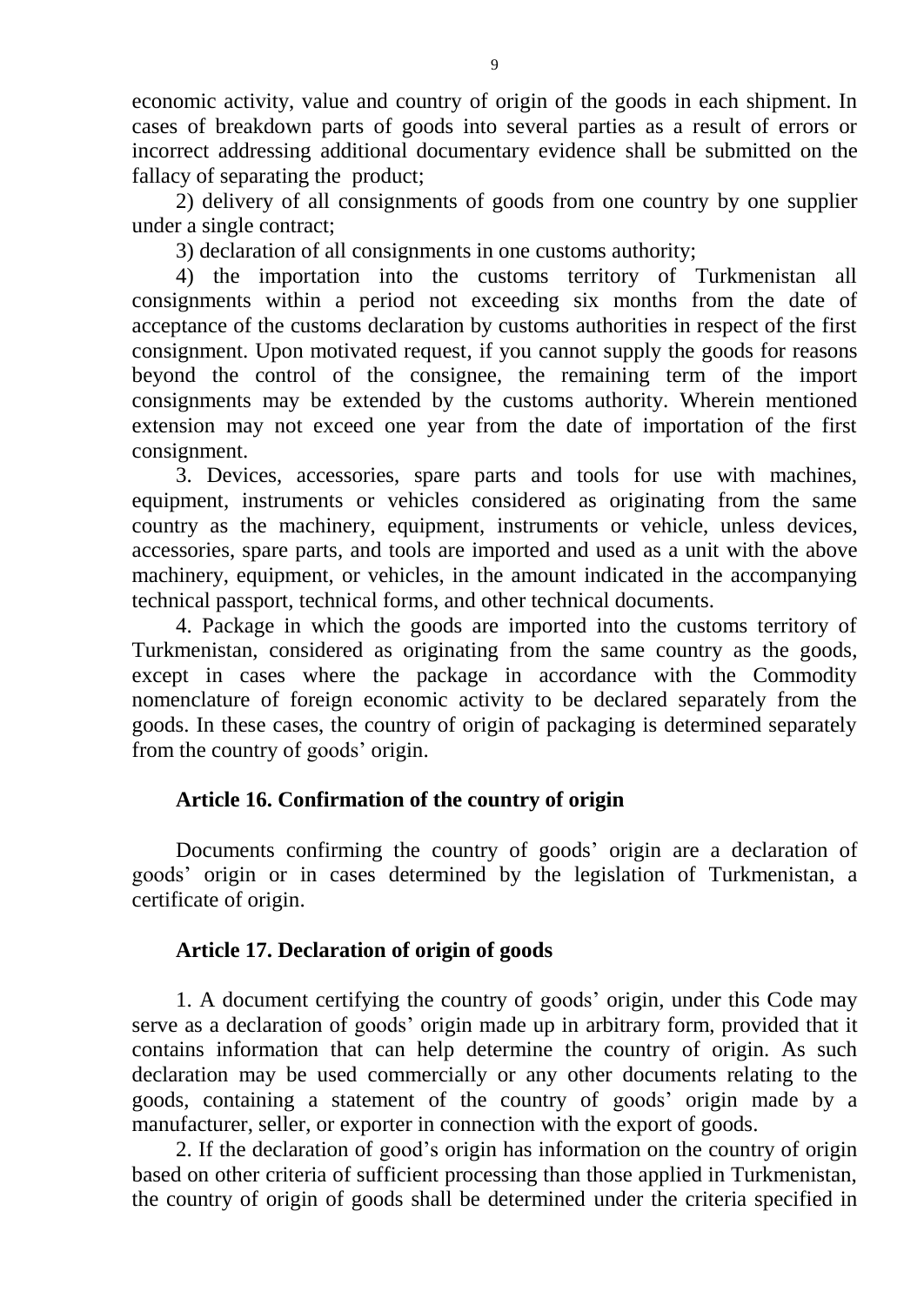Article 14 of this Code.

# **Article 18. Certificate of origin**

1. Certificate of origin - a document certifying the country of origin issued by the competent authority of the country of origin or the country of exportation of the goods, if, in the country of export, a certificate issued based on information received from the country of origin.

2. When exporting goods from the customs territory of Turkmenistan certificate of origin issued by the appropriate authorized state bodies of Turkmenistan if the specified certificate is required under the terms of a contract on the laws of the country of importation of goods or the presence of such a certificate is specified by international treaty Turkmenistan.

3. Authorized state body of Turkmenistan issuing the certificate of origin shall:

1) keep a copy and other documents on which the origin of goods are certified, not less than three years from the date of issuance;

2) at the request of the customs authority in the specified period of time to submit the documents and information necessary to verify the authenticity or validity of a certificate of origin.

4. If the certificate of goods' origin has information on country of origin based on other criteria of sufficient processing than those applied in Turkmenistan, the country of origin of goods shall be determined in accordance with the criteria specified in Article 14 of this Code.

5. In case of doubt on the authenticity of the certificate or information contained herein customs authority may apply to the competent authority of the country of origin that issued the certificate with motivated request to provide additional or clarifying information.

# **Article 19. Submission of documents confirming the country of goods' origin**

1. When goods are imported into the customs territory of Turkmenistan document certifying the country of origin presented in case if Turkmenistan grants tariff preferences in accordance with Turkmenistan legislation or international treaties of Turkmenistan to the country of origin of those goods.

The customs authority may require the submission of a document certifying the country of origin, in other cases where there is a reason to believe that alleged information about the country of origin of goods affects the application of customs duties, taxes and (or) the restrictions and limitations established by the legislation of Turkmenistan, are unreliable.

In these cases, the document certifying the country of origin of goods submitted in the form specified by Turkmenistan legislation or international agreement of Turkmenistan, at the same time with the customs declaration and other documents necessary for the customs clearance.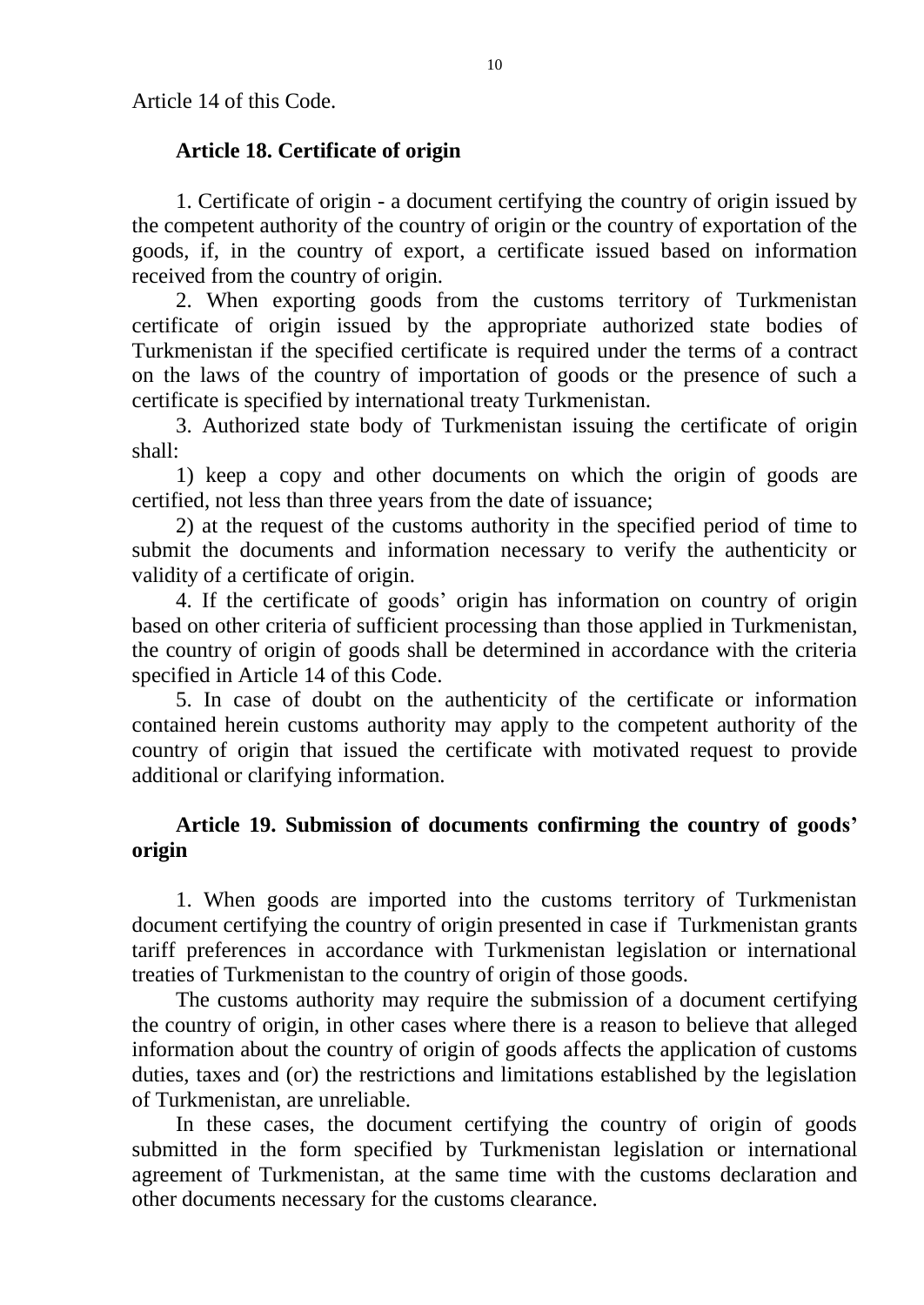2. Upon the loss of a certificate of origin of goods, the duplicate issued by the authority referred to in Section 18 of this Code is accepted.

3. Country of goods' origin established by customs authorities after identification of the information specified in the document certifying the country of origin with the information contained in the shipping documents.

4. Condition for acceptance by customs authority a certificate of origin is the presence at the customs authority officially transferred sample forms, seal impressions, signatures of persons, and addresses of the bodies authorized to certify and issue certificates of origin of goods.

## **Article 20. Grounds of refusal to release the goods for reasons of goods' origin**

1. Customs authority shall refuse to release the goods if the country of origin is the country whose goods cannot be imported into Turkmenistan under Turkmenistan legislation or international treaties of Turkmenistan.

2. Presentation of improperly issued a certificate or declaration of goods' origin or not the submission of these documents is not a reason for refusing to release the goods, except those as specified in Paragraph one of this article.

3. In the case, if the country of origin is not confirmed, in respect of such goods the maximum statutory rate of customs duties shall apply.

4. In relation to the goods specified in parts two and three of this article, preferential treatment or most favored nation treatment is applied (restored), provided that the customs authority receives confirmation of the country of origin of this product before the expiration of one year from the date of acceptance of the customs declaration.

# **Chapter 5. COMMODITY NOMENCLATURE OF FOREIGN ECONOMIC ACTIVITY**

# **Article 21. Commodity nomenclature of foreign economic activity**

1. Commodity nomenclature of foreign economic activity approved by the authorized state body on customs affairs based on the Harmonized Commodity Description and Coding.

2. Commodity nomenclature of foreign economic activity is used for the application of customs and tariff regulation and prohibitions and restrictions established by the legislation of Turkmenistan, conducting customs statistics of foreign trade.

### **Article 22. Classification of goods**

1. Declaration of goods under Chapter 11 of this Code shall be classified in accordance with which each item has a classification code on the Commodity Nomenclature of Foreign economic activity.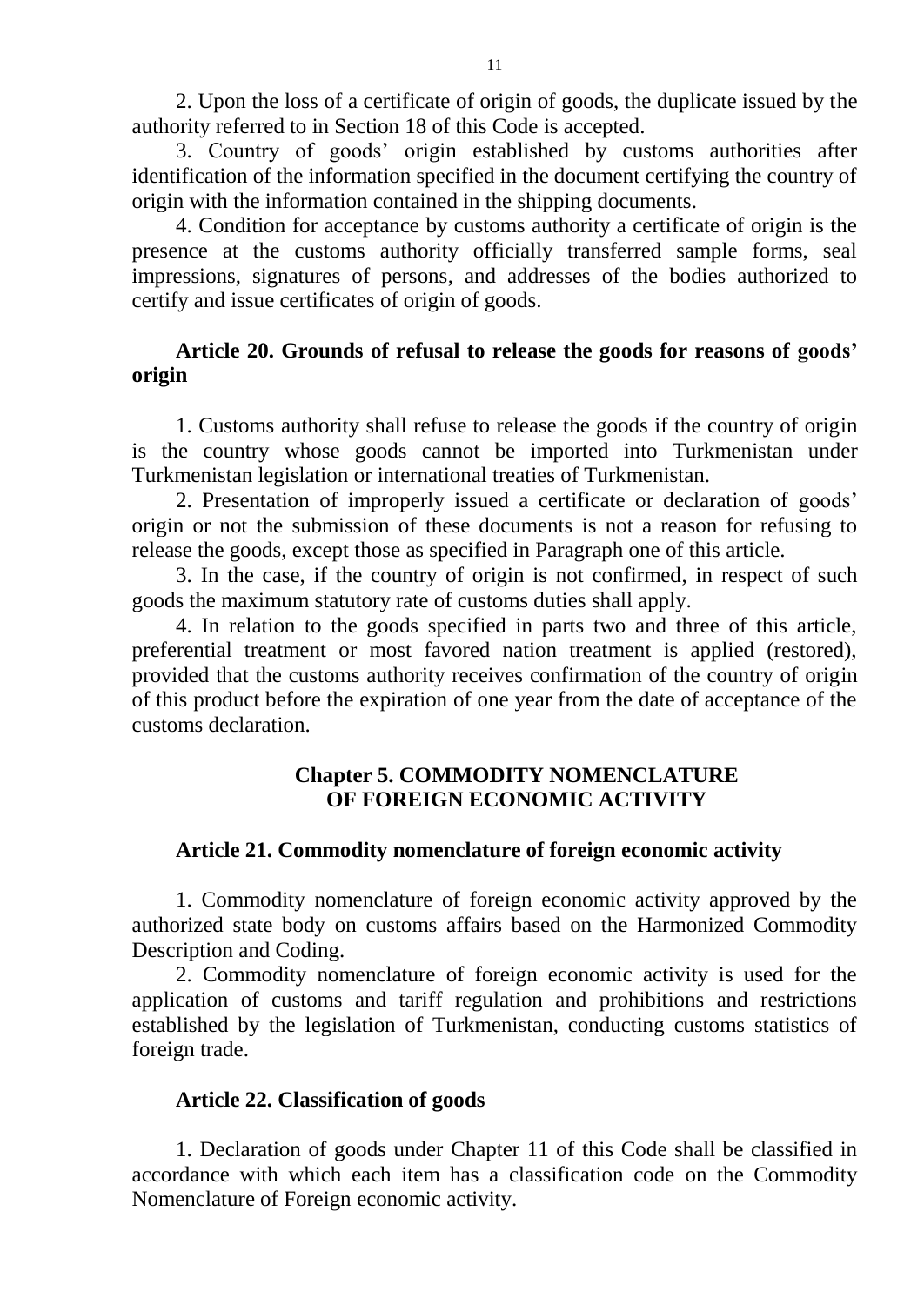2. In the case of incorrect indication of goods classification code under the Commodity nomenclature of foreign economic activity during the declaration, the customs authority classifies such goods on their own.

3. The decision of the customs authority on the classification of goods in accordance with the Commodity nomenclature of foreign economic activity is mandatory. The declarant is entitled to appeal the decision under the legislation of Turkmenistan.

4. The information included in the shipping documents, as well as conclusions, references, certificates, acts issued by organizations performing expertise, are complementary (information) materials and may be taken into account for the classification of goods.

5. Upon request of the declarant or other interested (concerned) person, the customs authority shall take a preliminary decision on the classification of goods under Chapter 6 of this Code.

# **Chapter 6. PRELIMINARY DECISION**

### **Article 23. Preliminary decision making**

1. Authorized state body on customs affairs and customs authorities designated by the authorized state body on customs affairs, at the request of the declarant or other interested person (hereinafter in this chapter - the applicant) takes a preliminary decision on the classification of goods in accordance with the Commodity nomenclature of foreign economic activity concerning a particular product, the origin of goods from a particular country (country of origin).

2. Form a preliminary decision is determined by the authorized state body on customs affairs.

# **Article 24. Statement on the adoption of the preliminary decision**

1. Adopted statement on a preliminary decision (hereinafter in this chapter the application) is submitted by the applicant to the appropriate customs authority in writing form.

2. The statement must contain information about the product, necessary for making a preliminary decision. The application shall be accompanied by samples of the product, its description, photos, drawings, designs, commercial, technical and other documents.

3. Customs authority shall consider the application and issue a preliminary decision within thirty days from the date of registration of the application, if not required to provide any other information or examination.

4. If submitted information by the applicant is insufficient for making a preliminary decision, the customs authority, within thirty days from the date of receipt of the application, shall notify the applicant of the need to provide additional information and set a deadline for its submission. If additional information is not submitted within the prescribed period the statement is rejected.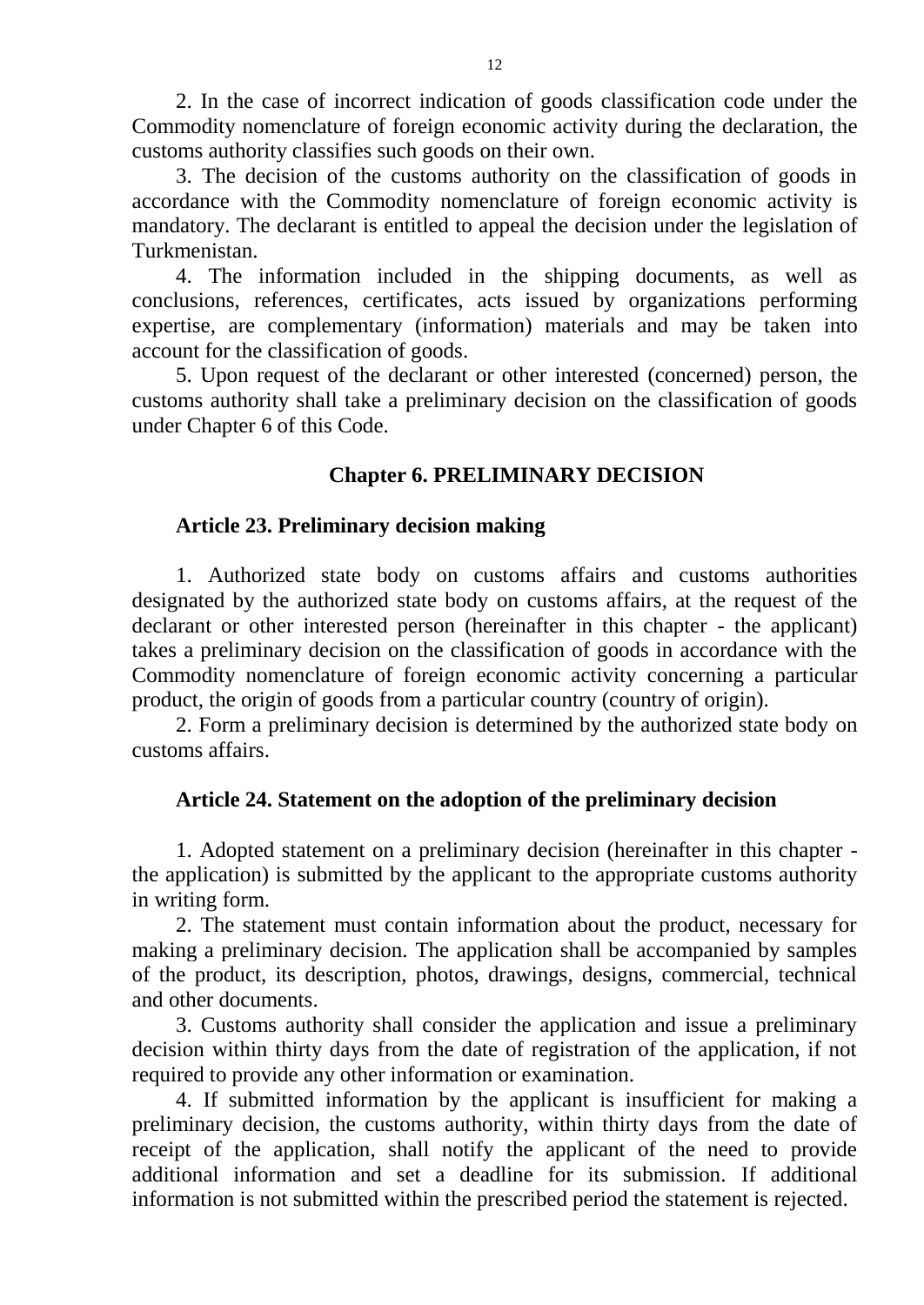5. In the case of rejection of the application, the customs authority shall, within two days, send the applicant a written motivated refusal.

Rejection of applications does not prevent the applicant from repeated application for a preliminary decision after removal shortcomings that provided the reasons and led to the rejection of the application.

#### **Article 25. Legal value and validity of the preliminary decision**

A preliminary decision is binding for all customs authorities. A preliminary decision is valid for three years from the date of its adoption unless it is revoked or amended under Article 26 of this Code.

A preliminary decision is entitled to use only by the person, on the application of which the decision was made.

#### **Article 26. Amendment or cancellation of preliminary decisions**

1. Customs authority that made the preliminary decision has the right to change or cancel it.

2. Amendments in preliminary decision executed in the following cases:

1) Passing binding decisions by the World Customs Organization for use in Turkmenistan;

2) If the legislation of Turkmenistan or international agreements of Turkmenistan, concerning the matters for determining the country of goods' origin, establish other requirements and conditions for determining the country of origin;

3) Changes in the Commodity nomenclature of foreign economic activities or provisions of the customs legislation of Turkmenistan in the part of preliminary decision making;

4) Identification of errors in the preliminary decision.

Amendments to preliminary decision shall enter into force on the day of the adoption of the decision.

The decision to amend the preliminary decision sends within three days to the person who was sent the preliminary decision.

3. Cancellation preliminary decision was made if that decision was made based on forged documents and false information submitted by the applicant. Cancellation shall take effect from the date of the decision to annul the preliminary decision.

The decision on the cancellation of the preliminary decision shall be sent within three days in writing to the person who was sent the preliminary decision.

#### **SECTION II. CUSTOMS PROCEDURES**

#### **Subsection 1. CUSTOMS CLEARANCE**

#### **Chapter 7. GENERAL PROVISIONS RELATING TO CUSTOMS**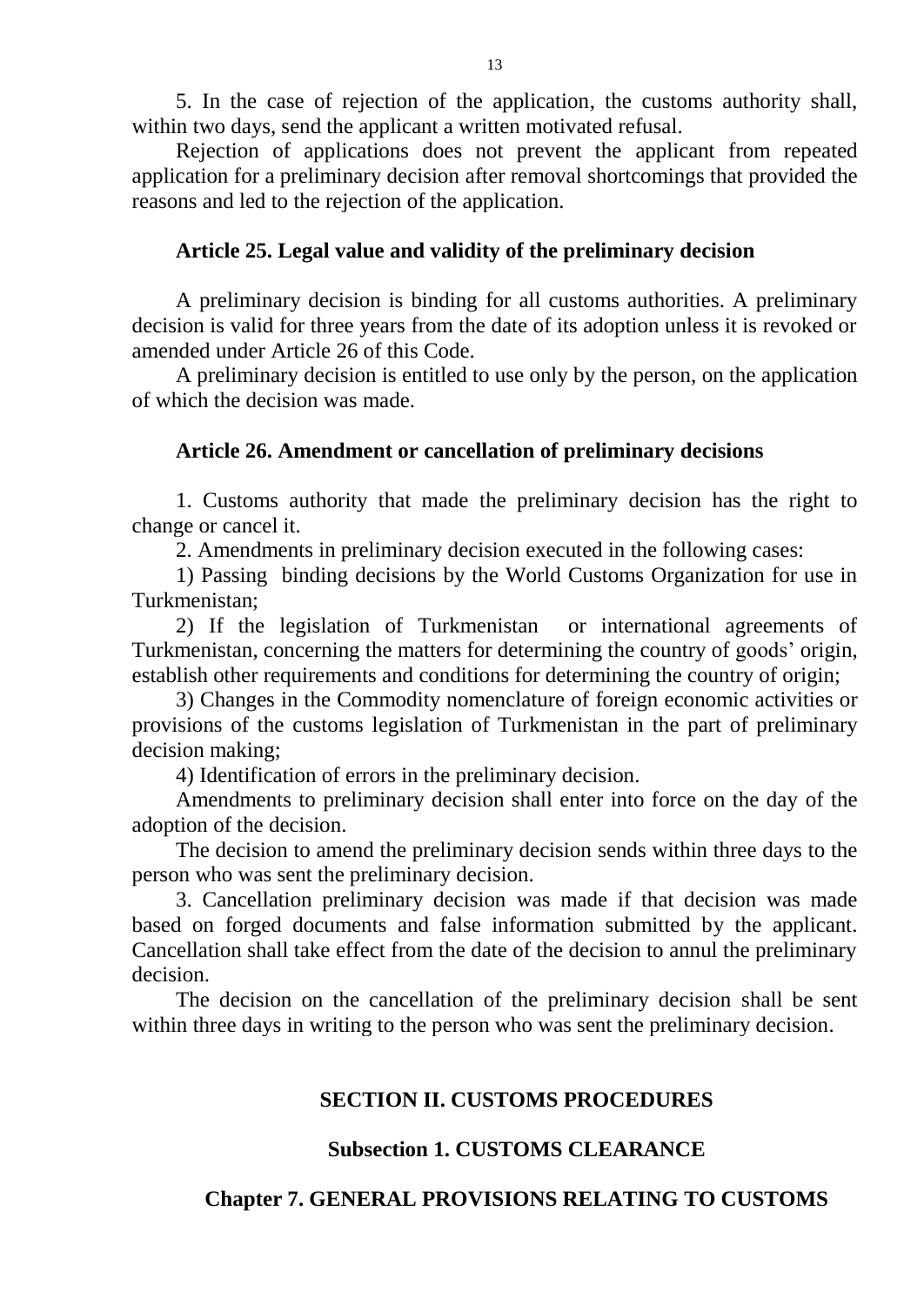#### **CLEARANCE**

#### **Article 27. Scope work of this Chapter**

The provisions of this chapter apply to all customs operations performed with respect to goods and vehicles transported across the customs border of Turkmenistan.

#### **Article 28. The procedure of Customs Clearance**

1. Customs clearance executes in the manner prescribed by this Code and adopted under the regulatory legal acts of Turkmenistan.

2. Procedure and technologies of customs clearance shall be established depending on the types of goods transported across the customs border of Turkmenistan, the mode of transport used for such conveyance, the categories of persons transporting goods and vehicles.

3. Customs operations apply regardless of the country of origin, dispatch, and destination of the goods.

#### **Article 29. Starting and completion of customs clearance**

1. Customs clearance begins:

1) During importation of goods - at the time of presentation to the customs authorities a customs declaration or documents in respect of goods that transported across the customs border of Turkmenistan, under Article 40 of this Code, and in cases stipulated by this Code, - by an oral statement or commit other acts that have evidence the intention of the person to make the customs clearance;

2) During export of goods - at the time of submission a customs declaration to the customs authority and in cases stipulated by this Code, -by an oral statement or taking other actions that demonstrate the intention of the person to make the customs clearance.

2. Customs clearance concluded after customs operations are completed which is required under the Code for placing goods under the customs regime and the termination of this regime if such customs regime operates within a certain period, as well as for the calculation and collection of customs duties.

Customs clearance of goods is subject to veterinary, phytosanitary, and other forms of state control and can be completed only after consultation with the appropriate authorized state bodies exercising such control.

#### **Article 30. Place and time of customs clearance**

1. Customs clearance exercises at the location of the customs authorities at working time.

2. Upon reasonable request of the declarant or other interested person, separate customs operations for customs clearance may be performed outside of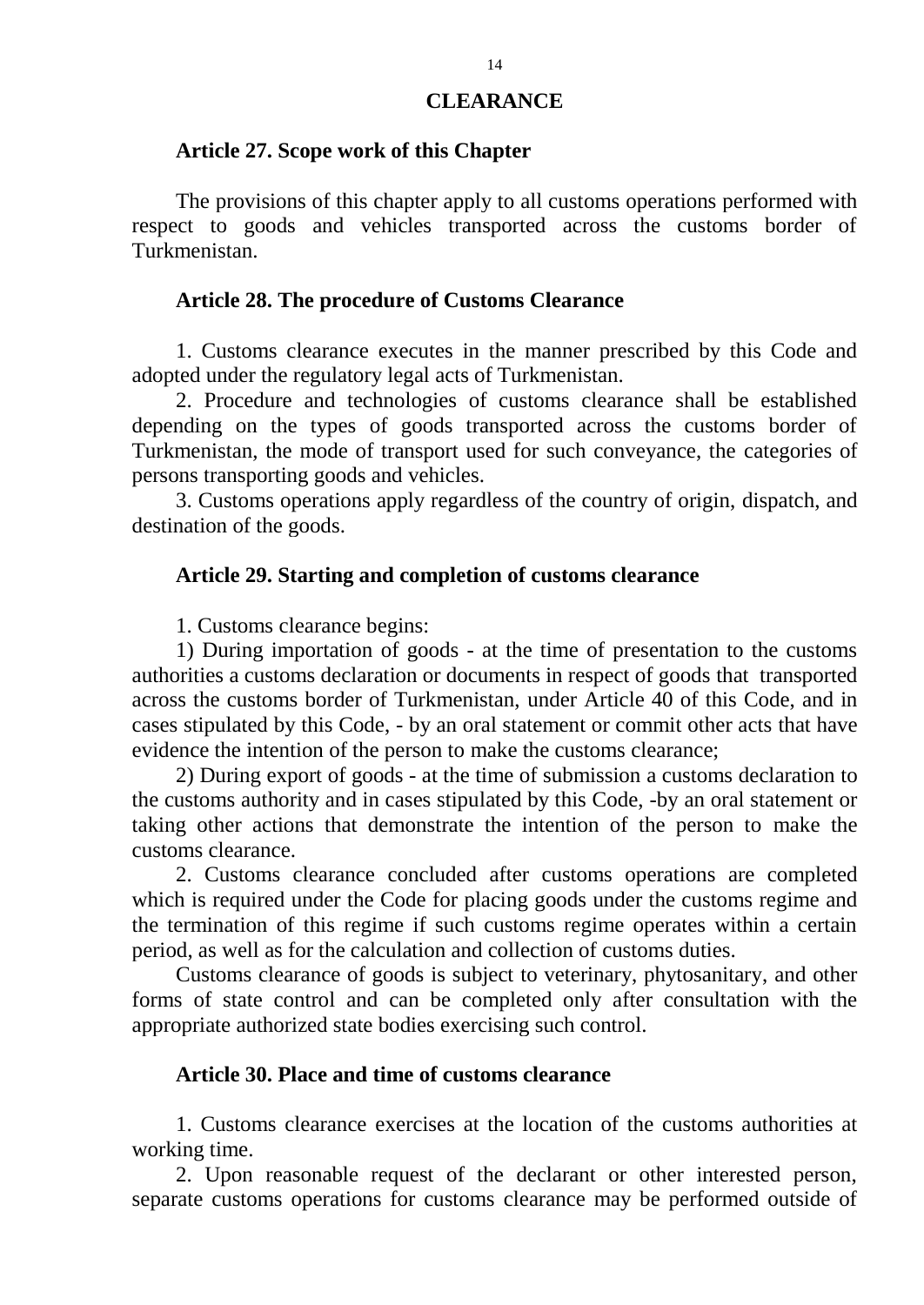locations and working hours of the customs authorities in accordance with the procedure established by the authorized state body on customs affairs.

## **Article 31. Documents and information required for customs clearance**

1. According to the procedure of customs clearance identified in this Code, the person obliged to provide the customs authorities with documents and information required for customs clearance.

2. Customs authorities during customs clearance have the right to require only those documents and information specified by the present Code, and which are necessary to ensure compliance with the customs legislation of Turkmenistan and international treaties of Turkmenistan, enforcement of which vested on the customs authorities of Turkmenistan.

3. Lists and forms of documents and lists of data required for customs clearance applicable to specific customs procedures and customs regimes, established by the authorized state body on customs affairs, unless otherwise provided by this Code and other normative legal acts of Turkmenistan.

4. To simplify and expedite customs clearance, customs authorities may accept customs documents specified by the customs authorities of foreign countries based on agreements with these bodies on mutual recognition of documents used for customs purposes.

5. Documents required for customs clearance may be submitted as originals or copies of them, as well as in the form of electronic documents in the manner prescribed by the authorized state body on customs affairs.

6. Lists of documents and information required for customs clearance must be officially published.

# **Article 32. Presence of authorized persons and their representatives during the customs clearance**

1. Persons with a mandate in relation to goods or their representatives have the right to be presented at the customs clearance.

2. Upon request of the customs authority, persons having authority in relation to goods or their representatives must be presented at the customs clearance.

### **Article 33. Language of Customs Clearance**

1. Customs clearance, including filling out documents required for customs clearance implemented in the state language of Turkmenistan, except those as provided in this Code and international treaties of Turkmenistan.

2. Customs authorities may accept documents in foreign languages in which officials of these bodies can speak.

### **Article 34. Priority procedure for customs clearance**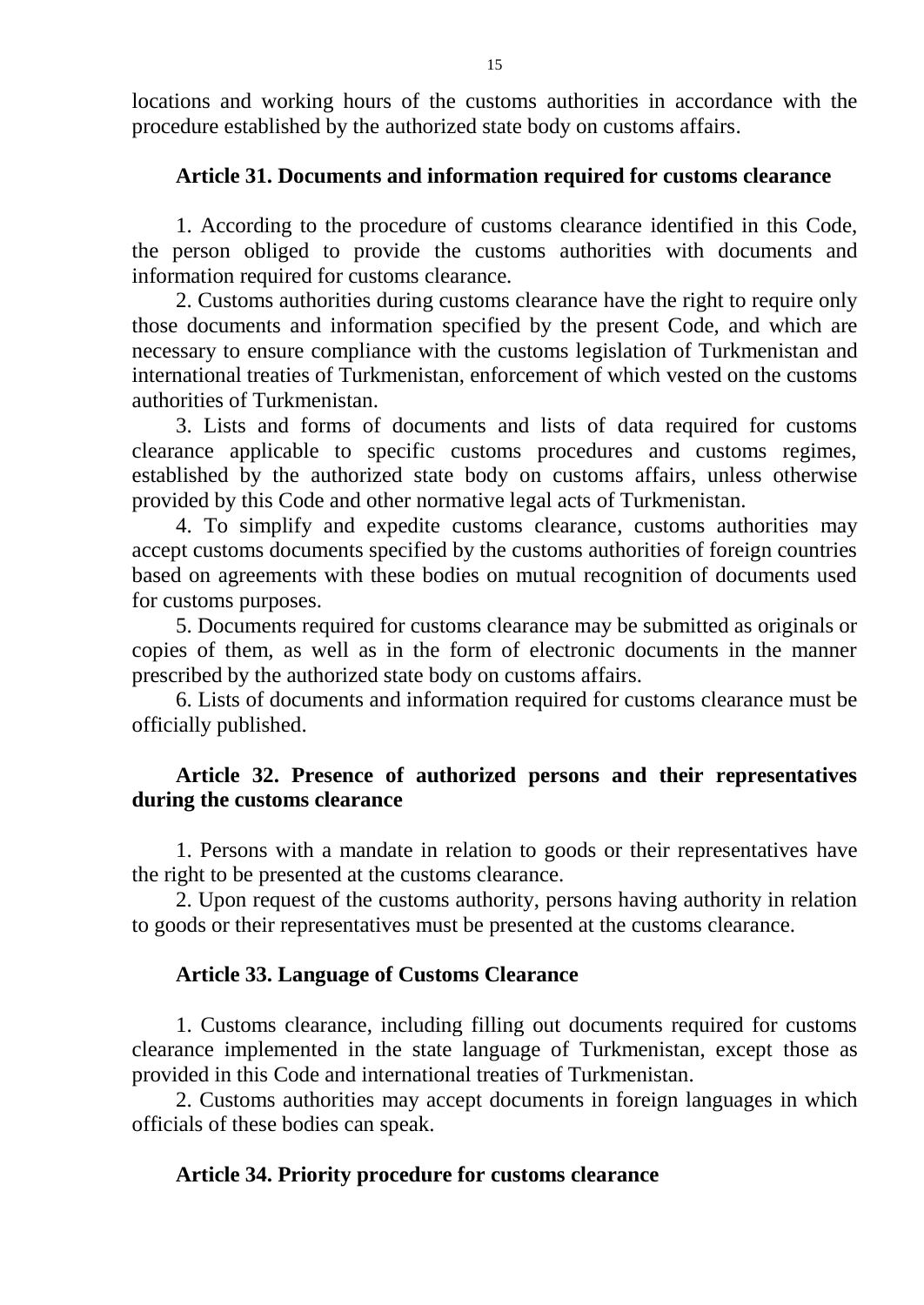When importing into the customs territory of Turkmenistan and exported from the territory of goods necessary to eliminate the effects of natural disasters, accidents and catastrophes, and other emergencies, goods supplied as part of humanitarian aid, goods sent and received by diplomatic missions, as well as goods subject to rapid deterioration(spoilage), living animals and birds, radioactive materials, international mails and express cargo goods intended for participation in fairs and exhibitions, and materials for the media and other similar goods, the customs clearance procedure executes in a priority manner.

#### **Article 35. Simplified customs clearance procedures**

To improve customs clearance, authorized state body on customs affairs may establish simplified customs clearance procedures.

## **Article 36. Use and disposal of goods in respect of which customs clearance is completed**

Use and disposal of goods for which customs clearance has not been completed is not allowed, except for the cases provided for by this Code.

## **Chapter 8. ARRIVAL OF GOODS AND VEHICLES ON CUSTOMS TERRITORY OF TURKMENISTAN**

## **Article 37. Place and time of arrival of goods and vehicles into the customs territory of Turkmenistan**

1. The arrival of goods and vehicles into the customs territory of Turkmenistan allowed at checkpoints across the state border of Turkmenistan established in accordance with the Turkmenistan legislation during working hours of the customs authorities. In some other places, the goods and vehicles can come to the customs territory of Turkmenistan under Turkmenistan legislation.

2. After crossing the customs border of Turkmenistan carrier is obliged to deliver the goods and imported vehicles at checkpoints and present them to the customs authority. It is not allowed to change the status of goods, breach their packaging, as well as change, deletion, destruction, or damage of seals, stamps, and other means of identification.

3. Provisions of this chapter do not apply to goods transported by pipelines, power transmission lines, and transported by sea (river), aircraft crossing the customs territory of Turkmenistan without stopping in a port or airport located in the customs territory of Turkmenistan.

#### **Article 38. Defining checkpoint**

1. On arrival of goods and vehicles into the customs territory of Turkmenistan, the following are considered as the checkpoints: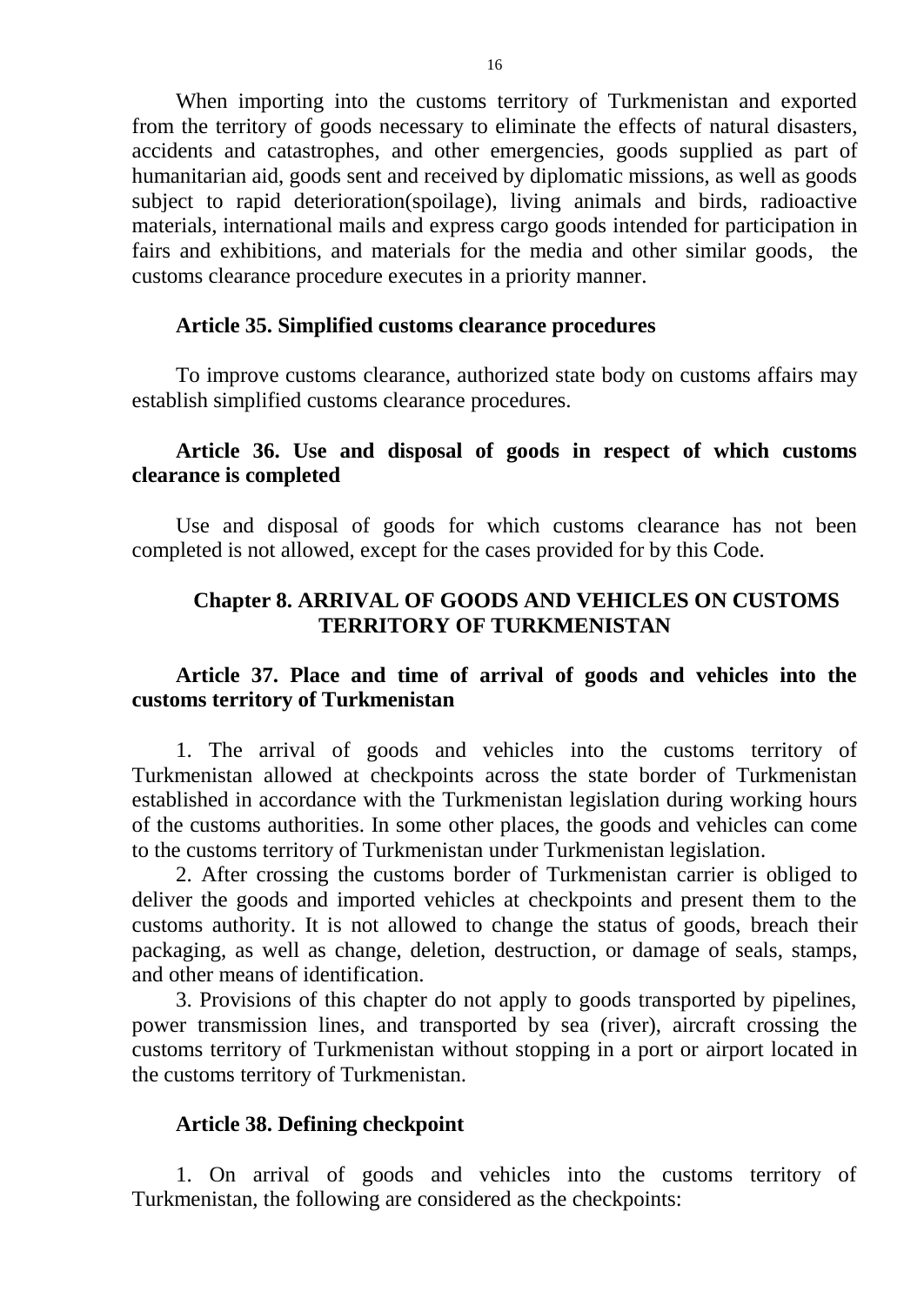1) for air transport - the crossing point at the first airport in the customs territory of Turkmenistan, in which the aircraft lands and produces unloading, loading, and reloading of the goods;

2) for goods transported by air - checkpoints at the customs territory of Turkmenistan, in which the aircraft lands and unload goods;

3) marine (river) transport - checkpoint at the first port in the customs territory of Turkmenistan, which made unloading, loading, and reloading of goods;

4) for goods carried by sea (river) transport - checkpoints at ports in the customs territory of Turkmenistan, where the sea (river) boat makes a stop and unload goods;

5) for other modes of transport and goods transported on them - the first checkpoint of Turkmenistan on the travel route.

2. At the departure of goods and vehicles from the customs territory of Turkmenistan, the following are considered as the checkpoints:

1) for air transport - the last checkpoint at the airport in the customs territory of Turkmenistan, in which the aircraft lands and produces unloading, loading, and reloading of the goods;

2) for goods transported by air - checkpoints at the customs territory of Turkmenistan, in which the aircraft lands and takes a load of goods;

3) marine (river) transport - checkpoint at the last port in the customs territory of Turkmenistan, at which made unloading, loading, and reloading of goods;

4) for goods carried by sea (river) transport - checkpoints at ports in the customs territory of Turkmenistan, where the sea (river) boat makes a stop and makes the loading of the goods;

5) for other modes of transport and goods transported on them - the last checkpoint Turkmenistan on the travel route.

# **Article 39. Prior notification of customs authorities of the arrival of the goods and vehicles into the customs territory of Turkmenistan**

Administration of crossing point in the state border of Turkmenistan (the airport manager, airdrome, sea and river port, the railway station, depot) send advance notice to the customs authorities on the place and time of arrival of goods and vehicles at the crossing point of the state border of Turkmenistan in the order agreed of this administration with the customs authority under Turkmenistan legislation.

# **Article 40. Submission of documents, information on the arrival of goods and vehicles to the customs border of Turkmenistan**

1. On arrival of goods and vehicles into the customs territory of Turkmenistan carrier is obliged to submit to customs authorities documents and information stipulated by the authorized state body on customs affairs under Article 31 of this Code, depending on the mode of transport that carrying international shipping.

2. When carrier submits documents written in a foreign language, the customs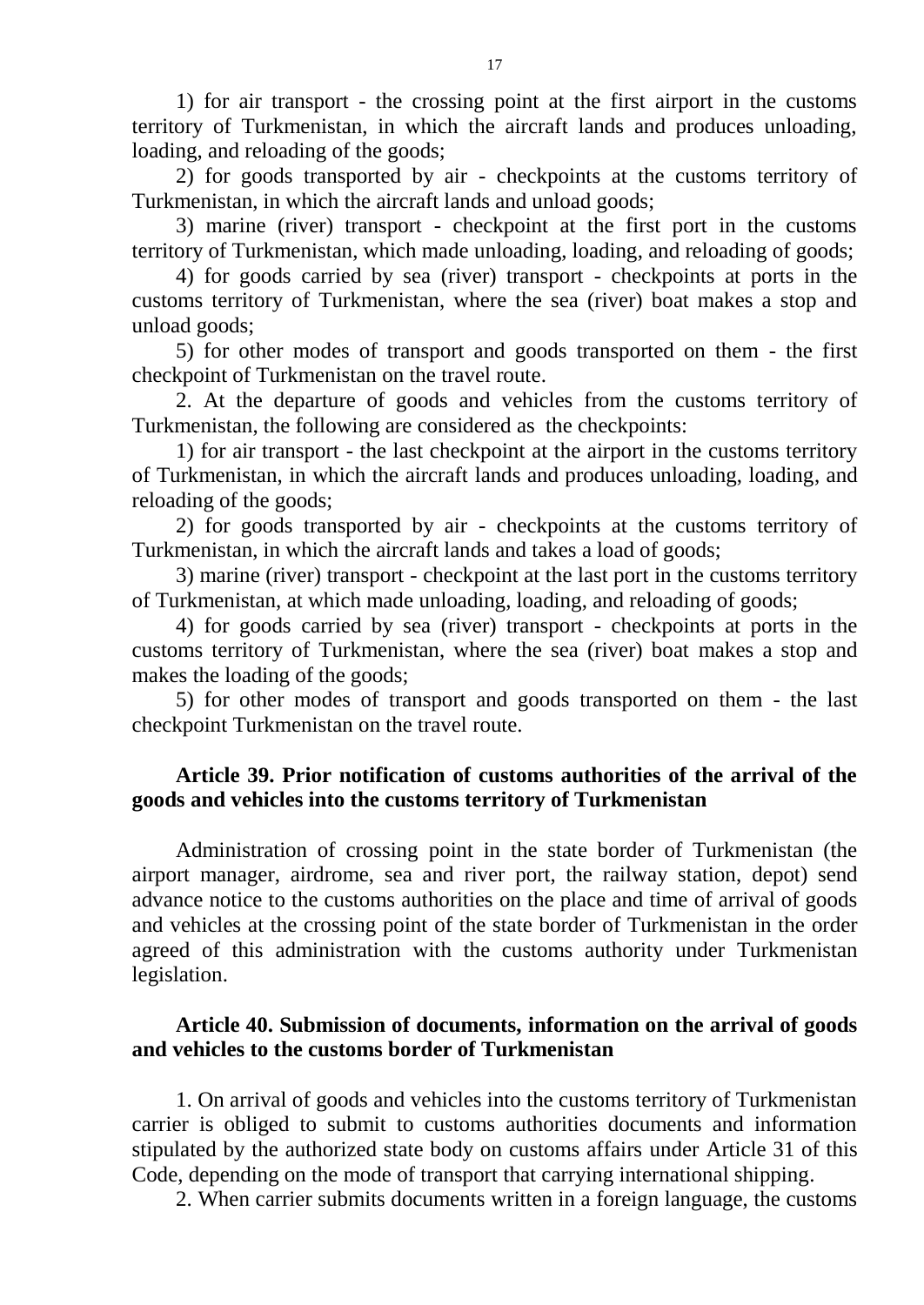authorities have the right, if necessary, to require translation into the official language of Turkmenistan only the information that is needed for customs clearance.

3. On behalf of the carrier, the documents and information may be submitted by any other person acting on his behalf.

4. Carrier is entitled to submit documents and information to the customs authority before the actual arrival of goods and vehicles into the customs territory of Turkmenistan.

# **Article 41. Measures were taken in the accident or force majeure**

1. If delivery of the goods from the actual crossing place of the customs border of Turkmenistan to the place of arrival is interrupted, or if the sea (river), the aircraft makes an emergency stop or landing in the customs territory of Turkmenistan due to an accident, force majeure or other circumstances preventing delivery of goods, implementation or stop landing at designated locations, the carrier must take all measures to ensure the safety of goods and vehicles, immediately inform the nearest customs authority about the circumstances, location of the goods, as well as on the request of the customs authority to transport goods or provide their transportation (if the vehicle is damaged) to the location of the nearest customs authority or other place specified by the customs authority.

2. Customs Authority receiving notification of incidents referred to in the first part of this article determines the necessary measures to ensure customs control, depending on the nature of the incident, the degree of loss of product quality and the technical condition of the vehicle.

3. Carriers or other persons' expenses in connection with the measures specified in this Article, the customs authorities are not reimbursed.

# **Article 42. Actions with the goods and vehicles in place of their arrival**

1. After the arrival of goods and submission to the customs authorities the relevant documents and information, products can be unloaded or reloaded, placed in temporary storage areas, and are claimed by a certain customs regime or to internal customs transit.

2. Since the presentation of goods at the point of arrival these goods acquire the status goods are in temporary storage. At the expiry of the period of temporary storage, the customs bodies shall dispose of the goods under Chapter 39 of this Code.

3. Vehicles are subject to customs clearance under Chapter 20 of this Code.

# **Article 43. Unloading and reloading of the goods at the place of arrival**

1. Unloading and reloading goods from vehicles arriving in the customs territory of Turkmenistan carried out in the place of arrival and during working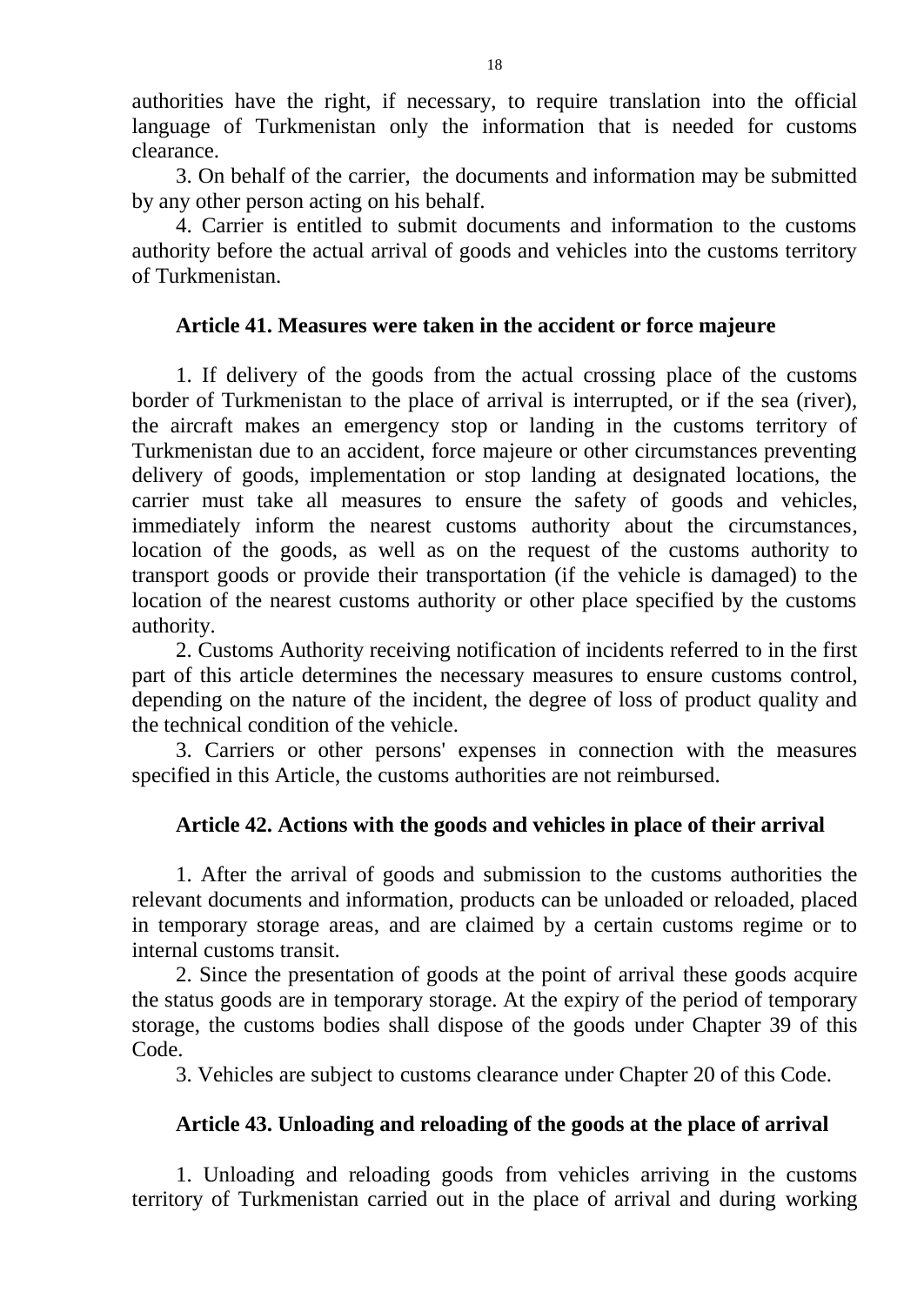hours of customs authorities in places specially designed for this purpose.

In other places, and (or) outside normal working hours of the customs authority the work on unloading and reloading of the goods is allowed with the permission of the customs authority, issued on request of the person concerned.

2. Places of unloading and reloading of the goods are customs control zone. These places should be designed and equipped in the way to ensure the safety of goods and shall exclude access to individuals not involved in cargo operations.

3. Upon request of the person carrying out cargo operations in the sea (river) port, the goods may be in the place of their unloading and reloading without space at the storehouse for temporary storage during the period necessary for the implementation of these operations, but within the terms established by Article 62 of this Code.

4. In case of loss of goods or transfer them to third parties without the permission of the customs authorities responsible for the payment of customs duties and taxes under this Code shall be the person performing cargo operations.

5. Prohibited unloading of goods whose import into the customs territory of Turkmenistan is prohibited under the Turkmenistan legislation.

### **Chapter 9. INTERNAL CUSTOMS TRANSIT**

#### **Article 44. Internal customs transit**

1. Internal customs transit - the customs procedure under which foreign goods are transported through the customs territory of Turkmenistan without payment of customs duties and taxes and use of prohibitions and economic restrictions established in the legislation of Turkmenistan.

2. Internal customs transit is used for the transport of goods from the place of their arrival to the location of the customs authority of destination, from the location of goods at their place of a declaration to please of export at the customs territory of Turkmenistan, between temporary storage warehouses, customs warehouses, as well as in other cases of transportation of foreign goods through the customs territory of Turkmenistan.

3. Provisions of this chapter shall not apply to goods transported by air if the aircraft during a regular international flight, in place of arrival of goods, make an intermediate or emergency (technical) landing without partial unloading of goods, and as well on goods transported by pipeline and delivered by power transmission lines.

4. Transportation of goods in accordance with the domestic customs transit procedure may be carried out by any carrier.

5. For the purposes of this Chapter:

1) as vehicle is understood as the vehicle on which goods are transported through the customs territory of Turkmenistan;

2) forwarding agent is a person acting under the contract of freight forwarding under the civil legislation of Turkmenistan.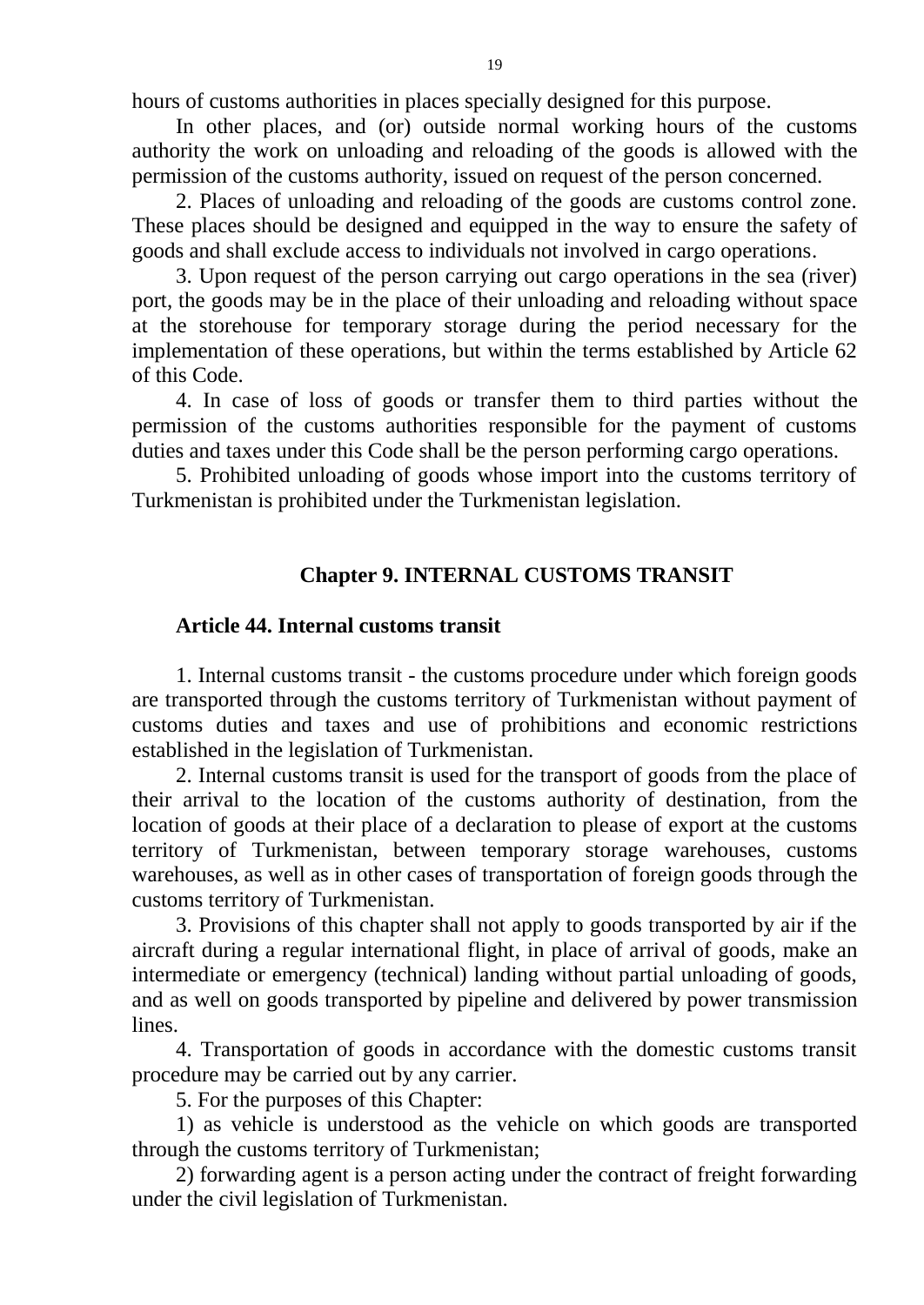## **Article 45. Permit for internal customs transit**

1. Internal customs transit is allowed with the written permission of the customs authority in the zone of which transportation of goods begins under the customs procedure of internal customs transit (customs office of departure).

2. Permission for internal customs transit shall be issued to:

1) сarrier;

2) forwarder, if he is a person of Turkmenistan;

3) persons referred to the sixth part of this article.

3. Permission for internal customs transit is issued under the following conditions if:

1) importation of goods into Turkmenistan is not prohibited under Turkmenistan legislation;

2) in respect of imported goods a border control and other forms of state control in the place of their arrival were held, in the case the goods are subject to such control under Turkmenistan legislation in the place of their arrival;

3) when permits and (or) licenses for goods are presented, in the case when under Turkmenistan legislation of the movement of goods in the customs territory of Turkmenistan is a subject to present these permits and (or) licenses;

4) concerning goods the transit declaration presented;

5) identification of the goods secured;

6) vehicle is properly equipped, in the case when the goods are transported under customs seals and stamps;

7) measures are taken to ensure compliance with the customs legislation of Turkmenistan.

4. Permission for internal customs transit shall be issued upon presentation of the goods to the customs authority of departure as soon as this customs authority is satisfied with the conditions laid down in the third part of this article, but not later than three days from the date of acceptance of the transit declaration. Transit declaration accepted by the departure customs authority on the day of its submission, if it meets all the requirements.

In granting permission for internal customs transit, the departure customs office shall set a period for internal customs transit and determines the place of delivery of goods.

5. Authorized state body on customs affairs have the right to make decisions on preventing from internal customs transit for carrier or freight forwarder, that has repeatedly failed to meet obligations under the carriage of goods under the internal customs transit that is set by the decision of imposing an administrative penalty in cases of administrative offenses in the field of customs if at least one of these actions were not performed, or such carrier or forwarder failed to fulfill an obligation to pay customs duties and taxes under Article 55 of this Code. The above decision shall be canceled within five days after payment of an administrative penalty, as well as customs duties and taxes under Article 55 of this Code, was made by the carrier or freight forwarder with respect to which such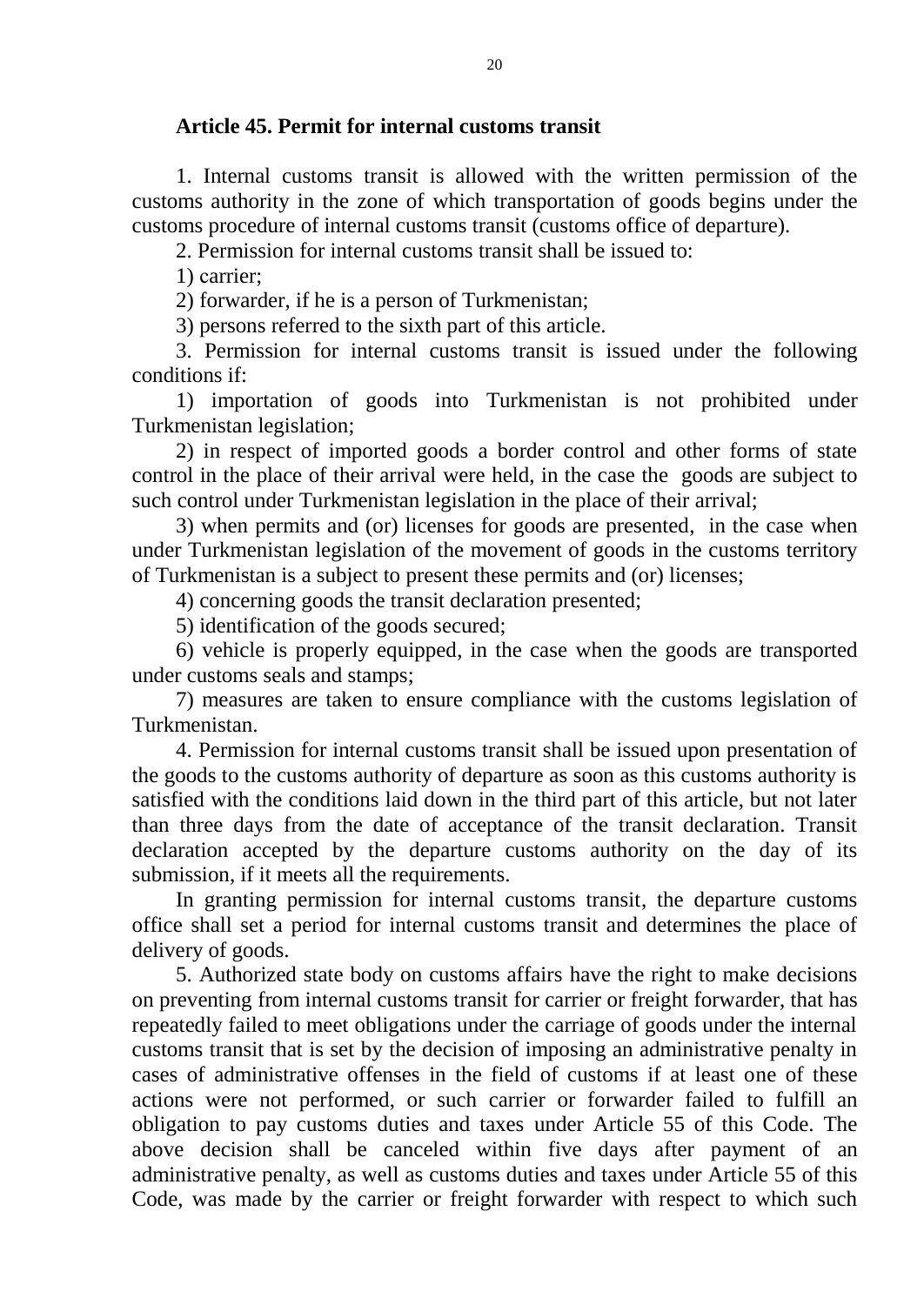decision was adopted and notification in writing shall be presented to it within that period.

6. Transport of goods in accordance with the domestic customs transit to the place of delivery that is not a location of the customs authority, permission for internal customs transit shall be issued only to a person who will carry out storage of the goods and other operations with the goods at the delivery location under this Code. In this case, that person carries out duties and responsibilities as defined in this Chapter for the forwarder, subject to the provisions of the fifth paragraph of Article 57 of this Code.

7. If permission for internal customs transit cannot be issued because of noncompliance with the conditions outlined in paragraphs 1 - 3 of 3 part of this Section, the customs authority may authorize the transport of goods in temporary storage or in other places that are customs control zones, provided customs escort vehicles for carrying goods.

## **Article 46. Transit declaration**

1. As a transit declaration, the customs office of departure shall accept any commercial, transport (carrier) documents and (or) customs documents containing the information specified in Part Two of this article.

2. To obtain permission for internal customs transit carrier (forwarder) submit to the customs office of departure the following information:

1) the name and location of the sender (recipient) of goods in accordance with the transport (carriage) documents;

2) the country of origin (country of destination) goods;

3) the name and location of a carrier of goods or freight forwarder, if permission for internal customs transit receives forwarder;

4) vehicle in which goods transported through the customs territory of Turkmenistan, and if transported by the motor transport – information on the driver of the vehicle;

5) on types or names, quantity, cost of goods in accordance with the commercial, transport (carriage) documents, weight or volume, classification codes of goods in accordance with the Commodity nomenclature of foreign economic activity of at least the first four digits;

6) on the total number of packages;

7) on the destination of goods;

8) on the proposed transshipment of goods or other cargo operations on the way;

9) on the planned period of the carriage of goods;

10) on route, if the carriage of goods shall be carried out on certain routes.

3. Authorized state body on customs affairs is entitled to reduce the list of data specified in the second part of this article, with the categories of persons transporting goods and vehicles, types of goods, as well as based on the mode of transport.

4. If the documents submitted under the first paragraph of this article, do not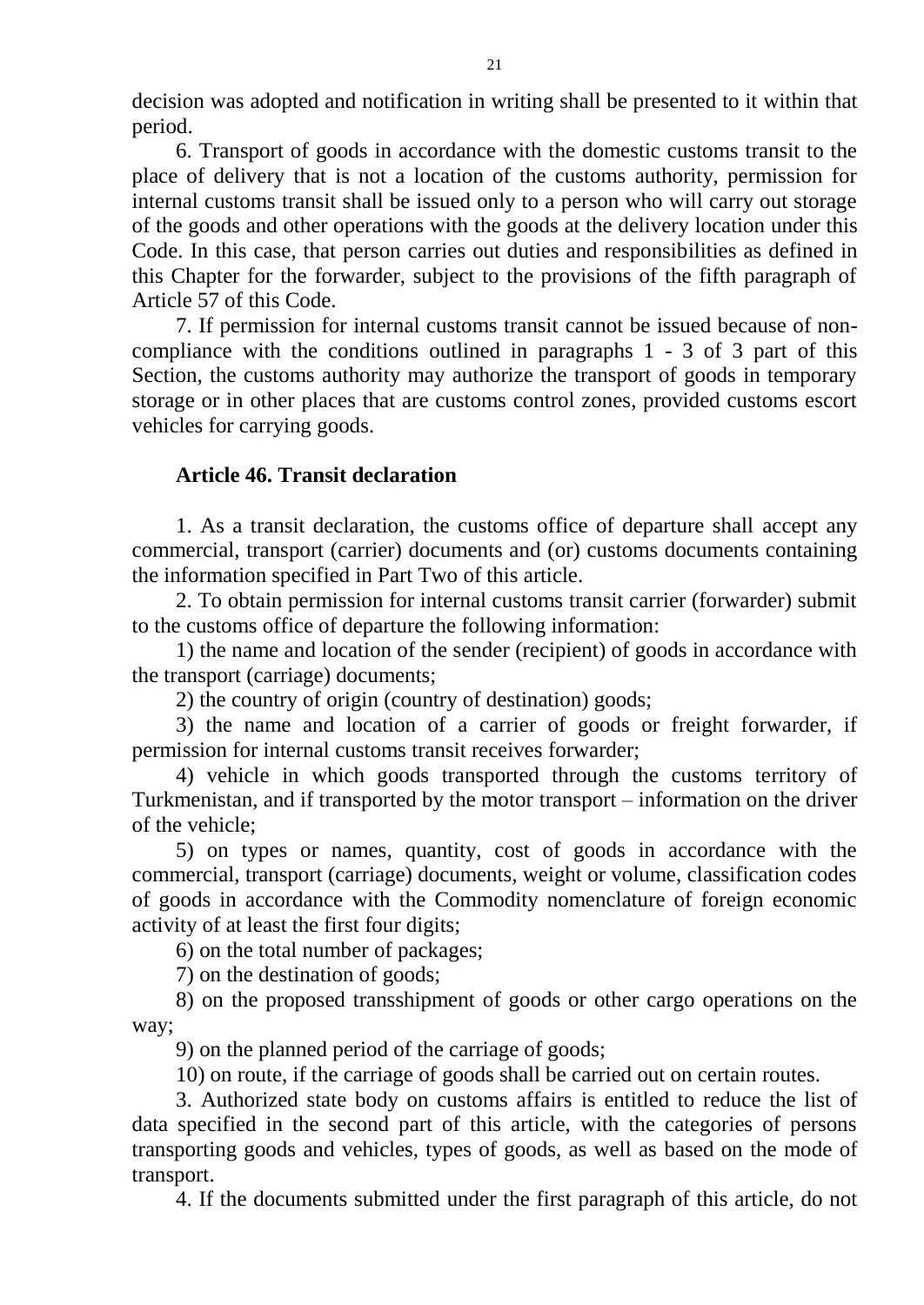contain all information specified in Part Two of this article, these data shall be provided additionally by introducing the missing information in writing to the transit declaration. Transit declaration form and procedure for its completion established by the authorized state body on customs affairs.

5. Adoption of a transit declaration documents submitted under the first paragraph, a customs official of customs authority makes a notation on such documents in the form and manner determined by the authorized state body on customs affairs.

6. Transit declaration may be presented in the form of an electronic document. The order of presentation and use it for internal customs transit determined by the authorized state body on customs affairs.

7. In cases stipulated by international treaties of Turkmenistan, a transit declaration can be used documents issued under the international treaties of Turkmenistan.

## **Article 47. Dates of internal customs transit**

1. The deadline for internal customs transit may not exceed ten days, and in some cases, the authorized state body on customs affairs can authorize a longer period which may not exceed twenty days from the date of authorization for internal customs transit.

2. Upon receipt of permission for internal customs transit, a period for internal customs transit shall be determined within the time limit by the customs authority which established in part one of this article, based on the application of the carrier (freight forwarder), the normal period of transportation of goods, mode of transport and vehicle capabilities, its route and other conditions of carriage.

3. Upon reasonable request of the person concerned, the customs authorities may extend the prescribed period of internal customs transit within the time limit established in part one of this article. If during the transport of goods under the domestic customs transit procedure the carrier can not deliver the goods to the original period due to an accident or force majeure, with the permission of the customs authority in writing, the period of internal customs transit may be extended for a period exceeding the time limit specified in Paragraph of this Article.

### **Article 48. Identification of goods and their documents**

1. Customs office of departure shall identify the goods placed under the customs procedure of internal customs transit, to enable the detection by customs authority of destination the traces of seizing of goods, placement goods in the vehicle or carrying out any operations with the goods, if such actions may have been committed in the transportation of these goods in accordance with the domestic customs transit.

2. To identify the goods, the customs office of departure is entitled to use the following methods: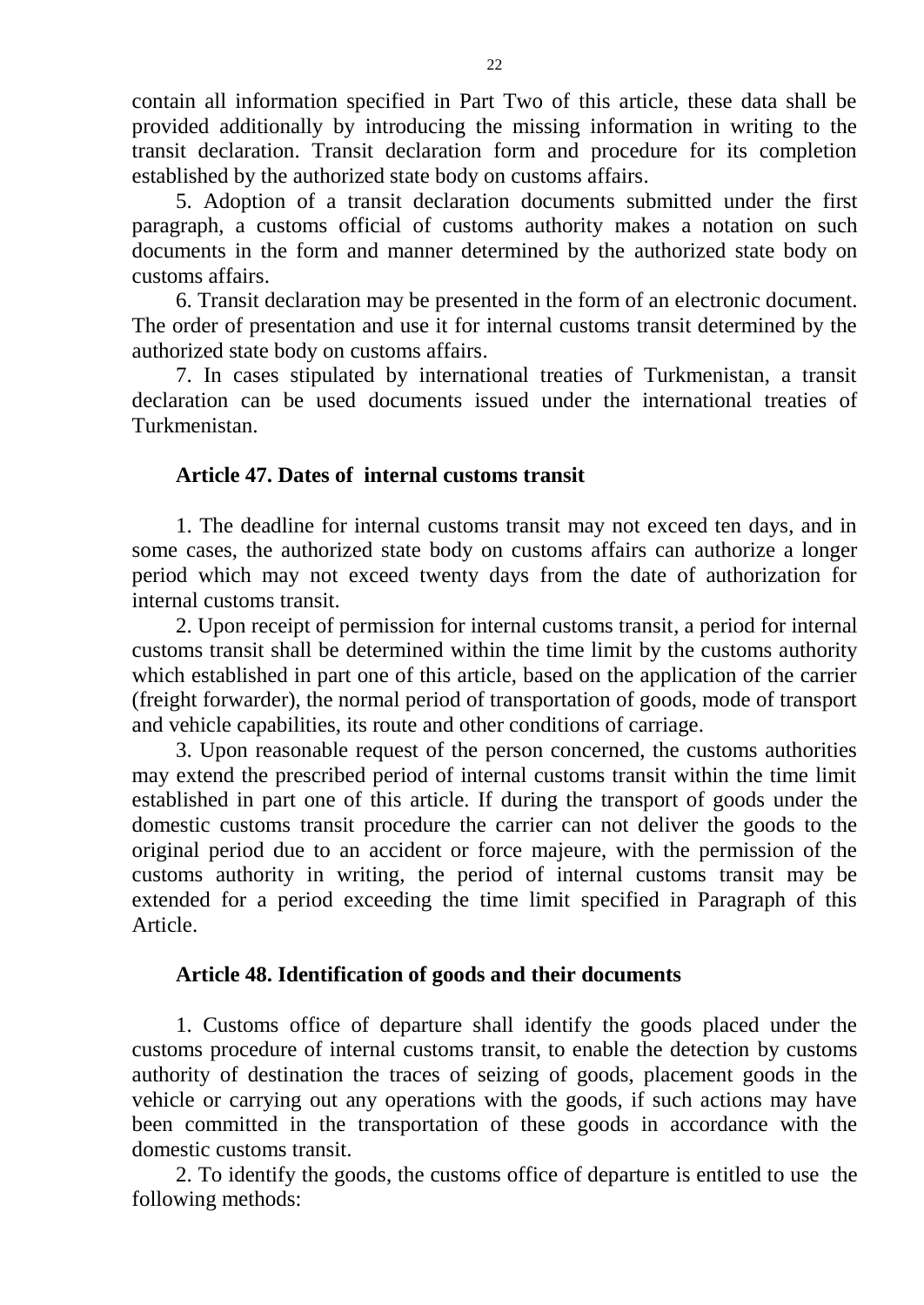1) the imposition of customs seals and stamps on vehicle or swap body;

2) applying a digital, alphabetic or other marking, identification marks, the imposition of seals and stamps on individual packages;

3) stamping;

4) taking samples and specimens;

5) description of the goods and vehicles;

6) use drafts, produce scale images, photographs, videos, illustrations;

7) use drafts compiled by customs officials, produced scale images, photographs, videos, illustrations;

8) other means to identify the goods, including consignor fillings.

3. Identification of goods carried out by imposing customs seals and stamps on the vehicle or swap body at the conditions set out in Article 49 of this Code.

In other cases, the identification of goods is carried out by other means specified in the second part of this article.

4. In compliance with the conditions under which goods cannot be removed from the sealed container, packing or inserted in it without leaving visible traces of opening containers, packaging or broken custom seals and stamps, identification of goods can be done by imposing customs seals and stamps on such containers, packing.

5. Customs authorities use customs seals or other means of identification of the customs authorities of foreign states, except if:

1) customs seals or other means of identification recognized by the customs authority of departure insufficient or unreliable, in accordance with the criteria defined by the first part of Article 49 of this Code;

2) customs office of departure makes visual inspection of goods.

If Customs authorities use customs seals or other means of identification of the customs authorities of foreign countries, on modification, deletion, destruction, or damage of these means of identification apply restrictions under this Code in respect of means of identification of the customs authorities of Turkmenistan.

6. Customs authorities carry out identification transport (transportation) documents, as well as the carrier's existing commercial documents for the goods for customs purposes.

For the purposes of identification documents customs authorities may use the following:

1) putting on documents seals and stamps;

2) application of special labels, special protective tools;

3) placement of documents required for customs purposes, into the cargo compartments of vehicles or swap bodies, which are subject to customs seals and stamps;

4) placement of documents required for customs purposes, in safe packages.

## **Article 49. Equipment, vehicles and swap bodies for the transport of goods under customs seals and stamps**

1. Vehicles or swap bodies can be approved for the transport of goods under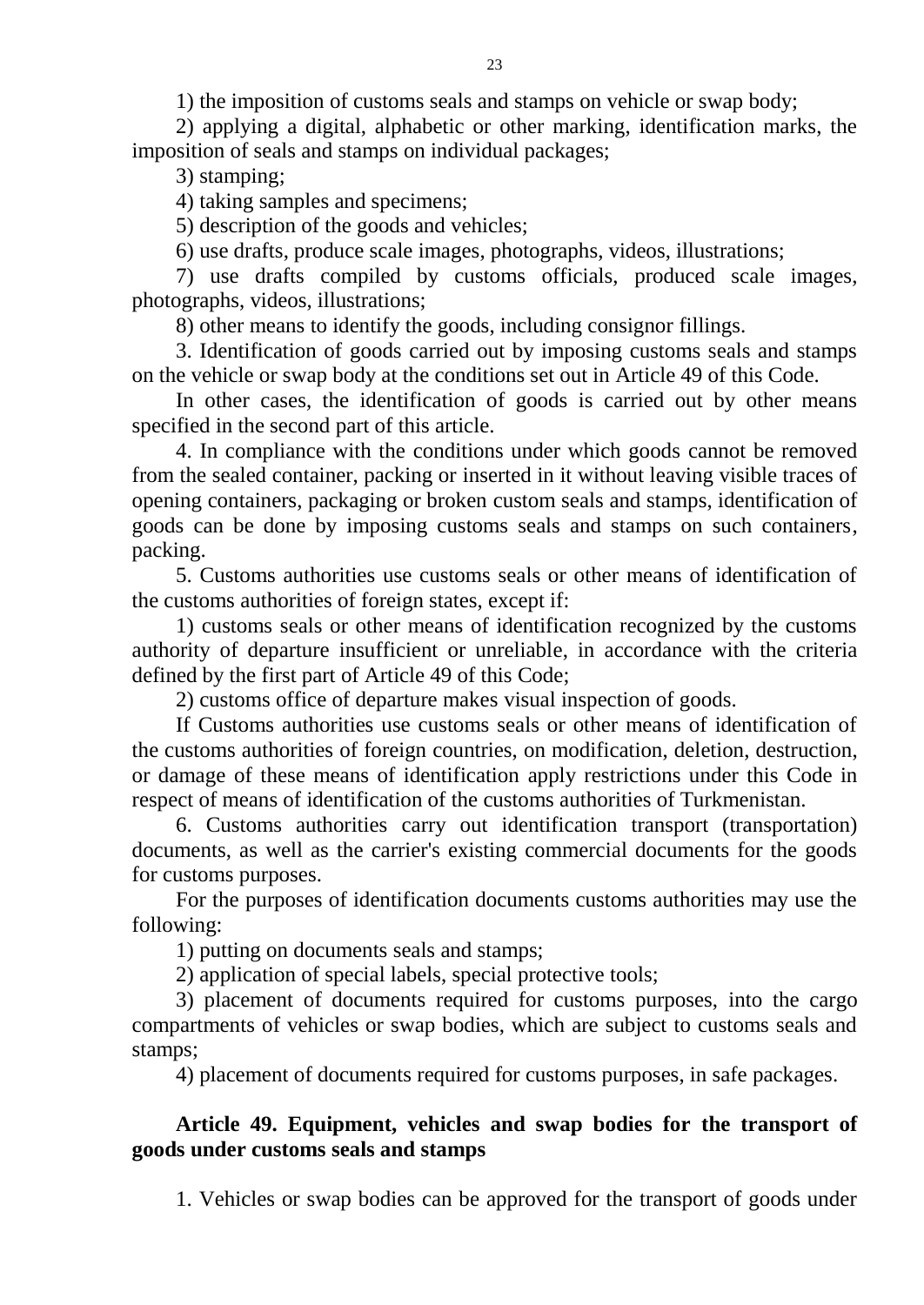Customs seals and stamps, under the stipulation that the customs seals and stamps may be affixed directly to these vehicles or swap bodies, which are designed and equipped in such a way that :

1) customs seals can be imposed by a simple and reliable way;

2) the goods cannot be removed from the sealed part of the cargo compartment of a vehicle or inserted in it without leaving visible traces of opening the cargo space of the vehicle or breakage seals and stamps;

3) vehicle and its cargo spaces have no hiding places for concealing goods;

4) all of the places in which goods may be readily accessible for visual inspection.

2. The decision on approval of the vehicle or swap body to the carriage of goods under customs seals and stamps accepts the customs office of departure.

This decision is taken by the customs authority of departure on the day when the concerned person appealed to the customs authority.

#### **Article 50. Place of delivery of goods under internal customs transit**

1. Place of delivery of goods under internal customs transit determined by the customs authority of departure based on the information about destination point specified in the transport (transportation) documents. The place of delivery of the goods is a customs control zone, located in the area of the customs authority of destination. In this case, the goods transported from their place of arrival were delivered to the location of the customs authority.

2. If you change the destination at the domestic customs transit, a carrier may apply to the customs authorities with a request to change the place of delivery of goods. The carrier shall submit an application to any customs authority located on its route, to change the destination, made up in arbitrary form, documents confirming the change of destination, as well as documents provided by the third part of Article 57 of this Code.

The decision to change the delivery of goods accepted by the customs authority not later than the day following the day of receipt of the application and documents referred to in the first paragraph of this subsection. The above decision is made by the completion of the internal customs transit for goods, the place of delivery of which was changed, and the issuance of a new permit for internal customs transit. New authorization for internal customs transit shall be issued on the day of adoption decision on changing the place of the goods delivery.

### **Article 51. Measures to ensure compliance with the customs legislation of Turkmenistan at the internal customs transit**

Customs office of departure has the right to take the following steps (one of these measures) to ensure compliance with the customs legislation of Turkmenistan under the domestic customs transit:

1) To ensure the payment of customs duties and taxes on foreign goods in the amount corresponding to the amount of import customs duties and taxes that would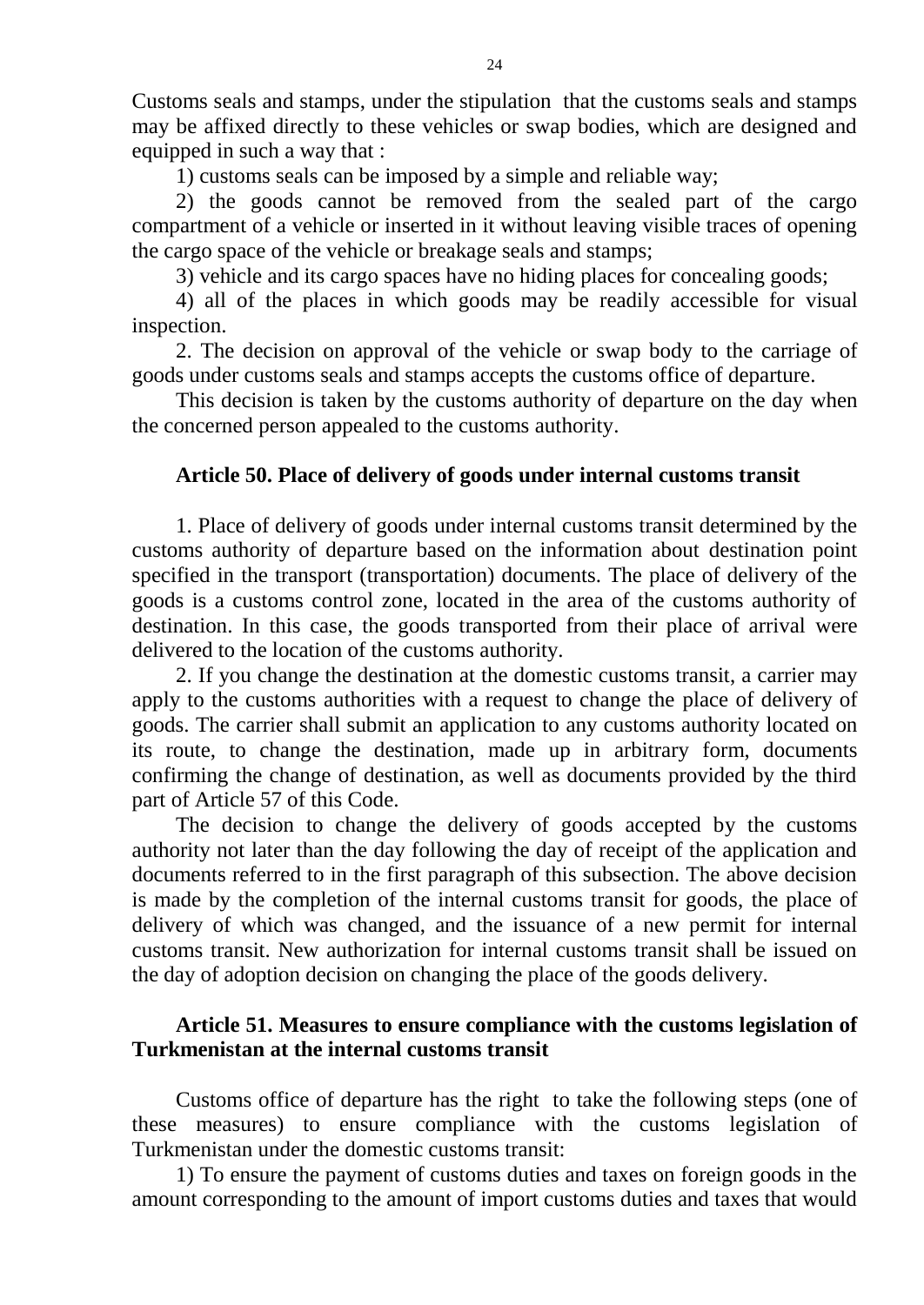be payable when goods are released for free circulation. If the information on the goods presented for internal customs transit is not sufficient for calculating the amount of import customs duties and taxes, the size of the payment of customs duties and taxes shall be determined in the manner provided in Article 282 of this Code;

2) Customs escort.

# **Article 52. Customs escorts**

1. Customs escort - escort vehicles carrying goods in accordance with the domestic customs transit procedure, which is carried out by customs officials solely to ensure compliance with the customs legislation of Turkmenistan during the internal customs transit.

2. The customs authority may decide to implement customs escort in the following cases:

1) Failure to secure the payment of customs duties and taxes under Chapter 29 of this Code;

2) The shipment of certain types of goods that are determined based on risk analysis and management under this Code;

3) non-delivery by the carrier at least once within one year before the date of application for permission for internal customs transit of goods to the place of delivery, as confirmed by the approved decision on the imposition of administrative penalty in the case of administrative offense in the area of customs;

4) re-exportation of goods mistakenly delivered to Turkmenistan whose import is prohibited in Turkmenistan if the place of actual crossing the customs border of exported goods does not match the location of these goods;

5) transport of goods under the sixth and seventh parts of Article 45 of this Code;

6) Transportation of goods, which are subject to the prohibitions and restrictions established by the legislation of Turkmenistan.

3. Customs escort is subject to charge customs fee under Chapter 32 of this Code.

# **Article 53. Obligations of the carrier under the domestic customs transit**

The transport of goods in accordance with the domestic customs transit, the carrier shall:

1) to deliver the goods and their documents in the terms established by the customs authority of departure, to the place of delivery of goods;

2) to ensure the safety of goods, customs seals and stamps or other means of identification if it's used;

3) Avoid reloading, unloading, loading, and other cargo operations with goods without permission of customs authorities, except for transshipment to another vehicle in the case provided by the first part of Article 54 of this Code.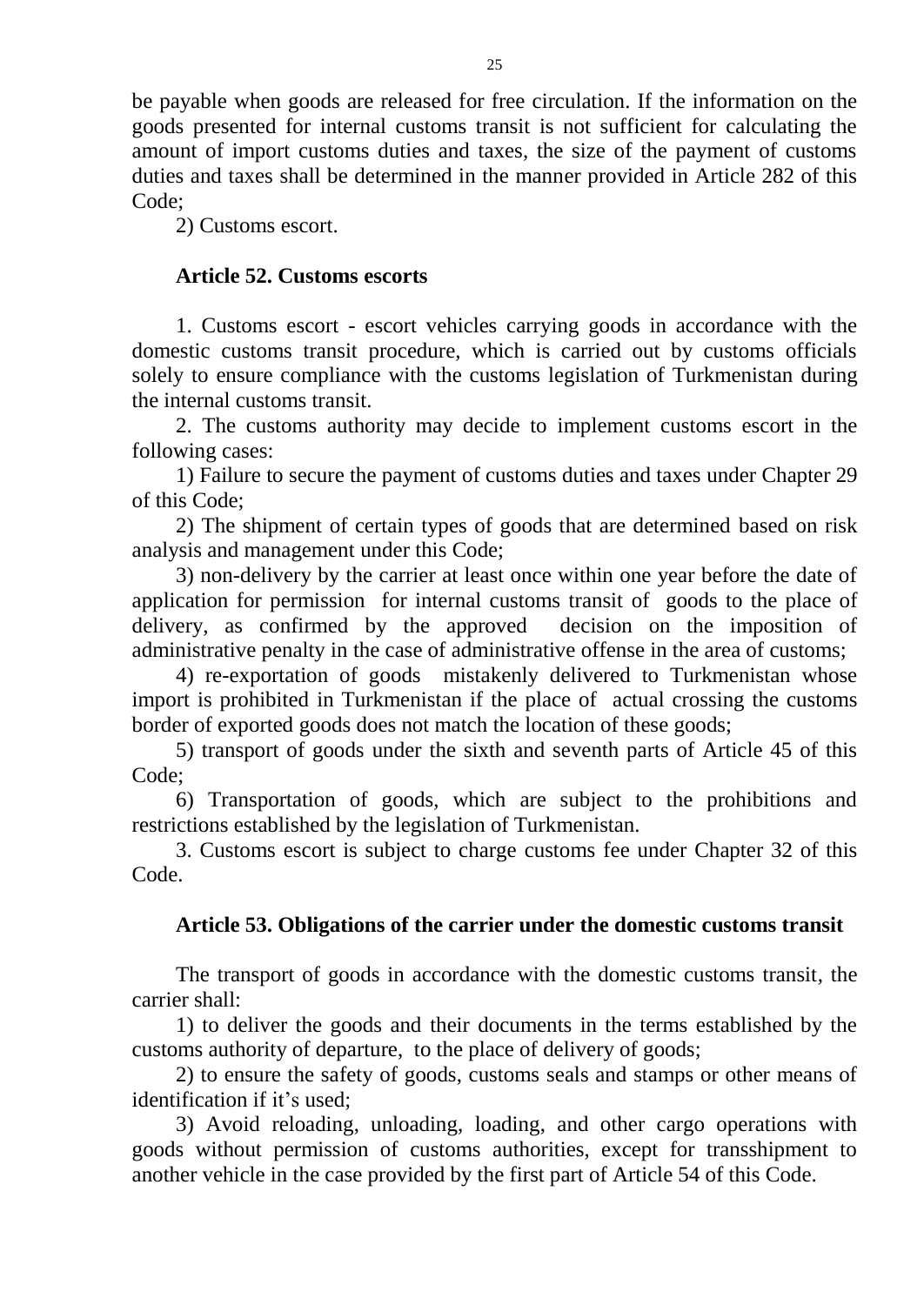## **Article 54. Overloading, unloading, loading and other cargo operations with goods**

1. Overload, unloading, loading, and other cargo operations with goods that are transported in accordance with the domestic customs transit allowed with the permission of the customs authority of departure or the customs authority in the area of activity of which the cargo operation is carried out. If the goods can be shipped from one vehicle to another without damaging the customs seals and stamps, such overload is permitted after prior notification of the customs authority.

2. Customs authority may refuse to issue a permit for cargo operations with goods only if their implementation may result in the loss of goods or change their qualities.

## **Article 55. Liability of the carrier and forwarder for internal customs transit**

1. In case of non-delivery of foreign goods to the customs office of destination, the carrier or freight forwarder, if permission for internal customs transit received by a freight forwarder is obliged to pay import duties and taxes under this Code.

If carrier handed over the goods to the recipient or other person without the permission of the customs authority, the person who obtained the goods for its possession is responsible for payment of customs duties and taxes, if established that during receiving of such goods the person knew or should have known about violations of customs legislation Turkmenistan.

2. Carrier and forwarder are not responsible for the payment of customs duties and taxes if the goods are destroyed or lost due to an accident, force majeure, or natural loss under the normal conditions of carriage (transportation).

Customs authorities are not entitled to bring to the carrier or forwarder the claim for payment of customs duties and taxes on the ground of infringement the terms of internal customs transit if other conditions and requirements of this chapter have been met.

3. For transshipment of goods under the internal customs transit from one vehicle to another vehicle responsible for the payment of customs duties and taxes shall bear the carrier (forwarder) who was granted authorization for internal customs transit.

4. When goods are transported by rail in accordance with internal customs transit, the responsibility for paying customs duties and taxes is borne by the railroad, which has lost the goods or issued them without the permission of the customs authority. The requirement to pay customs duties and taxes is presented by the customs authorities to the destination railway. The provisions of this part do not apply to cases when a permit for internal customs transit was issued to a forwarder, as well as to cases of transportation of goods in direct mixed traffic, if a permit for internal customs transit was issued to a carrier of another type of transport.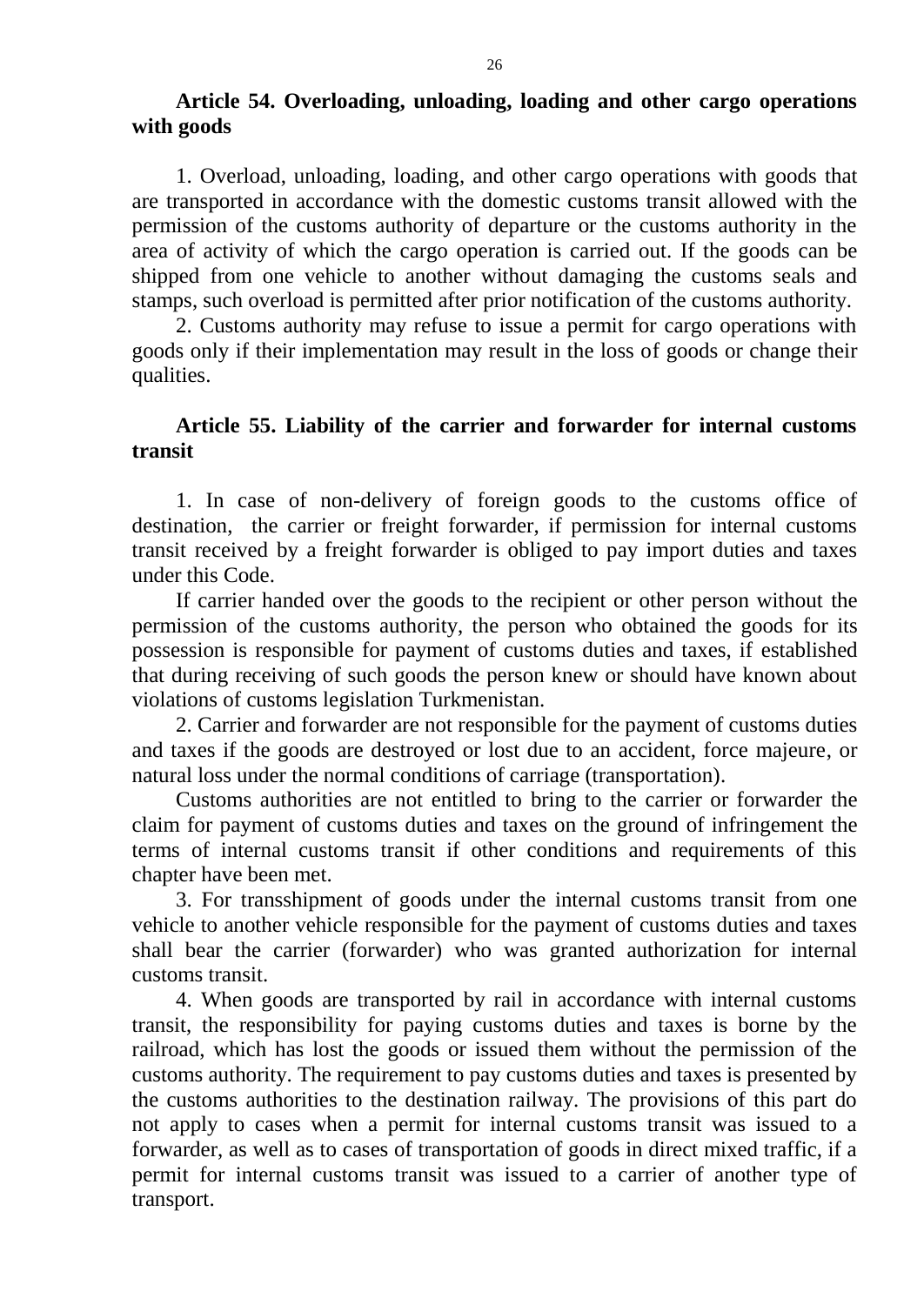#### **Article 56. Measures were taken in the accident, force majeure or other circumstances**

1. During an accident, force majeure or other circumstances preventing transportation of goods under the internal customs transit, the carrier shall take measures under Article 41 of this Code.

2. Costs incurred by the carrier in connection with the adoption of these measures, the customs authorities are not reimbursed.

## **Article 57. Completion of Internal Customs Transit**

1. Customs authority, which completes the internal customs transit (custom office of destination), draws the completion of the internal customs transit of goods as soon as possible, but not later than twenty-four hours after the registration of arrival of the vehicle, if during the verification of documents and identification of goods by this Customs authority if infringements of the customs legislation of Turkmenistan were not identified.

2. Customs office of destination shall register the arrival of the vehicle at the place of delivery of the goods within two hours after the submission by the carrier the documents mentioned in the third part of this article.

3. To complete the internal customs transit the carrier shall submit to the customs authority of destination present transit declaration, as well as available other documents on the goods within one hour after the arrival of the vehicle at the place of delivery of goods, and in the case of arrival outside the working hours of customs authority - within one hour from the beginning work hours of the customs authority. For carriage of goods by railroad deadline for submission of these documents may not exceed twelve hours.

4. At the place of delivery of goods for the completion of the internal customs transit vehicles are placed in the area of customs control.

Placement of the vehicles in the customs control zone is allowed at any time.

5. When transporting the goods to the place of delivery of goods that is not the place of the customs authorities, the completion of the internal customs transit can be done without bringing goods to the customs office of the destination.

A person granted permission for internal customs transit shall be obliged to accept the goods for storage, to ensure exclusion of transactions that change the state of the goods that will disrupt their packing, use and disposal it till the time as the customs authority certifies the delivery of goods in temporary storage, customs warehouse or any other place designated as the place of delivery of goods in accordance with the rules established by this Chapter. In this case, the goods shall be placed in a separate room or in a fenced perimeter site provided with plates with information enabling them to identify.

For the completion of the internal customs transit, the documents confirming the acceptance of the goods shall be submitted to the customs office of destination along with the documents mentioned in the third part of this article, within 24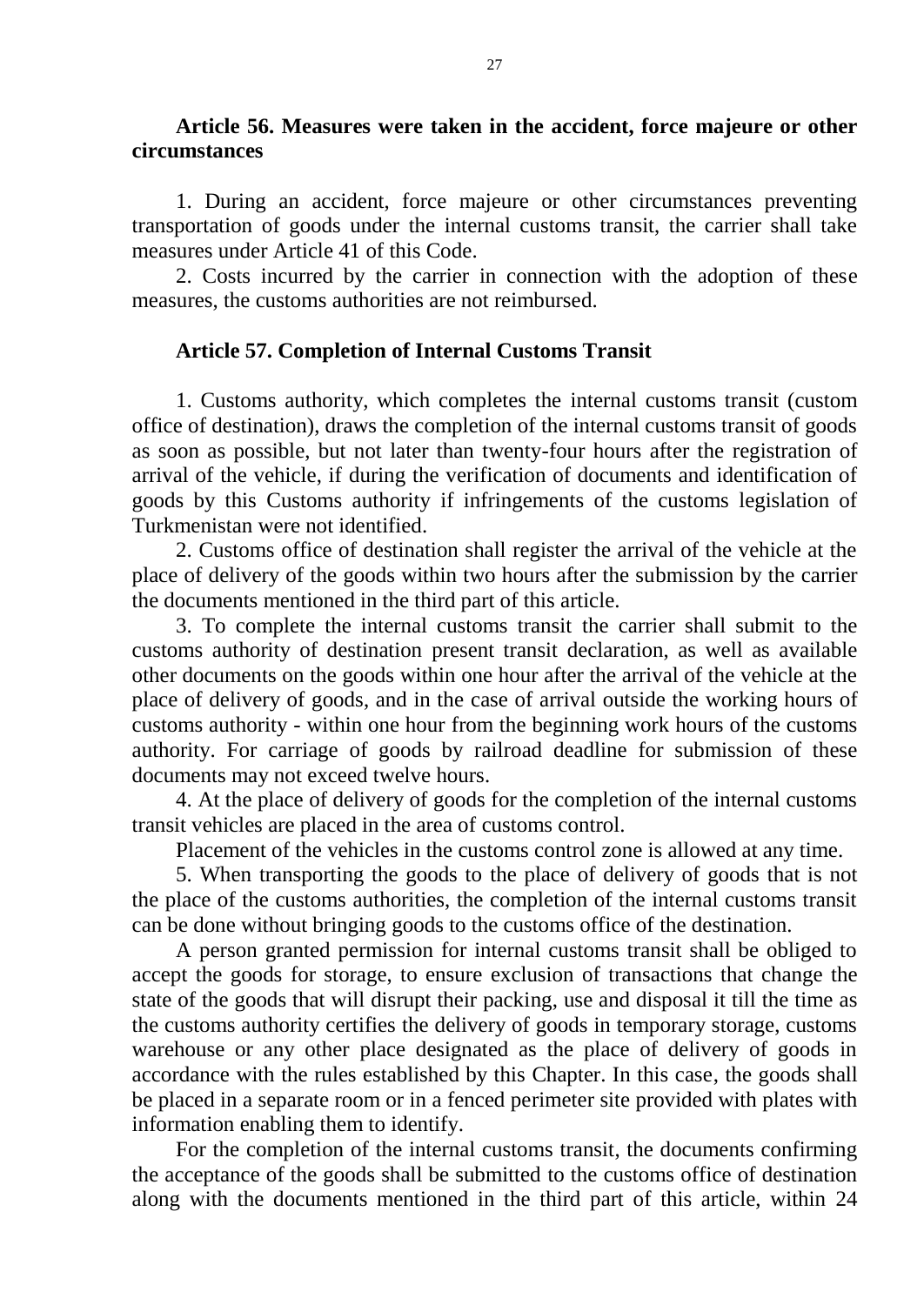hours s after the arrival of the vehicle to the place of delivery of goods. Within three days after submission of the documents, customs authority of destination shall register the arrival of the vehicle and delivery of goods.

## **Chapter 10. TEMPORARY STORAGE OF GOODS**

## **Article 58. The temporary storage of goods**

1. The temporary storage of goods - Customs procedure under which foreign goods are stored without payment of customs duties and taxes and without application of the restrictions established by the legislation of Turkmenistan, before their release in accordance with a certain customs regime or to place them under another customs procedure.

2. For the purposes of this Chapter, the vehicle is understood as the vehicle on which goods are transported through the customs territory of Turkmenistan.

### **Article 59. Warehouses of temporary storage**

1. The temporary storage of goods is carried out at warehouses of temporary storage unless otherwise provided in this Chapter.

Temporary storage warehouses are specially assigned and equipped for this purpose premises and (or) open grounds that meet the requirements of Article 66 of this Code.

2. Temporary storage warehouses are customs control zone.

3. Goods may be placed on any temporary storage subject to the limitations provided herein.

# **Article 60. Placement of goods in temporary storage warehouses**

1. In the temporary storage, in a warehouse can be placed any foreign goods, including imported into the customs territory of Turkmenistan with violations under the law on import bans.

2. Goods that may cause harm to other goods or require special storage conditions, should be stored in warehouses or separate rooms of temporary storage warehouses, specially adapted for the storage of such products, in compliance with the mandatory requirements established by the legislation of Turkmenistan.

3. Temporary storage can also be used for storage of goods in the cases provided for by Articles 326 and 338 of this Code.

# **Article 61. Documents required for placing goods in temporary storage**

1. During placing goods in temporary storage areas, the following documents shall be submitted to the customs authorities, the documents contain information about the name and location of the sender (recipient) of goods in accordance with the transport (carriage) documents about the country of origin and country of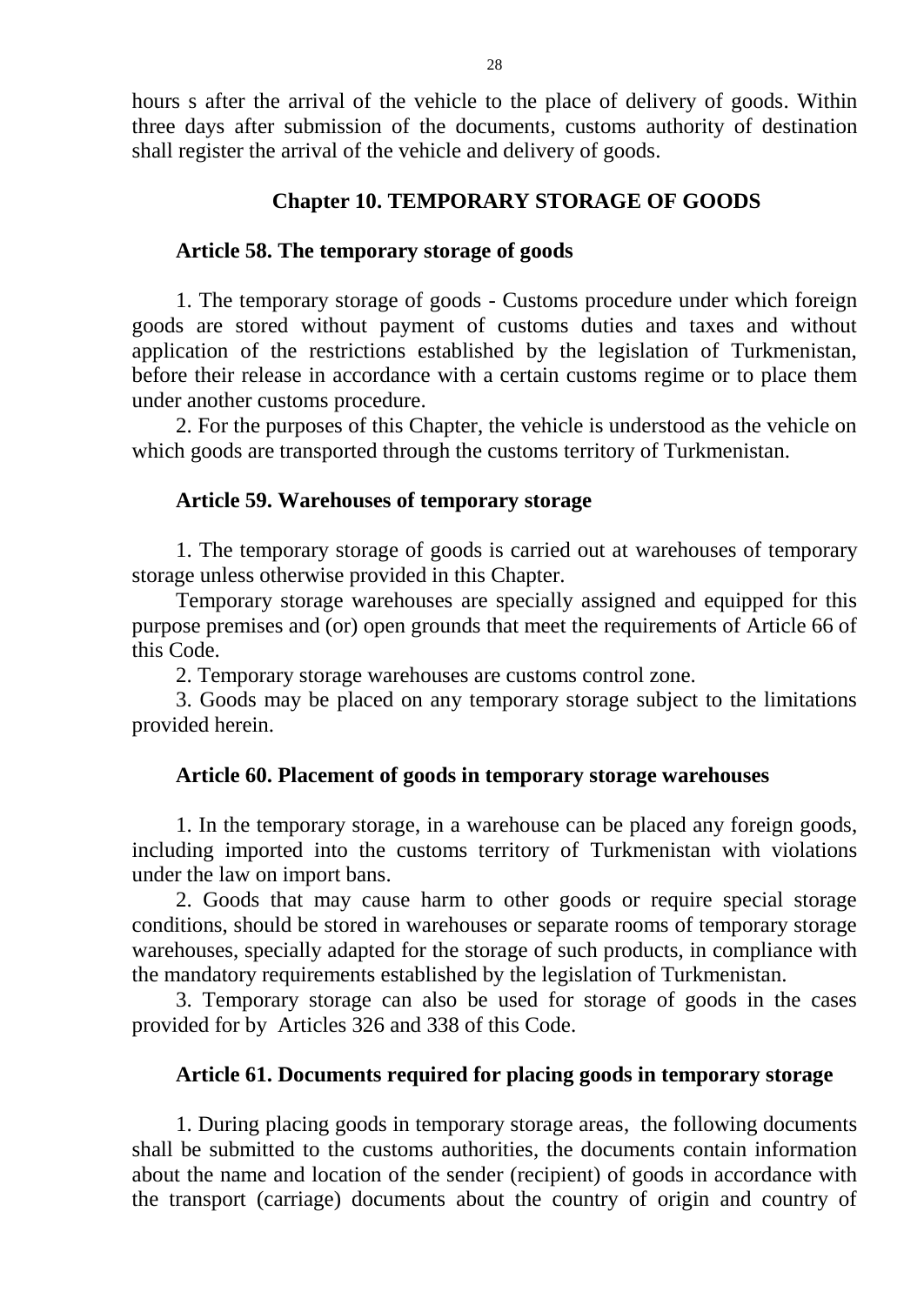destination of the goods, description of the goods, its quantity, the number of packages, the nature and methods of packaging and labeling of goods, invoice value, gross weight of goods (in kilograms) or on the number of goods (in cubic meters), as well as information about the classification codes of goods in accordance with the Commodity nomenclature of foreign economic activity at least the first four characters.

Authorized state body on customs affairs has the right to reduce the list of the information specified in the first paragraph of this subsection, taking into account the mode of transport, types of goods, as well as categories of persons transporting goods and vehicles.

If submitted documents do not contain the information specified in this subsection, the person placing goods in temporary storage areas is obliged to inform the customs authority of the missing information by submitting other available documents or additional documents drawn up by them (or on behalf of another person) in an arbitrary form.

2. Upon the customs authority request, the person placing goods in temporary storage areas shall submit the necessary documents and information in electronic form under this Code.

## **Article 62. Dates of temporary storage of goods**

1. The period for the temporary storage of goods is one month.

Upon reasonable request of the person concerned, the customs authorities may extend the deadline.

The time limit for the temporary storage of goods shall be six months unless otherwise provided in this Article.

2. Perishable goods can be stored in temporary storage within the time limit to preserve their qualities, allowing the use of such goods on the designation, but not exceeding the time limit established in part one of this article.

3. In cases envisaged in the first paragraph of Article 7 and the eighth part of article 326 of this Code, the temporary storage of goods carried out within the time specified in these articles. **Extending these deadlines are not allowed.** 

4. Calculation of the temporary storage of goods begins with the day they placed at the temporary storage or from the date of acquisition of goods the status of goods in temporary storage, under this Code. In the case of internal customs transit for the transport of goods from the place of arrival in the customs territory of Turkmenistan to the location of the customs authority, calculus of the temporary storage of such goods starts anew from the date of completion of the internal customs transit.

5. Disposal of goods after the expiration of dates provided in this Article shall be under Chapter 39 of this Code.

# **Article 63. Operations with goods in temporary storage**

1. Persons and their representatives with a mandate in relation to the goods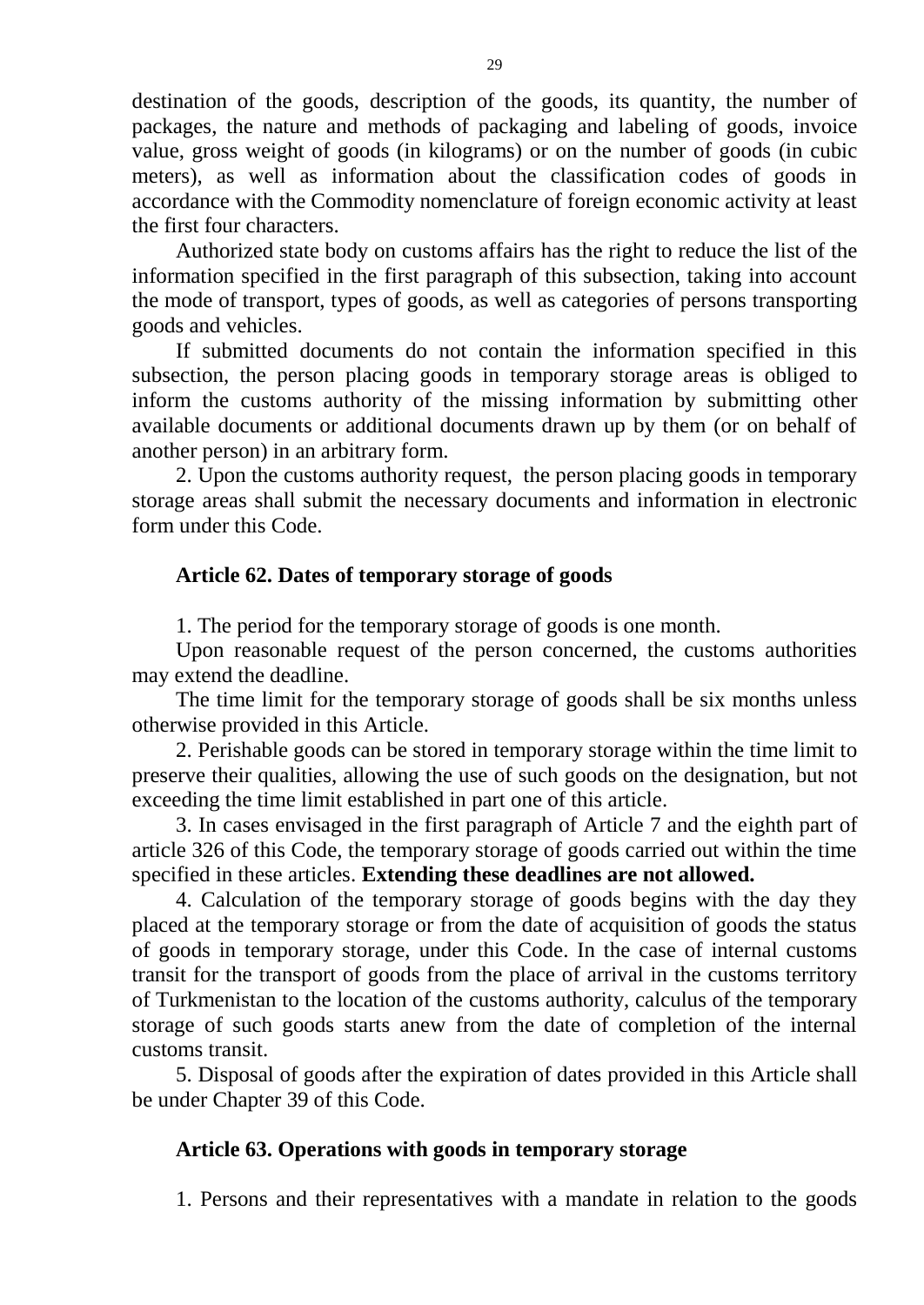have the right to do with the goods in temporary storage, normal operations necessary to ensure the safety of goods in an unaltered state (including inspect and measure goods, move them within the temporary storage warehouse ), provided that those operations will not cause a change in their state, their packaging and violation (or) the change imposed identification means.

2. Operations that are not specified in the first part of this article (including sampling and sample the goods, fix the damaged packaging as well as the operations necessary for the preparation of goods for export from the temporary storage warehouse and subsequent transport) can be performed by individuals with authority in respect of the goods and their representatives with the permission of the customs authority.

The customs authority may refuse to issue a permit for such operations only if their implementation would entail the loss of the goods or change their status.

#### **Article 64. Unusable, spoiled or damaged goods**

Goods that have become unusable, corrupted, or damaged due to an accident or force majeure during their temporary storage shall be placed under the customs regime determined by the declarant as if they were imported into the customs territory of Turkmenistan in a worn, damaged or defective condition.

### **Article 65. Types of Temporary Storage**

1. Temporary storage can be open or closed.

2. Temporary storage warehouses are open type if they are available for the storage of any goods and use for any persons.

3. Temporary storage warehouses are closed type, if they are intended for storage of goods of the owner of the warehouse or the storage of certain products, including those with the limited circulation and (or) require special storage conditions.

## **Article 66. Requirements for the provision of necessary facility and location of temporary storage warehouses**

1. Premises and (or) open areas intended for use as a temporary storage warehouse, should be equipped to ensure the safety of goods, prevent access by unauthorized persons (who are not employees of the warehouse, not having authority in respect of goods or not representatives of the persons possessing such powers), as well as provide an opportunity to conduct in respect of those goods customs control. Temporary storage warehouses should be located in reasonable proximity to transport hubs and highways.

2. To the premises and (or) open spaces intended for use as a temporary storage warehouse, must adjoin guarded area equipped for parking of vehicles carrying goods, for the time required for completion of the internal customs transit. This specified area is a customs control zone. Vehicles transporting goods under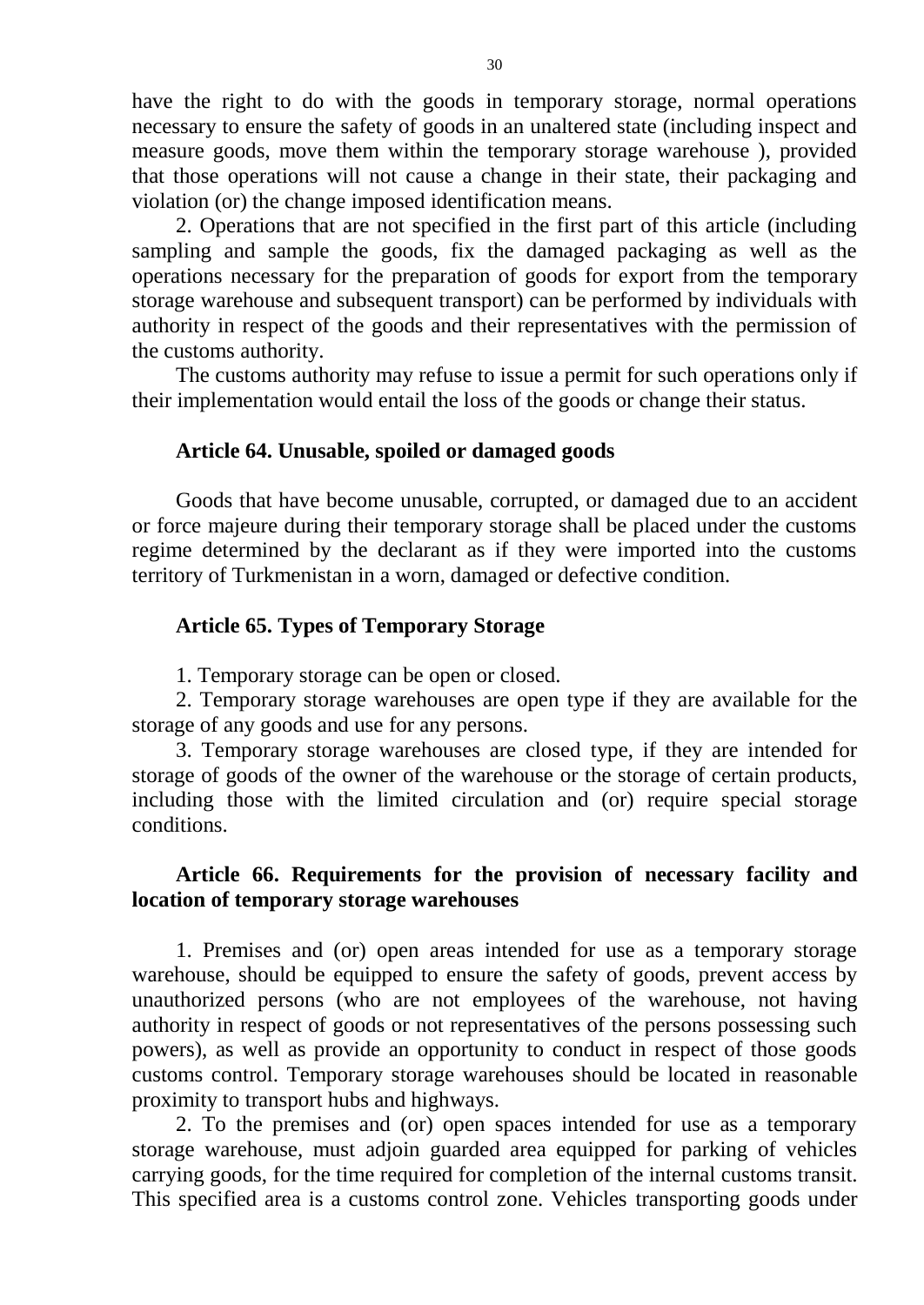customs supervision may enter this zone at any time of day.

3. According to the first and second parts of this Article, the authorized state body on customs affairs establishes mandatory requirements for the provision of necessary facility and location of temporary storage warehouses to ensure customs control.

4. According to the decision of the authorized state body on customs affairs, stipulated by this article the specific requirements for the arrangement of closed warehouses that are located in the territories of enterprises and owned by persons engaged in production activities may not apply if it complies with the criteria set by the first part of this article.

## **Article 67. Owners of Temporary Storage warehouses**

1. A legal entity of Turkmenistan included in the List of owners of a temporary storage warehouse may own a temporary storage warehouse.

The conditions for inclusion in the List of owners of a temporary storage warehouse and the procedure for maintaining this list are established by the authorized state body on customs affairs.

The list of owners of a temporary storage warehouse is maintained by the authorized state body on customs affairs.

2. The owner of a temporary storage warehouse provides storage of goods under customs control, in cases and under the conditions established by this Code.

3. Relations between owners of temporary storage warehouse and persons placing goods for storage, based on the contract. The owner of a temporary storage warehouse (except closed warehouse used to store goods of warehouse owner) cannot refuse to sign a contract if it can exercise the storage of goods.

4. Owners of temporary storage warehouses may be customs authorities without inclusion in the List of owners of temporary storage warehouses.

# **Article 68. Obligations of the temporary storage warehouse owner**

1. The temporary storage warehouse owner shall:

1) comply with the terms and conditions outlined in this Code concerning the storage of goods under customs control;

2) keep a record of the stored goods under customs control and submit to customs authorities reports on the storage of such goods;

3) to ensure the safety of goods in a temporary storage warehouse, and vehicles are in the surrounding area, which is a customs control zone;

4) Allow the twenty-four hours placement of goods and vehicles at temporary storage warehouse or to adjacent to the warehouse territory which is a customs control zone;

5) prohibit unauthorized access to goods and vehicles located on the warehouse or the surrounding area without permission of the customs authority;

6) to pay customs duties and taxes under part two of this article, as well as in the case provided by the first part of Article 55 of this Code if the owner of a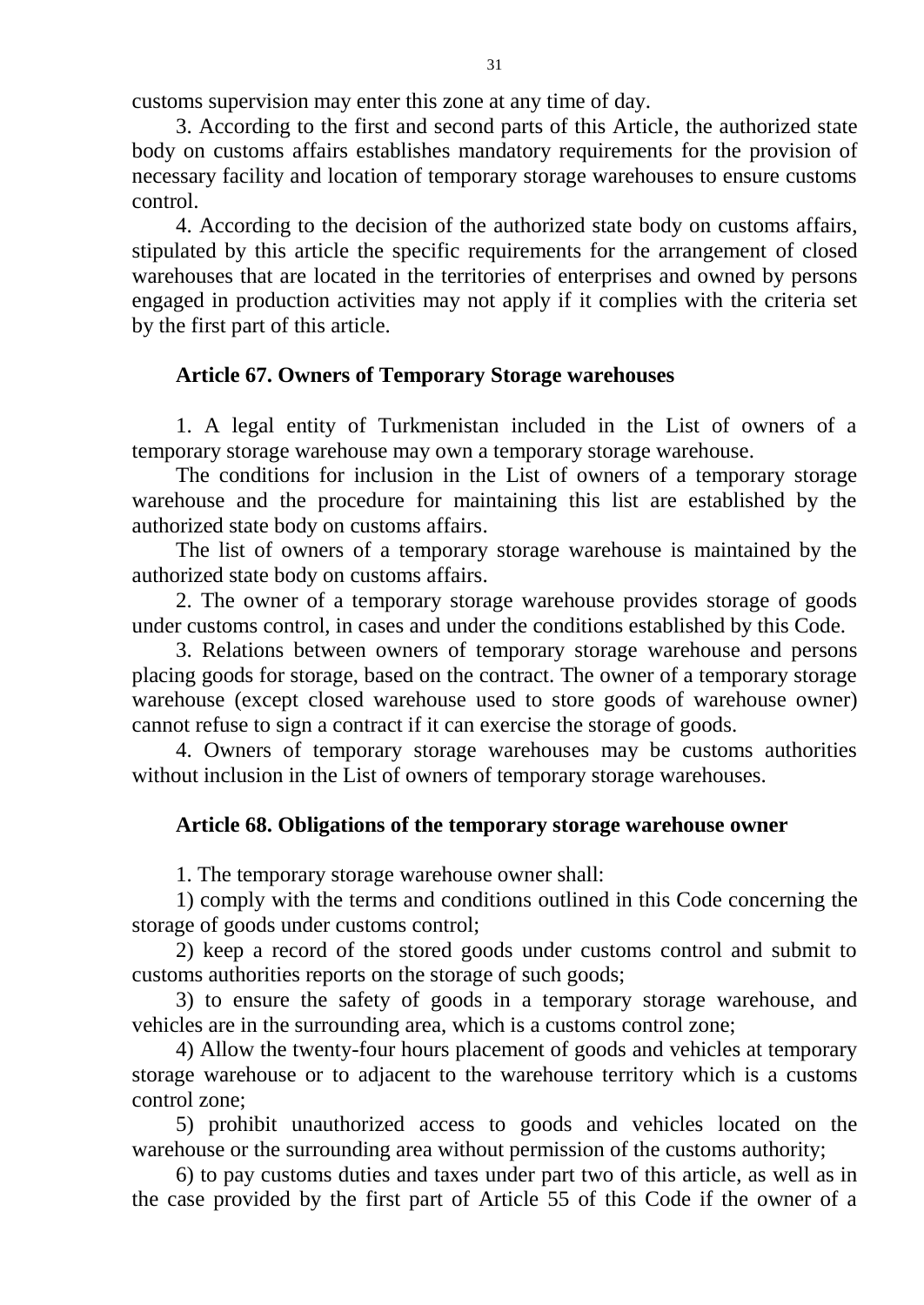temporary storage warehouse received permission for internal customs transit.

2. Temporary storage warehouse owner is responsible for paying duties and taxes in respect to goods stored in the warehouse of temporary storage, in case of lost or released without permission of the customs authority. Owner of temporary storage warehouse shall not be liable for the payment of customs duties and taxes only if the goods are destroyed or lost due to an accident, force majeure, or natural loss under normal conditions of storage.

## **Article 69. Actions taken with goods in case of exclusion of the owner of a temporary storage warehouse from the List of owners of a temporary storage warehouse**

In the event that the owner of a temporary storage warehouse is excluded from the List of owners of a temporary storage warehouse, the goods stored in his temporary storage warehouse are subject to placement at his expense to another temporary storage warehouse within two months from the day following the day of exclusion from this list. From the day following the day of exclusion of the owner of the temporary storage warehouse from the List of owners of the temporary storage warehouse, the placement of goods in this temporary storage warehouse is not allowed.

## **Article 70. Storage of goods in temporary storage warehouses of customs authorities**

1. Temporary storage warehouses of customs authorities are open-type warehouses and must meet the requirements established by Article 66 of this Code.

2. When storing goods in temporary storage warehouses of customs authorities, relations between customs authorities and persons placing goods in these warehouses shall be carried out in accordance with this Code and the civil legislation of Turkmenistan. The refusal of the customs authority to conclude an agreement if it is possible to store goods is not allowed.

The acceptance of goods for storage by the customs authority is certified by the issuance of a document to the person who placed the goods in the temporary storage warehouse in the form determined by the authorized state body on customs affairs.

3. The rights, obligations and responsibilities of customs authorities in connection with the storage of goods by these authorities follow from the essence of obligations in accordance with the general provisions on storage provided for by the civil legislation of Turkmenistan, taking into account the provisions established by this Code.

The customs authority is responsible for the payment of customs duties and taxes in case of loss of goods stored in a temporary storage warehouse, unless the goods are destroyed, lost due to an accident, force majeure or natural loss of goods under normal storage conditions.

4. For storage of goods in a temporary storage warehouse of the customs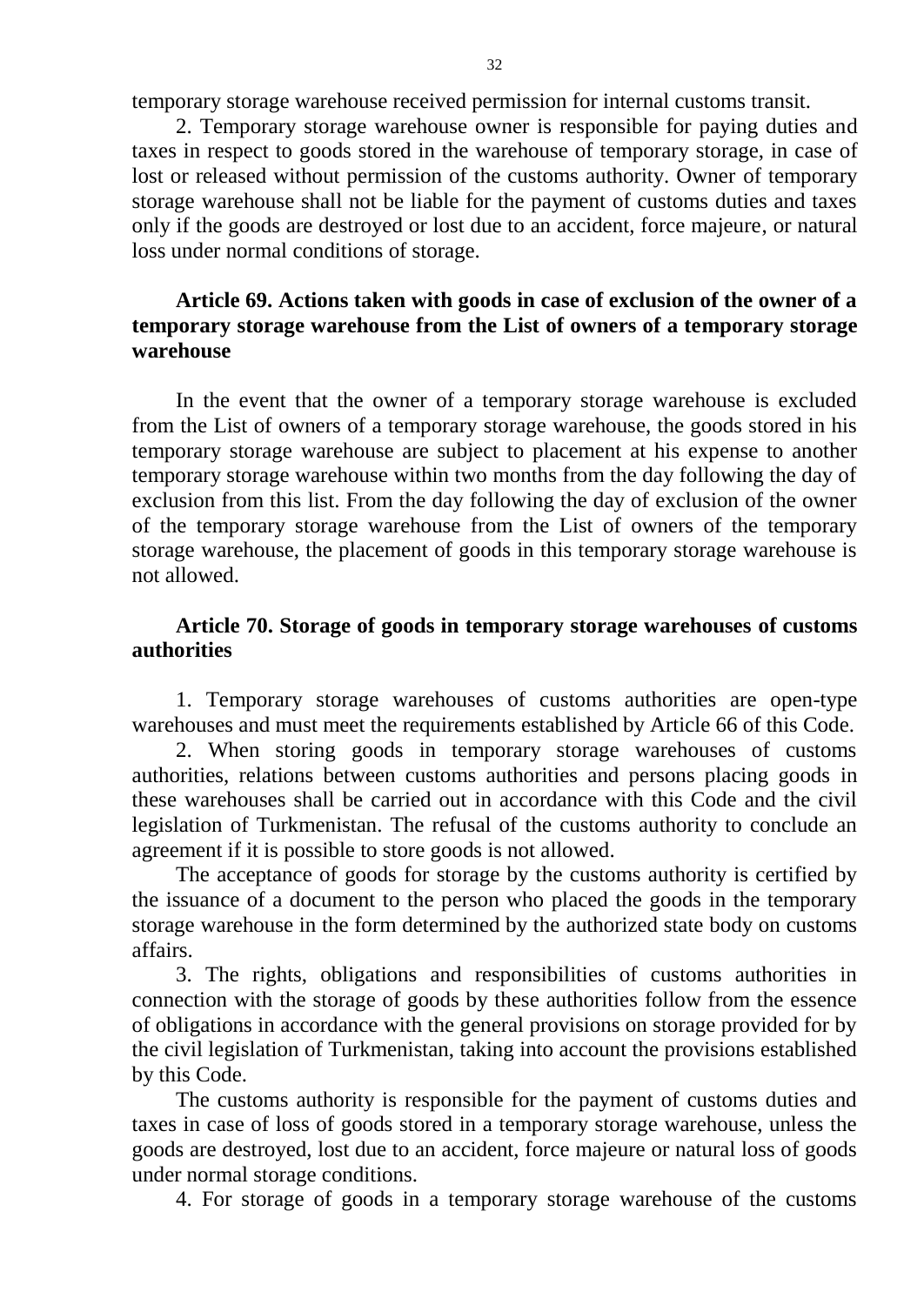authority located at the checkpoint across the State Border of Turkmenistan, a customs fee is levied in accordance with Chapter 32 of this Code.

#### **Article 71. The temporary storage of goods in a vehicle**

1. The temporary storage of goods on the vehicle allowed by the customs authority in addressing a person having authority over the goods, with the consent of the person in charge of the railway, or the carrier making the delivery of goods by road, on the condition to the delivery of goods without damage and loss, imposed customs seals and other means of identification, as well as the inability to access to the goods in the presence of means of identification.

2. The temporary storage of goods in the vehicle is allowed if the goods are not unloaded from the vehicle and the vehicle's parking place agreed with the customs authority. Unloading of goods from the vehicle or change of vehicle parking is allowed only with the permission of the customs authority.

Location vehicles are a customs control zone. A person having authority in respect of goods is obliged to ensure the safety of goods and prevent access to unauthorized persons.

3. In case of loss of goods stored on the vehicle in the area of customs control, or their release without permission of the customs authorities responsible for the payment of customs duties and taxes incurred a person having authority over the goods, and if the vehicle is in a protected area of a temporary storage warehouse, this is the responsibility of the owner of a temporary storage warehouse.

4. Term of temporary storage of goods on the vehicle may not exceed ten days from the date of authorization by the customs authority for the storage of goods on the vehicle. After this period the goods are not released in accordance with a certain customs regime or not placed under another customs procedure, should be placed on the temporary storage or under another customs procedure.

#### **Article 72. Temporary warehouse of the consignee**

1. With the permission of the customs authority goods may temporarily be stored in a warehouse of the consignee:

1) If it applies for special simplified procedures for individuals;

2) if necessary temporary storage of goods require special storage conditions and if within a reasonable distance from the place of receiving of the goods is absent of temporary storage adapted for storage of such goods;

3) If the recipient of the goods are public authorities or state-owned enterprises (organizations, institutions);

4) Upon the arrival of the goods at the expense of construction and investment contracts concluded based on decisions of the Cabinet of Ministers of Turkmenistan.

2. When issuing a permit for the temporary storage of goods in the recipient warehouse, the customs authority may require the payment of customs duties and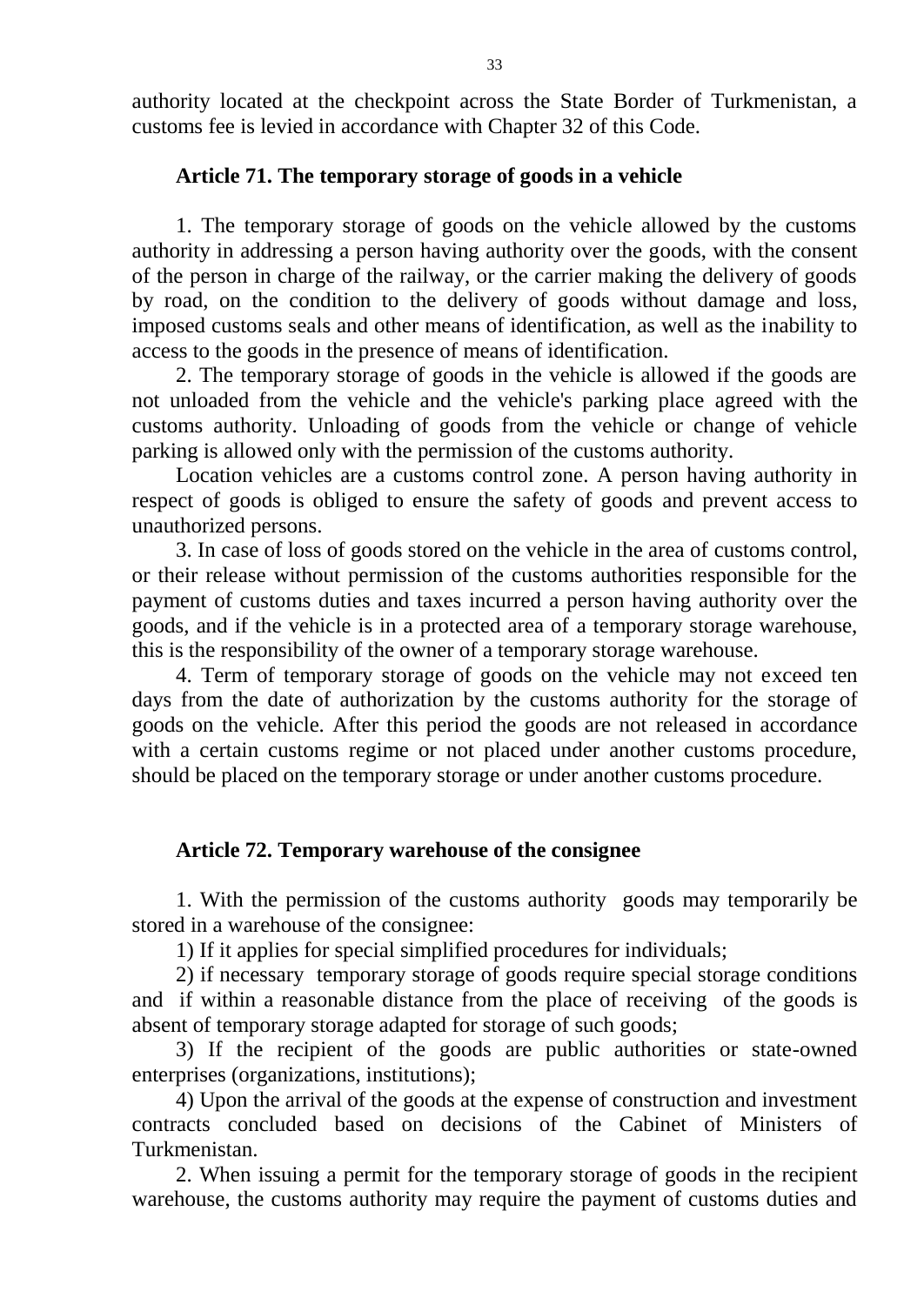taxes.

3. Recipient of goods during storage of goods in the warehouse shall comply with all requirements of this chapter. The warehouse of the recipient of goods is not allowed for the storage of foreign goods belonging to other parties.

## **Article 73. Placement of Goods in temporary storage by the customs authorities**

In cases stipulated by part one of Article 7, Articles 326 and 338 of this Code, the goods may be placed in temporary storage areas by the customs authorities. Storage costs and damages to the owner of a temporary storage warehouse in these cases are carried out by persons identified by these articles.

## **Article 73<sup>1</sup> . Completion of the customs procedure for the temporary storage of goods in case of committing offenses in the field of customs**

1. In cases of the sale (use) of goods without the permission of the customs authorities, as well as their loss during the period of temporary storage, the relevant persons are brought to administrative responsibility for an administrative offense in the field of customs, and customs clearance of such goods, which is not completed within the timeframes provided for in Article 62 of this Code, upon the expiration of the specified periods, regardless of the impossibility of submitting the established documents to the customs authority due to the sale (use) or loss of goods, it can be completed in the manner prescribed by the authorized state body on customs affairs on the basis of documents submitted to the customs authorities possibly. In this case, the calculation of the amounts of customs duties and taxes payable is carried out in accordance with Article 271 of this Code.

2. Upon completion of the customs procedure for temporary storage of goods in accordance with the provisions of this article, no later than ten days from the date of completion of customs clearance, the customs authorities shall notify in writing the authorized state bodies for certification of products imported into the customs territory of Turkmenistan, attaching copies of documents confirming the sale (use of) the goods to take appropriate action. At the same time, operations provided for by the legislation of Turkmenistan in relation to goods between interested parties can be carried out after the completion of customs clearance.

3. The provisions of this article do not apply to goods that were destroyed or lost due to an accident or force majeure during the period of temporary storage.

#### **Chapter 11. DECLARATION OF GOODS**

#### **Article 74. Goods are subject to declaration**

Goods shall be declared to the customs authorities when they are moved across the customs border of Turkmenistan, changing the customs regime, as well as in other cases stipulated by this Code.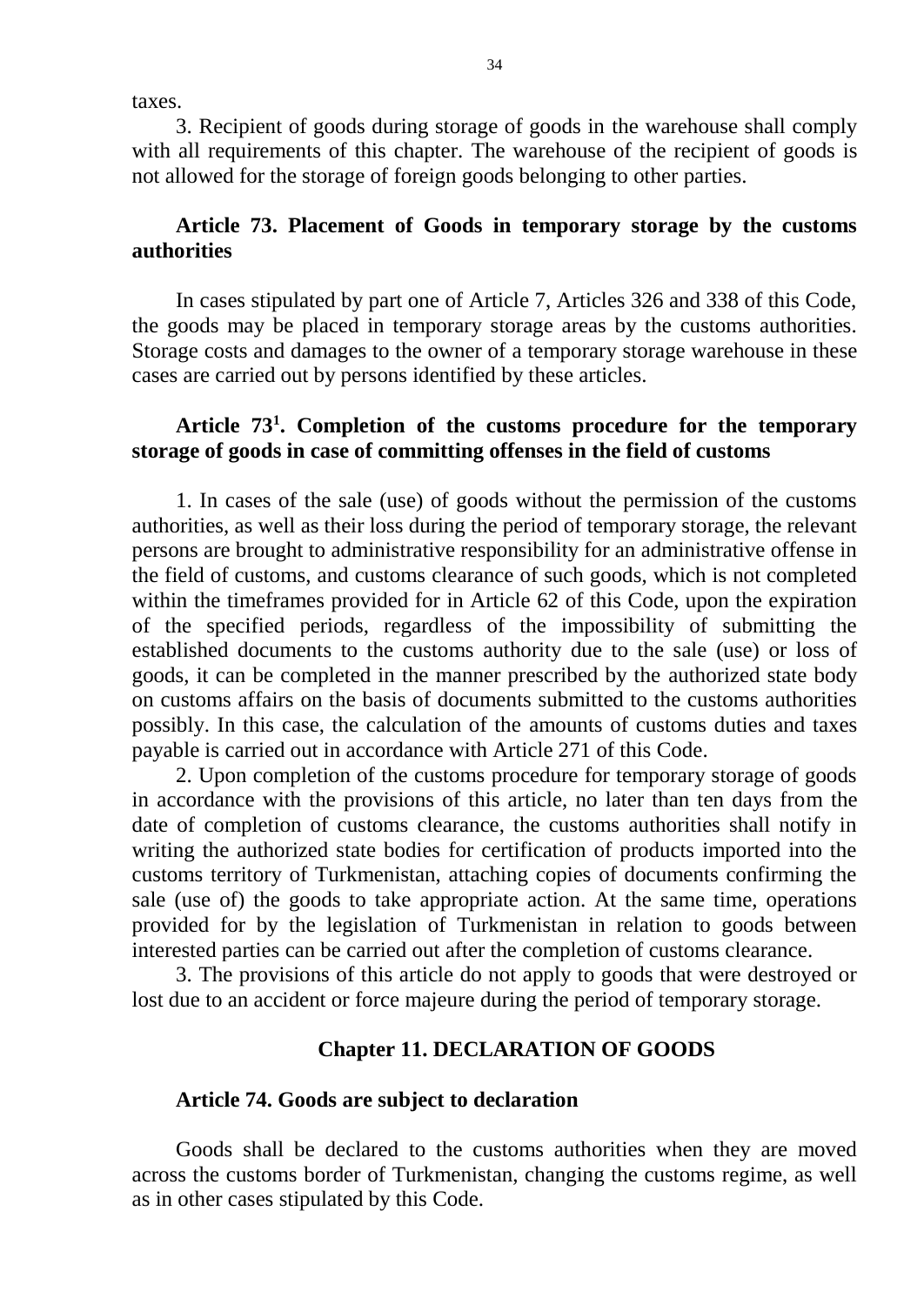#### **Article 75. Declaration of Goods**

1. Declaration of the goods produced by a declaration to the customs authority in the customs declaration or otherwise specified in this Code, in written, oral, or electronic form of reliable information about products, customs regulations, and other information required for customs purposes.

Declaration of the goods made by the declarant or customs broker in accordance with the customs regime chosen by the declarant or customs broker.

2. Declaration procedure determined by the authorized state body on customs affairs under this Code and other normative legal acts of Turkmenistan.

3. Customs declaration certified by the person who prepared it and signed by an employee of that person. Identity declaration is made by stamping if, under the law, individuals preparing the Customs declaration shall have a seal.

4. List of information to be stated in the customs declaration shall be limited to only those details which are essential for the purposes of the calculation and collection of customs duties and taxes, the formation of the customs statistics, and the application of the customs legislation of Turkmenistan.

5. List of information to be stated in the customs declaration, and the forms in which they appear, subject to official publication.

#### **Article 76. Place authorization of customs declaration**

1. Customs declaration is submitted to the customs authority, where customs clearance is carried out unless otherwise provided in this Code.

2. To ensure the effectiveness of monitoring of compliance with the customs legislation of Turkmenistan authorized state bodies on customs affairs shall have the right to establish certain customs authorities to declare certain types of goods.

### **Article 77. Declarant**

1. The declarant is the persons referred to in Article 9 of this Code, and any other persons authorized to dispose of the goods in the customs territory of Turkmenistan under the civil legislation of Turkmenistan, in compliance with the conditions provided by the second part of this article.

2. A declarant may be the only individual of Turkmenistan, except the cases involved the movement of goods across the customs border of Turkmenistan:

1) foreign individuals for personal, family, household and other purposes not related to business activities;

2) foreign persons who enjoy customs privileges under Chapter 23 of this Code;

3) foreign persons having representative offices registered (accredited) in the territory of Turkmenistan in the order prescribed by Turkmen legislation or generally accepted international rules, with the declared customs regime of temporary import, re-export, customs transit, customs mode of release for the free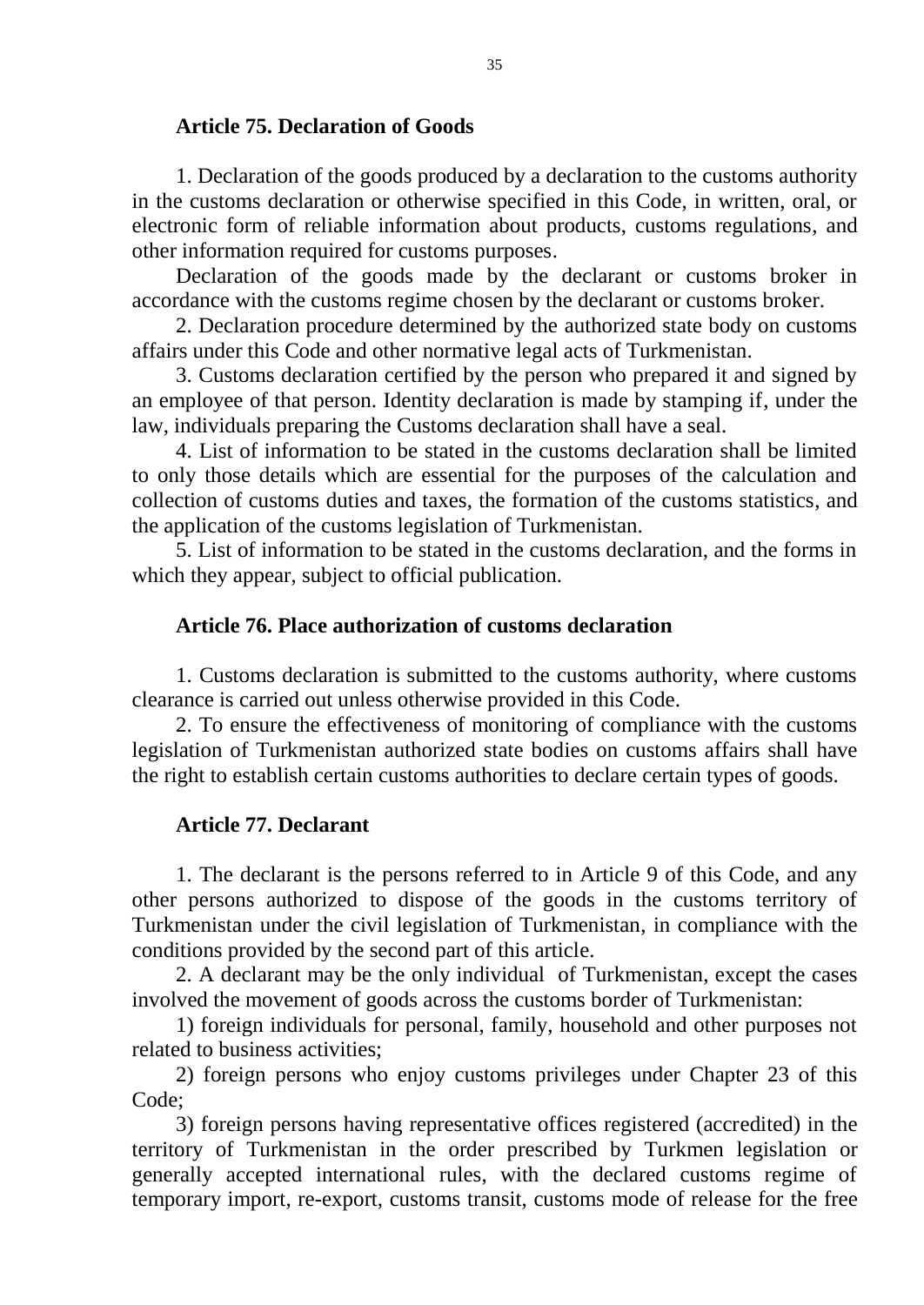circulation of goods imported for needs of such missions;

4) foreign carriers when declaring the customs regime of customs transit;

5) other cases where a foreigner has the right to dispose of the goods in the customs territory of Turkmenistan but not in the frame of the foreign trade deal, one side of which is Turkmenistan individual.

## **Article 78. Rights and obligations of the declarant**

1. When declaring goods and performing other customs operations required for the release of the goods, the declarant has the right:

1) inspect and measure declared goods, including before submission of the customs declaration;

2) with the permission of the customs authority to take samples of declared goods imported into the customs territory of Turkmenistan. Separate customs declaration for samples and specimens of the goods are not submitted with the proviso that those indicated in the customs declaration for the goods;

3) to present during visual inspection and customs inspection of the declared goods, while customs officials taking samples and specimens of the goods;

4) review the available results on research of samples and specimens of the declared goods made by the customs authorities;

5) to submit documents and information required for the declaration of goods, including in electronic form under this Code;

6) exercise other powers and rights stipulated by this Code.

2. When declaring goods and performing other operations customs declarant shall:

1) submit a customs declaration and present to the customs authority the necessary documents and information;

2) At the request of the customs authority present the declared goods;

3) to pay customs payments or secure the payment of customs duties and taxes under Section III of this Code;

4) inform the customs authorities on the terms of inspection of declared goods, if their examination must comply with the special requirements;

5) Comply with other requirements of customs authorities, provided herein.

# **Article 79. The time frame for customs declaration**

1. Customs declaration for goods imported into the customs territory of Turkmenistan shall be submitted not later than thirty days from the date of presentation of the goods to the customs authority in the place of their arrival or from the date of completion of the internal customs transit, if the declaration of the goods is not produced in the place of their arrival, except in cases provided for in Articles 228, 234 of this Code.

2. If the period specified in the first part of this article, is not sufficient for the declarant to collect the necessary documents and information, on reasoned appeal of the declarant in writing to the customs authorities, it may extend the deadline for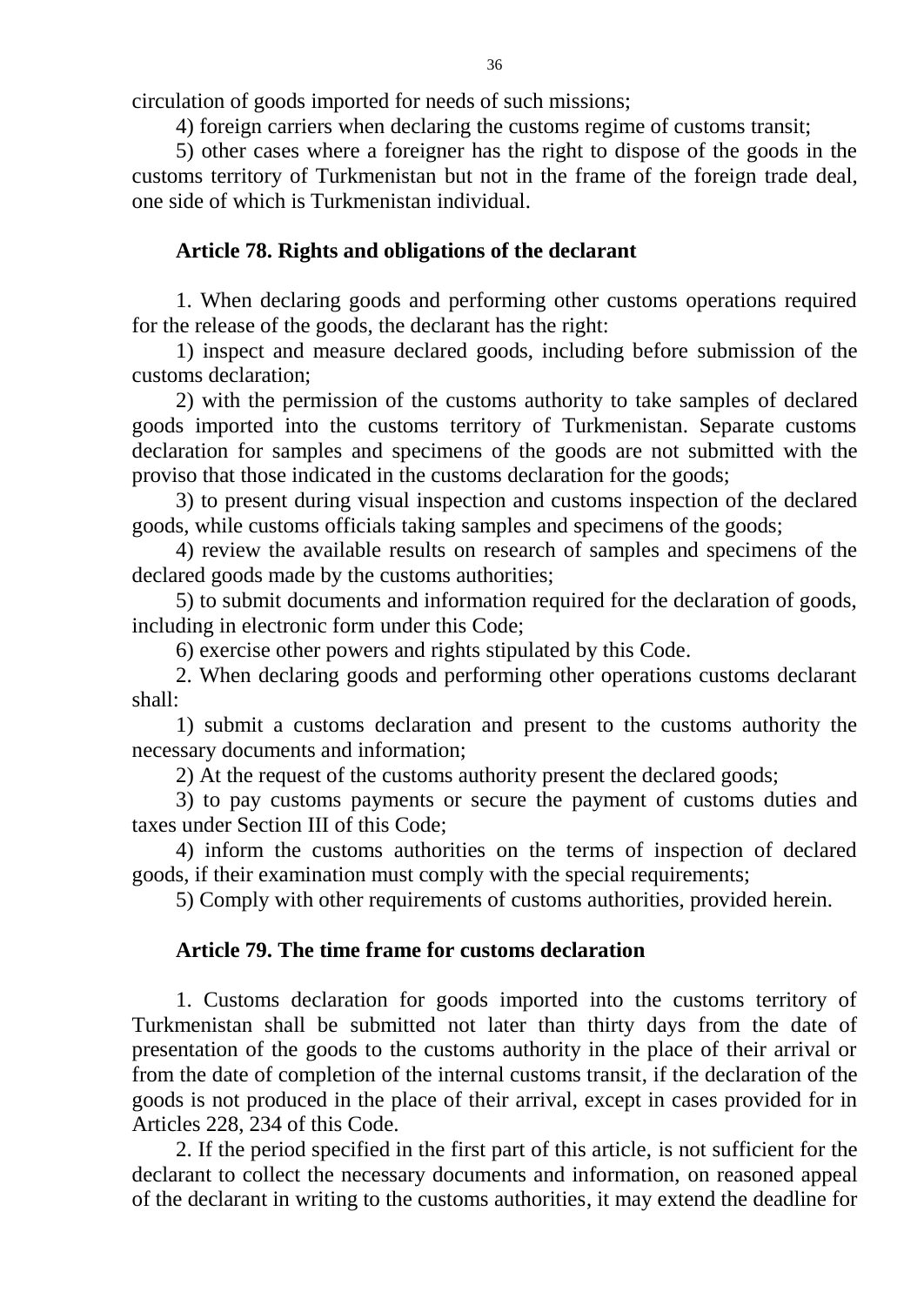submission of the customs declaration. Extending the deadline for submission of the customs declaration should not lead to a breach of the term of the temporary storage of goods.

3. If the deadline for submission of the customs declaration is matched to the holiday (not a working day) of the customs authority, the expiration day shall be the next working day of the customs authority.

4. Customs declaration for goods exported outside the customs territory of Turkmenistan submitted before it actual export from the customs territory of Turkmenistan, except for the removal of the goods transported by pipelines and electric power lines.

# **Article 80. The preliminary declaration of Goods**

1. Customs declaration can be made on foreign goods before they arrive in the customs territory of Turkmenistan or until the completion of internal customs transit.

2. If for customs purposes should be used transport (conveyance) or commercial documents accompanying the goods, the customs authority in the preliminary declaration of goods takes certified by declarant copies of these documents and, if necessary, after the arrival of the goods into the customs territory of Turkmenistan compares the information contained in these copies of documents, with the information contained in the original documents.

3. Upon completion of the customs declaration and payment of due customs duties and taxes before the arrival of the goods into the customs territory of Turkmenistan, such customs declaration may be used as a single document required for the application to goods customs procedures.

4. If goods are not submitted to the customs authority, accepted the customs declaration under the first paragraph of this article, within fifteen days from the date of its adoption, the customs declaration considered as not submitted.

### **Article 81. Submission of documents for declaring goods**

1. Submission of the customs declaration must be accompanied by presenting to the customs authority documents confirming the information stated in the customs declaration.

2. When declaring goods, the following key documents shall be presented:

1) contract signed at the settlement of foreign trade transactions, or other documents that reflect the content of such transaction;

2) commercial documents;

3) transport (transportation) documents;

4) permits, licenses, certificates, and (or) other documents confirming compliance with the restrictions established by the legislation of Turkmenistan;

5) documents confirming the granting exemptions from payment of customs duties and taxes;

6) documents confirming the origin of the goods under Article 16 of this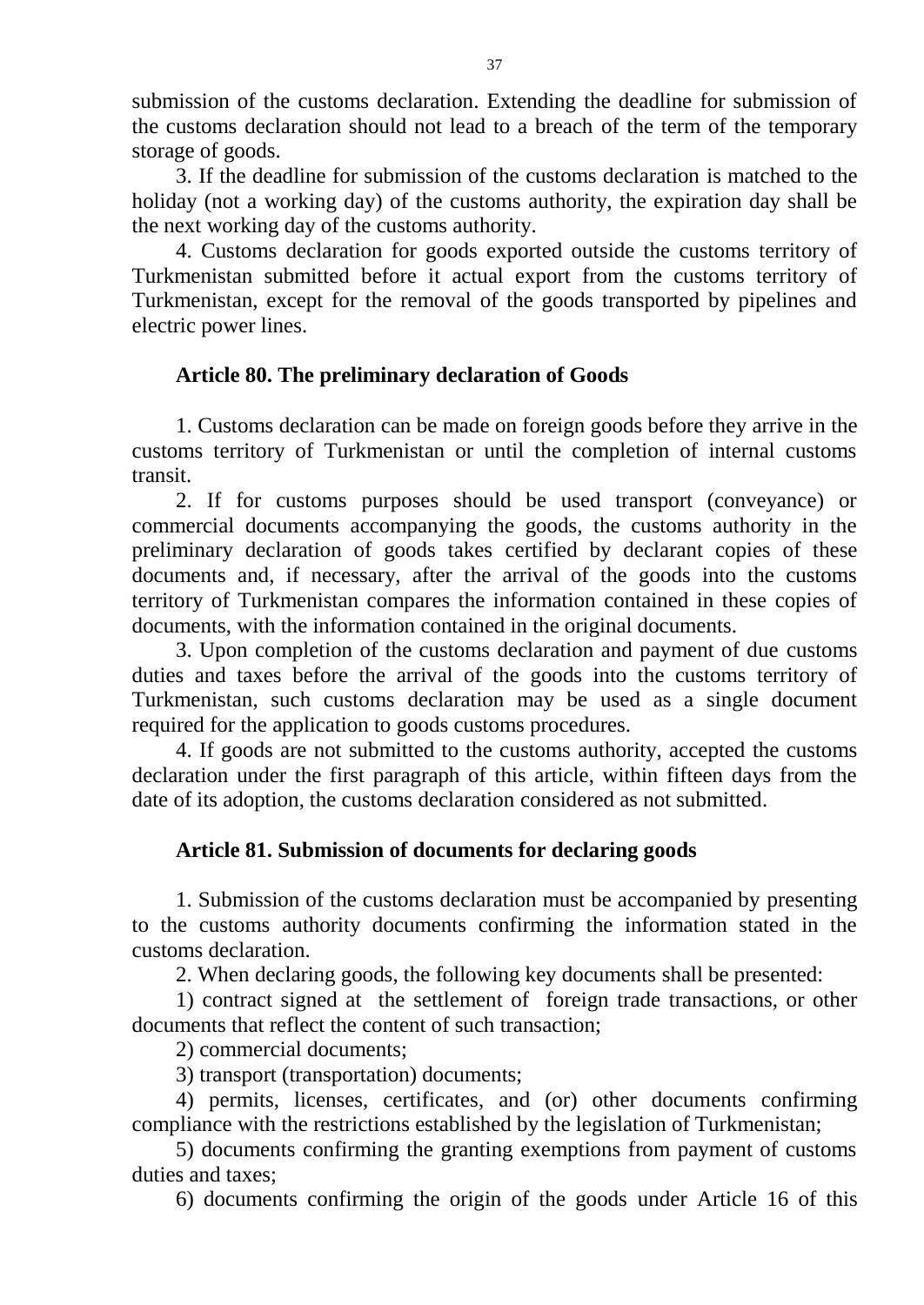Code;

7) payment and accounting documents;

8) documents justifying the declared customs value and chosen method of determining the customs value;

9) documents confirming the information on the declarant and the persons referred to in Article 9 of this Code.

3. Customs authority may request additional information to verify the information contained in the customs declaration, submitted documents, and for other purposes related to the customs clearance.

4. If some documents cannot be presented simultaneously with the customs declaration, on a reasoned request of the declarant in writing, the customs authorities in writing giving a permit to permit such documents within the time required to obtain them, but not later than forty-five days after acceptance of the customs declaration if another term for the submission of certain documents and information is not provided by this Code. Declarant submits a written obligation on submitting the documents within the prescribed period.

5. Where a submission to the customs authority of documents that can be used during customs clearance of other goods, on request of the declarant the customs authority issued a written confirmation of the acceptance of such documents in the form established by the authorized state body on customs affairs. Confirmation shall be valid before making any changes in the documents submitted, or till the expiration date.

6. Electronic documents were submitted to the customs authorities in accordance with the procedure established by the authorized state body of Turkmenistan on customs affairs.

### **Article 82. Acceptance of Customs Declaration**

1. A customs declaration is accepted by the customs authorities on the day of its receipt, except for cases of refusal to accept under the fourth part of this article. Acceptance of the customs declaration formalized in accordance with the procedure established by the authorized state body on customs affairs.

2. Since the adoption of the customs declaration, it becomes a statement certifying the facts of legal significance.

3. If a customs declaration is not accepted by the customs authority, such declaration shall be considered for customs purposes as not submitted.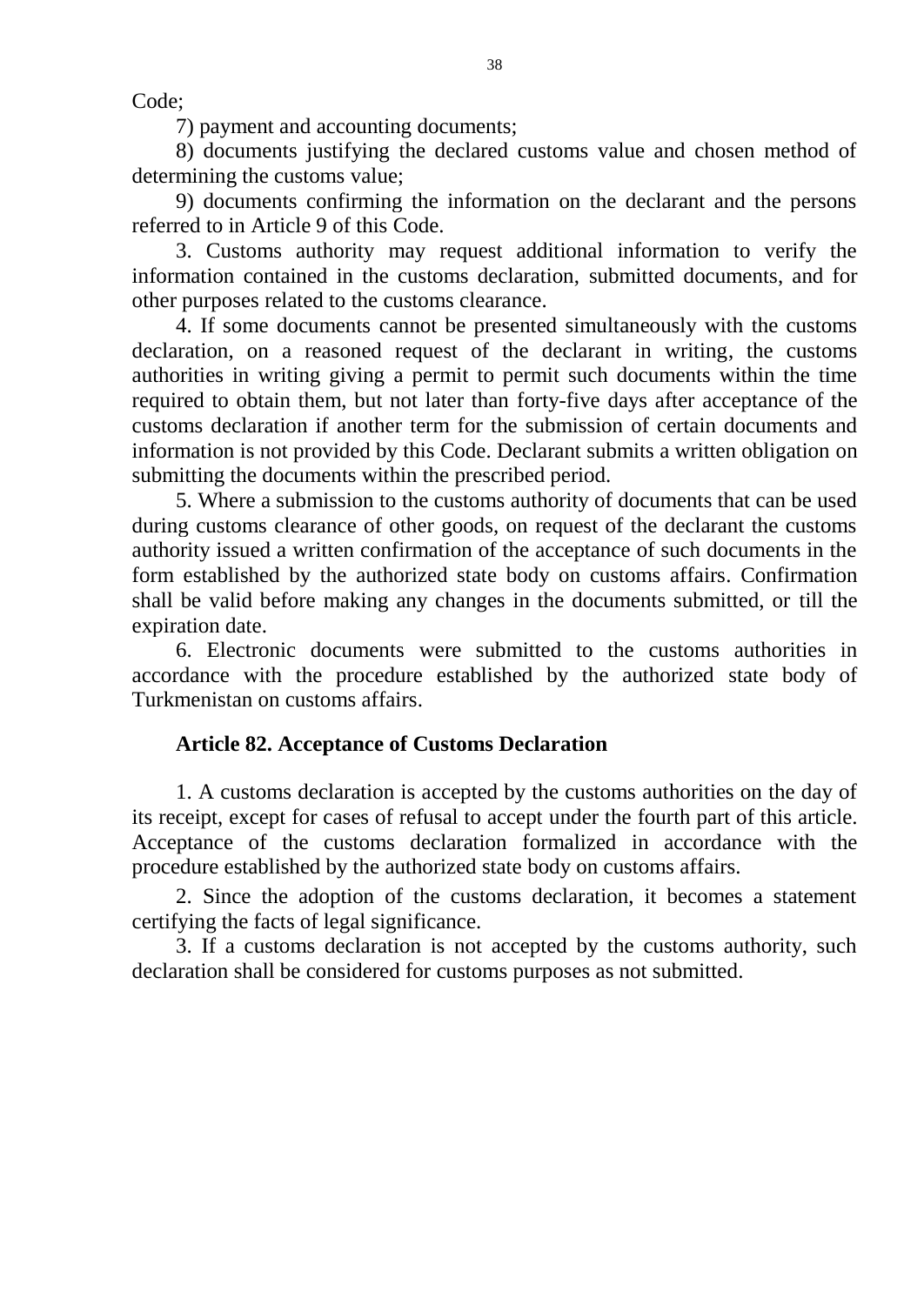4. Customs authority is not entitled to refuse acceptance of the customs declaration, except when:

1) the customs declaration is submitted to the customs authority that is not authorized to accept customs declarations;

2) the customs declaration is submitted by an inappropriate person;

3) in the customs declaration is not given the necessary information;

4) the customs declaration is not signed or is not properly certified or filled in not prescribed form;

5) when along with submitting the customs declaration, the documents required for customs clearance are not submitted, except for documents that may be submitted after acceptance of the customs declaration under the fourth part of Article 81 of this Code;

6) in the declared goods are not committed acts which, under this Code must be performed before submitting or simultaneously with submission of the customs declaration. The fact of non-payment of customs duties and taxes at the time of submission of the customs declaration is not a basis for refusing to accept the customs declaration.

5. On the reasons for the refusal of accepting the customs declaration, the customs authority shall notify the person who filed the declaration, not later than the day following the date of submitting. Upon request of the person submitting the customs declaration, such notification shall be submitted in writing.

# **Article 83. Amendments and addendum to the information stated in the customs declaration**

1. Upon reasonable request of the declarant in writing form with the permission of the customs authority, the information stated in the customs declaration may be amended or supplemented.

2. Amendments and addendum to the information stated in the customs declaration, shall be permitted if:

1) at the time of receipt of declarant the customs authority has not found untrue information in the customs declaration, except for inaccuracies that do not affect the decision on release of goods;

2) to the time of receipt of declarant application the customs authority has not begun an examination of goods;

3) Changes, additions do not affect the decision to release the goods and do not entail the need to change the information affecting the determination of the amount of customs duties and taxes and applying restrictions and limitations established by the legislation of Turkmenistan.

3. Customs officials are not entitled on his initiative or at the order or request of interested persons fill out a customs declaration, modify or supplement the information stated in the customs declaration, except filling in it information that falls within the competence of customs authorities, as well as changes or supplement coded data used for machine processing, if such information available in unencrypted type in the customs declaration.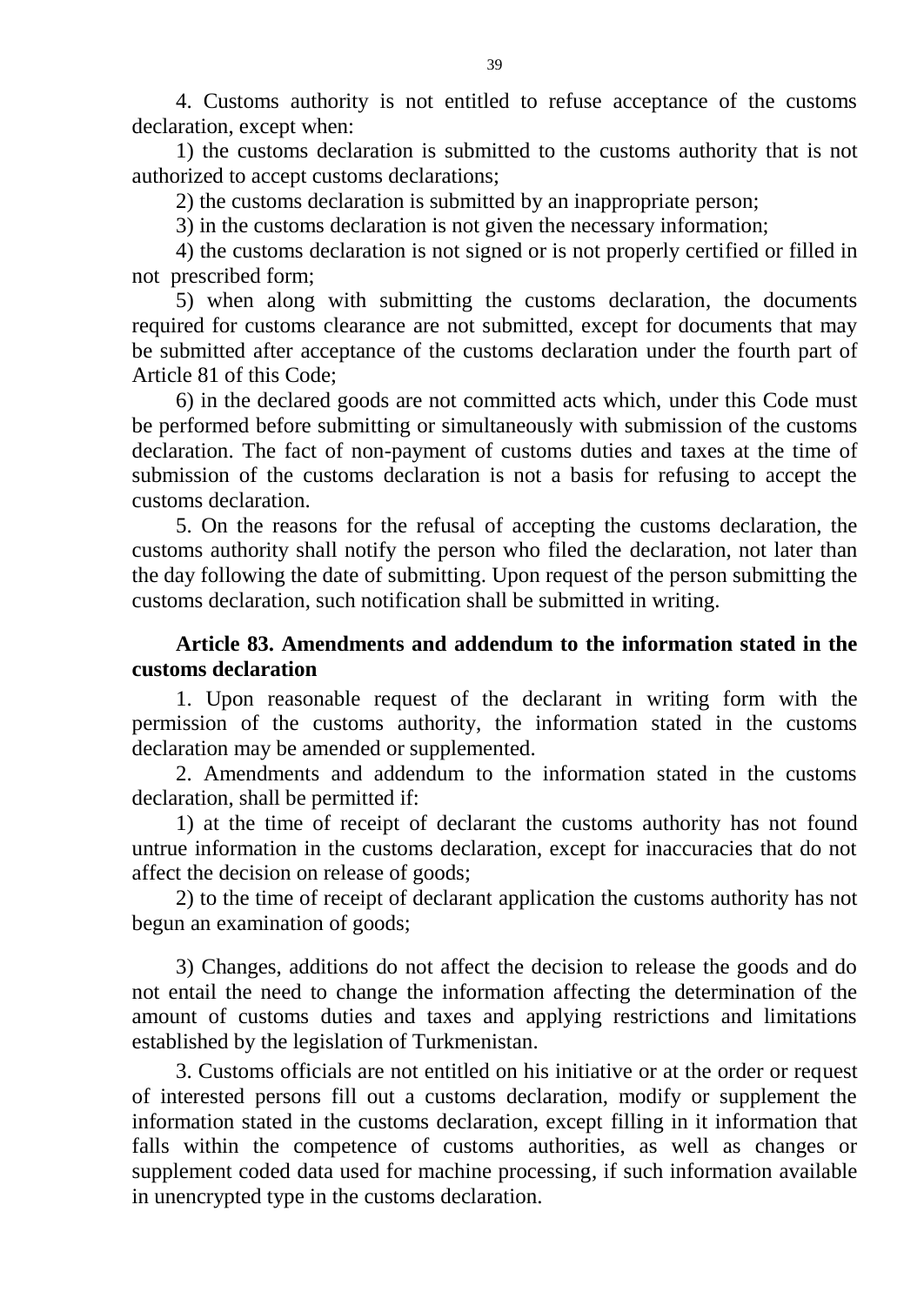#### **Article 84. Revoke of customs declaration**

1. Upon request of the declarant in writing form, accepted customs declaration on foreign goods may be revoked before the release of such goods for the application of different customs regime.

Revoke of the customs declaration is allowed with the permission of the customs authority in writing form if, before application of declarant, the customs authority has not set untrue information in the customs declaration, except for inaccuracies that do not affect the decision to release the goods.

In granting permission for revoking the customs declaration, the customs authority shall establish a new deadline for the customs declaration, which may not exceed ten days from the date of authorization for withdrawal. Revoke of customs declaration does not extend the deadline for payment of customs duties and taxes.

2. Upon request of the declarant in writing form, accepted customs declaration on Turkmen goods exported from the customs territory of Turkmenistan, may be withdrawn regardless of the purpose of such a withdrawal before the departure of goods from the customs territory of Turkmenistan.

Revoke of the customs declaration is allowed with the permission of the customs authority in writing form if, before receipt of declarant appeal, the customs authority has not set untrue information outlined in it, except for inaccuracies that do not affect the decision to place the goods under the declared customs regime.

The deadline for submission of a new customs declaration for these products is not established.

### **Article 85. Incomplete customs declaration**

1. If the declarant does not have all information needed to complete the customs declaration, for reasons beyond his control, is allowed to supply incomplete customs declaration, provided that it claimed the information necessary for the release of goods, calculation, and payment of customs duties, demonstrating compliance restrictions imposed by the legislation of Turkmenistan, as well as enabling the identification of the goods on the totality of their quantitative and qualitative characteristics.

When submitting an incomplete customs declaration, the declarant undertakes responsibility in writing form to provide the missing information within the period prescribed by the customs authority, which for foreign goods may not exceed forty-five days from the date of adoption of incomplete customs declaration by the customs authority.

For the Turkmen goods, the period during which the declarant is obliged to provide the missing information, cannot exceed three months from the date of acceptance by the customs authority of incomplete customs declaration.

2. If the customs authority accepts an incomplete customs declaration, its subject to the same requirements and conditions of the customs legislation of Turkmenistan, including the calculation and payment of customs duties and taxes,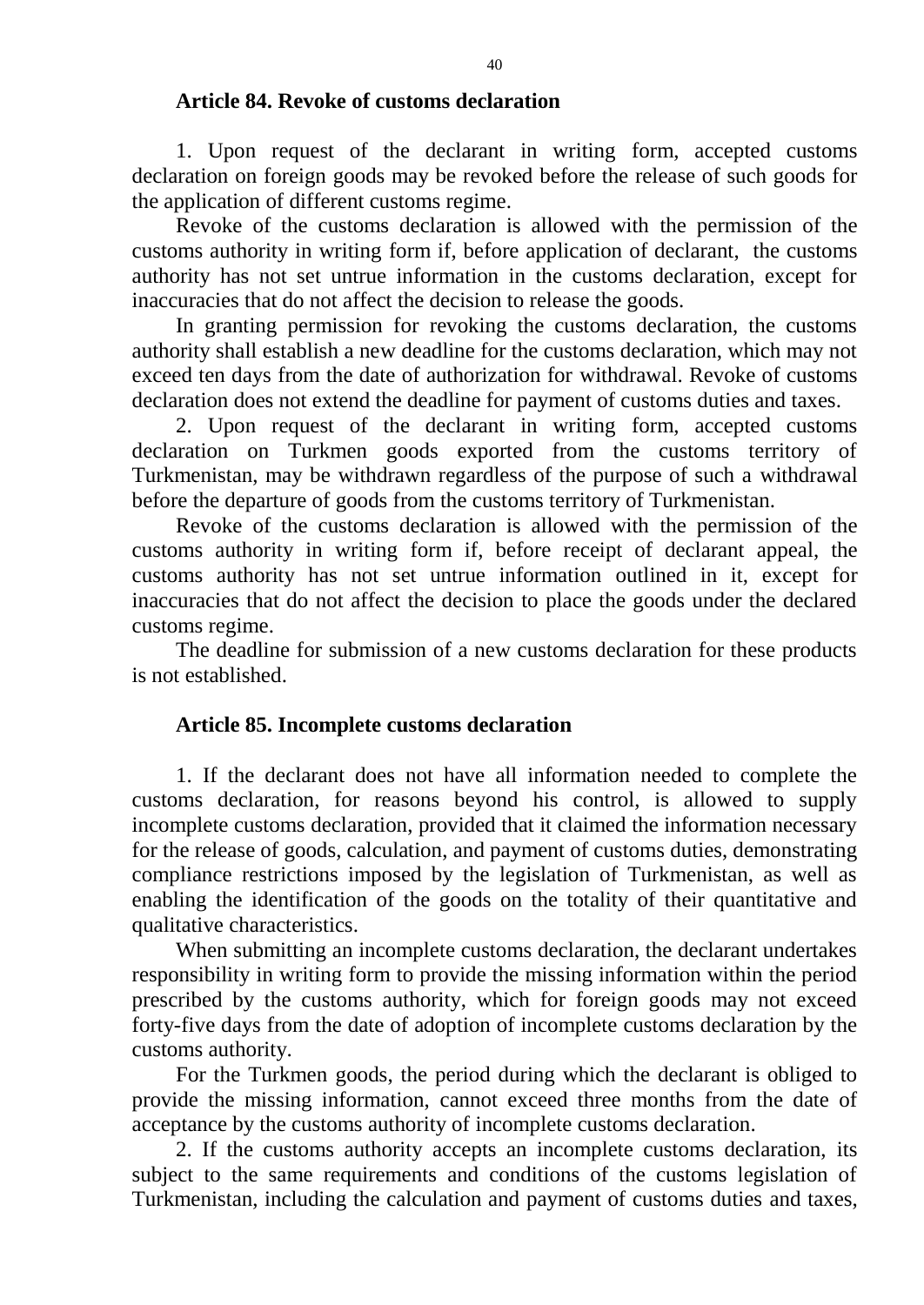which are used in case, if originally were supplied complete and duly completed customs declaration.

#### **Article 86. Periodic Customs Declaration**

1. With regular moving goods through customs border of Turkmenistan by the same person, the customs authority may authorize the filing of one of the customs declaration for the goods through the customs border for a certain period.

2. The use of periodic customs declaration should not lead to a breach of the limit of the temporary storage of goods or violate the term of payment of customs duties and taxes.

3. When applying periodic customs declaration to the Turkmen goods exported from the customs territory of Turkmenistan, applying the rules provided by the third and the seventh article 88 of this Code.

4. With regular moving through customs border of Turkmenistan the same goods and the same person, the customs authority may authorize the use of a periodic customs declaration with the repeated movement of such products within one year.

### **Article 87. Features of declaration of Turkmen goods when they are exported from the customs territory of Turkmenistan**

1. When exporting Turkmen goods from the customs territory of Turkmenistan at the request of the declarant, the simplified declaration procedure is used under Articles 85, 86, and 88 of this Code.

2. Simplified declaration procedure is used for Turkmen goods, if it does not impede the implementation of customs control and does not exempt the declarant from compliance requirements and conditions outlined in this Code and other normative legal acts of Turkmenistan, in terms of completeness and timeliness of payment of customs duties, compliance with the prohibitions and restrictions established by the legislation of Turkmenistan, as well as compliance with customs regimes.

Upon cancellation by the customs authority in the application of the simplified procedure of declaring Turkmen goods, the customs authority shall notify the declarant under the fifth paragraph of Article 82 of this Code with the conditions that must be fulfilled for the application of this order.

3. Goods transported by pipelines and electric power lines shall be declared in the manner prescribed by Chapter 24 of this Code.

### **Article 88. Periodic temporary declaration of Turkmen goods**

1. When Turkmen goods exported from the customs territory of Turkmenistan in respect of which can not be presented accurate information required for customs clearance in accordance with the ordinary conduct of foreign trade, it is allowed their periodic temporary declaration by filing a temporary customs declaration.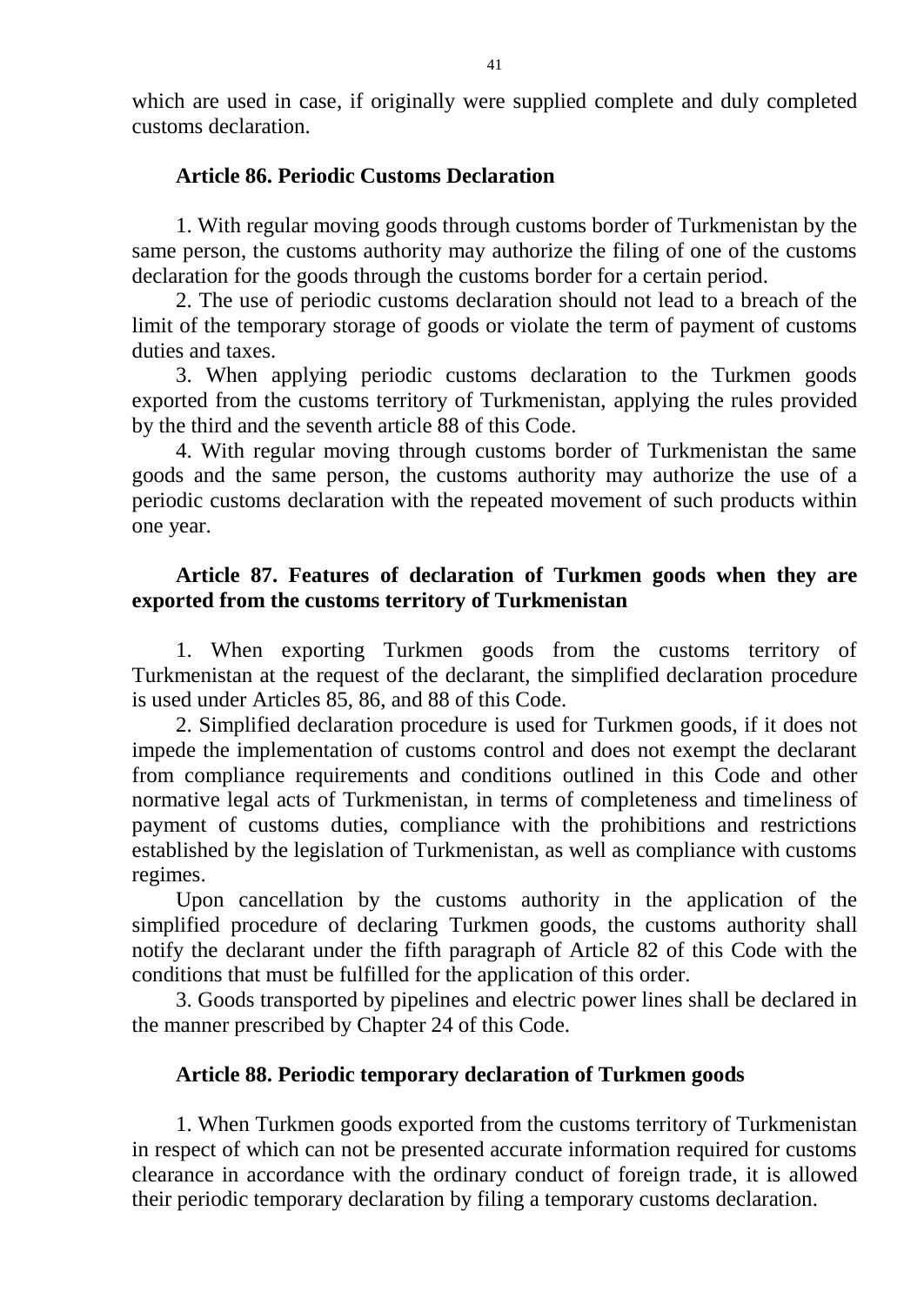2. Upon departure, Turkmen goods from the customs territory of Turkmenistan declarant shall submit a full and duly filled customs declaration for all Turkmen goods exported within a certain period. Submission of complete and duly filled customs declaration carry out within the period established by the customs authority at the request of the declarant. In establishing such a period, the period is taken into account necessary for the declarant to obtain information sufficient to supply a complete and duly filled customs declaration. The deadline for submission of complete and duly filled customs declaration shall be three months from the day following the day of expiry of the period for the export of declared goods.

3. The period during which suppose to export Turkmen goods, declared by using the temporary customs declaration, determined by the declarant. In respect of Turkmen goods that are subject to export customs duties, or which are subject to the prohibitions and restrictions prescribed by law, this period may not exceed one month, and the temporary customs declaration accepted by the customs authority not earlier than fifteen days before the beginning of that period.

4. Temporary customs declaration may include information based on the intention of export indicative amount Turkmen goods for a certain period, conditional customs value (valuation) determined according to the planned movement across the customs border of Turkmenistan, several Turkmen goods, as well as based on specified conditions of foreign trade transactions of consumer properties Turkmen goods and order of determination of their prices on the day of submitting the temporary customs declaration.

The departure of Turkmen goods from the customs territory of Turkmenistan in the amount exceeded claimed in the temporary customs declaration is not allowed, except in the cases specified in Article 102 of this Code.

5. If using the temporary customs declaration, the bans and economic limitations prescribed by law shall apply on the date on which the declaration was accepted by the customs authority. Rates of export customs duties applicable on the date of acceptance by the customs authority of the temporary customs declaration, except as provided by this Code.

6. Export customs duties are paid simultaneously with the temporary customs declaration to the customs authority. If the payable amount of export duties increased by the correction of information, prescribe in four-part of this article, an additional payment of export customs duties shall be paid simultaneously with the submission of complete and duly filled customs declaration. Penalties, in this case, are not charged. Overpaid or overcharged amounts of export customs duties shall be reimbursed under Article 295 of this Code.

7. If after four months from the date of adoption of the temporary customs declaration Turkmen goods will not be exported from the customs territory of Turkmenistan, customs declaration, in which such goods were declared for exportation, considered as not submitted.

Upon reasonable request of the person concerned, the customs authorities may extend this period, but no more than another four months.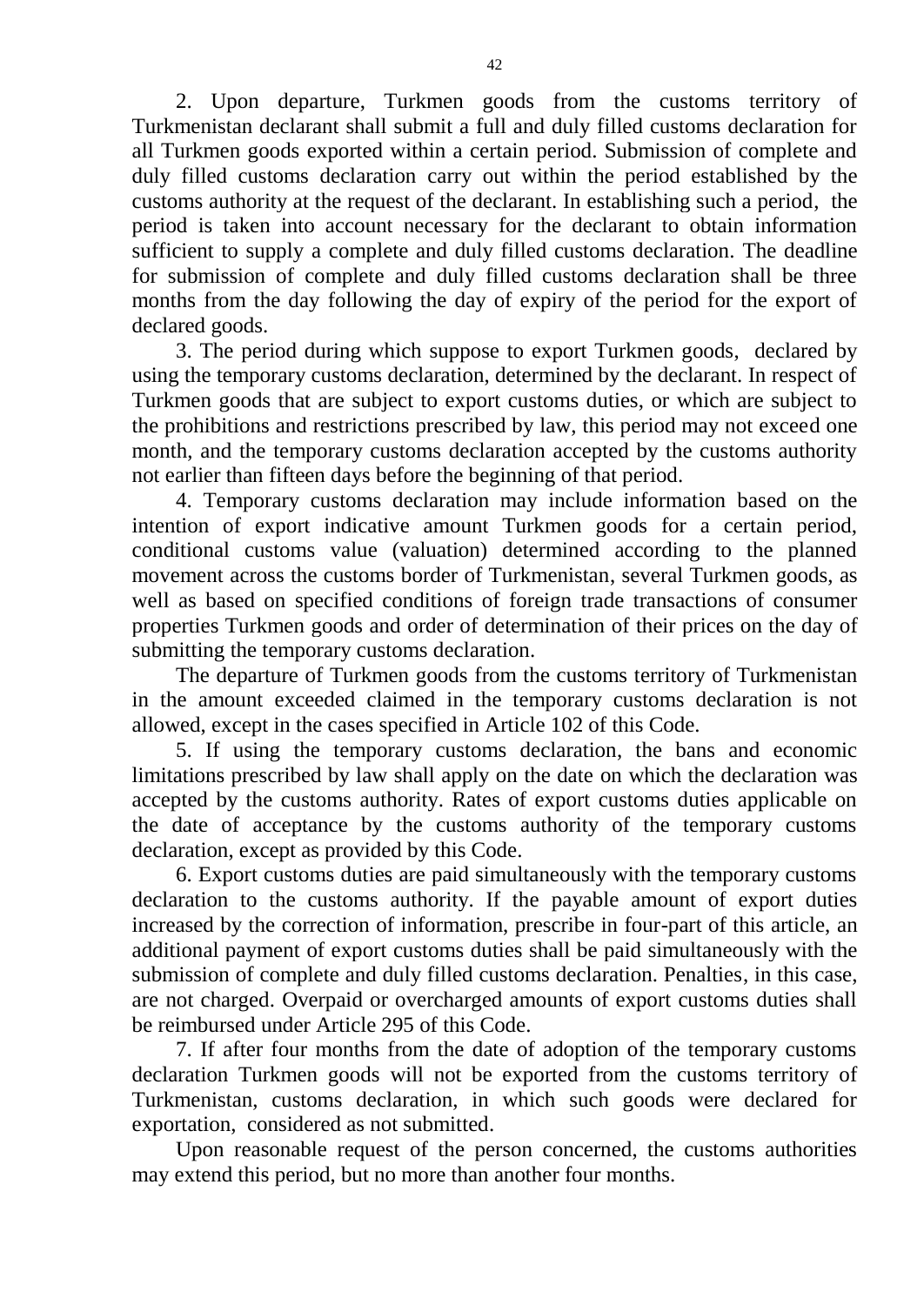#### **Chapter 12. RELEASE OF GOODS**

#### **Article 89. Grounds for the release of goods**

1. Release of goods by the customs authorities, provided if :

1) at the customs clearance and inspection by customs authorities found no violations of the customs legislation of Turkmenistan, except as provided for in Article 93 of this Code;

2) submitted to customs authorities licenses, certificates, permits and other documents required for the release of goods under the law and international treaties of Turkmenistan, except in cases where these documents can be submitted after the release of the goods;

3) declarant met the requirements and conditions for placing goods under the chosen customs regime or application of the relevant customs procedure under this Code;

4) in respect of goods that duties were paid, taxes provided security for payment of customs duties and taxes under Chapter 29 of this Code.

2. Release for the free circulation of goods imported into the customs territory of Turkmenistan is allowed, subject to the payment availability of customs duties and taxes on the accounts of the customs authorities. In the case of non-transfer for the goods customs duties and taxes to the account of customs authorities, the goods considered as conditionally released.

3. Release the goods may be suspended under Article 344 of this Code.

4. Permit for the room for Turkmen goods exported from the customs territory of Turkmenistan, under the customs regime issued by the customs authority, concerning the release of the goods.

### **Article 90. Conditional Release**

1. Conditional release of goods is subject to the following cases:

1) Benefits to pay customs duties and taxes in accordance with Turkmenistan legislation is subject to restrictions on the use and disposal of goods;

2) The goods are placed under the customs regime of customs warehouse, free trade, processing on the customs territory, processing for free circulation, temporary import, re-export, customs transit, destruction and special customs regimes applicable to goods imported into the customs territory of Turkmenistan;

3) Goods are released without the submission of documents and information confirming compliance with the restrictions established by the legislation of Turkmenistan.

2. Conditionally released goods, which enjoy preferential customs duties and taxes under the law, can only be used for purposes consistent with the terms of the provision of benefits.

Goods whose production was done by the customs authorities without documents confirming compliance with the restrictions established by the legislation of Turkmenistan, shall not be transferred to third parties, including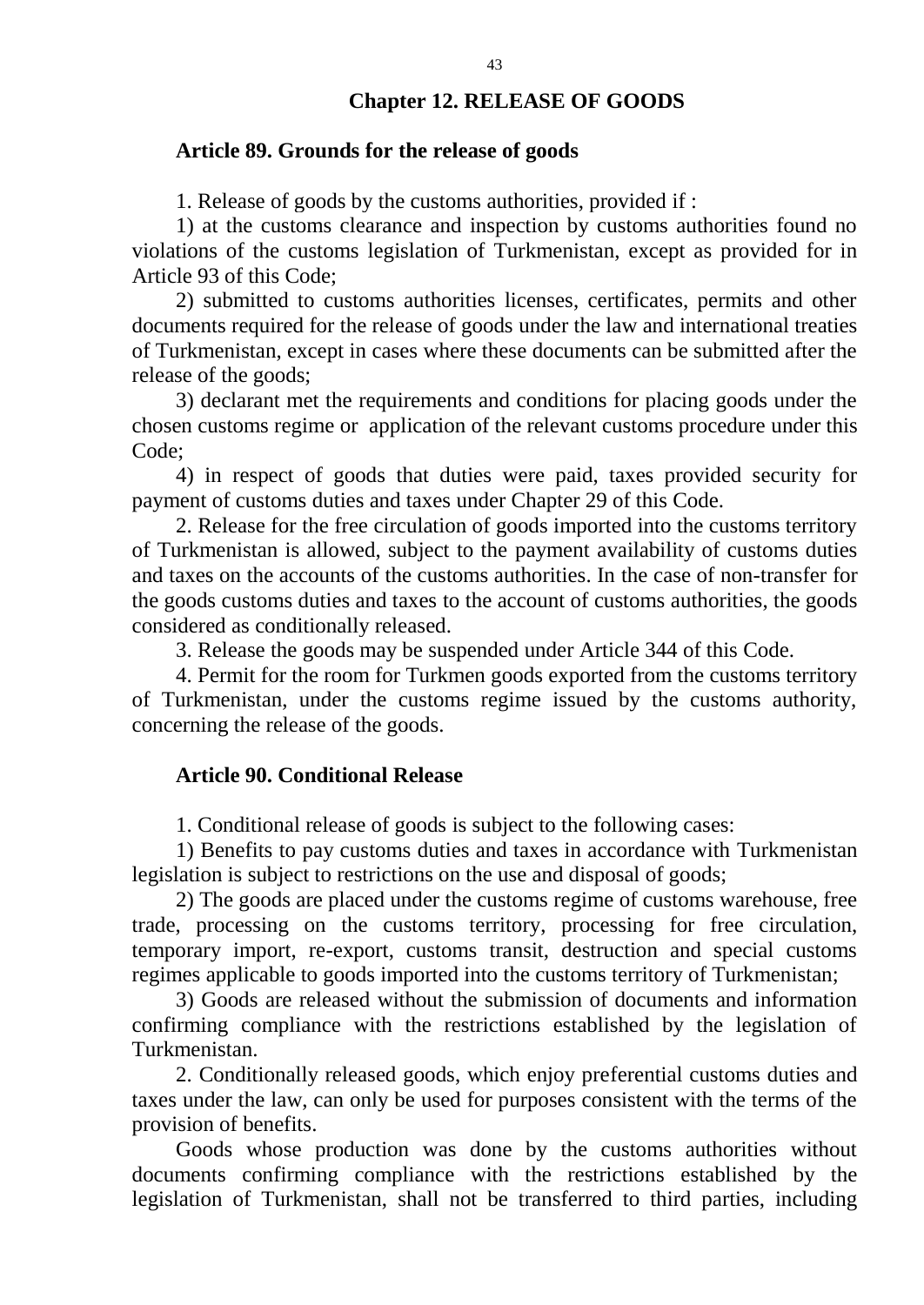through sale or disposal by other method and in cases where restrictions on the importation of goods imposed in connection with quality assurance and safety of these products are prohibited for use in any form.

3. Conditionally released goods have the status of foreign goods.

4. The goods declared for release for free circulation shall be considered as conditionally released if granted a deferral or installment payment of customs duties, taxes or if the accounts of the customs authorities have not received the amount of customs duties and taxes.

### **Article 91. Time of release of goods**

The customs authorities shall release the goods under Article 89 of this Code not later than three days from the date of acceptance of the customs declaration, submission of other necessary documents and information, except in the case of prolongation of the time of the examination of goods under the second part of Article 308 of this Code, as well as on the application of preliminary declaration from the date of presentation the goods to customs authorities.

### **Article 92. Additional conditions for release of goods**

1. If during an inspection of the customs declaration and other documents submitted at the declaration and declared goods by customs authorities revealed noncompliance with conditions of release provided for Article 89 of this Code, the release of goods is not carried out.

Customs authority shall immediately notify the declarant on terms the release of goods are not met and what actions are sufficient to comply with the conditions of release of the goods in accordance with the provisions of this section, shall take the declarant.

2. If the customs authority found that the declaration of goods declared false information that affects the amount of paying customs duties and taxes in cases stipulated by this Code, the customs authority shall immediately request the declarant to implement correct information and recalculate the amount of paying customs duties and taxes. The customs authority request shall have exactly specify what information needed to be adjusted for the release of goods.

3. If the customs authority discovered the signs indicating that the claimed information at declaring goods affect the amount of paying customs duties and taxes may be inaccurate or declared information is not confirmed, the customs authority carries out an additional checking in any manner under this Code.

Release of goods by the customs authority subject to the payment of customs duties and taxes, which may be further calculated on the results of the audit. The customs authority shall inform the declarant in writing form the amount required for payment of customs duties and taxes.

4. If the customs authority found that the declaration of goods declared false information that affects the application of prohibitions or restrictions imposed by the legislation of Turkmenistan, in the cases provided by this Code, the customs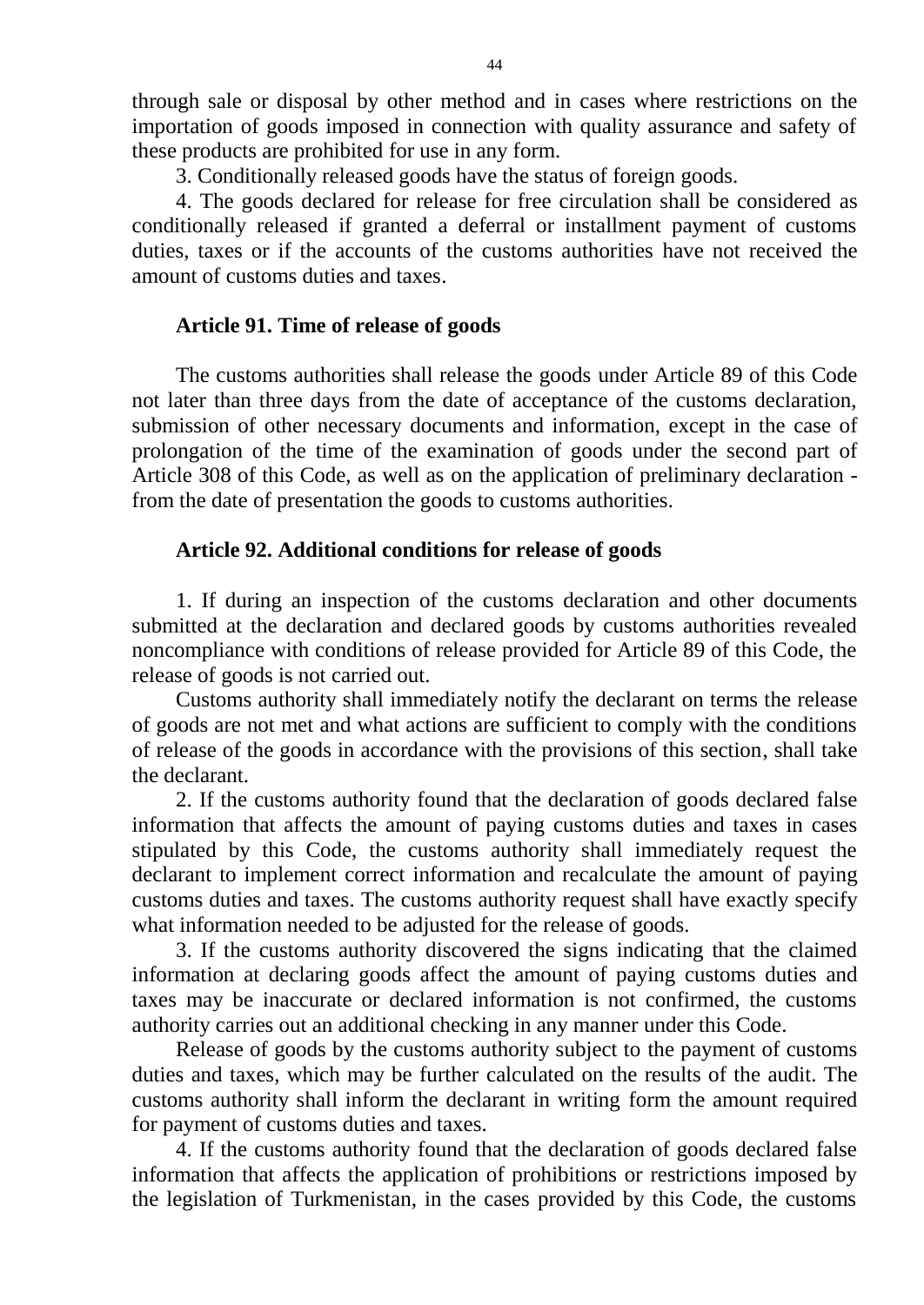authority send to the declarant requirement to correct such information and submit proof compliance documents with applicable restrictions. The request of the customs authority shall specify exactly what information is needed for correction to release the goods and what documents confirming compliance with appropriate restrictions should be presented.

5. If the customs authority discovers the signs indicating that the claimed information at declaring goods that affect the application of prohibitions or restrictions imposed by the legislation of Turkmenistan, may be inaccurate or declared information is not confirmed, the customs authority carries out any additional checks by any manner under this Code.

Release of goods by the customs authority, on condition presenting the documents by the declarant, confirming compliance with the relevant restrictions. The customs authority shall inform the declarant in writing form which documents must be presented for this.

6. In cases envisaged in the second and fourth paragraphs of this Article, goods shall be released not later than the day following the day of execution requirements of the customs authority by the declarant and additional payment appropriate amounts of customs duties and taxes, if such additional payment is required, except in cases where the goods are confiscated ( withdraw) or they seized under Turkmen legislation.

In cases stipulated by the third and the fifth of this Article, goods shall be released not later than the day following the date of payment of customs duties, taxes, and (or) presenting the documents confirming compliance with the relevant restrictions.

If the adjustment of the data declared in the declaration of goods, the amount of paying customs duties, and taxes are reduced compared with declared by the declarant, the release of these products is carried out without compliance of requirements specified in the second and third parts of this article.

7. Actions under this Article shall be made by the declarant within the period of temporary storage of goods, established under this Code.

# **Article 93. Release of goods in the case of an administrative violation in the field of customs**

In the case of an administrative violation in the field of customs release of goods can be done on ta decision of the head of the customs authority before completion of the proceedings, if the goods which are the subject of the offense, not seized as evidence or they were not seized under the Turkmenistan legislation.

# **Chapter 13. CUSTOMS BROKER**

### **Article 94. Customs Broker**

1. A customs broker can be a legal entity created in accordance with the legislation of Turkmenistan, included in the List of customs brokers.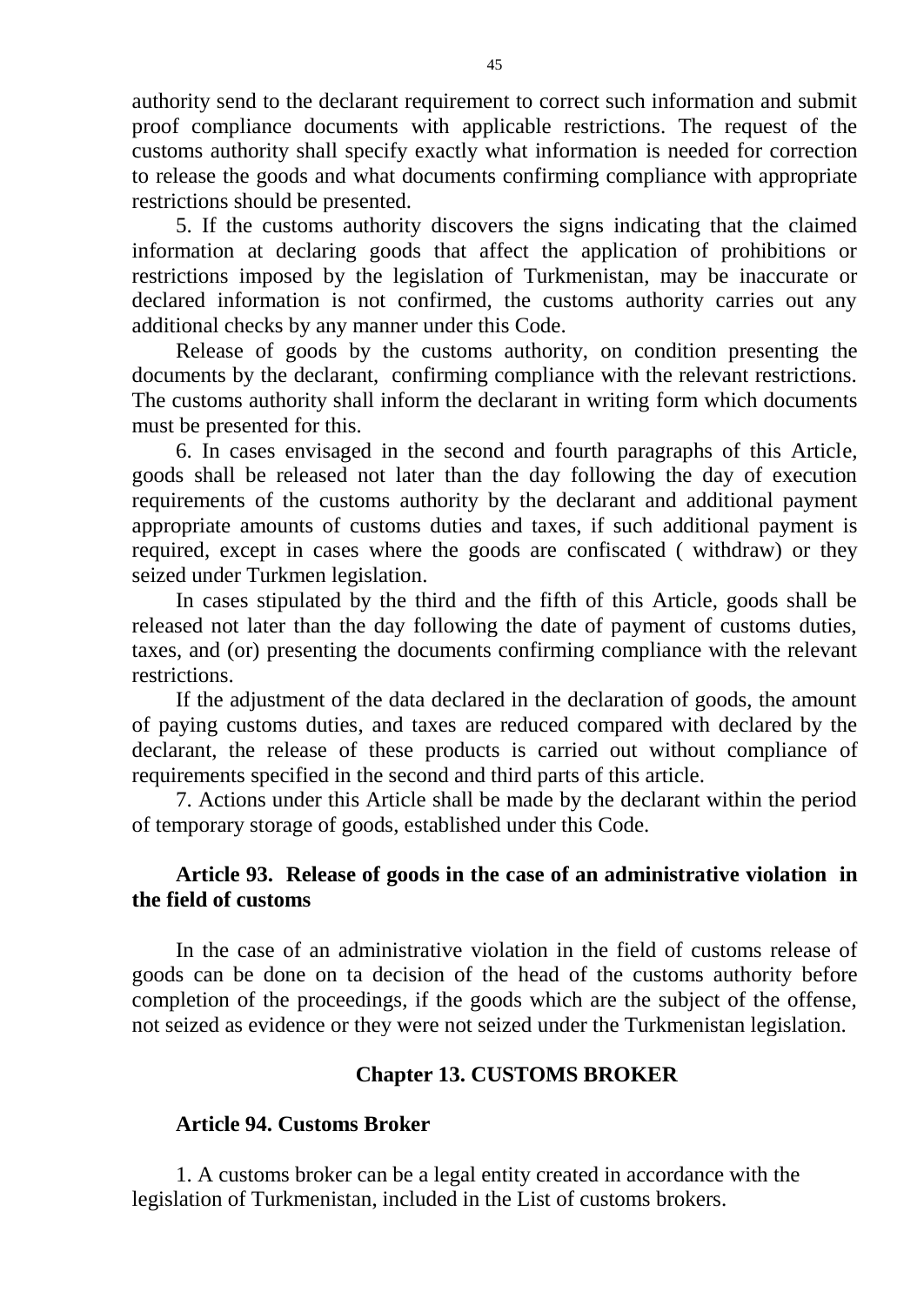The conditions for inclusion in the List of customs brokers and the procedure for maintaining this list are established by the authorized state body on customs affairs.

The list of customs brokers is maintained by the authorized state body on customs affairs.

2. Customs broker performs customs operations under this Code on behalf of the declarant or other interested parties on their behalf.

3. Relations between customs broker and the represented person are formed under this Code and other normative legal acts of Turkmenistan based on the contract.

# **Article 95. Conditions for customs broker activities**

Conditions for a legal entity to perform the activity as a customs broker are the following:

1) the presence at least two specialists in customs clearance, that have under Article 98 of this Code qualification certificate on customs clearance;

2)Availability of initial authorized capital specified by the legislation of Turkmenistan, the authorized fund or customs broker shares;

3) availability of software products that are compatible with the software products used by customs authorities.

## **Article 96. Rights of a customs broker**

1. Carrying out customs operations customs broker has the same rights as the person who authorizes him to represent their interests in relations with customs authorities.

2. Customs Broker has the right to act as a guarantor to the customs authorities for the performance of the obligation to pay customs duties and taxes submitted by him if under this Code are required to provide security for their payment.

3. Customs Broker has the right to demand from the person who represents submitting documents and information required for customs clearance, including those containing information constituting commercial, banking or any other legally protected secrets and other confidential information, and to obtain such documents and information within the time frame for compliance of the requirements of this Code.

4. Customs broker may establish a condition for signing contracts with the represented person that require to enforce the obligations of that person under the civil legislation of Turkmenistan.

### **Article 97. Duties and responsibilities of a customs broker**

1. Duties of customs broker carrying out customs clearance stipulated by the requirements and conditions established by this Code in respect of customs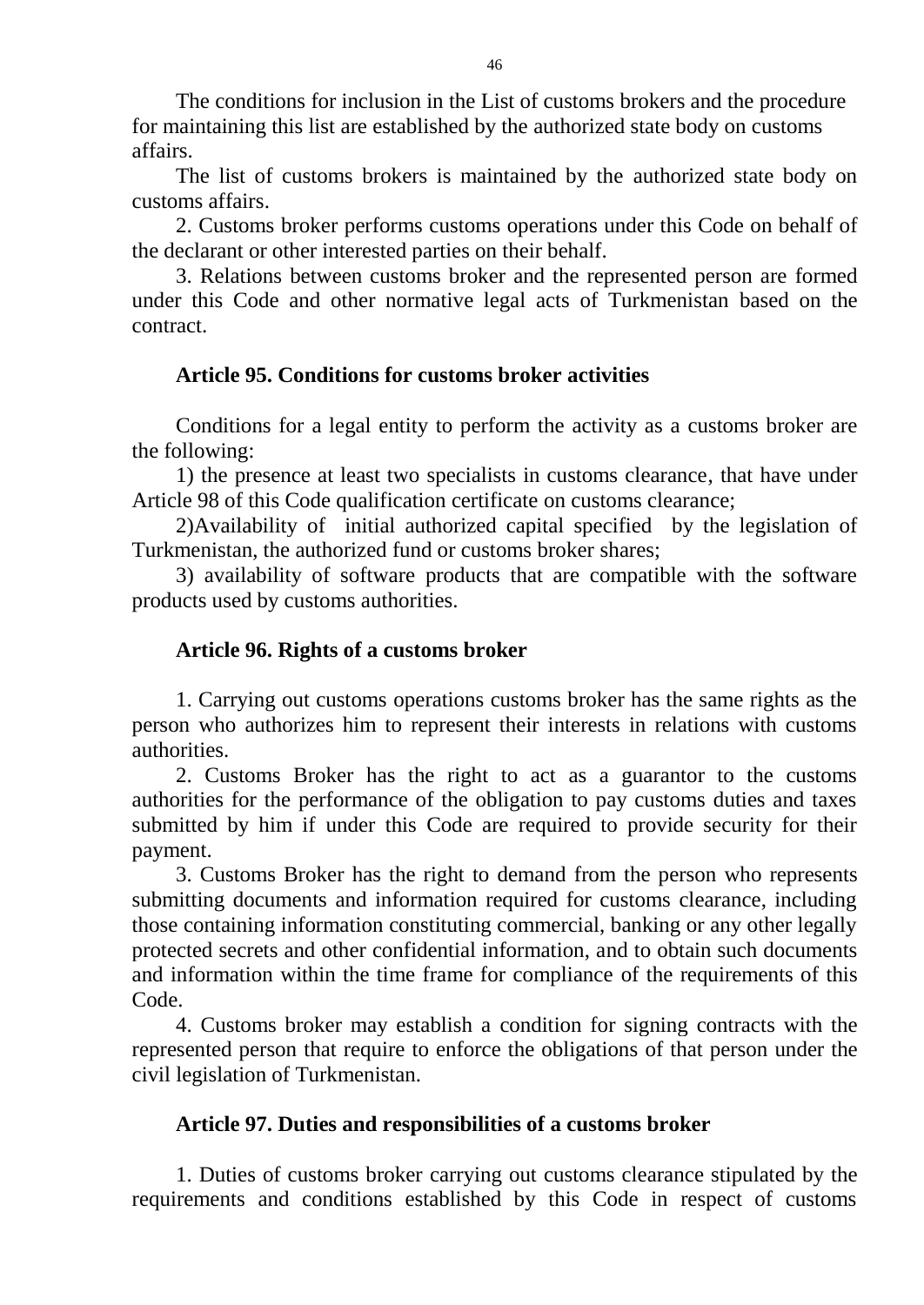operations necessary for placing goods under the customs regime or another customs procedure.

The fact of such transactions does not impose on the customs broker duties to perform operations associated with the completion of the customs regime act, as well as other duties, which, under this Code, imposed only on a person specified in Article 9 of this Code, or carrier.

2. Customs broker pays the customs duties and taxes, if the content of the customs regime for declaring certain goods provides the condition for their payment, and if it is stipulated in the contract with the represented person.

For payment of customs duties and taxes payable under this Code, during the declaration of goods, customs broker bears the same responsibility as the declarant.

3. Obtained from the represented person information constituting commercial, banking, or any other legally protected secrets and other confidential information can not be disclosed or used by the customs broker and its employees for their purposes, transferred to other persons, except in cases specified by law.

4. Customs broker shall keep records of goods that he has performed the customs operations, and submit to the customs authorities report on customs operations.

5. Duties and Responsibilities of a customs broker to the customs authorities cannot be limited by the contract between customs broker with the represented person.

6. A customs broker is liable for failure to comply with the requirements established by this Code in accordance with the legislation of Turkmenistan.

# **Article 98. Customs Clearance specialist**

1. Customs clearance specialist is an individual who meets the qualification requirements established by the authorized state body on customs affairs, and having a qualification certificate on customs clearance.

Qualification certificate of customs clearance issued by an authorized state body on customs affairs based on certification for compliance with the qualification requirements (hereinafter - the certification).

Procedure for certification established by the authorized state body on customs affairs.

2. Mandatory requirements for applicants to obtain a qualification certificate on customs clearance are the following:

1) availability of a certificate of general secondary education;

2) participation in training courses for professional training of a customs clearance specialist, which are conducted by the authorized state body on customs affairs;

3) mastering the program for the professional training of a customs clearance specialist, determined by the authorized state body on customs affairs.

3. Customs Clearance specialist operates as an employee of the customs broker under the legislation of Turkmenistan.

Upon the termination of an employment contract with a specialist in customs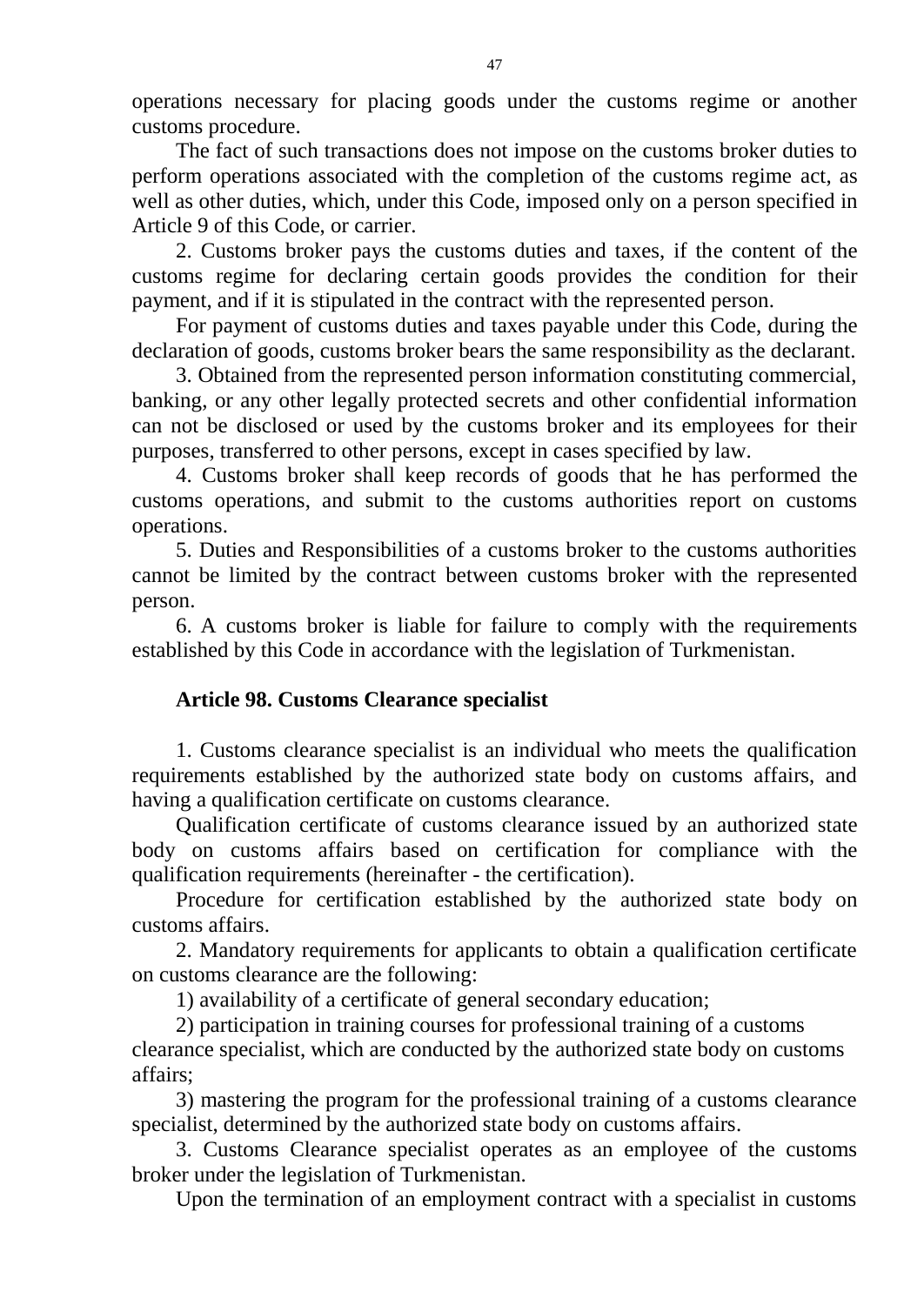clearance, customs broker shall immediately notify the customs authority.

4. Customs broker cannot limit the duties of the customs clearance specialist before the customs authorities.

5. Authorized state body on customs affairs maintains a roster of experts in customs clearance.

# **Article 99. Grounds and procedure for cancellation of the qualification certificate of a customs clearance specialist**

1. Qualification certificate of the customs clearance is void if:

1) established the fact of obtaining the qualification certificate of the customs clearance specialist by using forged documents;

2) entered into force verdict, providing punishment as deprivation of the right to engage in activities as a specialist in customs clearance for a certain period;

3) customs clearance specialist violate the requirements established in the third part of Article 97 hereof;

4) customs clearance specialist repeatedly brought to administrative responsibility for administrative violations in the field of customs.

2. The decision to annul the qualification certificate of the customs clearance specialist made by the authorized state body on customs affairs. The mentioned body passed the decision on the cancellation of the qualification certificate of the customs clearance specialist. A copy of the decision shall be sent to the person against whom the decision was delivered within three days from the date of its issuance.

3. Person, the customs clearance specialist qualification certificate of whom was revoked may appeal the decision of revocation under Turkmenistan legislation.

4. A person the qualification certificate on the customs clearance specialist of whom was revoked, is not entitled to re-apply with an application for qualification certificate:

1) within one year from the date of the decision to annul the qualification certificate, if it is canceled on the grounds provided in paragraphs 1 and 3 of this Article;

2) within the period stipulated by an effective court sentence if a qualification certificate revoked on the grounds specified in paragraph 2 of this Article;

3) during the period when a person is considered as a subjected for an administrative penalty if a qualification certificate revoked on the grounds specified in paragraph 4 of this article.

# **Chapter 14. DEPARTURE OF GOODS AND VEHICLES FROM THE CUSTOMS TERRITORY OF TURKMENISTAN**

**Article 100. The departure of goods and vehicles from the customs territory of Turkmenistan**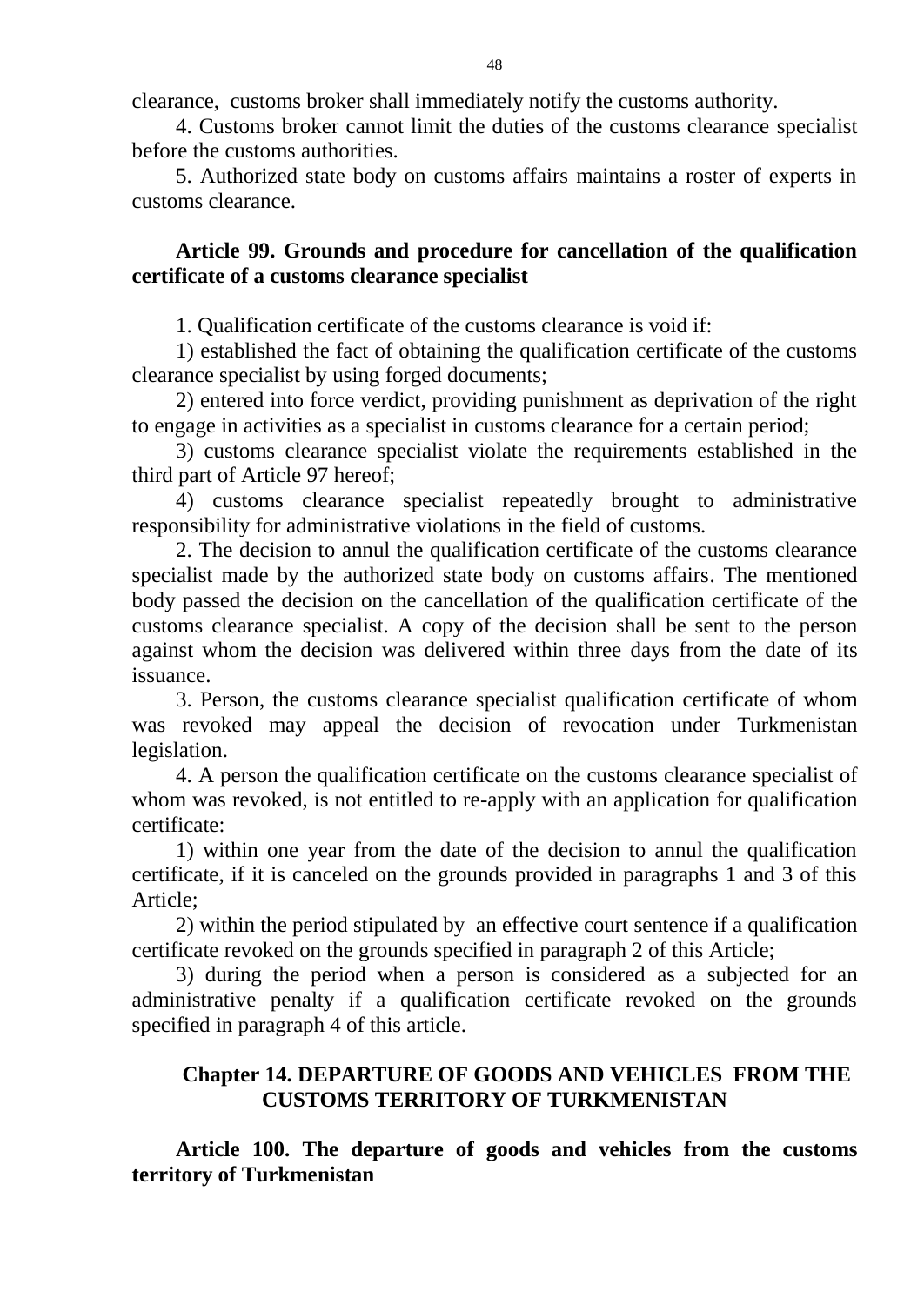1. The departure of goods and vehicles from the customs territory of Turkmenistan - the implementation of actions aimed at the export of goods and vehicles outside the customs territory of Turkmenistan.

Export of goods and vehicles from the customs territory of Turkmenistan allowed at checkpoints across the state border of Turkmenistan or other locations specified under Turkmen legislation, during working hours of the customs authorities.

2. Export of goods from the customs territory of Turkmenistan is allowed with the permission of the customs authority after the release of goods under the declared customs regime applicable to exported goods, under the requirements of this Code.

3. Before the export of goods and vehicles, the carrier shall submit to the customs authorities the documents and information stipulated by the authorized state body on customs affairs, depending on the type of transport by which the international transportation of goods is implemented.

4. Provisions of this Article shall not apply to goods carried by sea (river), aircraft crossing the customs territory of Turkmenistan without stopping in the sea (river) port or airport, located in the customs territory of Turkmenistan, as well as on the goods delivered from the customs territory of Turkmenistan by pipelines and power transmission lines.

## **Article 101. Loading of goods on the vehicle departing from the customs territory of Turkmenistan**

1. Loading of goods on the vehicle departing from the customs territory of Turkmenistan is allowed with the permission of the customs authority after accepting the customs declaration, except in cases when the customs clearance of goods at the customs authority does not require the goods checking, as well as the movement of goods in accordance with the customs regime of customs transit.

2. Loading of goods on the vehicle departing from the customs territory of Turkmenistan is held in the field, agreed with the customs authorities at the working hours of the customs office, and in the cases established by the authorized state body on customs affairs– with the presence of a customs officer.

3. Customs authority may permit loading without the presence of a customs officer, and on the application of person – beyond working hours of the customs authority.

### **Article 102. Requirements for goods at their departure from the customs territory of Turkmenistan**

1. Goods must be exported from the customs territory of Turkmenistan in the same quantity and condition in which they were placed under a certain customs regime, except for changing the amount and condition of the goods due to natural wear and tear or loss, either due to changes in the natural characteristics of the goods under normal conditions of carriage (transportation) and storage, as well as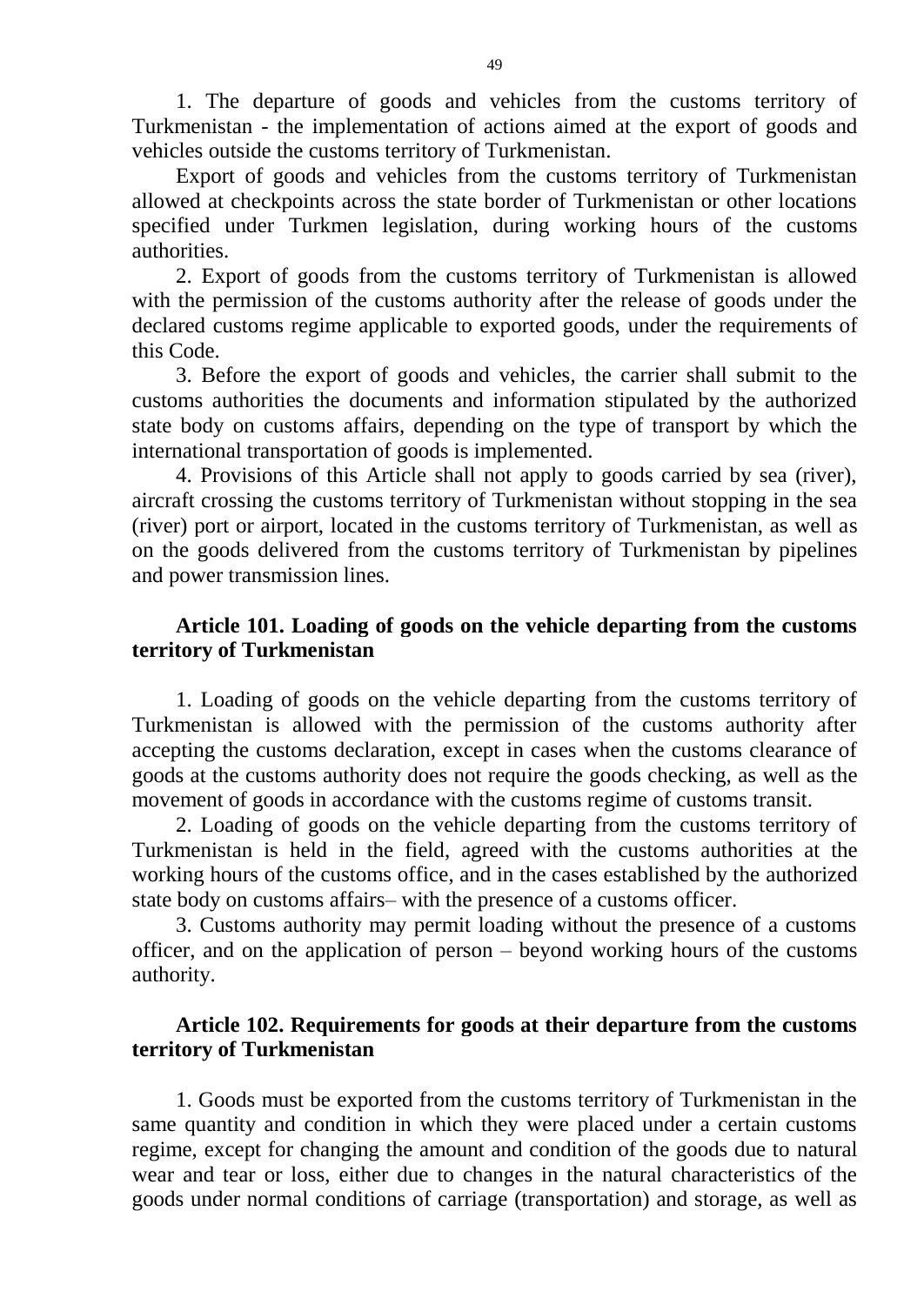changes in the number of goods due to the presence of non-drainable residues in the vehicle.

2. Carrier is not liable for non-compliance of the provisions of this Article if the loss or change in a condition of goods occurred due to an accident or force majeure and in the cases provided by technical regulations and standards in Turkmenistan – during the change in the information on the number of goods due to errors of measurement methods.

# **Subsection 2. CUSTOMS REGIME**

# **Chapter 15. GENERAL PROVISIONS RELATING TO CUSTOMS REGIME**

# **Article 103. Types of Customs Regimes**

1. For customs regulation on goods the following types of customs regimes shall be established:

1) basic customs regimes:

a) release for free circulation;

b) export;

c) customs transit;

2) economic customs regimes:

a) processing on the customs territory;

b) processing for free circulation;

c) processing outside the customs territory;

g) temporary importation;

d) temporary export;

e) customs warehouse;

g) free trade;

h) free customs zone (free warehouse);

3) completing customs regimes:

a) re-import;

b) re-export;

c) destruction;

g) refusal in favor of the state;

4) special customs regimes:

a) movement of supplies;

b) other special customs regimes.

2. Customs regimes established by this Code, except for the free customs zone (free warehouse).

Free customs zone (free warehouse) is installed under Turkmenistan law governing the legal relationships in the establishment and application of the customs regime of the free customs zone (free warehouse).

# **Article 104. Selecting and changing of customs regime**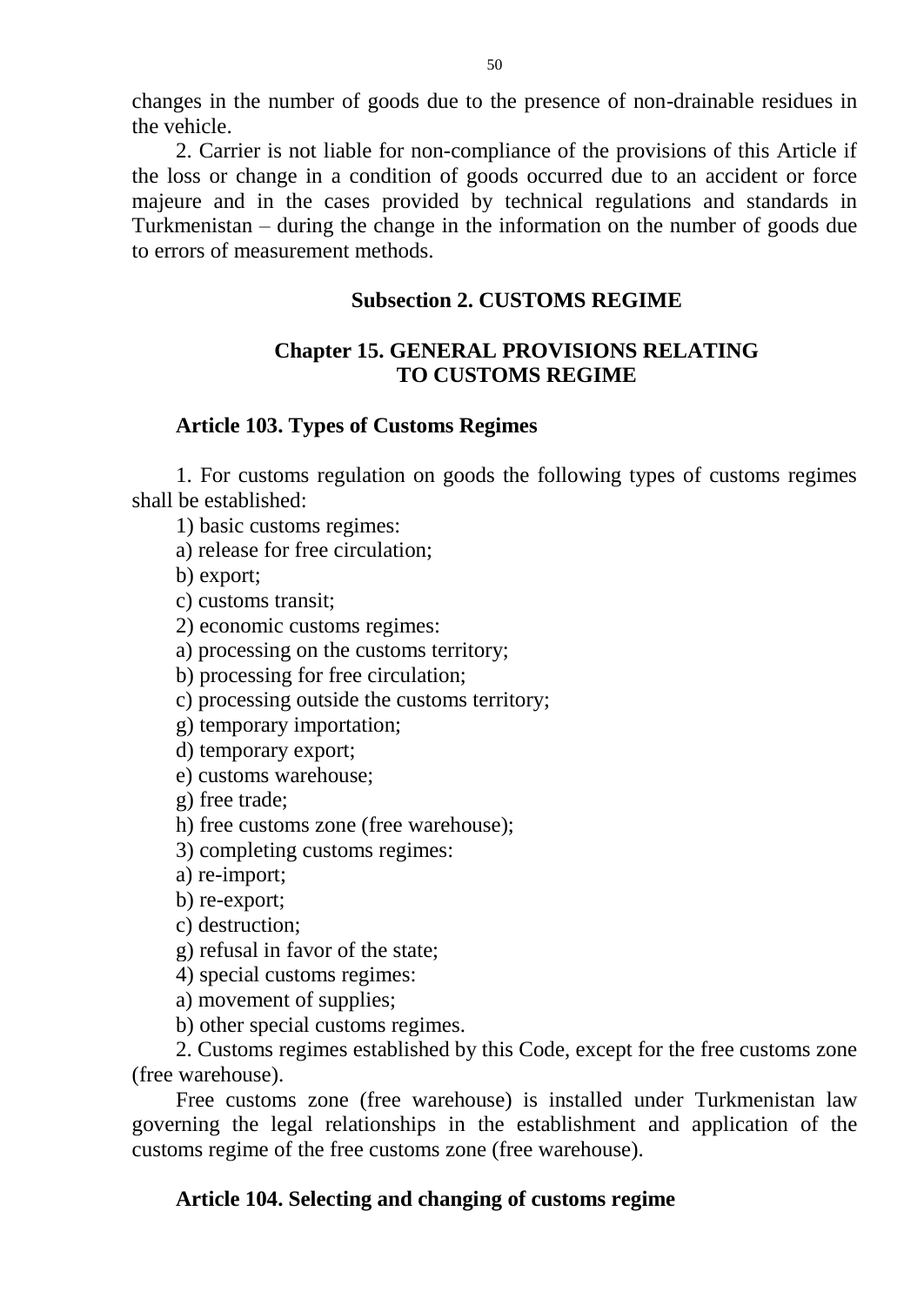The individual is entitled to choose any customs regime or change it to another regardless of the nature, quantity, country of origin unless otherwise provided by this Code and other normative legal acts of Turkmenistan.

## **Article 105. Application and placement of goods under the customs regime**

1. The day of application of goods under a certain customs regime is considered the date of acceptance by the customs authorities a customs declaration or other statement in which the person concerned indicated a selected customs regime.

2. Placement of goods under the customs regime realized with the permission of the customs authority, issued under this Code.

3. The day of placing goods under the customs regime shall be the date of release of the goods by the customs authority in the order prescribed by this Code.

# **Article 106. Responsibility for failure to comply with the conditions and requirements of the customs regime**

Responsibility for failure to comply with the conditions and requirements of the customs regime established by this Code bear the declarant or other person declared respective customs regime unless otherwise provided in this Code.

# **Article 107. Consequences of withdrawal of goods in the case of administrative violation in the field of customs**

1. If the seizure of goods placed under the customs regime, in a case concerning administrative violation in the field of customs, the action of the customs regime in respect of such goods shall be suspended.

2. If the decree came into force in the case of administrative violation in the field of customs, do not provide for confiscation of the goods placed under the customs regime, customs regime in respect of these goods is resumed.

3. If the involvement of individual to administrative responsibility associated with non-compliance with customs regulations and executed non-compliance entails the impossibility of further application of the customs regime, customs regime shall be completed under this subsection, within fifteen days after the date of entry into force of the judgment in the case of administrative violation.

# **Chapter 16. MAIN CUSTOMS REGIMES**

# **§ 1. Release for free circulation**

### **Article 108. Content of customs regime**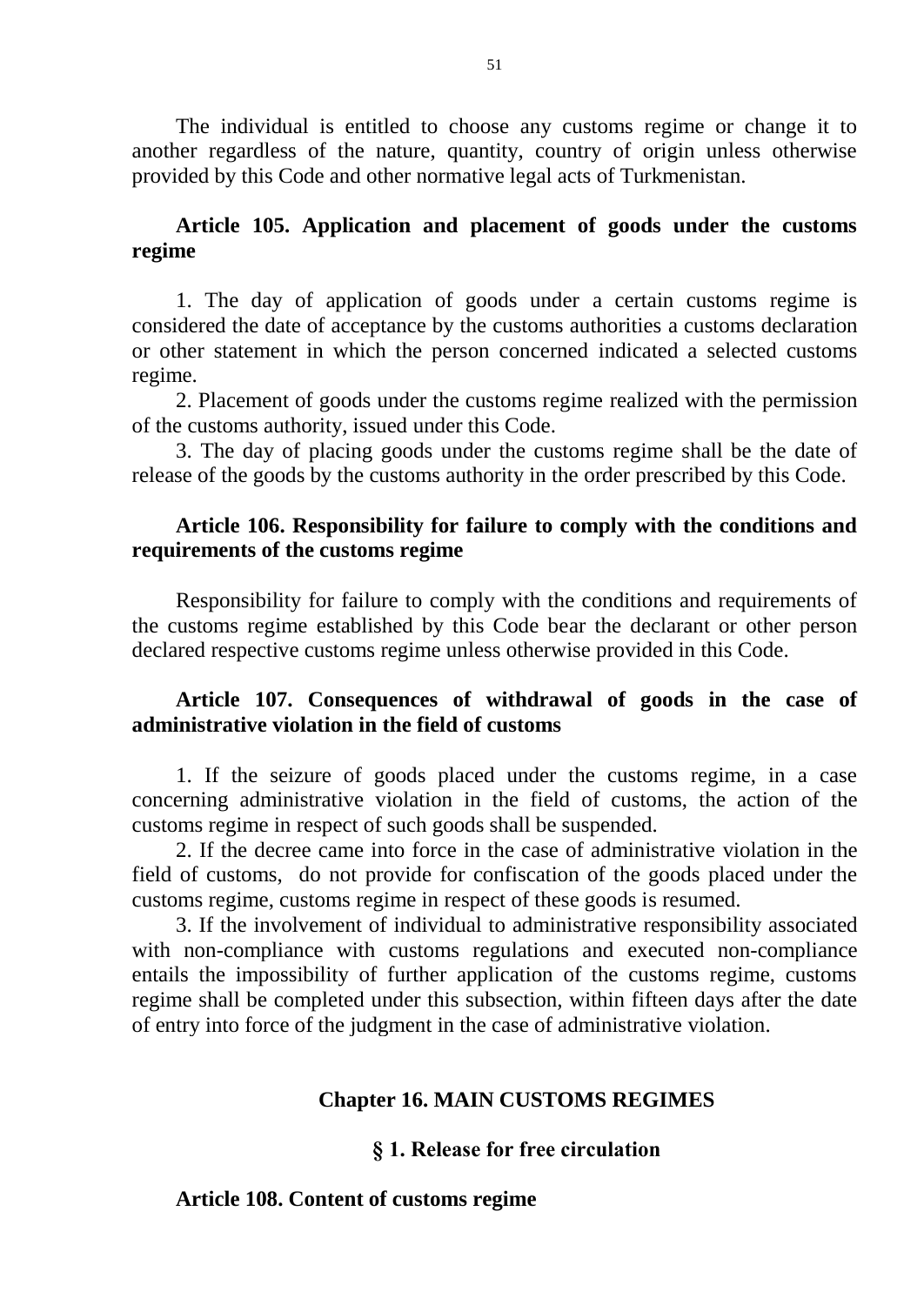Release for free circulation - the customs regime under which goods imported into the customs territory of Turkmenistan remain on this territory without the obligation to their exportation from the territory.

#### **Article 109. Conditions for placing goods under the customs regime**

1. Release for free circulation provided if:

1) Payment of customs duties was made;

2)Compliance with the prohibitions and restrictions established by the legislation of Turkmenistan were met;

3) Other requirements prescribed by this Code and other normative legal acts of Turkmenistan were met.

2. If these conditions were not met, the goods are subject to conditional release under Article 90 of this Code.

#### **§ 2. Export**

#### **Article 110. Content of customs regime**

Export - customs regime under which goods are in free circulation in the customs territory of Turkmenistan, are removed from this site without the obligation to re-import.

#### **Article 111. Conditions for placing goods under the customs regime**

Exports of goods exercised if:

1) payment of customs duties was made;

2) compliance with the prohibitions and restrictions established by the legislation of Turkmenistan were met;

3) other requirements and conditions stipulated by this Code and other normative legal acts of Turkmenistan were met.

#### **§ 3. Customs transit**

#### **Article 112. Content of customs regime**

Customs transit - the customs regime under which foreign goods are moved through the customs territory of Turkmenistan under customs control between the point of entry into the customs territory of Turkmenistan and their exit from this site (if it is a part of their way, which begins and ends outside the customs territory of Turkmenistan ) without payment of customs duties and taxes, and without application of prohibitions and restrictions of economic nature, established by the legislation of Turkmenistan.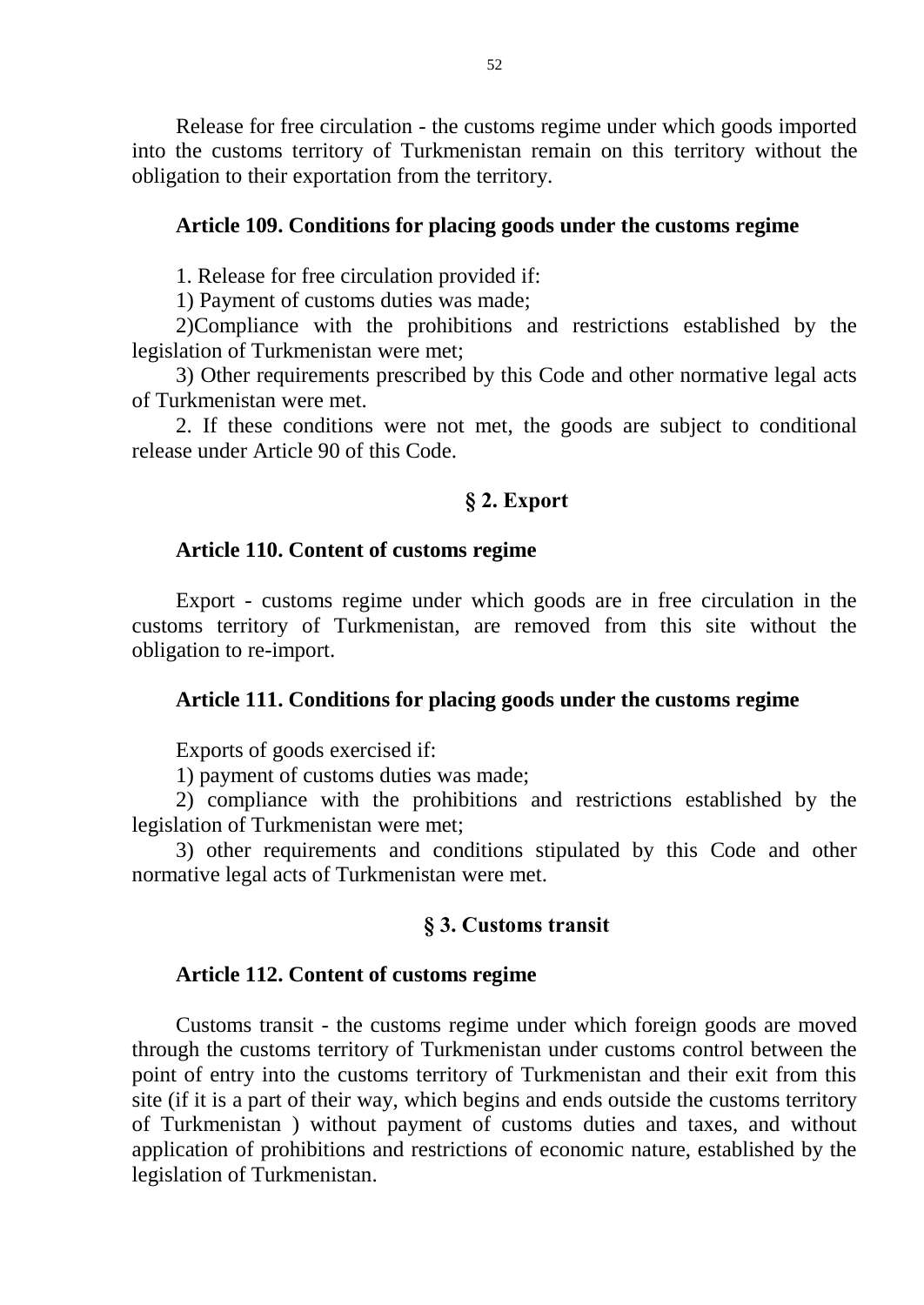#### **Article 113. Conditions for placing goods under the customs regime**

Under the customs regime of customs, transit can be placed any foreign goods, except goods transit of which is prohibited under Turkmenistan legislation and international treaties of Turkmenistan.

#### **Article 114. Application of rules to the customs regime of customs transit, stipulated by this Code in respect of internal customs transit**

1. Under the customs regime of customs transit procedure for issuing permission on customs transit by customs authorities and procedure of setting the period for customs transit, identification of goods, measures to ensure the customs legislation of Turkmenistan execute in according to the rules set by Articles 45 - 51 of this Code concerning the domestic customs transit and applicable to customs regime of customs transit.

2. The rights, duties, and responsibilities of the carrier or freight forwarder under customs transit apply to the provisions of paragraphs 1 and 2 of Article 53, and Articles 55 and 56 of this Code.

#### **Article 115. Transshipment of goods in transit and other operations with transit goods**

1. Transshipment transit goods from the vehicle in which the goods were imported into the customs territory of Turkmenistan, to the vehicle in which the goods will be re-exported from this territory may be permitted by the customs authority in the area of operations in which this cargo operation is performed. If transit goods can be transshipment from one vehicle to another without damaging the customs seals and stamps, such overload is allowed with prior notification of the customs authority.

2. Warehousing (storage, crushing, or stockpiling parties and other similar operations) of transit goods in the customs territory of Turkmenistan is permitted in compliance with requirements and set by this Code.

3. Carrying out the operation with transit goods that are not provided by the first and second parts of this Article shall only be permitted if it realization caused by the real threat of destruction, loss or damage of goods and (or) vehicles.

#### **Article 116. Completion of the customs regime**

1. Customs transit shall be completed by exporting of transit goods from the customs territory of Turkmenistan.

The carrier shall present the transit goods, transit declaration, and other documents on transit goods that are used for the purposes of customs transit to the customs office of the destination. Customs office of destination shall make the necessary customs operations to complete the customs transit, and to authorize the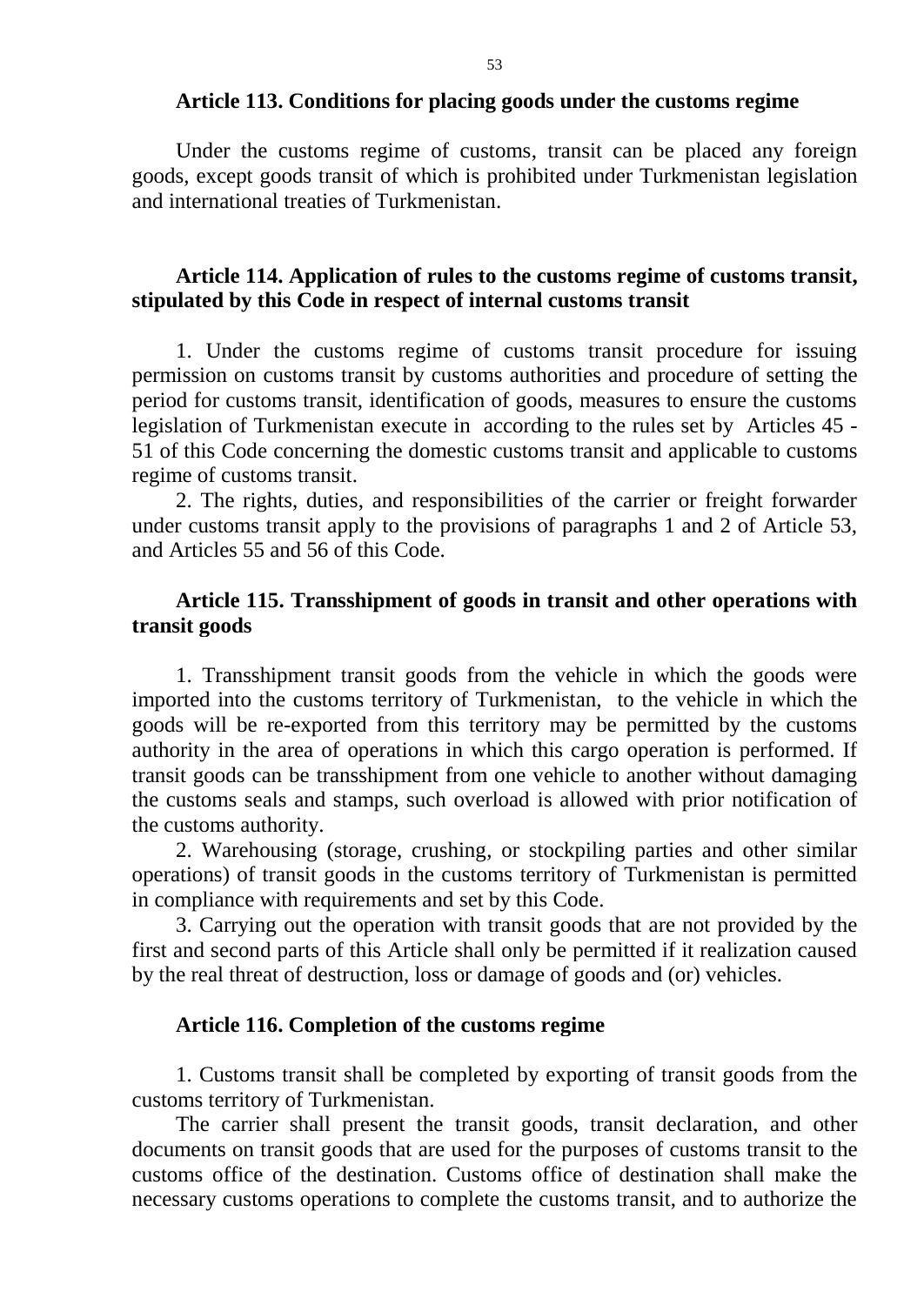departure of goods and vehicles on the day of submission of transit goods and documents.

When exporting the transit of goods by separate batches, customs transit considered as completed after the departure of the last batch of goods from the customs territory of Turkmenistan.

2. Customs transit may also be completed by placing the goods under other customs regimes in compliance with the requirements and conditions set by this Code.

### **Article 117. Peculiarities of the customs regime**

1. In the case, where the place of arrival of transit goods into the customs territory of Turkmenistan and the place of their departure from the territory -the same, customs transit shall be allowed in a simplified manner. The carrier or freight forwarder presented only those documents and information that are required at check-in goods and vehicles, and a transit permit issued on the day of presentation of goods and submission of documents and information to the customs authority.

2. If transit goods are overloaded in the location specified in the first part of this article, from the vehicle used in the arrival of the goods on the vehicle used at its departure, transshipment allowed with the permission of the customs authority. That permission shall be given to the carrier or freight forwarder at the presentation of documents and information specified in Article 40 of this Code.

The customs authority may refuse to issue a permit for cargo operations with transit goods only if their implementation would entail the loss of the goods or change its consumer characteristics.

### **Chapter 17. ECONOMIC CUSTOMS REGIMES**

### **§ 1. Processing in the customs territory**

### **Article 118. Content of customs regulations**

1. Processing in the customs territory - a customs regime in which imported goods are used in the customs territory of Turkmenistan within the prescribed period (the period of the processing of goods) for the purposes of processing with conditional full exemption from customs duties and taxes, on a condition to the export of processed products from the customs territory of Turkmenistan at a certain date.

2. In respect to imported goods placed under the customs regime for processing on customs, the territory shall apply all restrictions and prohibitions established by the legislation of Turkmenistan.

### **Article 119. Conditions for placing goods under the customs regime**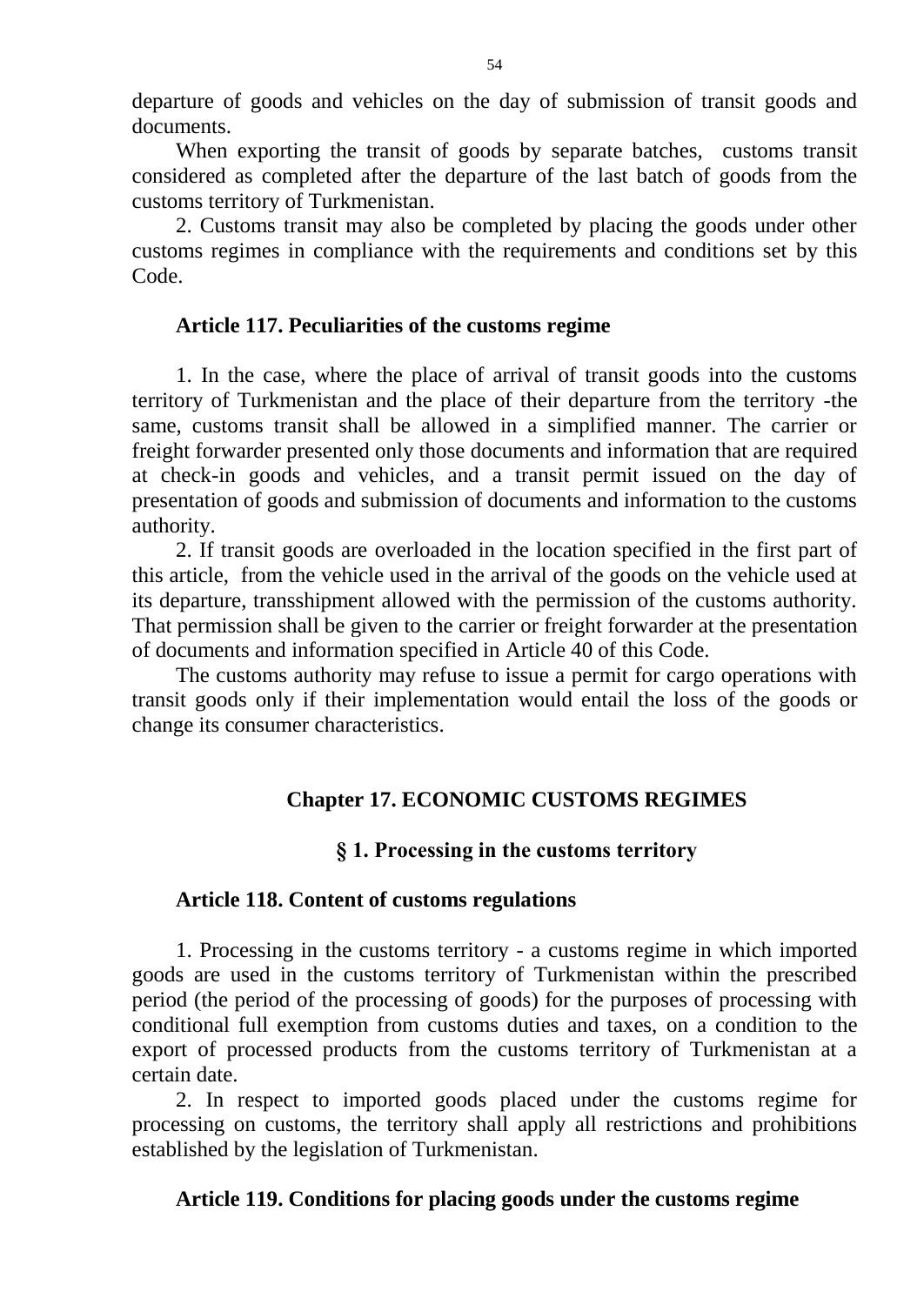1. Processing on the customs territory shall be allowed with the permission of the customs authority.

2. Processing on customs territory shall be allowed if the customs authorities can identify the imported goods in the processed products, except when the customs regime ends by the export of processed products resulting from the processing of goods that are equivalent of imported, under Article 131 of this Code.

3. Under the customs regime of processing on the customs, a territory may be placed foreign goods, previously placed under other customs regimes, are subject to the requirements and conditions provided by this Code.

4. The Cabinet of Ministers has the right to determine the cases when processing on the customs territory is not allowed in respect of certain imported goods.

### **Article 120. Identification of the commodities in processed products**

1. For identification of imported goods in the processed products can be used the following methods, if these methods are applicable based on the nature of the goods and the goods processing operations:

1) Presenting by applicant, processor or customs official the stamps, digital or other marking on the imported goods;

2) A detailed description of the imported goods, their photographic images on a scale;

3) comparison of samples research results or models of the imported goods and processed products;

4) the use of serial numbers or other markings of the producer of the imported goods;

5) other identification methods involving the use of modern technologies.

2. Admissibility of the claimed method of identification of imported goods for processing on customs territory in the processed products established by customs authorities concerning goods characteristics and goods processing operations.

3. According to the applicant's request and with the consent of the customs authority, identification for customs purposes may be achieved by analyzing the submitted information about raw materials, materials and components used in manufacturing, as well as the processing production technology or by the execution of the customs control at the time of goods processing operations.

### **Article 121. Goods processing operations**

Operations on processing products under the customs regime for processing on customs territory include:

1) actual refining or processing of goods;

2) manufacture of new products, including installation, assembly or disassembly of the goods;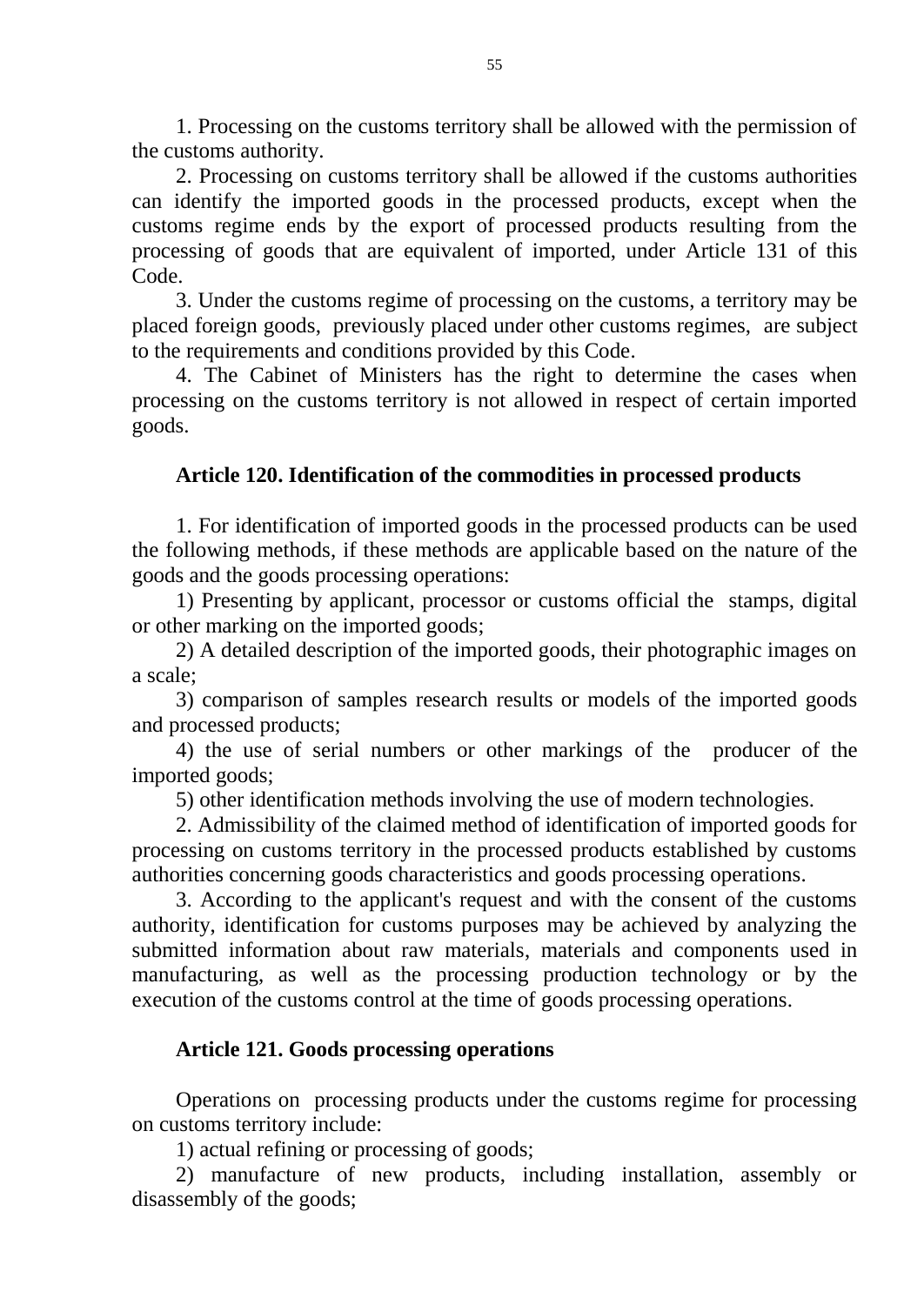3) repair of goods, including their restoration, replacement of parts, restoration of their consumer properties;

4) processing of goods that facilitate the production of marketable products or facilitate it, even if these goods are fully or partially consumed in the processing process.

#### **Article 122. Period of processing of goods**

1. The period of processing of goods is determined by the applicant in consultation with the customs authority and may not exceed two years.

2. Duration for processing on customs territory of Turkmenistan is determined based on the duration of the goods processing and the time required to dispose of the processed products.

3. If the person obtained the permission for the processing of goods, without violating the requirements and conditions outlined in this paragraph can't complete the customs regime at a certain time for reasons beyond of his the control, initially defined time for processing goods shall be extended by an individual reasoned application who obtained the permit for processing, within the period established in part one of this article.

4. The goods processing period begins on the day they were placed under the processing customs regime in customs territory and during the importation of goods in separate consignments - the day when the first consignment was placed.

#### **Article 123. Norm of the output of processed products**

1. The norm of the output of processed products (number or percentage of processed products resulting from processing a certain amount of imported goods) is determined by the applicant in consultation with the customs authorities based on the actual conditions under which the goods are processed.

2. When agreeing with the norms of processed products yield, the customs authorities consider the conclusion of expert organizations (including customs laboratories), based on the specific technological processing process.

3. Description, quality, and quantity of processed products are finally determined after agreement on output norms of processed products.

#### **Article 124. Permission for processing of goods in the customs territory**

1. Permission for processing of goods in the customs territory can receive any interested Turkmenistan person, including those who not directly operating on processing products.

2. Permission for processing of goods in the customs territory is issued by the customs authority on the application of the person concerned.

3. Permission for processing on customs territory shall include:

1) description of the quality and quantity of goods intended for processing, and products of the processing;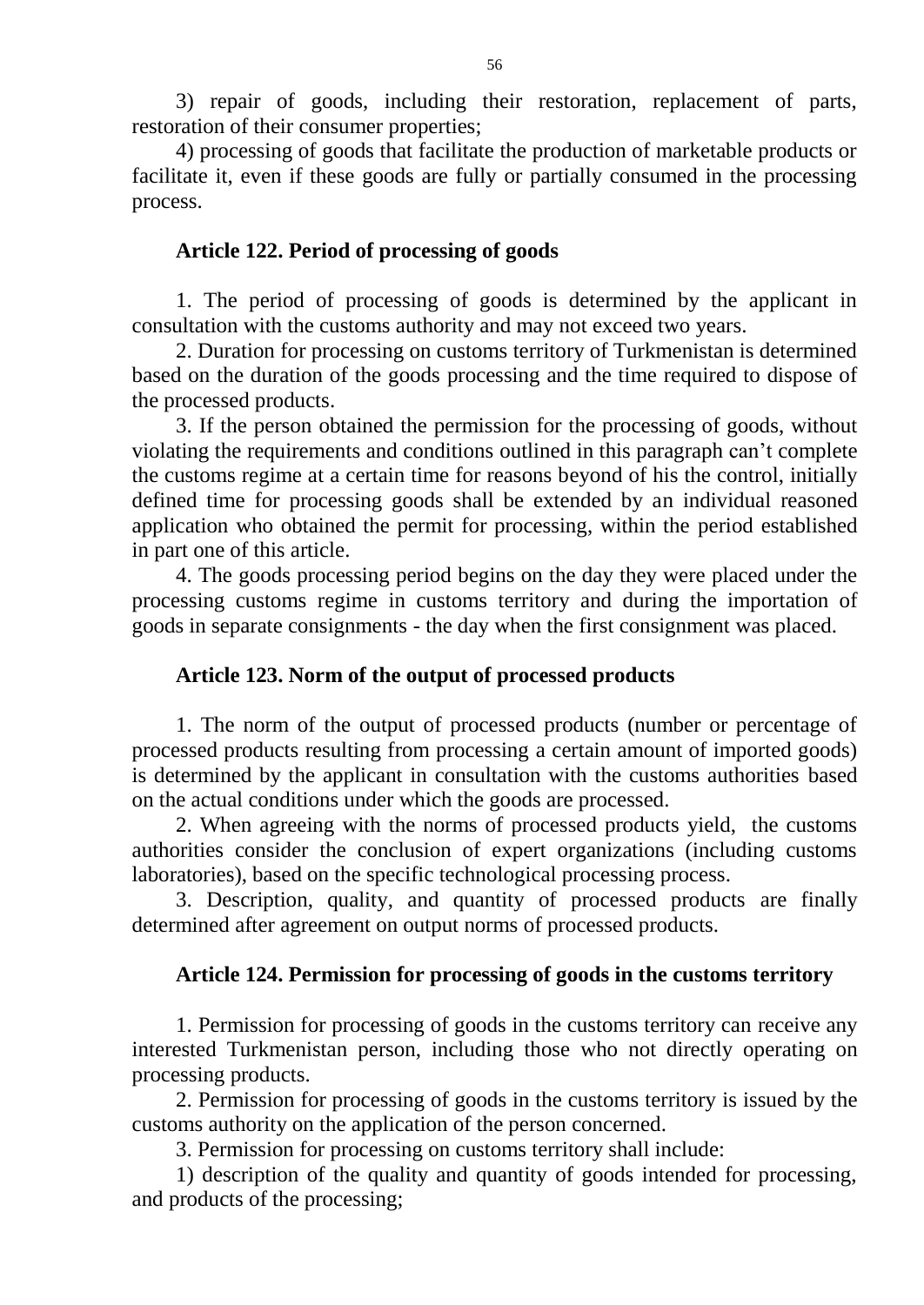2) operation on processing products and their methods;

3) rate of the output of processed products;

4) methods of identification of imported goods in the processed products;

5) period for processing of goods;

6) other information as determined by the authorized state body on customs affairs and necessary for customs purposes.

Permission form for processing on customs territory established by the authorized state body on customs affairs.

4. Permission for processing of goods in the customs territory acts within the prescribed period of goods processing.

5. A person who obtained the permission for the processing of goods in the customs territory within its validity period has the right to pass it to another person Turkmenistan with the written permission of the customs authority, provided that the person undertakes responsibility on compliance with the requirements and conditions outlined in this paragraph. The person who obtained the permit for processing of goods in the customs territory, shall submit to the customs authority a report on the implementation of the requirements and conditions established by this chapter, for the period of goods usage under the customs regime for processing on customs territory and pay customs duties taxes if in this period events occurred that entail the duty for payment under this Code.

The person to whom the permission for processing on customs territory was passed must commit himself obligation for further compliance with the requirements and conditions set by this Chapter, as well as prepare the relevant documents in his name if compliance with the customs regime provided through guarantees. This person shall enjoy the rights and obligations established by this Code in respect of a person who obtained the permission for the processing of goods in the customs territory from the date of the adoption by the customs authorities a decision to transfer the permit for processing of goods on customs territory.

6. Permission for processing of goods in the customs territory may be provided both before and after the importation of goods into the customs territory of Turkmenistan, is subject to fulfill the requirements and conditions by the applicant, outlined in this paragraph.

7. A person who obtained the permit for processing of goods in the customs territory bears the responsibility for payment of customs duties and taxes under the third paragraph of Article 258 of this Code.

# **Article 125. Procedure for issuing permission for the processing of goods**

1. To obtain a permit for processing of goods in the customs territory the applicant submits to the customs authority containing the following information:

1) applicant's information;

2) on person(s) directly engaged (commit) in operations on processing products;

3) on goods intended for processing, processed products, as well as wastes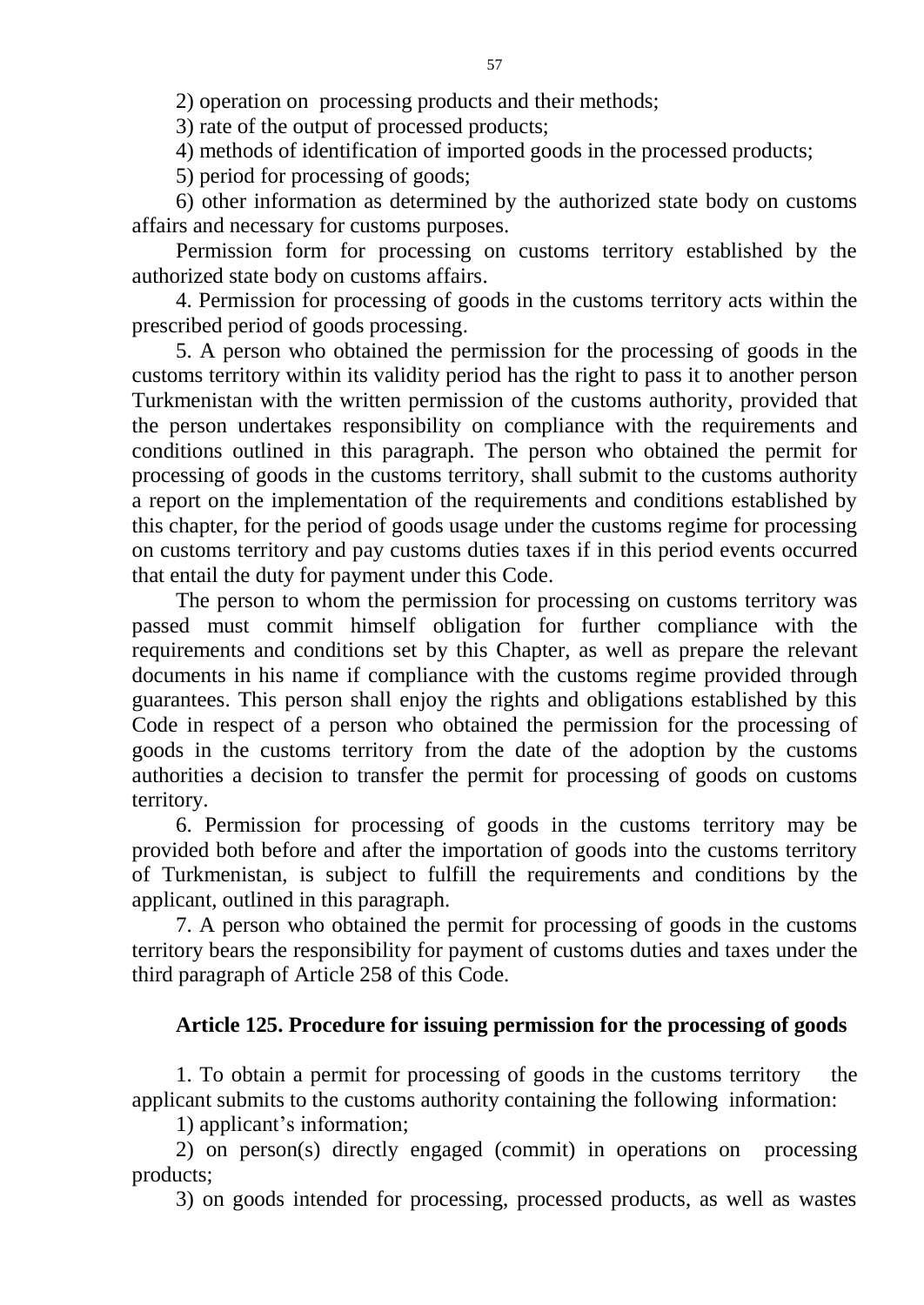and residues;

4) on goods processing operations, the methods and duration;

5) on the location of production facilities, which are used in goods processing operations;

6) on the rate of output of processed products;

7) on methods of identification of imported goods in the processed products;

8) on replacement imported goods with equivalent goods;

9) in terms of processing of goods.

2. Application is submitted in the form established by the authorized state body on customs affairs.

The application shall be accompanied by documents confirming the declared information.

3. Customs authority shall consider the application and the documents attached thereto, within one month from the date of their acceptance. During this period the customs authorities shall verify compliance with established requirements and conditions, as well as decide on the harmonization of the stated norms of product output and period for processing of goods.

The customs authority may request from third parties, as well as public bodies documents confirming the information specified in part one of this article. Indicated persons shall, within ten days of receipt of the request submit the requested documents. In this case, the customs authority may extend the period of the application, but not more than two months from the date of its acceptance.

4. Authorized state body on customs affairs has the right to establish in some cases simplified procedure for issuing permission for the processing of goods in the customs territory.

5. Permission for processing on customs territory shall be issued by the customs authorities, specified authorized state body on customs affairs.

6. Customs authority shall refuse to issue a permit for processing of goods in the customs territory if the applicant is not met with e requirements and conditions outlined in this paragraph, as well as in the case of acceptance by the customs authorities the decision on refusal on an agreement in declared norms of outputs of processed products and period of processing of goods.

The refusal by customs authority to issue the permission for processing on customs territory shall be justified and motivated. The applicant shall be notified of the refusal in writing form.

# **Article 126. Revoke the permission on the processing of goods**

1. Permission on the processing of goods could be revoked by the customs authority, if in accordance with the decision of the Cabinet of Ministers adopted based on the fourth paragraph of Article 119 of this Code, the placement of goods under the customs regime for processing on customs territory is not allowed.

2. The decision to revoke valid from the date of its acceptance by the customs authority.

3. If the permission for the processing of goods is revoked, the placement of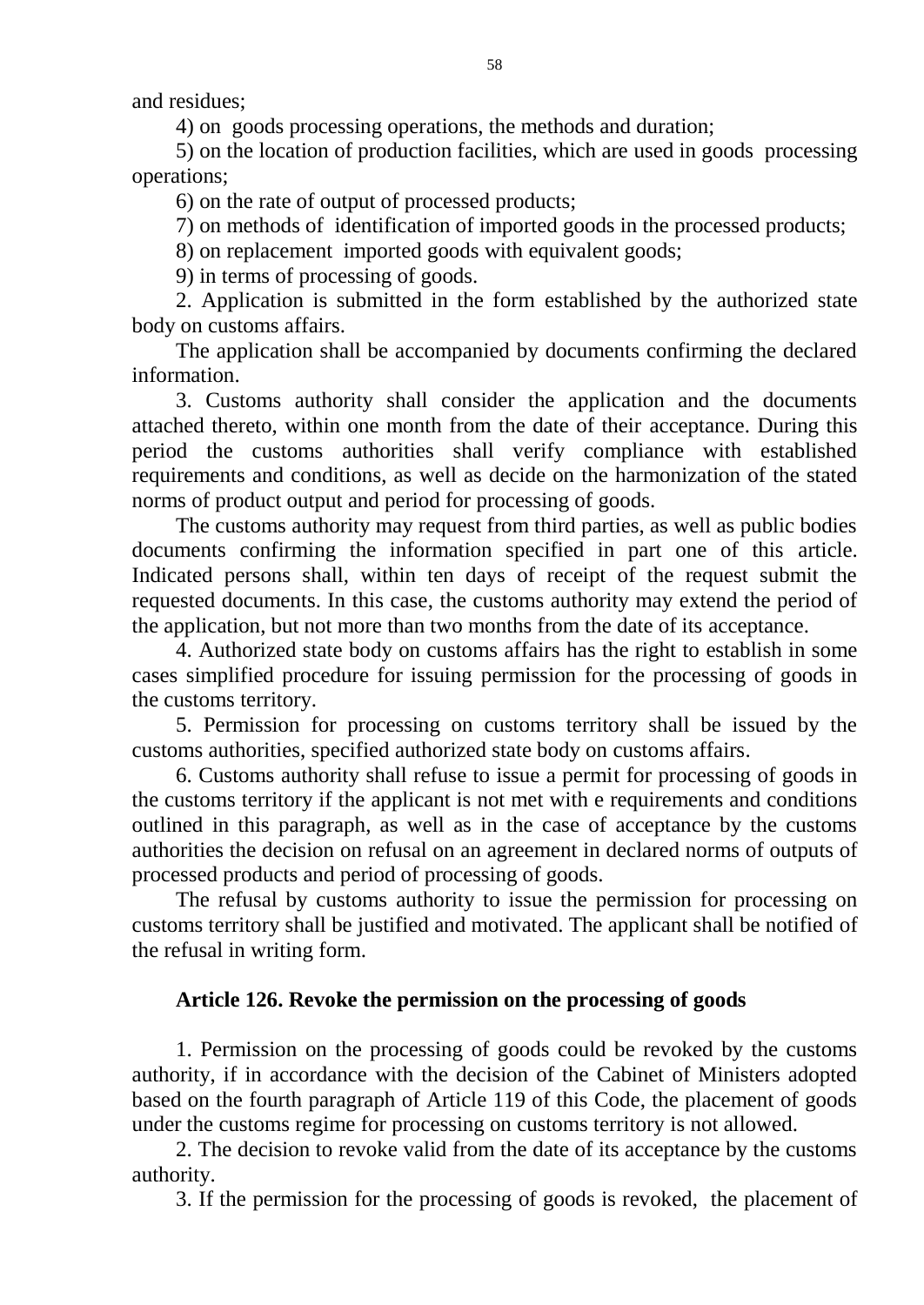goods under the customs regime for processing on customs territory in accordance with the resolution is not allowed and in respect of goods placed under the customs regime for processing on customs territory before revoking permission, allowing the completion of the customs regime under this Paragraph.

# **Article 127. Exemption of processing products from export duties. Application to processed products prohibitions and restrictions**

1. When exporting processed products from the customs territory of Turkmenistan export customs duties are not paid.

2. Concerning exported processed products apply all restrictions and prohibitions established by the legislation of Turkmenistan.

### **Article 128. Waste products**

1. Concerning waste products generated as a result of processing on customs territory, it is subject to customs duties, taxes, as if these wastes were imported into the customs territory of Turkmenistan in that condition, except cases when they are exported from the customs territory of Turkmenistan or recycled in useless condition for its further commercial use in the customs territory of Turkmenistan and cannot be restored to their initial state by a cost-effective method.

Wastes that are subject to customs duties and taxes shall be declared.

2. For customs duties, taxes, wastes are considered as goods imported into the customs territory of Turkmenistan.

### **Article 129. Remains (debris)**

1. Remains of goods placed under the customs regime for processing on customs territory may be exported from the customs territory of Turkmenistan without paying export duties or placed under the customs regime for processing on customs territory.

2. Concerning not removed remains the number of import duties and taxes shall be paid, as if they were imported into the customs territory of Turkmenistan in this condition.

Remains, which are payable in respect of customs duties and taxes shall be declared.

The number of customs duties and taxes shall be determined based on the size or value of the remains proportionally to the amount of customs duties and taxes that would be payable if the goods placed under the customs regime for processing on customs territory, on the day of placement under this customs regime were released for free treatment.

# **Article 130. Completion of the customs regime**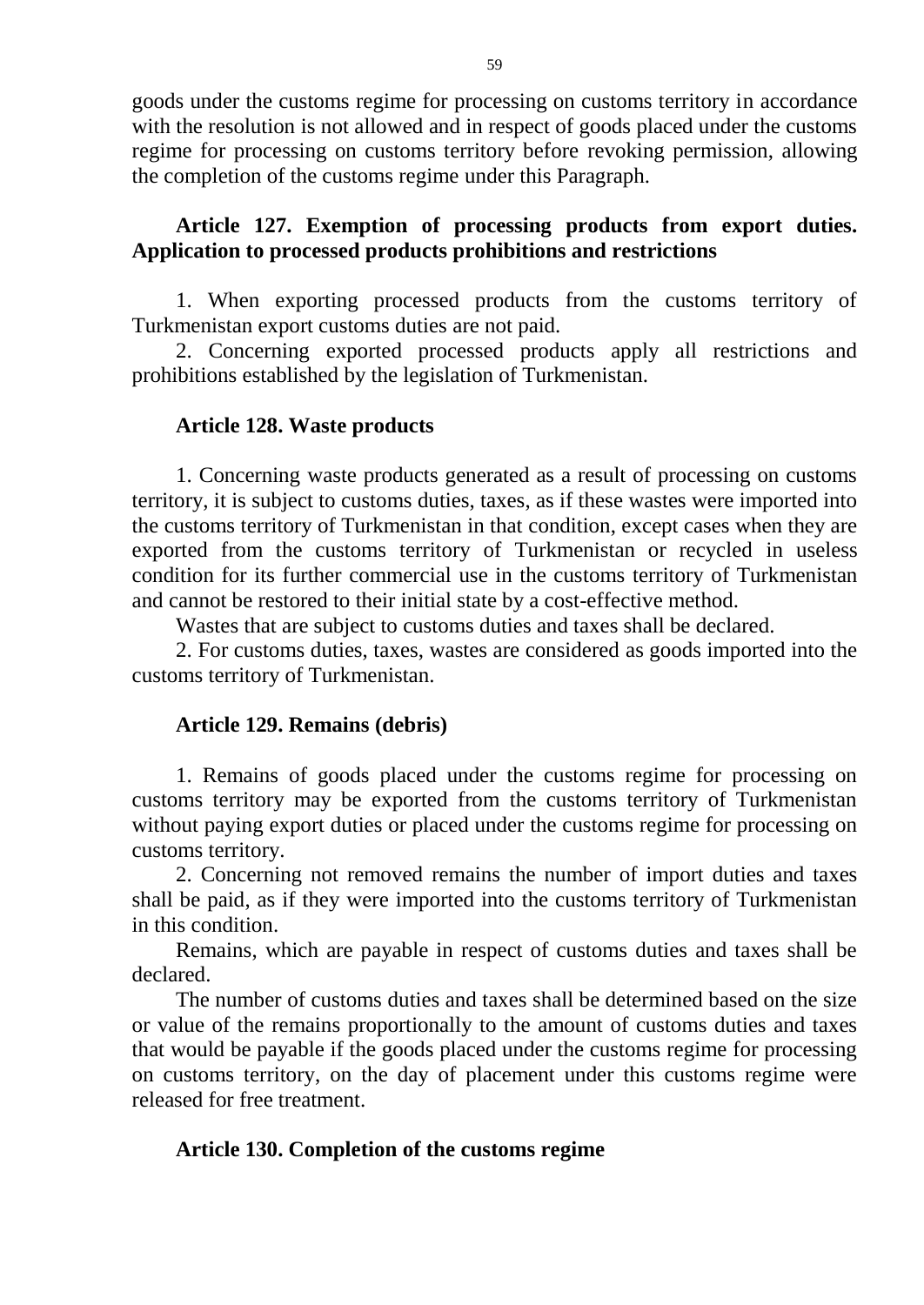1. Not later than the expiration of the processing customs regime for processing on customs territory shall be completed by the exportation of processed products from the customs territory of Turkmenistan or by placing the imported goods and products under other customs regimes.

2. If processed products are exported from the customs territory of Turkmenistan by several parties, the final verification of the number of processed products specified in the permission for the processing of goods may be made periodically after exportation of processed products, but not less than once in three months and not later than the date of exportation of the last lot.

If in the result of this verification, the person who obtained the permission on processing in customs territory shall pay customs duties and taxes, on the amounts of these customs payments fine is not charged on the condition that that payment is made no later than ten days after acceptance by the customs authorities the decision in writing form on the necessity to pay these amounts. Customs authority sends to the person who received the permission for the processing of goods, notice on the necessity to pay customs duties and taxes no later than the day following the day the decision was accepted.

3. With the release for the free circulation of imported goods and (or) their products, the payable amounts of customs duties and taxes shall be paid, if the imported goods were declared for release for free circulation on the day of placement of goods under the customs regime for processing in the customs territory.

4. Customs regime for processing in customs territory can also be completed by the exportation of imported goods in an unaltered state (re-export).

# **Article 131. Equivalent compensation**

1. With the permission of the customs authority, the imported goods placed under the customs regime for processing in customs territory may be replaced by other goods, including Turkmen goods if they are identical in the description, quality, and technical characteristics with imported goods (equivalent compensation).

2. Products resulting from the processing of equivalent goods shall be regarded as products of processing of imported goods under the provisions of this chapter.

3. Equivalent goods for customs purposes have the status of imported goods and imported goods - the status of the goods, which were equivalent.

# **§ 2. Recycling for free circulation**

# **Article 132. Content of customs regime**

1. Recycling for free circulation - the customs regime under which imported goods are used in the customs territory of Turkmenistan within the prescribed period (the period of processing of goods) for the purposes of their processing with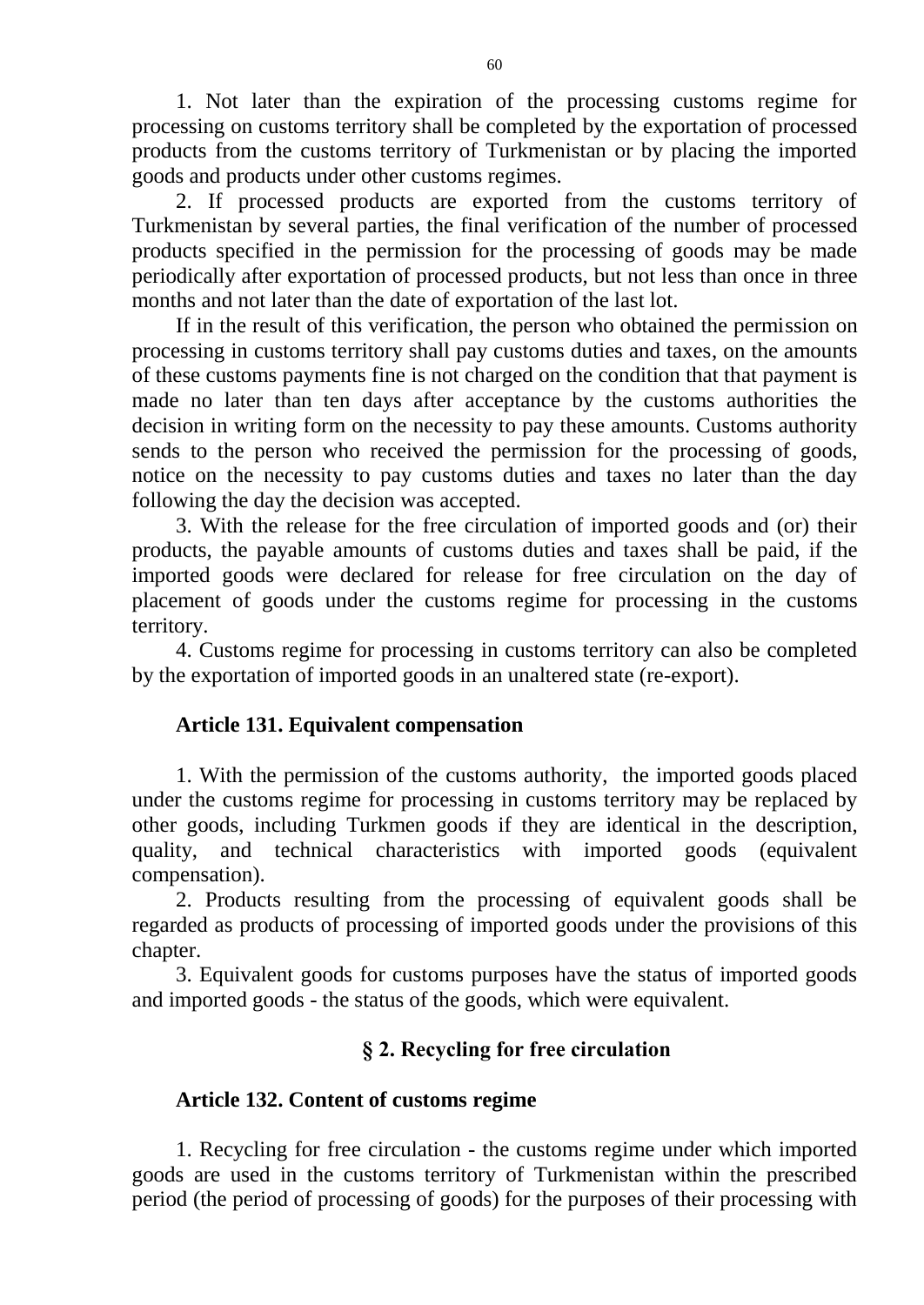conditional full exemption from customs duties and subsequent release of goods for free treatment with payment of customs duties at the rates applicable to the processed products.

2. In respect to imported goods placed under the customs regime of processing for free circulation, apply all restrictions and prohibitions established by the legislation of Turkmenistan.

# **Article 133. Conditions for placing goods under the customs regime**

1. Recycling for free circulation is subject to the permission of the customs authority.

2. Recycling for free circulation is permitted if:

1) the number of customs duties payable in respect of processed products, lower than those which would be payable on the date of placement of imported goods under the customs regime of processing for free circulation, if they have been released for free circulation;

2) The customs authorities can identify the imported goods in the processed products;

3) processed products cannot be cost-effectively restored to their original state.

3. Under the customs regime of processing for free circulation may be placed foreign goods previously placed under other customs regimes, subject to the requirements and conditions provided by this Code.

# **Article 134. Identification of the commodities in processed products**

1. For identification of imported goods in the processed products can be used the following methods if these methods are applied based on the nature of the goods and the goods processing operations:

1) putting by an applicant, a processor, or a customs official the stamps, digital or other marking on the imported goods;

2) A detailed description of the imported goods, their photographic images on a scale;

3) comparison of results or samples of the imported goods and products;

4) the use of serial numbers or other markings made by the producer of the imported goods;

5) other identification methods involving the use of modern technologies.

2. Admissibility of the claimed method for identification of imported goods for free circulation in the processed products established by the customs authorities concerning the characteristics of the goods and operations on the processing of goods.

3. According to the applicant's request and with the consent of the customs authority, identification for customs purposes may be achieved by analyzing the submitted detailed information about raw materials and components used in manufacturing, as well as the production technology or by the implementation of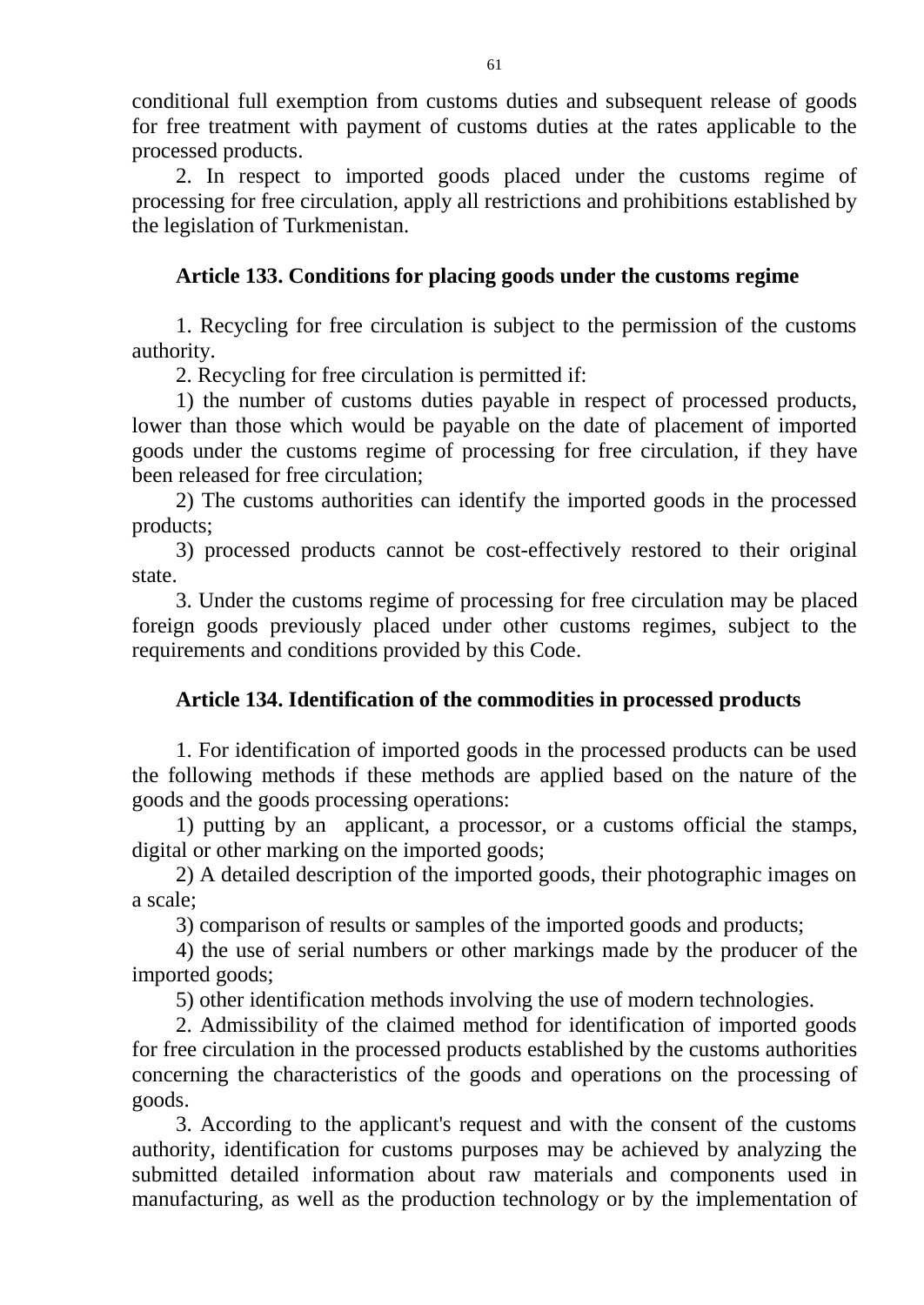the customs control during processing operations.

#### **Article 135. Goods processing operations**

Operation on processing products under the customs regime of free circulation include:

1) actual refining or processing of goods;

2) manufacture of new products, including installation, assembly, or disassembly of products.

### **Article 136. Duration of processing of goods**

1. The processing of goods is determined by the applicant in consultation with the customs authority, and cannot exceed one year.

2. The duration of the processing of goods for free circulation is determined based on the duration of the process of goods processing.

3. If the person who obtained the permit for processing, without violating the requirements and conditions outlined in this paragraph can not complete the customs regime at a certain time, for reasons beyond of his control, the initially set period for processing goods shall be extended by a reasoned statement of the person who received permission on processing, within the time limit established in part one of this article.

4. The goods processing period begins on the day they were placed under the customs regime of processing for free circulation, and at the importation of goods in separate consignments - the day when the first consignment was placed.

#### **Article 137. Permission for processing of goods for free circulation**

1. Permission for processing of goods for free circulation issued by customs authorities based on the declarant application.

2. The permit shall include:

1) description of the quality and quantity of imported goods and products;

2) operation of processing products and its methods;

3) the rate of output of processed products;

4) methods of identification of imported goods in the processed products;

5) period for processing of goods;

6) other information as determined by the authorized state body on customs affairs business and necessary for customs purposes.

Permission form for processing of goods established by the authorized state body on customs affairs.

3. Permission for processing of goods shall be valid for a set period of processing.

4. Permission for processing of goods shall be issued before the placement of goods under the customs regime of processing for free circulation.

5. Permission for processing of goods for free circulation shall be issued by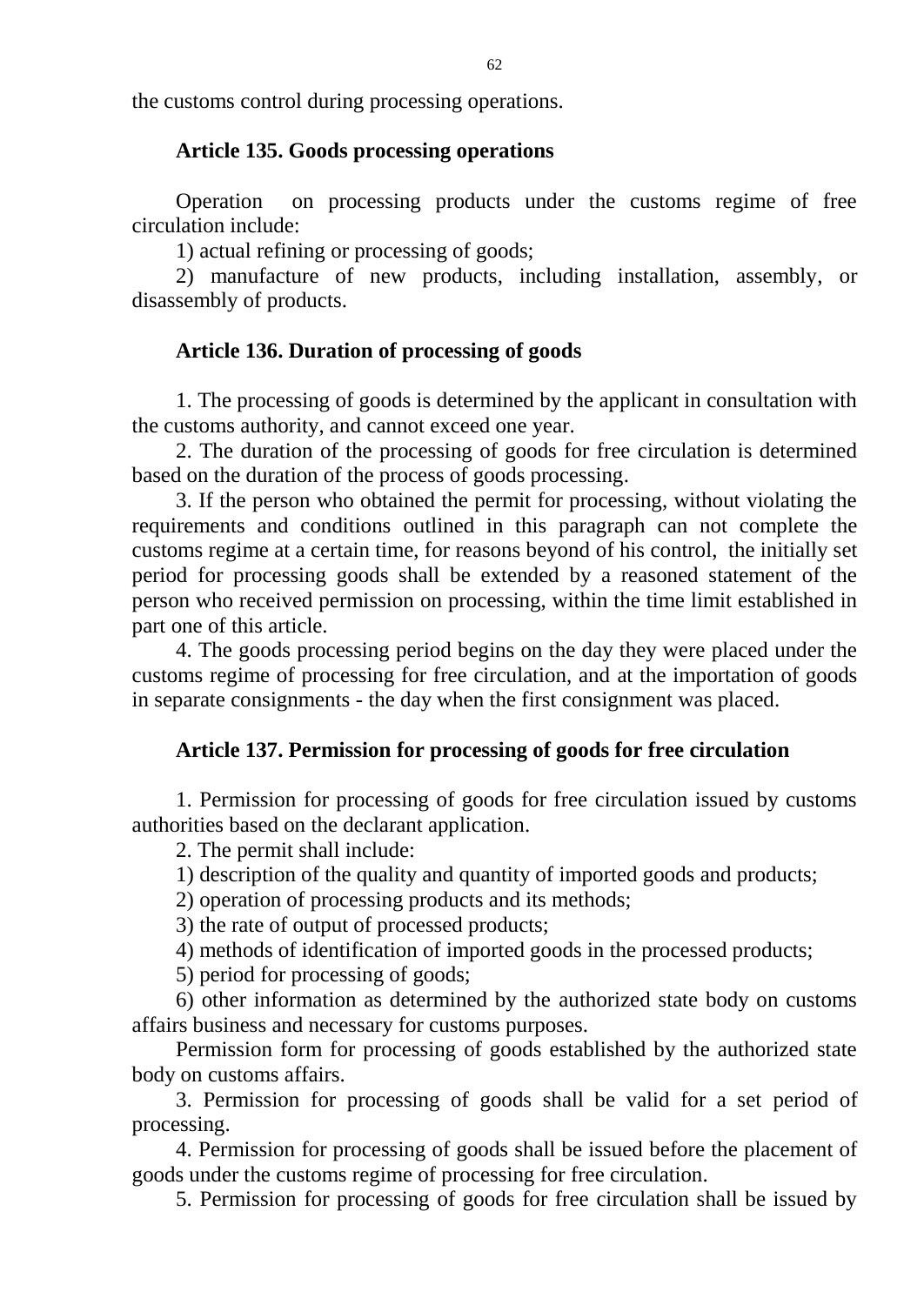the customs authorities, certain authorized state body on customs affairs.

6. Permission is not transferable to another person.

7. A person who obtained permission for the processing of goods is responsible for payment of customs duties and taxes under the third paragraph of Article 258 of this Code.

#### **Article 138. Procedure for issuing permission for the processing of goods**

1. To obtain a permit for the processing of goods a statement containing the following information submits to the customs authority:

1) Applicant`s information;

2) on the person(s) directly engaged (commit) operation on processing products;

3) on the goods intended for processing, processed products, as well as wastes and residues;

4) on goods processing operations, the methods and duration;

5) on the location of production facilities, that use for processing goods;

6) rate of output of processed products;

7) on identification methods of the imported goods in the processed products;

8) period of processing of goods.

2. The application submits in the form established by the authorized state body on customs affairs.

The application shall be accompanied by documents confirming the declared information.

3. Customs authority shall consider the application and the documents attached to it within one month from the date of their adoption. During this period the customs authorities shall verify compliance with established requirements and conditions, as well as decide on the harmonization of the processing period and norms of product output, which is determined according to the rules outlined in Article 123 of this Code.

The customs authority may request from third parties, as well as public bodies documents confirming the information specified in part one of this article. These persons shall, within ten days of receipt of the request to submit the requested documents. The customs authority may extend the period of the application, but not more than two months from the date of its adoption.

4. Customs authority shall refuse the issue permission for the processing of goods if, during applying, an applicant has not complied with the requirements and conditions outlined in this paragraph, as well as in the case of acceptance by the customs authorities of the decision to refuse in agreement the stated information.

The customs authority refusal to issue the permission for the processing of goods shall be justified and motivated. The applicant shall be notified of the refusal for granting permission in writing form.

#### **Article 139. Waste and residues**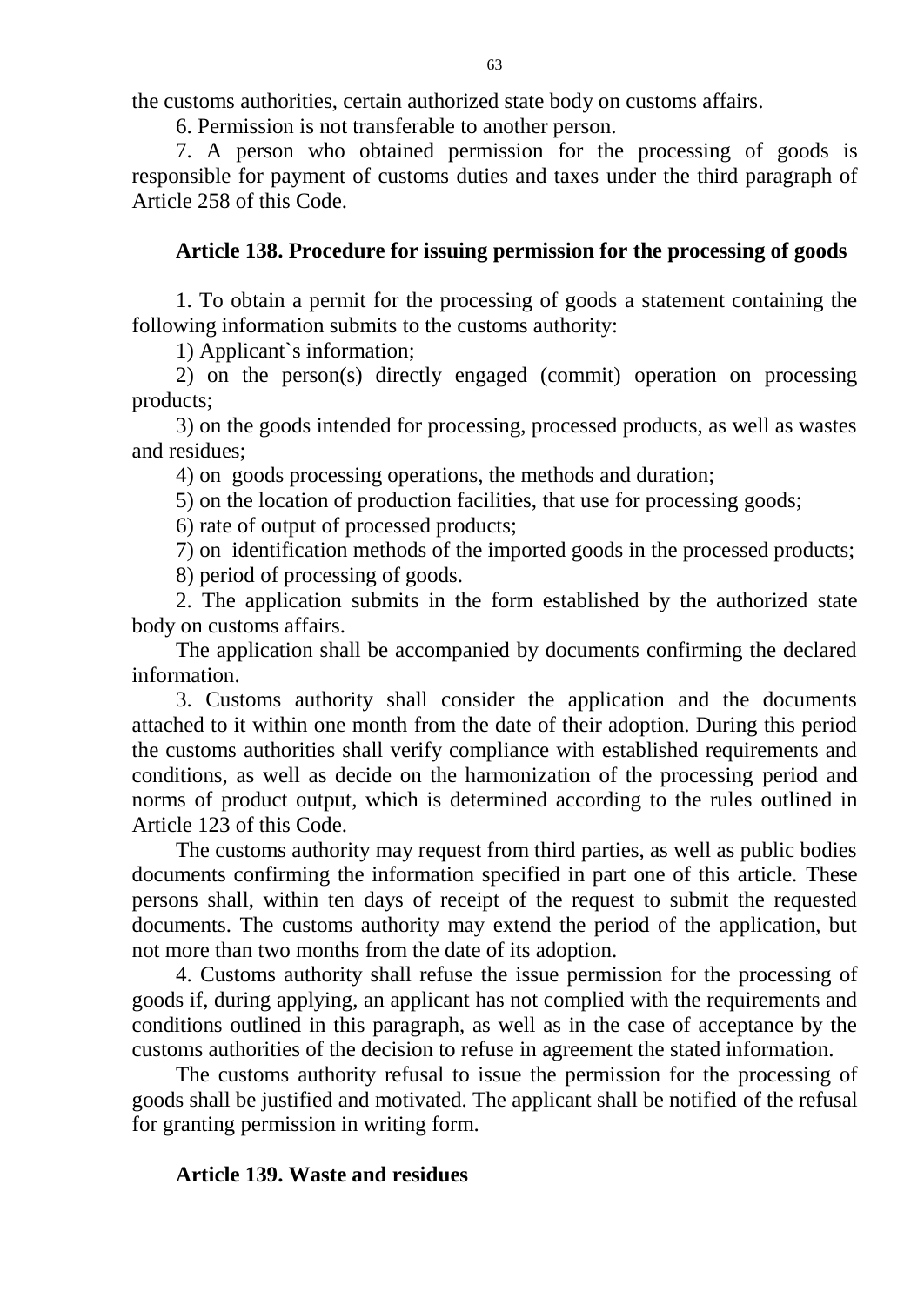In respect of waste generated as a result of the processing of goods, as well as remnants of the goods placed under the customs regime of processing for free circulation, is subject to the rules provided for in Articles 128 and 129 of this Code.

### **Article 140. Completion of the customs regime**

Customs regime of processing for free circulation is completed by the release of goods for free circulation. With the release of goods for free circulation customs duties calculated based on the rates applicable to the processed products. Customs value and quantity of refined products are determined on the date of their application for release for free circulation.

# **Article 141. Peculiarities of customs duties in respect of processed products**

1. Concerning processed products, is subject to the rates of customs duties in the country of origin of goods imported for processing.

2. When foreign goods from different countries used in the processing, is subject to the rates of customs duties in the country of origin of foreign goods, the customs value of which is bigger.

# **§ 3. Processing out of customs territory**

# **Article 142. Content of customs regime**

1. Processing out of customs territory - the customs regime under which goods are exported from the customs territory of Turkmenistan for the purposes of their processing within a specified period (period of the processing of goods) with subsequent importation of processed products with a full or partial exemption from import duties and taxes.

2. Goods exported from the customs territory of Turkmenistan under the customs regime of processing outside the customs territory with conditional full exemption from export duties. Exported goods are not subject to prohibitions and restrictions of economic nature stipulated by the legislation of Turkmenistan.

# **Article 143. Conditions for placing goods under the customs regime**

1. Processing outside the customs territory shall be allowed with the permission of the customs authority.

2. Processing out of custom territory shall be allowed if the customs authorities can identify the exported goods in the processed products, except cases as provided by the replacement of refined products with foreign goods under Article 151 of this Code.

3. For placing goods under the customs regime of processing outside the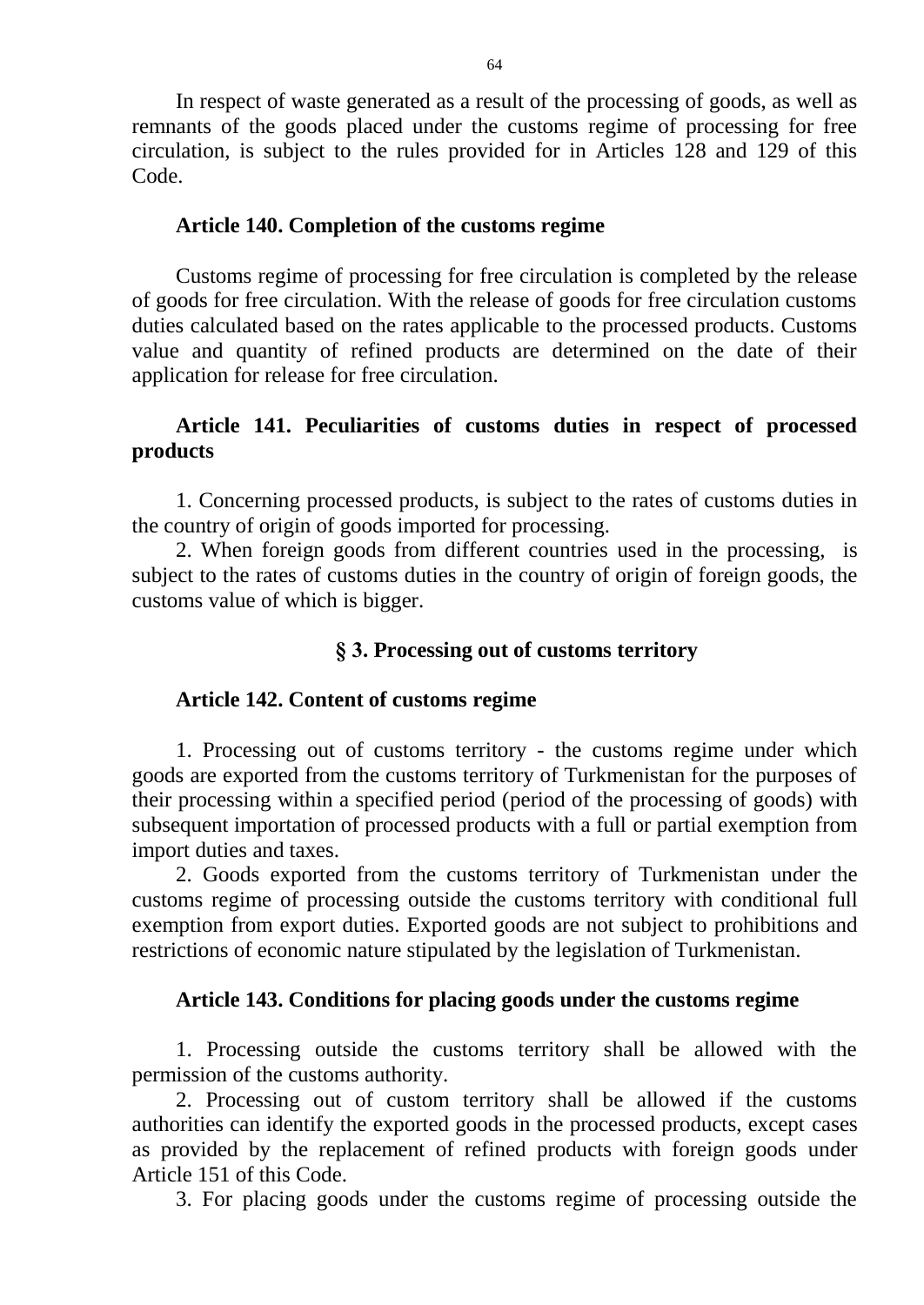customs territory, the good, for customs purposes, shall have the status in free circulation. It is allowed to place under the customs regime of processing outside the customs territory the goods which enjoy preferential customs duties and taxes under Turkmen legislation, in the case if processing operation is the repair of the goods.

4. The Cabinet of Ministers has the right to determine the cases when processing outside the customs territory is not allowed in respect of certain types of goods and also to establish the quantity or value restrictions on the admission of goods to conduct operations on the processing of goods under the customs regime of processing outside the customs territory.

# **Article 144. Identification of goods in the processed products**

1. To identify the exported goods in processing products uses the following methods if these applied methods based on the nature of the goods and operations on processing the goods:

1) Stamping by the applicant or by a customs official stamp, digital or other markings on the exported goods;

2) A detailed description of the exported goods, their photographic images on a scale;

3) Comparison of the previously taken study's results or taken samples of exported goods and products;

4) Use of serial numbers or other producer's markings of exported goods;

5) Documentary evidence indicating that exported goods were the subject to processing operations;

6) Other identification methods involving the use of modern technologies.

2. Admissibility of the claimed method of identification of exported goods for processing outside the customs territory in the processed products established by customs authorities concerning the nature of goods and the operations on goods processing.

3. On the request of the applicant and with the consent of the customs authority, identification for customs purposes may be achieved by analyzing the submitted detailed information about raw materials and components used in manufacturing, as well as a production technology for refined products.

# **Article 145. Operations on processing goods**

Operation on processing products under the customs regime of processing outside the customs territory include:

1) processing and treatment of the goods;

2) manufacture of new products, including installation, assembly or disassembly of the goods;

3) repair of goods including their restoration, replacement of components, restoration of consumer properties.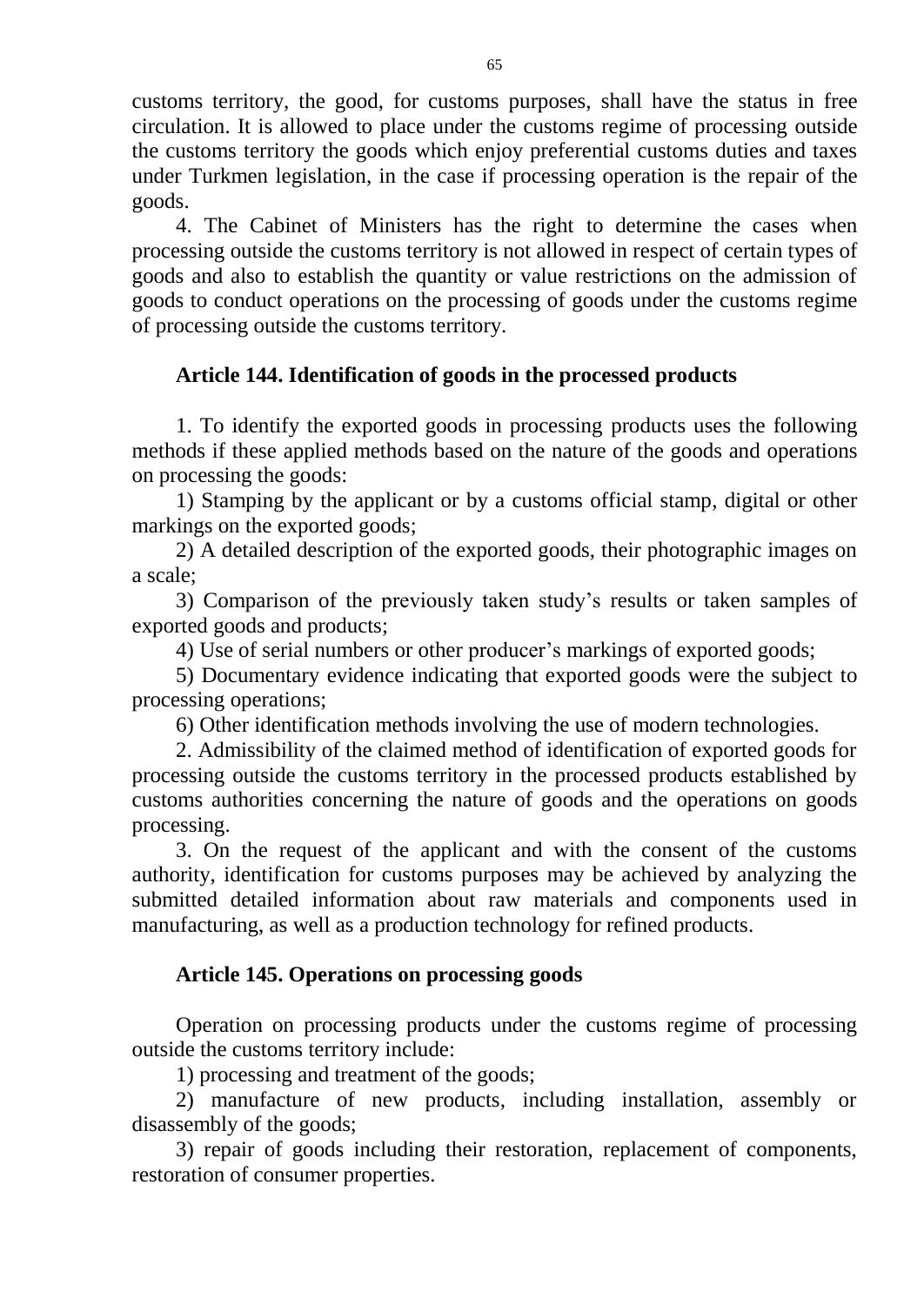#### **Article 146. Duration of processing of goods**

1. The duration of the processing of goods is determined by the declarant in agreement with the customs authority and may not exceed two years.

2. The duration of the processing of goods outside the customs territory shall be determined based on the duration of the processing of the goods and the time required for the transportation of processed products within the time limit established in part one of this article.

3. Upon reasonable request of the person who obtained the permission for the processing of goods, the initially defined time limit for processing could be extended within the time limit established in part one of this article.

4. The goods processing period begins on the day of it placed under the customs regime of processing outside the customs territory and at the export of goods in separate consignments - the day when the first consignment was placed.

## **Article 147. Norm of the output of processed products for customs purposes**

1. Norm of the output of processed products (quantity or percentage of processed products resulting from processing a certain amount of exported goods) is determined by the declarant in coordination with the customs authorities based on the actual conditions under which the goods are processed. Norma of the output of refined products is determined before the import of refined products in the customs territory of Turkmenistan.

2. Harmonization of norms of the output of refined products produced by the customs authority based on documents submitted by the declarant containing information on the technological processing process. In agreeing with norms of output, the customs authorities take into account the report of expert organizations (including customs laboratories) based on the specific technological processing process.

3. The description, quality, and quantity of processed products are finally determined after approval of the norms of the output of processed products.

### **Article 148. Permission for processing of goods**

1. Export of goods for processing outside the customs territory shall be allowed with permission for the processing of goods outside the customs territory.

2. Permit for processing of goods outside the customs territory shall be issued to the declarant.

3. The permit shall include:

1) description of the quality and quantity of goods intended for processing, and products of the processing;

2) operation on processing products and their methods;

3) the rate of output of processed products, if it is established or agreed upon date of issue of the permit;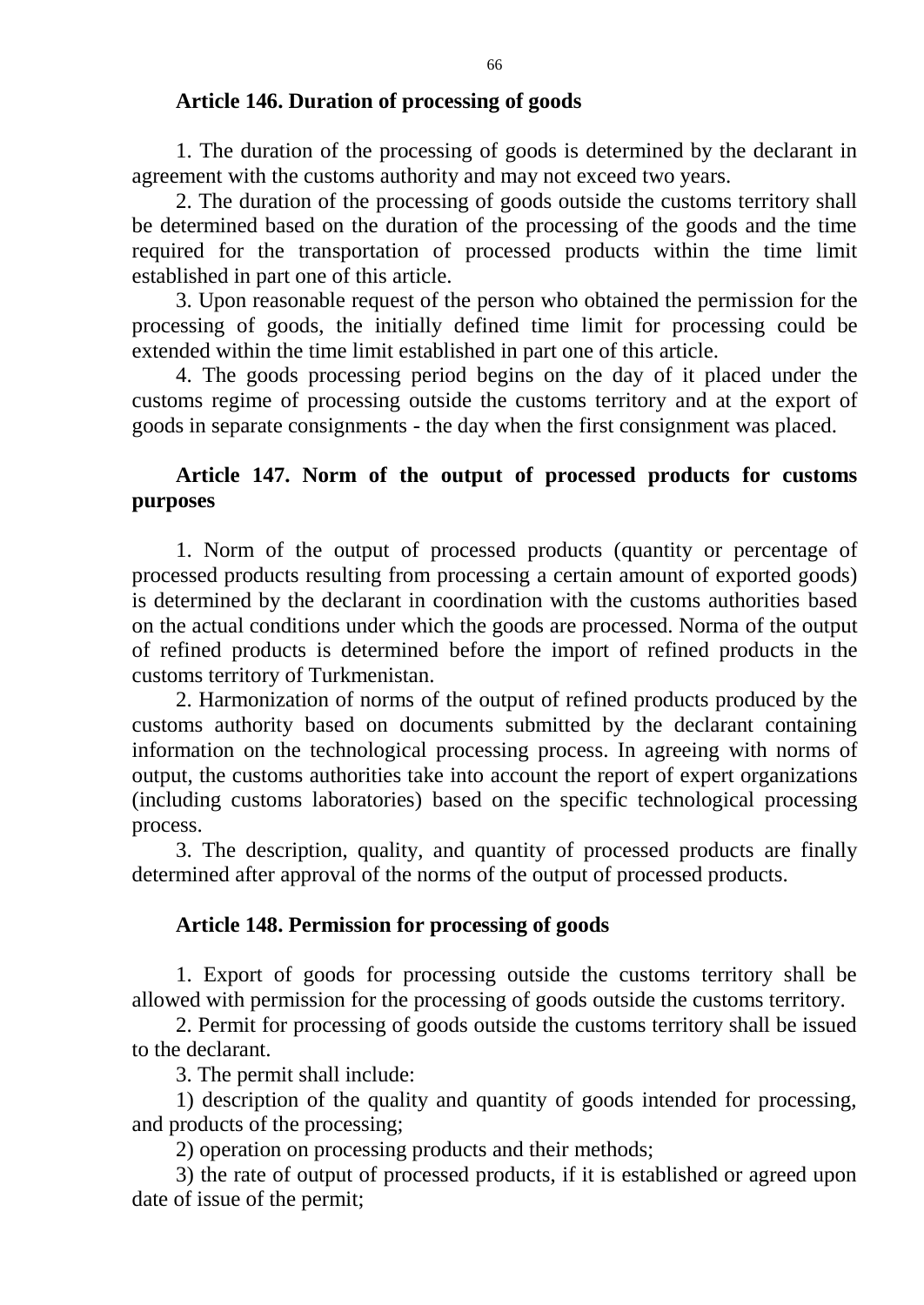4) methods of identifying exported goods in processed products;

5) period for processing of goods;

6) other information as determined by the authorized state body on customs affairs and necessary for customs purposes.

Permission form for processing of goods established by the authorized state body on customs affairs.

4. Permission for processing of goods is valid for the determined period of processing.

5. A person who obtained permission for the processing of goods shall be responsible for payment of customs duties and taxes under the third paragraph of Article 258 of this Code.

#### **Article 149. Procedure for issuing permission for the processing of goods**

1. To obtain permission for the processing of goods, the applicant shall submit to the customs authority a statement containing the following information:

1) applicant`s information;

2) on person(s) directly engaged (commit) operation on processing goods, and it's (their) location;

3) on goods intended for processing;

4) on goods processing operations, the methods and duration;

5) on the rate of output of processed products, if it is defined or if on the date of submitting of application this norm is defined by the declarant;

6) on processed products and their estimated number;

7) on methods of identification of exported goods in processed products;

8) on replacement of the processed products by foreign goods;

9) period of processing of goods.

2. Application is submitted in the form established by the authorized state body on customs affairs.

The application shall be accompanied by documents confirming the declared information.

3. Customs authority shall consider the application and the documents attached to it within one month from the date of its acceptance. During this period the customs authorities verify the information provided in the application and decide on the harmonization of the stated norms of the output of refined products and period for processing of goods.

The customs authority may request from third parties as well as public bodies documents confirming the declared information. In this case, the customs authority may extend the period of the application but not more than two months from the date of its acceptance.

4. Authorized state body on customs affairs has the right to establish in some cases a simplified procedure for issuing a permit for processing of goods outside the customs territory.

5. Permission for processing of goods outside the customs territory shall be issued by the customs authorities, defined authorized state body on customs affairs.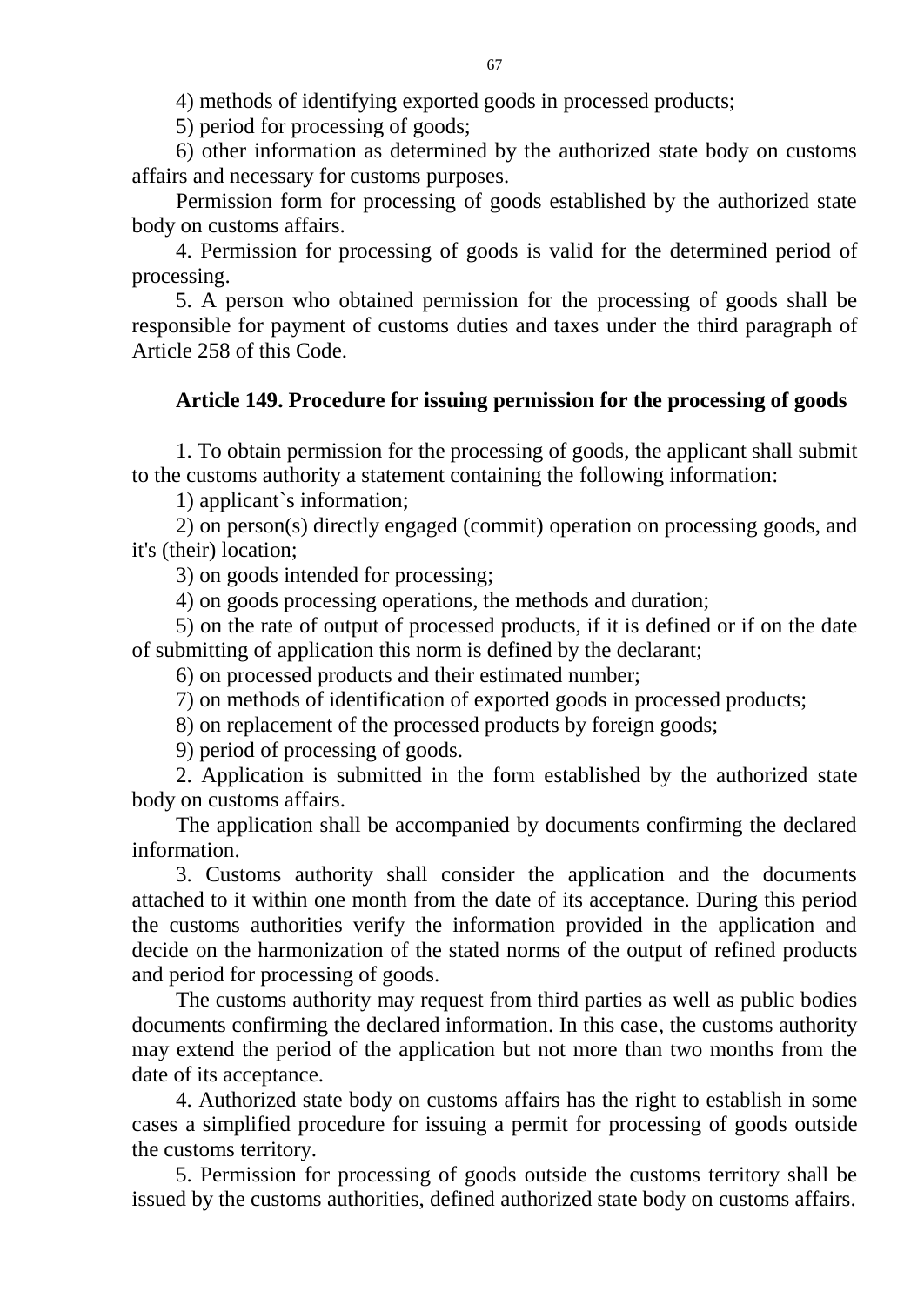6. Customs authority shall refuse to issue a permit for the processing of goods only if at the time of applying the applicant is not met the requirements and conditions outlined in this paragraph as well as in the case of acceptance of the decision to refuse in agreement the norms of the output of refined products and the time limit for processing products by the customs authorities.

The customs authority refusal to issue the permission for the processing of goods shall be justified and motivated. The applicant shall be notified of the refusal for granting permission in writing form.

#### **Article 150**. **Revoke the permission on the processing of goods**

1. Issued permission on the processing of goods could be revoked by the customs authority, if under the decision of the Cabinet of Ministers adopted based on the fourth paragraph of Article 143 of this Code, the placement of goods under the customs regime for processing on customs territory is not allowed.

2. The decision to revoke is valid from the date of its acceptance by the customs authority.

3. If the permission for the processing of goods is revoked, the placement of goods under the customs regime for processing beyond customs territory under the revoked resolution is not allowed and in respect of goods placed under the customs regime for processing on customs territory before revoking permission, allowing the completion of the customs regime under this paragraph.

#### **Article 151. Replacing processed products with foreign goods**

Replacement of refined products with foreign goods in cases that they coincide in its description, quality and technical characteristics with the processing products is allowed if the operation for processing outside the customs territory is a repair as well as in cases where the customs authorities do not carry out the identification of goods under this Code. If the replacement of refined products with foreign goods allowed, the importation of foreign goods may be realized before the export of Turkmen goods for processing.

### **Article 152. Application for full or partial exemption from customs duties and taxes for processed products**

1. Complete exemption from customs duties and taxes in respect of processed products is provided if the purpose of recycling was guaranteed (free of charge) repair of exported goods. Concerning processed products previously released for free circulation in the customs territory of Turkmenistan, full exemption from customs duties and taxes are not provided, if the goods are released for free circulation had a defect causing the repair.

2. In other cases, with respect to processed products the partial exemption from customs duties is provided, which is carried out in the following order:

payable amount of customs duties defined as the difference between the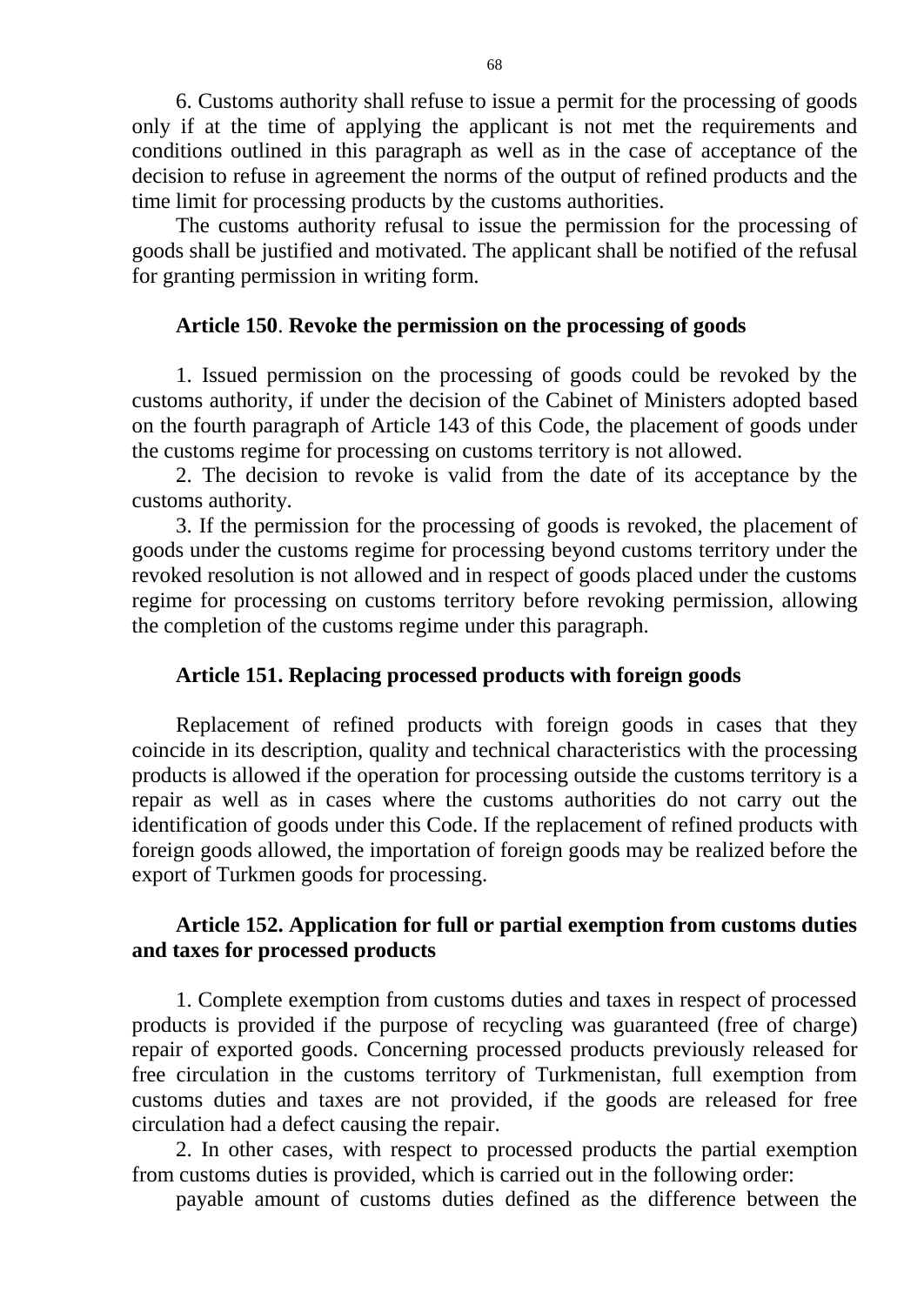amount of imported customs duty applicable in respect of processed products, and the amount of import customs duty that would be applicable in respect of exported goods as if they were released for free circulation, if to the processed products applied specific customs duty tariffs and operation of processing is not repair or based on the value of operations on goods processing, which in the absence of documents, confirming the cost of these operations may be determined as the difference between the customs value of processed products and the customs value of goods exported for processing goods.

3. Taxes in respect of processed products shall be payable in full amount, except for the case when the goods processing operation is the repair of the exported goods.

4. When importing processed products at the expiration of processing period as well as at non-compliance with other requirements and conditions of this paragraph or disconfirmation of it by the proper way, complete or partial exemption from customs duties and taxes are not provided.

#### **Article 153. Completion of the customs regime**

1. Customs regime of processing outside the customs territory is completed by the importation of processed products into the customs territory of Turkmenistan or other way provided by this Article.

2. When processed products are imported into the customs territory of Turkmenistan by several parties, the final verification of the number of processed products specified in the permission on the processing of goods may be made periodically after the importation of processed products but not less than once every three months and not later than one month from the date of entry the last party of processed products. If as the result of this verification, the person who obtained the permission for processing outside the customs territory must pay customs duties and taxes on the amounts of these customs duties, fines are not charged on the condition that payment is made no later than ten days since the acceptance of the decision on payment in writing form by the customs authority. The customs authority shall send to the declarant a notice on customs payment no later than the day following the decision day.

3. Customs regime of processing outside the customs territory may be completed by re-import (re-import) goods exported from the customs territory of Turkmenistan or placing of goods under the customs regime applicable for exported goods in compliance with the requirements and conditions set by this Code. Changes in the customs regime of processing outside the customs territory on the customs regime of export are not allowed if under the legislation of Turkmenistan exported goods or their processed products are subject to mandatory re-importation. Changing the customs regime of processing outside the customs territory on the customs regime applicable to exported goods shall be allowed without the actual presentation of the goods to the customs authority.

If changing the customs regime of processing outside the customs territory on the customs export regime in respect of exported goods is subject to the payment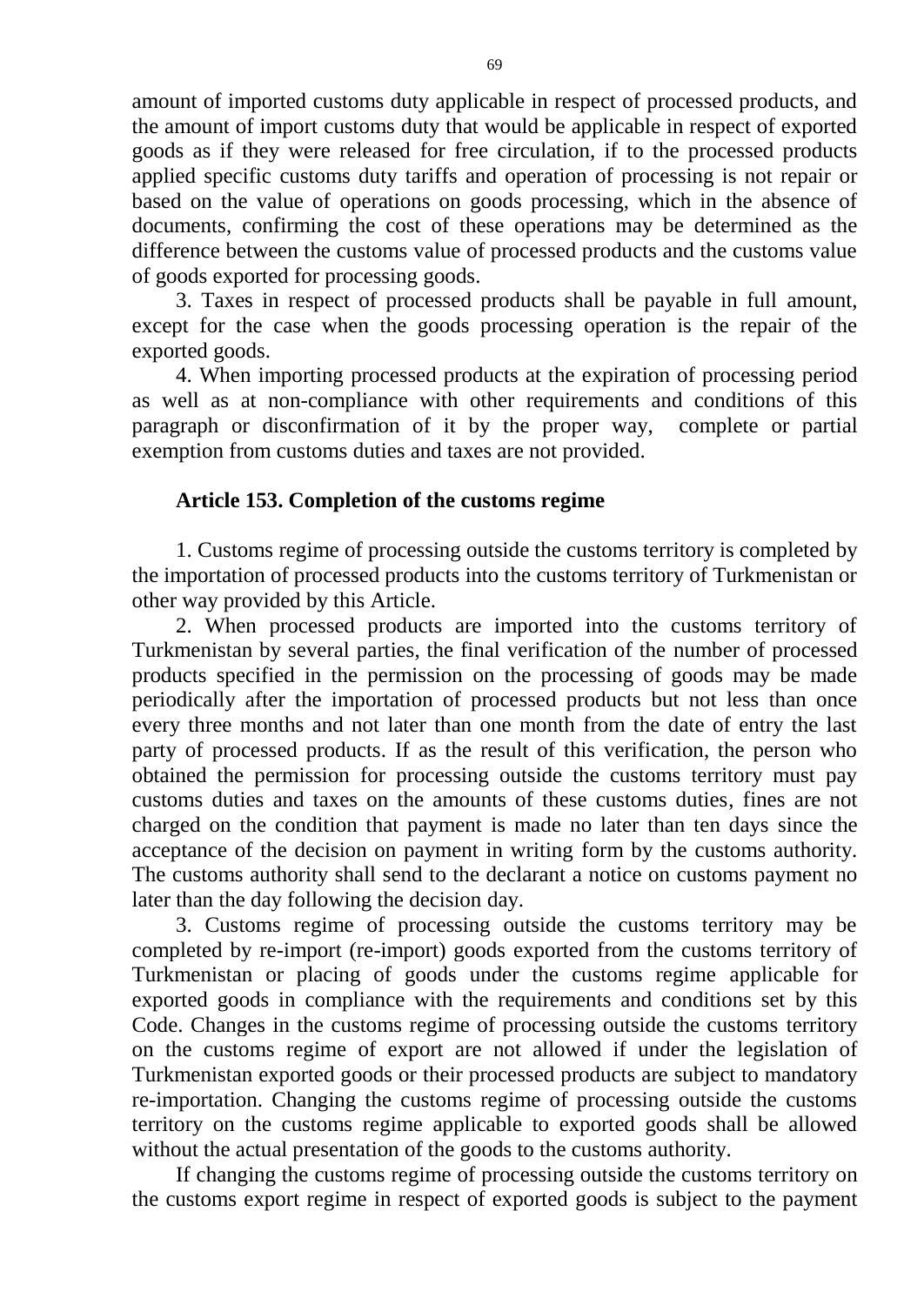of a number of export duties if they are introduced.

4. When processed products are placed under the customs regime which does not provide for the release of goods for free circulation, the number of customs duties and taxes in respect of such goods, cannot exceed the amount calculated under the second and third parts of Article 152 of this Code, without penalties, except cases as provided by the fifth part of this article.

5. If processed goods imported in respect of which have been granted privileges to pay customs duties and taxes before their removal under the third paragraph of Article 143 of this Code, with the release of goods for free circulation, along with the amounts of customs duties and taxes payable under Article 152 of this Code, shall be subject to payment of an amount of import customs duties and taxes in respect of which have been granted privileges to export goods for processing.

### **§ 4. Temporary importation**

#### **Article 154. Content of customs regime**

Temporary importation - customs regime under which foreign goods are used for a certain period (period of temporary import) in the customs territory of Turkmenistan, with complete or partial conditional exemption from customs duties and taxes and without application of prohibitions and restrictions of economic nature, established by the legislation Turkmenistan.

### **Article 155. Conditions for placing goods under the customs regime**

1. Temporary import is allowed, provided that the goods can be identified by the customs authorities in their re-export (re-export), except in cases where, under international treaties of Turkmenistan, temporarily imported goods are allowed to be replaced by the same type goods.

2. The customs authority may require from the person claiming the temporary import regime, guarantees of the proper performance of the duties prescribed by this Code, including the submission obligation on re-export of temporarily imported goods.

3. Under the customs regime of temporary importation may be placed foreign goods previously placed under other customs regimes, subject to the requirements and conditions provided by this Code

### **Article 156. Restrictions on the use and disposal of temporarily imported goods**

1. The temporarily imported goods can be used by the person who obtained permission for temporary importation.

2. With the permission of the customs authorities allowed the transfer of temporarily imported goods for use of another person who can act as a declarant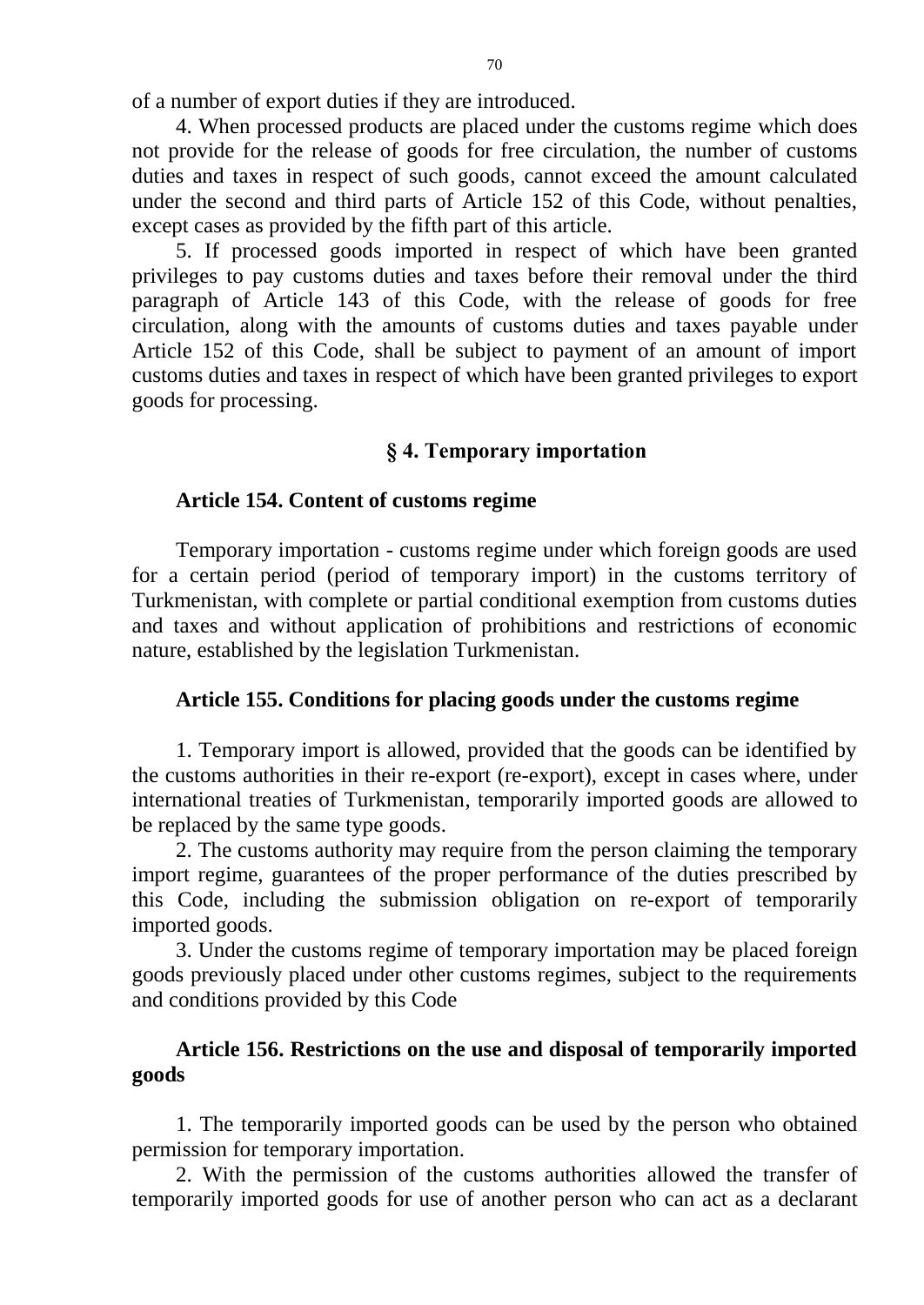under Article 77 of this Code.

Transfer of temporarily imported goods to another person is permitted by the customs authority if the person commits before customs authorities to observe the conditions of the customs regime of temporary importation. The person who originally obtained the permission for temporary importation must pay customs duties and taxes for the period when the person used the goods under the customs regime of temporary importation if the goods have a conditional partial exemption from customs duties and taxes under the part second paragraph of Article 157 of this Code. In compliance with the customs regime of temporary admission provided guarantees, the person who transferred the temporarily imported goods shall issue the relevant documents on his name. This person shall enjoy the rights and fulfill the obligations established by this Code for the person who obtained the permission for temporary importation from the date of issue permission on transfer temporarily imported goods by the customs authority.

3. Temporarily imported goods shall remain unchanged, except changes as results of natural wear and tear or natural loss under normal conditions of carriage (transportation), storage, and use. Temporarily imported goods are allowed for operations necessary to ensure their safety including repairs (except for major repairs and upgrades), maintenance and other operations necessary to maintain consumer properties of goods and maintain the goods in the condition in which they were on the day of their placement under the customs regime of temporary importation.

4. Disposal of temporarily imported goods in ways not provided for in this Article shall not be permitted.

5. Transfer of goods to another person under the second part of this article shall not suspend or extend the period of temporary importation.

### **Article 157. Application of Customs duties and taxes**

1. The list of goods is temporarily imported with conditional full exemption from customs duties and taxes as well as the conditions of this exemption including deadlines for temporary importation established by the Cabinet of Ministers of Turkmenistan.

Conditional full exemption from customs duties and taxes shall be allowed if the temporary importation of goods does not cause significant economic damage to Turkmenistan, in particular in the following cases:

1) temporary import of pallets, other types of reusable containers and packages;

2) if the temporary importation of goods is carried out in the framework of the development of foreign trade, international relations in the field of science, culture, cinematography, sports, and tourism;

3) if the purpose of the temporary importation is international aid.

2. Concerning other product categories as well as non-compliance with the conditions of full conditional exemption from customs duties and taxes imposed under the first paragraph of the current article, the conditional partial exemption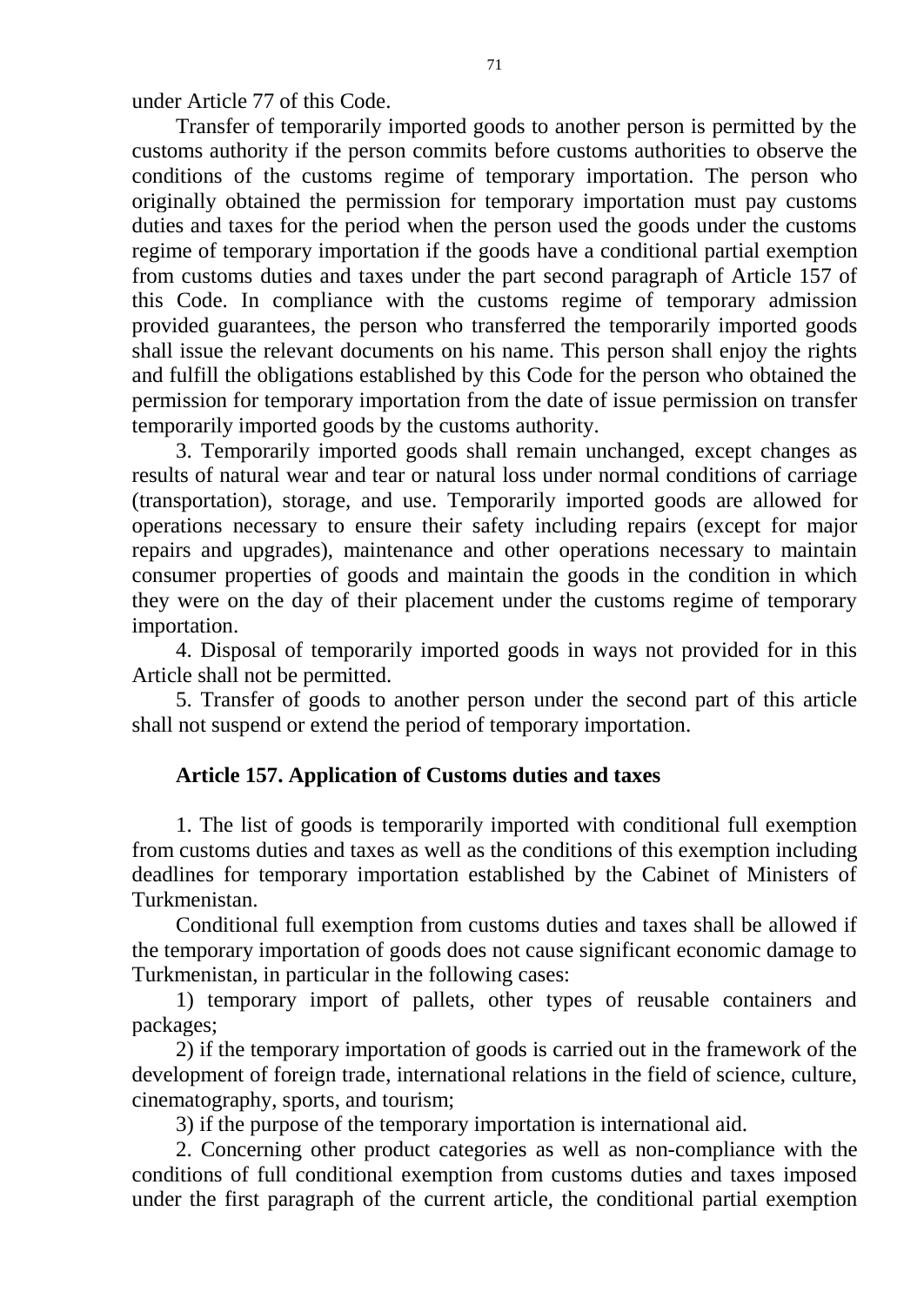from customs duties and taxes is applied.

3. Calculation of customs duties and taxes payable for conditional partial exemption is made on the date of acceptance of the customs declaration. Periodicity of payment of customs duties and taxes is determined by the declarant. In this specific deadlines for the payment of customs duties and taxes are determined based on the fact that the payment of these amounts should be made before the beginning of the relevant period.

4. If temporarily imported goods placed under the customs regime of release for free circulation, the amount of customs duties and taxes paid for conditional partial exemption from customs duties and taxes shall be included in the number of customs duties and taxes payable under the customs regime for release free circulation.

5. The total amount of customs duties and taxes levied for the temporary importation with partial conditional exemption from customs duties and taxes shall not exceed the amount of customs duties and taxes that would be payable at the time of placement of goods under the customs regime of temporary importation if the goods were released for free circulation.

6. Goods placed under other customs regimes, the amount of customs duties and taxes paid on a conditional partial exemption from customs duties, and taxes are non-refundable.

7. Responsibility for payment of customs duties and taxes under the third paragraph of Article 258 of this Code shall bear the person who obtained the permission for temporary importation.

### **Article 158. Period for the temporary importation**

1. The period for temporary importation shall be two years.

Period for temporary importation may be established if the goods:

1) Temporarily imported for the conduct of Petroleum Operations under the Law of Turkmenistan "On Hydrocarbon Resources" - for the period set for the conduct of Petroleum Operations;

2) Temporarily imported by foreign persons who under Chapter 23 of this Code enjoy customs advantages, privileges and (or) immunities - for a period determined by such persons;

3) Temporarily imported under the leasing contract concluded in the manner prescribed by Turkmenistan legislation - for the period of validity of the lease agreement;

4) Temporarily imported for the implementation of construction, overhaul, and reconstruction of objects of production and non-production purposes on the decision of the Cabinet of Ministers of Turkmenistan - for the period specified by the decision of the Cabinet of Ministers of Turkmenistan.

Authorized state body on customs affairs in other cases than those specified in paragraphs 1-4 of this Part, in consultation with the Cabinet of Ministers may establish for certain types of goods shorter or longer time limit for temporary import than those provided by the first paragraph of this subsection.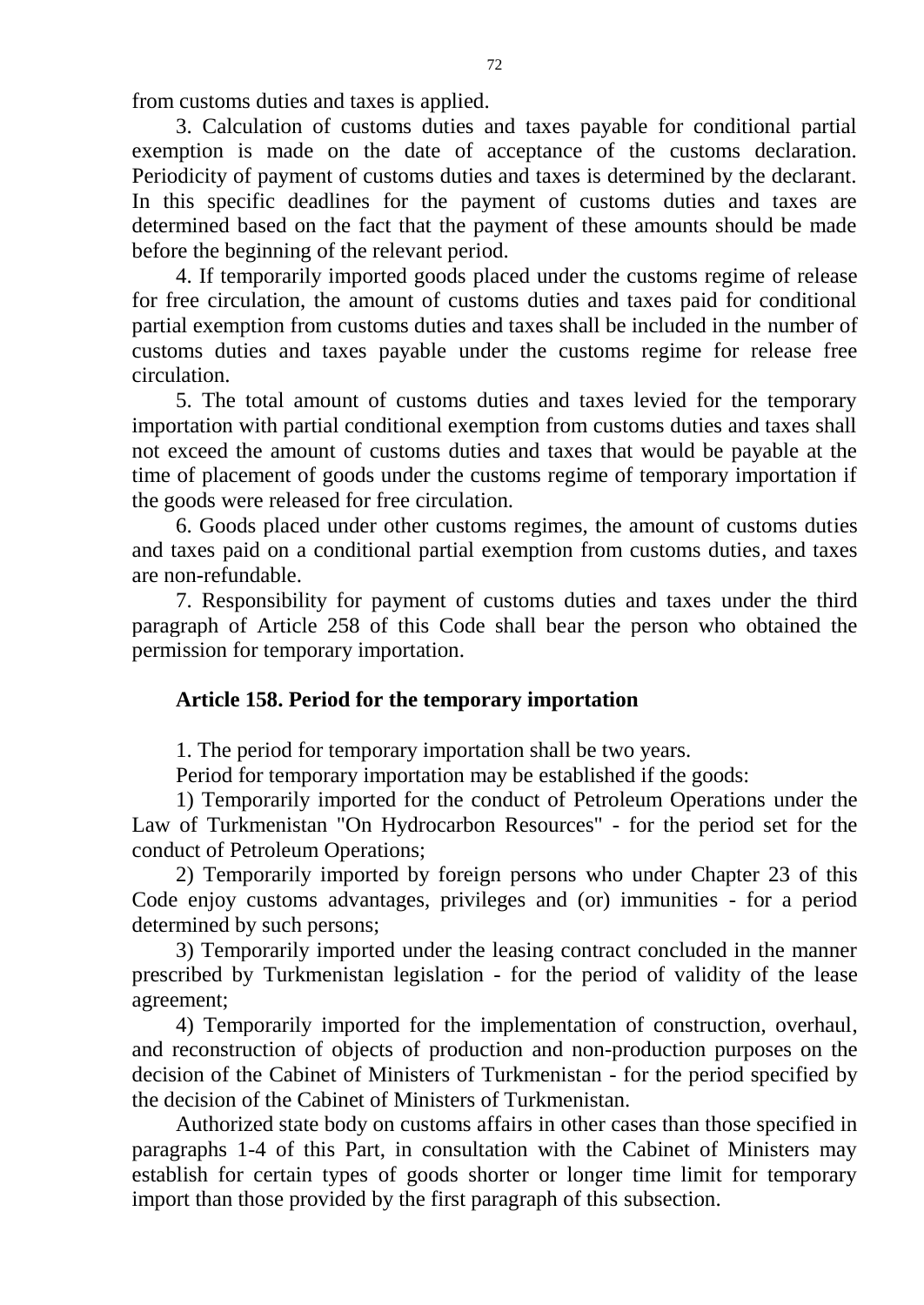2. Period for temporary importation established by the customs authorities within the period specified in the first part of this article based on the application of the person who applied for permission for temporary importation, taking into account the purpose and circumstances of such import.

3. Upon reasonable request of the person who obtained the permit for temporary importation and in the absence of violations of the terms and conditions provided for in this paragraph, the prescribed period for temporary import goods shall be extended by a decision of the customs authority within the time limits specified in part one of this article.

### **Article 159. Completion and Suspension of the customs regime**

1. Not later than the expiration of the period for temporary importation established by the customs authority, the goods must be exported from the customs territory of Turkmenistan or declared for another customs regime under this Code.

2. A temporary import regime can lead to the release of goods for free circulation.

Upon completion of the customs regime of temporary import, the release of goods for free circulation, the customs value and quantity of goods determined on the date of placement of goods under the customs regime of temporary import and rates of customs duties, taxes - on the day of release for free circulation.

3. The customs regime of temporary importation shall be suspended:

1) Under arrest or seizure of temporarily imported goods under Turkmenistan legislation;

2) During placement temporarily imported goods in a customs warehouse under the third paragraph of Article 168 of this Code;

3) at the request of the person who obtained the permission for temporary importation, when temporarily imported goods in respect of which applied for partial exemption from customs duties and taxes placed under other customs regimes that do not involve the release of goods for free circulation.

4. After the expiration of the suspension of the customs regime of temporary import, its action resumes.

5. Upon expiration of the period of temporary import, the customs authorities, in accordance with Chapter 39 of this Code, dispose of goods in respect of which the customs regime of temporary import has not been completed in the manner established by this Code.

# **§ 5. Temporary export**

### **Article 160. Content of customs regime**

Temporary export - customs regime under which goods are in free circulation in the customs territory of Turkmenistan may be used temporarily outside the customs territory of Turkmenistan with conditional full exemption from export customs duties and without application of prohibitions and restrictions of economic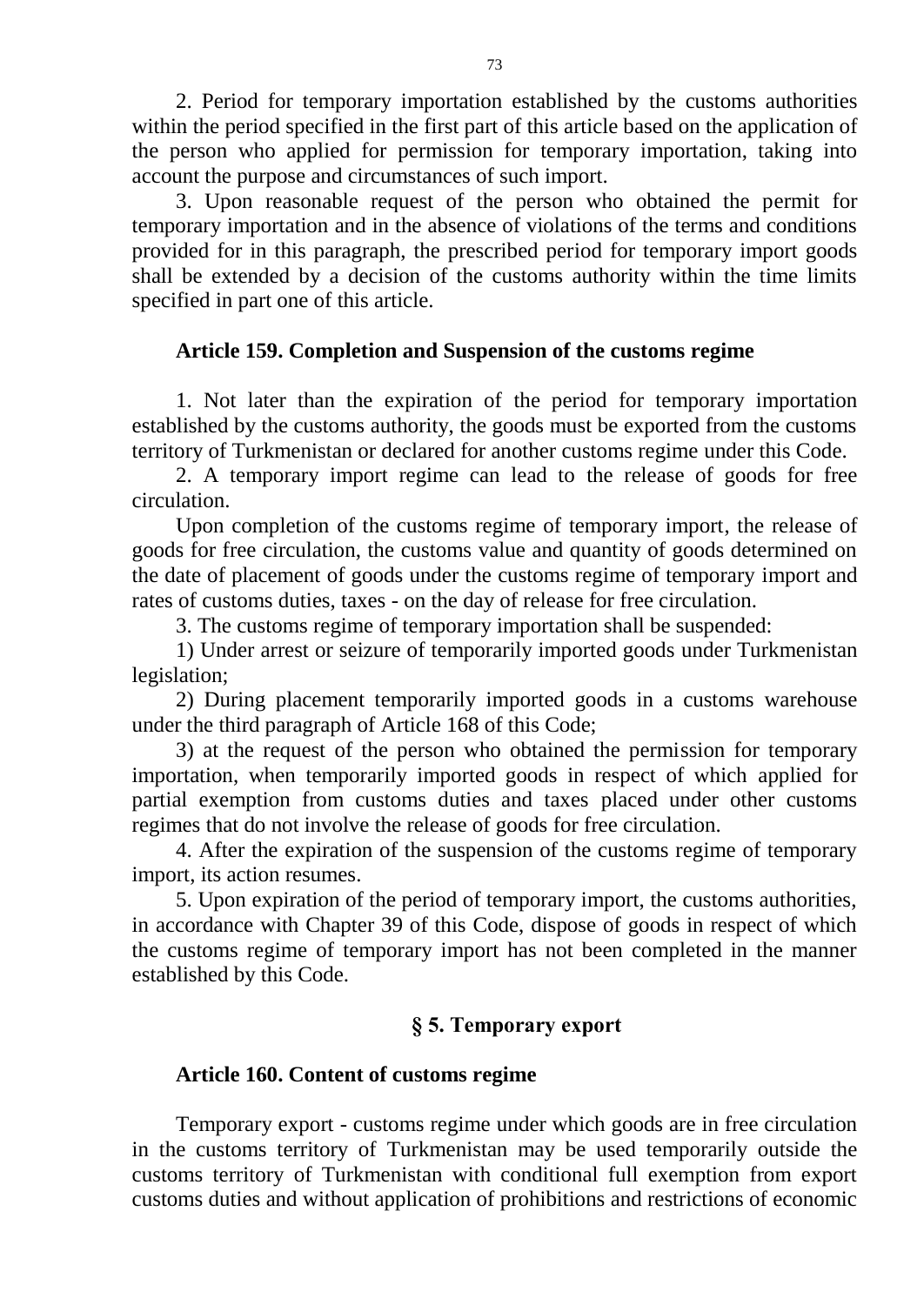nature, established by the legislation of Turkmenistan.

### **Article 161. Conditions for placing goods under the customs regime**

Temporary export is permitted provided that the temporarily exported goods can be identified by the customs authorities in their re-importation, except cases where under international treaties of Turkmenistan, temporarily imported goods may be replaced by the same type of goods.

# **Article 162. Restrictions on the use and disposal of temporarily exported goods**

1. Transfer temporarily exported goods to another person before completion of the customs regime of temporary export is allowed, provided that this person undertakes the responsibility of the person who made an application for the temporary export customs regime.

2. Temporarily exported goods shall remain unchanged except changes as a result of normal wear or natural loss under normal conditions of carriage (transportation), storage, or use.

# **Article 163. Application of export customs duties**

1. For the temporary exportation of goods available exemption from export duties.

2. If temporarily exported goods are not returned, the amounts of export customs duties calculated based on the customs value of goods and (or) their quantity when they are exported as well as customs duties, effective on the day the statement of goods under the customs regime of temporary export.

# **Article 164. Period of temporary removal**

1. Period for temporary export established by customs authorities at the request of the declarant, based on the purpose and circumstances of such removal but cannot exceed one year from the date of removal of the goods.

2. Upon a reasoned statement by declarant, the period of temporary removal of goods may be extended by the customs authority.

3. For certain types of goods, re-importation under which temporary removal is mandatory under Turkmenistan legislation, the Cabinet of Ministers may establish other terms of temporary removal.

# **Article 165. Completion of the customs regime**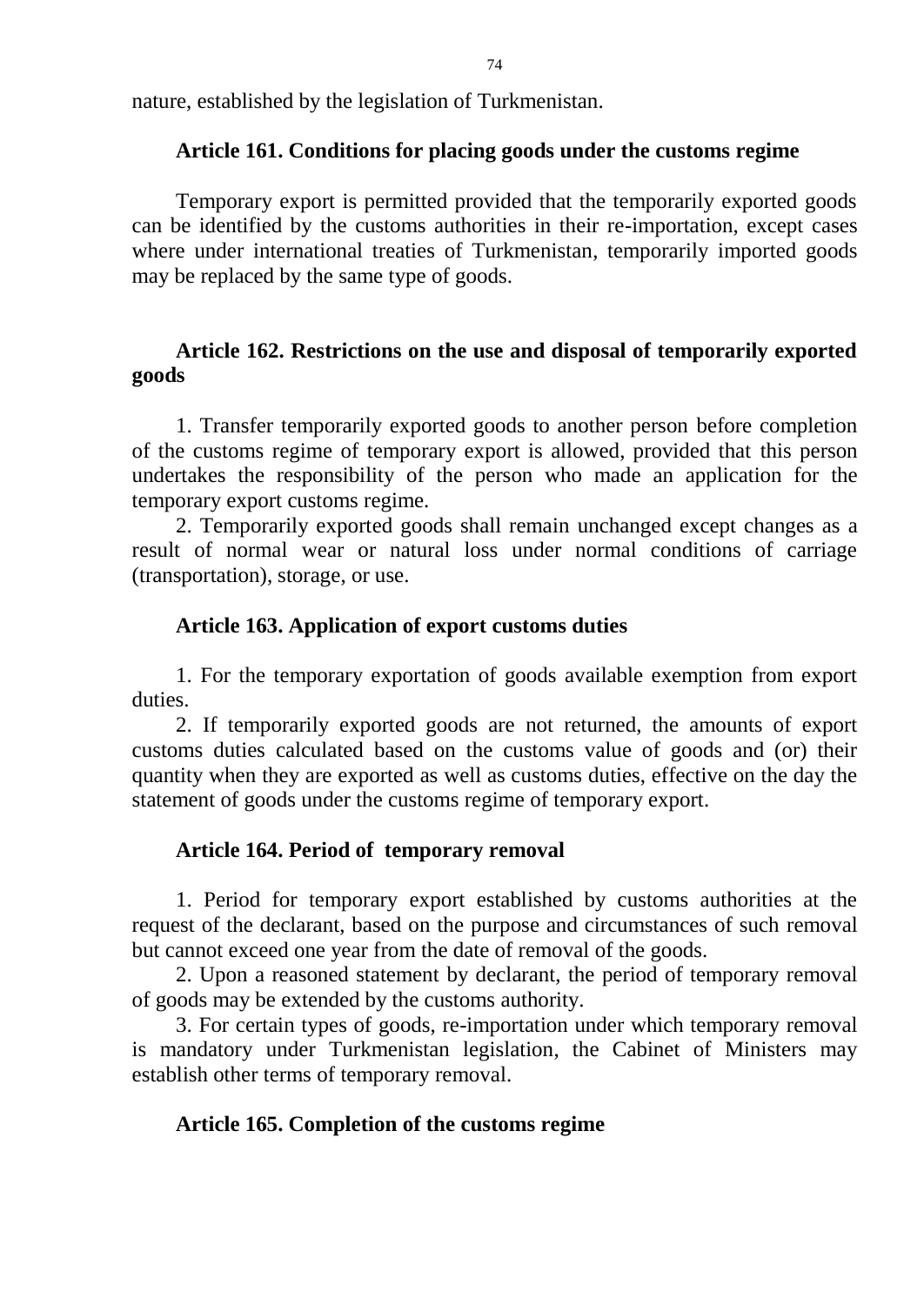1. Temporarily exported goods shall be re-imported into the customs territory of Turkmenistan or should be declared for another customs regime not later than the expiration of the stated period for temporary removal.

2. Upon request of the person who placed the goods under the customs regime of temporary export, the customs authority authorizes the change the customs regime of temporary export on the export customs regime under the conditions and requirements of this Code, except cases, when under Turkmenistan legislation temporarily removal goods are subject of mandatory re-import into the customs territory of Turkmenistan.

3. Under changing the customs regime of temporary export on the customs regime of export customs, customs value and quantity of goods determined on the date of placement of goods under the customs regime of temporary export (removal)and customs duties - on the date of acceptance of the customs declaration in accordance with the requirements of the export customs regime.

4. Changing the customs regime of temporary export on the customs regime of export allowed without an actual presentation of goods to customs authorities.

#### **§ 6. Customs warehouse**

#### **Article 166. Content of customs regime**

Customs warehouse - customs regime under which goods imported into the customs territory of Turkmenistan, stored under customs control without payment of customs duties and taxes and without applying economic prohibitions and restrictions established in the legislation of Turkmenistan and goods intended for removal are stored under customs control under the conditions provided for in this paragraph.

#### **Article 167. Customs warehouses**

1. Customs warehouses are specially assigned and equipped for this purpose premises and (or) open sites that meet the requirements of Article 176 of this Code.

Goods placed under the customs regime of customs warehouse stored in customs warehouses except for goods specified in the fourth part of Article 168 of this Code.

2. Customs warehouses are customs control zone.

3. Goods may be placed on any customs warehouse subject to the limitations provided by this Code.

#### **Article 168. Conditions for placing goods under the customs regime**

1. Under the customs regime of customs warehouse may be placed any goods, except goods prohibited by the legislation of Turkmenistan for importation into Turkmenistan and exportation from Turkmenistan and other goods, which are subject to limitations prescribed by Turkmenistan legislation, a list of which can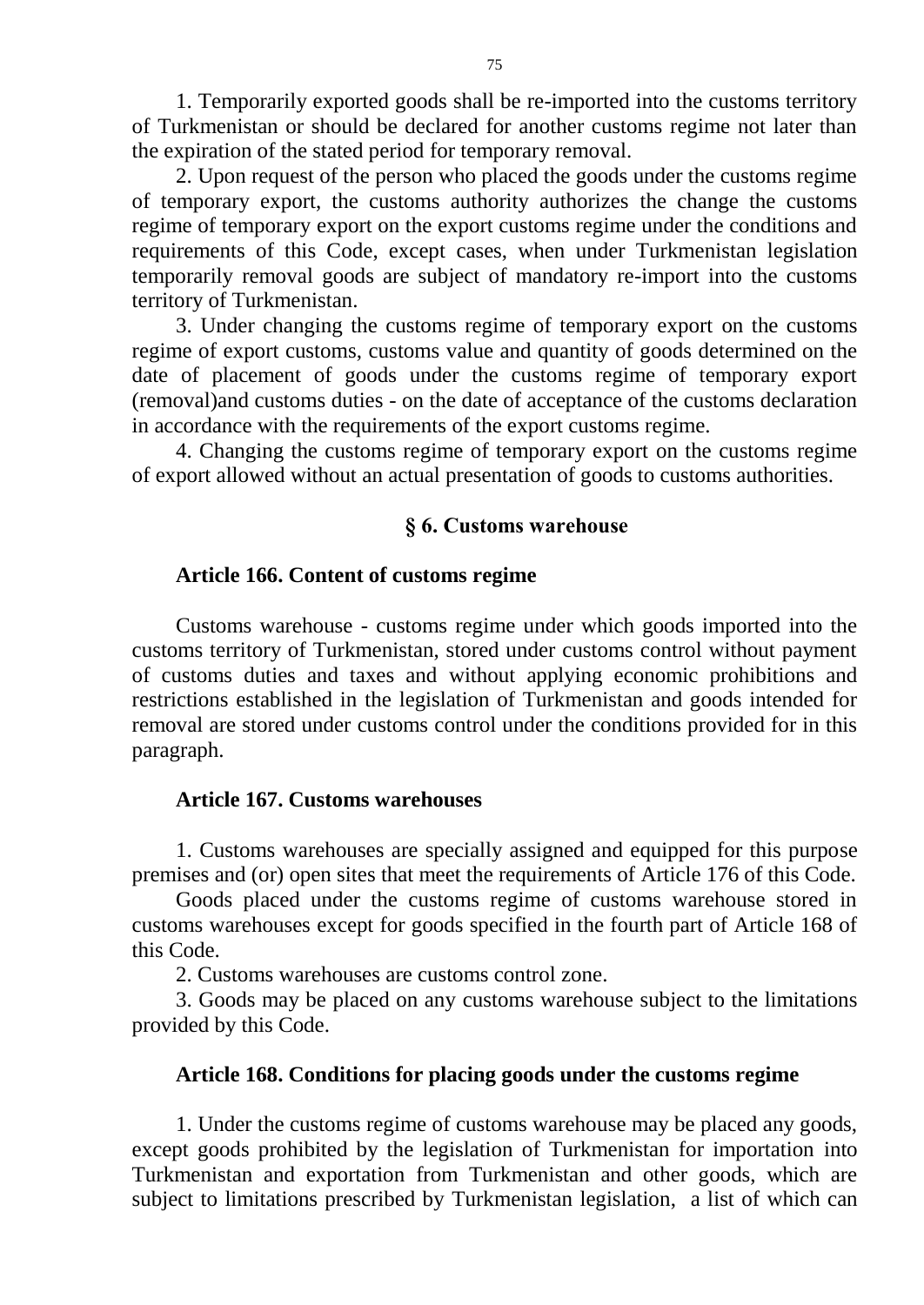be determined by the Cabinet of Ministers, and goods, the expiration date of which on the day of their declaration to the customs regime of customs warehouse less than period established under the second part of Article 169 of this Code.

2. Goods that may cause harm to other goods or require special storage conditions should be stored in bonded warehouses or separate premises of the customs warehouse, specially adapted for the storage of such products in compliance with the mandatory requirements established by the legislation of Turkmenistan.

3. Under the customs regime of customs, the warehouse may be placed goods previously placed under other customs regimes. At the customs warehouse in the cases provided for by this Code may be placed foreign goods for the suspension of customs regimes that do not involve the release of goods for free circulation.

4. It could be placed under the customs regime of customs warehouse without actual placing in a customs warehouse the goods, which, in respect of its size cannot be placed in a customs warehouse, located within a reasonable distance if you have the permission of the customs authority in writing form. In this case, the person declared the customs regime of customs warehouse shall provide to the customs authorities security of payment of customs duties and taxes that would be payable in the case of the release of goods for free circulation as well as comply with all other requirements and conditions provided for in this paragraph. It is not permitted to transfer goods in the use and disposal of other parties in any way, including its exclusion, while goods under the customs regime of a customs warehouse.

### **Article 169. Period of storage of goods in a customs warehouse**

1. Goods may be stored in a customs warehouse for three years.

2. Goods that have limited expiration date and (or) realization must be declared for another customs regime than warehouse customs regime, and removed from the customs warehouse no later than six months before the expiration of a limited period, except for perishable goods this period may be shortened by the authorized state body on customs affairs.

3. The period of storage of goods is determined by the person placing the goods in the customs warehouse, in the customs declaration within the time limits provided by this Article.

4. Upon reasonable request of the person who placed the goods in a customs warehouse, the customs authorities may extend the period for storage of the goods within the time limits provided in this Article.

#### **Article 170. Operations with goods placed in a customs warehouse**

1. Persons having authority in respect of the goods and their representatives have the rights to do with the goods in a customs warehouse usual operations necessary to ensure the safety of goods (in an unaltered state), inspect and measure goods, move them within the customs warehouse, provided that these operations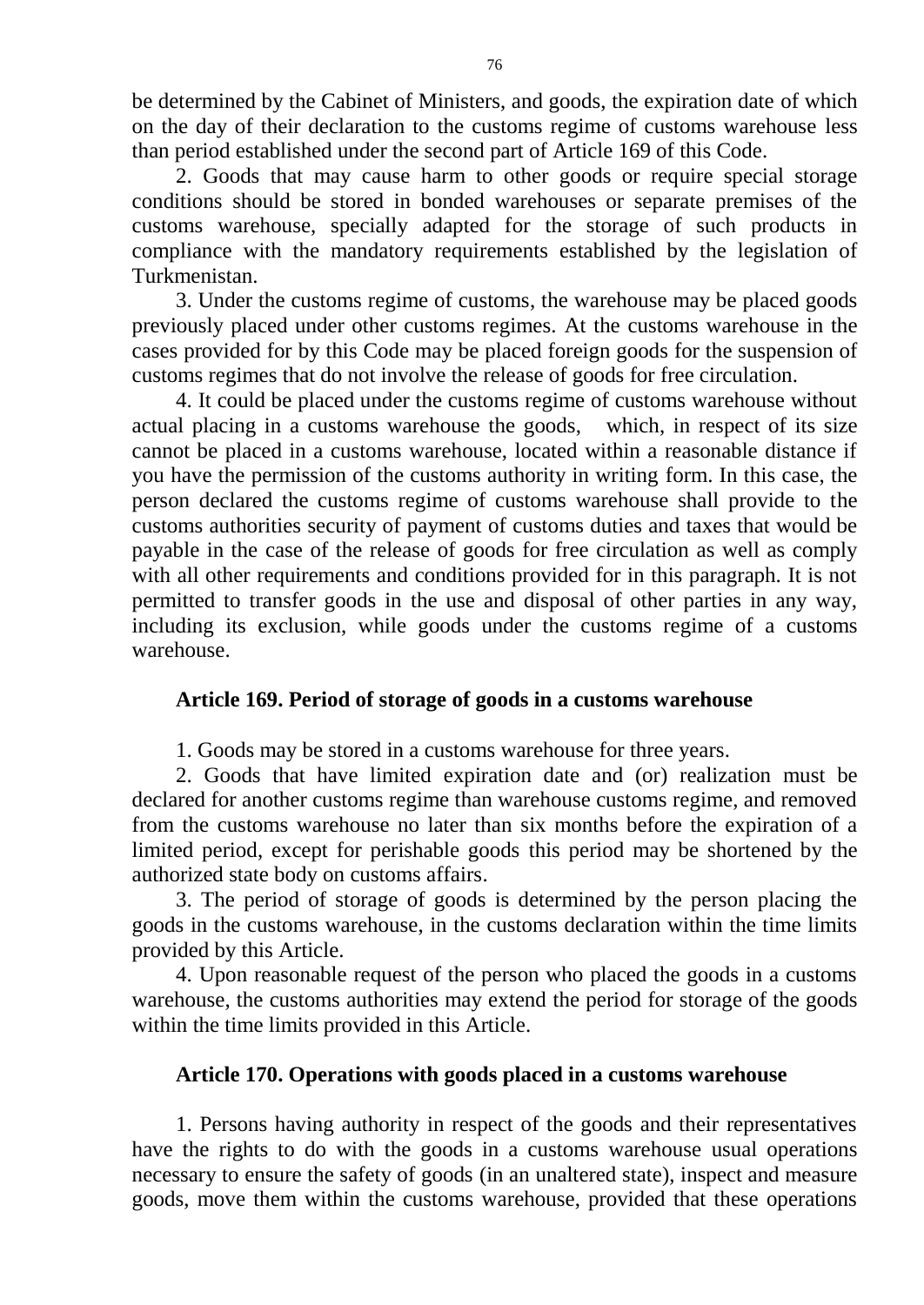do not entail changes in the state of goods, violation of their packaging and (or) changes of imposed means of identification.

2. Operations that are not specified in the first part of this article including taking of samples of goods, simple assembly operations, and operations necessary for the preparation of goods for sale and transportation including crushing parties, sorting of shipments, packaging, repackaging, labeling, operation needed to improve the quality, maybe committed by persons who have authority over the goods and their representatives with the permission of the customs authority.

The customs authority may refuse to issue permission for these operations only if their implementation would entail the loss of the goods or change its essential properties.

3. Permitted alienation of goods in a customs warehouse, transfer in their relationship right of ownership, use or disposition, subject to prior notification of the customs authority in writing form, except for goods specified in the fourth part of Article 168 of this Code. The person, who has acquired property rights for goods, presents to the customs authority a commitment, in writing form, on further compliance in respect of these goods requirements and conditions outlined in this paragraph. From the day following the day of receipt of the commitments by the customs authority, the person who has acquired property rights for goods enjoys the rights and obligations established by this Code in respect of a person who placed the goods in a customs warehouse.

4. With the permission of the customs authority, in writing form, allowing the movement of goods from one customs warehouse to another custom warehouse until the deadline specified in Article 169 of this Code. At the same time during the period of storage of goods in customs, the storage shall not be interrupted or suspended.

# **Article 171. Exemption of intended for removal goods from customs duties and taxes paid or refund of customs duties and taxes**

When foreign goods placed in a customs warehouse previously placed under other customs regimes and intended for removal from the customs territory of Turkmenistan, in respect of these goods import duties, taxes are not paid or paid sums of these customs duties and taxes are returned by the customs authorities if such exemption or returns are provided with the actual removal of goods from the customs territory of Turkmenistan. At the non-implementation of removal of goods from the customs territory of Turkmenistan payable amount of import customs duties and taxes in respect of which exemption from taxes was granted or refund of these amounts was made. Calculation of amounts of import customs duties and taxes shall be based on the rules of completion of the previous customs regime and following the terms of placement under the new customs regime determined by the declarant for using the goods in the customs territory of Turkmenistan.

### **Article 172. Unusable, spoiled or damaged goods**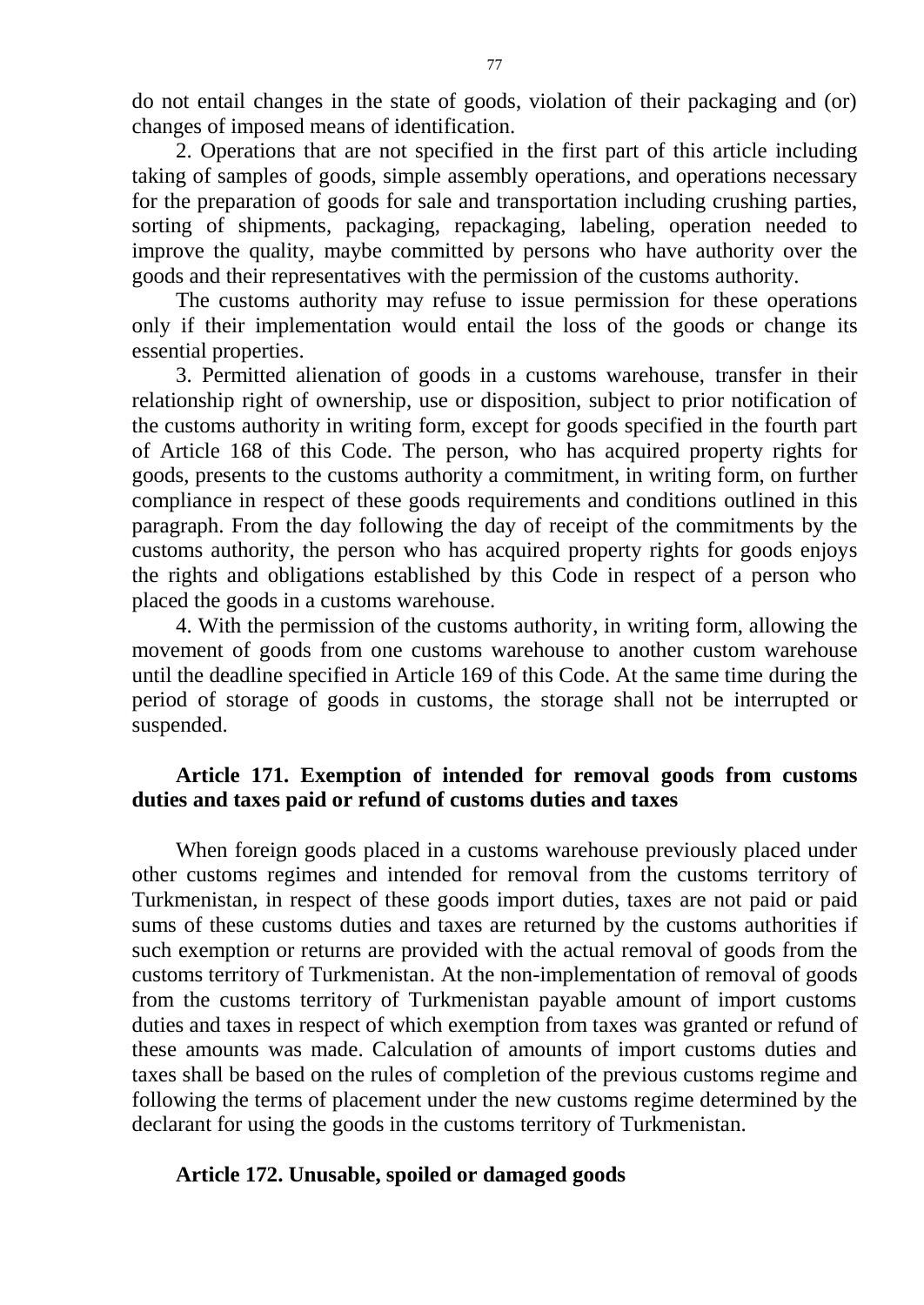Goods that have become unusable, spoiled, or damaged by accident or force majeure during their storage in a customs warehouse shall be placed under certain customs regime as if they were imported into the customs territory of Turkmenistan in an unsuitable, damaged or defective condition.

### **Article 173. Customs valuation during the release of goods for free circulation**

If for calculation of customs duties and taxes under this Code uses customs value of goods and (or) its quantity after the storage of goods in a customs warehouse, at the release of goods for free circulation, the customs value of goods and (or) its quantity determined on the date of release of goods for free circulation.

#### **Article 174. Completion of the customs regime**

1. Not later than the day of the expiration of the goods in the customs warehouse, the goods must be declared for another customs regime with the requirements and conditions outlined in this Code.

Disposal of these goods at the end of that period is carrying out under Chapter 39 of this Code.

2. Any person who can act as a declarant under Article 77 of this Code has the right to make a customs operations necessary to complete the customs regime of customs warehouse under this Code.

3. When releasing the goods from the customs warehouse previously placed under the customs regime of temporary import, for their further use in the customs territory of Turkmenistan under this regime, the realization of the period of temporary importation resumes. With the release of goods for free circulation, the value and quantity of goods as well as customs duties, taxes are determined under Article 159 of this Code.

4. Concerning goods stored in a customs warehouse, the customs regime of destruction may be claimed by the owner of the customs warehouse.

#### **Article 175. Types of customs warehouses**

1. Customs warehouses may be open or closed.

Custom warehouses are open warehouses if they are available for the storage of any goods and the use of any persons.

Custom warehouses are closed warehouses if they are intended for the storage of goods of the owner of the customs warehouse.

2. Cabinet of Ministers has the right to determine the types of goods that can be stored in a closed customs warehouse.

3. Open and closed customs warehouses can be used to store certain types of goods required special storage conditions or capable of causing damage to other goods (specialized customs warehouses).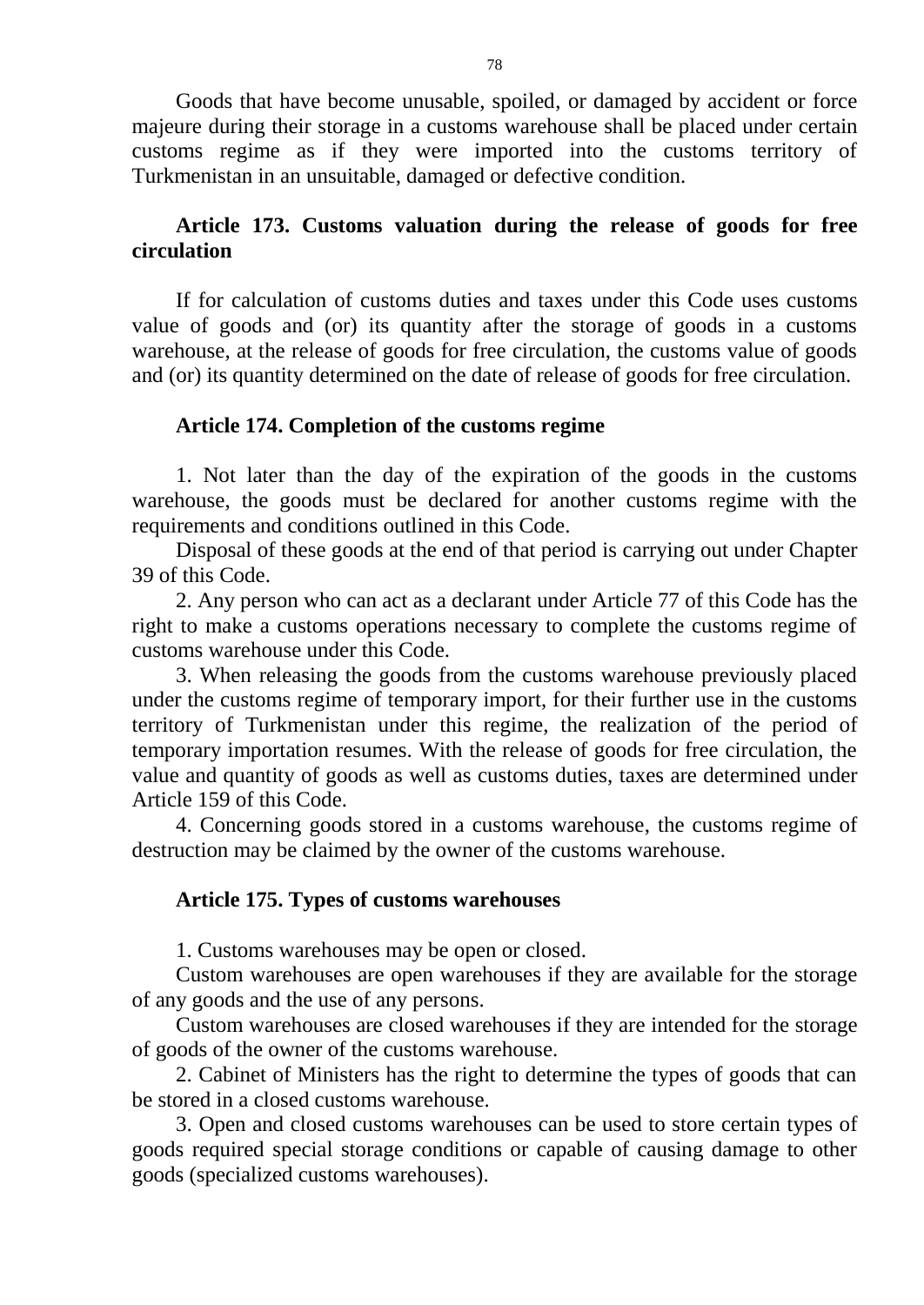### **Article 176. Requirements of necessary facilities and location of customs warehouses**

1. Premises and (or) open areas intended for use as a customs warehouse must be equipped in a way as to ensure the safety of goods, prevent access by unauthorized persons (persons who are not employees of the warehouse, not having authority concerning goods or not representatives of persons who has authority) as well as to provide an opportunity in respect of those goods to exercise a customs control. The location of customs warehouses shall be determined taking into account the interests of trade organizations and other stakeholders.

2. According to the first part of the current article, the authorized state body on customs affairs establishes mandatory requirements for the provision of necessary facilities and location of premises and (or) open areas intended for use as a bonded warehouse.

#### **Article 177. Owner of customs warehouse**

1. A legal entity of Turkmenistan included in the List of owners of a customs warehouse may own a customs warehouse.

The conditions for inclusion in the List of owners of a customs warehouse and the procedure for maintaining this list are established by the authorized state body on customs affairs.

The list of owners of the customs warehouse is maintained by the authorized state body on customs affairs.

2. The owner of a customs warehouse provides storage of goods under customs control, in the cases and under the conditions prescribed by this Code.

3. Relations between the owner of the customs warehouse and persons placing goods into storage in a customs warehouse built on a contractual basis. It is not allowed for the owner of the customs warehouse to refuse to sign an agreement if it has a space for the storage of goods.

4. Owners of customs warehouses may be the customs authorities without being included in the List of owners of temporary storage warehouses.

# **Article 178. Duties and Responsibilities of the owner of the customs warehouse**

1. Owner of the customs warehouse shall:

1) comply with the terms and conditions outlined in this Code concerning the storage of goods in a customs warehouse;

2) keep a record of stored goods and to submit to the customs authorities reports on storage of such goods;

3) to ensure the safety of goods in a customs warehouse;

4) provide security to make it impossible for unauthorized persons to get access to stored goods without the permission of the customs authority;

5) to pay customs duties and taxes under part two of this article, as well as in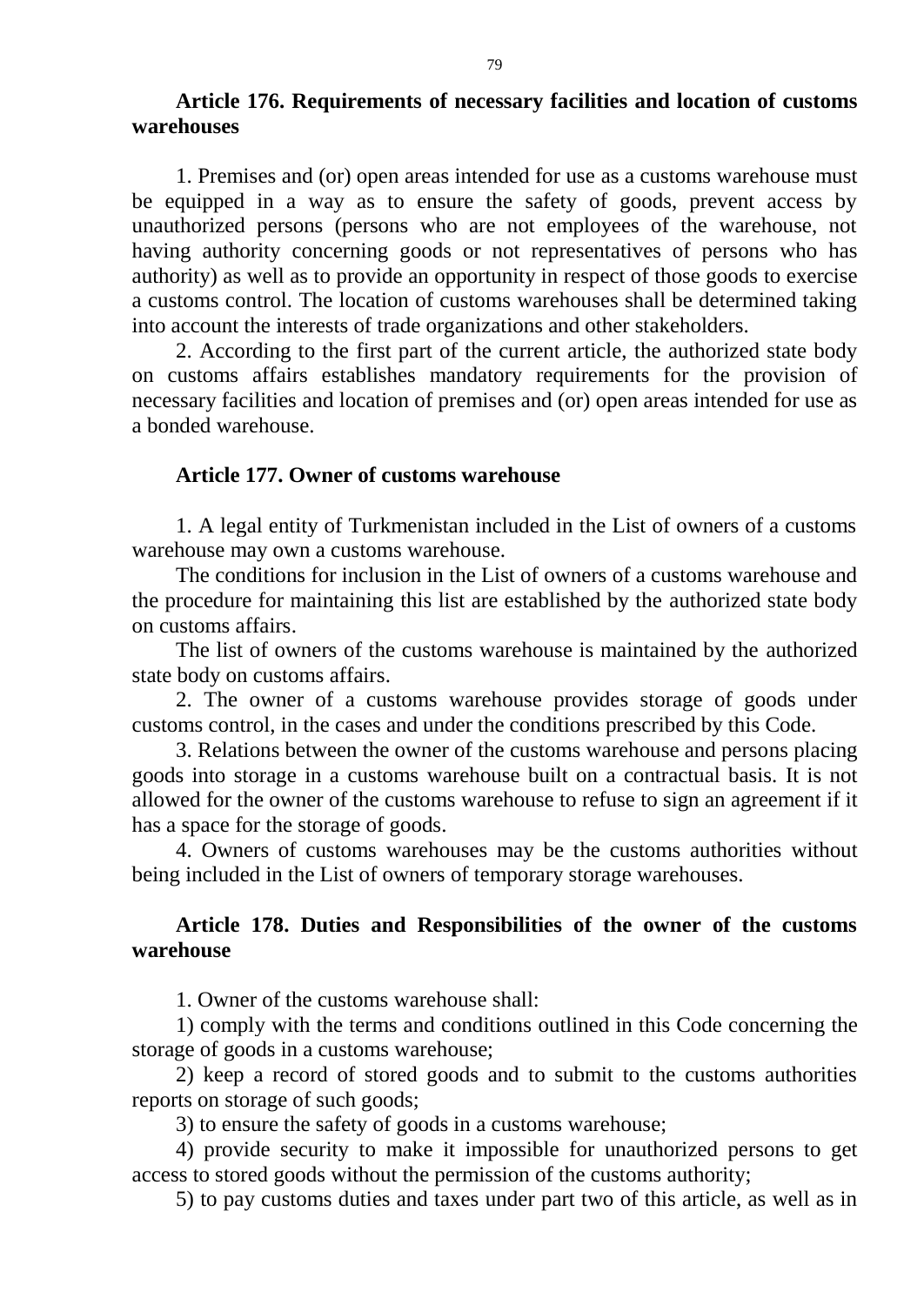the case provided by the first part of Article 55 of this Code if the owner of the customs warehouse received permission for internal customs transit.

2. Custom warehouse owner is responsible for paying duties and taxes on the goods stored in a customs warehouse; in case they are lost or released without permission of the customs authority. The owner of the customs warehouse is not responsible for the payment of customs duties and taxes only if the goods are destroyed or lost due to an accident, force majeure, or natural loss under normal conditions of storage.

### **Article 179. Actions taken with goods in case of exclusion of the owner of a customs warehouse from the List of owners of a customs warehouse**

If the owner of a customs warehouse is excluded from the List of owners of a customs warehouse, goods stored in his customs warehouse are subject to placement at his expense to another customs warehouse within two months from the day following the day of exclusion from this list. The owner of the customs warehouse is obliged to notify the persons who placed the goods in the customs warehouse within three days from the date of exclusion from the List of owners of the customs warehouse. From the day following the day of exclusion of the owner of a customs warehouse from the List of owners of a customs warehouse, the placement of goods in this customs warehouse is not allowed.

### **Article 180. Storage of goods in customs warehouses of customs authorities**

1. Customs warehouses of customs authorities are open warehouses and shall meet the requirements of Article 176 of this Code.

2. When storing goods in customs warehouses relationships between customs authorities and persons placing goods on customs warehouses shall be under this Code and the civil legislation of Turkmenistan.

It is not allowed to the customs authority to refuse to sign a contract if it has the possibility for the storage of goods.

Acceptance of goods for storage, customs authority certified by issuing a document in the form determined by the authorized state body on customs affairs to a person who placed goods in a customs warehouse.

3. Rights, duties, and responsibilities of the customs authorities in the implementation of these organizations of storage of goods in customs warehouses arise from an obligation under the general provisions on storage provided by the civil legislation of Turkmenistan, subject to the provisions outlined in this Code.

The customs authority shall be responsible for payment of customs duties and taxes in case of loss of goods stored in a customs warehouse, except if the goods are destroyed or lost due to an accident, force majeure, or natural loss under normal conditions of storage.

4. For storage of goods in the customs warehouse of the customs authority located at the checkpoint across the State Border of Turkmenistan, a customs fee is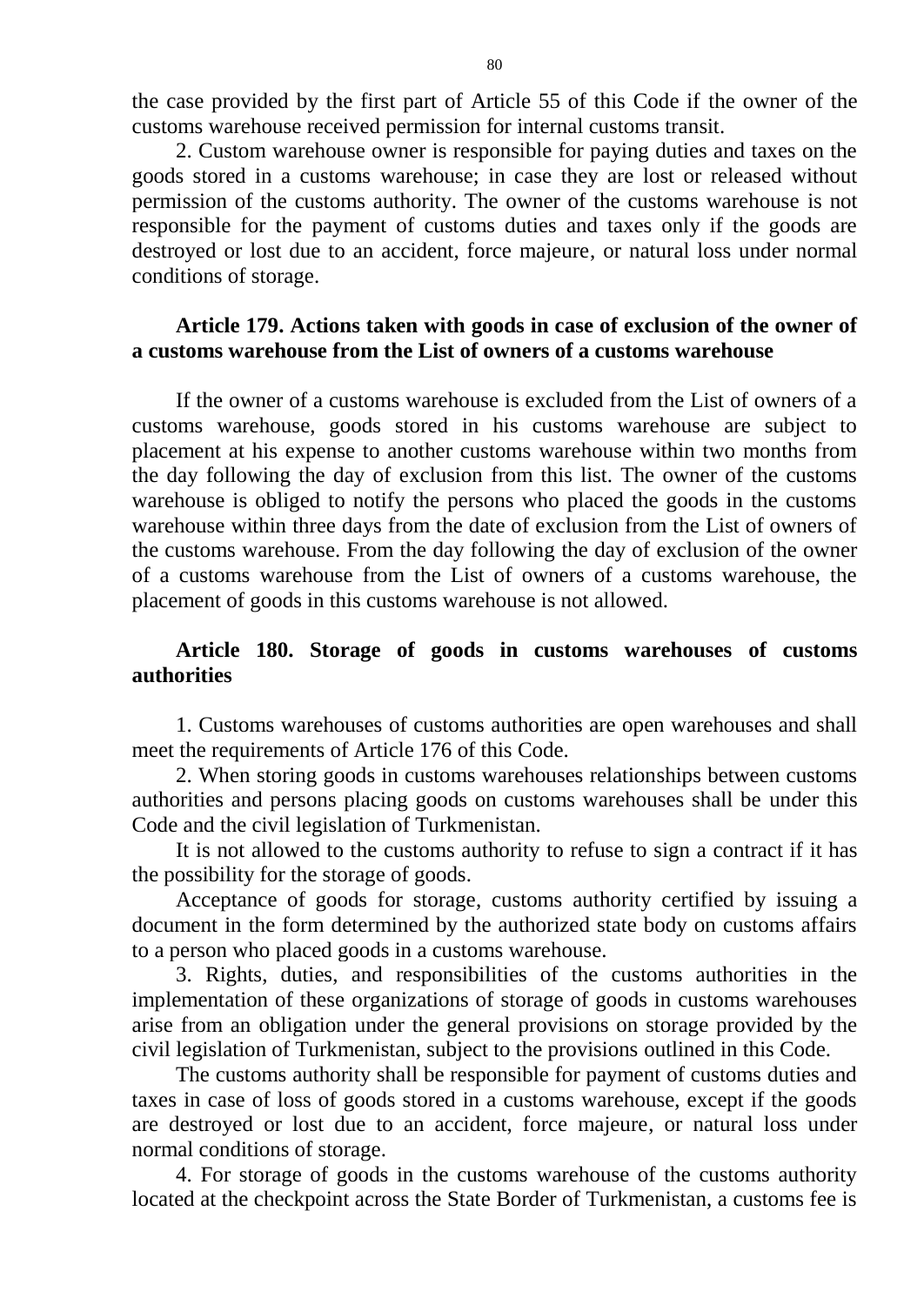levied in accordance with Chapter 32 of this Code.

#### **§ 7. Duty-free trade**

#### **Article 181. Content of customs regime**

1. Duty-free trade - customs regime under which foreign goods imported into the customs territory of Turkmenistan or Turkmen or goods are sold at retail to individuals leaving the customs territory of Turkmenistan, directly in duty-free shops without paying customs duties, taxes, and without application of prohibitions and restrictions of economic nature established by the legislation of Turkmenistan.

2. Sale of goods specified in the first part of this article, in duty-free shops carried under customs supervision on the customs territory of Turkmenistan at checkpoints across the state border of Turkmenistan.

3. When placed foreign goods under the customs regime of free trade, the return of previously paid import duties and taxes shall be carried out if such a refund is provided at the actual export of goods from the customs territory of Turkmenistan under this Code.

#### **Article 182. Conditions for placing goods under the customs regime**

1. Under the customs regime of free trade may be placed any goods, except goods banned from import into Turkmenistan, to export from Turkmenistan, illicit trafficking in Turkmenistan as well as other goods, the list of which is determined by the Cabinet of Ministers of Turkmenistan.

2. The declarant of the goods placed under the customs regime of free trade can be only the owner of a duty-free shop. The owner of a duty-free shop may only be a legal entity of Turkmenistan.

3. Placement of goods under the customs regime of free trade is permitted if:

1) The goods are intended for sale in the duty-free shop which opened under Article 184 of this Code;

2) Provided security for payment of customs duties and taxes under Chapter 29 of this Code.

4. Goods used for the operation of the duty-free shop are not subject to place it under the customs regime of free trade.

#### **Article 183. Requirements for provision of necessary facilities for the duty-free shop**

1. Premises for duty-free shops may consist of salesrooms, service areas, warehouses.

These facilities must be equipped to ensure the sale of goods exclusively in the salesrooms of the duty-free shops as well as the safety of goods and the possibility of conducting customs control.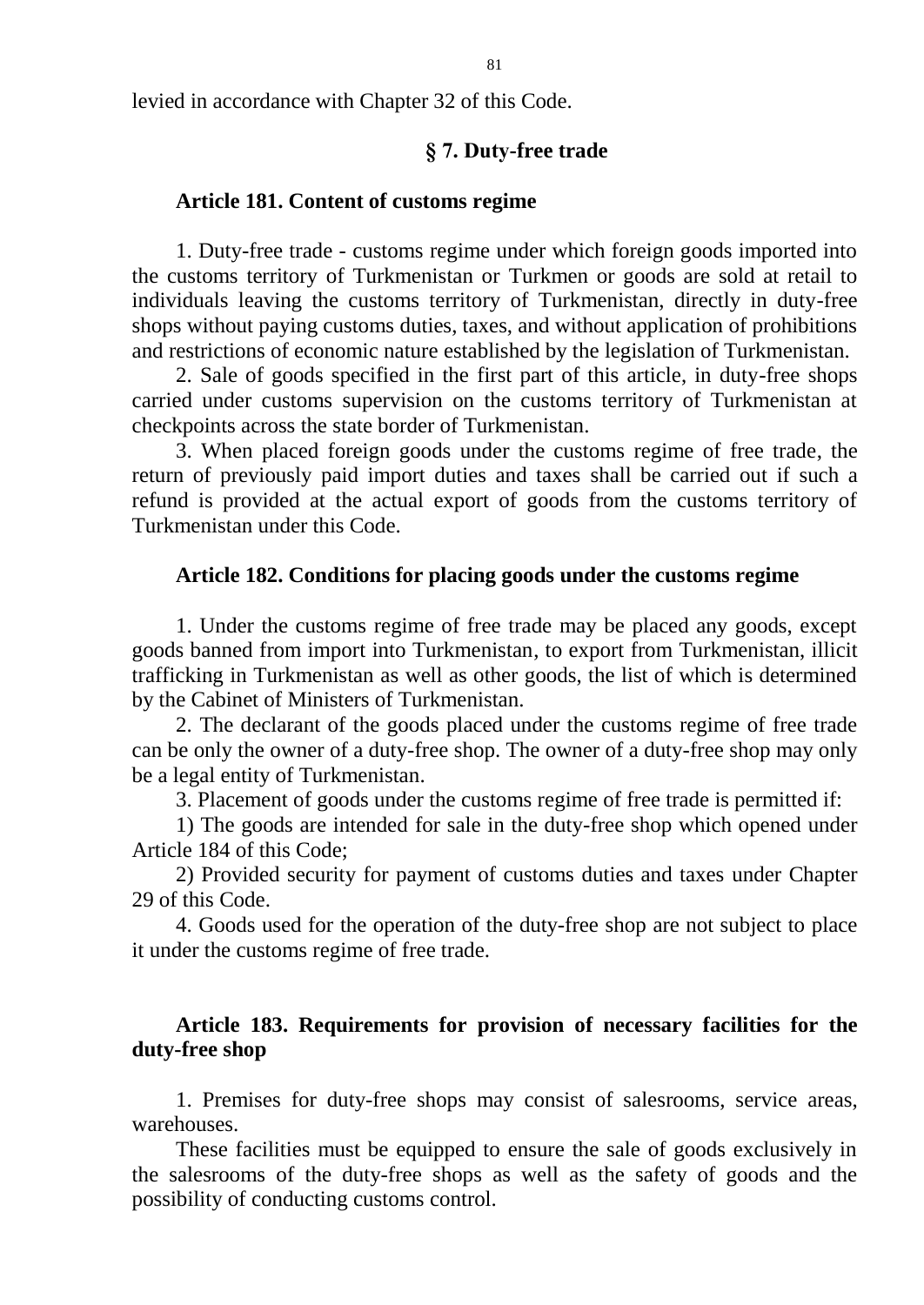2. Authorized state body on customs affairs establishes mandatory requirements for the arrangement of duty-free shop warehouses if such stores are located outside of checkpoints across the state border of Turkmenistan, concerning the procedure provided in Article 66 of this Code.

3. Duty-free shop trading halls shall be located to prevent the possibility of leaving the goods purchased in a duty-free shop in the customs territory of Turkmenistan, including by transferring them to individuals who remain in the area.

4. Duty-free shop premises are the customs control zones.

# **Article 184. Opening duty-free shop**

Opening of duty-free shops shall be in accordance with the procedure of establishing a regime at checkpoints across the state border of Turkmenistan at the presence of registration or authorization documents for the retail sale of goods if an obligation to have it provided by the legislation of Turkmenistan.

# **Article 185. Duties and Responsibilities of the owner of a duty-free shop**

1. The duty-free shop owner shall:

1) comply with the requirements and conditions of the customs regime of free trade;

2) comply with the requirements for the provision of necessary facilities of the duty-free shop;

3) exclude the possibility of use for other purposes the goods supplied to a duty-free shop for sale;

4) keep a record of receipt and sale of goods in duty-free shops and report to the customs authorities;

5) store the goods placed under the customs regime of free trade, only in backrooms and warehouses of a duty-free shop;

6) to pay customs duties and taxes in cases provided for by the second part of this article as well as in the case provided the first part of Article 55 of this Code if the owner of a duty-free shop received permission for internal customs transit;

7) comply with the requirements established by the legislation of Turkmenistan in the sphere of trade and currency regulation with the specifications provided in this Code;

8) in the case of closure of the duty-free shop to notify the customs authority.

2. Owner of the duty-free Shop is responsible for payment of customs duties and taxes in respect of goods placed under the customs regime of free trade, in the case of loss of foreign goods or their use for purposes other than sale at the dutyfree shop at retail to individuals leaving for outside the customs territory of Turkmenistan. The owner of the duty-free shop is not responsible for any customs duties, taxes only if the goods are destroyed or lost due to an accident, force majeure, or natural loss under normal conditions of storage and realization.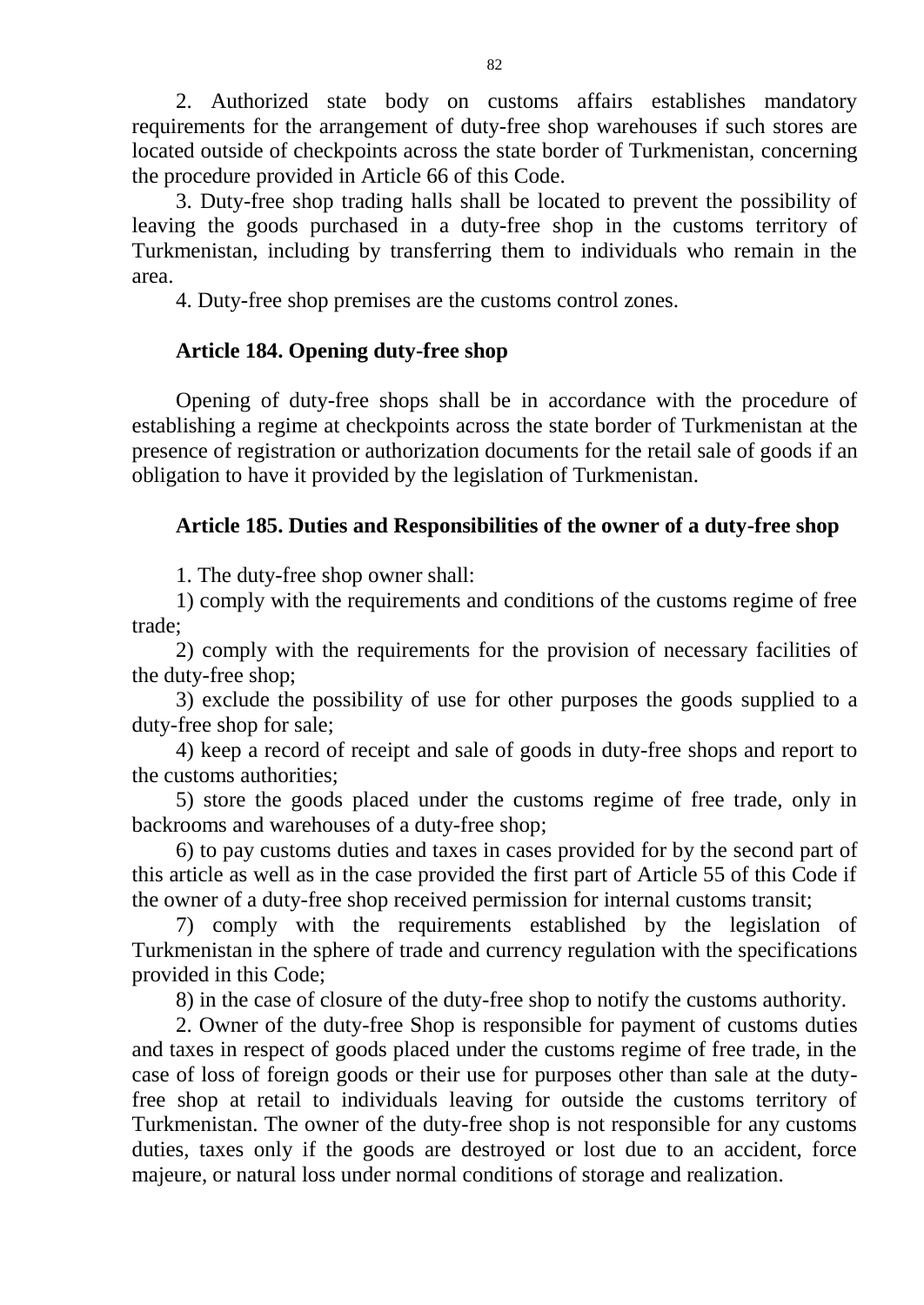#### **Article 186. Duty Free Shop Owners**

A legal entity of Turkmenistan included in the List of Duty Free Shop Owners may own a duty free shop.

The conditions for inclusion in the List of owners of duty-free shops and the procedure for maintaining this list are established by the authorized state body on customs affairs.

The list of owners of a duty-free shop is maintained by the authorized state body on customs affairs.

### **Article 187. Actions taken with goods in case of closure of a duty-free shop**

1. In case of closure of the duty-free shop, foreign goods placed under the customs regime of free trade shall be placed under another customs regime within fifteen days from the day following the date of closing of duty-free shops.

2. From the day following the date of closing of duty-free shops, the goods placed under the customs regime of free trade are treated for customs purposes as goods placed in temporary storage. The sales of such goods, as well as the placement of other goods in duty-free shops, are not allowed.

3. Closure of duty-free shop does not release the owner of the duty-free shop from the compliance and fulfillment of obligations established by this Code.

### **Chapter 18. FINAL CUSTOMS PROCEDURES**

#### **§ 1. Re-import**

### **Article 188. Content of customs regulations**

1. Re-import - customs regime under which goods previously removed from the customs territory of Turkmenistan, are imported into the customs territory of Turkmenistan promptly without payment of customs duties and taxes and application of prohibitions and restrictions of economic nature, established by the legislation of Turkmenistan.

2. Goods placed under the customs regime of re-import are considered for customs purposes as released for free circulation.

#### **Article 189. Conditions for placing goods under the customs regime**

1. Placement of goods under the customs regime of re-importation is permitted if:

1) when removal from the customs territory of Turkmenistan the goods that have the status of goods in free circulation or the products are processed from foreign goods;

2) goods declared for the customs regime of re-import within three years from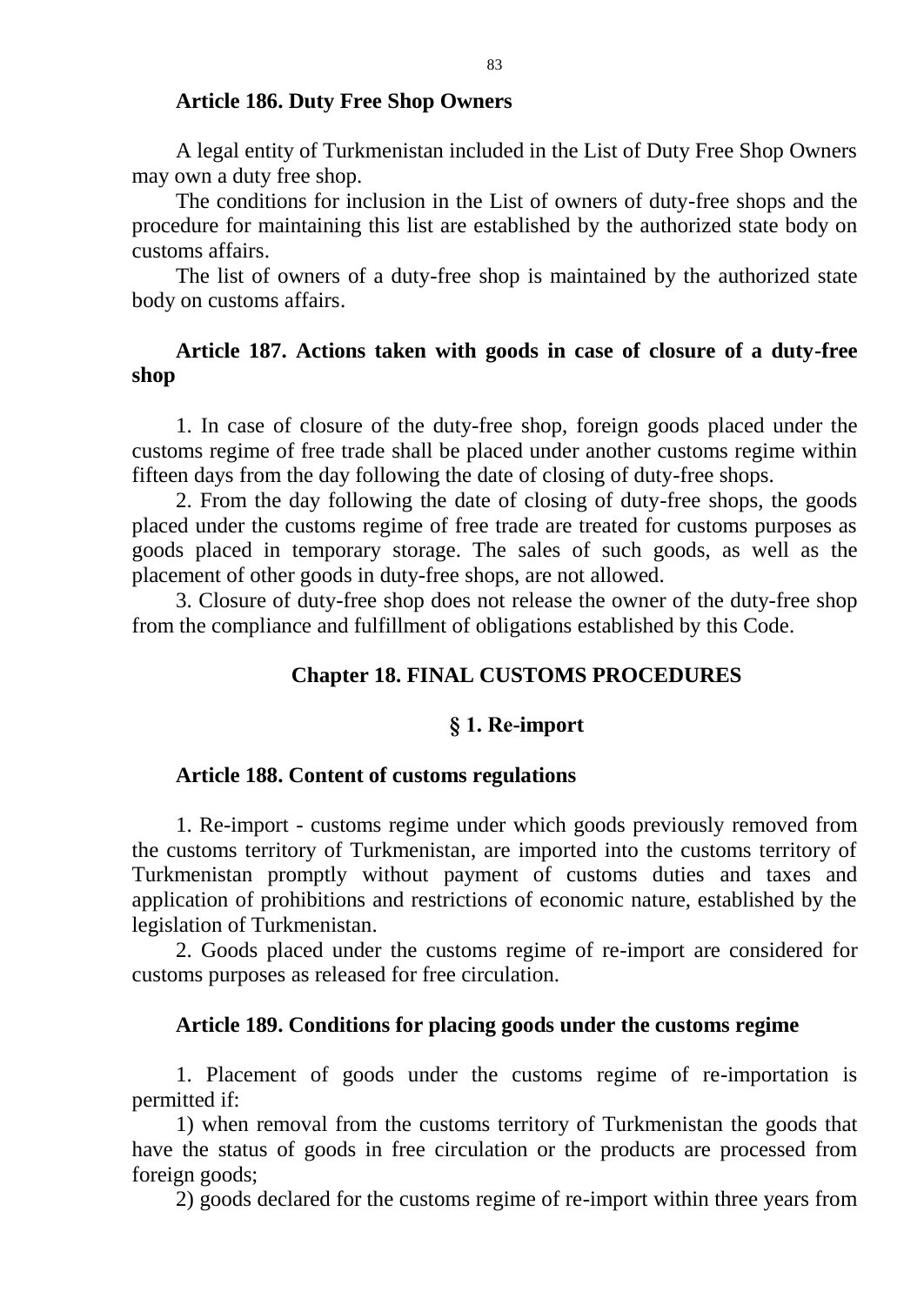the day following the day of crossing the customs border when they are removed from the customs territory of Turkmenistan. Upon reasonable request of the person concerned, the authorized state body on customs affairs shall extend the period in respect of the equipment used for construction, manufacturing, mining, and other similar purposes, is subject to all other provisions of this paragraph;

3) goods are in the same condition in which they were removed from the customs territory of Turkmenistan except for the changes that have occurred due to normal wear or natural loss under normal conditions of transportation, storage or use;

4) paid the amount of import customs duties and taxes to be returned to the State Budget of Turkmenistan at the re-importation of goods.

2. Use of goods outside the customs territory of Turkmenistan, for-profit as well as committing to them the actions necessary to ensure their safety including repairs (except for major repairs and upgrades), maintenance and other operations that are necessary to preserve consumer properties of goods and maintain the goods in the condition in which they were on the day of their removal from the customs territory of Turkmenistan, not prevent the placement of goods under the customs regime of re-import, except in cases where repair operations have resulted in an increase in the good cost compared to their value on the day of removal.

3. Under the customs regime of re-import may be placed goods earlier placed under other customs regimes.

### **Article 190. Refund of import duties and taxes at re-importation of goods**

1. During the re-import of goods, the number of import duties and taxes shall be returned to the State Budget of Turkmenistan, if in connection with the removal of goods from the customs territory of Turkmenistan amount of such duties and taxes are not levied or have been returned.

2. Amounts of import customs duties and taxes are calculated according to the rules established by the third part of Article 130 of this Code for determination the payable customs duties and taxes during the release of processed products for free circulation.

3. The amount of customs duties and taxes provided for in this article are charged by customs authorities in the manner prescribed by this Code for the collection of customs duties.

# **Article 191. Documents and information required for placing goods under the customs regime of re-import**

1. To obtain permission to place the goods under the customs regime of reimport the declarant provides to the customs authority information about the circumstances of the removal of goods from the customs territory of Turkmenistan as well as information about operations to repair the goods if such operations are conducted with the goods outside the customs territory of Turkmenistan.

2. To confirm the information specified in part one of this article, the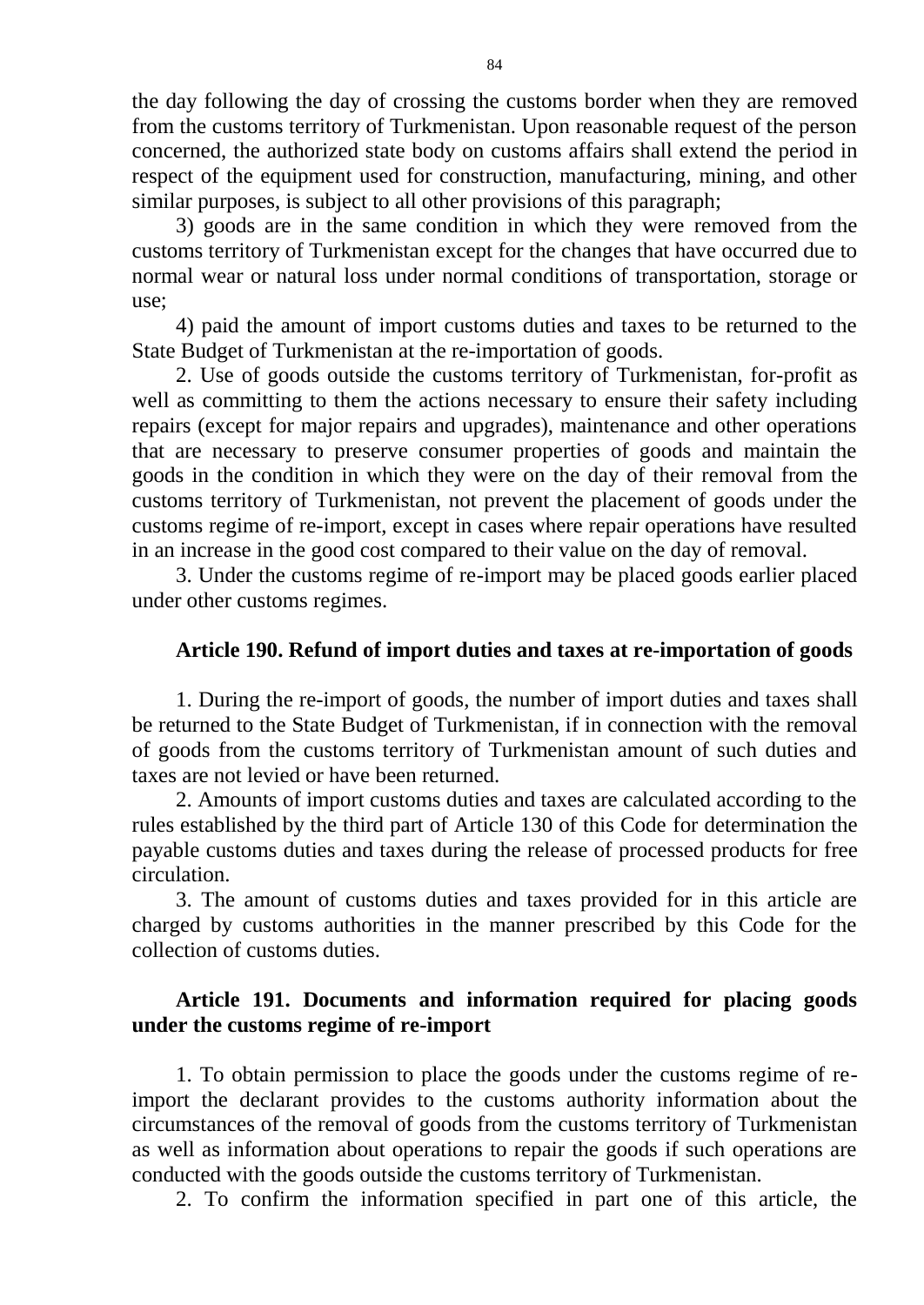declarant shall submit to the customs authorities the customs declaration accepted at the removal of goods from the customs territory of Turkmenistan, documents that prove the date of crossing the customs border when they are removed, proof of compliance with the requirements of Article 190 of this Code as well as other documents confirming the declared information.

#### **Article 192. Refund of export customs duties on re-importation of goods**

1. Refund of payments of export customs duties made if the goods are imported into the customs territory of Turkmenistan under the customs regime of re-import not later than six months from the day following the day of crossing the customs border when they are removed from the customs territory of Turkmenistan.

2. Refund of payments of export duties by customs authorities exercises under this Code.

### **§ 2. Re-export**

#### **Article 193. Content of customs regime**

Re-export - customs regime under which goods previously imported into the customs territory of Turkmenistan are removed from this territory without payment or refund of customs duties and taxes and application of prohibitions and restrictions of economic nature established by the legislation of Turkmenistan.

#### **Article 194. Conditions for placing goods under the customs regime**

1. The foreign goods are placed under the customs regime of re-export including those imported into the customs territory of Turkmenistan with violations under the law on import bans.

Goods released for free circulation may be placed under the customs regime of re-export subject to the conditions provided for in Article 196 of this Code.

2. Under the customs regime of re-export may be placed the goods previously placed under another customs regime, to complete actions such customs regime in the manner prescribed by this Code.

3. Turkmen legislation and (or) international treaties of Turkmenistan may set additional conditions for placing goods under the customs regime of re-export.

### **Article 195. Application of customs duties and taxes at re-exportation of goods**

1. At re-exportation of goods, exemption from import duties and taxes shall be granted or refund of amounts is made if such exemption or refund provided upon completion of the customs regime under which goods are in the customs territory of Turkmenistan.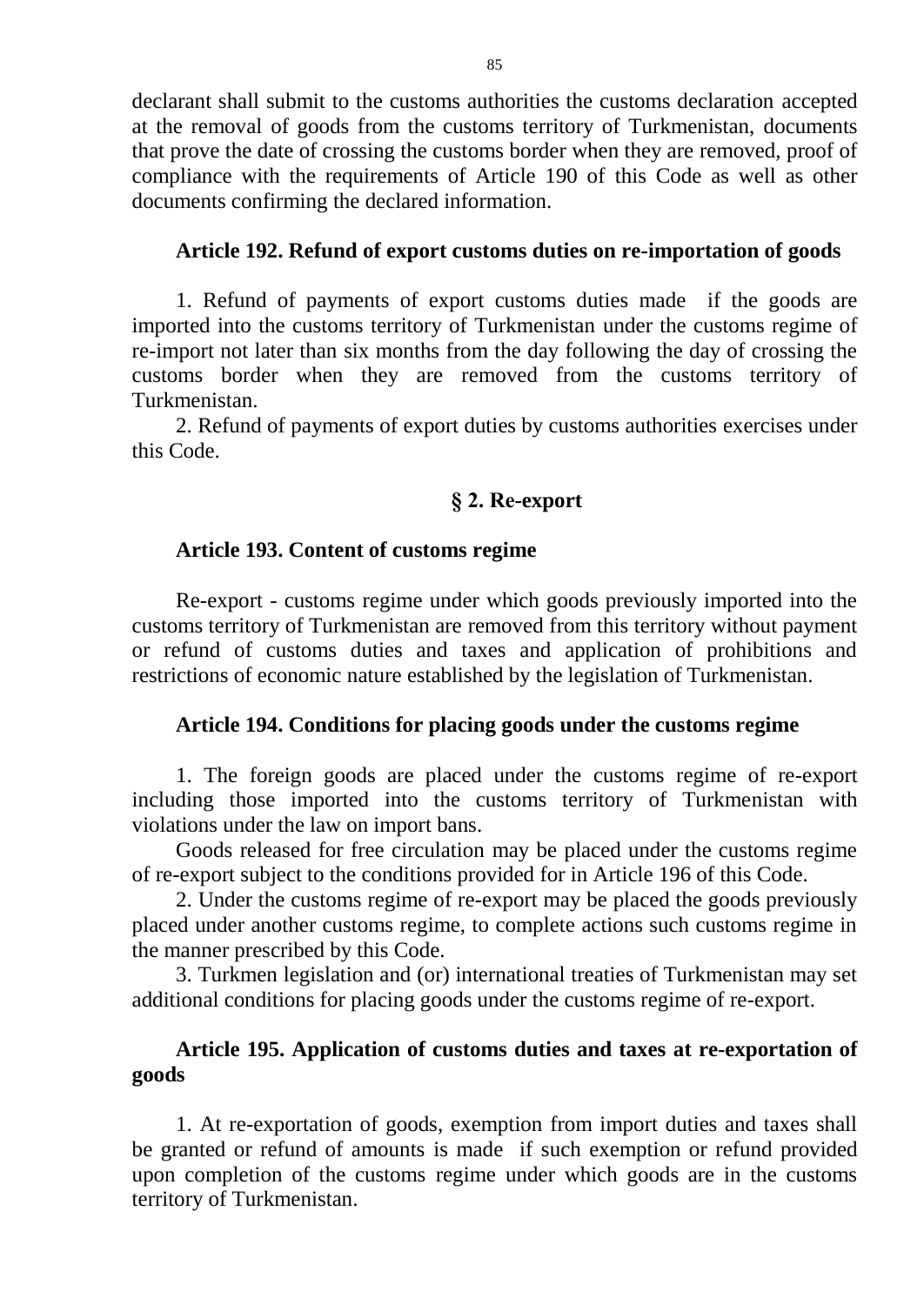2. When removing exported goods, export customs duties not paid.

# **Article 196. Application of the customs regime of re-export to goods released for free circulation**

1. Goods released for free circulation in respect of which established the fact that on the day of crossing the customs border of Turkmenistan they were defective or not otherwise comply with the terms of foreign trade transactions in quantity, quality, description or packaging and for these reasons they are returned to the supplier or other person specified by him, may be placed under the customs regime of re-export, if these goods:

1) is not used or repaired in Turkmenistan, except in cases where the use of the goods was necessary to detect defects or other circumstances which led to the return of the goods;

2) can be identified by the customs authorities;

3) released within six months from the date of their release for free circulation.

Upon reasonable request of the declarant, the period specified in this paragraph may be extended by the customs authority in accordance with the terms of foreign trade transactions.

2. During the re-exportation of goods under the first part of this article, the refund of customs duties and taxes shall be made under Article 296 of this Code.

### **§ 3. Destruction**

### **Article 197. Content of customs regime**

Destruction - the customs regime under which foreign goods are destroyed under customs control without payment of customs duties and taxes, and without application of prohibitions and restrictions of economic nature, established by the legislation of Turkmenistan.

### **Article 198. Conditions for placing goods under the customs regime**

1. Destruction of goods is allowed if the goods are subjected to destruction, cannot be restored to their original state in a cost-effective manner.

2. Not permitted to destroy the following product categories:

1) cultural values;

2) animal and plant species, endangered species, their parts, and derivatives, except cases when their destruction is required to prevent epidemics and epizootics;

3) goods took by the customs authorities as collateral for the termination of collateral relations;

4) seized goods or goods that are seized under the law;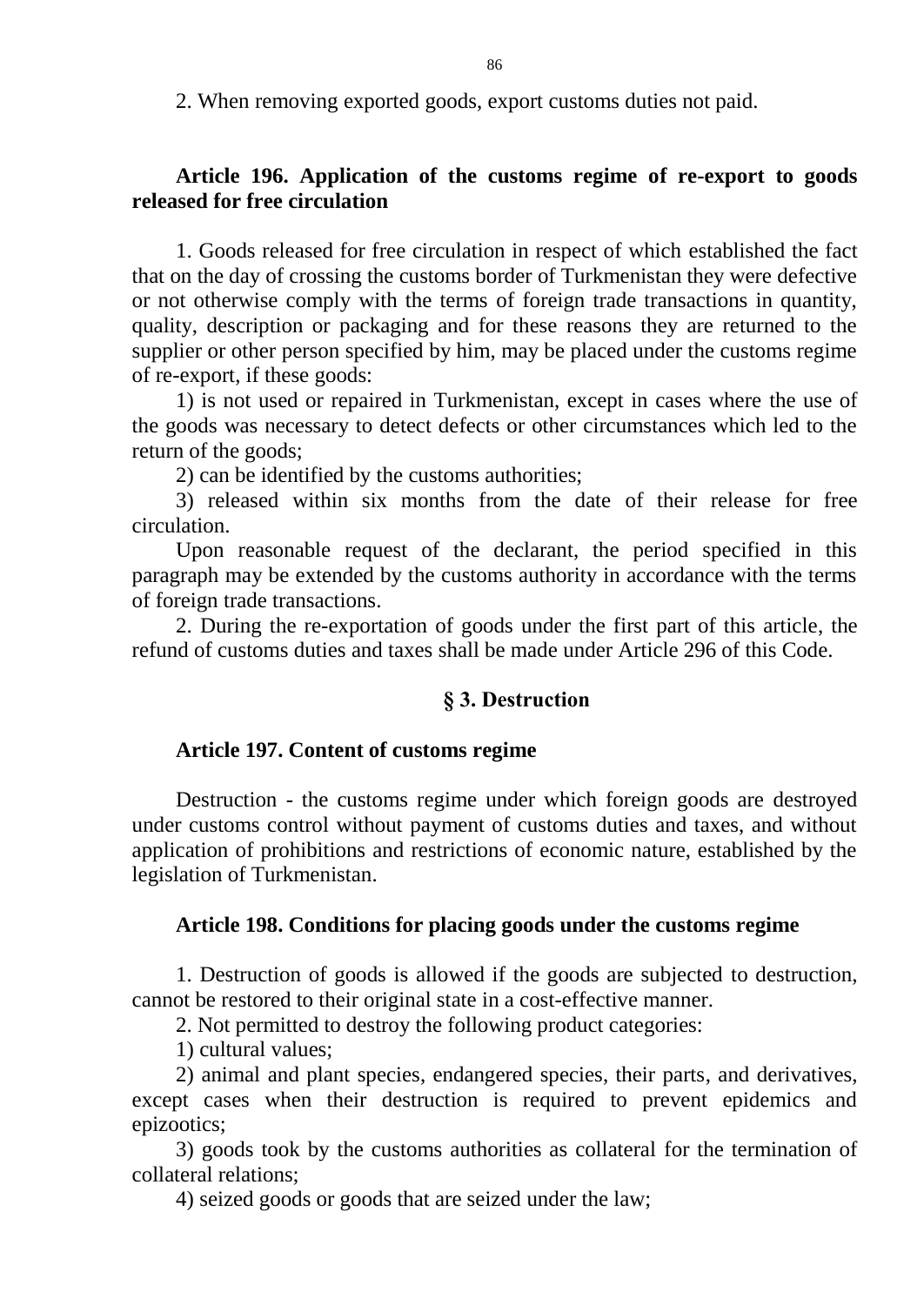5) other goods, a list of which is set by the Cabinet of Ministers of Turkmenistan.

3. Destruction of goods is permitted if:

1) it may cause significant harm to the environment or pose an immediate or potential danger to life and health;

2) produced by the consumption of goods following their common purpose;

3) may result in costs for the public authorities of Turkmenistan.

### **Article 199. Date and place of destruction**

1. Period of the destruction of goods established by customs authorities based on the application of the declarant based on the time reasonably necessary to carry out operations to eradicate this kind of goods by claimed method, and the time required for transporting goods from their location in the place of destruction.

2. The place of the destruction of goods is determined by the declarant to meet the requirements of the legislation of Turkmenistan on Environmental Protection.

### **Article 200. Application for the customs regime of destruction in respect of goods destroyed by accident or force majeure**

1. Customs regime of destruction can be applied to goods that have been destroyed, lost, or damaged due to an accident or force majeure.

2. When placing the destroyed or damaged goods under the customs regime of destruction applying the provisions of the first paragraph of Article 198 and Article 201 of this Code.

# **Article 201. Waste**

1. For waste generated as a result of the destruction of foreign goods is subject to customs duties, taxes, as if these wastes were imported into the customs territory of Turkmenistan in that condition, except in cases when these wastes are removed from the customs territory of Turkmenistan or recycled in unsuitable for further commercial use in the customs territory of Turkmenistan, and cannot be restored to their original state in a cost-effective manner.

Wastes that are subject to customs duties and taxes shall be declared.

2. To levy customs duties and taxes, wastes are considered as goods imported into the customs territory of Turkmenistan.

3. Responsibility for payment of customs duties and taxes in respect of waste carries a declarant.

# **§ 4. Refusal in favor of the state**

# **Article 202. Content of customs regulations**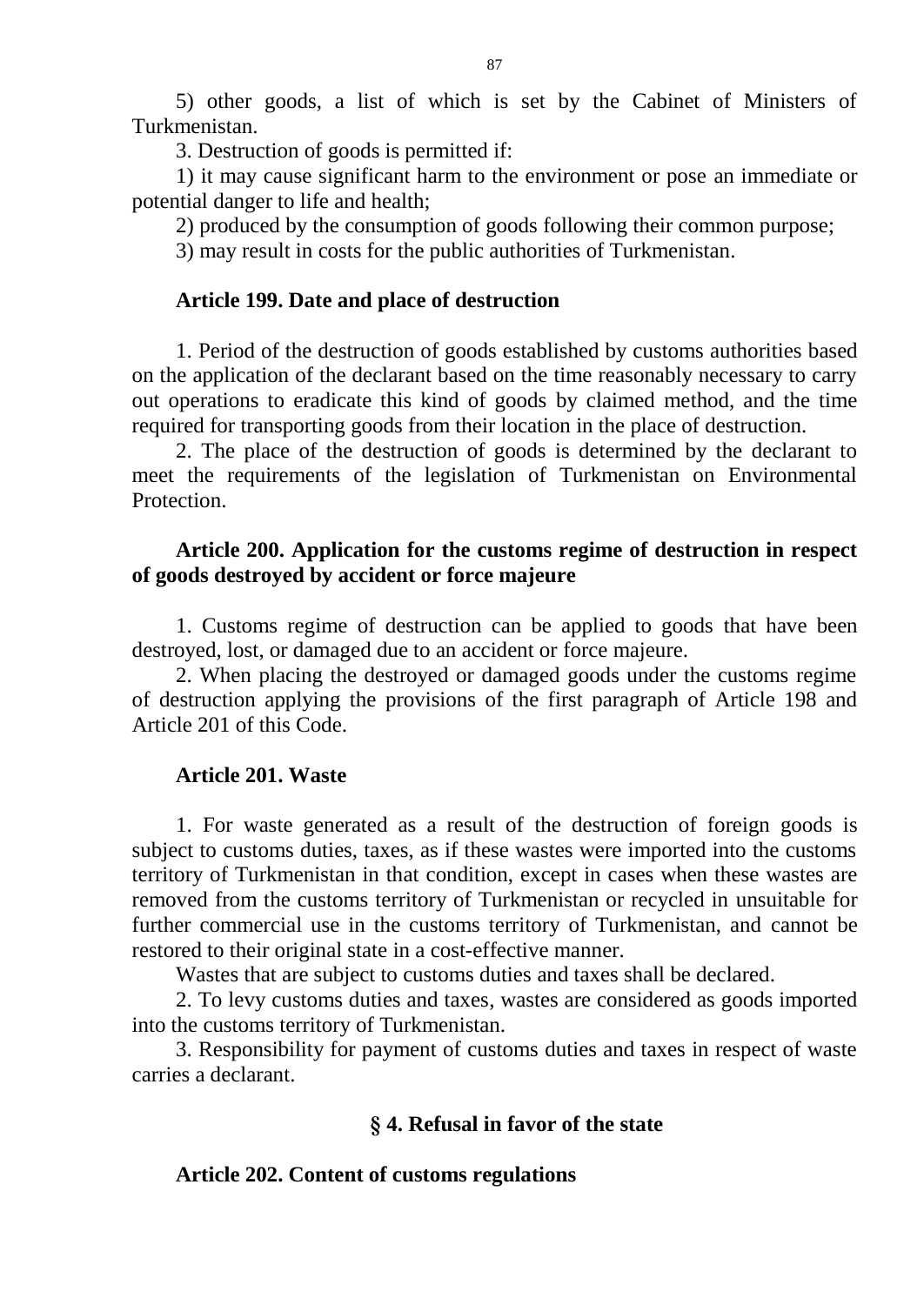Refusal in favor of the state - the customs regime under which goods are transferred to the state ownership free of charge without payment of customs duties and taxes, and without application of prohibitions and restrictions of economic nature, established by the legislation of Turkmenistan.

### **Article 203. Conditions for placing goods under the customs regime**

1. Refusal from the goods in favor of the state should not lead to any expense for public authorities of Turkmenistan that cannot be compensating by proceeds from the sale of goods.

2. At the customs regime of denial in favor of the state cannot be placed goods turnover of which is prohibited under the law.

# **Article 204. Status of goods which the person has waived in favor of the state**

1. Goods placed under the customs regime of refusal in favor of the state become the property of the State under this Code.

2. Since the transfer of goods which the person has waived in favor of the state to the customs authorities they have a status being in free circulation in the customs territory of Turkmenistan.

### **Article 205. Responsibility for the application of the customs regime**

Responsibility for the legality of disposal of goods by placing them under the customs regime for refusal in favor of the state shall be the declarant. Customs authorities shall not reimburse any property claims of persons having authority in respect of goods which the declarant refused in favor of the state.

# **Chapter 19. SPECIAL CUSTOMS PROCEDURES**

### **§ 1. Moving supplies**

### **Article 206. Content of customs regime**

Moving supplies - a customs regime under which goods intended for use on the sea (river) vessels, aircraft and trains used for the international carriage of passengers and (or) services, as well as goods intended for sale to crew members and passengers of such ships (river), aircraft, crossing the customs border without paying customs duties, taxes, and without application of the prohibitions and restrictions of economic nature stipulated by the legislation of Turkmenistan.

### **Article 207. Conditions for placing goods under the customs regime**

1. Under the customs regime of movement of supplies allowed the placement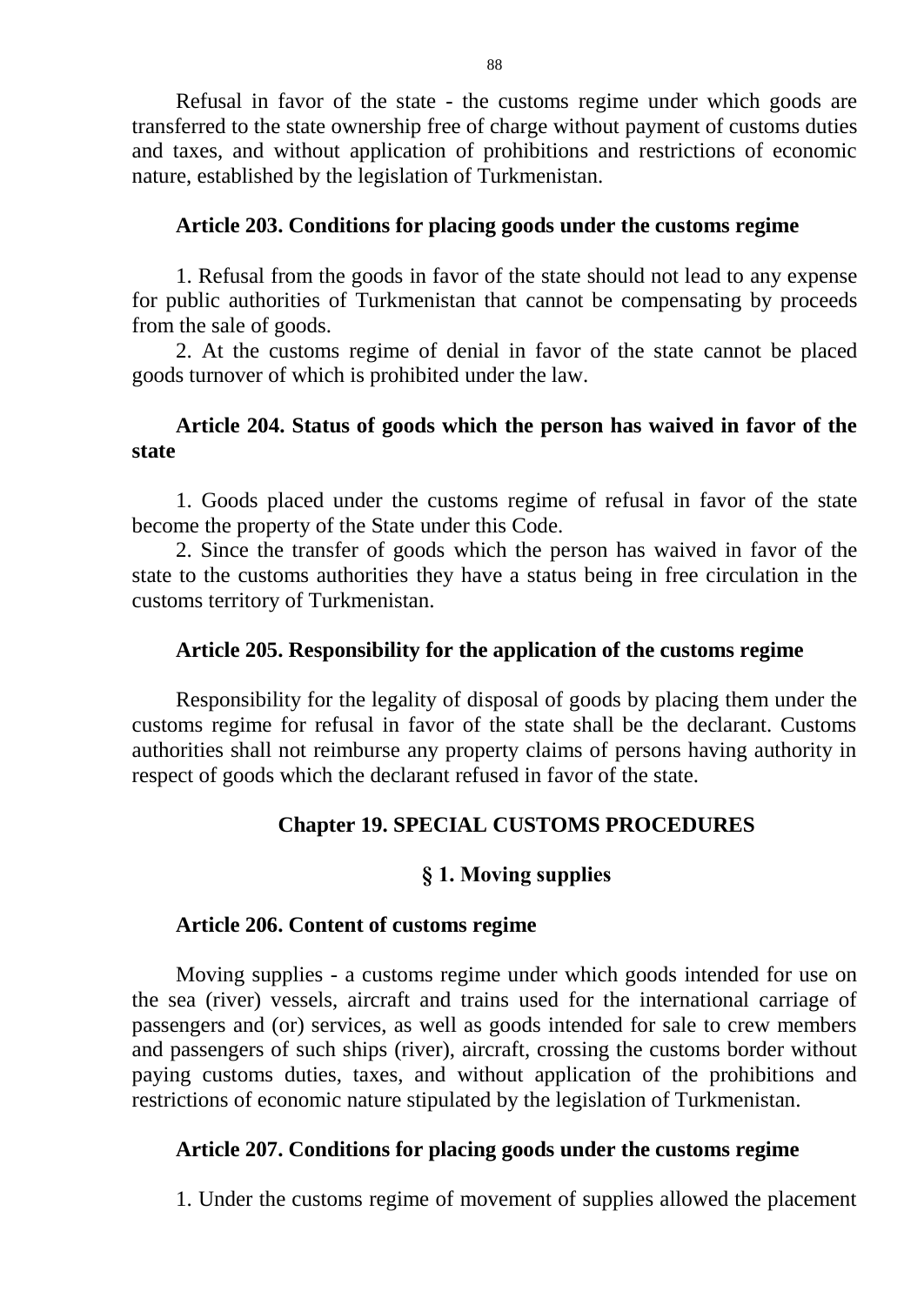of goods (hereinafter in this chapter - supplies):

1) necessary for the proper operation and maintenance of sea (river) vessels, aircraft and trains en route or stop points or parking (including fuel and lubricants);

2) intended for use by passengers and crew members on board the sea (river) vessels, aircraft or passengers and crew aboard the train, whether these provisions sold or not;

3) intended for sale to passengers and crew members of sea (river) vessels, aircraft without a purpose of consumption on board these ships.

2. Supplies shall be placed under the customs regime of moving supplies, regardless of the country of registration or nationality sea (river) vessels, aircraft or trains.

3. Under the customs regime of movement of supplies are not allowed placement of spare parts and equipment necessary for the proper operation and maintenance of sea (river) vessels, aircraft, and trains en route or stop points or parking.

4. Customs regime of movement of supplies applies to supplies by using sea (river) vessels for commercial navigation, aircraft civil and state aircraft, except the use of vehicles by individuals for personal use.

# **Article 208. Conditions for exemption from customs duties and taxes**

1. When imported into the customs territory of Turkmenistan supplies aboard the sea (river), aircraft, import duties, taxes are not paid on the condition that those supplies remain on board of the ships during their stay in the customs territory of Turkmenistan.

2. Supplies importing into the customs territory of Turkmenistan in trains and necessary to ensure the normal operation and maintenance of trains and also intended for use by passengers and crew aboard the train, import duties, taxes are not paid on the condition that those supplies remain in trains during their stay in the customs territory of Turkmenistan.

3. When foreign goods intended for sale to passengers and crew members of the sea (river), aircraft without their consumption on board these vessels, under the customs regime of movement of supplies exempt from customs duties and taxes shall be granted subject to sale of goods outside the customs territory of Turkmenistan, taking into account the provisions of the third paragraph of Article 209 of this Code.

4. Removal supplies from the customs territory of Turkmenistan placed aboard sea (river), aircraft and export duties are not paid if these supplies are exported in an amount corresponding to the number of passengers and crew members, flight duration and sufficient to ensure the normal operation and maintenance of these ships, taking into account the supplies carried on board these ships.

5. At the removal supplies from the customs territory of Turkmenistan, necessary for the proper operation and maintenance of trains and supplies intended for use by passengers and crew aboard the train, export duties are not payable if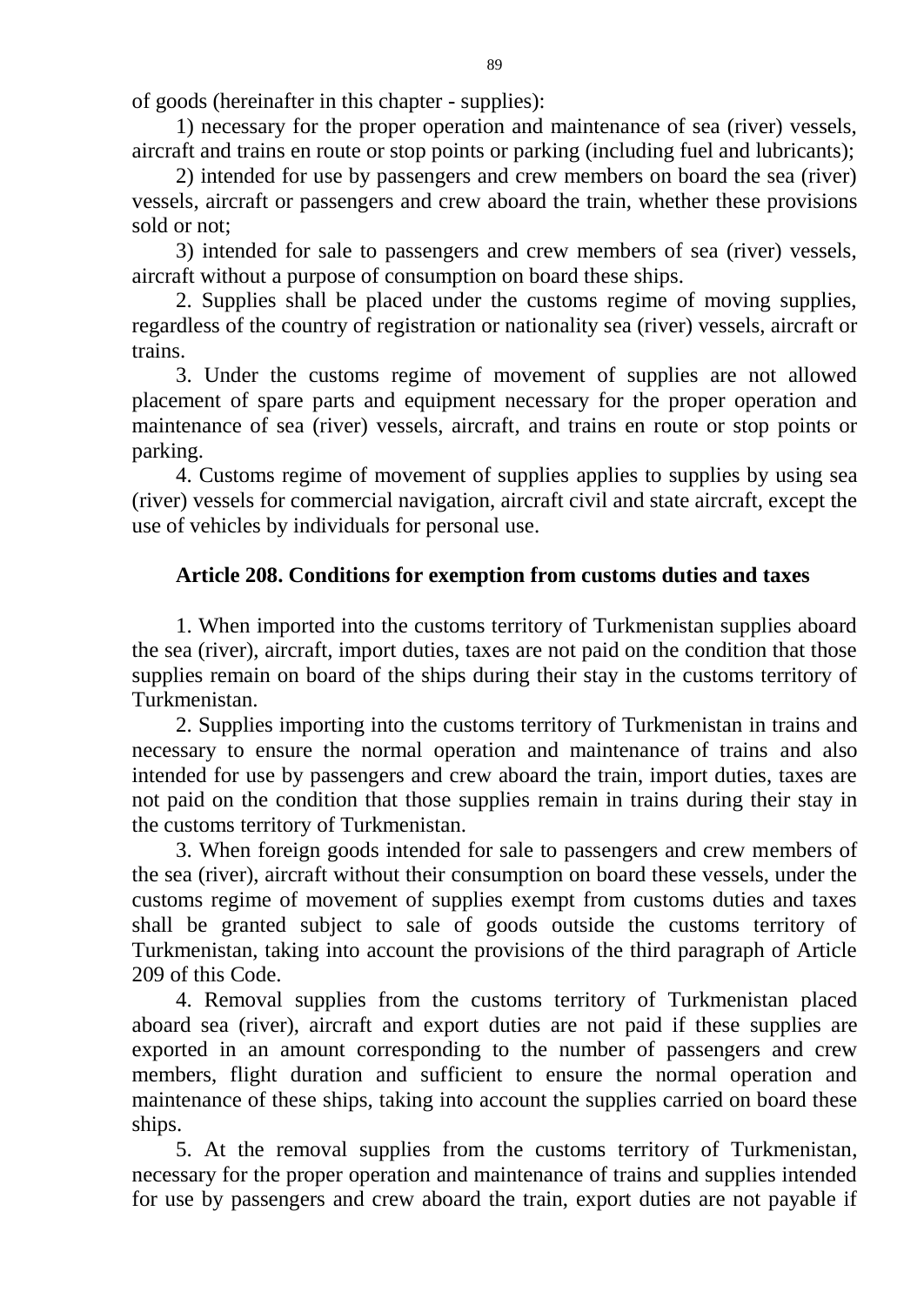these supplies are removed in an amount sufficient to provide normal operation and maintenance of trains and required for use by passengers and crew aboard the train during the journey, taking into account the supplies available on these trains.

6. With the permission of the customs authority supplies may temporarily be unloaded and transferred respectively to other vessels or other trains involved in the international transport of passengers and goods, if the conditions provided for in this paragraph.

### **Article 209. Use supplies**

1. Supplies that are intended for use by passengers and crew members of sea (river) vessels, and supplies necessary for the proper operation and maintenance of these vessels can be consumed and used on these ships during their stay in the customs territory of Turkmenistan in the amount corresponding to a number of passengers and crew members, as well as the duration of staying, including during the repair sea (river) vessels if at that time the crews do not leave the vessel.

2. At making a planned landing by aircraft at the airport or one of several airports that are in the customs territory of Turkmenistan, supplies intended for the proper operation and maintenance of these ships, and supplies intended for consumption by the crew and passengers at the time when the aircraft in the point of landing and during a flight between them, can be used in while the aircraft in landing points and during the flight between them.

3. Supplies that are intended for sale to passengers and crew members of aircraft without their consumption on board of these ships may be sold during staying of the aircraft in the customs territory of Turkmenistan, provided that they are sold on board of these ships.

4. Supplies that are intended for use by passengers and crew aboard the train, and the supplies necessary for the proper operation and maintenance of these trains can be consumed and used in these trains on their way or stop points or parking in the customs territory of Turkmenistan in an amount corresponding to the number of passengers and crews of workers, as well as the duration of parking and travel time.

5. Customs authorities may oblige the carrier to take the measures necessary to ensure compliance with the use of supplies provided for in this paragraph while staying the sea (river) vessels, aircraft or trains in the customs territory of Turkmenistan. By decision of the customs authority on the premises may be imposed customs seals and stamps at which supplies are stored.

### **§ 2. Other special customs regimes**

#### **Article 210. Other special customs regimes**

Other special customs regimes established in respect of the following goods transported across the customs border of Turkmenistan:

1) goods removed from the customs territory of Turkmenistan and designed to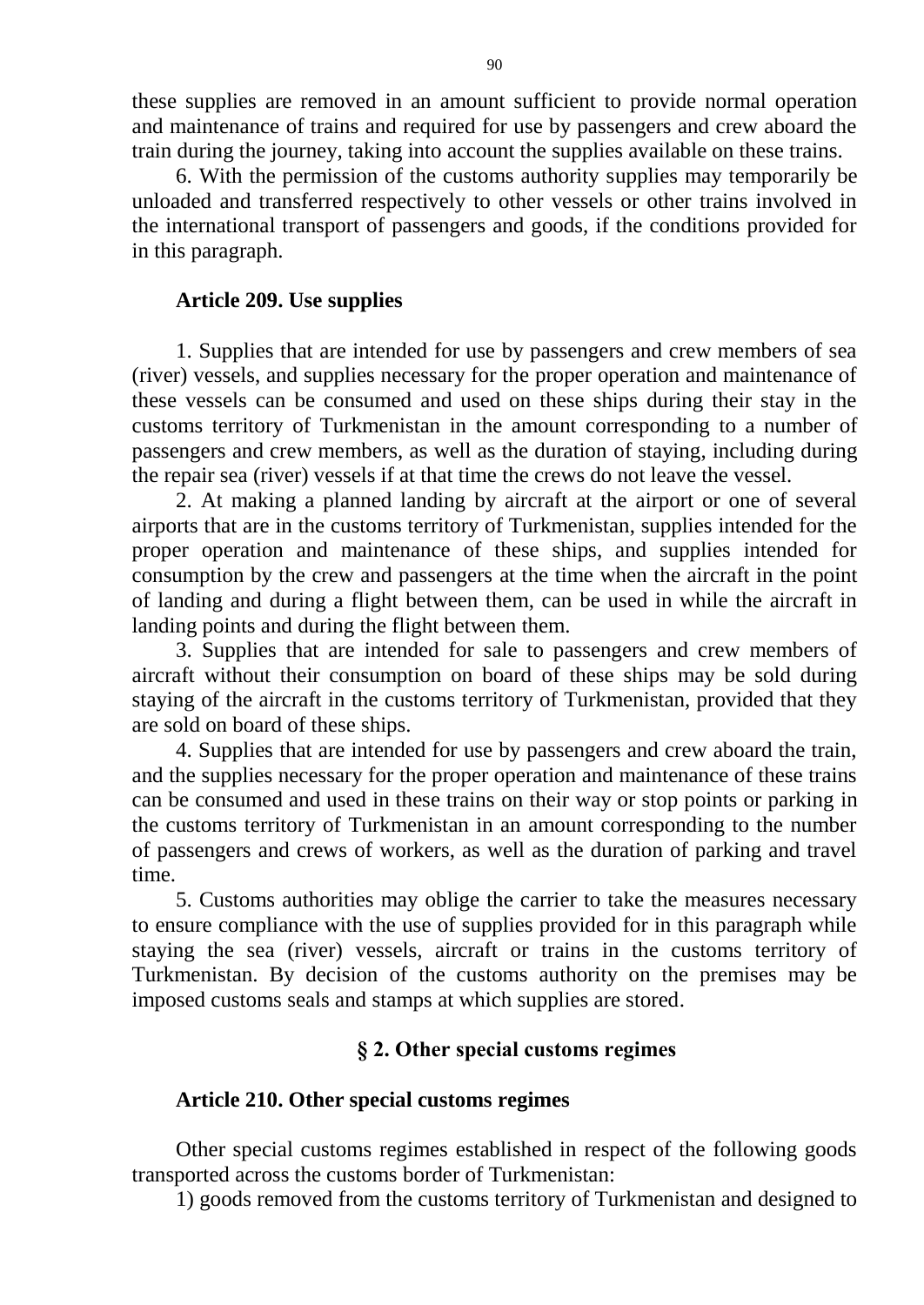ensure the functioning of embassies, consulates, missions at international organizations and other official representatives of Turkmenistan abroad;

2) goods transported across the customs border for prevention and elimination of natural disasters and other emergencies, including products intended for free distribution to people affected by emergencies and products needed to carry out rescue and other emergency work and life rescue units;

3) Turkmen goods moved between the customs authorities through the territory of a foreign state;

4) other types of goods, determined by the Cabinet of Ministers of Turkmenistan.

# **Article 211. Contents of special customs regimes, the procedure, and conditions for placing goods under special customs regimes**

1. Special customs regimes provide full exemption from customs duties and taxes, as well as non-use for them economic prohibitions and restrictions established by the legislation of Turkmenistan.

2. Refund of the number of customs duties and taxes at placing goods under special customs procedures not performed, except cases when chosen a special customs regime changed to the export customs regime.

3. The Cabinet of Ministers may determine other requirements and conditions for placing goods under special customs regimes.

# **Subsection 3. SPECIAL CUSTOMS PROCEDURES**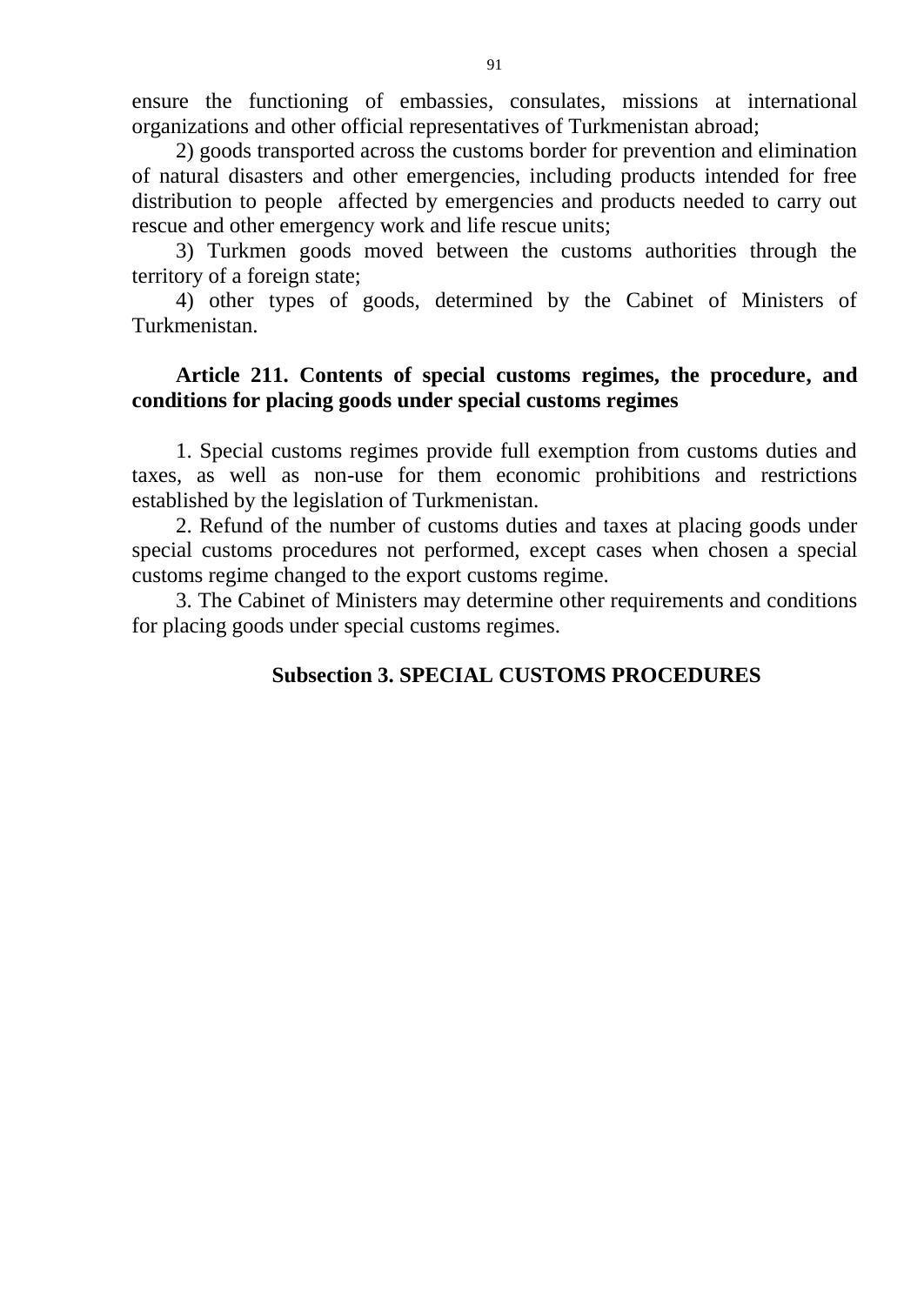#### **Chapter 20. MOVEMENT OF VEHICLES**

#### **Article 212. Customs regimes applicable to vehicles**

Vehicles crossing the customs border of Turkmenistan in accordance with the customs regime of temporary import or temporary export in the order prescribed by this chapter.

#### **Article 213. Temporary importation of vehicles**

1. Temporary importation of vehicles into the customs territory of Turkmenistan with full exemption from customs duties and taxes shall be allowed in the following cases:

1) The vehicle is registered in a foreign entity and (or) on the territory of a foreign state;

2) The vehicle is being imported into the customs territory of Turkmenistan and is used by a foreign person, except when the vehicle is used by the Turkmen person is duly authorized to that by a foreign person;

3) Vehicle in the customs territory of Turkmenistan is not used in internal transportation;

4) If the vehicle after importation into the customs territory of Turkmenistan is not leased (if the vehicle is imported as a leased - sublease), except cases when the lease (sublease) is made to complete the transport operation by immediate removal of the vehicle.

2. Cabinet of Ministers may establish cases of temporary importation of vehicles into the customs territory of Turkmenistan with full exemption from customs duties and taxes, if temporarily imported vehicle used by Turkmenistan person or registered on Turkmenistan person, and if the other conditions provided for in paragraphs 1 - 4 of this Article do not comply, provided that during the period of temporary import, ownership of the vehicle does not transfer to the Turkmenistan person.

3. In cases where a full exemption from customs duties and taxes are not applied under the first and second parts of this Article, and if not complied with the conditions under which is used full exemption from customs duties and taxes in respect of vehicles used partial exemption from customs duties and taxes in accordance with the procedure established by this Code for the temporarily imported goods.

4. The temporary import regime for vehicles completed their re-exportation within the period provided for in Article 214 of this Code. With the permission of the customs authority of the temporary import regime in respect of temporarily imported vehicles may also be completed according to the rules outlined in Article 159 of this Code to complete the customs regime of temporary import of goods.

#### **Article 214. Periods for the temporary importation of vehicles**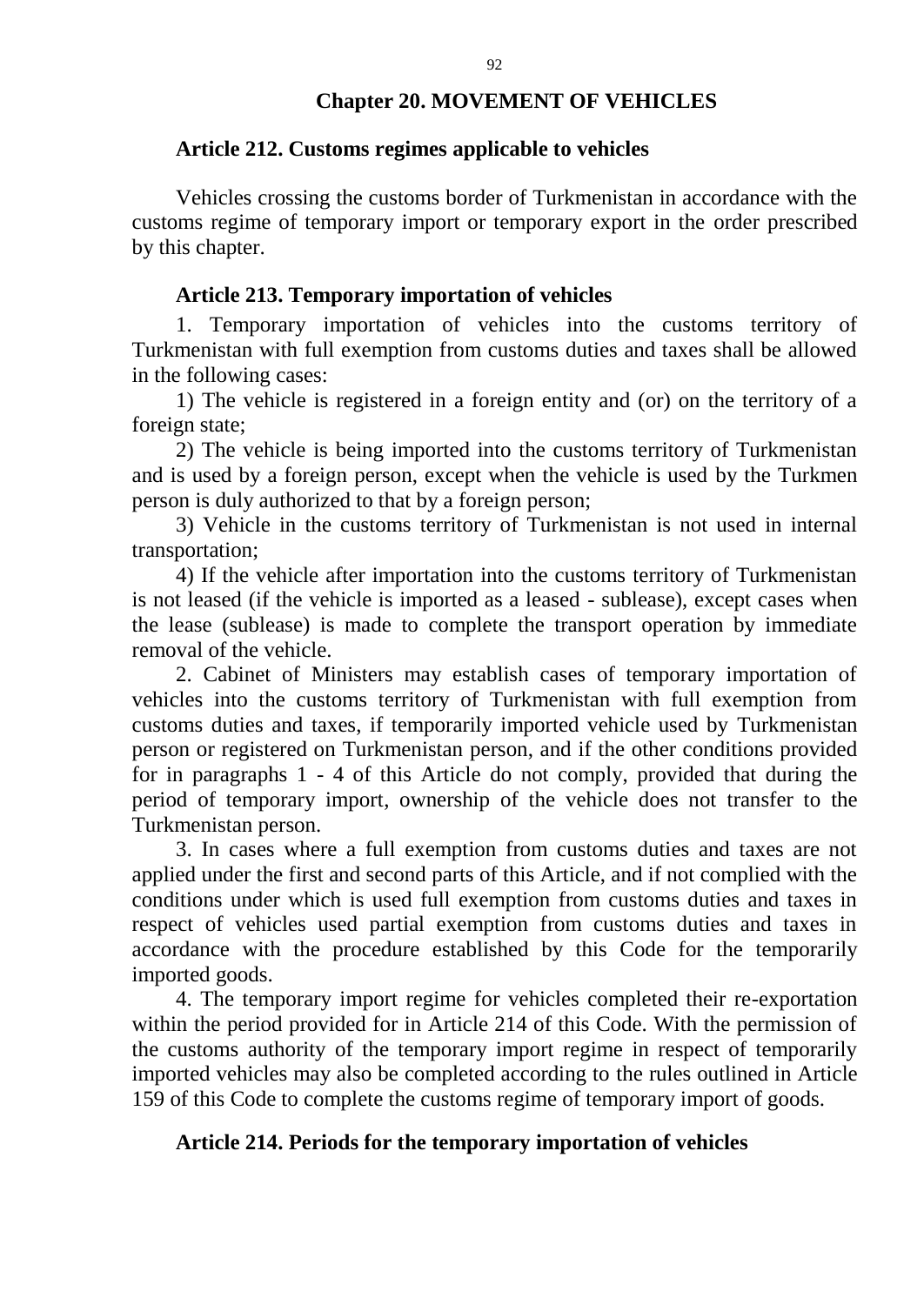1. Re-export of temporarily imported vehicles should be carried out immediately after the completion of the transport operation for which it was committed temporarily imported.

2. Exceptionally, for the implementation of customs control, the customs authority may specify the period of temporary importation of the vehicle based on the application of the carrier and taking into account all circumstances relating to the implementation of the proposed transport operation.

Upon reasonable request of the person concerned, the customs authorities may extend the original terms of the temporary importation.

# **Article 215. Operations with temporarily imported vehicles**

With temporarily imported vehicles allowed to carry out common operations on their maintenance or repair, which required on their way to the customs territory of Turkmenistan or use in that territory.

# **Article 216. Temporary export of vehicles**

1. Temporary exportation of the vehicle shall be allowed provided that the vehicle is in free circulation in the customs territory of Turkmenistan and registered on Turkmenistan person, except cases as provided in the third part of this article.

2. Duties, taxes are not levied at temporary export vehicles.

3. It is allowed temporary export vehicles previously temporarily imported into the customs territory of Turkmenistan with a partial exemption from customs duties and taxes if the temporary removal carries out by Turkmenistan person to whom the vehicle does not belong the right of ownership, regardless of whether the vehicle is registered on Turkmenistan person or not. At the same customs regime of temporary import with respect to these vehicles used partial payment of customs duties and taxes before completion of this regime by the rules established by Article 159 of this Code.

4. Temporary removal of the vehicle is allowed no matter who and for what purposes it will be used outside the customs territory of Turkmenistan.

# **Article 217. Dates of temporary export of vehicles**

The terms of temporary export vehicles are not limited.

# **Article 218. Re-import temporarily exported vehicles**

1. During re-import into the customs territory of Turkmenistan temporarily exported vehiclesation (vehicles), duties, taxes are not paid, if the vehicle is not exposed outside the customs territory of Turkmenistan processing operations, except for:

1) Repair operations, maintenance and other similar operations necessary to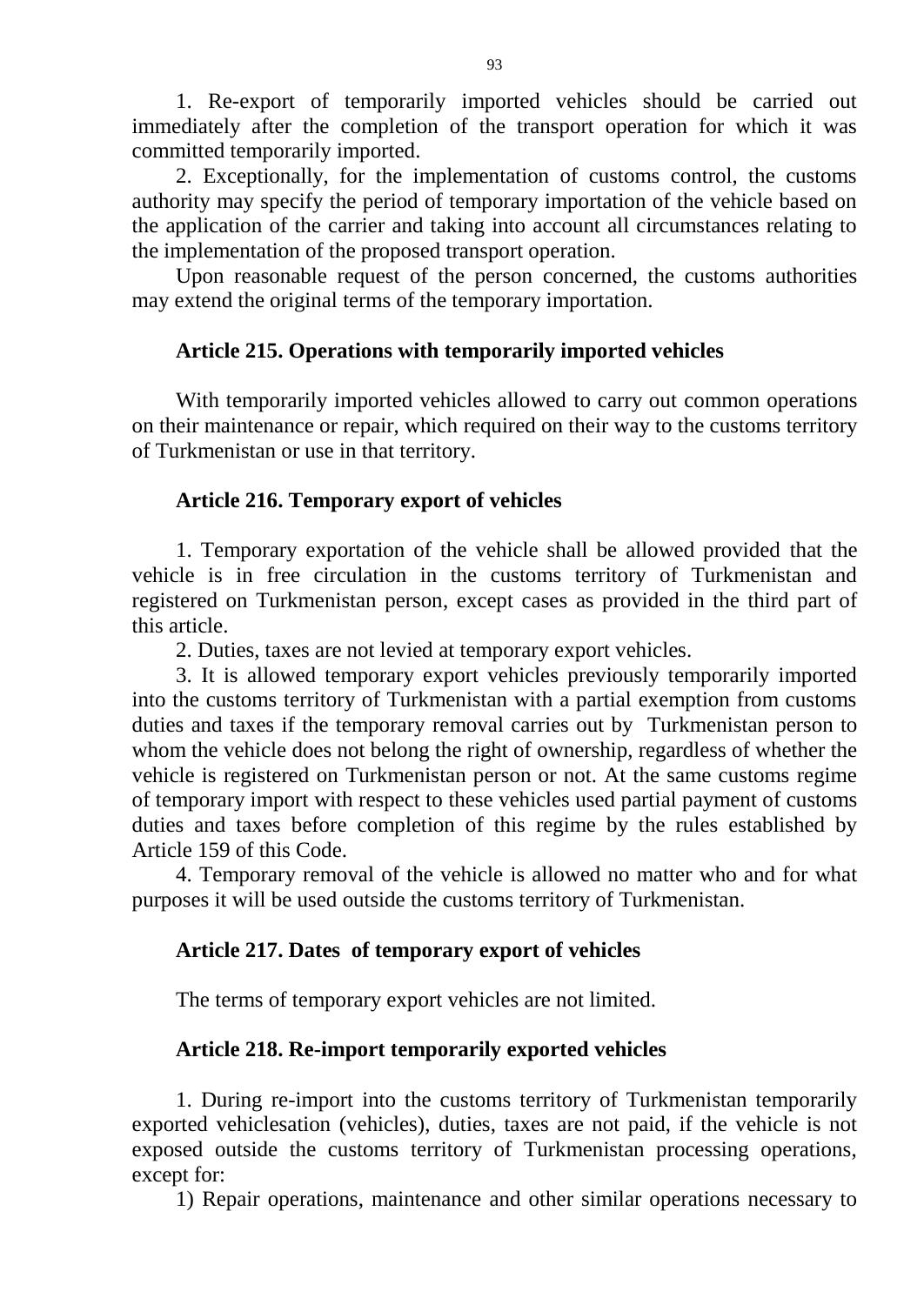ensure its safety and exploitation, as well as keeping it in the condition in which it was stationed on the date as it placed under the customs regime of temporary export;

2) Repair operations, including major repairs undertaken to recover the vehicle after his accident or force majeure, which took place outside the customs territory of Turkmenistan.

2. If the vehicle in respect of which the operations were performed for repair and (or) other operations outside the customs territory of Turkmenistan shall not be released from the payment of duties and taxes under the first paragraph, in respect of this vehicle is subject to a partial exemption from payment of customs duties and taxes concerning the procedure provided for in Article 152 of this Code concerning the collection of customs duties and taxes on import of processed products under the customs regime of processing outside the customs territory.

When determining the cost of processing operations, the costs of moving the vehicle to a place of processing and back do not count unless such transfer is linked to the implementation of the international transport of goods or passengers.

### **Article 219. Changing the customs regime of temporary export**

1. Concerning vehicles temporarily removed allowed the changes of customs regime of temporary export on the customs regime of the export or other customs regime with the requirements and conditions set by this Code.

2. In the case of transfer to a foreign person the ownership of temporarily removed vehicles, a person who placed the vehicle under the customs regime of temporary export is obliged to change the customs regime of temporary removal on the export customs regime.

3. Changing the customs regime of temporary export is permitted without the actual presentation of the vehicle to the customs authority.

# **Article 220. Temporary import and export of equipment and spare parts**

1. Temporarily imported vehicle with special equipment for loading, unloading, handling, and protection of goods, regardless of whether it can be used separately from the vehicle or not, is subject to the full conditional exemption from customs duties and taxes.

2. Temporarily imported spare parts and equipment are intended for repair, maintenance, or operation of the vehicle, subject to conditional full exemption from customs duties and taxes.

3. Temporarily removed spare parts intended for use in the repair or maintenance of vehicles temporarily removed for replacement parts and equipment that are built into the temporarily exported vehiclesation at their temporary removal from the customs territory of Turkmenistan subject to conditional complete liberation from export duties.

4. Import into the customs territory of Turkmenistan replaced parts and equipment is allowed with full exemption from import duties and taxes applicable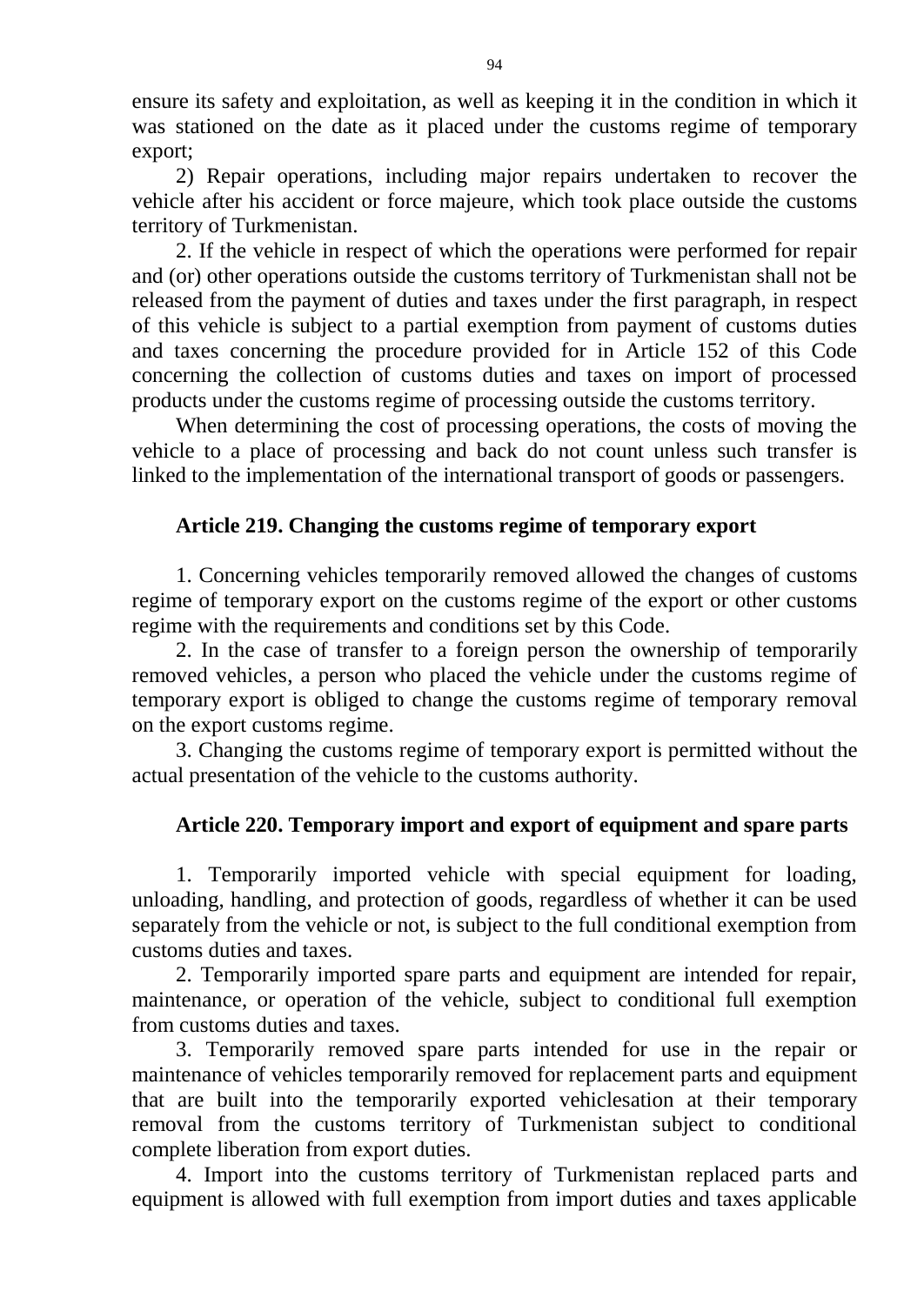to the customs regime of re-importation.

### **Article 221. Customs clearance of vehicles, spare parts, and equipment**

1. Customs clearance of vehicles, spare parts, and equipment produced in a simplified manner in the place of their arrival on the customs territory of Turkmenistan or place of departure from the territory.

Customs clearance of vehicles produced in the places of customs authorities and during its working hours.

2. During the customs clearance of vehicles, customs authority accepts as respectively import or export declaration the standard documents of carrier provided by international treaties of Turkmenistan if they contain information about the vehicle, its route, cargo, supplies, the crew, and the passengers, information on the purpose of import (export) of the vehicle and (or) the name of spare parts and equipment that are moved to repair or exploitation of the vehicle.

If the submitted standard documents of the carrier do not contain all the required information, missing information communicated to the customs authorities by submitting respectively import or export declaration in the form determined by the authorized state body on customs affairs. When these standard documents are submitted, the carrier is considered an integral part respectively entry and exit declaration.

The customs authority may not require the submission of other information.

Import or export declaration shall be submitted by the carrier to the customs office respectively at the entrance of the vehicle into the customs territory of Turkmenistan or the exit of this the territory.

3. Putting vehicles under the customs regime of temporary import or temporary export in cases stipulated by part one of Article 213, Article 216, and the first part of Article 218 of this Code, provided upon presentation respectively entry and exit declaration.

In other cases, declaration of vehicles produced under rules established by Chapter 11 of this Code.

If spare parts and equipment crossing the customs border of Turkmenistan simultaneously with the vehicle, thus under Article 220 of this Code, allowed declaring information on it in the entry and exit declaration submitted concerning this vehicle.

4. If the requirements for documents submitted to the customs authorities at entering or leaving of vehicles, defined by international treaties of Turkmenistan, for customs purposes used documents provided by these treaties of Turkmenistan.

5. If the vehicle has not been reported to any customs regime as the goods for customs purposes since the customs clearance of the vehicle, it is considered as placed under the customs regime respectively temporary import or temporary export, which entails the obligation to abide by the terms of these individual customs regimes.

6. Customs clearance for replaced spare parts and equipment which are imported into the customs territory of Turkmenistan, produced under rules of the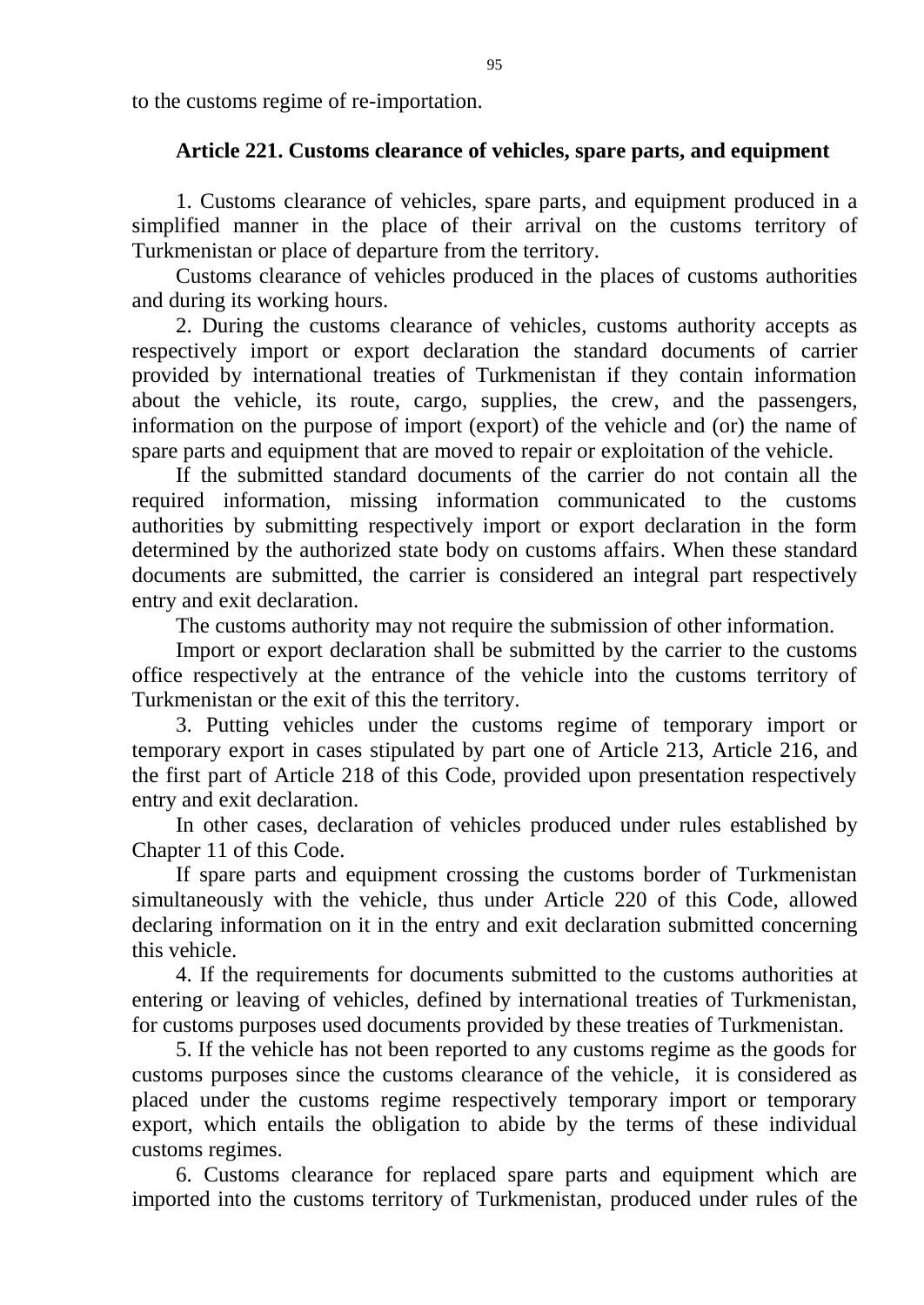customs clearance of goods imported under the customs regime of re-importation.

7. Replaced and re-exported from the customs territory of Turkmenistan spare parts and equipment shall be released for free circulation or placed under another customs regime with the requirements and conditions set by this Code.

# **Article 222. Navigating through the customs border of Turkmenistan sea (river) vessels and aircraft that are not used for international transport of goods and passengers**

1. Sea (river) boats, except military, temporarily removed from the customs territory of Turkmenistan to use them for fishing aquatic biological resources, exploration and development of mineral and other non-living resources of the seabed and its subsoil, pilotage, search, rescue and towing operations of lifting sunken property at sea, hydraulic, underwater engineering and other similar works, sanitary, quarantine and other control, protection and preservation of the marine environment, conducting marine scientific research for educational, sporting and cultural purposes, and other purposes related with merchant shipping, moved across the customs border of Turkmenistan during their temporary export and reimport under the rules established by this chapter, except for the sea or river vehicles transported by individuals for personal, family, and other purposes not related to business activities.

2. Aircraft, except military aircraft, are not used for international transportation of goods and passengers, crossing the customs border of Turkmenistan during their temporary export and re-import under the rules established by this Chapter.

### **Chapter 21. MOVEMENT OF GOODS BY INDIVIDUALS**

#### **Article 223. Moving goods by individuals for personal use**

1. Goods intended for personal, family and other non-business activities, the needs of individuals (hereinafter - for personal use), move by the specified persons through the customs border of Turkmenistan under the provisions of this chapter and to the extent if not regulated by this chapter - under the general procedure established by this Code.

2. The purpose of the goods is determined by the customs authorities based on the statements of individuals on goods crossing the customs border of Turkmenistan, the nature of the goods and their quantity as well as the frequency of the movement of goods across the customs border of Turkmenistan.

3. The procedure of movement of goods for personal use by individuals through the customs border of Turkmenistan includes:

1) full exemption from customs duties and taxes;

2) application of customs duties and taxes;

3) simplified customs clearance;

4) non-application of prohibitions and restrictions of economic nature,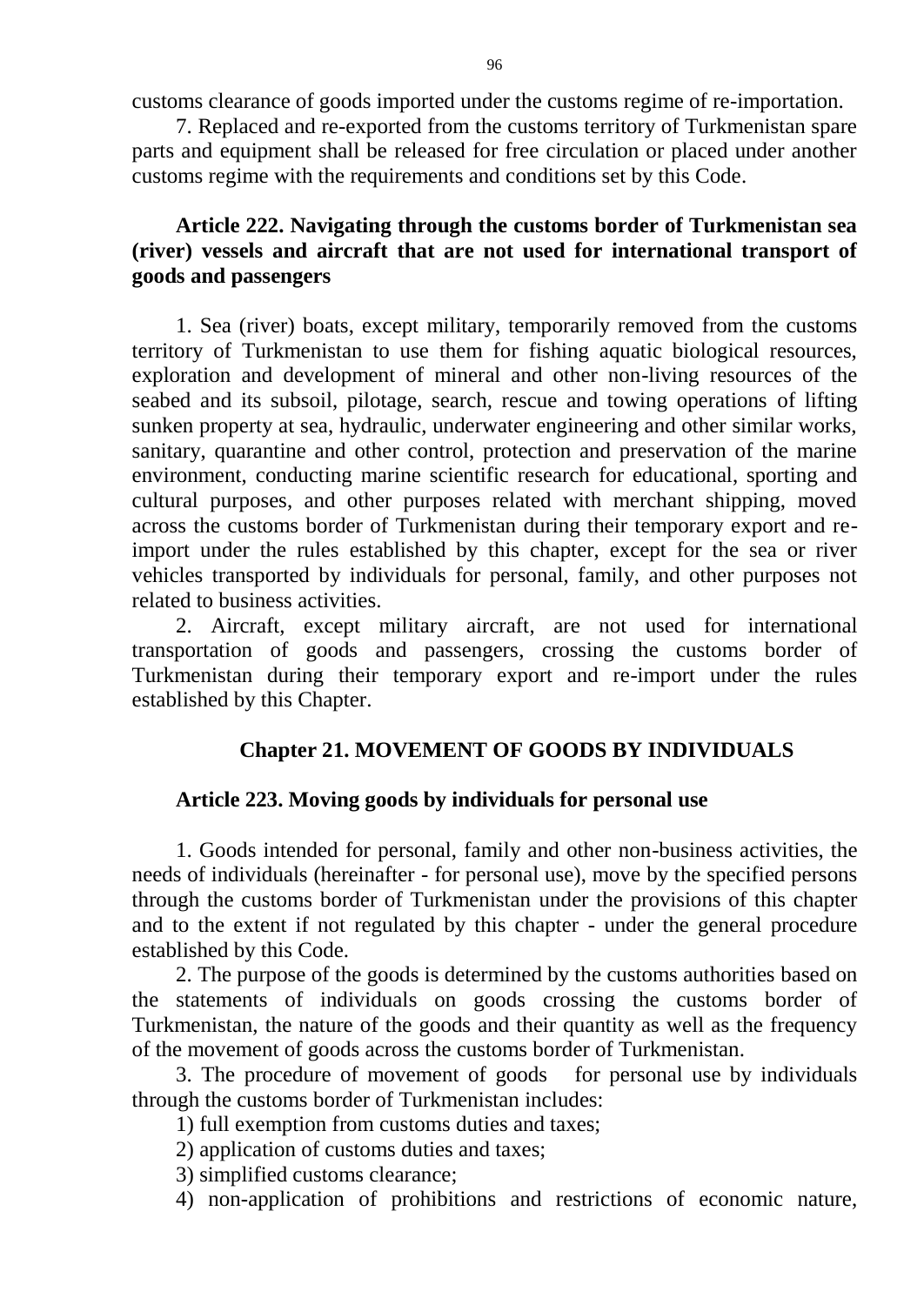established by the legislation of Turkmenistan;

5) not use condition of mandatory confirmation (certification) of conformity of the goods, unless otherwise stipulated by the legislation of Turkmenistan.

4. For the purposes of this Chapter, vehiclesation are the vehicles and trailers, sea (river) vessels, and aircraft along with spare parts to them and their normal accessories and equipment imported or exported by individuals for personal use only.

# **Article 224. Import and export of goods and vehicles for personal use and application of customs duties and taxes in respect of such goods and vehicles**

1. Complete exemption from customs duties and taxes shall be granted if the cost and (or) the quantity of goods imported into the customs territory of Turkmenistan, except vehicles, does not exceed the cost and (or) the quantitative limits established by the legislation of Turkmenistan.

In respect of goods, the cost and (or) quantity of which exceeds the limit, in terms of the excess, as well as for vehicles apply customs duties and taxes under Turkmenistan legislation.

2. Cabinet of Ministers has the right to determine the cases when a full exemption from customs duties and taxes on goods imported by individuals during their migration for permanent residence, goods imported by refugees and IDPs, as well as in respect of the inherit estate shall apply.

3. Goods imported into the customs territory of Turkmenistan and exported from that territory under this Article shall be considered for customs purposes as released for free circulation or exported under the export customs regime.

4. Provisions of this Article shall not apply to goods that are temporarily imported (exported) and re-exported (imported) by individuals.

# **Article 225. Temporary importation of goods by individuals**

1. In respect of goods temporarily imported into the customs territory of Turkmenistan by foreign individuals allow full exemption from customs duties and taxes, if these goods are imported by persons for their personal use for a period of temporary residence in the customs territory of Turkmenistan.

2. Exemption from customs duties and taxes, provided for the first part of this article applies to foreign-owned or leased or taken them for temporary use or by other means the vehicles that are imported into the customs territory of Turkmenistan simultaneously with the entry of a foreign person, either before or after this entry.

Vehicles are transported by individuals for transportation of persons for payment or industrial or commercial transportation of goods, crossing the customs border under the rules set out in Chapter 20 of this Code.

3. In the cases, when the temporarily imported goods shall be declared in writing form under the second part of Article 228 of this Code, the period of temporary importation established by the customs authorities based on statements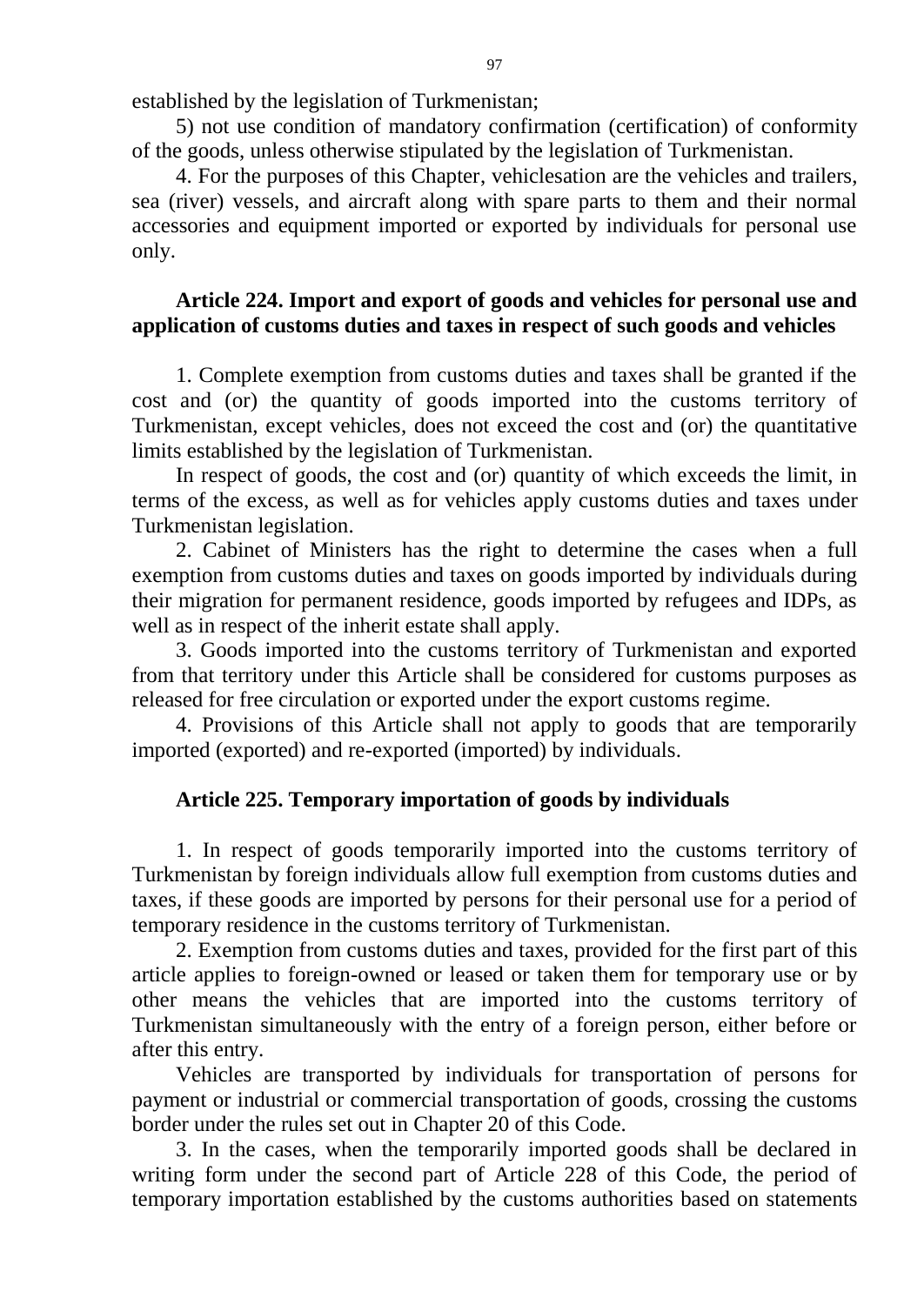of a foreign individual, taking into account the duration of his stay in Turkmenistan and the deadline set by the Cabinet of Ministers of Turkmenistan under the fourth part of this article.

Upon reasonable request of a foreign individual, an established period of temporary import by the customs authorities may be extended with the time frame set by the Cabinet of Ministers under the fourth part of this article.

4. The Cabinet of Ministers may establish deadlines for the temporary importation for certain types of goods, including vehicles temporarily imported by foreign individuals on the customs territory of Turkmenistan.

5. Temporarily imported goods, including vehicles, may be re-exported from the customs territory of Turkmenistan through any customs authority. During reexport of temporarily imported goods, customs duties, taxes are not collected, the prohibitions and restrictions of economic nature, established by the legislation of Turkmenistan do not apply.

6. Goods, including vehicles temporarily imported by foreign physical persons referred to in Chapter 23 of this Code, may be alienated by them in the territory of Turkmenistan. The obligation to declare and pay the amounts of export customs duties and taxes for alienated transferred temporarily imported goods, including vehicles, if the number of such duties and taxes are not levied at their temporary importation, imposed on the acquirer.

7. Re-export of temporarily imported goods, including vehicles, cannot be carried out in cases where they are:

1) severely damaged due to an accident or force majeure;

2) alienated in the territory of Turkmenistan under the sixth part of this article.

8. Individuals can temporarily import vehicles, provided that these vehicles are registered in a foreign country, and the aggregate period of temporary admission shall not exceed six months in one calendar year with respect for each vehicle imported temporarily.

# **Article 226. Temporary removal of goods by individuals**

1. Individuals of Turkmenistan may temporarily export from the customs territory of Turkmenistan goods, including vehicles for personal use for a period of their temporary stay in a foreign country and bring them back to full exemption from customs duties and taxes.

2. On the application of individual, the customs authority shall identify temporarily exported goods if such identification will contribute to their reimportation with full exemption from import duties and taxes. Identification of the goods specified in the customs declaration, one copy of which returns to individual. The absence of such identification does not prevent the re-importation of goods by individuals with full exemption from import duties and taxes.

**Article 227. Customs clearance of goods transported by individuals for personal use**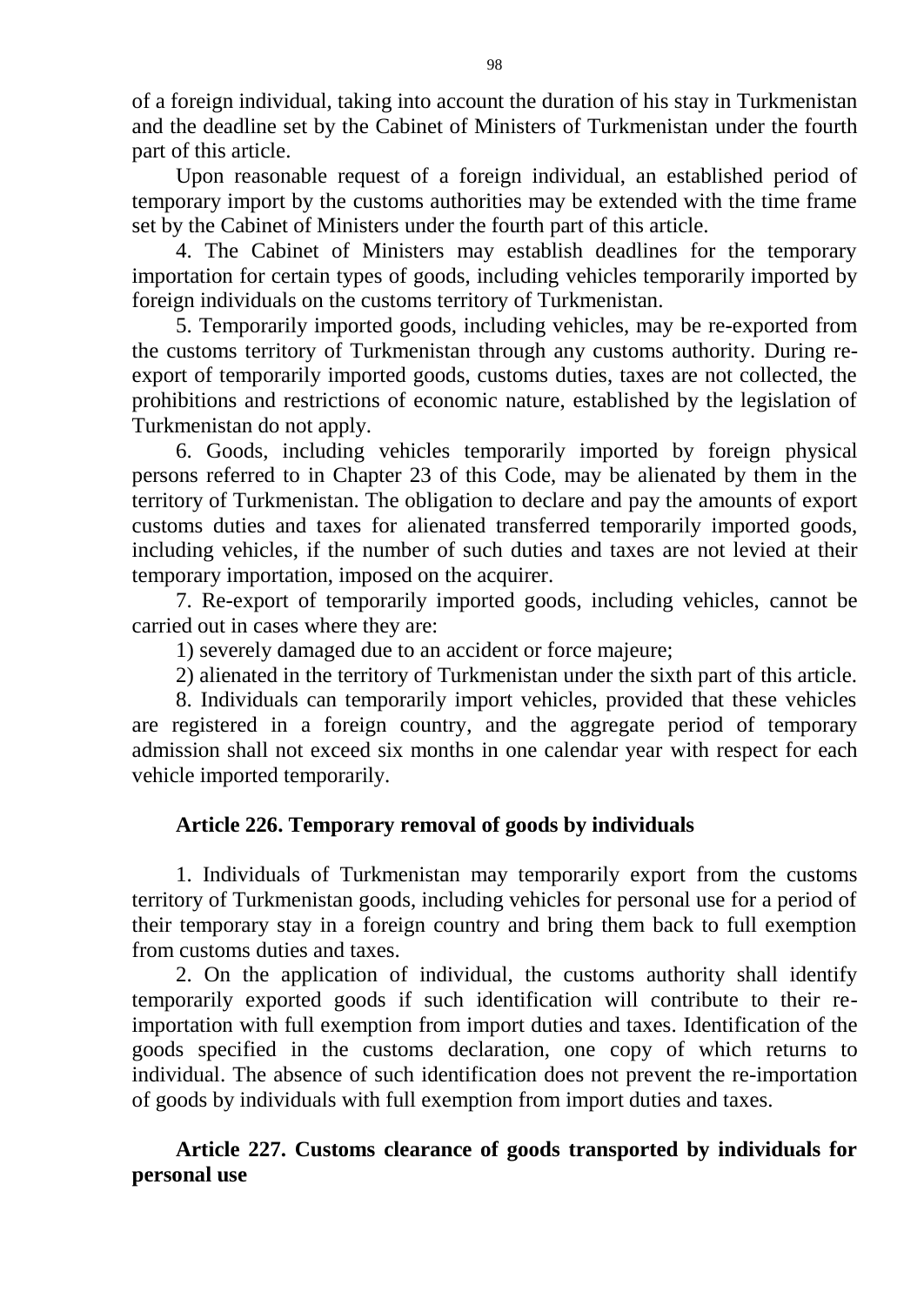1. Customs clearance of goods transported by individuals for personal use, produce in the order established by the Cabinet of Ministers under this Code.

2. Goods, including vehicles transported by individuals for personal use, shall be placed in temporary storage in the following cases:

1) at the request of the persons;

2) if the immediate customs clearance and (or) the payment of customs duties and taxes are not possible for reasons beyond the control of the customs authorities.

3. The temporary storage of goods conducts as provided for in Chapter 10 of this Code and for the expense of the person whose goods are placed in temporary storage areas.

### **Article 228. Declaration of goods by individuals**

1. Declaration of goods transported by individuals in hand baggage and accompanied baggage conducts when crossing the State border of Turkmenistan.

2. Written declaration shall be subject to the goods, including vehicles:

1) transported by individuals in unaccompanied baggage;

2) sent to individuals for personal use, except for items sent by international mail;

3) the importation of which is restricted under Turkmenistan legislation or the cost and (or) the number of which exceeds the limits established for moving through customs border of Turkmenistan with full exemption from customs duties and taxes;

4) export of which is restricted under the law;

5) mandatory declaration in writing form provides for export by Turkmenistan legislation;

6) vehicles.

3. In cases not mentioned in the second part of this article, the goods are declared by verbal form.

An individual has the right at will declare in writing, the goods conveyed across the customs border, and are not subject to mandatory declaration in writing form.

4. In the cases and order determined by the authorized state body on customs affairs, declaration of goods is subject to declaration verbally made by performing actions that demonstrate that in hand baggage and accompanied baggage of an individual do not contain goods are subject to declaration in writing form (declaration in a tacit form). With this purpose in checkpoints building spaces for passage of individuals are specially marked so that the person can choose the form of declaration of goods. Individuals passing through a specially designated place for the passage of persons who have not in hand luggage or accompanied baggage the goods subject to declaration in writing form, to be considered as a statement to the customs authority on the absence of goods, subject to declare in writing form.

5. Goods belong to under the age of sixteen shall be declared by one of his parents, adoptive parents or guardians accompanying him at organized exit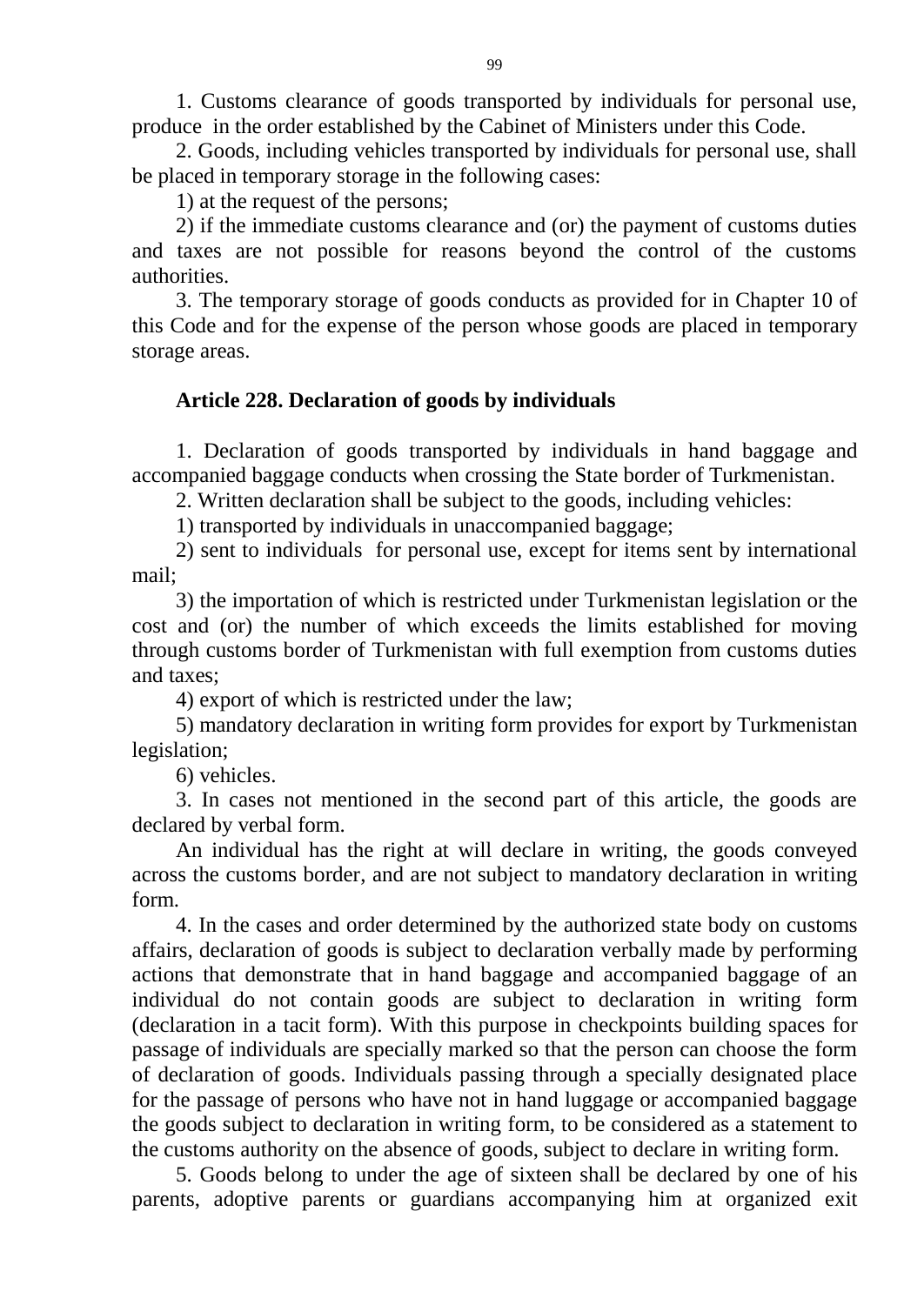(entrance) and return entrance (exit) and a group of minors unaccompanied by parents, adoptive parents or guardians - leader of the group.

6. In respect of goods transported across the customs border with unaccompanied baggage, the customs declaration must be filed with the importation of goods into the customs territory of Turkmenistan within the period specified in Article 79 of this Code, when exported - simultaneously with the presentation of goods to customs authorities.

Goods moved across the customs border in unaccompanied baggage may be declared by the person transporting the goods or other person acting under a power of attorney of the person transporting the goods.

Items in unaccompanied baggage of minors under the age of sixteen years to be declared by one of the parents, adoptive parents or guardians, or persons acting under a power of attorney of these persons.

### **Article 229. Payment of customs duties and taxes by individuals**

Customs duties and taxes paid in writing form by individuals on the declaration of goods, including vehicles.

### **Article 230. Customs value of goods transported by individuals**

1. Customs value of goods shall be declared by an individual moving the goods at the declaration process. To confirm the declared value, an individual shall bring checks, invoices, and other documents confirming the purchase of the declared goods and its value.

2. When individuals are imported goods into the customs territory of Turkmenistan, the customs value shall not include the costs of delivery to the place of their arrival in the customs territory of Turkmenistan.

3. In the absence of documents and information confirming the correctness of the determination of the customs value declared by the individual, the customs authority may independently determine the customs value of goods based on the price information available at the customs authority.

### **Article 231. Spare parts and fuel for vehicles transported by individuals**

1. Spare parts needed to repair vehicles temporarily imported by individuals into the customs territory of Turkmenistan may be temporarily imported with full exemption from customs duties and taxes for a period not exceeding the period of temporary import vehicle.

2. Fuel for vehicles in the tanks provided for the structure of vehicles crossing the customs border of Turkmenistan by individuals may be imported into the customs territory of Turkmenistan or exported from the territory without payment of customs duties and taxes.

# **Chapter 22. MOVEMENT OF GOODS IN INTERNATIONAL MAIL**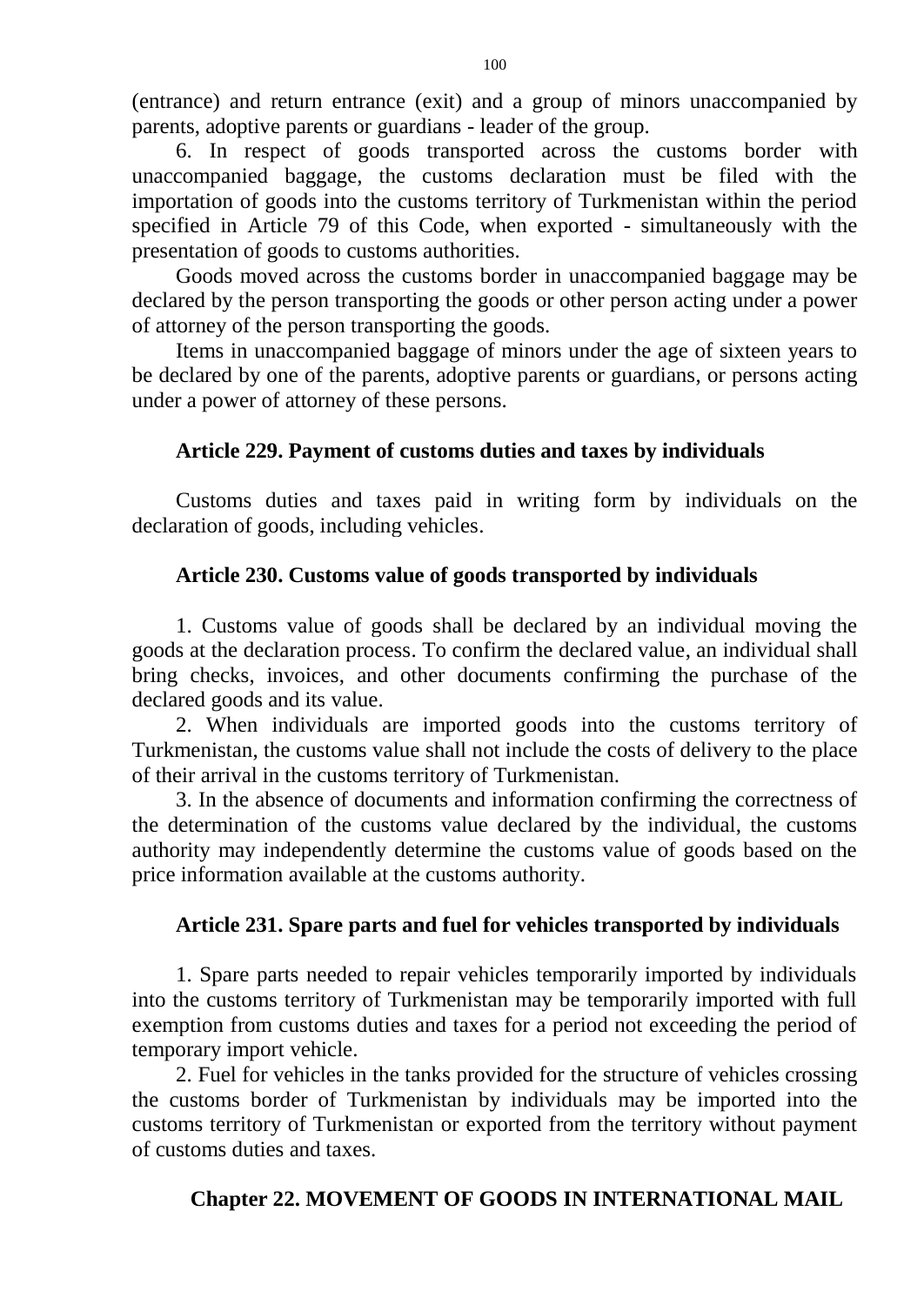#### **Article 232. International mail**

1. For this chapter, international mail postage understood as the mail accepted for dispatch outside the customs territory of Turkmenistan, coming into the customs territory of Turkmenistan or transiting through the territory. International mails include:

1) letters (ordinary, registered, insured);

2) postcards (ordinary, registered);

3) parcels and special "M" bags (ordinary, registered);

4) secograms (ordinary, registered) aerogram;

5) small packets (registered);

6) parcels (ordinary, insured).

2. International mail cannot be issued by enterprises of postal services to recipients or sent outside the customs territory of Turkmenistan without the permission of the customs authority.

3. Internal customs transit procedure applies to international mail in the order determined by the authorized state body on customs affairs in coordination with the authorized state body in the field of communication based on the requirements and restrictions set by this Code.

# **Article 233. Prohibitions and restrictions when goods are sent by international mail**

1. In international mail package shall not send goods:

1) Prohibited for importation into the customs territory of Turkmenistan or export from that territory under Turkmenistan legislation;

2) Prohibited for transfer under the acts of the Universal Postal Union.

2. For goods restricted for import into the customs territory of Turkmenistan or export from that territory under Turkmen legislation or international treaties of Turkmenistan, senders or recipients of goods or persons acting on their behalf, must submit a customs clearance procedure, necessary permits, licenses, certificates and other documents confirming compliance with these restrictions.

3. In respect of goods sent by international mail do not apply the prohibitions and restrictions of economic nature, established by the legislation of Turkmenistan, in the following cases:

1) if the cost and (or) the number of such goods does not exceed the limits set by the legislation of Turkmenistan;

2) if the goods are sent to individuals and are intended for personal use;

3) in other cases determined by the Cabinet of Ministers of Turkmenistan.

4. Withdrawal of goods prohibited and (or) limited to send by international mail, as well as disposal of the customs authorities are made under this Code, and in part not regulated by them - in the order determined by the Cabinet of Ministers of Turkmenistan.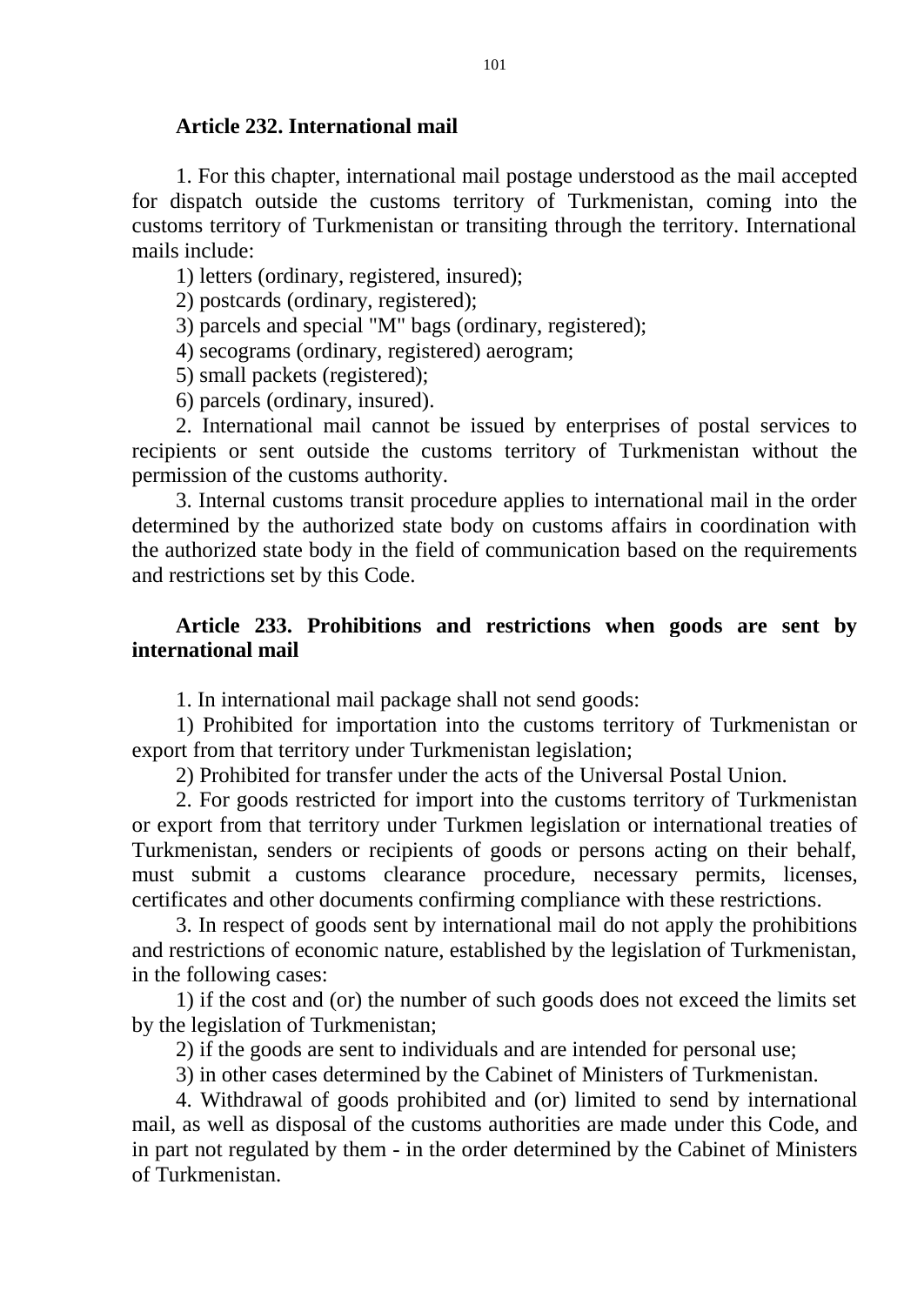### **Article 234. Customs clearance of goods sent by international mail**

1. Customs clearance of goods sent by international mail, accompanied by the documents specified by the Universal Postal Union, produced under this Code with the specifications provided in this chapter.

2. Customs clearance of goods sent by international mail produces in priority order and in a short period which may not exceed three days.

3. Customs clearance of goods sent by international mail, conduct by the customs authorities in the area of activity of which located a point of international postal exchange.

4. If all the information required by the customs authorities for customs purposes is contained in the documents provided by the Universal Postal Union and accompanying international mail, submission of a separate customs declaration is not required, except in cases provided for in the fifth part of this article.

5. Declaration of goods by filing a separate customs declaration is required if:

1) concerning goods are subject to restrictions prescribed by Turkmenistan legislation, except in cases where the goods are intended for personal, family, household and other non-entrepreneurial activities needs, are sent to individuals;

2) Imported into the customs territory of Turkmenistan goods are intended to be placed under the customs regime does not provide for the release of goods for free circulation;

3) International mail sent by a legal entity from the customs territory of Turkmenistan or to the address of the legal entity on the customs territory of Turkmenistan;

4) Goods are intended for industrial and other businesses and that sent by individuals from the customs territory of Turkmenistan or to an individual on the customs territory of Turkmenistan.

6. Customs clearance of goods in respect of which shall be filed separate customs declaration under the fifth part of this article may be carried out by the customs authorities in the area of operations of which located senders or recipients, in the order determined by the authorized state body on customs affairs in coordination with state authority in the field of communication.

7. Customs clearance of goods exported from the customs territory of Turkmenistan in international postal dispatch in respect of which shall be filed separate customs declaration under the fifth part of this Article produce by the senders or by persons acting on their behalf, before delivery of the goods to postal services for shipping.

# **Article 235. Visual inspection and customs inspection of international mail**

1. Enterprises of postal service by the request of customs authorities are obliged to present international mails for visual inspection and customs inspection. The order of presentation of goods for visual inspection and customs inspection of international mail is determined by the authorized state body on customs affairs.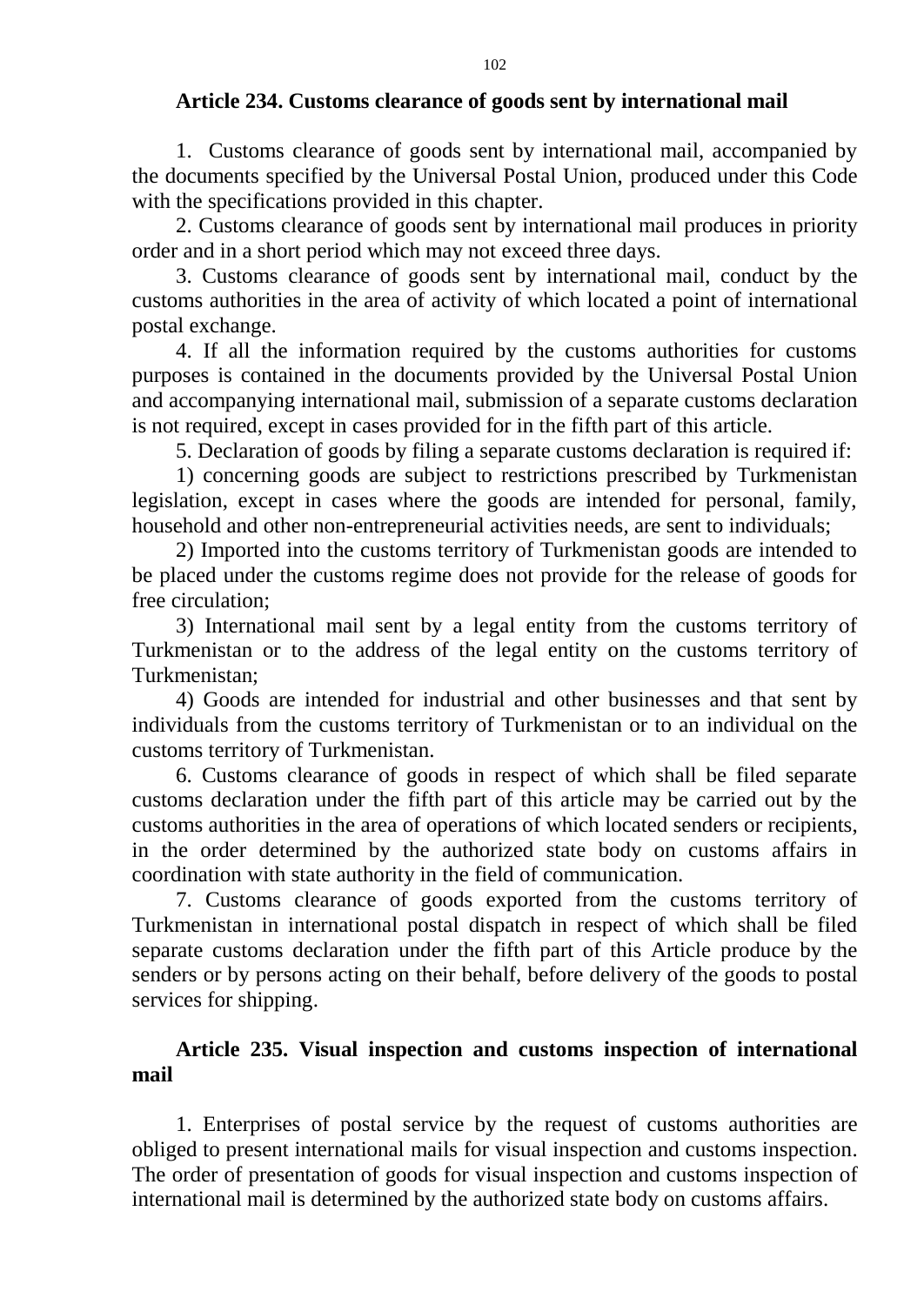2. Customs authorities do not require presentation of the following types of imported postal items:

1) postcards and letters;

2) literature for the blind.

If there is sufficient reason to believe that these mailings contained goods which are prohibited or restricted for import into the customs territory of Turkmenistan, as well as at the visual inspection and customs inspection based on selective or random checking, customs authorities may require the presentation of these mails.

3. During the visual inspection and customs inspection, maximum use of technical means of control is used.

### **Article 236. Customs duties and taxes applicable to the goods sent by international mail**

1. Customs duties and taxes on goods sent by international mail shall not be paid if the cost and (or) the number of such goods does not exceed the standards set by the legislation of Turkmenistan.

2. Customs duties and taxes on the goods in respect of which do not require submission of separate customs declaration, calculated and charged by customs authorities of customs clearance at the international postal exchange. Calculation of customs duties and taxes shall be made based on information on the value of the goods specified in the documents provided by the Universal Postal Union and used for customs purposes. For international mail with declared value amount of customs duties and taxes are calculated based on this declared value only if it exceeds the value specified in the documents used for customs purposes.

International mail containing goods on which the customs authority charged customs duties and taxes shall be issued to recipients at international postal exchange only after receiving by postal service full amount of customs duties and taxes. Collection of customs duties and taxes produce based on the postal money transfer blank drawn up by the customs official. Paid amount of customs duties and taxes are transferred to the customs authority, calculated it after issuance international mail to the recipient. Payment for mail conducts at the expense of the person who pays customs duties and taxes. Blanks on transferring money provided by the customs authorities for free.

3. Upon the loss of international mail, it is delivery to the recipient without permission of the customs authority, responsibility for the payment of customs duties and taxes bear mail service that loss or delivered these mailings.

4. Calculation of customs duties, taxes, and their payment in respect of goods specified in the fifth part of Article 234 of this Code shall be made in the manner prescribed by Section III of this Code.

### **Article 237. Transit of international mail**

Customs clearance of international mail transiting through the territory of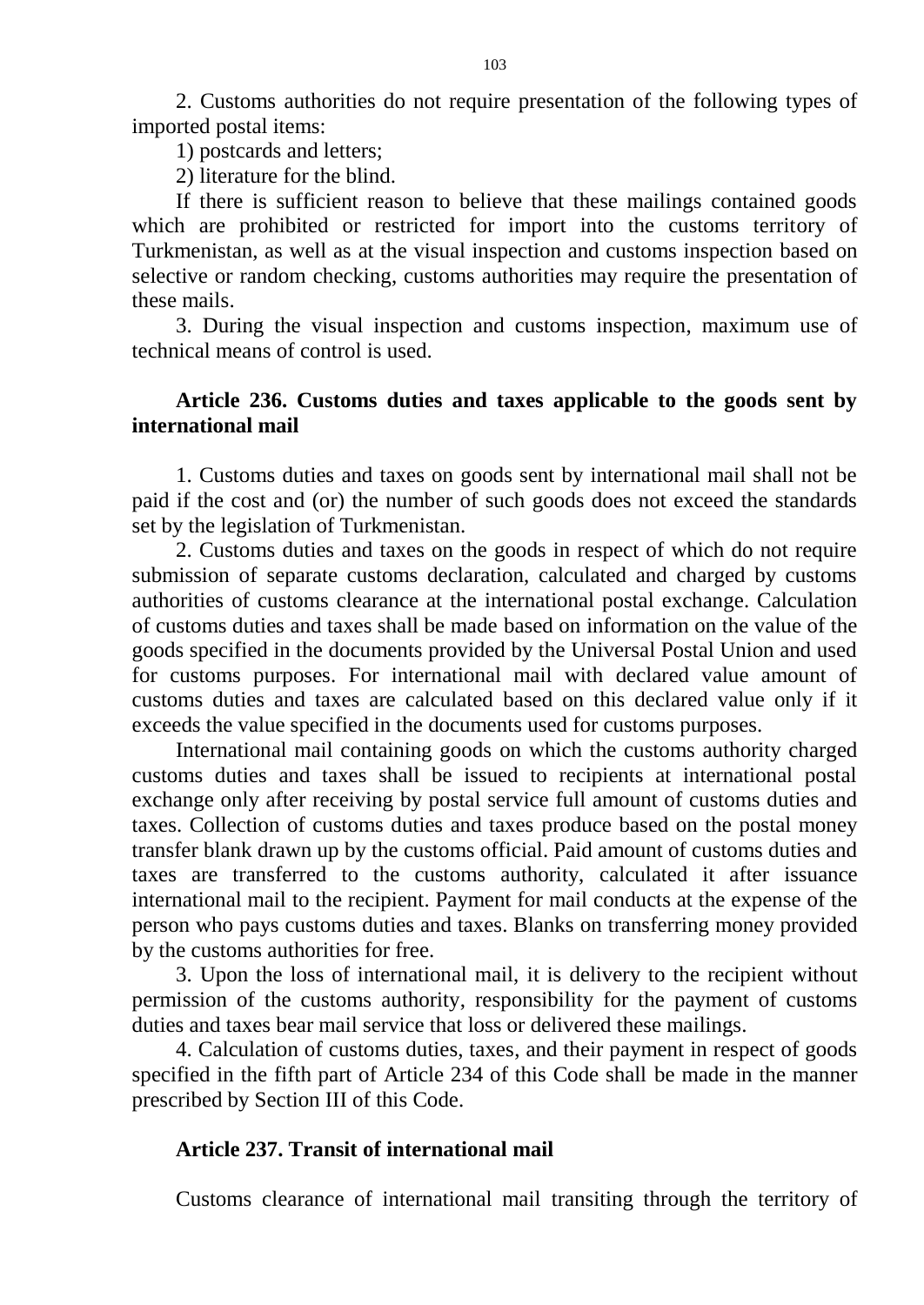Turkmenistan shall not be produced.

# **Chapter 23. MOVEMENT OF GOODS OF CERTAIN CATEGORIES BELONG TO FOREIGN PERSONS**

### **Article 238. Scope of this Chapter**

The provisions of this Chapter shall apply in respect of goods transported across the customs border of Turkmenistan by diplomatic missions, consular offices and other official representatives of foreign states, international organizations, a staff of these offices, institutions, and organizations as well as in respect of goods intended for personal and family use of certain categories of foreign persons benefiting from the privileges and (or) immunities in the customs territory of Turkmenistan under international treaties of Turkmenistan.

### **Article 239. Moving goods by diplomatic missions of foreign states**

Foreign Diplomatic Missions located on the territory of Turkmenistan may import into the customs territory of Turkmenistan and export from it for official use by missions, goods with exemption from customs duties and taxes, and without application to the goods prohibitions and restrictions of economic nature, established by the legislation of Turkmenistan.

# **Article 240. Moving goods by the head of the diplomatic missions of foreign states and members of the diplomatic staff of the mission of foreign state, their families**

1. Head of the diplomatic missions of foreign states and members of the diplomatic staff of the mission of foreign state as well as living with the members of their families can import into the customs territory of Turkmenistan goods intended for their personal and family use including products for the first installation and export from the customs territory of Turkmenistan goods intended for their personal and family use, with exemption from customs duties and taxes and without application of prohibitions and restrictions of economic nature, established by the legislation of Turkmenistan.

2. Personal baggage of heads of diplomatic missions of foreign states, members of the diplomatic staff of the mission of foreign state as well as living together members of their family shall be exempt from customs inspection unless there are serious grounds to believe that it contains items that are not intended for personal and family use or goods which import into Turkmenistan or export from Turkmenistan are prohibited by the legislation of Turkmenistan, Turkmenistan's international agreements or controlled by quarantine regulations.

In the presence of the above grounds, customs inspection must be carried out only in the presence of these persons indicated in this article or their authorized representatives.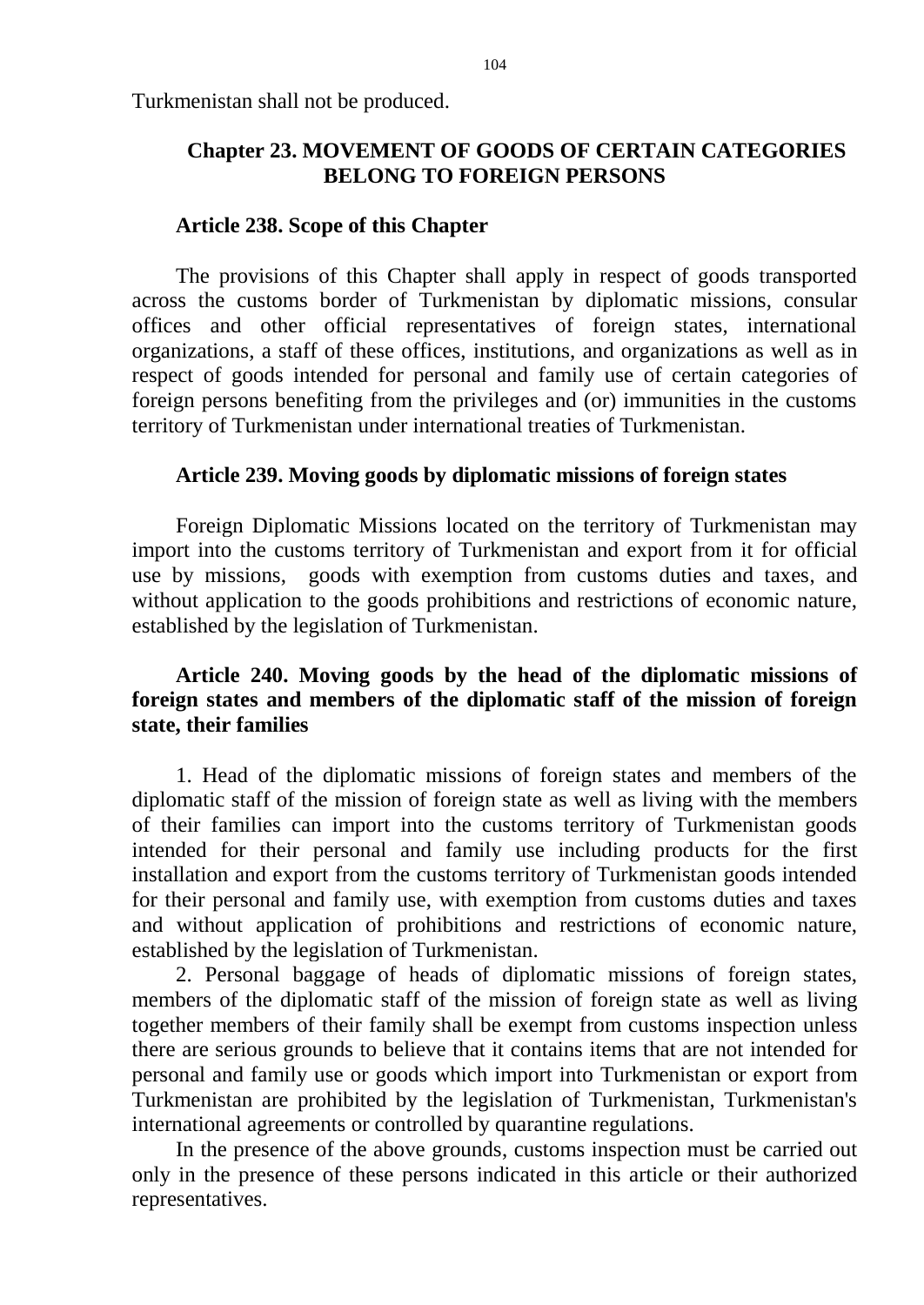#### **Article 241. Moving of goods by the administrative and technical staff of diplomatic missions of foreign states**

Members of the administrative and technical staff of diplomatic missions of foreign states and residing with them members of their families may import into the customs territory of Turkmenistan intended for initial furnishing goods with exemption from customs duties and taxes and without application of economic prohibitions and restrictions established in legislation Turkmenistan.

# **Article 242. Distribution of customs privileges granted to members of the diplomatic staff of the mission of foreign state, to members of the administrative, technical and service staff**

Based on a special agreement with foreign country customs benefits provided by this Code, to members of the diplomatic staff of the mission of foreign state can be extended to members of the administrative, technical and service staff of diplomatic missions as well as their families that are not permanently residing in Turkmenistan and non-Turkmen citizens based on the principle of reciprocity concerning each foreign country.

### **Article 243. Moving goods by consular institutions of foreign states and members of their staff**

1. Consular institutions of foreign states, consular officials of foreign countries, including the head of the consular offices of foreign countries and foreign countries consular employees and members of their families shall be granted customs privileges stipulated by this Code for the diplomatic missions of foreign states or relevant staff of diplomatic missions of foreign states.

2. Based on a special agreement with a foreign state to members of the service staff of the consular offices of foreign countries as well as their family members not living in Turkmenistan and who are not citizens of Turkmenistan, based on reciprocity concerning each foreign country can apply the shared customs benefits provided by this Code to relevant staff members of diplomatic missions of foreign states.

### **Article 244. Moving diplomatic mail and consular valise of foreign states through the customs border of Turkmenistan**

1. Diplomatic mail and consular valise of foreign states moving through the customs border of Turkmenistan shall be neither opened nor detained. If there are serious grounds to believe that the consular bag contains documents and (or) items not listed in the fifth part of this article, the customs authority may require that the consular bag shall be opened by authorized persons of a represented foreign state in the presence of a customs officer. In case of refusal to open the consular bag it is returned to the place of origin.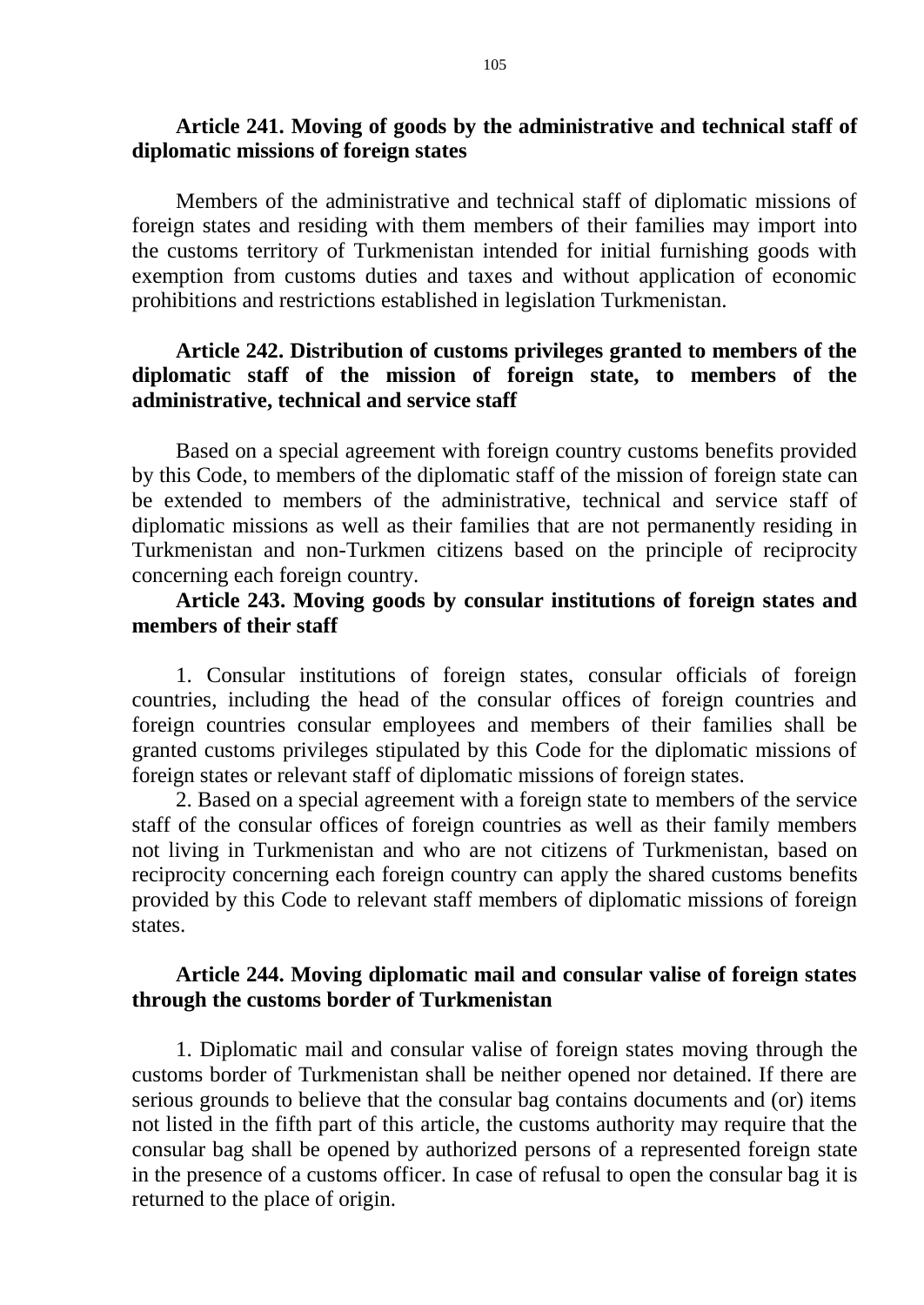2. Places constituting the diplomatic mail and consular bag shall bear visible external marks indicating the character of these places.

3. Diplomatic mail and consular valise may be entrusted to the captain of the sea (river) of the vessel or aircraft commander, bound for a port or airport of arrival. Captain of the sea (river) of the vessel or aircraft commander must be provided with an official document indicating the number of packages constituting the diplomatic mail and consular valise, while it is not considered a diplomatic or consular courier. The diplomatic mission or consular body may send one of its members to take diplomatic mail and consular valise directly and freely from the captain of the sea (river) of the vessel or aircraft commander.

4. If the diplomatic mail or consular valise is delivered by a motor vehicle of foreign state directly to the diplomatic mission or consular office, the diplomatic mail and consular valise registered by the border customs authority.

5. Diplomatic mail may contain only diplomatic documents and goods intended for official use and consular valise - only official correspondence and documents or articles intended exclusively for official use.

### **Article 245. Customs privileges for foreign diplomatic and consular couriers**

Foreign diplomatic and consular couriers may import into the customs territory of Turkmenistan and export from these territory goods intended for their personal and family use, based on the principle of reciprocity concerning each foreign country with exemption from customs inspection, payment of customs duties and taxes and without application to goods prohibitions and restrictions of economic nature, established by the legislation of Turkmenistan.

# **Article 246. Customs privileges for representatives and members of foreign delegations**

Representatives of foreign states, members of parliamentary and governmental delegations as well as based on reciprocity to members of foreign delegations who come to Turkmenistan to participate in international negotiations, international conferences and meetings or other official missions could be granted customs privileges stipulated by this Code for members of the diplomatic personnel of the foreign state. The same privileges are granted to family members accompanying these individuals.

# **Article 247. Moving of Goods by diplomatic staff, consular officials and members of foreign delegations travel by transit through the territory of Turkmenistan**

Members of the diplomatic staff of the mission of foreign state and consular officials of the consular offices of foreign countries, members of their families, persons referred to in Article 246 of this Code, following by transit through the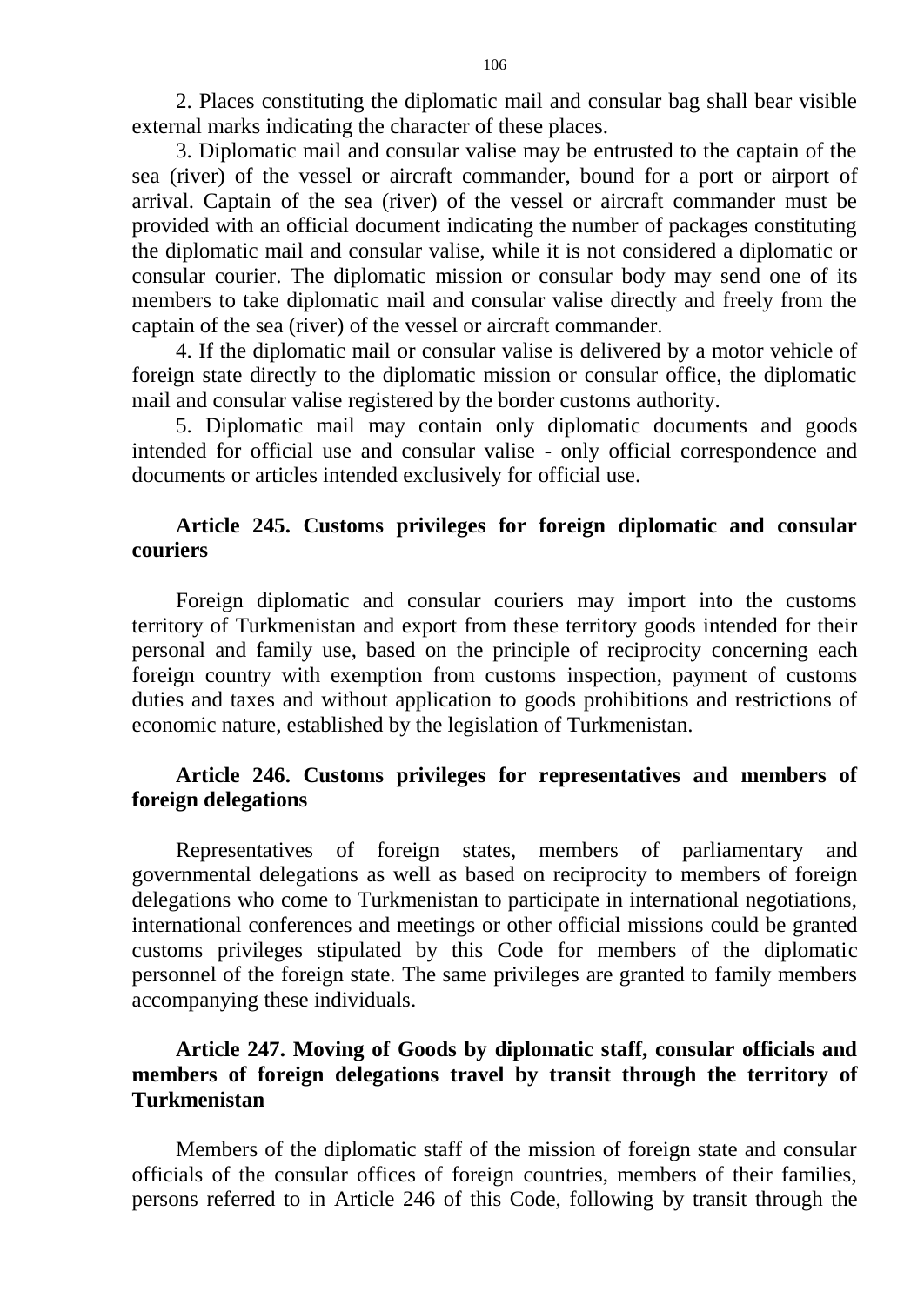territory of Turkmenistan are granted customs privileges stipulated by this Code for members of the diplomatic staff of the mission.

### **Article 248. Customs privileges for international, interstate and intergovernmental organizations, representatives of foreign countries with them as well as for the staff of these organizations and missions**

Customs privileges for international inter-governmental and intergovernmental organizations, representatives of foreign countries with them as well as for the staff of these organizations and missions and their family members defined by the appropriate international treaties of Turkmenistan.

# **Chapter 24. MOVING GOODS BY PIPELINES AND ELECTRIC POWER LINES**

#### **Article 249. Scope of this Chapter**

Movement of goods across the customs border of Turkmenistan by pipelines and power transmission lines carry out in accordance with the provisions of this chapter and to the extent not regulated by this chapter - in accordance with the general procedure established by this Code.

#### **Article 250. Import and export of goods transported by pipelines**

1. Importation into the customs territory of Turkmenistan and export from the territory of goods transported by pipelines are allowed after acceptance of the customs declaration and release of the goods by the customs authorities in accordance with the terms of customs regime that declared.

2. When submitting the customs declaration the actual presentation of the goods is not required.

3. When importing into the customs territory of Turkmenistan or exported from the territory of goods transported by pipelines, it is allowed mixing of goods as well as changes in the quantity and condition (quality) of the goods due to technological features of transportation and specific characteristics of the goods in accordance with the technical regulations and national standards operating in Turkmenistan.

4. Customs procedure for temporary storage in respect of goods transported by pipelines is not applicable.

# **Article 251. The procedure of declaration of goods transported by pipelines**

1. When moving goods across the customs border of Turkmenistan by pipeline it is allowed periodic temporary declaration by the rules outlined in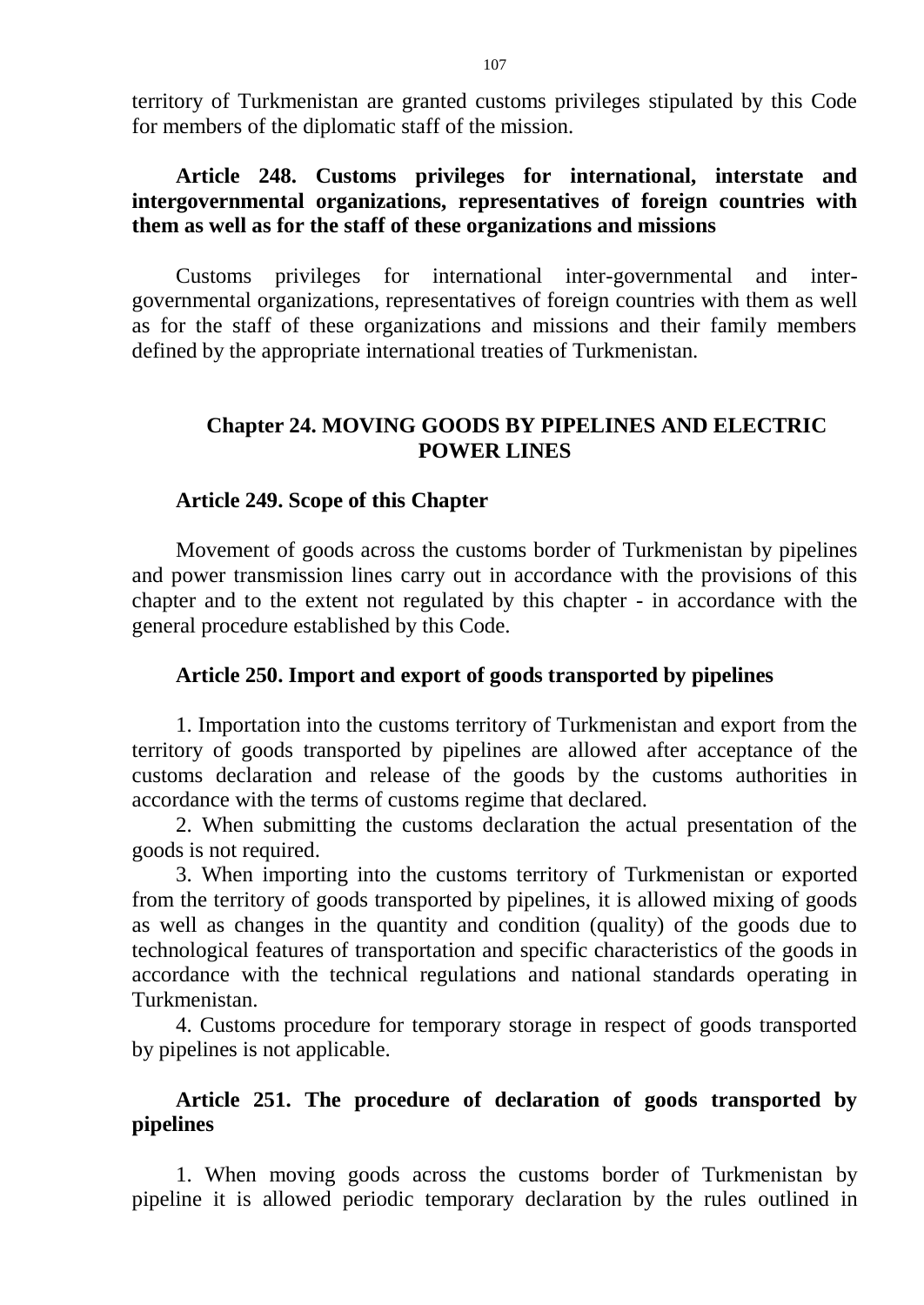Article 88 of this Code, with the specifications provided in this Article.

A periodic temporary declaration is made by filing a temporary customs declaration.

A temporary customs declaration may include information based on the intentions of importation or exportation of the indicative amount of goods for a certain period not exceeding the duration of the foreign trade contract, conditional customs value (valuation) determined according to the number of goods that planned to move across the customs border of Turkmenistan and (or) the conditions stipulated by the foreign trade contract procedure of determining prices of goods.

Submission of one temporary customs declaration for goods imported or exported by the same person who conveying the goods in accordance with the terms of one customs regime with its obligations under several foreign trade agreements (including the various terms of delivery, pricing, and payment).

2. Temporary customs declaration shall be submitted by the declarant for a period not exceeding one quarter and not later than the  $20<sup>th</sup>$  day of the month proceeding that period.

3. A declarant shall submit one or more properly completed full customs declarations on goods, imported, or exported for each calendar month of delivery. Full customs declaration must be filed no later than the 20th day of the month following the calendar month of delivery of the goods. On the reasoned application of the declarant, the customs authorities may extend the deadline for submission of full customs declaration on exported goods but not more than ninety days. Extending the deadline for submission of full customs declaration does not extend the time limit for payment of customs duties owed amounts.

4. If during a calendar month, goods declared for import or export under temporary customs declaration are not imported or not removed, the declarant shall notify the customs authority in writing form before the deadline for submitting the full customs declaration.

### **Article 252. Application of prohibitions and restrictions established by the legislation of Turkmenistan**

When moving goods by pipelines the prohibitions and restrictions prescribed by law shall apply on the date of the acceptance of the temporary customs declaration.

### **Article 253. Features of movement of goods on the transmission lines and its declaration**

1. Moving goods by electric power lines across the customs border of Turkmenistan is not allowed without prior permission of the customs authority, subject to subsequent declaration and payment of customs duties under the rules established by this Article.

2. Customs procedures for temporary storage and internal customs transit for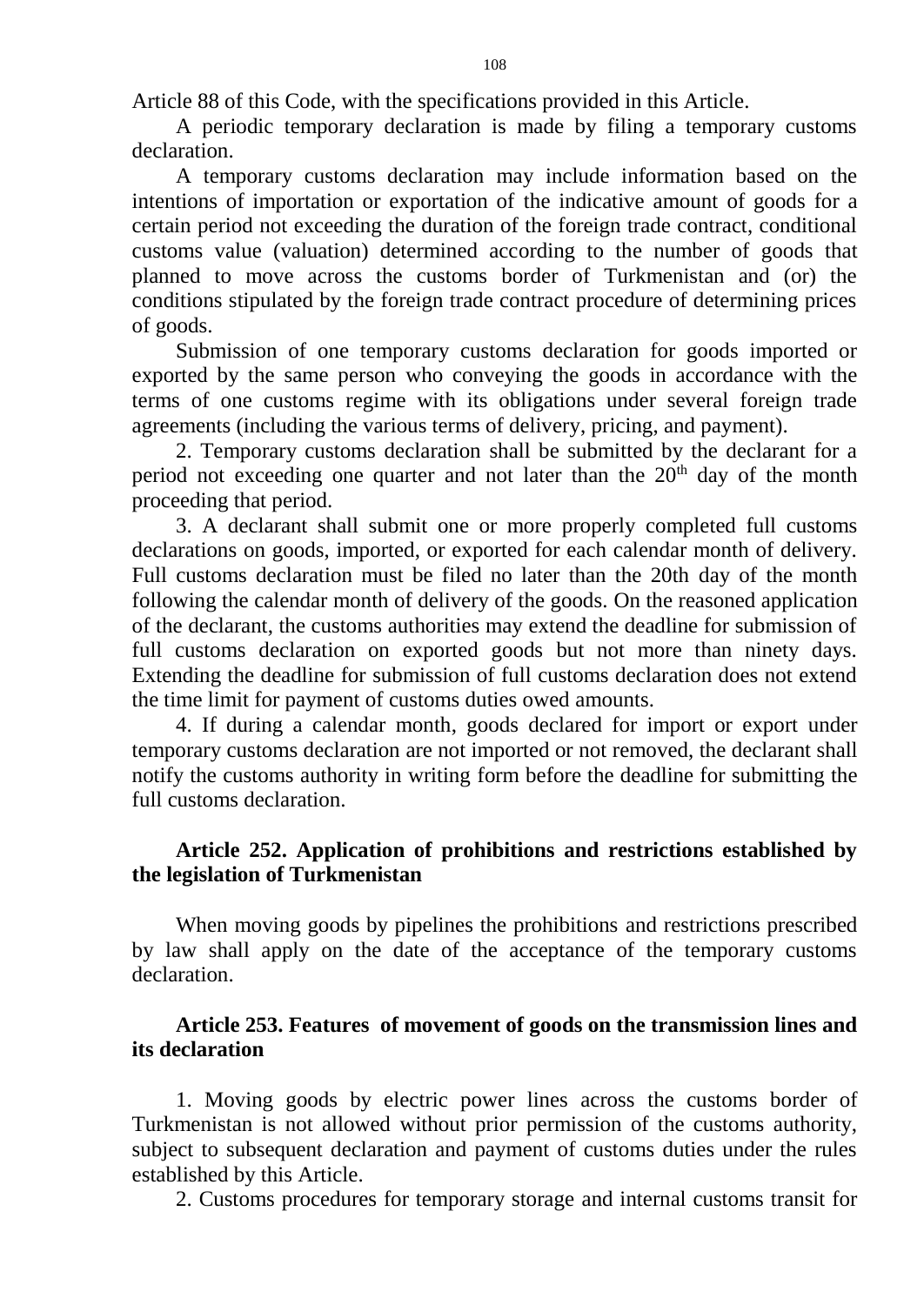goods transported by electric power lines do not apply.

3. Declaring moved across the customs border of Turkmenistan electrical energy is produced by applying a customs declaration not later than the 20th day of the month following each calendar month of the actual delivery of goods. On the reasoned application of the declarant, the customs authorities may extend the deadline for submission of the customs declaration but not more than ten days.

4. The actual amount of electrical energy which established based on meter readings installed in a technologically driven place and fixing the movement of electrical energy is subject to declaration.

The amount of electrical energy moved between the two states is defined as the overflow balance (algebraic sum of electric energy flows in opposite directions located in the interstate transmission lines of all voltage classes) for each calendar month.

The calculated value of overflow balance is adjusted by the value of energy loss in electric power networks during moving the electric energy.

A declaration is made based on acts of actual delivery of electricity under the relevant foreign trade contract.

5. Customs payments are paid no later than the date of submission of the customs declaration for the goods moving through the customs border within one calendar month.

# **Article 254. Nin-use requirements for the identification of goods transported by pipelines and electric power lines**

Identification of goods transported by pipelines and electric power lines is not carried out that does not preclude to the establishment by the customs authorities, for customs purposes, the quantity, quality, and other characteristics of the goods with use of the information contained in the documents, counters and other measuring devices.

# **Article 255. Movement of Turkmen goods between two points in the customs territory of Turkmenistan, through the territory of a foreign state**

Moving Turkmen goods by pipelines and power transmission lines between two points in the customs territory of Turkmenistan through a foreign country is conducted by rules established by paragraph 2 of Chapter 19 of this Code in respect of the special customs regime of moving Turkmen goods between the customs authorities through the territory of a foreign state.

# **SECTION III. CUSTOMS PAYMENTS**

### **Chapter 25. GENERAL PROVISIONS**

# **Article 256. Types of customs duties**

1. Customs payments include: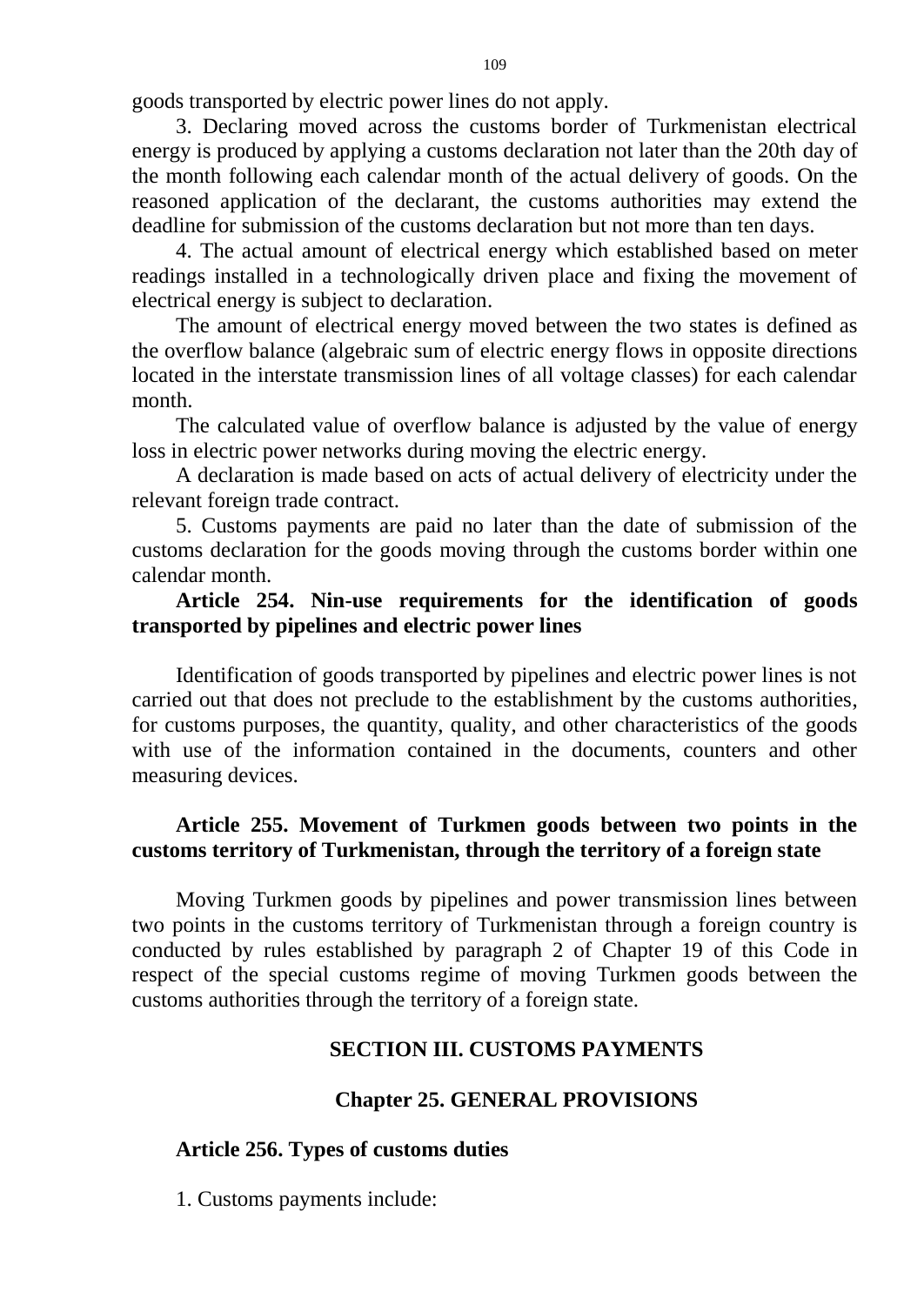1) Import customs duties;

2) Export customs duties;

3) Taxes;

4) Customs fees.

2. Customs duties levied if they are established by the legislation of Turkmenistan.

## **Article 257. Origin and termination of the obligation to pay customs duties and taxes. Cases where customs duties and taxes are not paid**

1. When moving goods across the customs border of Turkmenistan obligation to pay customs duties and taxes are arisen:

1) During the importation of goods - from the moment of crossing the customs border;

2) During the export of goods - from the date of the submission of the customs declaration or action directly aimed at the export of goods from the customs territory of Turkmenistan.

2. Customs duties and taxes are not paid in the following cases:

1) in accordance with this Code and other normative legal acts of Turkmenistan and Turkmenistan's international agreements:

a) goods are exempted from customs duties and taxes;

b) in respect of goods are granted conditional full exemption from customs duties and taxes –for the period of such exemption and subject to compliance with the conditions on which the exemption is granted;

2) before the release of the goods for free circulation and persons in the absence of violations of the requirements and conditions established by this Code, foreign goods are destroyed or lost by accident or force majeure;

3) goods become the property of the State under this Code and other normative legal acts of Turkmenistan;

4) cost and (or) the number of goods transported across the customs border of Turkmenistan do not exceed cost and (or) the quantitative limits established by the legislation of Turkmenistan.

3. Concerning goods released for free circulation in the customs territory of Turkmenistan or removed from this territory, the obligation to pay customs duties and taxes shall be terminated in cases stipulated by the tax legislation of Turkmenistan.

### **Article 258. Persons responsible for payment of customs duties and taxes**

1. A person responsible for payment of customs duties and taxes is the declarant.

2. If a declaration is made by the customs broker (representative), he is responsible for the payment of customs duties and taxes under the second part of Article 97 of this Code.

3. Failure to comply with the Code of the use and disposal of goods or other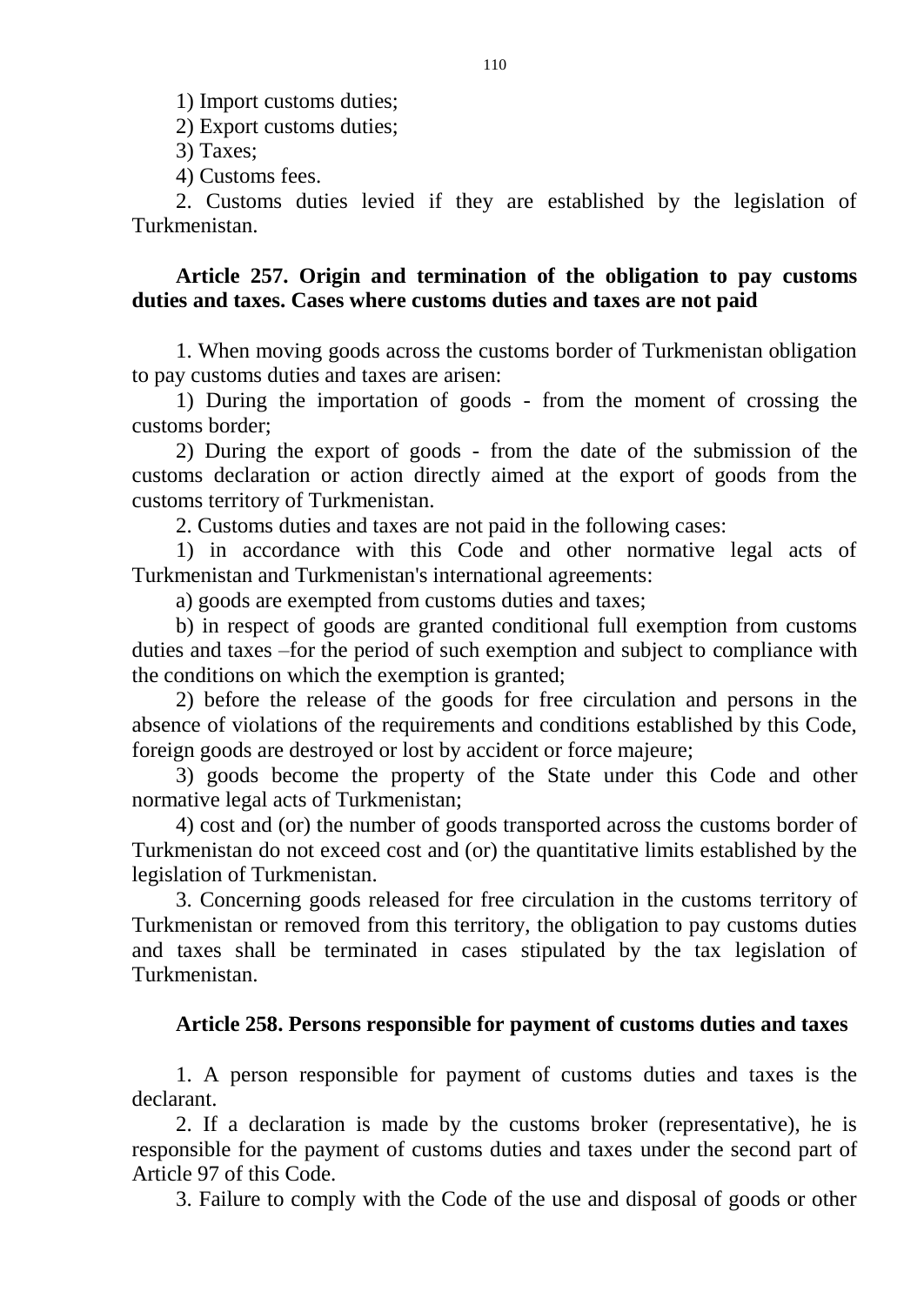requirements and conditions established by this Code for the application of customs procedures and customs regimes, providing a full or partial exemption from customs duties and taxes, persons responsible for the payment of customs duties and taxes in the cases expressly provided by this Code are the owner of a temporary storage warehouse, the owner of the customs warehouse, the carrier, the person on whom entrusted the duty to comply with customs regime.

4. On evasion of customs duties and taxes, including in terms of their wrong calculation and (or) late payment, responsibility before the customs authorities shall bear the person responsible for the payment of customs duties and taxes.

5. On illegal movement of goods and vehicles across the customs border of Turkmenistan responsibility for payment of customs duties and taxes are bear the persons illegally moving goods and vehicles, persons involved in the illegal movement, if they knew or should have known of the illegality of such a move, and when importing - persons who acquired ownership or possession of illegally imported goods and vehicles if at the time of purchase they knew or should have known the illegality of entry that properly validated under the legislation of Turkmenistan. These persons shall bear the same responsibility for the payment of customs duties and taxes as if they acted as a declarant illegally exported or smuggled goods.

# **Chapter 26. CALCULATION OF CUSTOMS DUTIES AND TAXES**

## **Article 259. An object of levying of customs duties and taxes**

The object of customs duties and taxes are the goods, moving through the customs border of Turkmenistan. The basis for calculating customs duties and taxes are the customs value of goods and (or) their number.

# **Article 260. Procedure for determination and application of the customs value of goods**

1. Customs value of goods is determined by declarant according to the method of valuation of customs value established by this Code and declared to the customs authorities at the declaration of goods.

2. Declared by declarant the customs value of goods and provided information that is relevant to its determination should be based on accurate and documented information.

3. Customs authority based on documents and information submitted by the declarant and based on available information at its disposal used in determining the customs value of goods shall decide on agreement with the declarant chosen method of determining the customs value of the goods and the correctness of the declared customs value of the declarant's products.

4. If the documents submitted by the declarant and information are not sufficient to decide in respect of the declared customs value of the goods, the customs authority in writing form requests from the declarant additional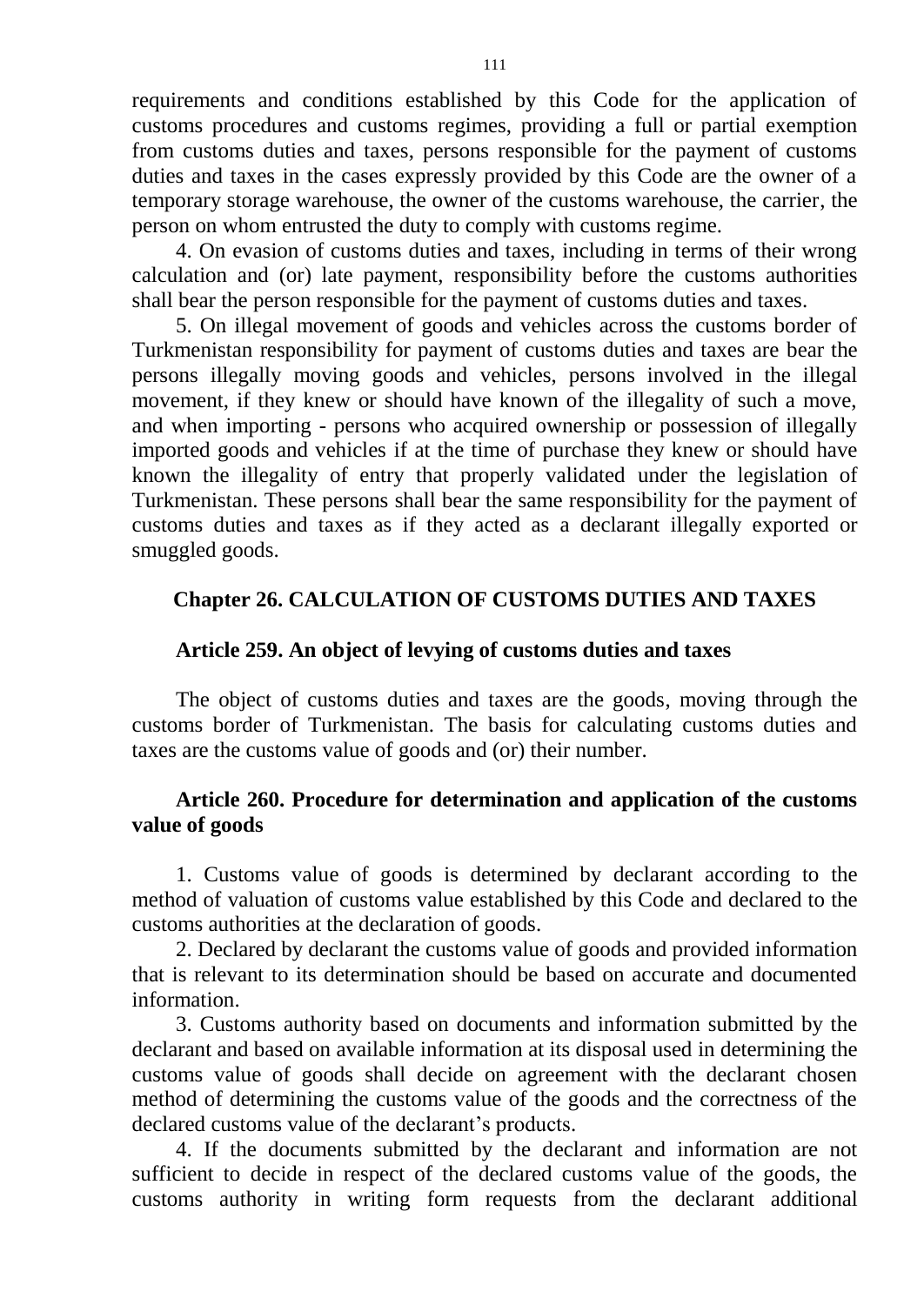documents and information and set a deadline for its submission, which should be sufficient for this.

To confirm the declared customs value of the goods, the declarant shall upon request of the customs authority provide the necessary additional documents and information or to give a written explanation of the reasons for which the customs authority requested documents and information cannot be submitted. The declarant has the right to prove the validity of using their chosen method of determining the customs value of the goods and the accuracy of information presented by him.

5. On the absence of data confirming the correctness of the declared customs value of the goods by the declarant, or when evidence of the fact that the documents submitted by the declarant and information are not reliable and (or) sufficient, the customs authority may decide on disagreement with using the selected method of determining the customs value products and offers to the declarant to determine the customs value of the goods using a different method. In this case, between the customs authority and the declarant may be held consultations on the choice of the method of determining the customs value of goods.

6. If at the time of removal of goods procedure to determine the customs value of goods has not been completed, removal shall be subject to payment of customs duties and taxes that may be additionally charged. The customs authority shall notify in writing form to the declarant the required size of payment of customs duties and taxes.

7. In the cases where the declarant is not presented, within the time limits established by the customs authority, additional documents and information or the customs officers found signs that the information provided by the declarant may not be reliable and (or) sufficient, and the declarant refused to determine the customs value of goods based on a different method on the proposal of the customs authority, the customs authority shall independently determine the customs value of goods, consistently applying the methods of determining the customs value of goods. Customs authority shall notify the declarant on the decision in writing form not later than the day following the date of such decision. In the case when the customs authority shall determine the customs value of the goods after the release of the goods, the customs authority requests an advance payment of customs duties, if required additional payment of customs duties and taxes. Payment of calculated additional amounts of customs duties and taxes shall be made within ten days of receipt of the request. Fines on an additional amount of customs duties and taxes paid within a specified period are not charged.

### **Article 261. Methods of determining the customs value of goods**

1. Customs value of goods imported into the customs territory of Turkmenistan is produced by applying the following methods:

1) on transaction value of imported goods;

- 2) on transaction value of identical goods;
- 3) on transaction value of similar goods;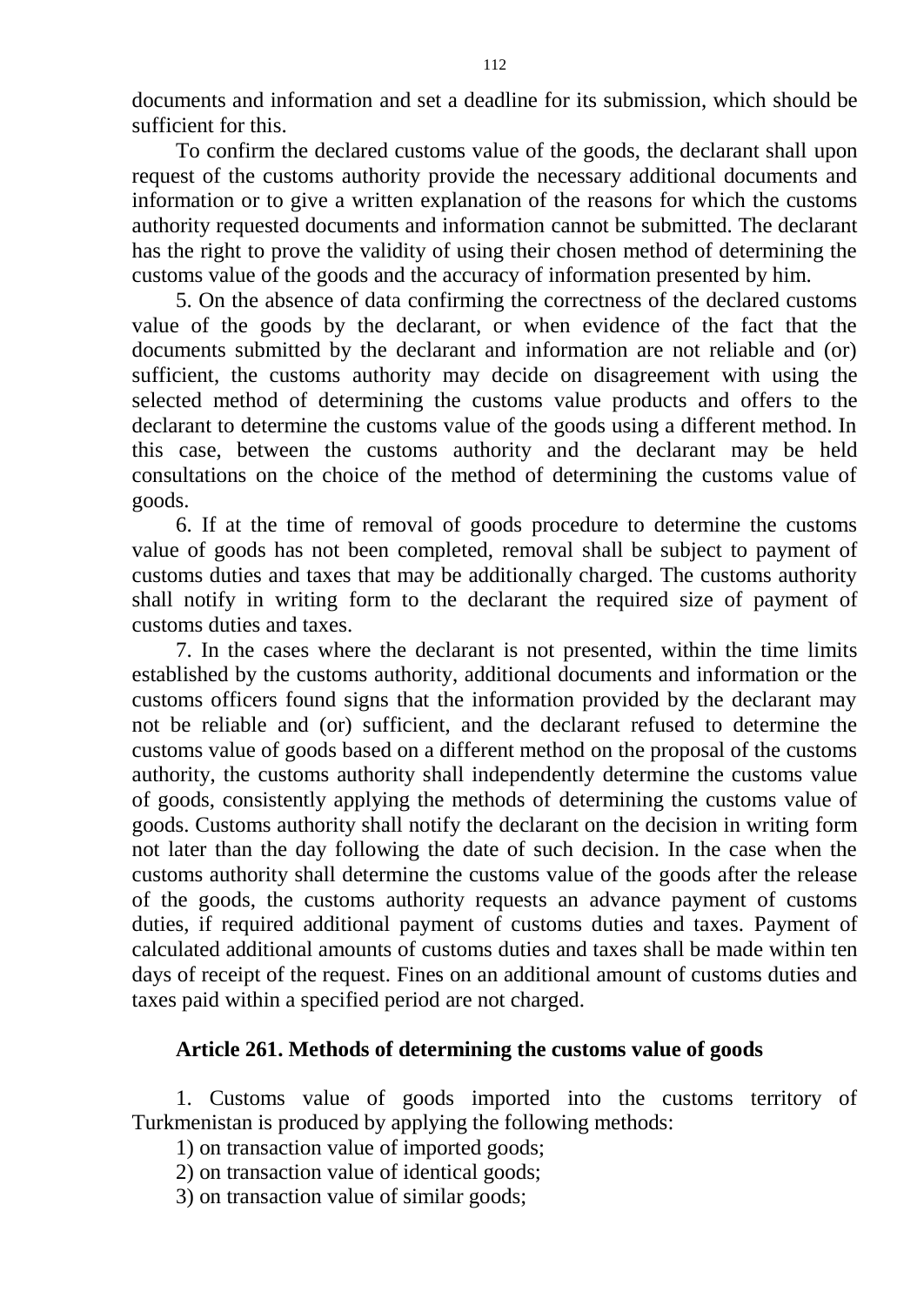4) reducing the cost;

5) adding the costs;

6) reserve.

The basic method for determining the customs value of imported goods is the transaction value method of imported goods.

If you cannot use the basic method consistently applied each of the methods listed in the first part of this article. Each successive method is used, if the customs value of goods cannot be determined using the previous method. Methods of deduction and adding value at the request of the declarant may be used in any order.

2. Customs value of goods exported removed the customs territory of Turkmenistan is determined on the transaction value of the exported goods.

When exporting goods without the trade deal, the customs value of these goods can be defined on the transaction value of identical goods or the transaction value of similar goods as well as based on receipts, invoices, and other documents confirming the purchase of exported goods and their cost.

## **Article 262. Method of determining the customs value of the goods on the transaction value of imported goods**

1. Customs value of imported into the customs territory of Turkmenistan goods is the transaction price paid or payable for the imported goods during its shipment to Turkmenistan.

2. On the determination of the customs value of goods, additionally shall be made to the contract price the following expenses if they were not included in it:

1) costs of delivery of the goods to the place of their importation into the customs territory of Turkmenistan:

a) cost of transportation;

b) costs of loading, unloading, handling of goods;

c) insured sum;

2) expenses incurred by the purchaser:

a) commissions and brokerage, except buying commissions;

b) cost of reusable containers, if in accordance with the Commodity nomenclature of foreign economic activity they are considered as a single unit with the goods being valued;

c) cost of packing of goods including the cost of packaging materials and packaging operations;

3) Corresponding part of the cost of the following goods and services that directly or indirectly were provided to the buyer for free of charge or at a reduced cost for use in connection with the production or sale for export of the goods being valued:

a) Raw materials, components, semi-finished products, and other components that are part of the goods being valued;

b) Tools, stamps, forms and other similar items used in the production of the goods being valued;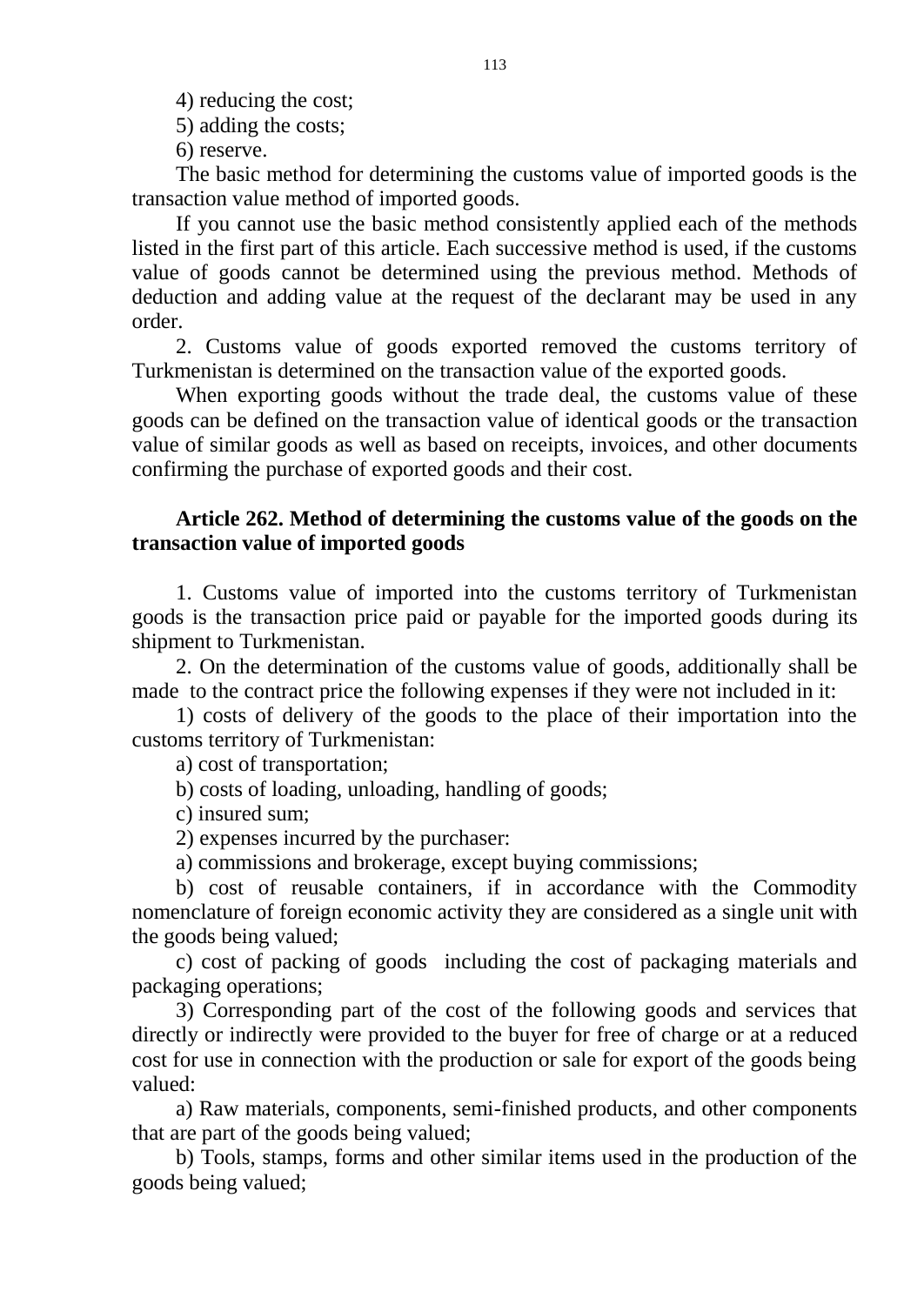c) Materials consumed in the production of the goods being valued (lubricants, fuels and other);

g) engineering, development, design, product design, artwork, sketches and drawings and other similar work performed outside the customs territory of Turkmenistan and necessary for the production of the goods being valued;

4) License and other payments for use of intellectual property, which the buyer must directly or indirectly conduct as a condition to carry out the sale of the goods being valued;

5) The relevant part of the direct or indirect income of the seller from any subsequent resale, disposal or use of the goods being valued on the territory of Turkmenistan.

3. Method of determining the customs value of the goods on the transaction value cannot be used to determine the customs value of the goods if:

1) There are restrictions on the rights of the buyer on disposal of the goods being valued except for the restrictions established by the legislation of Turkmenistan;

2) Sale or price of the transaction depends on compliance with the conditions that influence the price of the transaction which cannot be determined;

3) Data used by the declarant to declare the customs value of the goods is not documented or are not quantifiable and reliable;

4) The parties of the transaction are interdependent and the transaction price is not acceptable as a basis for determining the customs value under the requirements of this article. At the same time under interdependent persons considered the persons who correspond to at least one of the following:

a) One participant of the transaction (individual) or officer of one of the parties of the transaction is both an official of another party;

b) Participants in the transaction are co-owners of the enterprise;

c) The parties of the transaction have associated labor relations;

g) Participants of the transaction have associated leases relations;

d) One of the parties of the transaction is the owner of the deposit (share) or the owner of the voting shares in the share capital of another party, constituting not less than five percent of the share capital;

e) Both members of the transaction are under the direct or indirect control of a third party;

g) Participants in the transaction directly or indirectly jointly control a third person;

h) One of the parties of the transaction is under the direct or indirect control of another party;

i) Participants of the transaction and their officials are relatives.

4. When determining the customs value of the transaction value the following expenses deducted if they were included in this price:

1) Cost of installation, assembly, commissioning of equipment or technical assistance after the importation of equipment into the customs territory of Turkmenistan;

2) Cost of transportation of goods after their importation into the customs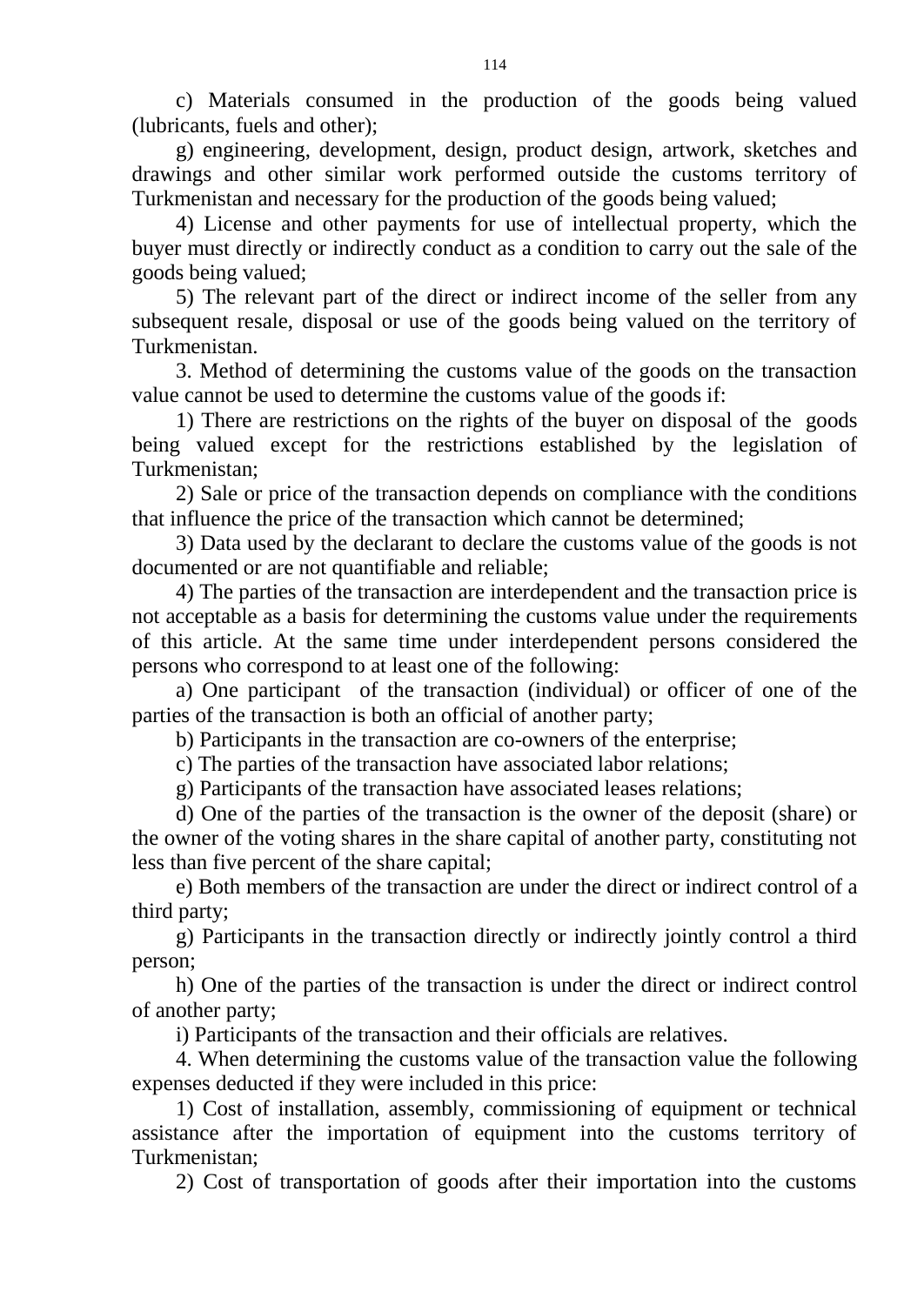territory of Turkmenistan;

3) Cost of insurance for goods after their importation into the customs territory of Turkmenistan.

# **Article 263. Method of determining the customs value of the goods on the transaction value of identical goods**

1. When using the method of determining the customs value of the goods on the transaction value of identical goods as a basis for determining the customs value of goods shall be the transaction price of identical goods under the conditions specified in this article.

2. Identical means goods are identical in all respects to the goods being valued, including the following features:

1) physical characteristics;

2) quality and reputation in the market;

3) country of origin;

4) manufacturer.

3. Insignificant differences in appearance cannot be grounds for a refusal to consider the goods as identical if the rest of such products comply with the requirements of this Section.

4. The transaction value of identical goods shall be accepted as the basis for determining the customs value if these products:

1) sold for import into the territory of Turkmenistan;

2) imported simultaneously with imported goods being valued or not earlier than ninety days before import the goods being valued;

3) imported approximately the same amount and at the same commercial level (wholesale or retail).

5. If there are no cases of import of goods in the same amount and at the same commercial level (wholesale or retail), can be used value of identical goods imported in a different quantity and at a different commercial level (wholesale or retail) with adjusted value to reflect these differences.

6. If the value of the expenditure referred to in paragraph 1 of the third part of Article 265 of this Code for identical goods is significantly different from the cost of such expenses for the goods to be valued because of the difference in distance and modes of transport, the customs value determined on the transaction value of identical goods must be appropriately adjusted.

7. Adjustments referred to in paragraphs five and six of this article shall be made based on reliable and documented information.

8. When using this method:

1) goods are not considered identical with those needed to be estimated if they were not produced in the same country as the goods being valued;

2) goods valued by the person not manufactured of the goods taken into account only if there are no identical goods produced by the manufacturer of the goods being valued.

9. If at the application of this method detected more than one transaction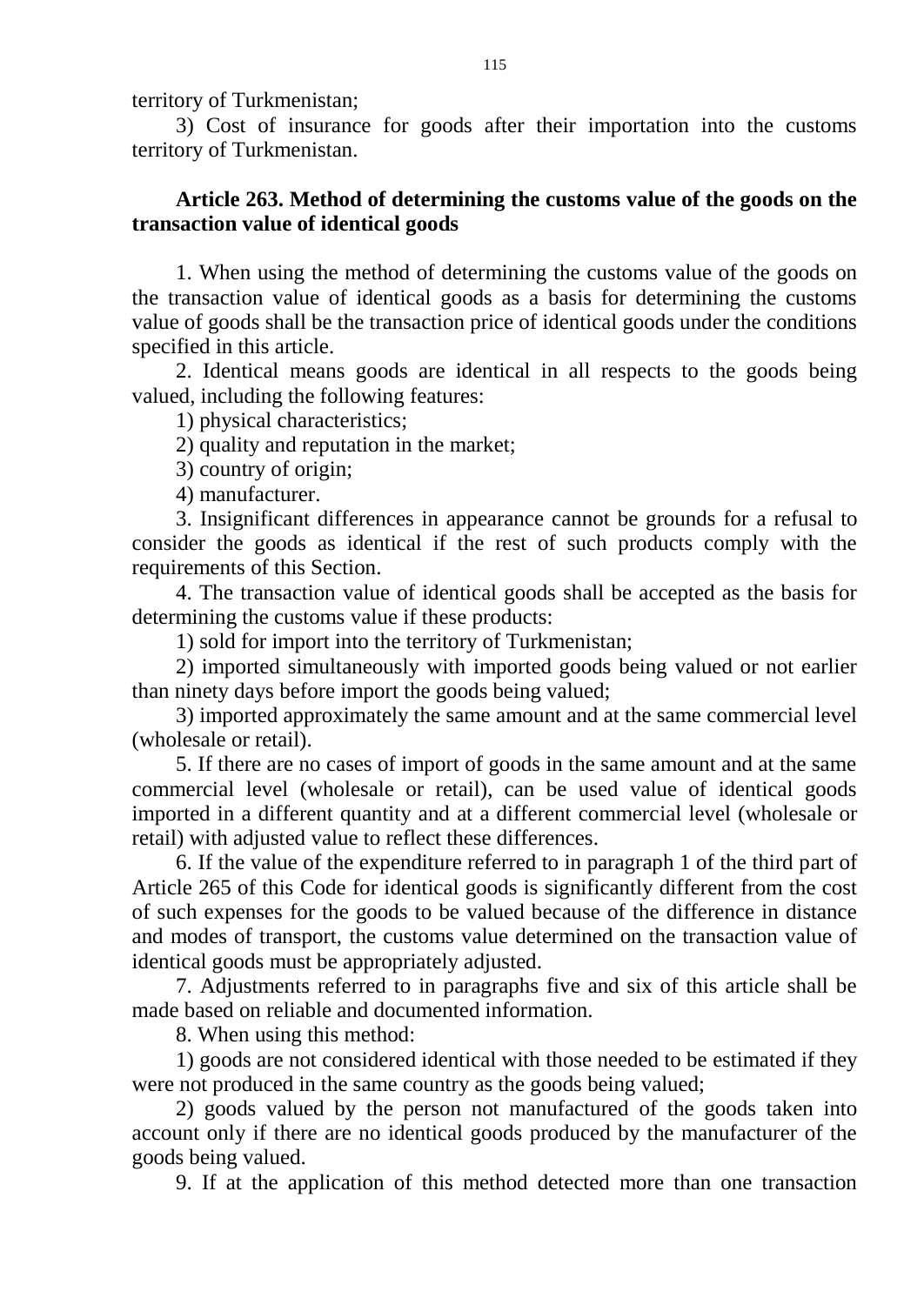value of identical goods, to determine the customs value of imported goods is used the lowest one.

# **Article 264. Method of determining the customs value of the goods on the transaction value of similar goods**

1. When using the estimation method on the transaction value of similar goods as a basis for determining the customs value of goods shall be the transaction price on goods, the homogeneous with imported, subject to the conditions specified in this article.

2. Homogeneous is the goods which, although not identical in all respects, have similar characteristics and consist of similar components that allow them to perform the same functions as the goods being valued and to be commercially interchangeable. In determining the similarity of goods the following features are considered:

1) quality of a trademark and reputation in the market;

2) country of origin;

3) manufacturer.

3. When using the method of determining the customs value of the goods on the transaction value of similar goods, the provisions of part four - ninth of Article 263 of this Code are considered.

# **Article 265. Method of determining the customs value of the goods based on the deductive value**

1. Customs value of goods according to the method of reducing the cost is made in the case if assessing identical or similar goods will be sold in the territory of Turkmenistan without changing its original condition.

2. When using the method of reducing the cost as the basis for determining the customs value of goods shall be the unit price at which the assessing identical or similar goods are sold in the greatest party in the territory of Turkmenistan (not later than ninety days from the date of importation of the goods being valued) to transaction participant who is not interdependent with the seller.

3. From the unit price of goods are deducted:

1) cost of paying commissions usually paid (or agreed to be paid), or ordinary profit allowance and general expenses in connection with the sale on the customs territory of Turkmenistan of imported goods of the same class or kind;

2) amount of import customs duties, taxes and customs fees payable in Turkmenistan in connection with the importation or sale of the goods;

3) ordinary expenses incurred in Turkmenistan for transportation, insurance, loading, and unloading operations.

4. Absence of cases of sale assessed, identical or similar goods in the same condition as they were at the time of importation, at the request of the declarant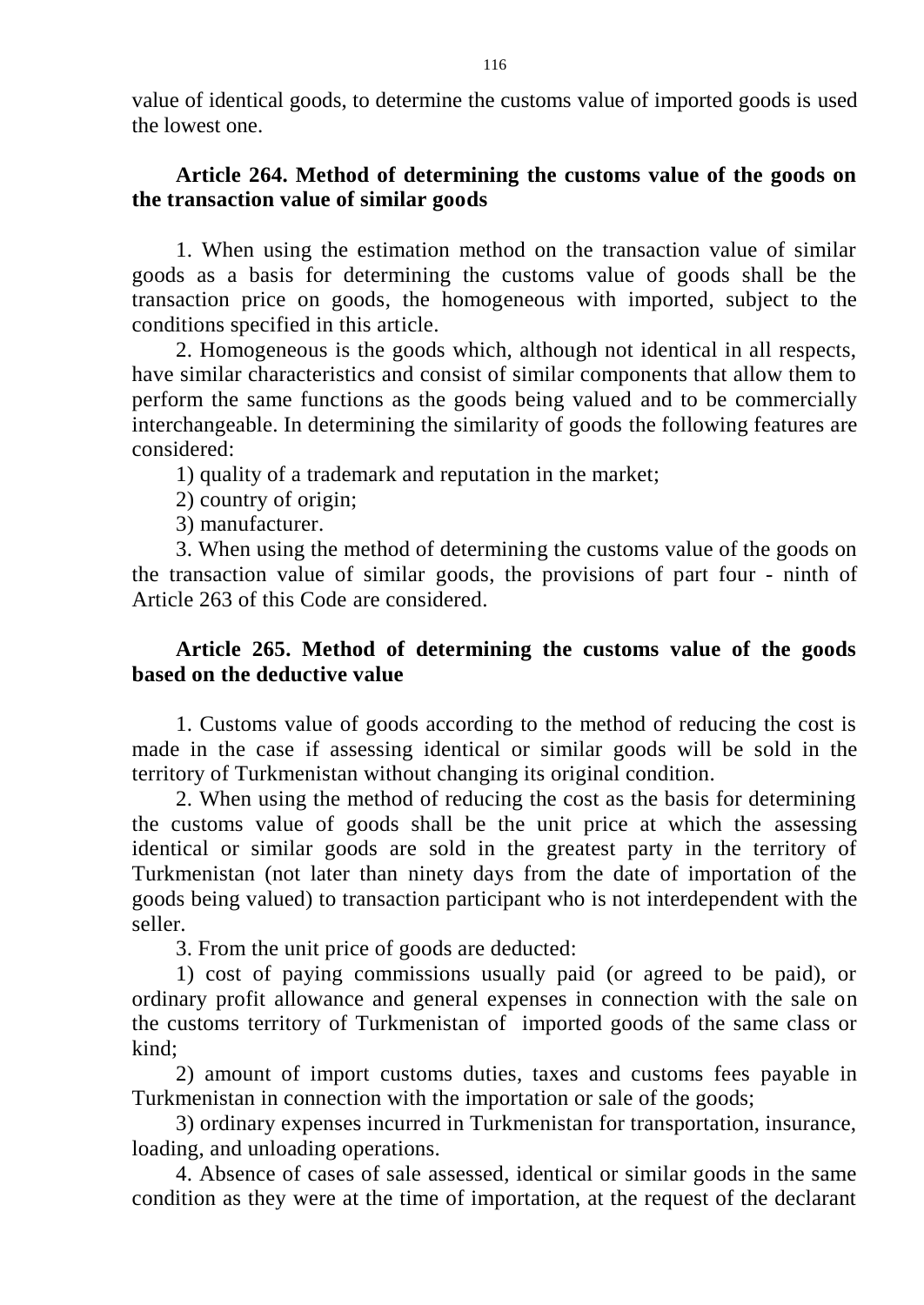may be used a processed unit price that adjusted for value-added tax.

# **Article 266. Method of determining the customs value of goods based on adding value**

When using the added value method as the basis for determining the customs value of goods, accepted the price calculated by adding:

1) cost of materials and expenses incurred in connection with the manufacturer during the production of valued goods;

2) total costs, typical for sale in Turkmenistan from the country of export goods that are the same kind, including transportation, loading and unloading services, insurance to the place of crossing the customs border of Turkmenistan;

3) profits, usually obtained by the exporter as a result of the delivery of such goods to Turkmenistan.

#### **Article 267. Reserve method of determining the customs value of goods**

1. In the cases, if the customs value of goods cannot be determined by the declarant as a result of consistent application of the methods of determining the customs value of the goods referred to in Articles 262 - 266 of this Code or the customs authorities reasonably believes that these methods of determining the customs value cannot be used, the customs value of the valued goods is determined by applying the general principles set out in Articles 262 - 266 of this Code, the methods of determining the customs value of goods and based on data held by the customs authorities of Turkmenistan.

2. On the basis for determining the customs value of the goods by the reserve method, cannot be used:

1) price of goods on the domestic market of Turkmenistan;

2) minimum customs value;

3) price of goods supplied from the country of export to third countries;

4) arbitrarily set or not reliably confirmed the price of the goods.

### **Article 268. Valuation of customs value of goods on the transaction value price of the exported goods**

1. Customs value of goods exported outside the customs territory of Turkmenistan is the transaction price paid or payable for the goods at its exportation.

2. When determining the customs value of the goods, in the transaction price, the following expenses are added if they are not included:

1) costs of delivery of the goods to the place of export of goods from the customs territory of Turkmenistan:

a) cost of transportation;

- b) costs of loading, unloading, and reloading of goods;
- 2) cost of insurance;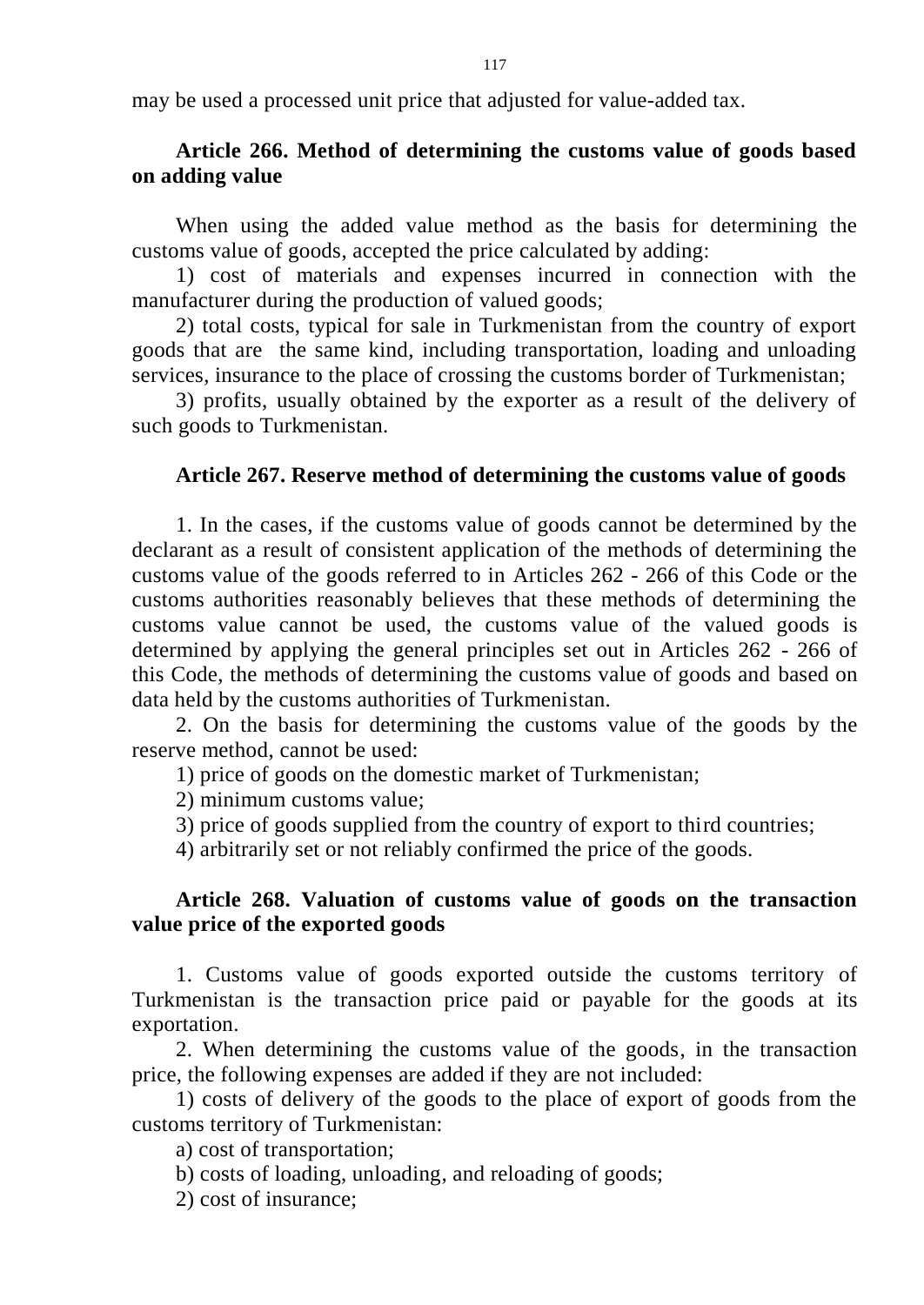3) costs incurred by the seller:

a) commissions and brokerage rewards;

b) cost of reusable containers, if in accordance with the Commodity nomenclature of foreign economic activity, they are considered as a whole with the goods being valued;

c) cost of packing of goods, including the cost of packaging materials and labor on their packaging;

3. When determining the customs value of the goods from the transaction costs to be excluded from the following expenses, provided that they are included in the price of the transaction and can be documented:

1) cost of installation, assembly, commissioning of equipment or technical assistance after the removal of equipment from the customs territory of Turkmenistan;

2) cost of transporting goods after their removal from the customs territory of Turkmenistan;

3) cost of insurance for goods after their removal from the customs territory of Turkmenistan.

# **Article 269. Procedure for calculating customs duties and taxes**

1. Customs duties and taxes are calculated by the declarant or other persons responsible for the payment of customs duties and taxes on their own, except in cases provided for by the second part of Article 236 and the second part of this article.

2. When a claim on payment of customs duties under Article 290 of this Code, calculation of paying customs duties and taxes produced by the customs authority.

3. Calculation of customs duties and taxes shall be made in the national currency of Turkmenistan unless otherwise provided by the legislation of Turkmenistan.

4. In the cases where to calculate the amount of customs duties and taxes, the exchange of foreign currency is needed, the Central Bank of Turkmenistan exchange rate on the day of acceptance of the customs declaration is used.

### **Article 270. Application of rates of customs duties and taxes**

1. To calculate customs duties and taxes apply the rates effective on the date of acceptance of the customs declaration by the customs authority, except as provided for by the first and second paragraph of Article 271 of this Code.

2. To calculate customs duties and taxes apply the rates established by the legislation of Turkmenistan, corresponding to the title and classification of goods under the nomenclature of foreign economic activity.

# **Article 271. Calculation of customs duties and taxes at the wrong-doing in the field of customs**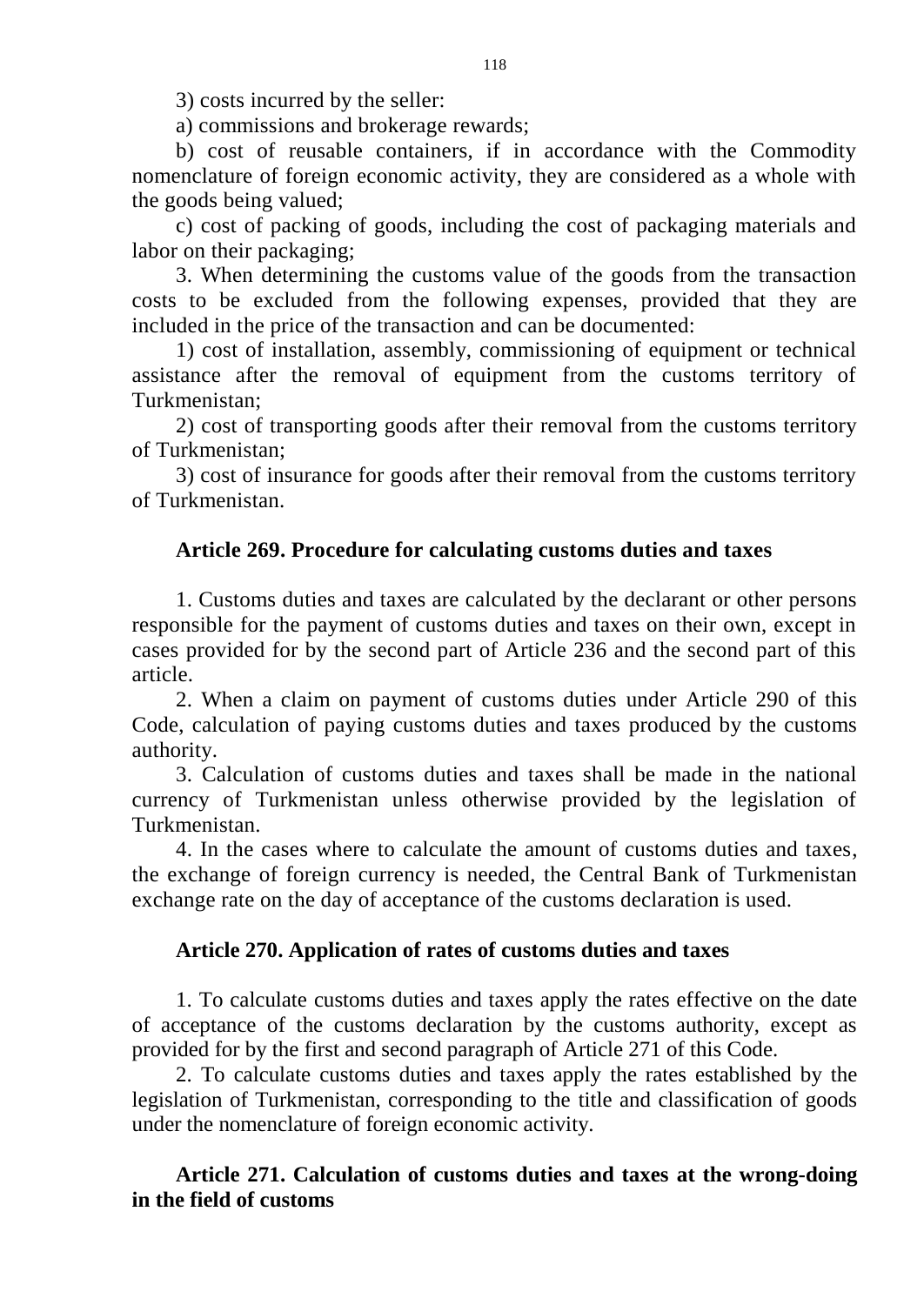1. Concerning goods imported into the customs territory of Turkmenistan with violations of the requirements and conditions established by this Code and in respect of which customs duties and taxes are not paid, the amount payable customs duties and taxes shall be calculated based on the rates of customs duties and taxes applicable to the day crossing the customs border of Turkmenistan and if such day is impossible to establish - on the day of detection by Customs authorities the day of smuggling of the goods into the customs territory of Turkmenistan. In case of loss, non-delivery or release without permission of the customs authorities of goods transported or stored under customs procedures, respectively internal customs transit or temporary storage, the amount payable customs duties and taxes shall be calculated based on the rates that active on the date of placement of goods under the relevant customs procedure.

2. On the illegal export of goods from the customs territory of Turkmenistan payable amount of customs duties calculated based on the rates of customs duties applicable on the day of crossing the customs border of Turkmenistan and if such day is impossible to establish - on the day of detection by Customs authorities the fact of illegal removal of such goods from the customs territory of Turkmenistan.

3. When conditionally released goods are used for other purposes other than those for which it was granted a full or partial exemption from customs duties and taxes, apply the rates of customs duties and taxes that active on the date of acceptance of the customs declaration by the customs authority.

4. Customs value of goods its quantity or other characteristics used to determine the base for calculation of duties and taxes under this Article shall be determined on the day of application of customs duties and taxes.

# **Chapter 27. TERMS AND ORDER OF PAYMENT OF CUSTOMS DUTIES AND TAXES**

## **Article 272. Payers of customs duties and taxes**

1. Payers of customs duties and taxes are the persons to whom this Code lays obligation to pay customs duties and taxes.

2. Any person has the right to pay customs duties and taxes for the payer.

### **Article 273. Deadlines for payment of customs duties and taxes**

1. Customs duties and taxes shall be paid not later than the date of submission of the customs declaration under Article 79 of this Code unless otherwise provided in this Code.

2. When changing the customs regime of customs duties and taxes shall be paid not later than the date established by this Code for the termination of the action variable customs regime.

3. When conditionally released goods used for purposes other than those for which they were granted customs privileges, to calculate fine, for the period of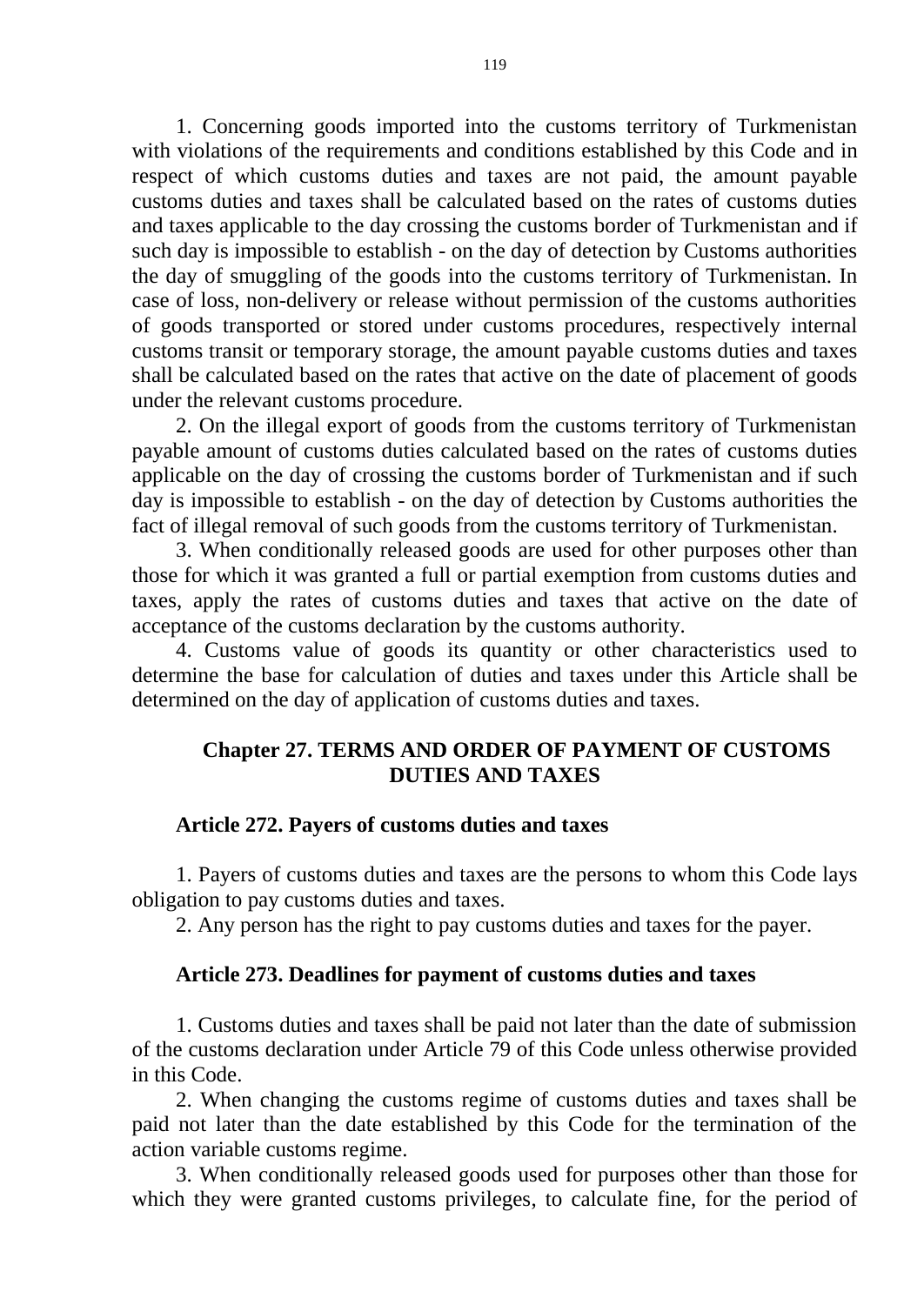payment of customs duties and taxes shall be the first-day violation restrictions on the use and disposal of goods by the person. If such day is impossible to establish the deadline for payment of customs duties and taxes shall be the day of acceptance of the customs declaration by the customs authority on these goods.

4. In violation of the requirements and conditions of customs procedures, which under this Code implies an obligation to pay customs duties and taxes, the deadline for payment of customs duties and taxes to calculate fine considered the day of its violation. If such day is impossible to establish the deadline for payment of customs duties and taxes shall be the first day of action of the relevant customs procedure.

### **Article 274. Advance payments**

1. Advance payments are cash resources deposited to the account of the customs authority in the account of forthcoming customs payments that are not established by the payer as specific types and amounts of customs duties.

2. Funds received by the customs authority as advance payments are property of the person who made advance payments and cannot be regarded as customs duties as long as the person does not make this order to the customs authority or customs authority turn a penalty on advance payments under Article 293 of this Code. As an order of individual who made advance payments, considered submitting by him or on his behalf of the customs declaration or other actions indicating of intent to use his money as customs duties.

3. Upon request of payer customs authority conducting a joint verification of spending cash by the payer. The results of this verification is the act in the form determined by the authorized state body on customs affairs. The act is made in two copies, signed by the head (or authorized officer) of the customs authority and the payer. One copy of the report when it is signed shall be handed to the payer.

4. A refund of advance payments (balance) is performed according to the rules specified in this Code for the refund of customs duties and taxes if the application for their return was filed within three years from the date of their entry to the customs authority.

### **Article 275. Procedure and forms of payment of customs duties and taxes**

1. Customs duties and taxes shall be paid to the state budget of Turkmenistan.

2. Customs duties and taxes shall be paid in the national currency of Turkmenistan unless otherwise provided by the legislation of Turkmenistan.

3. Customs duties and taxes may be paid in any form under the law.

4. Upon payer request, the customs authorities are required to issue a confirmation of payment of customs duties and taxes in writing form.

### **Article 276. Execution of the obligation to pay customs duties and taxes**

The obligation to pay customs duties and taxes shall be executed with the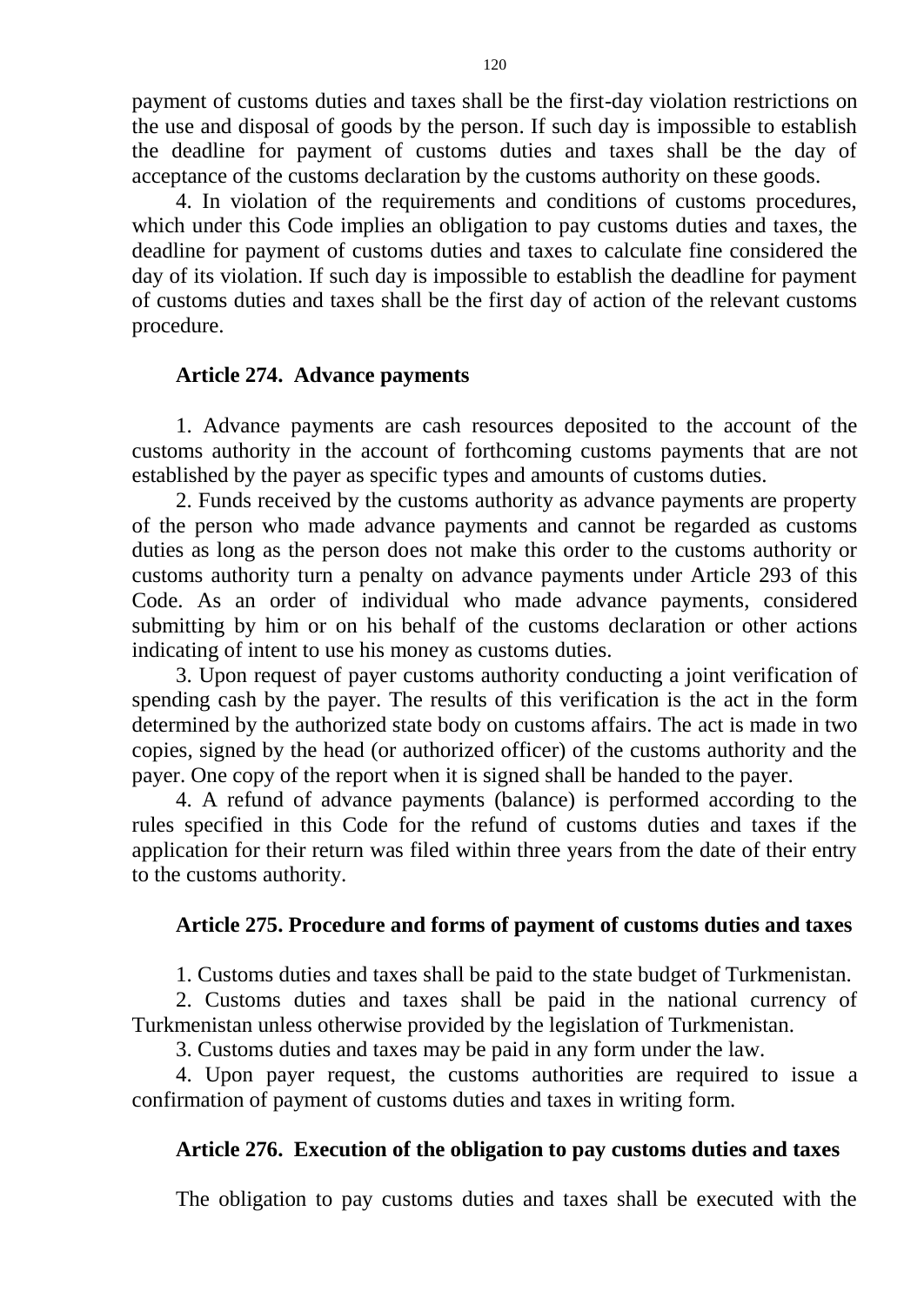specifications established by this Code:

1) from the date of the charge-off the funds of the payer account in the bank;

2) from the day of the deposit of cash in the bank office;

3) since the offset of the payment of customs duties and taxes overpaid or overcharged amounts of customs duties, taxes and if such offset is initiated by the payer - from the moment of acceptance of the application of the offset;

4) since the offset of the payment of customs duties and taxes, advance payments and if such an offset is initiated by the payer - from the moment of receipt of the order on offset by the customs authority;

5) since the offset of the payment of customs duties and taxes, the money paid by the bank or insurance organization under a bank guarantee or insurance contract as well as by the guarantor under the guarantee agreement;

6) after a charging order on goods in respect of which customs duties, taxes are not paid or on the pledge or other assets of the payer,

If the amounts of the above-mentioned funds are not less than the amount of debt to pay customs duties and taxes.

# **Chapter 28. RESCHEDULING THE PERIOD OF PAYMENT CUSTOMS DUTIES AND TAXES**

# **Article 277. General conditions of rescheduling of the period of the payment of customs duties and taxes**

1. At the presence of the basis specified in Article 278 of this Code, the authorized state body on customs affairs or determined by the customs authorities, at the request of the payer of customs duties and taxes in writing form, can change the deadline for payment of customs duties and taxes.

2. Changing the term of payment of customs duties is made in the form of deferred or installment payment for the period from one to three months.

Changing the term of the period of the payment taxes is made in the deferred form for not more than thirty days.

3. A decision on granting deferral or installment payment of customs duties and taxes is taken within a period not exceeding ten days from the date of filing an application.

4. Deferral or installment payment of customs duties and taxes may be granted in respect of the entire amount of customs duties and taxes should be paid or its part.

Penalties during the period of deferral or installment payment are not charged on the number of customs duties and taxes, on which such deferral or installment payment is granted, except in the case of the fourth part of Article 280 of this Code.

5. Deferral or installment payment of customs duties and taxes shall be granted in the cases of security of the payment of customs duties and taxes under the procedure provided for in Chapter 29 of this Code.

6. A decision on granting deferral or installment payment of customs duties,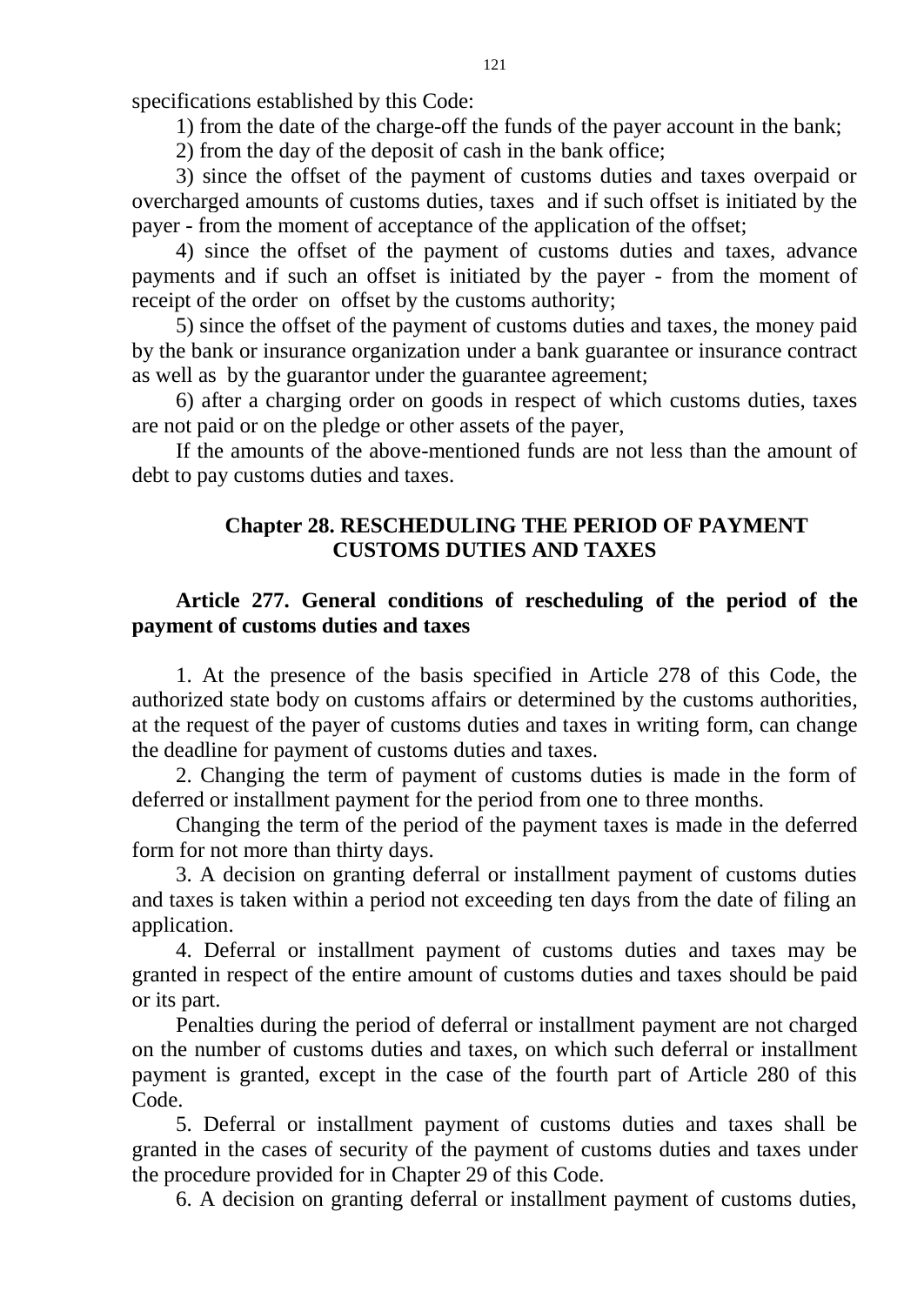taxes, or refusal to provide such information in writing form, communicated to the payer who applied for such a request. The decision shall specify the period of deferral or installment payment of customs duties and taxes and in case of refusal to grant a deferral or installment payment of customs duties and taxes - the reasons for this decision.

7. Cabinet of Ministers has the right to make decisions on granting deferral or installments on payment of customs duties and taxes for longer periods.

# **Article 278. The basis for granting deferral or installment payment of customs duties and taxes**

Deferral or installment payment of customs duties and taxes shall be granted to the payer of customs duties and taxes in the presence of at least one of the following reasons:

1) causing damage to the person as a result of natural disasters, technological disasters or other force majeure events;

2) goods moved across the customs border of Turkmenistan are perishable goods;

3) implementation of shipment on intergovernmental agreements;

4) other basis stipulated by the tax legislation of Turkmenistan.

# **Article 279. Circumstances excluding the provision of deferral or installment payment of customs duties and taxes**

Deferral or installment payment of customs duties and taxes shall not be granted if in respect of the payer of customs duties and taxes:

1) criminal case brought to the court on the grounds of crimes associated with violations of the customs legislation of Turkmenistan;

2) bankruptcy proceedings;

3) other circumstances are stipulated by the tax legislation of Turkmenistan.

# **Article 280. Termination of deferral or installments payment of customs duties and taxes**

1. Action on deferral or installment payment of customs duties and taxes shall be terminated upon the expiry of the relevant decision or may be terminated prematurely before the expiration of such period in the cases provided for in this Article.

2. Action on deferral or installments on payment of customs duties and taxes shall be terminated early in the event of payment of all debt amounts by the payer before the deadline.

3. A decision on deferral or installment payment of customs duties and taxes in identifying the payer circumstances specified in Article 279 of this Code shall be repealed.

4. Violation of the terms of deferral or installments on payment of customs duties and taxes by payer, its action shall be early terminated by the decision of the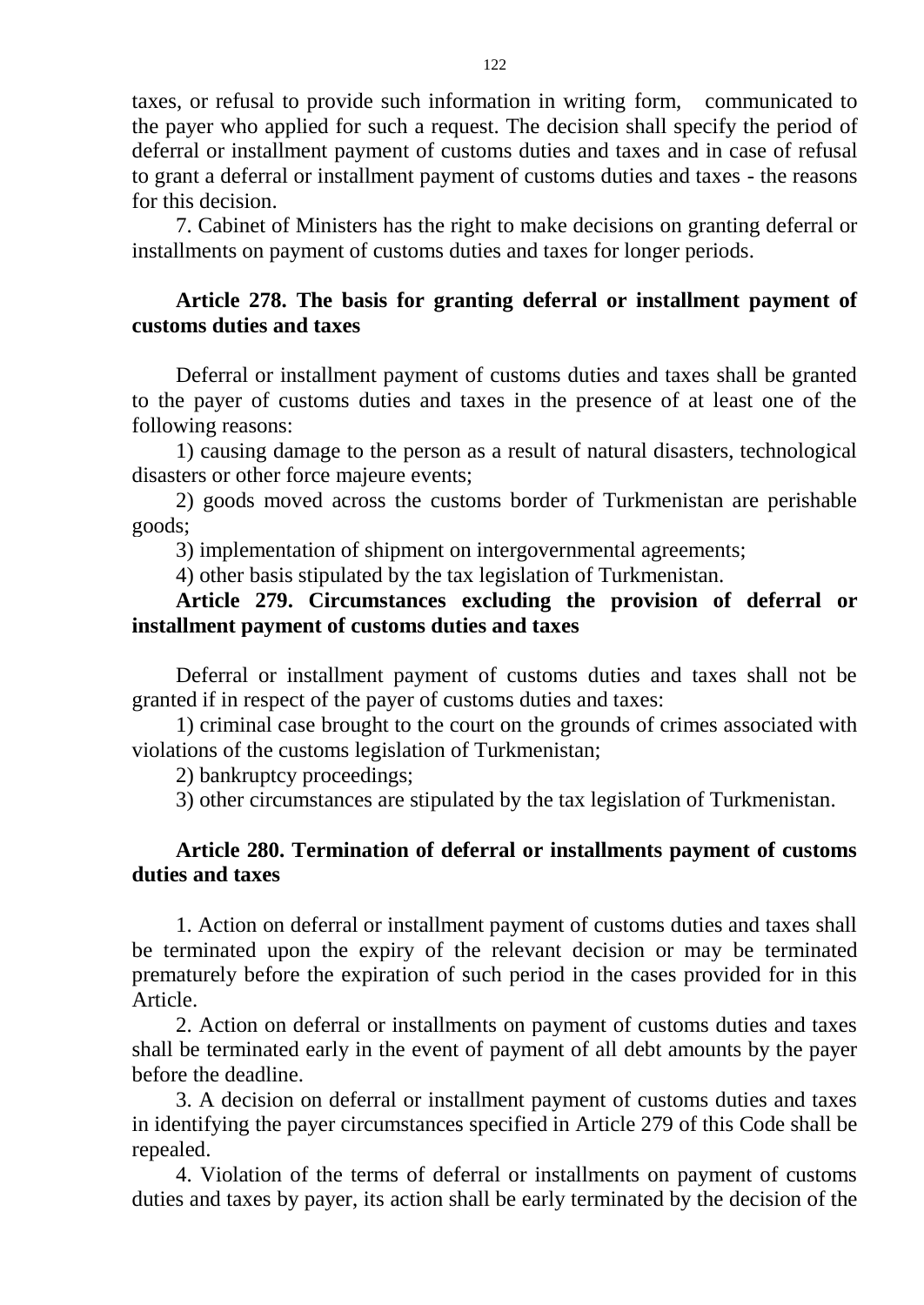customs authority.

In these cases, the payer shall, within five days after receipt of the relevant decision to pay off not paid amount of customs duties and taxes on the day of the acceptance of the decision.

5. A decision on early termination of the deferral or installments payment of customs duties and taxes shall be notified in writing form by the customs authority to the payer within three days from the date of acceptance of the decision.

# **Chapter 29. ENSURING OF PAYMENT OF CUSTOMS DUTIES AND TAXES**

### **Article 281. General conditions of payment of customs duties and taxes**

1. Execution of the obligation to pay customs duties and taxes provided in the following cases:

1) granting a deferral or installment payment of customs duties and taxes;

2) conditional release of goods;

3) transportation and (or) storage of foreign goods;

4) implementation of activities in the field of customs affairs.

2. Ensuring the payment of customs duties and taxes shall produce by the person responsible for its payment or any other person for the benefit of the person responsible for the payment of customs duties and taxes.

3. Refund of customs duties and taxes shall be no later than three days after the customs authority is certified in the performance of the secured obligations or after the termination of activities with the condition is to ensure the payment of customs duties and taxes.

# **Article 282. Amount of secured payment of customs duties and taxes**

1. Size of secured payment of customs duties and taxes is determined by the customs authorities based on the number of customs duties and taxes, payable when goods are released for free circulation or removal under the customs regime of exports and cannot be less than the amount of payable payment of customs duties and taxes.

2. When determining the number of customs duties and taxes is impossible to accurately determine the payable amount of customs duties and taxes, in the case of failure of submission to the customs authority the precise information on the nature of the goods, their name, quantity, country of origin and customs value, this amount of secured payment is determined based on the largest amount of customs duties and taxes, the cost of goods and (or) their quantity which can be determined based on available information.

3. In the case provided for in the third part of Article 92 of this Code, the amount of secured payment of customs duties and taxes is determined by the customs authority as the difference between the sum of customs duties and taxes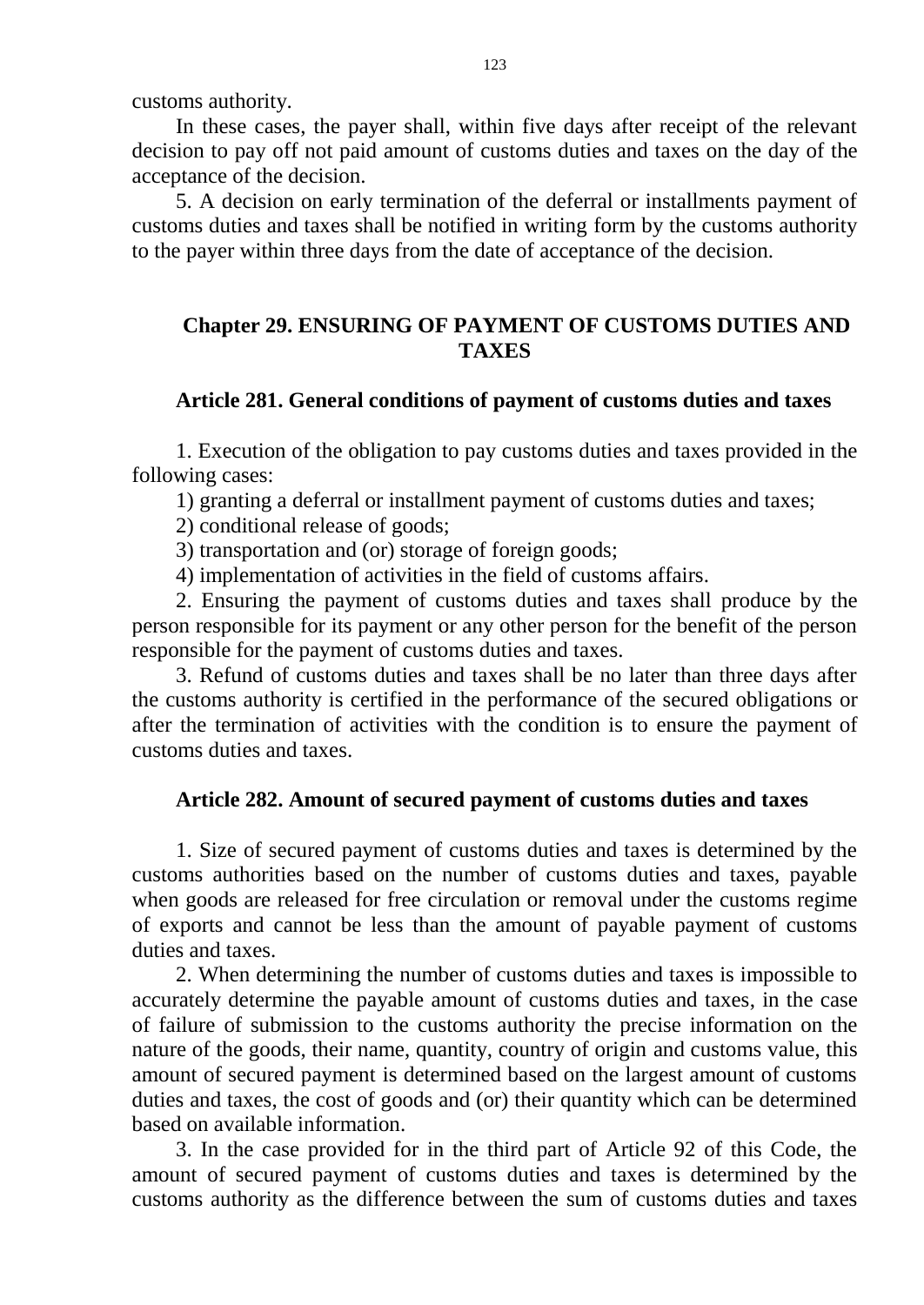which may be additionally charged with the requirements established by the first and second parts of this Article and paid a sum of customs duties and taxes.

4. Authorized state body on customs affairs shall be entitled to set a fixed amount of secured payment of customs duties and taxes on certain types of goods that are subject to the requirements established by the first and second parts of this article.

## **Article 283. Methods of secured payment of customs duties and taxes**

1. Payment of customs duties and taxes provided in the following ways:

1) pledge of goods and other property;

2) bank guarantee;

3) guarantee;

4) insurance contract.

2. A person responsible for payment of customs duties and taxes has the right to use one or multiple methods of secured payment of customs duties and taxes mentioned in part one of this article.

# **Article 284. Pledge of goods and other property**

1. The subject of the pledge may be goods imported into the customs territory of Turkmenistan, as well as other assets that can be pledged under the civil legislation of Turkmenistan.

2. Pledge executed by contract between the customs authority and the pledger. Pledger may be the person responsible for the payment of customs duties and taxes or any other person.

3. Default the obligations before the customs authorities that secured by pledge, the outstanding amount to pay customs duties and taxes are transferred by the customs authorities to the State Budget of Turkmenistan at the expense of the pledged property.

4. If the pledged goods are under customs control and transmitted to the customs authorities, satisfying the requirements of customs authorities by these products is carried out without recourse to the courts in the manner provided for in Chapter 39 of this Code. Penalty on the other pledged property is addressed in the order prescribed by Turkmenistan legislation governing the legal relations arising in connection to the pledged property.

5. Upon pledge property, the subject of pledge remains at the pledger, if the customs authority does not have other decision.

Pledger shall not be entitled to dispose of the subject of the pledge before fulfillment of the obligation secured by the chattel mortgage.

# **Article 285. Bank Guarantee**

Customs authorities as security for payment of customs duties and taxes shall accept bank guarantees issued under the law.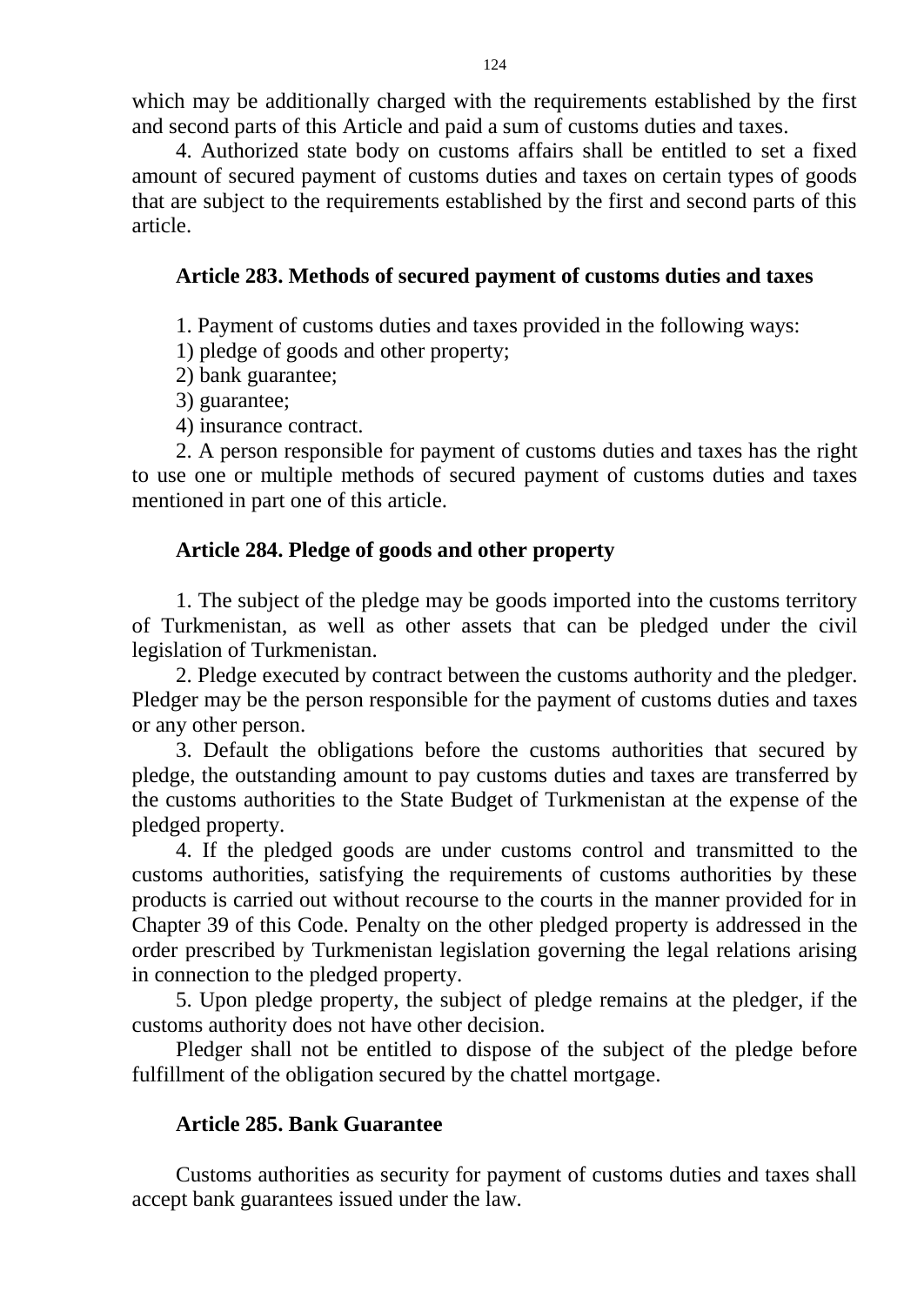#### **Article 286. Guarantee**

1. A guarantee is issued under the civil legislation of Turkmenistan through a contract between the customs authority and guarantor.

2. As a guarantor could be customs brokers, owners of temporary storage warehouses, customs warehouses, duty-free shops, and other persons.

3. If the payer has not fulfilled with the obligation to pay customs duties and taxes that by the power of the guarantee obligation to pay within the prescribed period due amounts of customs duties, taxes the payment concluded by guarantor instead of the payer.

### **Article 287. Application of the insurance contract as security for payment of customs duties and taxes**

Customs authorities as security for payment of customs duties and taxes take insurance contracts concluded under Turkmenistan legislation.

# **Chapter 30. COLLECTION OF CUSTOMS DUTIES AND TAXES**

#### **Article 288. General rules for forced levy of customs duties and taxes**

1. In the case of non-payment or partial payment of customs duties and taxes promptly, the customs authorities in the order specified in this Chapter collect customs duties and taxes by force except in cases specified in part five of this article.

2. Before the application of measures for forced levy of customs duties, taxes, customs authority under the provisions of Article 290 of this Code, submit the claim for payment of customs duties to the payer, except cases provided for by the second part of Article 292 of this Code.

3. Forced levy of customs duties and taxes from legal entities and individual entrepreneurs is produced by:

1) collection of customs duties and taxes at the expense of the funds available on the payer's bank accounts;

2) collection of customs duties and taxes from a bank, insurer or guarantor in the manner provided in the second and third parts of paragraph 1 of this Article in cases when the customs authorities have the bank guarantee, insurance or guarantee;

3) collection of customs duties and taxes at the expense of other property of the payer;

4) collection of customs duties and taxes juridically.

4. Forced levy of customs duties and taxes on individuals, except for individual entrepreneurs, produced juridically.

5. Forced levy of customs duties and taxes shall not be performed if:

1) request for payment of customs duties is not submitted to the payer within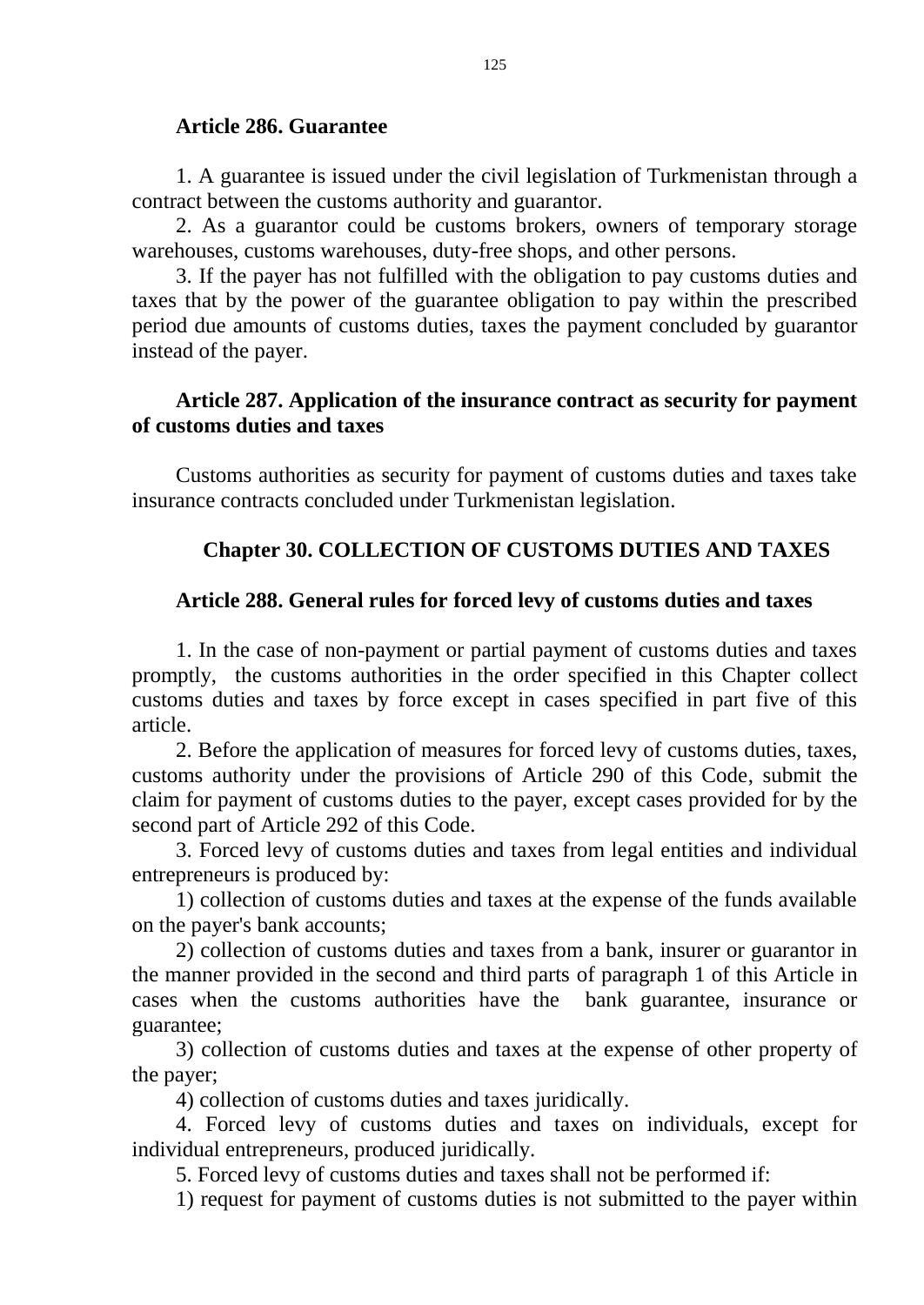three years from the expiry date of payment of customs duties and taxes or from the date of an event entailing the obligation to pay the individual customs duties and taxes under this Code;

2) amount of the cost of the customs authority on the application of specific measures of Forced levy exceeds the amount of levied customs duties and taxes.

# **Article 289. Fines**

1. At non-payment of customs duties and taxes at a stated date, the fines are calculated and subject to payment.

2. Fines are charged at a rate of 0.03 percent of the unpaid customs duties and taxes for each day of delay in payment of customs duties and taxes from the day following the day of expiry of the period of payment of customs duties and taxes till the day of the execution of the obligation on payment of customs duties, taxes inclusively.

3. In case of violation of the deadline for submission of the customs declaration when the goods in temporary storage during the period of temporary storage, established by Chapter 10 of this Code, penalties are not charged.

4. Fines paid simultaneously with the payment of customs duties, taxes, or after the payment of such amounts but not later than ten days after issuing a claim for payment of customs duties.

5. Payment of customs duties and taxes are not exempt from the obligation to pay imposed fines and payment of imposed fines - from the obligation to pay unpaid customs duties and taxes.

6. Payment, collection, and reimbursement fines are carried out in the manner prescribed by this Code concerning the payment, collection, and refund of customs duties and taxes.

### **Article 290. Claim for payment of customs duties**

1. Claim for payment of customs duties is a notification of the customs authority in writing form on the unpaid amount of customs duties and taxes at the due date as well as an obligation to pay within the prescribed period the amount of unpaid customs duties, taxes, and levied fines.

2. Claim for payment of customs duties shall include information on the amount of paying customs duties and taxes and the number of fines calculated on the day of putting a claim for payment of customs duties, term of payment of customs duties, taxes, penalties under this Code, the term of performance requirements for payment of customs duties, as well as measures on the forced levy of customs duties, taxes and ensure its collection, which is used in case of non-performance of requirements for payments of customs duties by the payer and the rationale of putting a claim for payment of customs duties. Requirements form of customs payments approved by the authorized state body on customs affairs.

3. A requirement for customs payments should be sent to the payer not later than ten days from the date of discovery of non-payment fact or partial payment of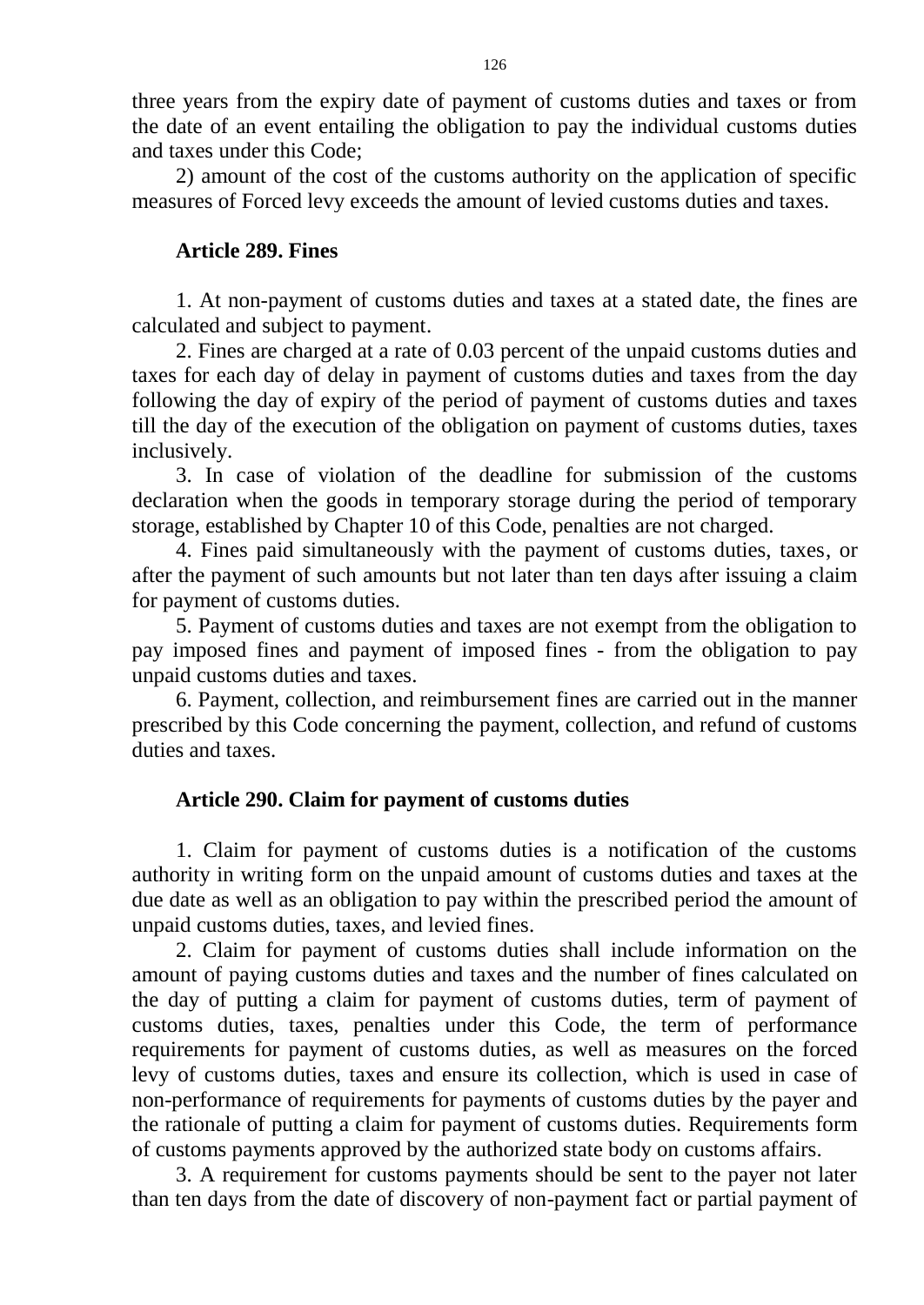customs duties and taxes. The claim for payment of customs duties may be delivered to the payer personally by signing or otherwise confirming the fact and date of receipt. If the payer evades from receipt of such request, it shall be sent by registered mail. The claim for payment of customs duties is deemed received after six days from the day of sending a registered letter.

4. Claim for customs payments shall be sent to the payer regardless of its arraignment to administrative or criminal liability.

5. Period of performance of requirements for customs payments shall in total be not more than ten days following the date of receipt of the request for payment of customs duties by the payer.

6. In the case of non-performance of a requirement for payment of customs duties, customs authorities shall take measures on forced levy of customs duties and taxes under this chapter.

# **Article 291. Collection of customs duties and taxes from the funds in the accounts of the payer's bank (incontestable penalty)**

1. At default claim for payment of customs duties in a given period customs authority decides on collection in incontestable form amounts of customs duties and taxes from the funds at the expense of funds in accounts of the payer's bank (hereinafter - the decision on incontestable penalty).

Form of solutions of incontestable penalty approved by the authorized state body on customs affairs.

2. A decision on an incontestable penalty is the basis for the submission to the bank, in which the payer has an account, the collection letter on the charge - off from the payer account, and transfer to an account of the customs authority levied funds.

3. An incontestable penalty of customs duties and taxes shall be made from the bank accounts of the payer, except for loan and budgetary accounts unless otherwise provided by the legislation of Turkmenistan. Collection of customs duties and taxes from the bank accounts in foreign currency produced in an amount equivalent to the amount payable customs duties and taxes in the national currency of Turkmenistan at the exchange rate of the Central Bank of Turkmenistan on the date of actual collection.

In collecting the funds held in bank accounts opened in foreign currency, the head of the customs authority or his deputy, together with the collection letter submitting an order to the bank to sell payer funds kept in foreign currency.

4. Customs authority collection letter executed by the bank in the order and within the timeframe established by the legislation of Turkmenistan.

5. The incontestable penalty is not performed in the absence of data required for issuing a decision on indisputable collection at the customs authority.

# **Article 292. Collection of customs duties and taxes at the expense of the goods in respect of which customs duties and taxes are not paid**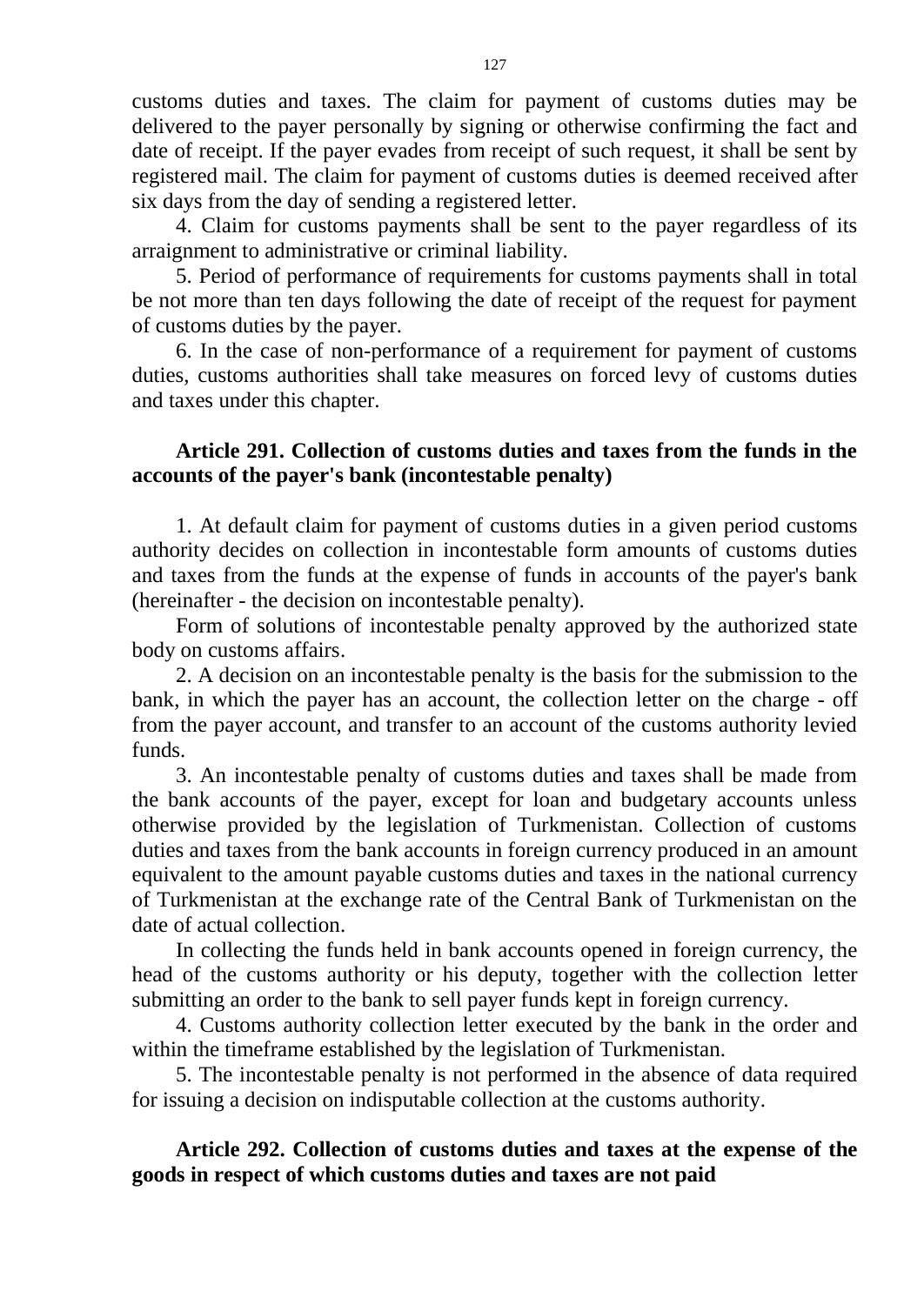1. In cases stipulated by this Code, as well as in the case of lack of funds in the accounts of the payer or lack of information on the payer's account, customs authorities are entitled to collect customs duties and taxes at the expense of goods in respect of which customs duties and taxes are not paid, if the goods not released for free circulation in accordance with the procedure established by this Code.

2. Claim to property on the goods in respect of which customs duties and taxes are not paid, without sending a claim for payment of customs duties is allowed in cases if:

1) The deadline for storage of goods in temporary storage or customs warehouse has expired;

2) A person responsible for the payment of customs duties and taxes is not identified by the customs authorities.

3. Claim to property on the goods in payment of customs duties and taxes produced based on a court decision, except in cases where such goods are passed to the customs authorities as pledge as well as penalty directed to the goods, a maximum storage period of which the temporary storage or customs warehouse are expired.

4. Claim to property made only for those goods in respect of which have not been paid or not fully paid customs duties and taxes in order and the terms provided by this Code.

5 Claim to property on goods in payment of customs duties and taxes produce regardless of who owns such goods.

6. Regulation of the proceeds from the sale of goods is carried out under Article 354 of this Code.

# **Article 293. Collection of customs duties and taxes at the expense of other property of the payer**

1. At default claim for payment of customs duties and the lack or absence of fund in the accounts of the payer or the absence of information on the accounts of the payer customs authorities have the right to levy payable customs duties and taxes from the balance of unclaimed amounts of advance payments or other property of the payer including through cash.

2. Claim to property on the number of advance payments produce during the storage life of these funds in the account of the customs authority, at the head of the customs authority or his deputy, if the payer warned about this in the request of payment of customs duties. On the collection of customs duties and taxes at expense of advance payments, the customs authority shall inform in writing from the person who has transferred these funds to the account of the customs authority, within one day after collection.

3. Claim for the property on other property of the payer in payment of customs duties and taxes produce under the tax legislation of Turkmenistan.

**Article 294. Obligations of banks for enforcement of indisputable collection**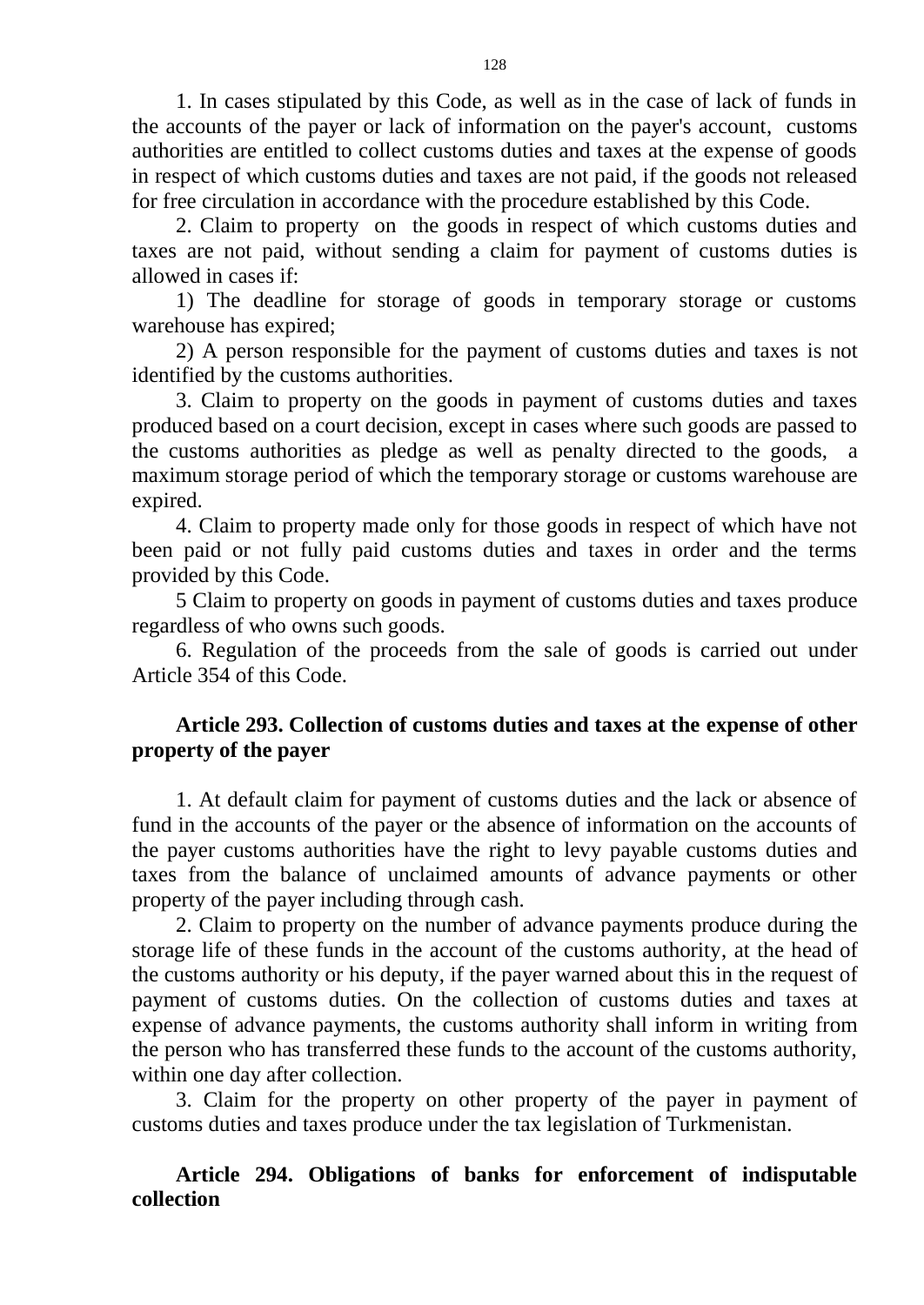1. Banks are required to comply with the decisions of the indisputable collection.

2. A decision on indisputable collection is executed by the bank within one business day following the day of receipt of such a decision.

3. When funds are available on the payer's banks, banks are not entitled to delay enforcement of the indisputable collection.

4. For failure or improper performance of duties stipulated in this article, banks are bear responsibility under Turkmenistan legislation.

# **Chapter 31. REFUND OF CUSTOMS DUTIES AND TAXES**

# **Article 295. Refund of overpaid or overcharged customs duties and taxes**

1. Overpaid or overcharged amounts (hereinafter - the overpaid amount)of customs duties and taxes is the amount of actually paid or collected as customs duties and taxes funds that exceed the amount payable under this Code and other regulations acts of Turkmenistan.

2. Overpaid customs duties and taxes shall be returned by the customs authority at the request of the payer. Payer statement shall be submitted to the customs authority on account of which overpaid amount of customs duties and taxes was made, not later than five years from the date of receipt of overpaid customs duties, taxes and customs authority shall consider it within ten days from the date of submission of the payer customs declaration to the customs authority.

3. A refund of the overpaid amounts of customs duties and taxes based on the conclusion of the customs authority is made by authorized state financial authority within twenty days of the receipt of such a conclusion.

4. A refund of the overpaid amounts of customs duties and taxes on the payer's request can be made in the form offset in the performance of other obligations to pay customs duties, fines, penalties. An offset of overpaid customs duties and taxes shall be made under this Article concerning the order of return concerning the provisions of the sixth paragraph of this article.

5. Upon return of overpaid customs duties and taxes are also subject to return the sums of fines paid from the amount of returned customs duties and taxes, except for reimbursement of customs duties and taxes under Article 296 of this Code.

6. Refund of overpaid amounts of customs duties and taxes are not produced:

1) If the payer has arrears on payment of customs duties and taxes in the amount of overpaid customs duties and taxes to be repayable. In this case, it may produce offset overpaid of customs duties and taxes;

2) In the case of submitting an application for refund of customs duties and taxes by the deadline.

7. When there is a debt to pay customs duties and taxes, the customs authority may make its repayment at expense of overpaid customs duties and taxes amount. The customs authority shall inform the payer on produced offset no later than the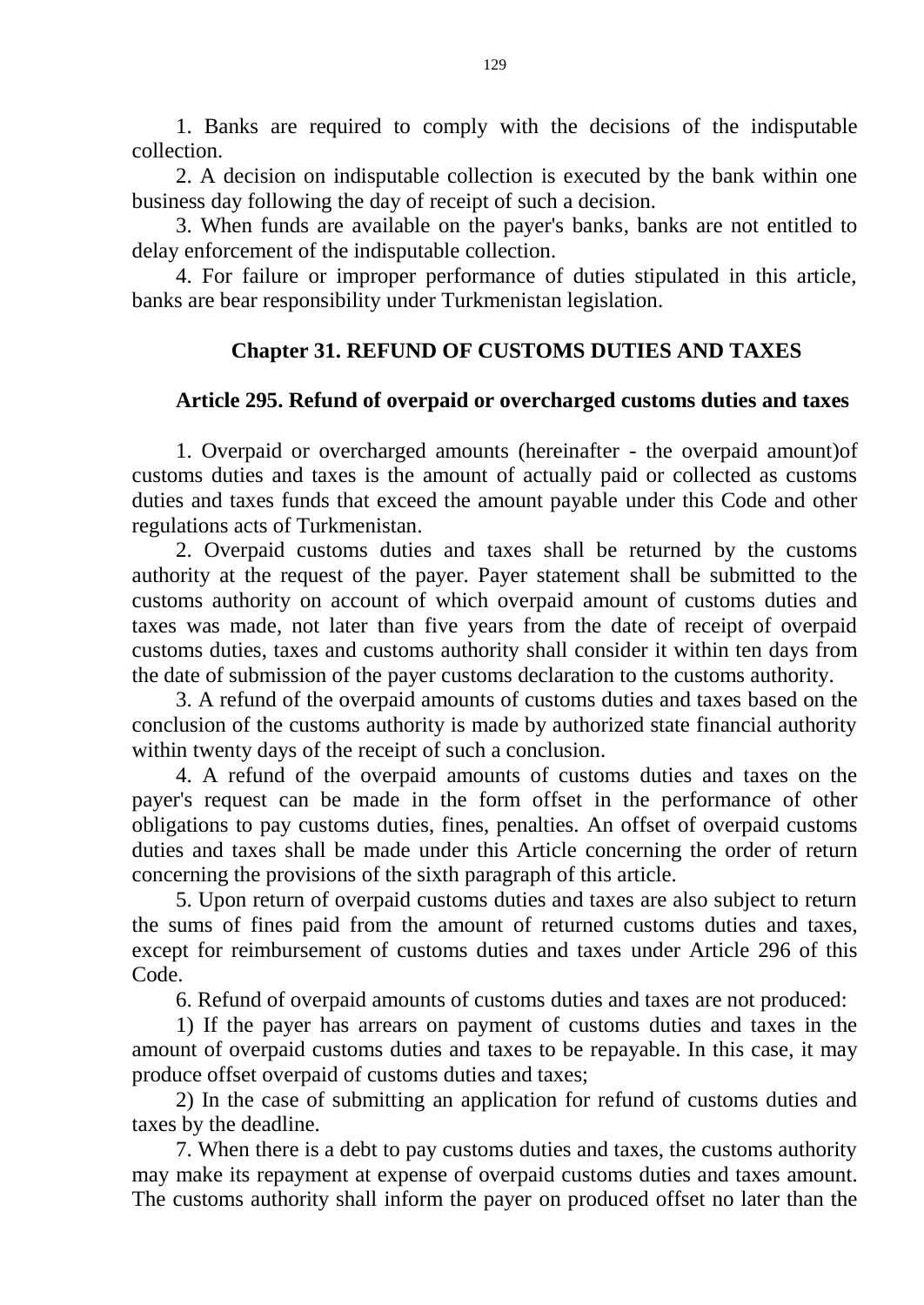next day after producing this offset.

8. Upon return of customs duties and taxes, its amounts are not indexed.

# **Article 296. Other cases of refund of customs duties and taxes**

1. Refund of customs duties and taxes shall be made in the following cases:

1) if the customs authorities received the customs declaration that considered as not in compliance with this Code;

2) withdrawal of the customs declaration;

3) provision of tariff benefits in the form of refund in the amount of paid customs duties;

4) restore MFN or preferential tariff preferences;

5) if this Code provides for refund of customs duties and taxes at the exportation of foreign good from the customs territory of Turkmenistan or its destruction or refusal in favor of the state, or re-importation of goods;

6) changes with the permission of the customs authority previously declared customs regime if the amount of customs duties and taxes payable upon placing goods under the new customs regime is less than the number of customs duties and taxes paid on the initial customs regime except in the case provided for in the seventh part article 157 of this Code.

2. Refund of customs duties and taxes in the cases specified in part one of this Article shall be made in applying on this not later than one year from the day following the date of the occurrence that entailing the refund of customs duties and taxes under Article 295 of this Code for the return of overpaid customs duties and taxes. The provisions of the fifth paragraph of Article 295 of this Code shall not apply.

# **Chapter 32. CUSTOMS FEES**

# **Article 297. Types of customs fees**

Customs fees include:

1) Fees for customs clearance;

2) Fees for customs escort;

3) Storage fees.

### **Article 298. Persons responsible for customs fees payment**

1. The persons responsible for the payment of customs fees for customs clearance are persons defined by the first and second parts of Article 258 of this Code.

2. Persons responsible for the payment of customs fees for customs escort are persons who have received permission for internal customs transit or customs transit.

3. Persons responsible for paying the customs fees for storage are the persons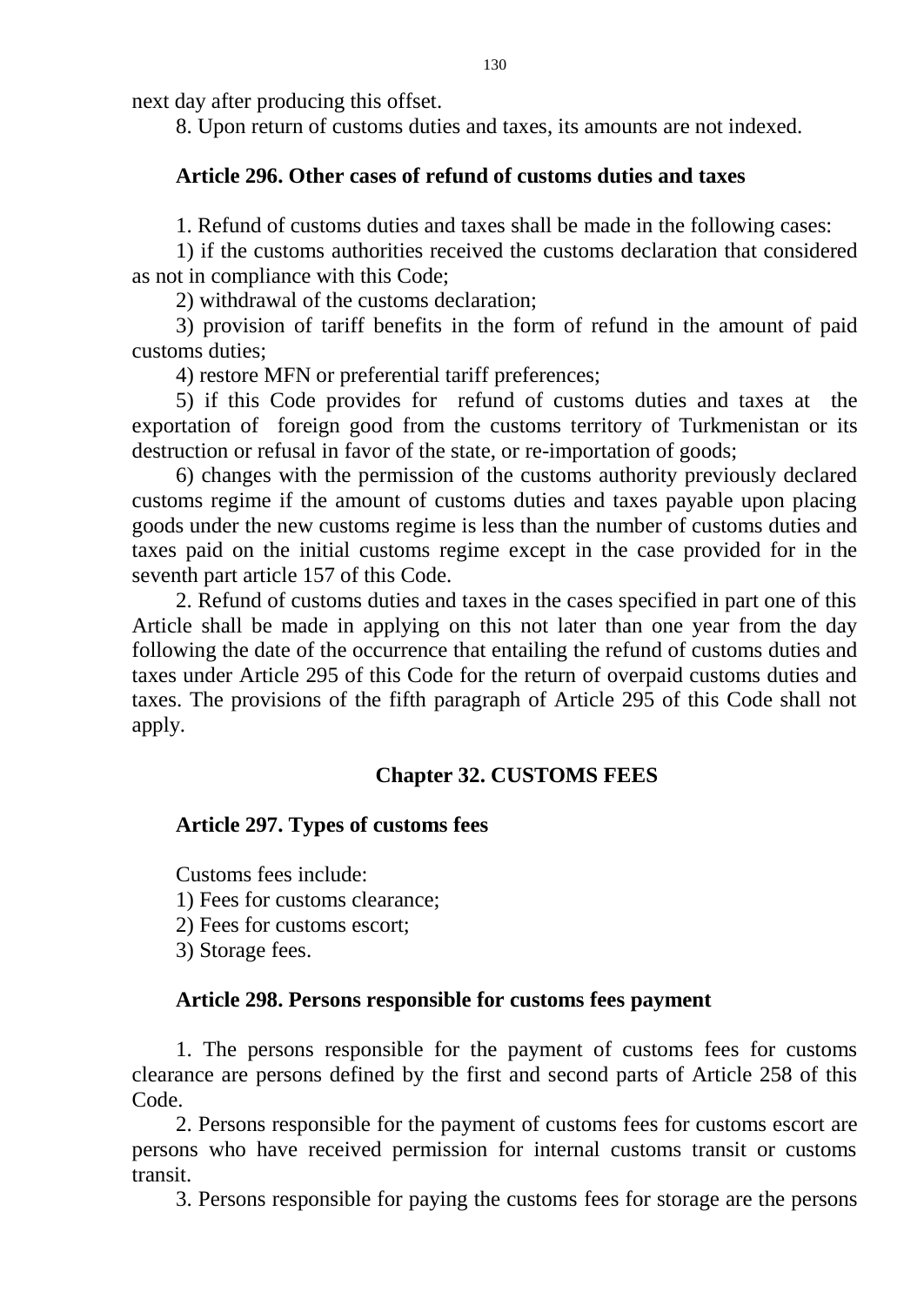who have placed the goods in the temporary storage warehouse or in the customs warehouse of the customs authority located at the checkpoint across the State Border of Turkmenistan, and in the cases specified in part three of Article 170 of this Code, the persons who have acquired property rights to goods stored at the customs warehouse of the customs authority located at the checkpoint across the State border of Turkmenistan.

4. Obligation to pay customs fees by the persons responsible for the payment of customs fees performed according to the rules specified in this Code for the obligation on payment the customs duties and taxes.

## **Article 299. Procedure for calculation of customs fees**

1. Customs fees are calculated by the persons responsible for the payment of customs fees on their own, as well as the customs authorities during submission a claim on payment of customs duties under Article 290 of this Code.

2. Calculation of the payable customs fees amounts produced in the national currency of Turkmenistan unless other is provided by the legislation of Turkmenistan. In cases where to calculate the number of customs fees required to make foreign currency recalculation, this recalculation shall be performed under the fourth part of Article 269 of this Code.

### **Article 300. Application of rates of customs fees**

1. To calculate the amount of customs fees for customs clearance, apply the rates effective on the date of acceptance of the customs declaration by the customs authorities.

2. To calculate the amount of customs fees for customs escort apply the rate effective on the day of acceptance of the transit declaration by the customs authority.

3. For purposes of calculating the amount of customs fee for the storage apply the rate effective for the period of storage of goods in the temporary storage warehouse or the customs warehouse of the customs authority.

### **Article 301. Payers of customs fees**

1. Payers of customs fees are declarants and other persons who are obliged to pay customs fees by this Code.

2. Any person who has the right to pay customs fees.

### **Article 302. Deadlines for payment of customs fees**

1. Customs fee for customs clearance must be paid before the submission of the customs declaration or simultaneously with the customs declaration.

2. Customs fee for customs escort shall be paid before the actual implementation of the customs escort.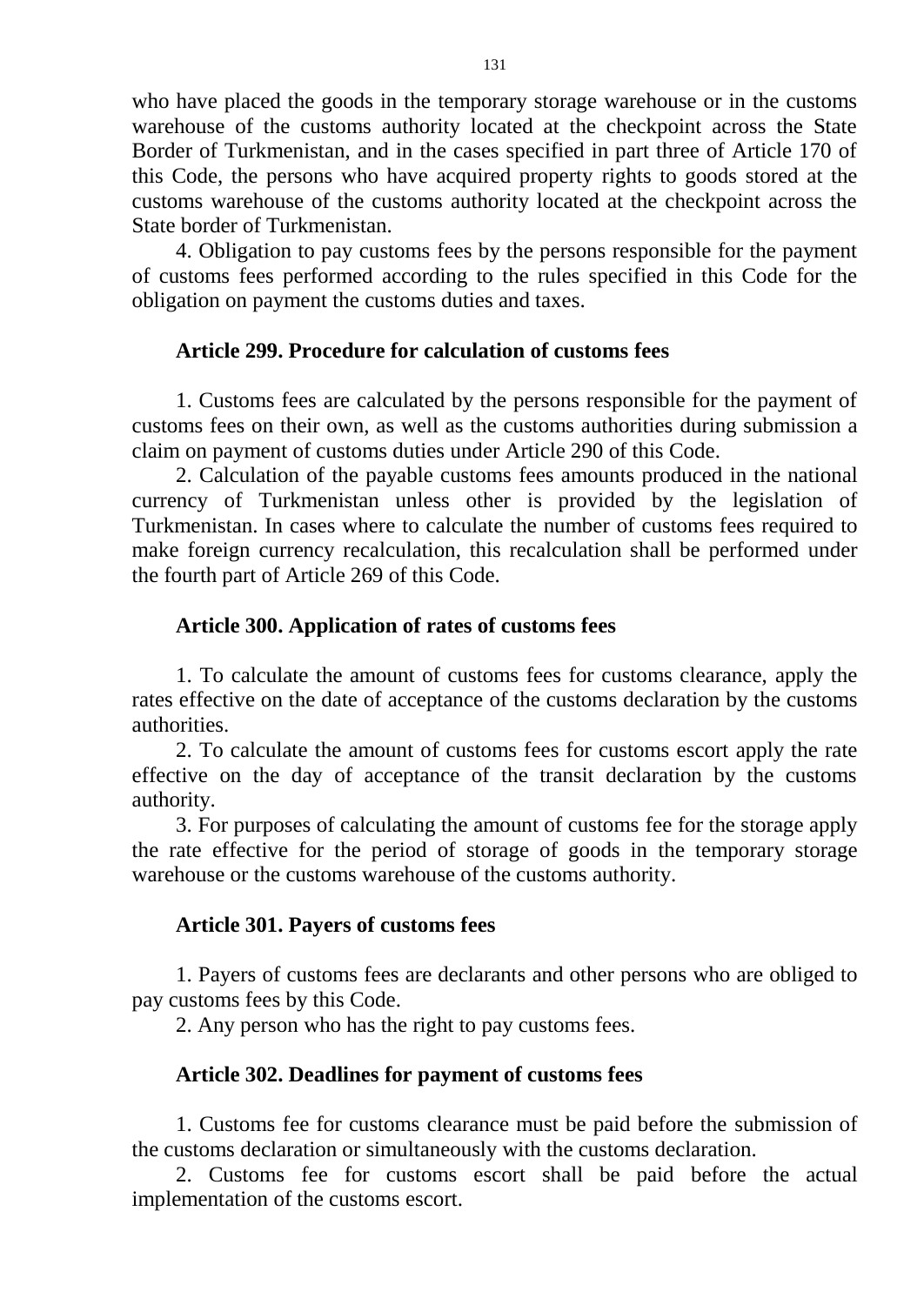3. Customs fee for storage must be paid before the actual release of the goods from the warehouse of temporary storage or the customs warehouse.

### **Article 303. Procedure and forms of payment of customs fees**

1. Customs fees are paid:

1) For customs clearance – at the declaration of goods;

2) For customs escort - at the customs escort of vehicles that carrying goods in accordance with the domestic customs transit procedure or the customs regime of customs transit;

3) For storage - when storing goods in a temporary storage warehouse and in the customs warehouse of the customs authority located at checkpoints across the State border of Turkmenistan.

2. Payment of customs fees provided for in the rules and forms established by this Code concerning the payment of customs duties and taxes.

### **Article 304. Recovery and refund of customs fees**

Recovery and refund of customs fees are carried out under the procedure specified in this Code for the recovery (collection) and refund of customs duties and taxes.

In cases specified in paragraphs, 1 and 2 of Article 296 of this Code, a refund of the amount of customs fees for customs clearance is not performed.

#### **Article 305. Exemption from customs fees**

Individuals may be exempted from the payment of customs fees under the law and international treaties of Turkmenistan.

### **Article 306. Rates of customs fees**

Rates of customs fees established by the Cabinet of Ministers of Turkmenistan.

# **SECTION IV. CUSTOMS CONTROL**

# **Chapter 33. GENERAL PROVISIONS RELATING TO CUSTOMS CONTROL**

### **Article 307. Customs Control Conducting Principles**

1. When carrying out customs control, customs authorities shall proceed from the principle of selection and use those forms of customs control which are sufficient to ensure compliance with the customs legislation of Turkmenistan.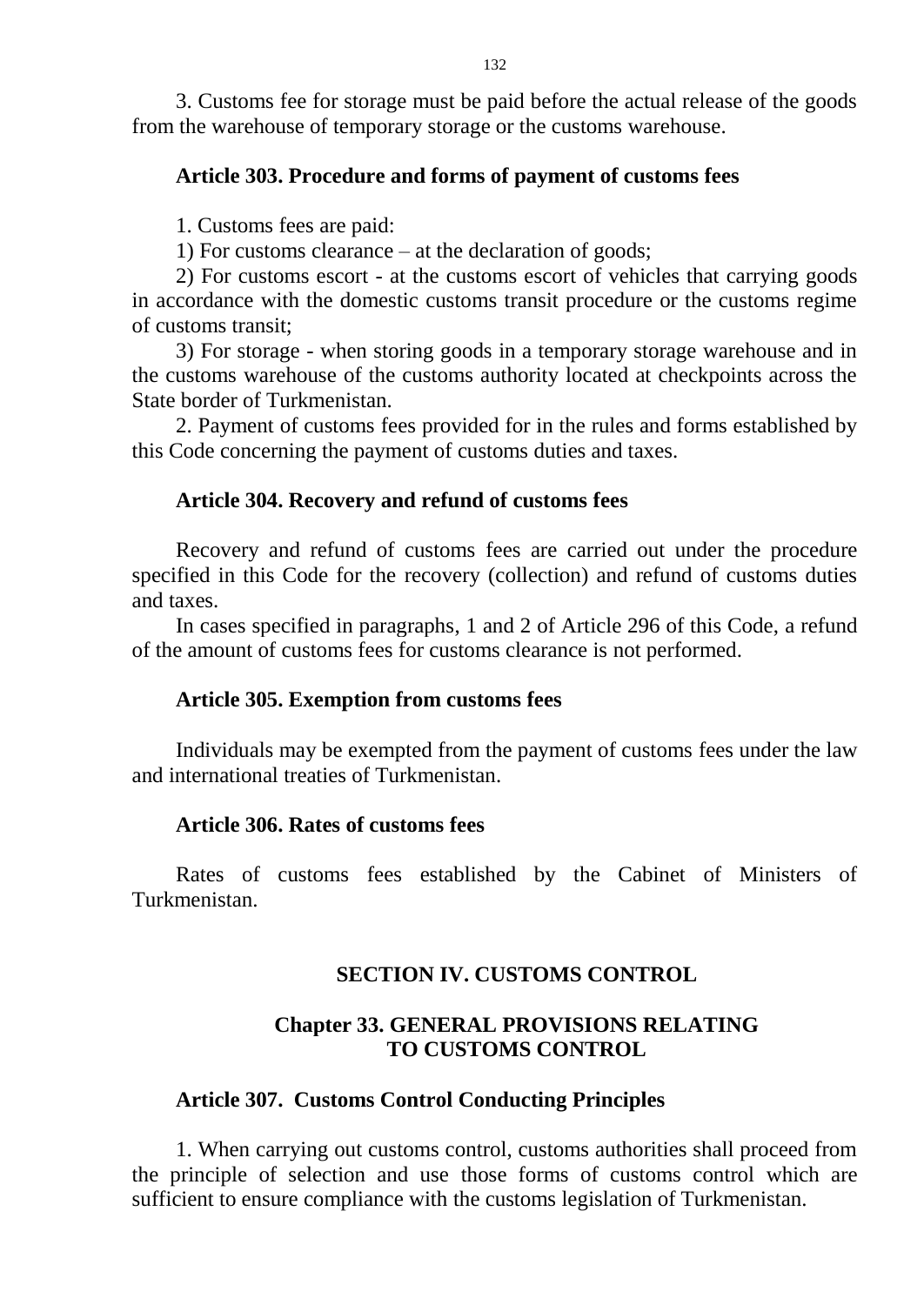2. When choosing forms of customs control is used as the risk management system. At the same time, risk means the probability of failure of the customs legislation of Turkmenistan.

The risk management system is based on the efficient use of resources of customs authorities to prevent violations of the customs legislation of Turkmenistan:

1) having sustained character;

2) related to the evasion from paying the customs duties and taxes in significant amounts;

3) undermine the competitiveness of domestic producers;

4) affecting other important interests of the state, to ensure compliance with which entrusted to the customs authorities.

3. Customs authorities apply the methods of risk analysis to identify the goods, vehicles, documents, and persons to be examined and the level of such verification.

4. Authorized state body on customs affairs determines the strategy of customs control based on measures of the system of risk assessment.

5. Customs control shall be limited to the customs authorities under this Code.

# **Article 308. Period for verification of the customs declaration and other documents and goods at the customs clearance**

1. During the customs clearance of goods, verification of the customs declaration and other documents submitted to the customs authorities as well as checking the goods to establish compliance with the information specified in the customs declaration and other documents to the name, the origin, the quantity and the value of goods must be completed no later than three days from the date of acceptance the customs declaration by the customs authorities and submission of documents and presentation of goods except in cases where this Code established a shorter time.

2. Customs authority has the right to extend the examination of the goods, if the goods presented for inspection are not divided for packing places as individual types and (or) titles of goods and (or) information on packing and labeling are not listed in the commercial and (or) on the transport documents on the products. Extension of inspection of goods shall be provided that these circumstances do not allow the customs authorities to make the necessary operations to identify the conformity of these goods with the information on them. The period of the examination of the goods shall be extended to the time required by a person having authority in respect of goods to separate consignment on individual goods.

### **Article 309. Goods and vehicles under customs control**

1. Goods and vehicles imported into the customs territory of Turkmenistan are considered to be under customs control from the moment of crossing the customs border on their arrival on the customs territory of Turkmenistan and until: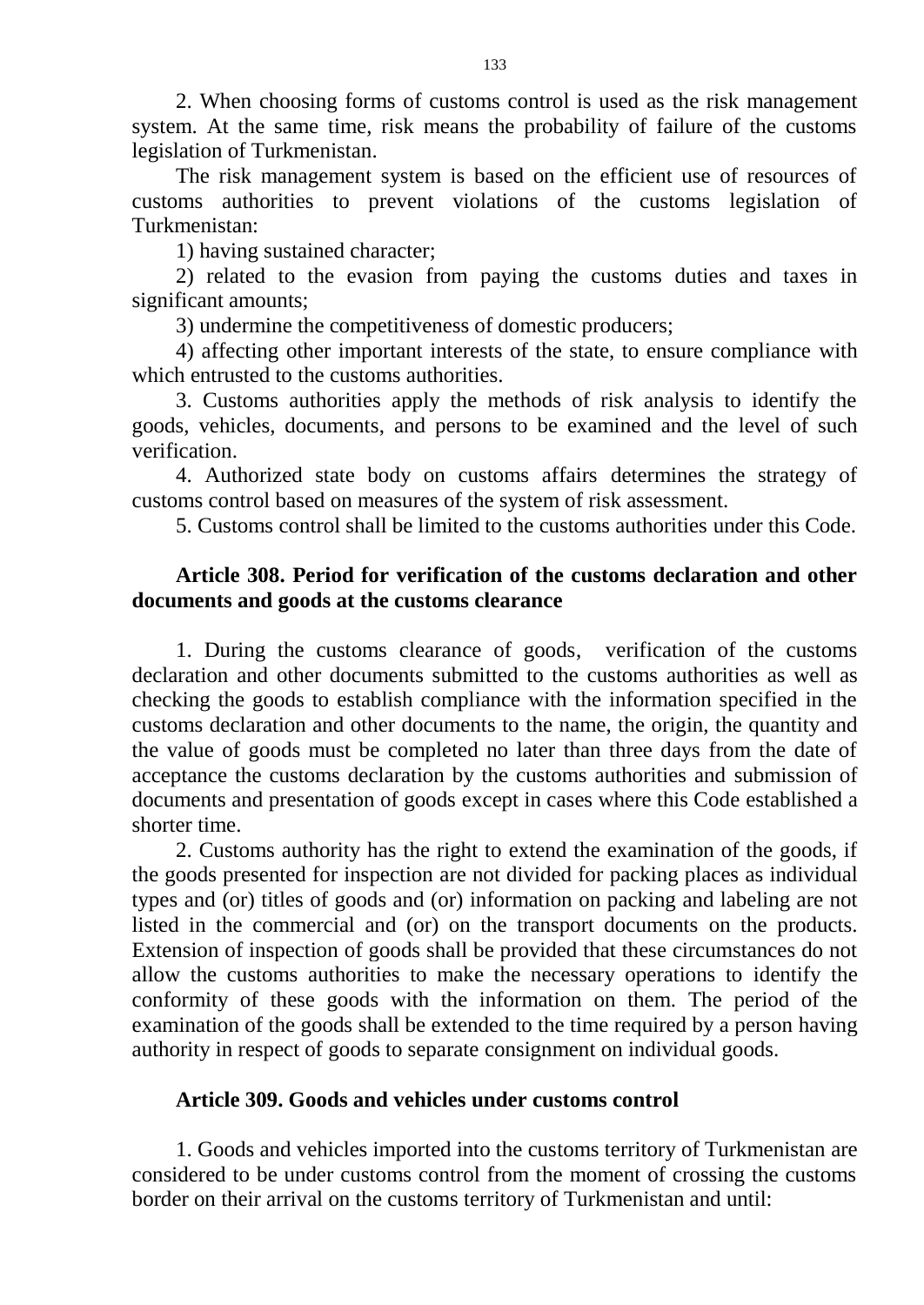1) release for free circulation;

2) destruction;

3) refusal in favor of the state or transfer to the state ownership or disposal by other means under Chapter 39 of this Code;

4) actual export of goods and vehicles outside the customs territory of Turkmenistan.

The use and disposal of the imported goods and vehicles under customs control shall be allowed on terms and conditions specified by this Code.

2. Turkmen goods and vehicles are considered to be under customs control when they are exported from the customs territory of Turkmenistan since the adoption of the customs declaration or action directly aimed at the export of goods from the customs territory of Turkmenistan and before crossing the customs border of Turkmenistan.

3. Customs authorities exercise customs control over the execution of personal obligations on re-import previously exported from the customs territory of Turkmenistan Turkmen goods and vehicles or on the re-importation of processed products of these products in accordance with the terms of customs regimes in the order prescribed by this section if such goods (processed products) are subject to mandatory re-importation under the law.

# **Article 310. Customs control after the release of the goods and the vehicles**

1. Customs authorities have the right to exercise customs control after the release of goods and vehicles.

2. Cases and procedures for such control established by the authorized state body on customs affairs.

# **Article 311. Customs Control Zones**

1. Customs control zones were established for the purposes of customs control in the form of visual inspection and customs inspection of goods and vehicles, its storage, and movement under customs control.

Customs control zones may be created along the customs border of Turkmenistan in the places of conducting customs clearance, customs operations, in transshipment places, its visual inspection, and examination, in temporary storage, parking of vehicles carrying goods under customs control and other locations designated by this Code.

2. Customs control zones may be permanent in cases of regular location in its goods are subject to customs control or temporary.

Temporary customs control zone can be created:

1) for the customs clearance of goods and vehicles outside the places of customs operations - at the time its execution, if such transactions are required to determine the customs control zone based on the need to ensure the smooth implementation of functions by the customs authorities;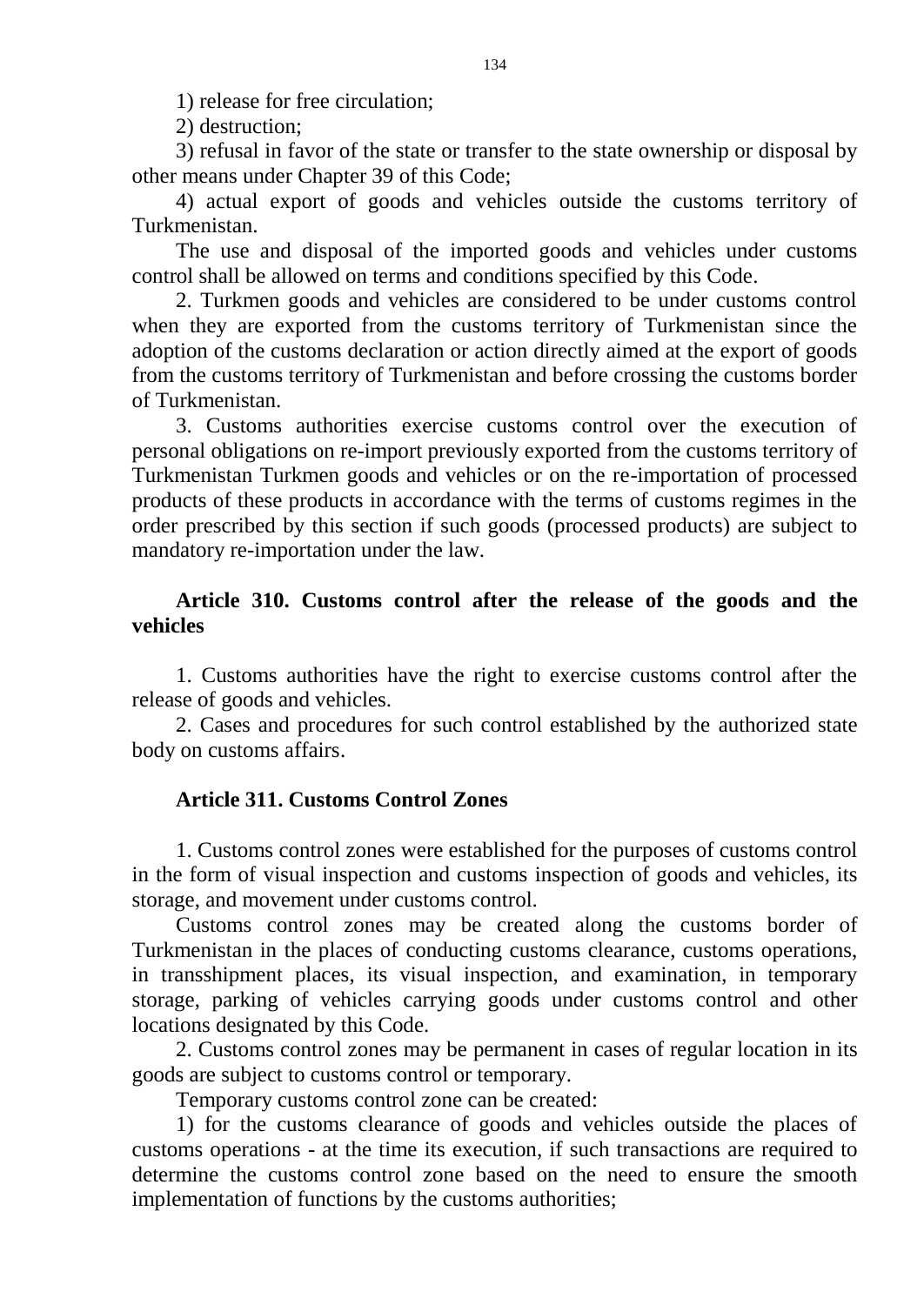2) if necessary, implementation of the visual inspection or examination of goods and vehicles discovered by the customs authority outside the permanent customs control zones.

The decision to establish a temporary customs control zone was made in writing form by the head of the customs authority or his deputy.

3. Order of establishment and designation of customs control zones, as well as its requirements, are established by the authorized state body on customs affairs except for the creation of customs control zones along the customs border of Turkmenistan.

Along the customs border of Turkmenistan and checkpoints over the state border of Turkmenistan, customs control zone was established under the procedure established by the Cabinet of Ministers of Turkmenistan.

4. Implementation of production and other commercial activities, movement of goods, vehicles, and persons, including officials of other government agencies across the borders and customs control zones and within them allowed with the permission of the customs authorities and under their supervision, except in cases prescribed by this Code and other normative legal acts of Turkmenistan. In these cases, access to the customs control zone is allowed with prior notification of the customs authorities.

5. The examination of goods can only be made in the areas of customs control.

# **Article 312. Submission of documents and information required for customs control**

1. Persons transporting the goods and vehicles across the customs border of Turkmenistan, customs brokers (representatives), owners of temporary storage warehouses, and owners of customs warehouses are required to submit, for customs control to the customs authorities, the documents and information prescribed by this Code.

2. For conducting the customs control, customs authorities are entitled to receive from banks and other credit organizations references associated with foreign economic activity and on payment of customs duties and operations of persons referred to in Article 9 of this Code as well as on customs brokers, on owners of temporary storage warehouses and owners of customs warehouses.

3. For the purpose of verification of information after releasing of goods, customs authorities have the right to request and obtain business records, accounting and reporting documents, and other information including in the form of electronic documents relating to foreign economic operations with these products, and in respect of goods imported into the customs territory of Turkmenistan - also to its subsequent operations with these goods from the declarant or other person relating to the transactions with the goods.

4. Customs authorities are entitled to receive from the authorities in charge of registration of legal entities and other bodies, information necessary for them to carry out customs control.

5. Documents required for customs control shall be kept by persons not less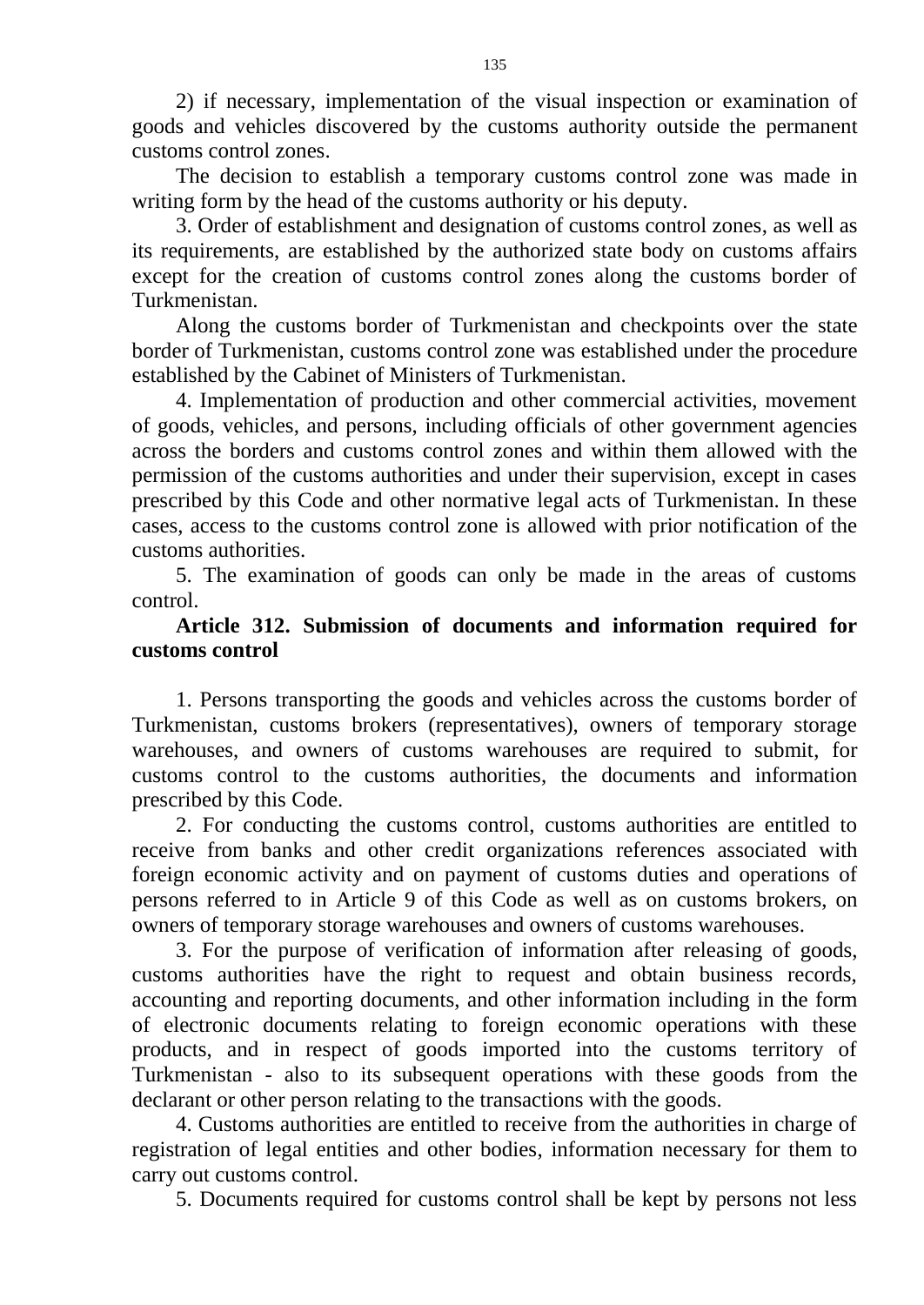than three calendar years following the year during which the goods lose their status under customs control. Customs brokers (representatives), owners of temporary storage warehouses, and owners of customs warehouses should keep records for five calendar years following the year during which the customs operations were carried out.

# **Article 313. Reporting for the purposes of customs control**

Customs brokers (representatives), owners of temporary storage and owners of customs warehouses, persons using special simplified procedures, as well as persons who use and (or) owning conditionally released goods, by the request of the customs authorities shall submit to the customs authorities reports on stored, transported, sold, processed and (or) used goods in the forms established by the authorized state body on customs affairs.

# **Article 314. Inadmissibility of causing undue harm (damage) during the customs control**

1. When carrying out customs control is not allowed to cause harm (damage) to the carrier, the declarant, their representatives, owners of temporary storage warehouses, owners of customs warehouses, other interested parties, as well as to goods and vehicles.

2. Losses caused by unlawful decisions, actions (inaction) of customs bodies, or their officials during the customs control shall be fully reimbursed including loss of profit (uncollected income).

3. For causing damages to persons, the customs authorities or their officials bear responsibility stipulated by the legislation of Turkmenistan.

4. Damages caused to persons by lawful decisions, actions of the customs officials will not be refunded.

# **Chapter 34. FORMS AND PROCEDURE OF CUSTOMS CONTROL**

### **Article 315. Forms of Customs Control**

Forms of customs control are the following:

1) verification of documents and information;

- 2) oral questioning;
- 3) obtain explanations;
- 4) customs supervision;
- 5) visual inspection of goods and vehicles;
- 6) customs inspection of goods and vehicles;

7) personal inspection;

8) verification of goods special stamps labeling, availability of these identification marks;

9) visual inspection of premises and territories for customs control;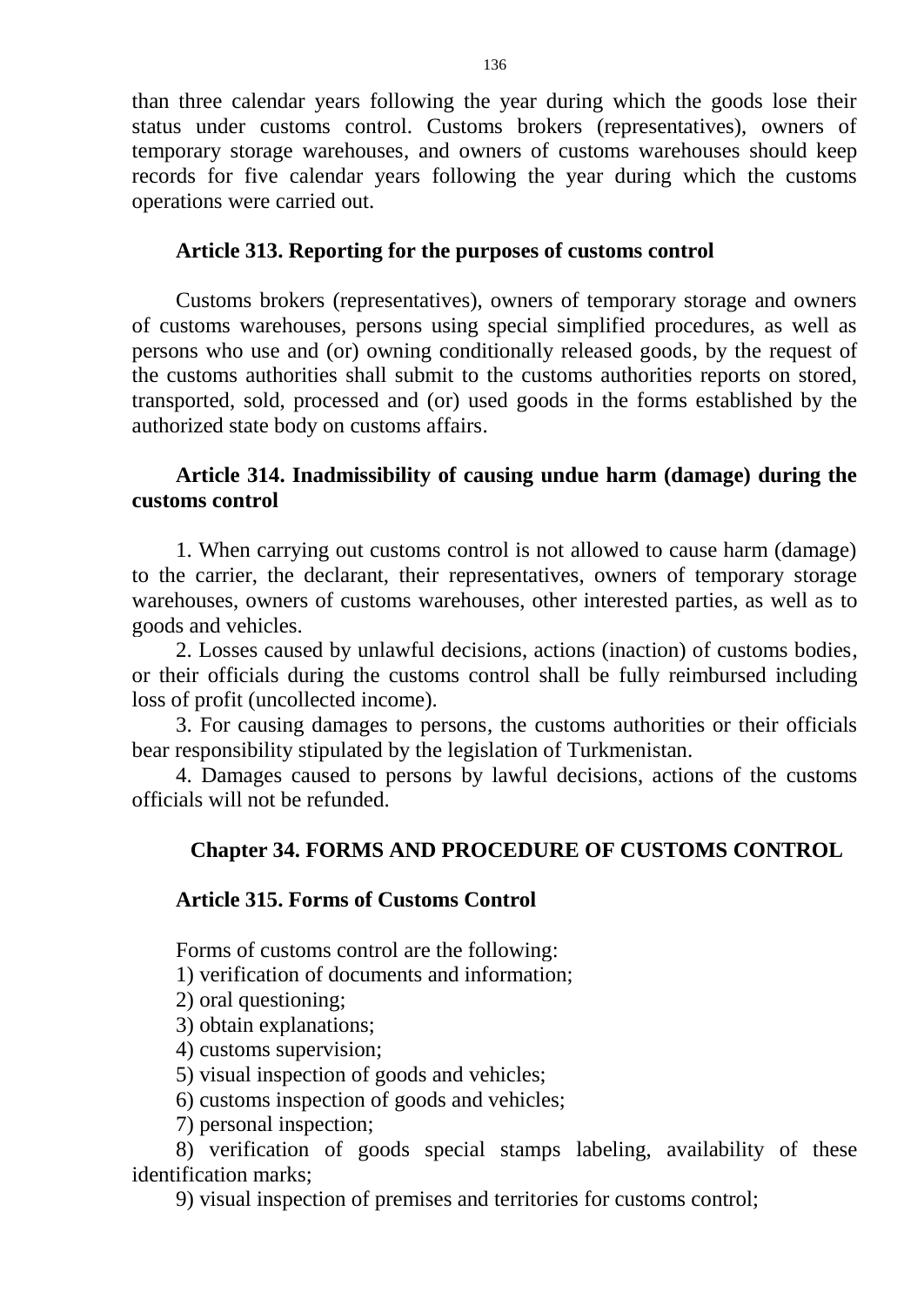10) customs inspection.

# **Article 316. Verification of documents and information**

1. Customs authorities check the documents and information provided at the time of customs clearance of goods and vehicles under this Code, to establish the authenticity of the documents and information reliability and correctness of their registration.

2. Verification of information submitted to the customs authorities at the customs clearance is carried out by comparing them with information obtained from other sources, analyzing special customs statistics, processing of data using information technology as well as other methods under Turkmenistan legislation.

3. When carrying out customs control, the customs authority may request additional documents and information solely to verify the information contained in the customs declaration and other customs documents. The customs authority requests such documents and information in writing form and set a deadline for the submission which should be sufficient for it.

4. Request additional documents and information and verification do not prevent the release of the goods, unless otherwise expressly not provided by this Code.

# **Article 317. Oral survey**

At the process of customs clearance of goods and vehicles crossing the customs border of Turkmenistan, customs officials may conduct oral questioning of individuals as well as persons who are representatives of enterprises, organizations and institutions that having authority in respect of such goods and vehicles without registration of explanations of these individuals in writing form.

### **Article 318. Obtaining explanations**

1. Obtaining explanations - customs official getting information about the circumstances relevant to the customs control from persons referred to Article 9 of this Code, declarant and other persons related to the movement of goods and vehicles across the customs border of Turkmenistan and have such information.

2. The explanation shall be made in writing form.

### **Article 319. Customs supervision**

Customs supervision - purposeful, regular, or single, direct or indirect (using hardware) visual inspection by authorized officials of customs authorities on the movement of goods and vehicles under customs control and making with them cargo and other operations.

### **Article 320. Visual inspection of goods and vehicles**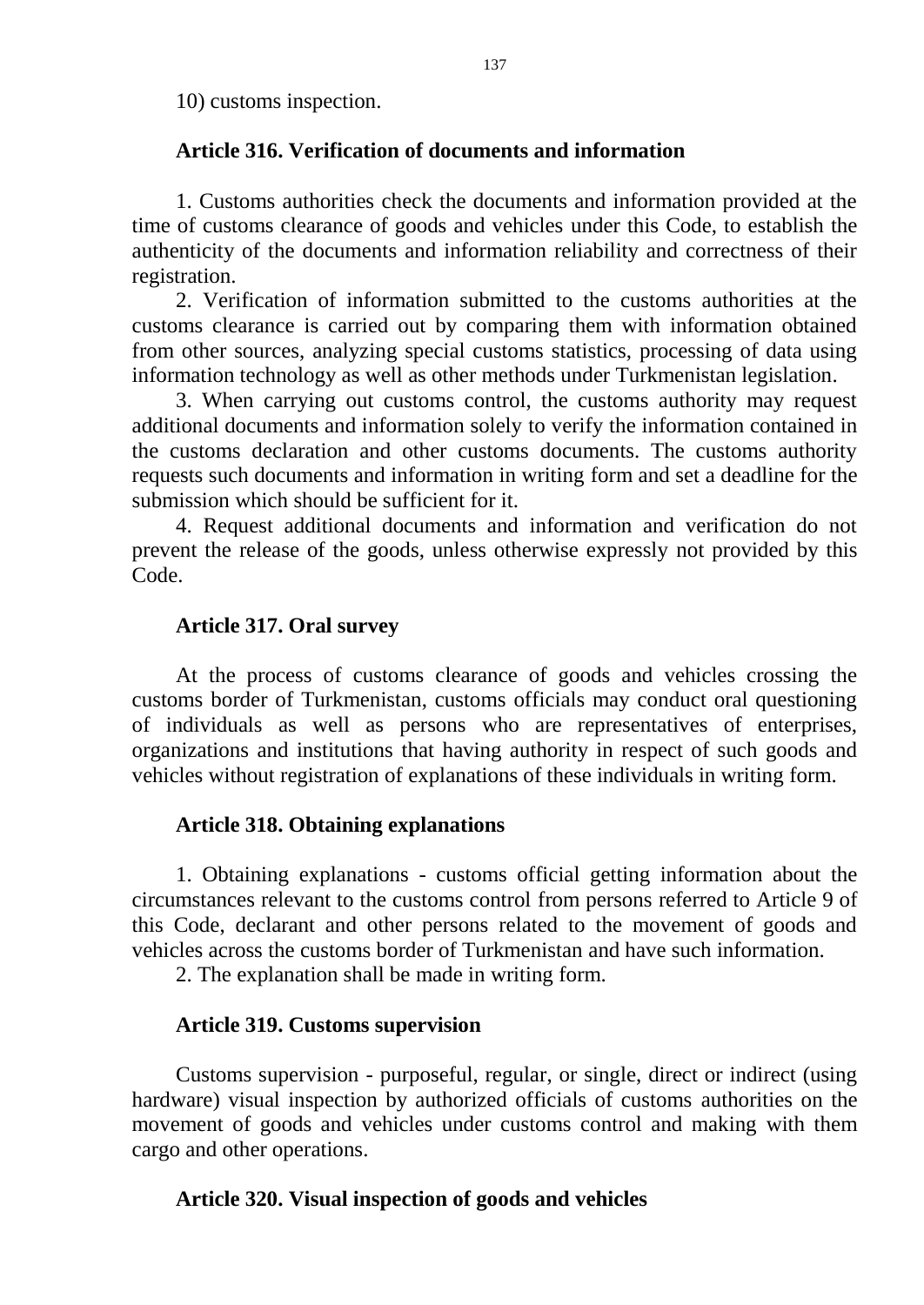1. Visual inspection of goods and vehicles - inspection of goods, individuals luggage, vehicles, trucks, containers, customs seals, stamps, other means of identification of goods visually for customs controls conducted by authorized officials of the customs authority and not associated with the opening of the vehicle or its cargo spaces and violation of the packaging of goods.

2. In the customs zone, visual inspection of goods and vehicles can be made in the absence of the declarant or other persons having authority in respect of goods and vehicles and their representatives, except in cases when these persons are willing to be present at the visual inspection.

3. When during a visual inspection of goods and vehicles found the fact of the incorrect statement of the number of goods at the declaration, the customs authority independently determines the number of goods for customs purposes.

4. According to the results of the visual inspection of goods and vehicles, the customs officials can make an action in the form approved by the authorized state body on customs affairs, if the results of these inspections may be needed in the future. At the request of the person with the authority in respect of goods and (or) vehicles, the customs officers are obliged to draw up a statement or put a mark on the fact of the visual inspection on transport (transportation) documents and (or) customs declaration that the person has. The second copy of the act on visual inspection shall be given to the person having authority in respect of goods and (or) vehicles.

### **Article 321. Customs inspection of goods and vehicles**

1. Customs inspection - conducted by authorized customs officials inspection of the goods and vehicles associated with the removal of seals, stamps, and other means of identification of goods, unpacking of goods or cargo space vehicles or tanksand other places where goods are placed or may be placed.

Customs inspection of goods is carried out after acceptance of the customs declaration of goods. Before submission of the customs declaration for goods imported into the customs territory of Turkmenistan, customs inspection can be carried out to identify the goods for customs purposes or if there is information concerning the violation of the customs legislation of Turkmenistan to check it as well as conducting the customs control based on selective checking.

2. Authorized customs officer decided to hold a customs inspection to notify the declarant or other person having the authority in respect of goods and (or) vehicles if he is known. During a customs inspection of goods and vehicles may attend and at the request of the authorized customs official must attend mentioned persons or their representatives. In the absence of a representative specifically authorized by the carrier, it could be a physical person who drives the vehicle.

3. Customs authority may conduct customs inspection of goods and vehicles in the absence of the declarant or other persons having authority in respect of goods and (or) vehicles and their representatives in the following cases:

1) Absence of mentioned persons within the period specified in Section 79 of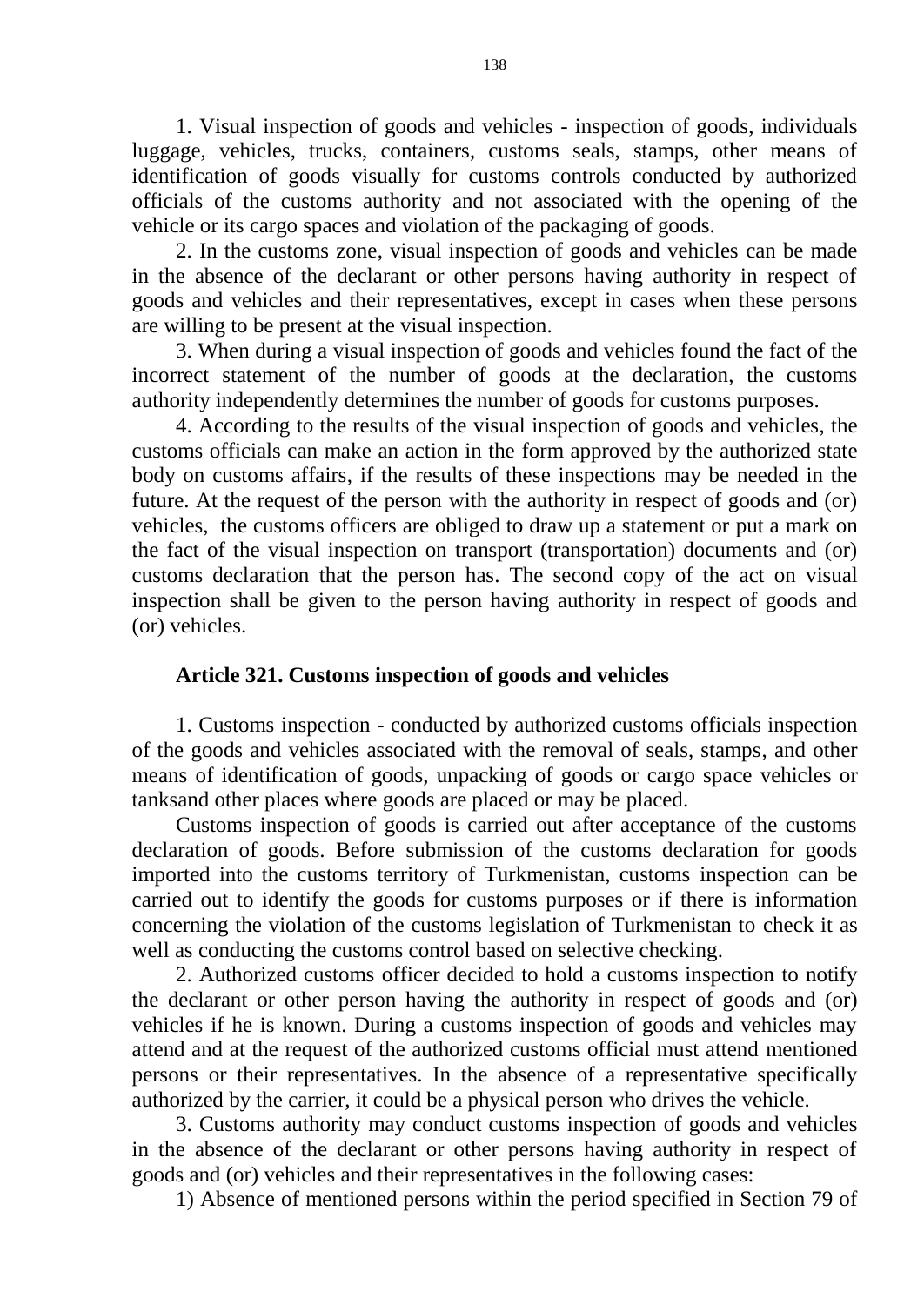this Code;

2) Existence of threats to national security, public order, human life and health, animals, plants, environment, preservation of cultural values and other circumstances of urgency (including if signs are indicating that the products are flammable substances, explosive ordnance, explosive, toxic, hazardous chemical, and biological substances, narcotic drugs, psychotropic, strong poisonous, toxic, radioactive substances, nuclear materials, and other similar goods if the goods are spreading the stench);

3) Delivery of goods by international mail;

4) Leaving on the customs territory of Turkmenistan, goods, and vehicles in violation of the customs regime providing for the export of goods and vehicles with the territory.

Customs inspection of goods and vehicles in these cases is conducted in the presence of witnesses.

4. If the customs inspection was subjected to some of the goods specified in the customs declaration as products of one denomination, the results of such examination shall be extended to all such kind goods specified in the customs declaration. The declarant or other person having authority concerning goods, entitled to require additional customs inspection of remained part of the goods if considered that the results of the examination cannot be extended to all products.

5. When established the fact on the wrong indication of the number of goods at the declaration, during customs inspection of goods and vehicles, the customs authority independently determines the number of goods for customs purposes.

6. According to the results of customs inspection shall be drawn up an act in two copies. The act of carrying out customs inspection shall have:

1) Information of the officials of the customs authority conducted customs inspection and persons present during its implementation;

2) Reasons for customs inspection in the absence of the declarant or other person having authority in respect of goods and (or) vehicles;

3) Results of customs inspection.

Form of the act approved by the authorized state body on customs affairs.

The second copy shall be given to the person having authority in respect of goods and (or) vehicles or his representative if this person is identified.

### **Article 322. Personal inspection**

1. Personal inspection as an exclusive form of customs control can be carried out by a written decision of the head of the customs authority or his deputy, if there is reason to believe that an individual crossing the state border of Turkmenistan and located in the area of customs control or airport transit zone that open for international communication, hides and voluntarily not give out goods prohibited for importation into the customs territory of Turkmenistan and export from this territory or transported in violation of the procedure established by this Code.

The decision to conduct a personal inspection made by the head of the customs authority or his deputy in writing form by the endorsement of resolution in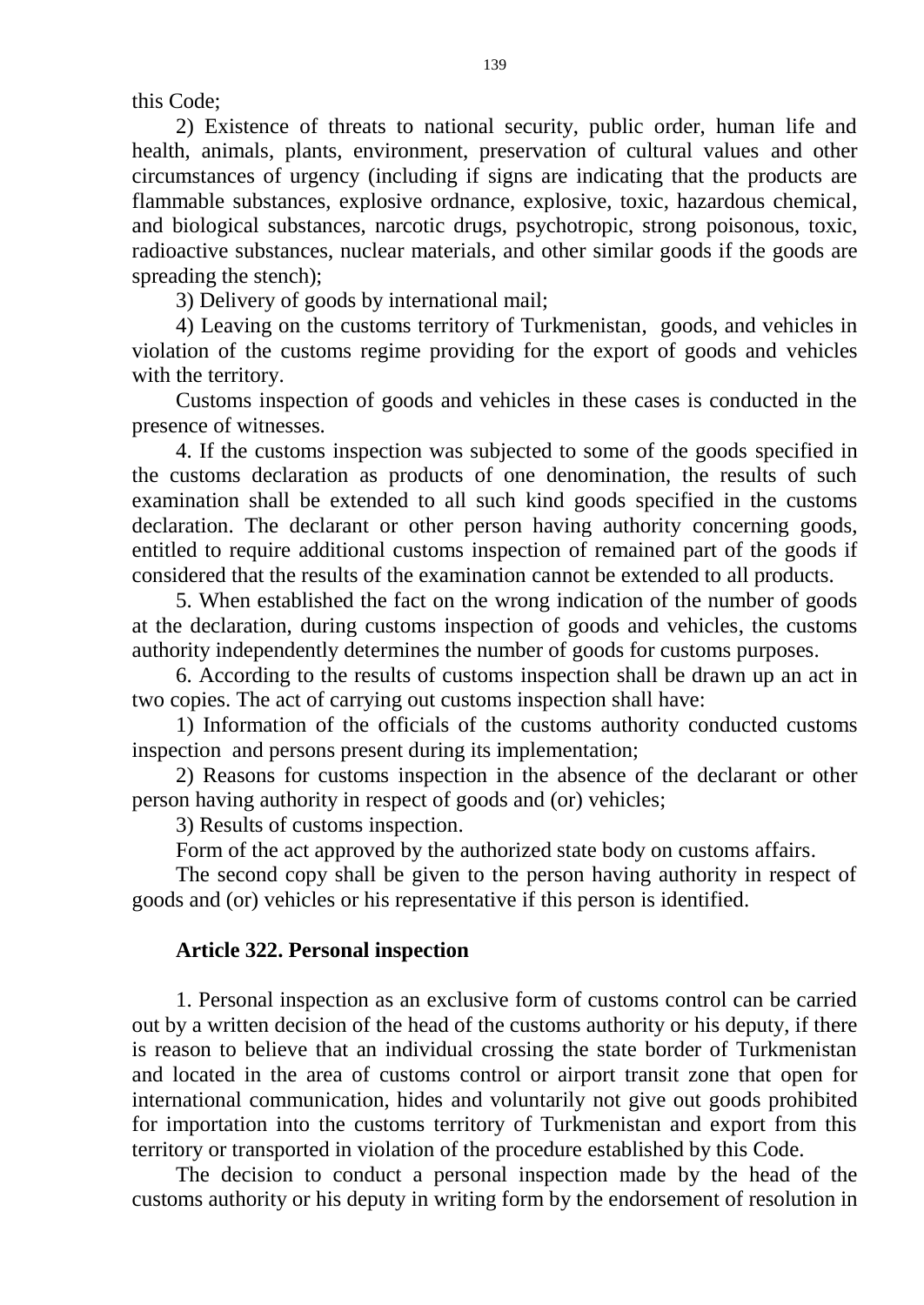the report by a customs officer or by issue a separate act.

2. Before the personal inspection, customs officer shall declare to an individual, the decision on personal inspection, familiarize the individual with his or her rights and responsibilities during this examination, and to offer voluntarily give out the concealed goods.

The fact of the acquaintance of an individual with the decision to conduct a personal inspection shall be certified by an appropriate sign on the decision to carry out the inspection. In case of refusal of such actions, special note writes on the decision to conduct a personal inspection, certified by the signature of the customs official, who announced the decision to conduct a personal inspection.

3. Personal inspection is carried out by the customs office of the same sex with the inspected person in the presence of two witnesses of the same sex in an isolated room that meets hygiene requirements.

Examination of the body of the person under inspection shall be conducted only by a health specialist who is not entitled to avoid the execution of the decision made by the head of the customs authority or his deputy on conduction the personal inspection.

At the personal inspection of the underage or incapacitated individual may attend his legal representatives (parents, adoptive parent, guardian, trustee) or a person accompanying him.

Access to an inspection room for other individuals and the opportunity to observe the conduct of personal examination should be excluded.

4. Personal inspection should be carried out correctly, eliminating the humiliation of dignity and causing undue harm (damage) to the health and property of the inspected person, in the limits that necessary to detect items hidden by the individual.

5. Suspected person (his legal representative) during a personal search is required to fulfill the legitimate demands of the customs officer conducting personal searches and has the right to:

1) demand the announcement of the decision of the head of the customs authority or his deputy to conduct a personal inspection;

2) to know his rights and responsibilities;

3) to give explanations and declare the motion;

4) to review the act of personal examination at the end of its preparation and make statements to be included in the act;

5) use his language and use the service of an interpreter;

6) appeal under Turkmenistan legislation, the actions of customs officials at the end of the personal inspection, if the person believes that his rights and interests have been infringed during the personal examination.

6. On conducting the personal examination is drawn up an act in two copies in the form determined by the authorized state body on customs affairs.

Act shall be signed by a customs officer who conducted a personal inspection and by an individual in respect of whom search was carried out (his legal representative), witnesses, and during the inspection of the body - a medical professional. The second copy of the act shall be given to the person against whom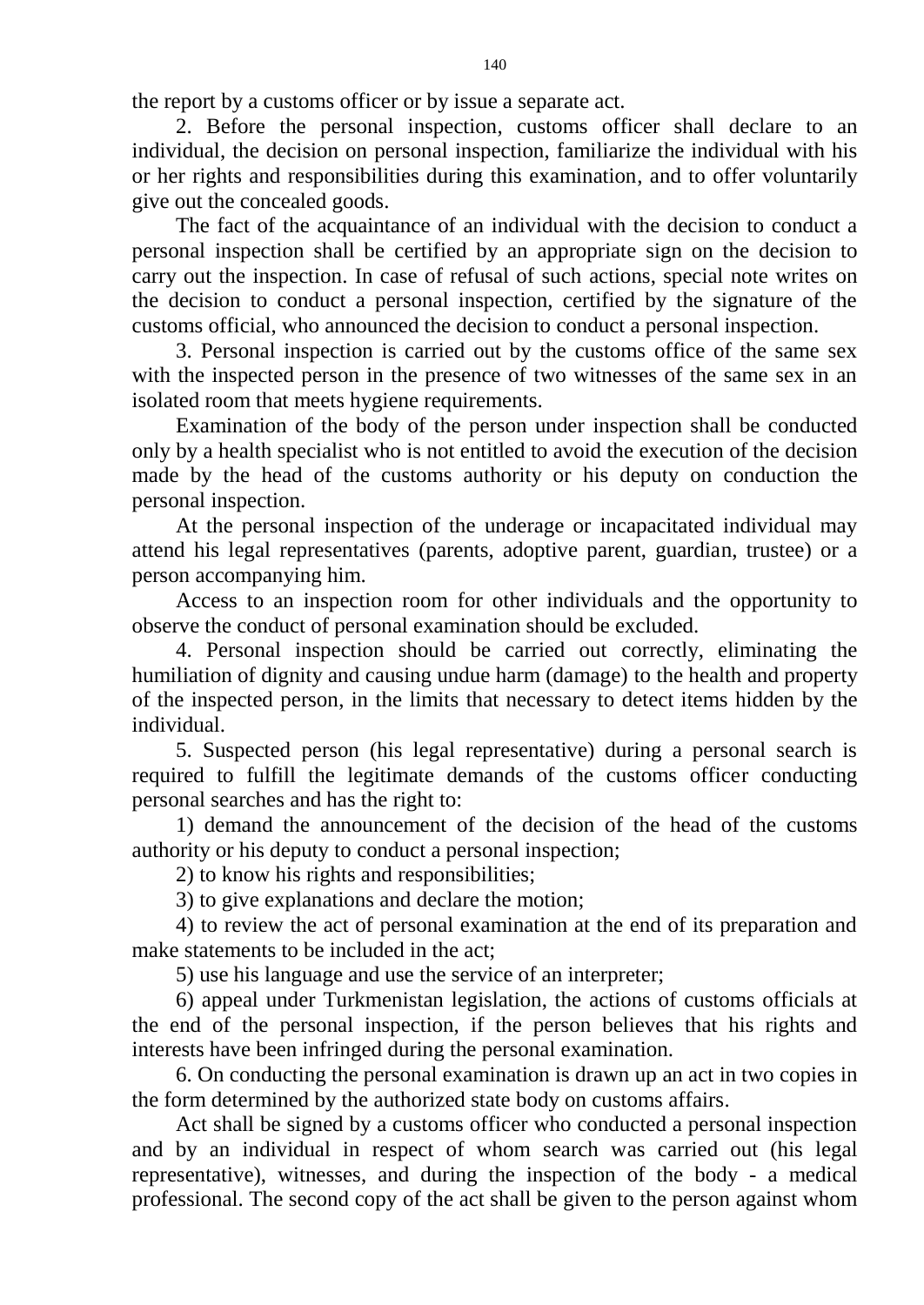search was carried out (his legal representative).

# **Article 323. Checking of labeling special stamps on goods, the availability of identification marks on it**

1. Customs authorities shall check whether the goods or its packaging have special stamps, identification marks, or other means of marking goods used to confirm the legality of their importation into the customs territory of Turkmenistan in the cases specified by Turkmenistan legislation.

2. Absence on the goods, specified in the first part of this article, special stamps, identification marks or other means of designations shall be considered as confirmation of the importation of goods into the customs territory of Turkmenistan without customs clearance and release of goods, if the person from whom such goods are found, proves otherwise.

# **Article 324. Visual inspection of premises and territories**

1. Visual inspection of premises and territories conducted to confirm the presence of goods and vehicles under customs control, including conditionally released on temporary storage warehouses, customs warehouses, duty-free shop premises as well as at the persons who should keep the goods under the terms of customs procedures or customs regimes provided by this Code.

Visual inspection of premises and territories shall be conducted in the presence of information about the loss of goods and (or) vehicles, their alienation or disposal of them in any other way, or on it use in violation of the terms and conditions set forth by this Code, to verify such information, as well as based on selective verification.

2. The customs authorities may conduct visual inspection of premises and territories at a checkpoint across the State Border of Turkmenistan, in customs control zones created along the customs border, as well as at persons engaged in wholesale or retail trade in imported goods, if there is information about being in the premises or on the territories of these persons of goods and vehicles imported into the customs territory of Turkmenistan in violation of the procedure provided for by this Code to verify such information.

3. Visual inspection of premises and territories conducted upon presentation prescription signed by the head of the customs authority or his deputy and employment certificate.

Form of the prescription determined by the authorized state body on customs affairs.

4. If the legislation of Turkmenistan established a different procedure for access of public officials to individual objects, customs officials shall have the access to these objects in the order determined by the relevant regulatory legal acts of Turkmenistan.

5. In case of refusal to provide access of customs officials to the premises and territory, they are entitled to enter on the premises and the territory with the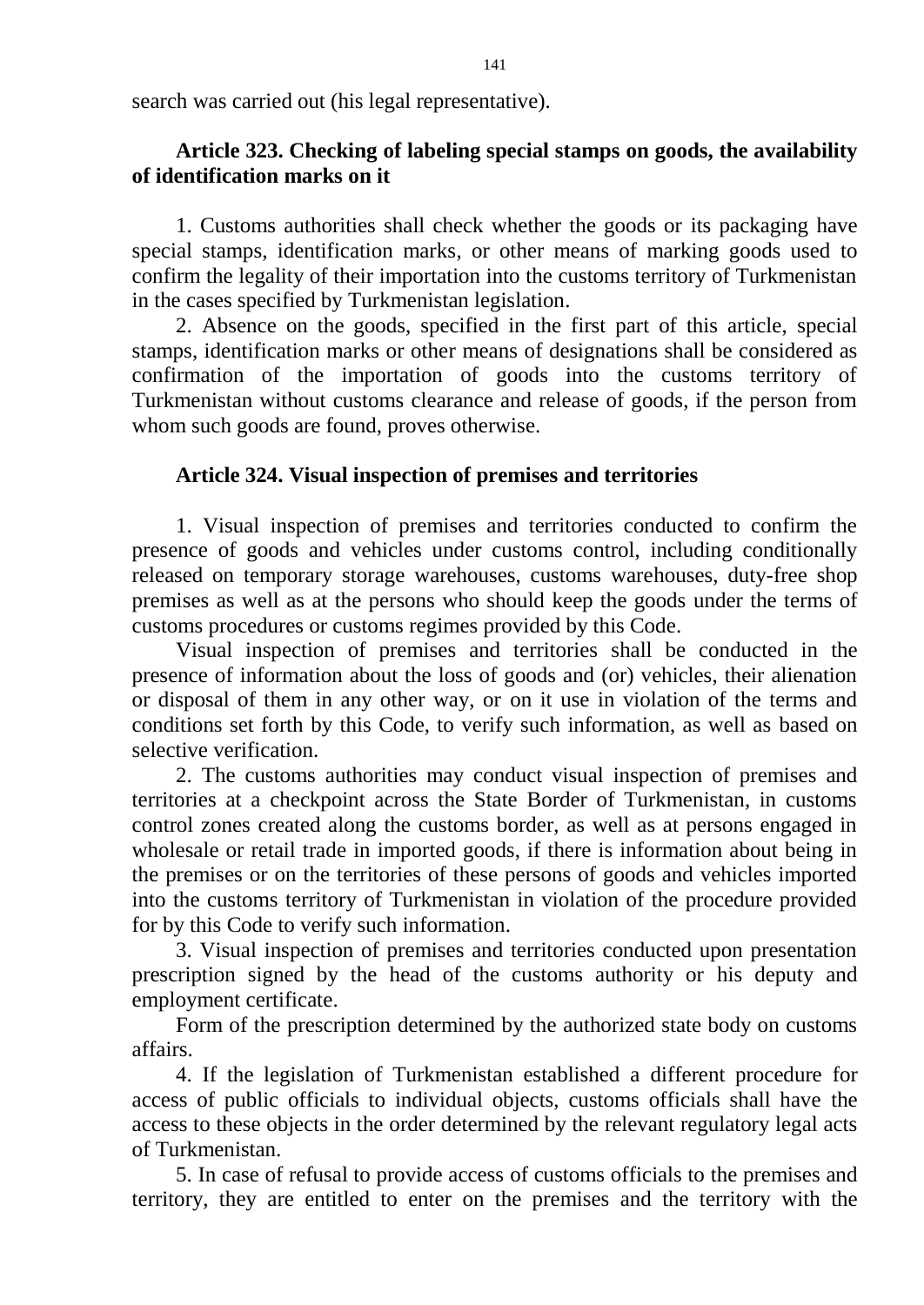suppression of resistance and opening locked premises in the presence of two witnesses, except in cases where the legislation of Turkmenistan established different procedure of access government officials bodies to individual objects.

6. All cases of entering the premises and the territory with the suppression of resistance and opening locked premises customs authorities shall notify the prosecutor within twenty-four hours.

7. Visual inspection of premises and territories should be carried out in the shortest time necessary to carry out and cannot last more than one day.

8. On the results of the inspection, the act shall be drawn up in a form approved by the authorized state body on customs affairs, with two duplicates. The second copy of the act shall be given to the person whose premises or area was inspected.

# **Article 325. Customs audit**

1. Customs authorities may carry out a customs audit - check the fact of the release of the goods as well as reliability of the information specified in the customs declaration and other documents submitted for customs clearance by comparing this information with accounting and reporting information, with accounts and other information of persons mentioned in this article.

Customs audit will be conducted in the general and special forms.

2. General customs audits can be carried out by the customs authorities at the declarant or other persons referred to in Article 9 of this Code and are not acting as the declarant.

3. General customs audit was conducted on the decision of the head of the customs authority or his deputy. Before the beginning of the audit, a copy of such decision shall be given to the person, at whom audit should be conducted.

During conducting the audit, customs authorities are entitled to access, within its competence, to databases and data bank of automated information systems of the audited person, under Turkmenistan legislation.

The inspection must be carried out in the shortest time necessary for its implementation and cannot last more than three days. The examination should not prevent the implementation of the activities of the audited person.

Repeating of general customs audit in respect of the same goods is not allowed.

4. Special customs audit can be carried out by the customs authorities:

1) at persons referred to in the second part of this article - in cases where the results of a general customs audit or the use of other forms of customs control provided in this chapter, detected the data which may indicate the unreliability of the information presented at the customs clearance or on the use and disposal of goods in violation of the requirements and restrictions set forth by this Code;

2) at customs brokers (representatives), owners of temporary storage warehouses and owners of customs warehouses –detection data which may indicate violations of the record of goods transporting across the customs border of Turkmenistan and reporting on it or of non-compliance with other requirements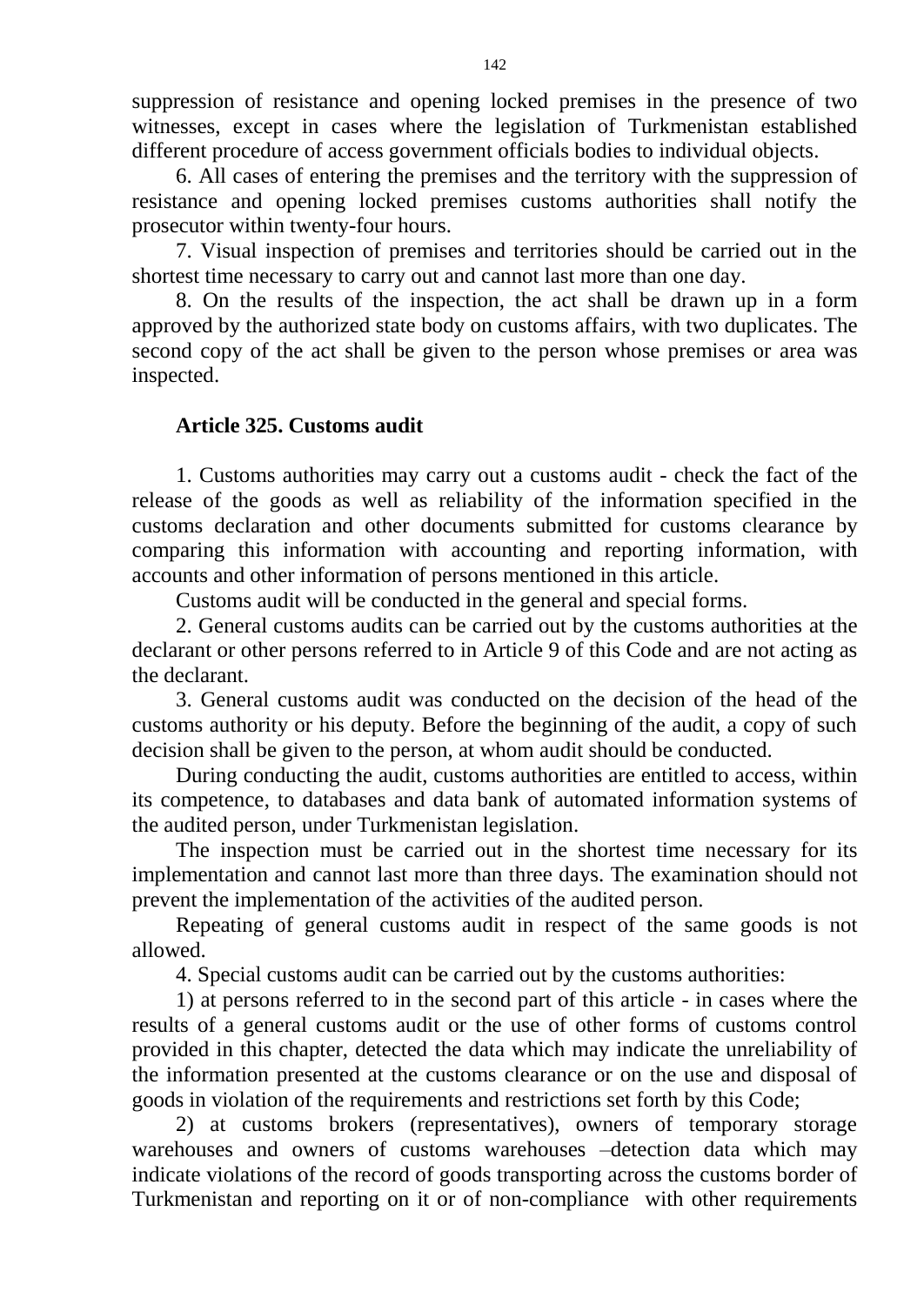and conditions of the relevant activity established by this Code;

3) at persons engaged in the wholesale or retail sale of imported goods detection data which may indicate that the goods imported into the customs territory with violation of the requirements and conditions established by this Code which resulted in the violation of the order for payment of customs duties, taxes or non-compliance with prohibitions and restrictions established by the legislation of Turkmenistan.

Special customs audits shall be approved by the head of the customs authority in consultation with the authorized state body on customs affairs. The decision to hold a special customs audit shall be in writing form. Before carrying out a special customs audit copy of the decision shall be given to the person at whom the audit should be conducted.

5. During the special customs audit customs authorities may:

1) require the submission of unpaid information of any documentation and information (including banking information) including in the form of electronic documents relating to the conduct industrial, commercial or other operations with goods imported into the customs territory of Turkmenistan and get acquainted with it;

2) conduct visual inspect the premises and territory of the audited person as well as inspection and examination of goods under this Code in the presence of authorized representatives of the audited person and the case of customs audit at an individual entrepreneur - in the presence of two witnesses;

3) conduct an inventory of the goods under Turkmenistan legislation;

4) to seizure goods or to impose a prohibition on the dissolution of goods under Article 326 of this Code.

6. Special Customs audit should be performed in the minimum time required for its implementation and cannot last more than two months after the decision to hold the special customs audit. This period shall not include the period between the submission to the personal requirement for submission of documents and information and submitting these documents and information. In exceptional cases, the authorized state body on customs affairs can extend the audit period for another month.

Repeating of special customs audit in respect of the same goods is not allowed.

7. Conducting customs audits (both general and special) is allowed only concerning legal entities and individual entrepreneurs.

8. For the purposes of customs audit (both general and special), customs authorities may use the results of the inventory held by a person responsible for the goods or performing storage of such goods or regulatory bodies, use the auditor's reports as well as acts and conclusions of the state bodies.

9. Results of customs audits (both general and special) are documented in the form determined by the authorized state body on customs affairs. This act prepared:

1) on the day following the date of completion of the general customs audits;

2) within ten days from the day of the end of the special customs audit.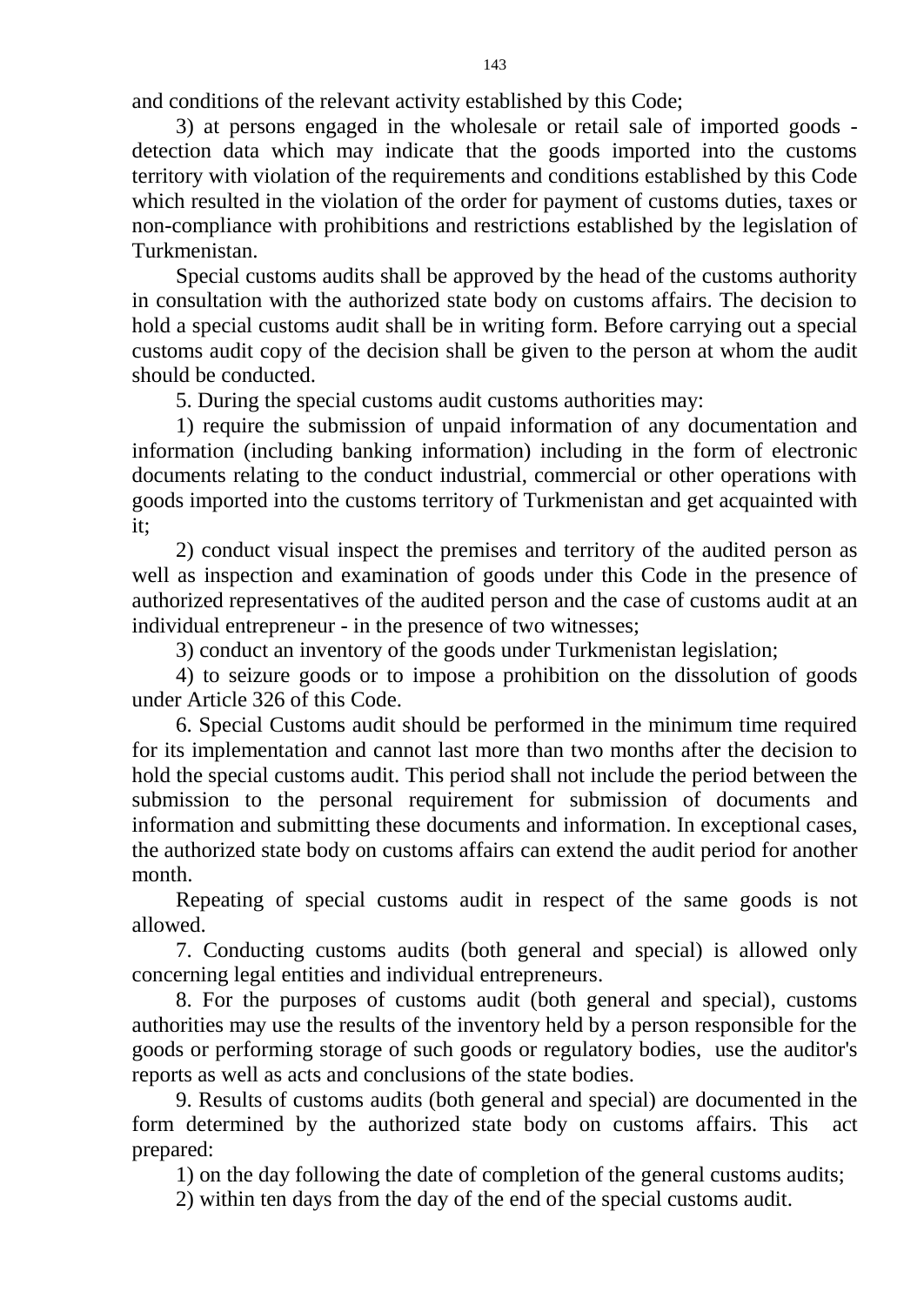The second copy shall be submitted to the audited person.

10. Upon detection, during customs audit (both general and special), the signs of a crime or administrative violation in the field of customs, audit end in respect of detected objects. In this case, the report on the results of a customs audit draws up immediately. Further actions are performed by the customs authority under the criminal procedure legislation of Turkmenistan or Turkmenistan legislation on Administrative Violations.

## **Article 326. Ban on disposal of goods or seizure of goods during a special customs audit**

1. Ban on disposal of goods during a special customs audit produced in the following cases:

1) detection of the goods that have not special stamps, identification marks or other means of marking products, application of which is provided by this Code and other normative legal acts of Turkmenistan to confirm the legality of the importation of goods into the customs territory of Turkmenistan or goods with counterfeit trademarks or signs;

2) absence in the commercial documents of the audited person information on the release of the goods by the customs authorities if under the legislation of Turkmenistan, an indication of such information in commercial documents is obligatory during circulation of the goods in the territory of Turkmenistan as well as detection the unreliability of the information or absence commercial documents in which such information should be specified;

3) detection of the facts of use and (or) disposal of conditionally released goods for purposes other than those for which a full or partial exemption from import duties and taxes was granted.

2. Goods that are banned from disposal shall be transferred for storage to the owner or other person having authority in respect of these goods. Storage of these goods is declared as a customs control zone. The use of goods that are banned from disposal may be allowed by the head of the customs authority that assigns a special customs audit or by a person authorized by him. In this case, the transfer of goods which are prohibited for disposal, to other persons, embezzlement of goods, their alienation or disposal by other methods is not allowed.

3. If the goods are banned from import into Turkmenistan or circulation under Turkmenistan legislation and if there are sufficient grounds to believe that a ban on disposal of the goods is not sufficient to ensure its safety, the customs authorities shall seize the goods.

Seized goods are placed on the temporary storage of customs authority or in another place belong to the customs control zone.

4. Withdrawal of goods and ban on the disposal of the goods cannot be made if the person from whom it was discovered, provides security for payment of customs duties and taxes that may be levied, except in cases where the goods are banned for import into Turkmenistan or circulation in the territory under Turkmenistan legislation or concerning goods quantitative restrictions was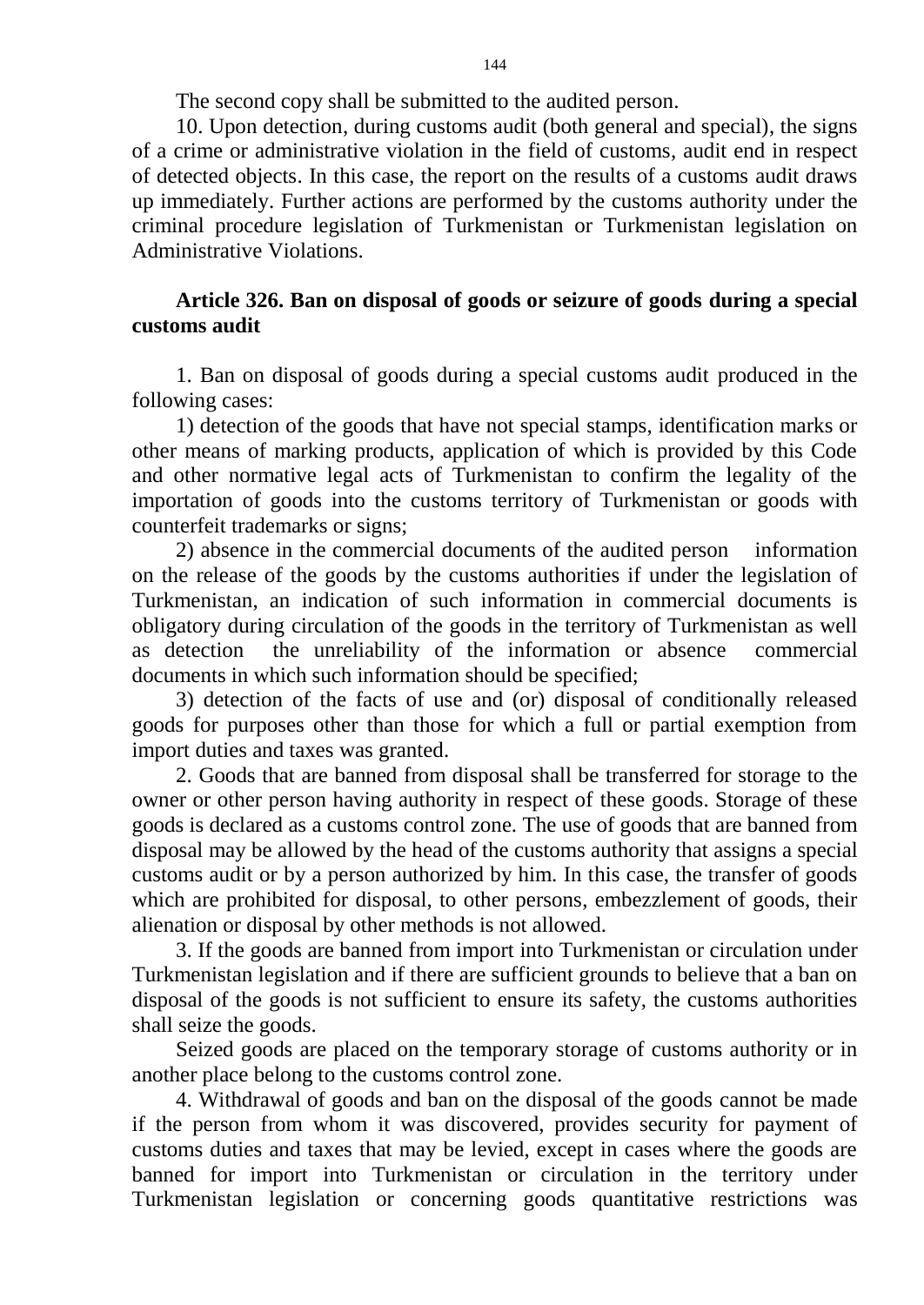established when they move across the customs border of Turkmenistan. Calculation of customs duties and taxes to determine the amounts to ensure their payment is produced under Article 271 of this Code.

5. Withdrawal of goods and a ban on the disposal of the goods produced by a reasoned decision of the customs officer conducting a special audit, in the presence of the person from whom the goods are discovered or his representative and at least two witnesses.

Where necessary for withdrawal or ban on disposal of the goods under Article 332 of this Code may involve relevant experts.

Before the beginning of the withdrawal of goods or ban on disposal of goods, customs officer shall present the decision on withdrawal of products or imposing a ban on disposal to the person from whom the withdrawal of goods is conducting or goods for which ban on disposal is setting.

6. On withdrawal of the goods or imposition of a ban on the disposal of goods, a protocol is drawn up. The protocol or annexed to seized goods inventories or goods that are banned from the disposal are described in detail along with their name, quantity, and individual characteristics. This protocol shall be signed by a customs officer who carried out the withdrawal or a ban on the disposal of goods by a person at whom withdrawal goods were found or goods that are banned from disposal or his representative as well as witnesses. Copy of the protocol is given to the person at whom the goods are discovered or his representative.

7. Return of seized goods and the removal of the ban on the disposal of the goods produced not later than the end day of the special customs audit except in cases where it may be confiscated, required as evidence or they may be levied to pay customs duties and taxes. The temporary storage of seized goods was realized at the expense of the person from whom the goods were seized.

8. Disposal of seized goods and goods that are prohibited from disposal specified in the act reflecting the results of the special customs audit.

9. Disposal of unclaimed seized goods after two months from the end of the special customs audit performed under the procedure provided for in Chapter 39 of this Code.

### **Chapter 35. EXAMINATION AND RESEARCH DURING IMPLEMENTATION OF CUSTOMS CONTROL**

### **Article 327. Appointment of expertise at the implementation of customs control**

1. Examination of goods, vehicles, or documents containing information about goods and vehicles or on carrying out operations (actions) concerning it, assigned in the cases if the implementation of customs control to clarify emerging issues requiring special knowledge.

2. The examination was conducted by experts from the customs laboratories as well as other relevant organizations or other experts appointed by the customs authorities. An expert may be assigned any person having the required specialized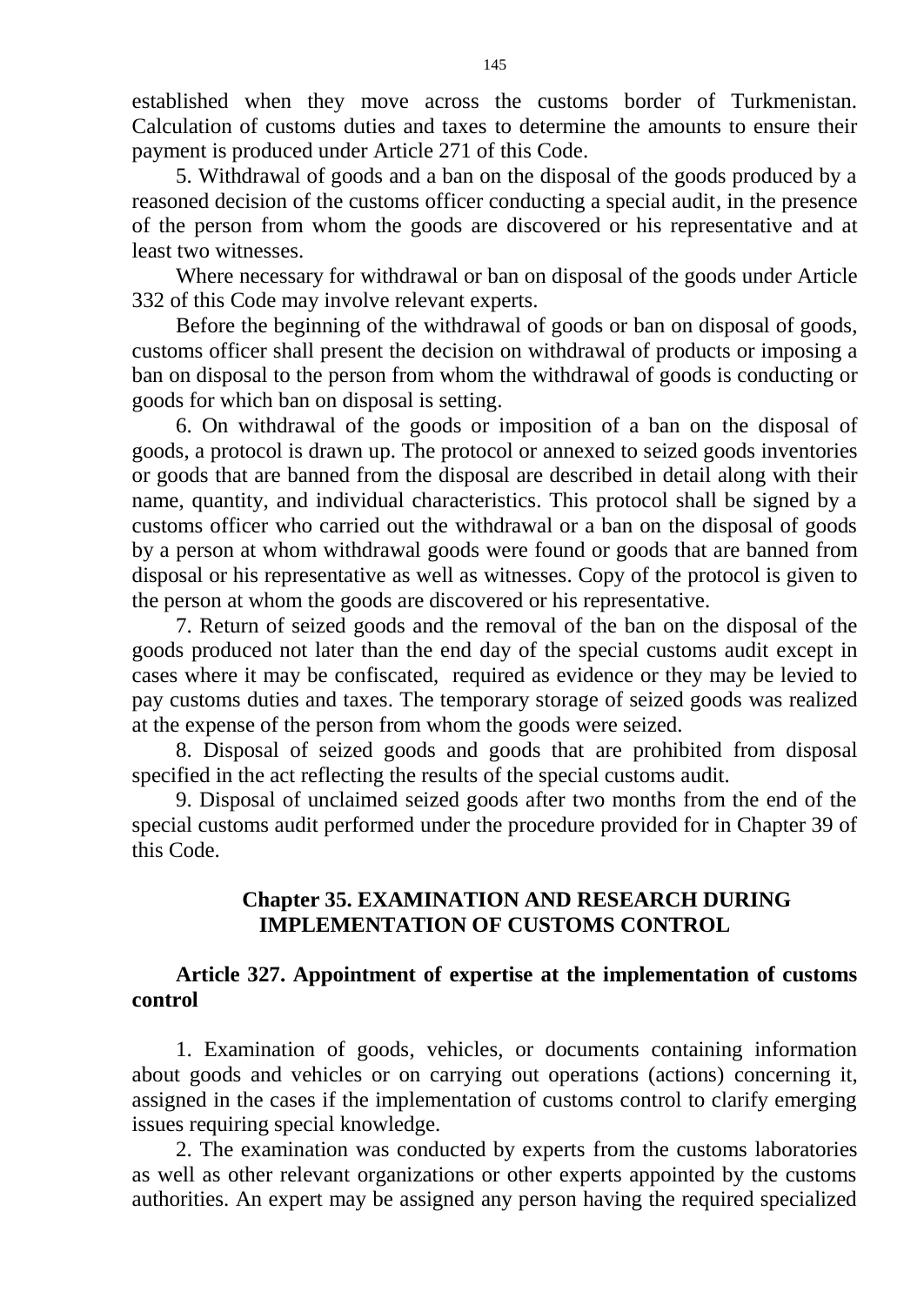knowledge to prepare a conclusion. To carry out the expert examination, an expert could be assigned on a contractual basis. When an examination appointment is made at the initiative of the declarant or other concerned person, these persons may submit a proposal on the expert candidacy to the customs authorities.

3. On the appointment of the examination, customs officer of the customs authority with the consent of the head of this body or his deputy issues a decision stating the grounds for the examination, surname, name, and patronymic of the expert, the name of an organization in which the examination must be carried out, questions posed to the expert, the list of materials and documents available to the expert and the duration of the examination and presentation of the conclusion to the customs authority.

4. Period for examination shall not exceed:

1) period for temporary storage if the release of goods is not realized until the results of the examination;

2) six months if the examination is carried out in respect of vehicles;

3) one year - in other cases.

5. Customs officer is obliged to inform the declarant or other person having authority in respect of goods and (or) vehicles, if it is known, with the decision on the assignment of expertise and explain his rights under Article 330 of this Code, on which writes a note in the act, certified by this person or his representative.

# **Article 328. Expert's conclusion**

1. Based on the carried out research and taking into account the results of the research, an expert on its behalf shall make a conclusion in writing form.

2. Expert's conclusion should have the time and place of the study, by whom and on what basis the studies were done, the questions posed before the expert, research objects, materials, and documents provided for the expert, content, and results of studies with the indication of applied methods, evaluation of research results, conclusions on the issues raised and its rationale.

Materials and documents illustrating the expert conclusion or several experts shall be attached to the conclusion and considered as an integral part.

If the expert during the examination discovers essential at the examination circumstances over which he had not been informed in questions, he is entitled to include the circumstances into his conclusion.

3. If the examination was conducted with the participation of several experts report shall be signed by all experts. If there is a disagreement between the experts, each expert shall make it a conclusion separately.

4. Customs authority that appointed an expert, presents a copy of the expert's conclusion to the declarant or other person having authority in respect of goods and (or) vehicles if the person is known.

5. During making a decision, customs authorities consider expert opinions on the results of examinations, including held on the initiative of the declarant or other concerned person.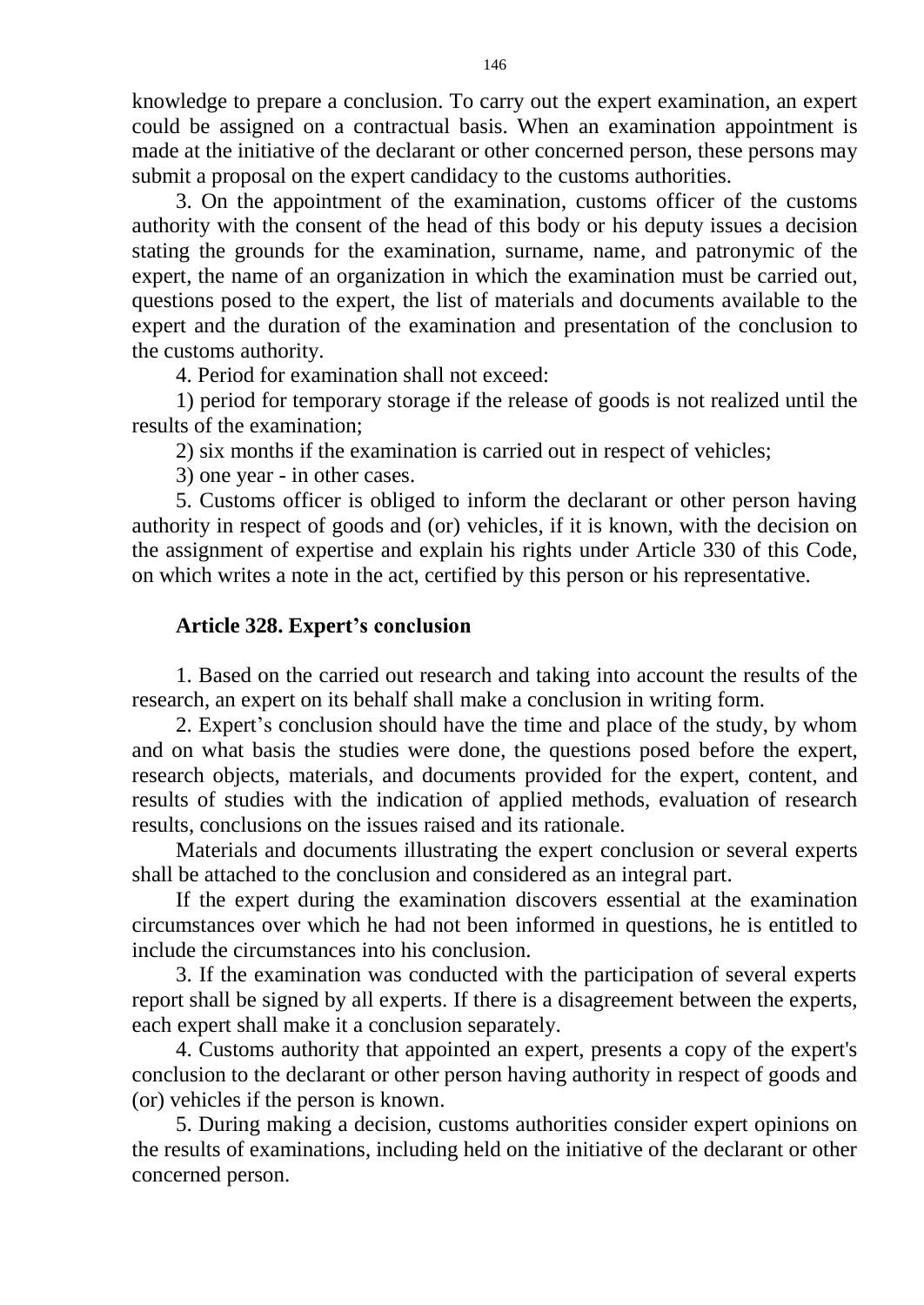#### **Article 329. Rights and responsibilities of the expert**

1. Expert has the right:

1) to examine the materials relating to the subject of examination;

2) with the consent of the customs authority invite other experts to the expertise;

3) request additional materials required for the examination;

4) with the permission of the customs authority to participate in the implementation of specific actions in the implementation of customs control.

2. Obtained, by the expert during the examination or at the preparation for its conduct, the information constituting commercial, banking or other secrets protected by law as well as other confidential information shall not be disclosed, used for other purposes or disclosed to third parties, except as provided by the legislation of Turkmenistan.

### **Article 330. Rights of a declarant, another person having authority in respect of goods and (or) vehicles and their representatives in the appointment and examination**

1. At the appointment and the examination, the declarant, other person having authority in respect of goods and (or) vehicles and their representatives have the rights:

1) motivated to file a challenge to the expert;

2) submit an application for the appointment of a concrete expert;

3) submit requests on additional questions to the expert to receive conclusions on them;

4) to attend with the permission of the customs authority, which appointed the examination, at the examination and give explanations to the expert;

5) take samples of goods;

6) familiarize with the conclusions of the expert and obtain a copy of the conclusion;

7) to apply for an additional or re-examination.

2. With the satisfaction of the request of the declarant or other person having authority in respect of goods and (or) vehicles or their representative, the customs official that appointed an expert in making an appropriate resolution.

If the customs officer dismisses the request, he should motivate it in writing form, notify the person who submitted the request.

#### **Article 331. Tests and samples**

1. Official customs officer during the customs control has the right to take tests and samples of goods required for the research. On taking, samples shall be drawn up an act in the form determined by the authorized state body on customs affairs. The second copy of the act shall be given to the person having authority over the goods, if he established, or his representative.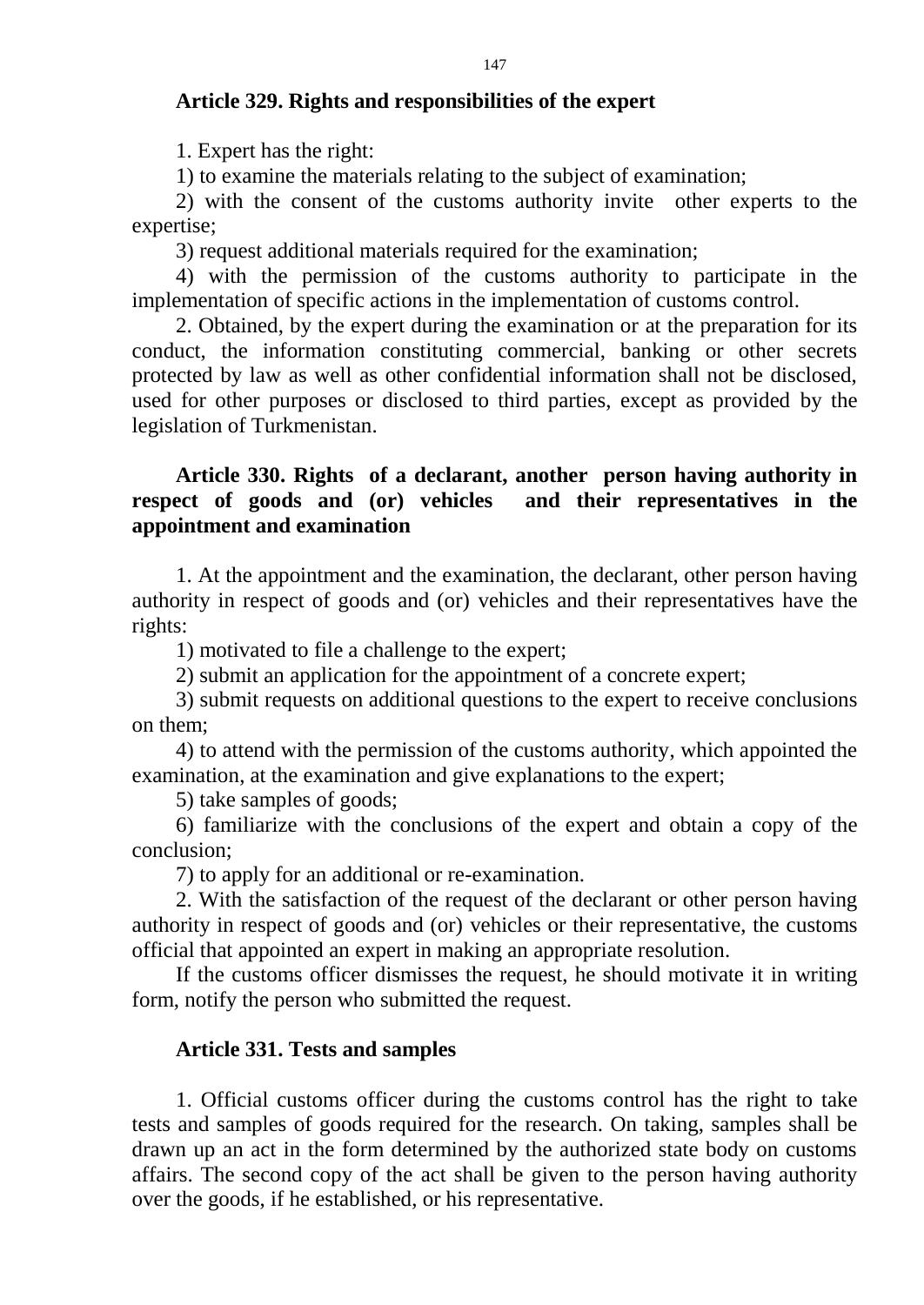Where necessary, the tests and samples shall be made with the participation of an expert or specialist.

2. Tests and samples of goods under customs control may take declarants, persons having authority in respect of the goods, their representatives, the persons referred to the Section 345 of this Code and employees of other state agencies with the written permission of the customs authority.

3. Tests and samples shall be taken in minimal quantities, enabling carry out research.

Permission for taking tests and samples of goods issued to the persons specified in the second part of this article, if such taking:

1) is not hampering to carry out customs control;

2) does not alter the characteristics of the products;

3) does not entail the evasion from payment of customs duties, taxes, or noncompliance with prohibitions and restrictions established by the legislation of Turkmenistan.

4. When taking tests and samples by the declarant, a separate customs declaration for tests and samples is not submitted on the condition that it will be listed in the customs declaration on the goods.

The declarant has the right to reduce the customs value of the goods declared on the customs value of the tests and samples if such tests and samples have been collected by the customs authority and not returned on time.

5. Declarants, persons having authority in respect of goods and their representatives may be present at the process of taking tests and samples of goods by customs officials and employees of other state agencies.

6. Customs officials may be present during the taking tests and samples of goods, by personal of other state bodies as well as other persons specified in the second part of this article.

7. Declarants and their representatives are obliged to assist customs officials during the process of taking tests and samples of goods, including carrying out at their expense cargo and other necessary operations with the goods.

8. Customs officials are entitled to take tests and samples of goods in the absence of declarants and their representatives in the cases envisaged in the third paragraph of Article 321 of this Code. Taking tests and samples of goods in these cases is conducted in the presence of at least two witnesses.

9. Procedure for taking tests and samples of goods as well as its research is established by the authorized state body on customs affairs under this Code and other normative legal acts of Turkmenistan.

10. Upon completion of the research, the tests and samples of the goods returned to their owner, except when such tests and samples shall be destroyed or utilized under Turkmenistan legislation as well as the cost of return the tests and samples that exceed their cost.

## **Article 332. Participation of specialist during the customs control**

1. Where necessary for participation in the commission of specific actions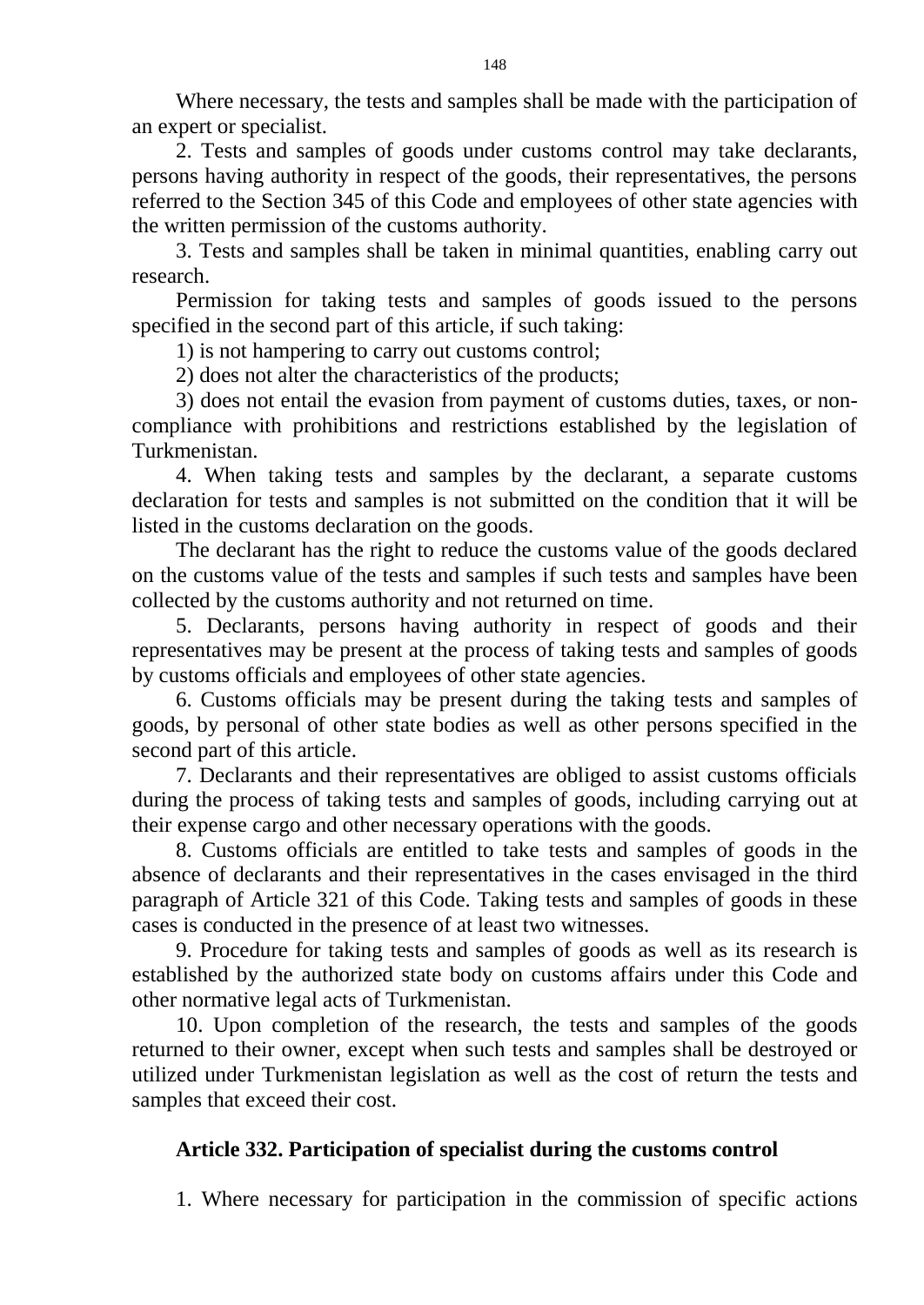during the customs control may be involved non-interested specialists in the outcome of such action with expertise and skills necessary to assist the customs authorities, including in the use of technical means.

2. The involvement of the person as a specialist is realized on a contractual basis.

3. Specialist may:

1) familiarize with the materials relating to the subject of actions committing with his participation;

2) with the permission of the customs officer to ask questions relating to the subject of appropriate actions and the participants of such actions;

3) examine documents formalized on the results of taking actions during the customs control in which he took part and to make statements or comments about his actions that shall be included in such documents.

4. Specialist shall:

1) participate in the commission of acts that require special knowledge, give explanations about his actions;

2) verify by his signature the fact of committing such actions, their contents, and results.

5. obtained information by a specialist during his involvement in actions on customs control that constitute commercial, banking, or other secrets protected by law as well as other confidential information shall not be disclosed, used for other purposes, disclosed to third parties, except in cases provided by legislation Turkmenistan.

# **Article 333. Involving experts from other government agencies to assist in the implementation of customs control**

The customs authorities have the right to involve under Turkmenistan legislation enforcement professionals or regulatory bodies to assist in carrying out customs control.

# **Chapter 36. ADDITIONAL PROVISIONS RELATING TO CUSTOMS CONTROL**

## **Article 334. Exemption from certain forms of customs control**

1. Exemption from the use of certain forms of customs control by the customs authorities is established exclusively by this Code.

2. Customs inspection is not subject to the personal baggage of the President of Turkmenistan including to those terminated its authority and following his family members.

3. Personal baggage of the deputies of the Mejlis of Turkmenistan, the Ombudsman and his deputy, judges, whose immunity is guaranteed by law, is not subject to customs inspection if these persons cross the State border of Turkmenistan in connection with the performance of their deputy or official duties.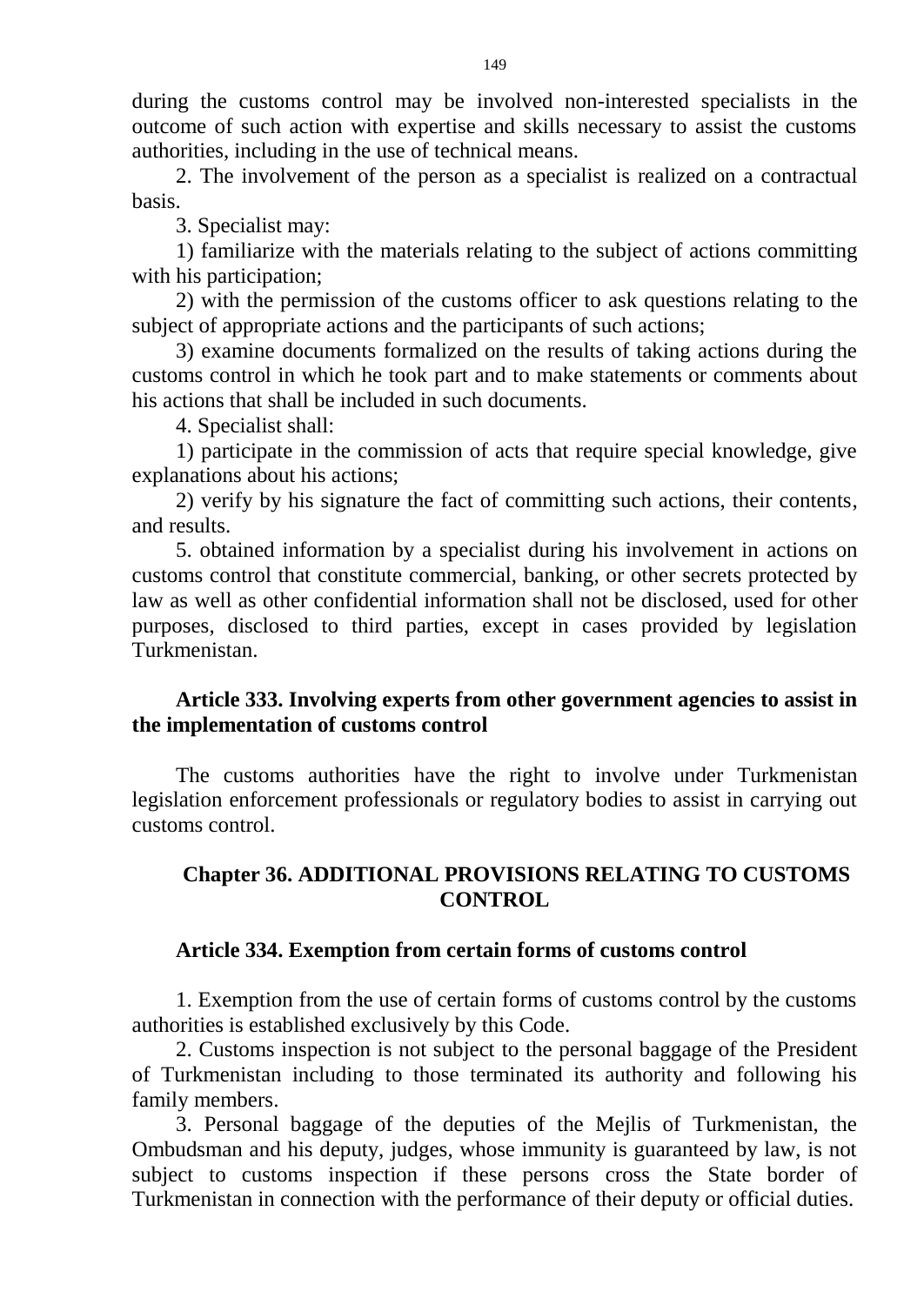4. Exempt from customs inspection has foreign military ships (vessels), combat aircraft, and military equipment following its course unless otherwise provided by the legislation of Turkmenistan.

5. Exempt from certain forms of customs control under international treaties of Turkmenistan is carried out after the procedures specified by Turkmenistan legislation for the entering its treaties into force.

6. Cabinet of Ministers has the right to exempt certain persons and certain goods vehicles from certain forms of customs control in cases connected with the safety of Turkmenistan.

### **Article 335. Use of technical means during the customs control**

1. In order to reduce the time of customs control and increase its efficiency, the customs authorities can use technical means.

These technical means should be safe for human health and life.

2. Metrological control and supervision during customs operations using technical means are carried out in the manner prescribed by the legislation of Turkmenistan.

## **Article 336. Cargo and other operations with goods and vehicles necessary for customs control**

1. Upon request of the customs authority, the declarant, owner of a temporary storage warehouse, the owner of the customs warehouse, the customs broker or other person having authority in respect of goods obliged to carry out transportation, weigh or other determination of the number of goods, loading, unloading, reloading, fix damaged packaging, unpacking, packing or repacking of goods under the customs control as well as open premises, containers and other places where or maybe these goods.

2. Carrier is obliged to facilitate cargo and other operations with goods and (or) with the vehiclesation, that transporting across the customs border of Turkmenistan.

## **Article 337. Identification of goods and vehicles**

1. For the identification of goods and vehicles under customs, control may be used seals, stamps, letters and other marking, identification badges, transport (shipping), commercial and other documents, put a stamp, taken samples of the goods, produced a detailed description of the goods and vehicles, made up drawings, made large-scale images, photographs, illustrations, as well as other means of identification.

2. Means of identification may be destroyed or changed (replaced) only by the customs authorities or with their permission, except if there is a real danger of destruction, loss, or damage of goods and vehicles. Customs authority shall be immediately notified of the change, removal, destruction, or damage of means of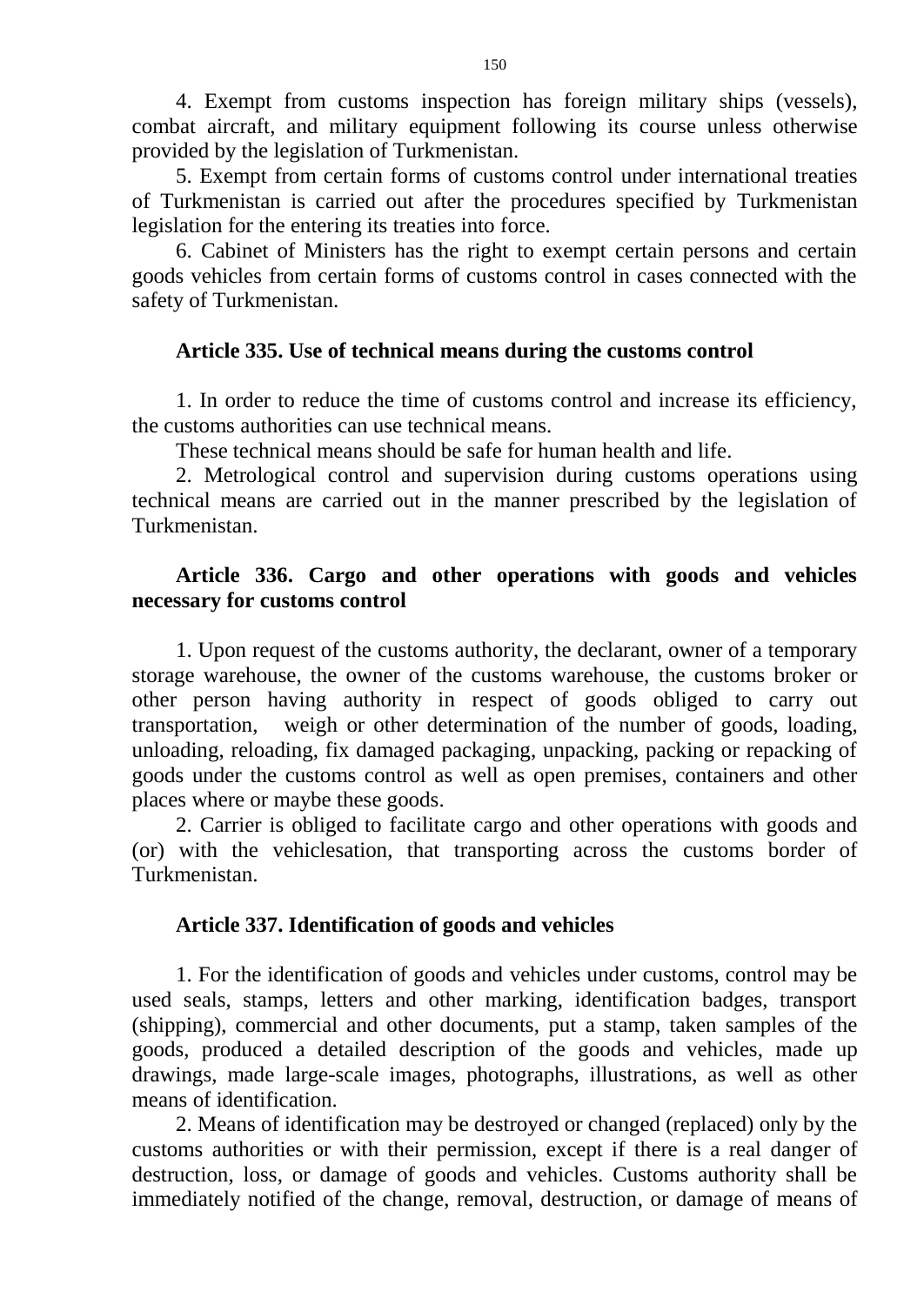identification and presented evidence for the existence of such threat. The modification, removal, destruction, or replacement of means of identification by the customs authority is drawn up an act in the form approved by the authorized state body on customs affairs.

3. Provisions of this section apply to cases whereas means of identification for customs purposes are used seals, stamps, or other means of identification imposed by the customs authorities of foreign countries.

4. At the request of the declarant, the customs authorities shall identify Turkmen goods declared for export from the customs territory of Turkmenistan, in the place of its declaration.

## **Article 338. Additional authority of customs authorities in the detection of goods illegally imported into the customs territory of Turkmenistan**

1. If at the detection by the customs authorities the goods illegally moved across the customs border of Turkmenistan, which led to non-payment of customs duties, taxes or non-compliance with prohibitions and restrictions established by the legislation of Turkmenistan, to individuals who purchased goods in the customs territory of Turkmenistan in connection with business activities on such goods apply prohibits on the disposal of the goods or goods are subject to seizure and placed in temporary storage in the order provided by Article 326 of this Code for the seizure of goods and imposition of the prohibition on disposal of goods under a customs audit. These goods for customs purposes to be considered as being under customs control.

2. Persons mentioned in the first part of this article shall be entitled to pay customs duties and taxes under Article 271 of this Code and fulfill other requirements and conditions of the customs clearance of goods under the simplified procedure established by the authorized state body on customs affairs. In this case, the goods are not withdrawn if persons pay customs duties and taxes not later than five days after the discovery of their products or provide payment under Chapter 29 of this Code. Fines on these amounts of customs duties and taxes are not charged.

3. Provisions of part second of this Section in respect of the provision of the rights to pay customs duties, taxes and make customs clearance of goods smuggled into the customs territory of Turkmenistan shall not apply to goods which are prohibited for importation into Turkmenistan, goods in respect of which apply prohibition at its transportation across the customs border under Turkmenistan legislation.

4. Upon payment of customs duties, taxes and customs clearance by persons mentioned in the first part of this article, goods are considered for customs purposes as released for free circulation that does not preclude the customs authorities to take necessary steps to identify the persons involved in the illegal movement of goods through customs border.

5. In case of refusal by persons who purchased goods illegally imported into the customs territory of Turkmenistan, from payment of customs duties, taxes, and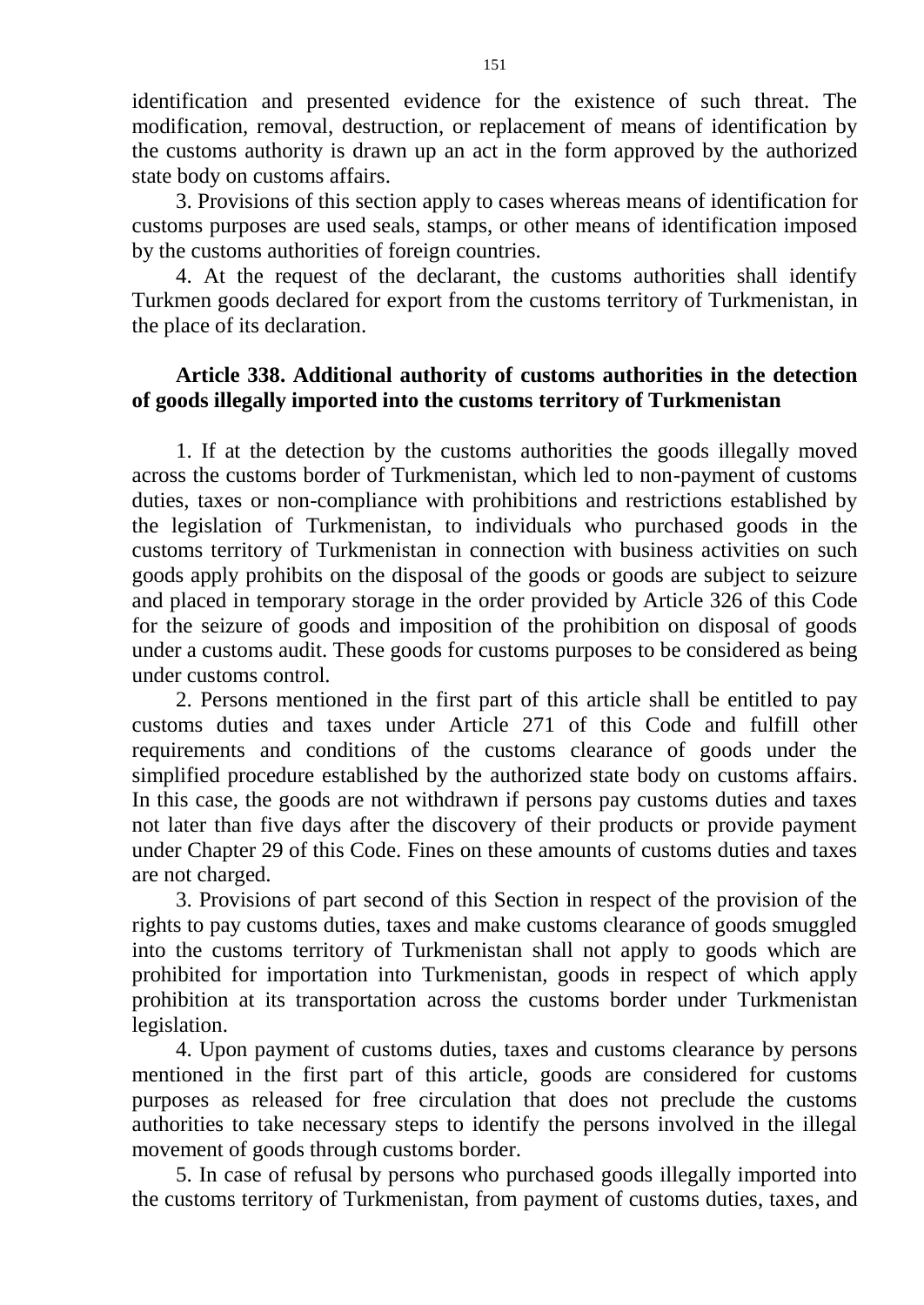customs operations, disposal of such goods shall be made under Article 292 of this Code.

The products described in the third part of this article, convert to state ownership based on a court decision at the request of the customs authorities.

### **Article 339. Using the results of customs control in cases of administrative violations of civil and criminal cases**

The results of customs controls, designed in accordance with the provisions of this section may be considered as evidence in criminal and civil cases and cases of administrative via lotions and should be assessed by the court or an officer in the consideration of these cases, appeals against decisions, actions (inaction) of customs bodies and their officials or cases of economic disputes along with other evidence under the legislation of Turkmenistan.

## **Chapter 37. ACTIONS TAKEN BY CUSTOMS AUTHORITIES FOR CERTAIN GOODS**

#### **Article 340. Grounds for suspension of the release of goods**

1. Customs authorities in the order prescribed by this chapter shall take measures to suspend the release of goods based on the application of the owner of exclusive rights (intellectual property) on the objects of copyright and related rights, trademarks, service marks, and holder of the right to use the appellation of origin (hereinafter - rightholder). Provided by this Chapter measures shall be taken when moving goods across the customs border or performing other actions with goods under customs control.

2. Measures taken by the customs authorities under this chapter shall not prevent the rightholder to resort any means to protect his rights under the legislation of Turkmenistan.

## **Article 341. Submission of the application by the rightholder and the procedure for its consideration**

1. A rightholder who has reasonable grounds to believe that may have a case of violation of his rights under Turkmenistan legislation on intellectual property in connection with the movement across the customs border of Turkmenistan the goods that are, in his opinion, counterfeit or during performing other actions with goods under customs control, may apply to the authorized state body on customs affairs on taking measures to suspend the release of goods. An application may be filed on behalf of the rightholder by his representative.

2. Statement on taking measures to suspend the release of goods shall contain the following information:

1) on rightholder and if the application is submitted by a representative - also on the representative;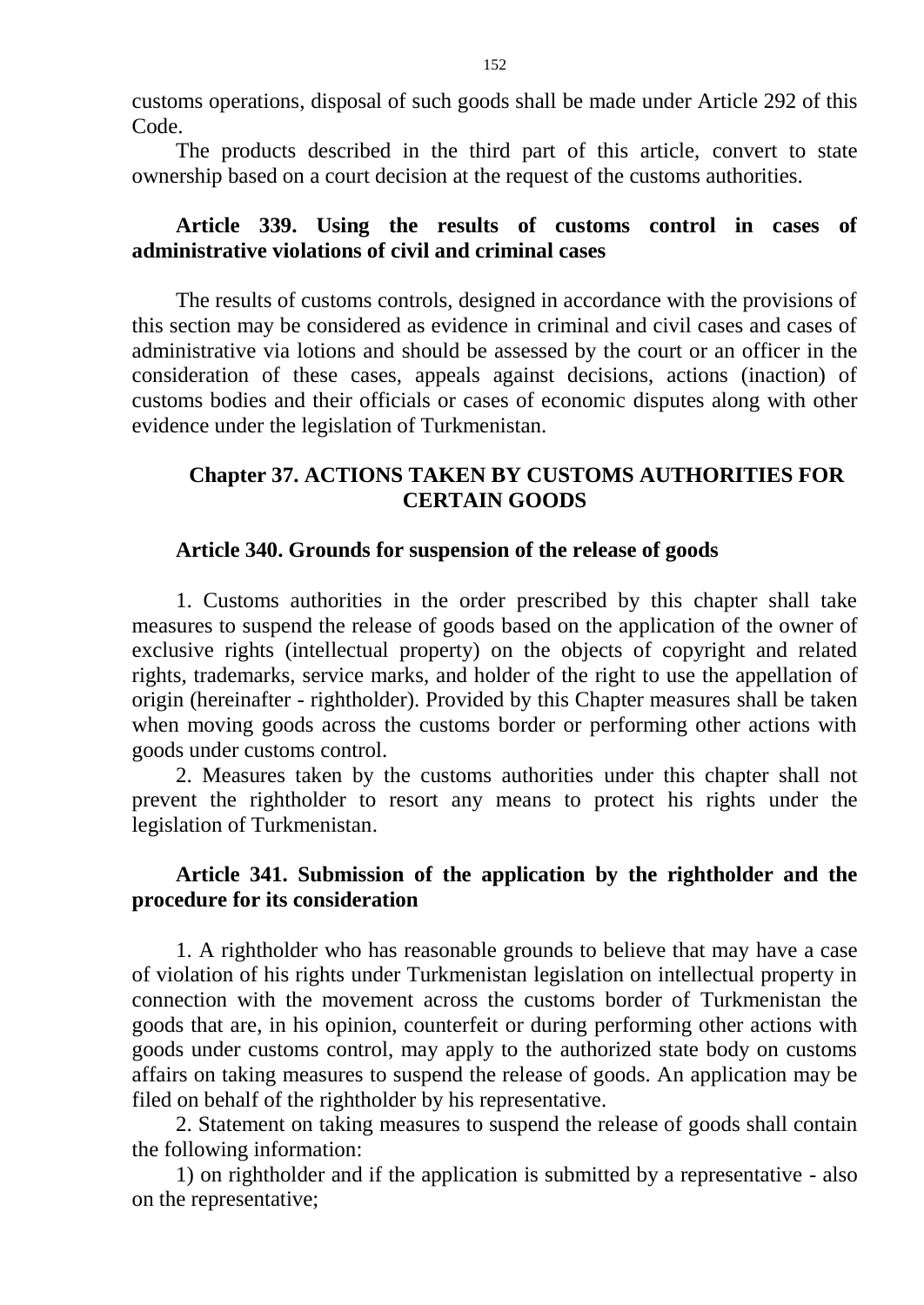2) about the object of intellectual property;

3) on goods that are in the opinion of the rightholder are counterfeit, in sufficient detail for the customs authorities to identify such goods;

4) During the period during which the customs authorities will take action under this Chapter.

The application for the adoption of measures to suspend the release of goods attached documents confirming the rights on the intellectual property (certificate, contract, including a license, the transfer of exclusive rights, the other documents which the rightholder may submit in support of his rights on objects of intellectual property) and if the application is submitted by the representative that power of attorney issued by the rightholder to this person shall be attached to the application.

The rightholder (or his representative) may attach to the application examples of products that may serve as confirmation of the existing, in his opinion, a violation of his rights.

3. Obligation attached to the application of the rightholder in writing form on the compensation of property damage which could be done to the declarant, owner, recipient of the goods or the person specified in Article 9 of this Code, in connection with the suspension of the release of goods.

4. Authorized state body on customs affairs shall review the application within a period not exceeding one month from the date of receipt of the application and decides to take action under this chapter or refuse to take such measures.

To the validity check the information submitted by the rightholder (or his representative) the authorized state body on customs affairs has the right to request from third parties as well as public bodies documents confirming the declared information. Such persons shall within ten days of receipt of the request to submit the requested documents. The authorized state body on customs affairs has the right to extend the term of consideration of the application but not more than two months.

The decision to refuse to take action under this chapter is taken in the case of submission by the rightholder (or his representative) false information as well as non-compliance with the requirements specified in Paragraph two of Article 342 of this Code.

On the accepted decision, the rightholder (or his representative) shall be notified in writing form within three days of the acceptance of the decision.

5. In the case of change, the information specified in the application or the documents attached thereto, the rightholder (or his representative) shall promptly notify the authorized state body on customs affairs.

### **Article 342. Customs registry of Intellectual Property**

1. Objects of the intellectual property in respect of which the authorized state body on customs affairs decided to take action under this chapter shall be made in the Customs Registry of the objects of Intellectual Property Rights (hereinafter in this chapter - the Registry). Inclusion in the register is free of charge.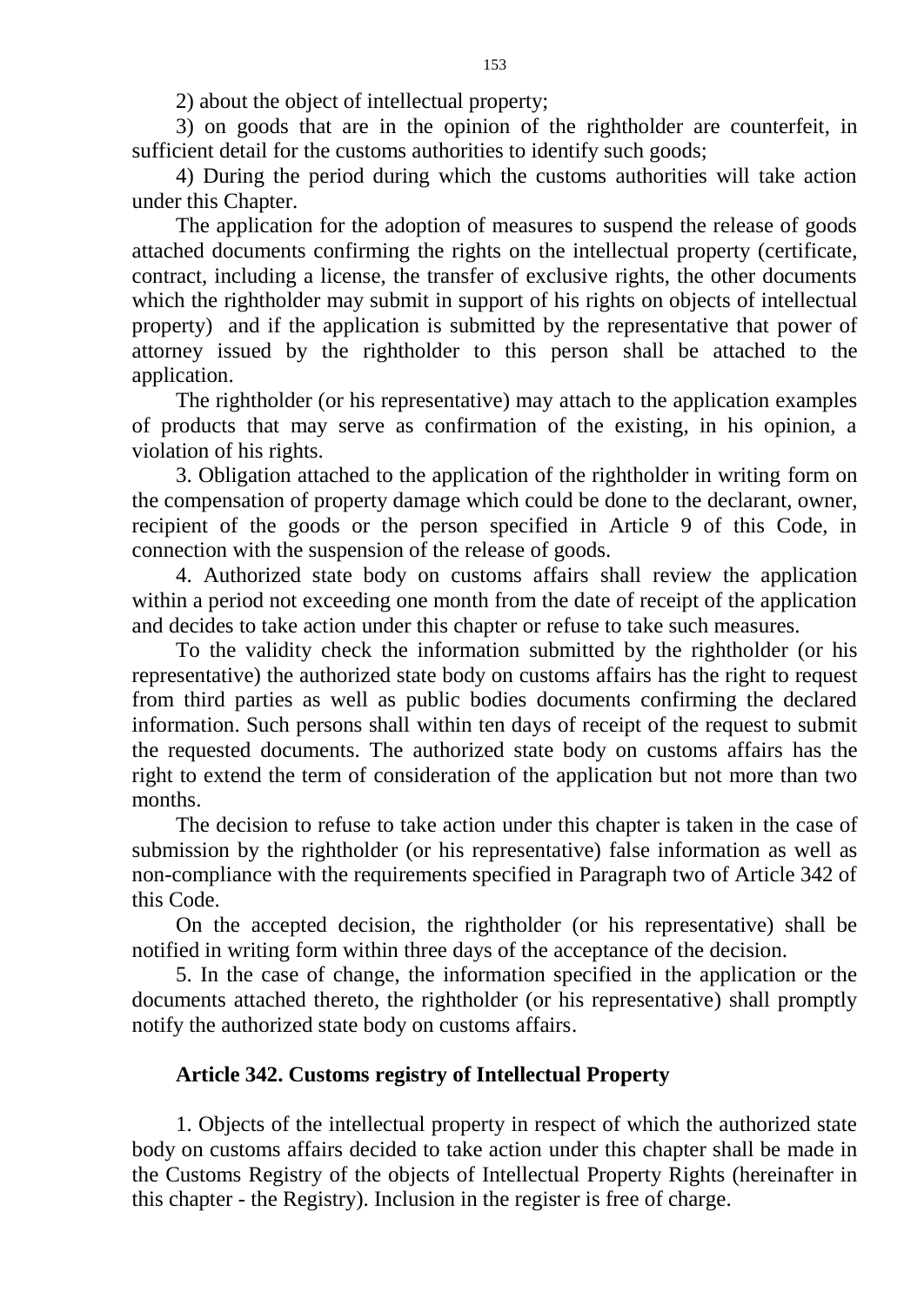Authorized state body on customs affairs conducts Registry in the order determined by this body.

2. Objects of the intellectual property included in the registry provided that the rightholder provides the fulfillment of the obligation specified in the third part of Article 341 of this Code, under the civil legislation of Turkmenistan.

3. Objects of the intellectual property shall be excluded from the registry in the following cases:

1) at the request of the rightholder (or his representative);

2) if the rightholder is not complying with the conditions stipulated by the second part of this article;

3) upon expiration of the period of the legal protection of intellectual property;

4) if the rightholder within the period of suspension of the release of the goods is not addressed to the authorized body under Turkmen legislation, to protect his rights.

## **Article 343. The period during which the customs authorities shall take measures to suspend the release of goods**

The period during which the customs authorities shall take measures to suspend the release of goods is established based on the application of the rightholder (or his representative) but not more than five years from the day of entry of the intellectual property object to the registry. The time limit may be extended upon application made by the right owner (or his representative) subject to the requirements of Article 341 and the second part of Article 342 of this Code. The period during which the customs authorities shall take measures to suspend the release of goods, cannot be longer than the period of the legal protection of intellectual property.

### **Article 344. Suspension of the release of goods**

1. When at the performance of customs clearance and customs control the customs authority identifies the goods specified by the rightholder (his representative) as counterfeit, the release of such goods shall be suspended for ten days. On a reasoned written request of the rightholder (or his representative), the time limit may be extended by no more than another ten days if he turned to the body authorized under Turkmenistan legislation to protect his rights.

The decision to suspend the release of goods and extend the period of suspension of the release of goods is made by the head of the customs authority or his deputy in writing form.

2. Customs authority no later than the day following the suspension of the release of the goods notifies the declarant and right owner (or his representative) on suspension the release of goods, reasons, and timing of the suspension as well as inform the declarant, the name (surname, first name) and address of the rightholder (his representative) and to the rightholder (or his representative) – the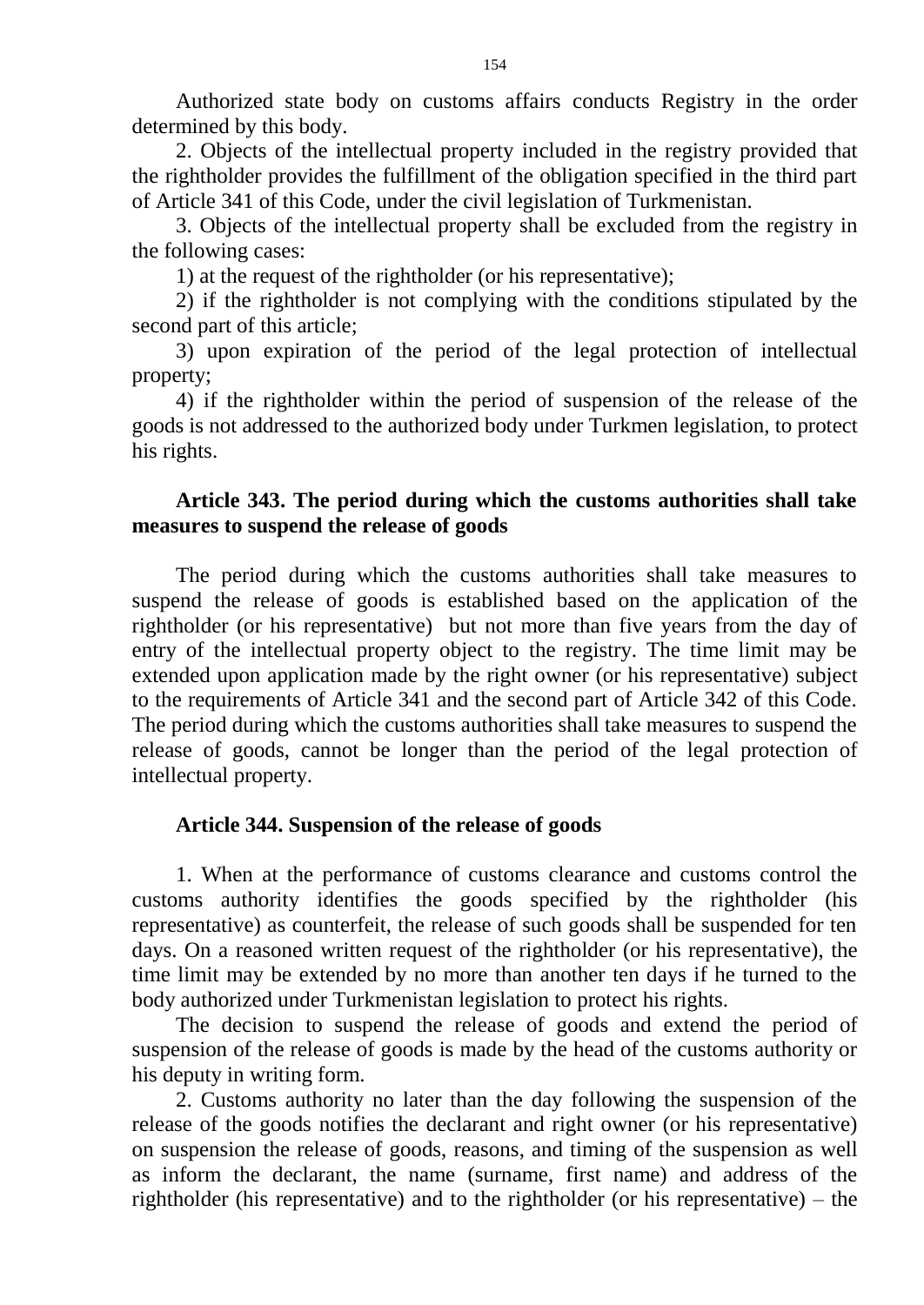name (surname, first name) and address of the declarant.

3. Rightholder under the civil legislation of Turkmenistan is responsible for property damages caused to the declarant, owner, recipient of the goods or the person specified in Article 9 of this Code as a result of the suspension of the release of goods under this chapter if the procedure established by the legislation of Turkmenistan, was not determined that the goods (including packaging and label) are counterfeit.

## **Article 345. Provision of information. Testing and Sample**

1. With the written permission of the customs authority, the rightholder and the declarant (or their representatives) under customs supervision can take testing and sample of the goods in respect of which was accepted decision to suspend the release, to conduct research as well as examine, photograph or otherwise fix these goods.

2. Upon request of the rightholder (or his representative), the customs authority may provide additional information that may be needed to the legal owner to prove the violation of his rights, except in cases specified by law.

3. Information obtained by the rightholder (his representative) or by the declarant under this article shall be confidential and shall not be disclosed or transferred to third parties as well as public authorities, except in cases specified by law.

# **Article 346. Cancellation of the decision on suspension of the release of goods**

1. If before the expiration of the suspension of the release of goods from the authorized authority under Turkmenistan legislation will not be obtained the decision on withdrawal the goods, arrest them or their confiscation, the decision to suspend the release of goods shall be canceled on the day following the day of expiration of the suspension of the release of goods.

2. The decision to suspend the release of goods shall be canceled before the expiration of the suspension period of the release of goods if:

1) rightholder (or his representative) addressed to the customs authorities requesting a cancellation of the decision to suspend the release of goods;

2) the object of intellectual property is excluded from the registry.

3. the decision to suspend the release of goods shall be canceled on the day when it became aware of the presence of the reason prescribed by the second part of this article.

4. Cancellation of suspension of the release of goods performed by the head of the customs authority that made the decision or his deputy in writing form. After the cancellation of this decision, the release of goods is carried out in the order prescribed by this Code.

# **Article 347. Goods in respect of which the customs authorities do not**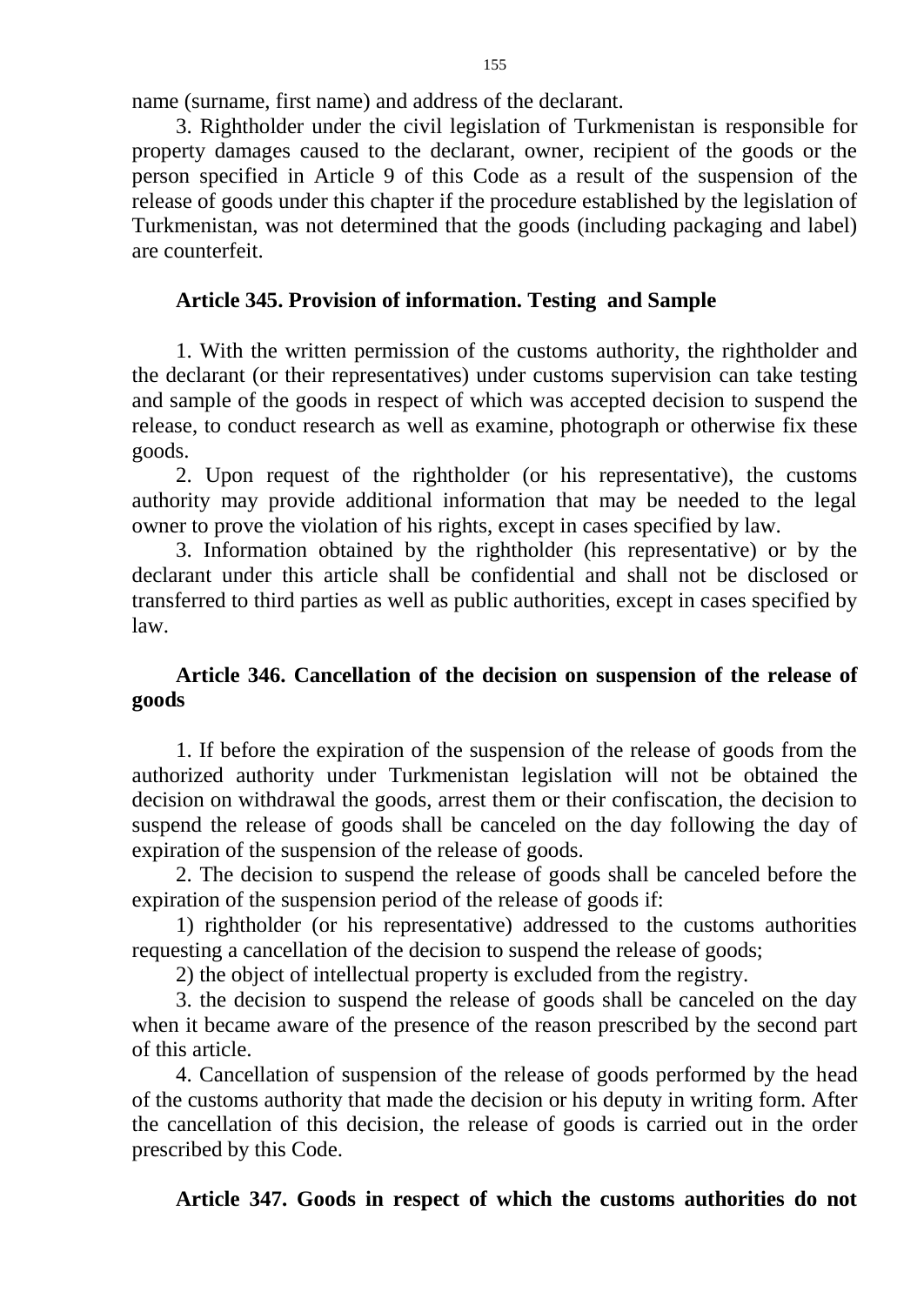Measures to suspend the release of goods under this Chapter shall not apply by the customs authorities in respect to goods containing objects of intellectual property and moved across the customs border by individual persons or sent by international mail in small amounts if such goods are intended for personal, family, domestic and other purposes not related to business activities.

### **Chapter 38. CONTROLLED DELIVERY OF GOODS**

## **Article 348. Characteristics of the controlled delivery of goods transported across the customs border of Turkmenistan**

1. Controlled delivery of goods transported across the customs border of Turkmenistan is the operational-search activity, in which, with the knowledge and under the supervision of bodies that implement the operative-search activities, is allowed for import into the customs territory of Turkmenistan, removal from the territory or moving on it imported goods.

When moving goods across the customs border controlled delivery is carried out to prevent, detect, deter, and solve crimes related to illegal trafficking of goods.

Controlled delivery of goods carried out in coordination with the customs authorities. The procedure of such agreement is determined by the authorized state body on customs affairs and government agency engaged in the operational-search activity.

2. If a decision to carry out controlled deliveries of goods exported from the customs territory of Turkmenistan based on an international treaty of Turkmenistan or the agreement with the competent authorities of foreign countries the criminal proceedings shall not be instituted in Turkmenistan and on the accepted the decision, the head of the body conducting controlled delivery of goods, immediately notifies the Attorney General of Turkmenistan.

## **Article 349. Withdrawal or replacement of goods transported across the customs border of Turkmenistan at the implementation of controlled delivery**

1. When carrying out a controlled delivery of crossing the customs border of Turkmenistan goods, turnover of which is prohibited or restricted under Turkmenistan legislation, these products may be fully or partially removed or replaced in accordance with the procedure established by the Cabinet of Ministers of Turkmenistan.

2. Goods, posing an increased risk to human health, the environment, or serve as the basis for the manufacture of weapons of mass destruction shall be replaced in the order determined by the Cabinet of Ministers of Turkmenistan.

## **SECTION V. CONVERSION OF GOODS TO THE STATE OWNERSHIP. CUSTOMS STATISTICS**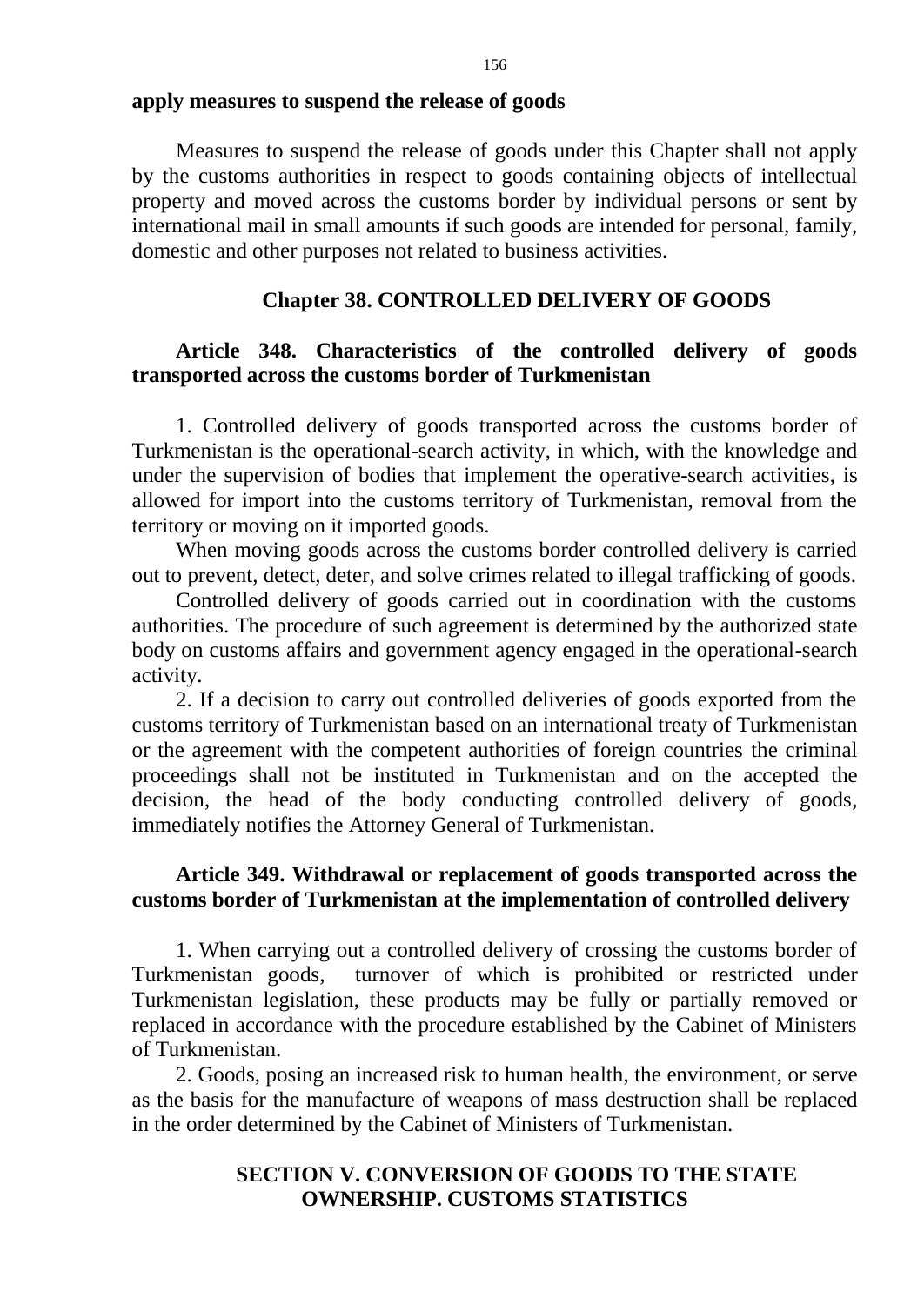## **Chapter 39. BASIS AND ORDER TO DISPOSE OF GOODS AND VEHICLES**

#### **Article 350. Conversion of goods and vehicles into the state ownership**

1. Goods and vehicles is converted into the state ownership:

1) on the ground of the court decision - from the date of entry into force of the court decision;

2) based on refusal in favor of the state - from the day of passing to the customs authorities the goods or vehicles on the act of acceptance.

2. Disposal of goods and vehicles confiscated in favor of the state on the court decision under the legislation of Turkmenistan.

### **Article 351. Disposal of goods, the period of temporary storage of which or period of storage in a customs warehouse of which have expired**

Disposal of goods, temporary storage, or storage period of which is a customs warehouse have expired, carry out on the basis of an act of the customs authority that checks the expiration period of temporary storage or storage in a customs warehouse. The act is made in two copies in accordance with the form determined by the authorized state body on customs affairs. The second copy of the act shall be issued to the rightful owner of the goods if this person is identified by the customs authority. Copy of the act is given to the owner of a temporary storage warehouse or customs warehouse owner.

### **Article 352. Disposal of goods and vehicles which are material evidence in cases of administrative violation**

1. Customs authorities may dispose of the goods and vehicles that are material evidence in cases of administrative violation, in the cases if the actual storage costs exceed the value of the goods as well as in other cases determined by the legislation of Turkmenistan.

2. When considering a case on the administrative violation, the decision on the confiscation of the goods and vehicles referred to in the first part of this article, the proceeds from the sale of such goods and vehicles transferred to the State Budget of Turkmenistan will be accepted.

3. Disposal of goods and vehicles which are material evidence in cases of administrative violation in respect of which accepted decision on return it to their rightful owners and those that are not claimed by them made within one month from the date of entry into force of the decision on the case of administrative violation, provided under this chapter if its storage was carried out by the customs authorities or under their control.

Disposal of goods and vehicles carried out by an act of the customs authority that registered the fact of expiration for their demand, in the form approved by the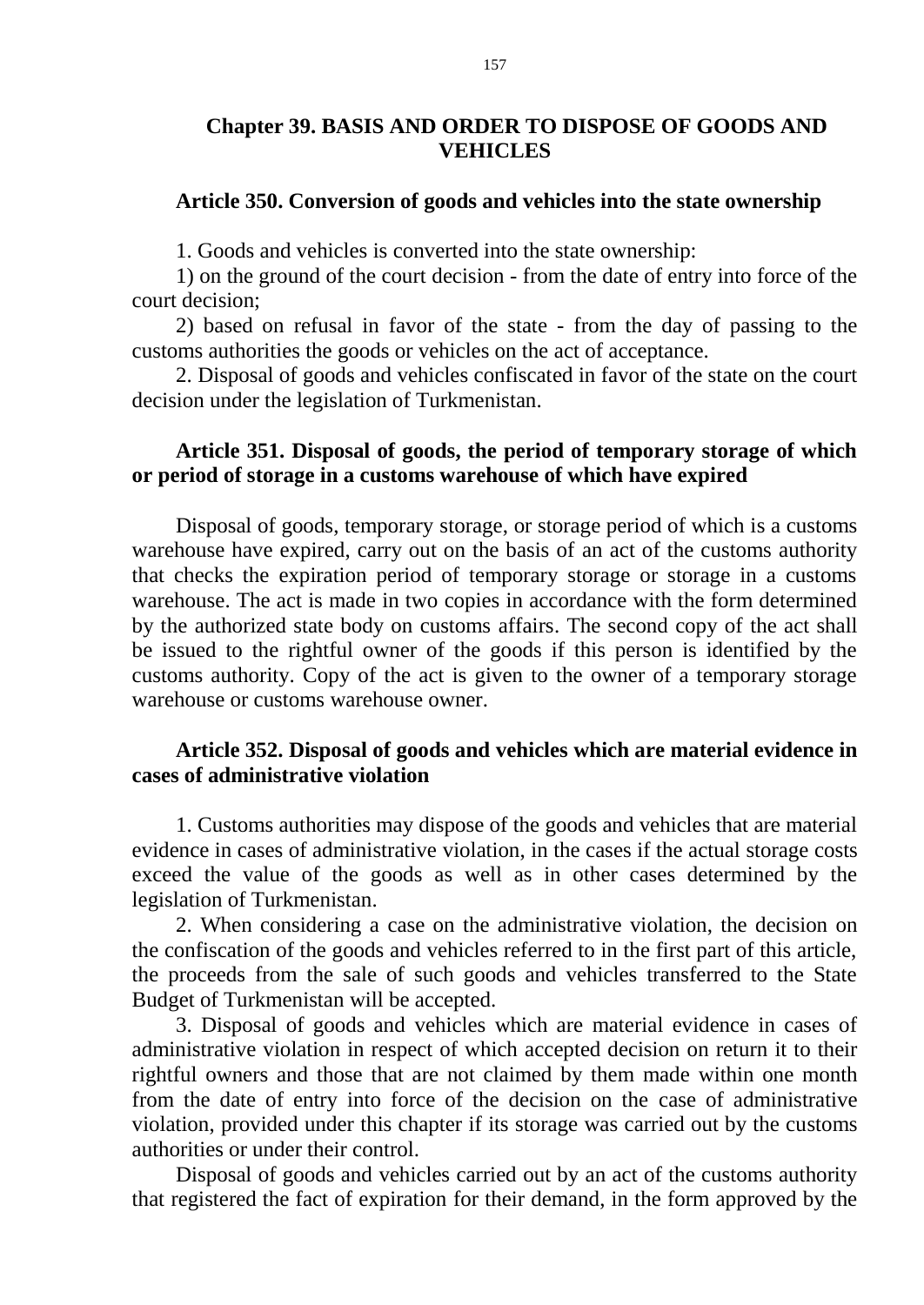authorized state body on customs affairs.

# **Article 353. Procedure and methods of disposal of goods and vehicles**

1. Disposal of goods and vehicles carry out by the state body authorized by the Cabinet of Ministers of Turkmenistan, through their implementation, destruction or disposal in accordance with the procedure established by the Cabinet of Ministers of Turkmenistan.

2. Customs authority shall not later than fifteen days inform in writing form, the rightful owner or the person referred to in Article 9 of this Code, (if this person is identified by the customs authority) about the upcoming transfer to the authorized state authority, referred to in the first part of this articles, goods, and vehicles.

3. Sales of goods and vehicles produce at prices determined under Turkmenistan legislation.

4. Goods and vehicles to be sold cannot be acquired by customs official employees, employees of the authorized state body as well as members of their families.

5. Unless otherwise provided by international treaties of Turkmenistan, Turkmenistan legislation, goods, and vehicles the turnover of which is prohibited in Turkmenistan as well as goods the costs of storage and sale of which exceed their costs shall be destroyed or utilized under Turkmenistan legislation.

6. Destruction or utilization of the goods and vehicles are carried at expense of person referred to in Article 9 of this Code if the person is not identified - at expense of the rightful owner and if there is not the rightful owner - at the expense of the State budget of Turkmenistan unless otherwise provided by the legislation of Turkmenistan in respect of certain goods.

## **Article 354. Disposal of the proceeds from the sale of goods and vehicles**

1. The proceeds from the sale of goods and vehicles which are not converted in the state property paid to its rightful owner in the order determined by the Cabinet of Ministers of Turkmenistan, within three years from the date of sale. From these amounts deducted the amount of import customs duties and taxes in respect of foreign goods, which were payable, if they were released for free circulation as well as the cost of carriage (transportation), storage of goods and sale (including examination and assessment) that suffer by customs authorities and other parties.

2. If the proceeds from the sale of goods are not sufficient for the collection of customs duties, taxes and cover all expenses of customs authorities and other persons who, under the civil legislation of Turkmenistan have the right to claim a refund of his at the expenses of indicated amounts, its distribution is carried out in the following order:

1) the first place transfers the amounts of customs duties and taxes produce to the State Budget of Turkmenistan;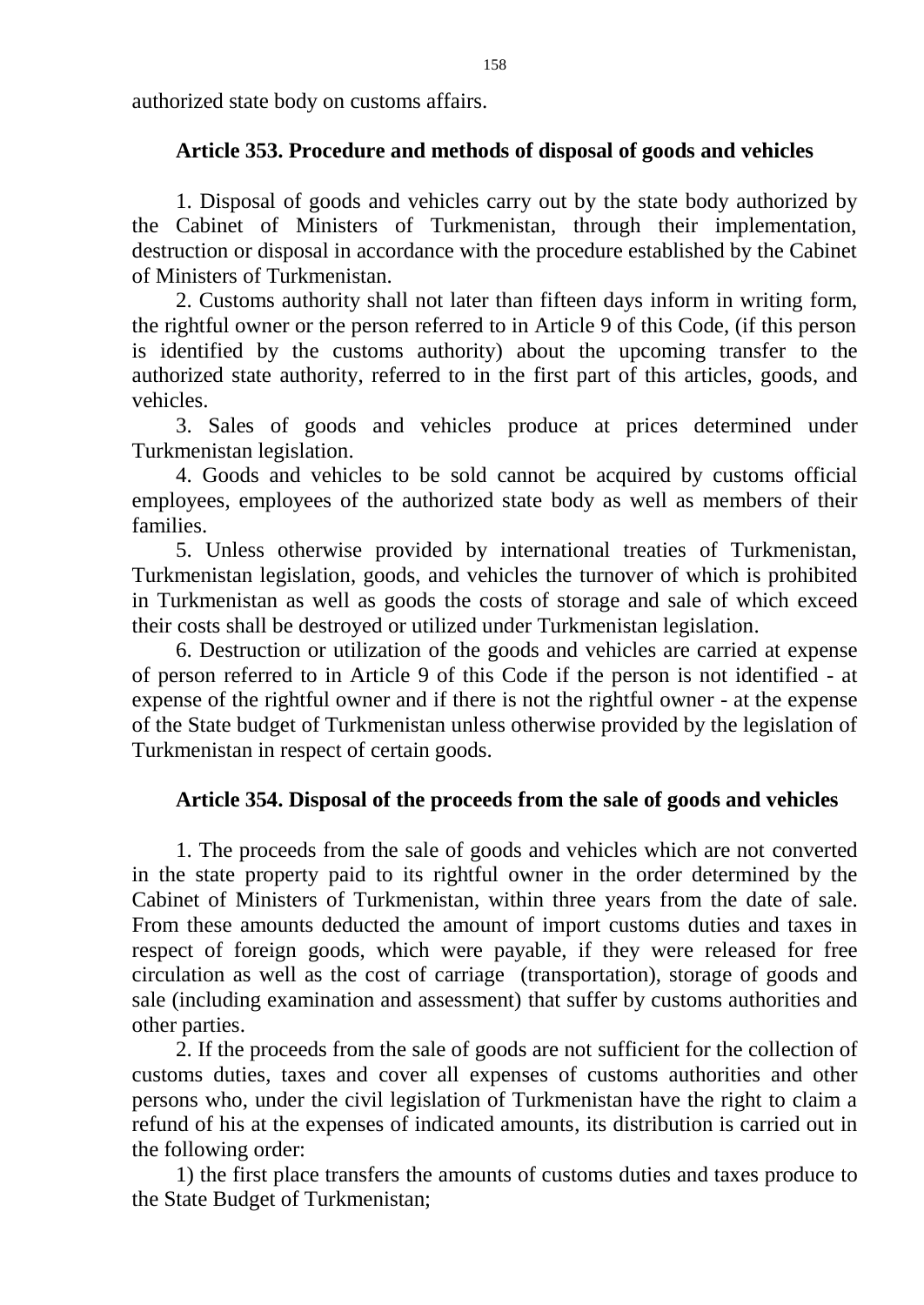2) in the second place produce reimbursement for carriage (transportation), storage, and sale of goods.

3. Reimbursement shall be made in chronological order of receipt of documents confirming the right for reimbursement under Turkmenistan legislation, as well as the calculation of such expenses.

4. Upon expiration provided by part one of this article the proceeds from the sale of goods and vehicles transferred to the State Budget of Turkmenistan.

5. Amounts received from the sale of goods and vehicles confiscated in favor of the State transferred to the State Budget of Turkmenistan.

## **Article 355. Right of Authorized state body on customs affairs to donate goods confiscated in favor of the state**

Authorized state body on customs affairs have right on agreement with the Cabinet of Ministers of Turkmenistan pass free of charge confiscated in favor of the state:

1) drugs, perishable foods, baby foods as well as clothing, shoes, and other necessities – to institutions of social welfare, health, education;

2) items of history, science objects and works of art that are not of cultural values – to museums;

3) items of flora and fauna – to zoological parks, reserves, and museums;

4) religious objects – to religious organizations.

5) goods, except for those specified in clauses 1-4 of this article, - to state authorities by belonging.

## **Article 356. The distinction of disposal of certain types of goods**

Disposal of precious metals, precious stones, and their products, cultural values, goods that are subject to marking and other goods, the turnover of which is limited on the territory of Turkmenistan carries out under the legislation of Turkmenistan.

# **Chapter 40. CUSTOMS STATISTICS**

## **Article 357. Customs Statistics on Turkmenistan's foreign trade**

1. To analyze the state of the dynamics and trends of Turkmenistan's foreign trade, control of the flow of customs payments to the State Budget of Turkmenistan, foreign exchange control, the customs authorities are collecting and processing information about the movement of goods across the customs border and present customs statistics on foreign trade of Turkmenistan to the Cabinet of Ministers and other government agencies under Turkmenistan legislation.

2. Authorized state body on customs affairs provides data on customs statistics of foreign trade of Turkmenistan to international organizations under Turkmenistan legislation and international treaties of Turkmenistan.